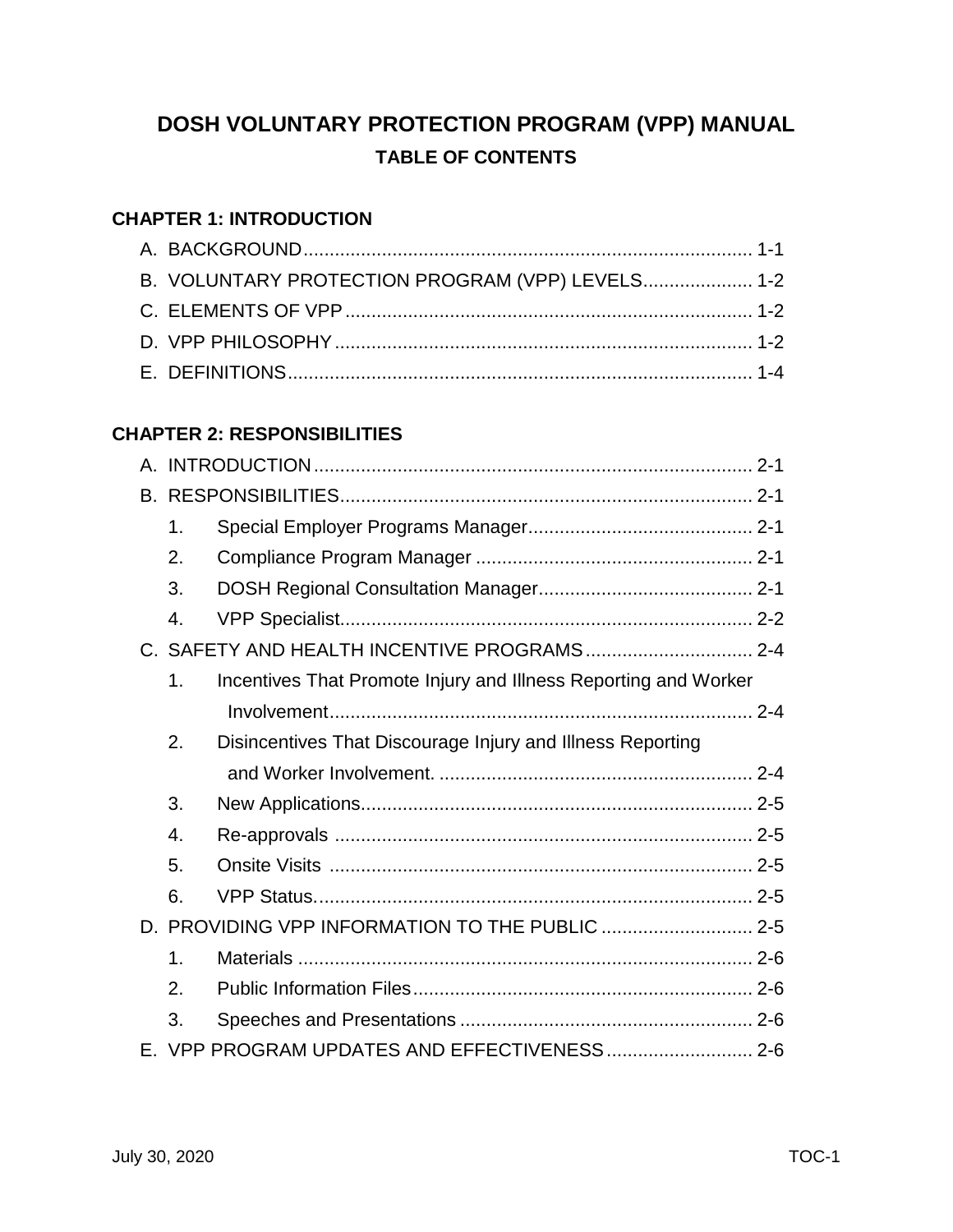### **CHAPTER 3: REQUIREMENTS FOR STAR AND MERIT**

|                  | <b>Includes Resident Contractors &amp; Construction Industry Worksites</b> |  |
|------------------|----------------------------------------------------------------------------|--|
|                  |                                                                            |  |
|                  |                                                                            |  |
| $\mathbf 1$ .    |                                                                            |  |
| 2.               | Comprehensive Safety and Health Management                                 |  |
|                  |                                                                            |  |
| 3.               |                                                                            |  |
| $\overline{4}$ . |                                                                            |  |
| 5.               |                                                                            |  |
|                  |                                                                            |  |
| $\mathbf 1$ .    |                                                                            |  |
| 2.               | Comprehensive Safety and Health Management                                 |  |
|                  |                                                                            |  |
| 3.               |                                                                            |  |
| $\overline{4}$ . |                                                                            |  |
|                  |                                                                            |  |
|                  | E. VPP REQUIREMENTS FOR THE CONSTRUCTION INDUSTRY  3-17                    |  |
| 1.               |                                                                            |  |
| 2.               | Comprehensive Safety and Health Management                                 |  |
|                  |                                                                            |  |
|                  |                                                                            |  |

# **CHAPTER 4: APPLICATION REVIEW**

| 2.             |  |
|----------------|--|
| 3 <sub>1</sub> |  |
| 4.             |  |
| 5 <sub>1</sub> |  |
| 6.             |  |
| 7.             |  |
|                |  |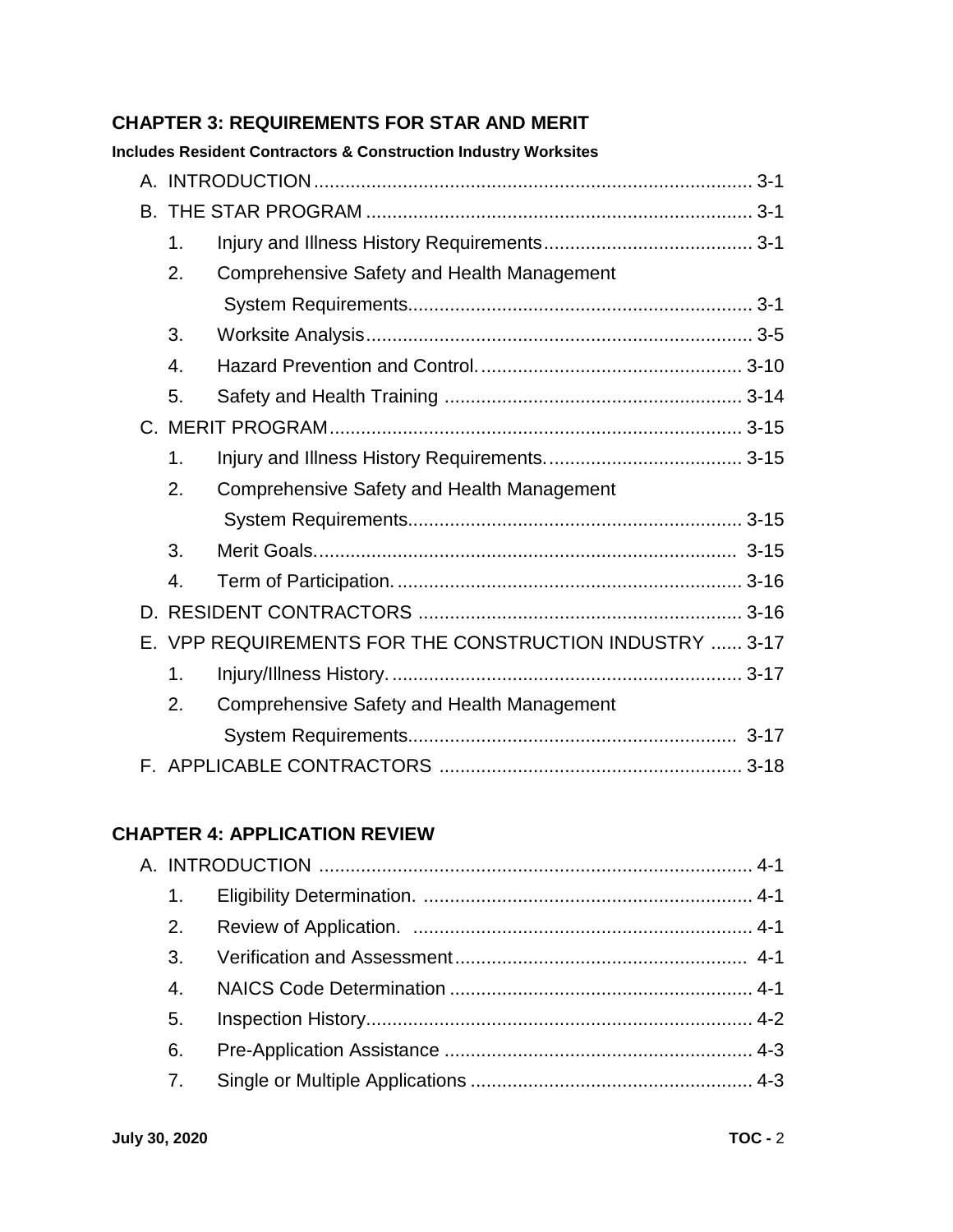| 1.             |                                                            |
|----------------|------------------------------------------------------------|
| 2.             |                                                            |
|                |                                                            |
| 1.             |                                                            |
| 2.             |                                                            |
|                |                                                            |
| 1.             |                                                            |
| 2.             |                                                            |
| 3.             |                                                            |
| 4.             |                                                            |
| 5.             | Rates Calculation and Comparison for Injury/Illness/       |
| 6.             |                                                            |
| 7.             |                                                            |
| 8.             | Assignment to Appropriate VPP Category (Merit or Star) 4-8 |
| 9.             |                                                            |
| 10.            |                                                            |
| 11.            | Decision to Conduct the Pre-Approval Onsite Review 4-9     |
| 12.            |                                                            |
|                |                                                            |
| 1 <sub>1</sub> |                                                            |
| 2.             |                                                            |
| 3.             |                                                            |
|                |                                                            |

### **CHAPTER 5: VPP ONSITE REVIEW**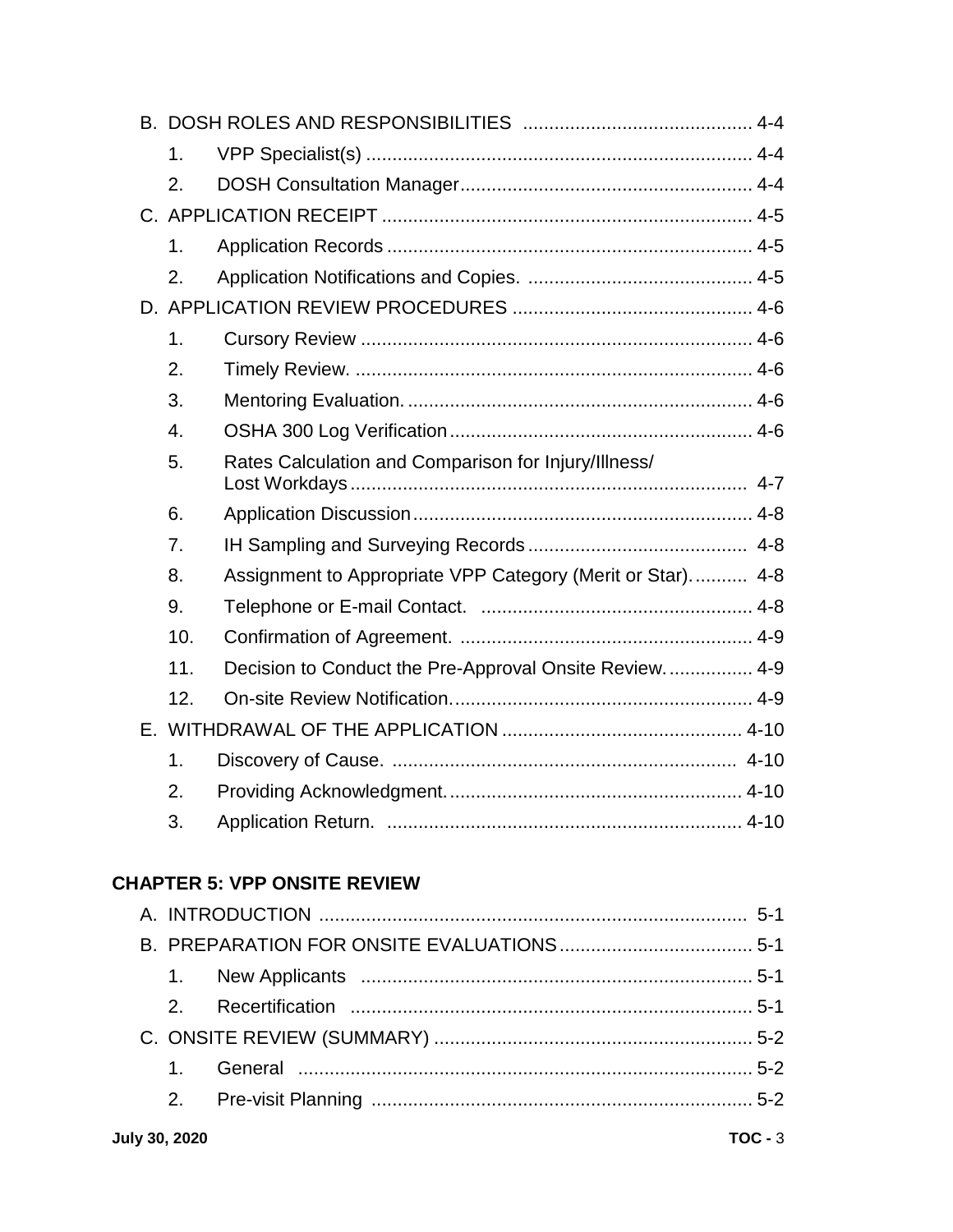| 3.               |                                                               |               |
|------------------|---------------------------------------------------------------|---------------|
|                  |                                                               |               |
| 1.               |                                                               |               |
| 2.               |                                                               |               |
| 3.               | Advance Planning Responsibilities for Onsite Team Members 5-5 |               |
| 4.               |                                                               |               |
|                  |                                                               |               |
| 1.               |                                                               |               |
| 2.               |                                                               |               |
|                  |                                                               |               |
| 1.               |                                                               |               |
| 2.               | Review of Safety and Health Program Documentation  5-9        |               |
| 3.               |                                                               |               |
| 4.               |                                                               |               |
| 5.               |                                                               |               |
| 6.               |                                                               |               |
| 7.               |                                                               |               |
|                  |                                                               |               |
| 1.               |                                                               |               |
| 2.               |                                                               |               |
| 3.               |                                                               |               |
| 4.               |                                                               |               |
| 5.               |                                                               |               |
| 6.               |                                                               |               |
| 7.               |                                                               |               |
|                  |                                                               |               |
| 1.               |                                                               |               |
| 2.               |                                                               |               |
| 3.               |                                                               |               |
| 4.               |                                                               |               |
| 5.               |                                                               |               |
| 6.               | Process Safety Management (PSM) Coordinator, or               |               |
|                  |                                                               |               |
| <b>1020 2020</b> |                                                               | $T\cap C = A$ |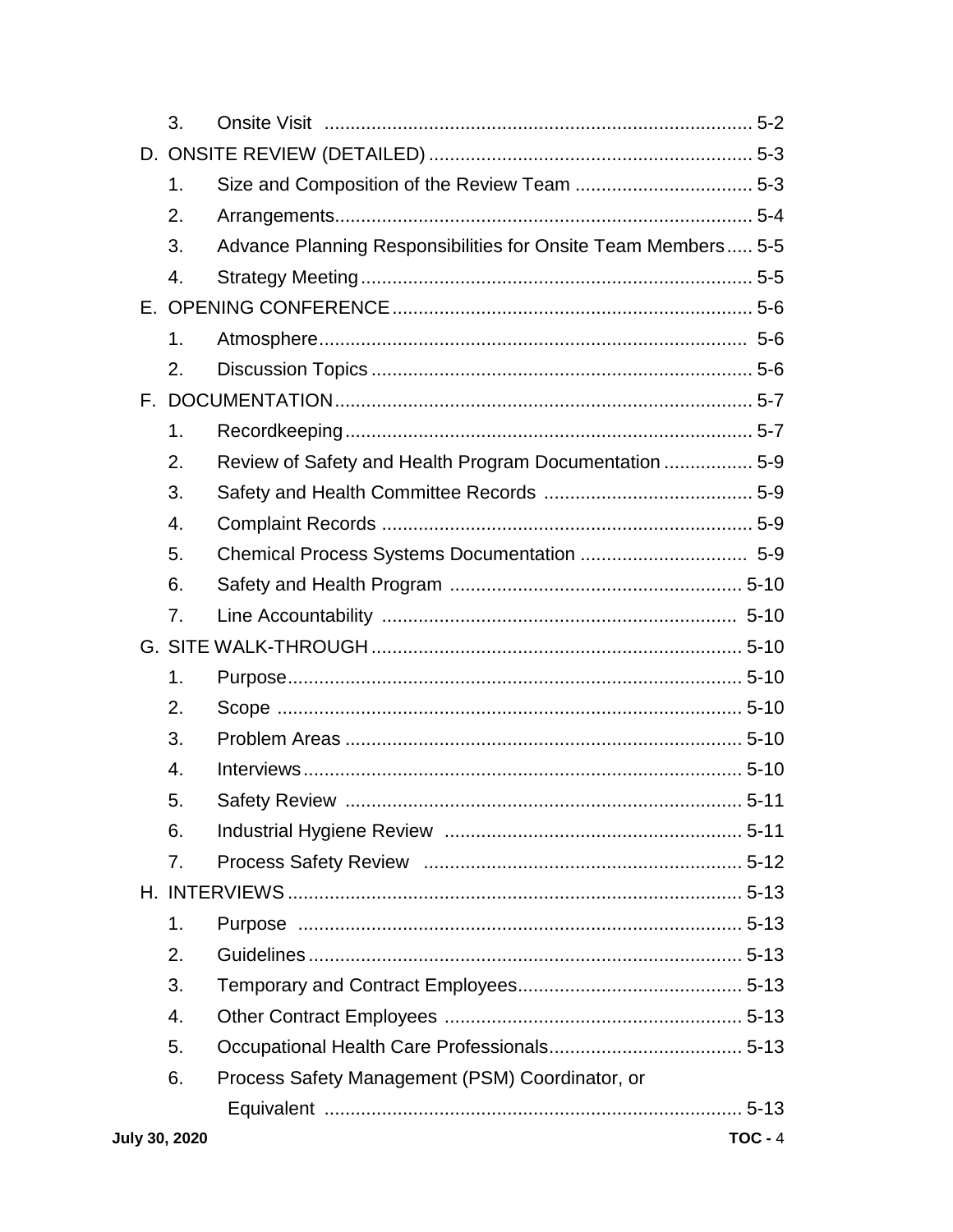| 7 <sub>1</sub>   |                                                                    |
|------------------|--------------------------------------------------------------------|
| 8.               |                                                                    |
| 9.               |                                                                    |
| 10.              |                                                                    |
|                  |                                                                    |
| $\mathbf 1$ .    |                                                                    |
| 2.               |                                                                    |
| 3.               |                                                                    |
| $\overline{4}$ . |                                                                    |
|                  |                                                                    |
| $\mathbf 1$ .    | Request Additional Opportunity for Documentation, if Needed . 5-17 |
| 2.               |                                                                    |
| 3.               | Explain Measurements and Their Ramifications  5-18                 |
| 4.               |                                                                    |
| 5.               |                                                                    |
| 6.               |                                                                    |
| 7.               |                                                                    |
| 8.               |                                                                    |
|                  |                                                                    |
|                  |                                                                    |
| 1.               |                                                                    |
| 2.               |                                                                    |
|                  |                                                                    |
|                  | FIGURE 5-1: Helpful Documentation for VPP Onsite Reviews 5-20      |

# **CHAPTER 6: APPROVAL PROCESS**

| 2.                   |         |
|----------------------|---------|
| 3.                   |         |
| 4.                   |         |
| 5.                   |         |
| <b>July 30, 2020</b> | TOC - 5 |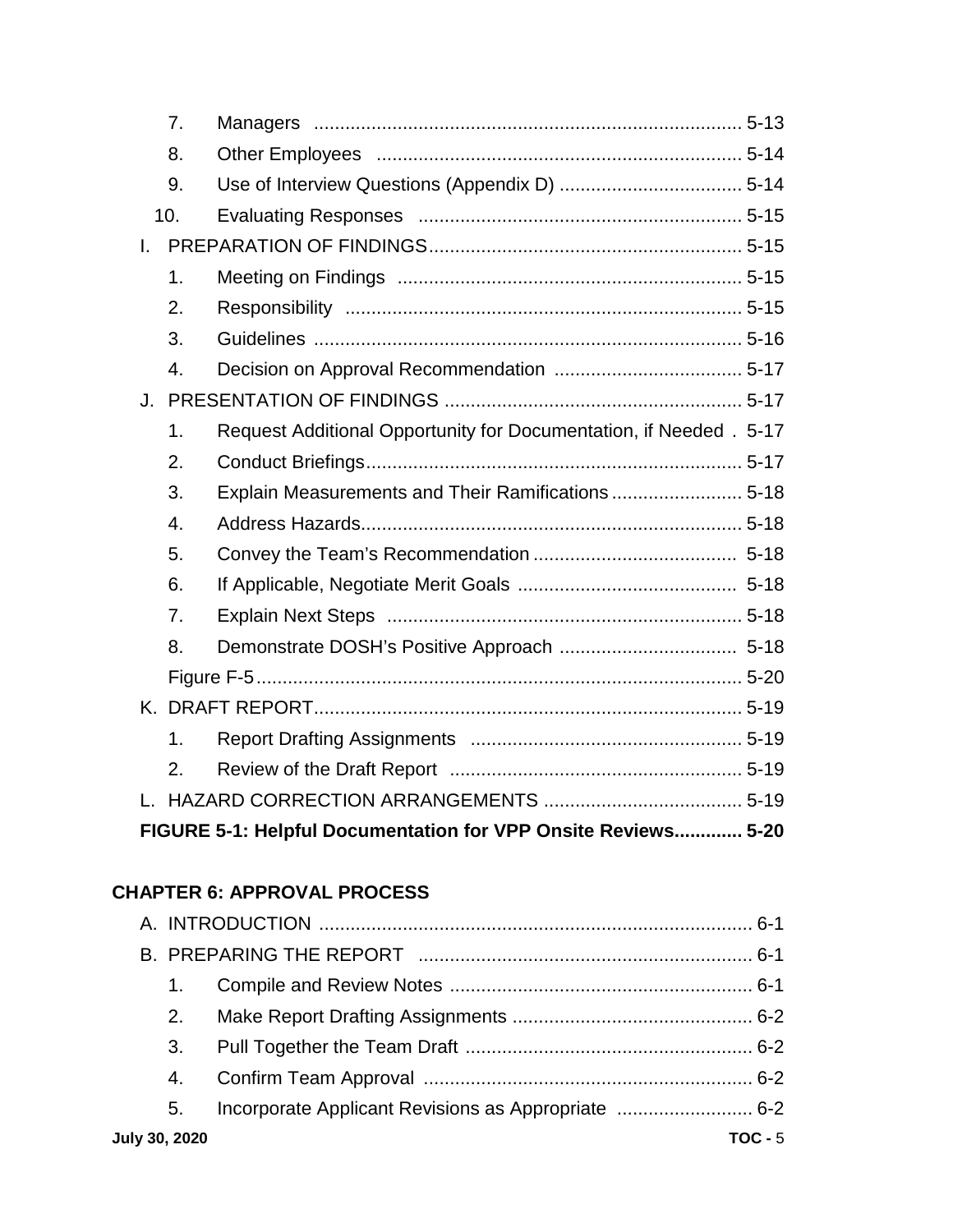| 6.               | Send the Completed Report to the DOSH Assistant Director  6-2 |  |
|------------------|---------------------------------------------------------------|--|
|                  |                                                               |  |
| $\mathbf 1$ .    |                                                               |  |
| 2.               |                                                               |  |
| 3.               |                                                               |  |
| $\overline{4}$ . |                                                               |  |
| 5.               |                                                               |  |
|                  |                                                               |  |
| $\mathbf 1$ .    | Reviews Qualifications Not Met and Establishes a              |  |
| 2.               |                                                               |  |
| 3.               |                                                               |  |
| 4.               |                                                               |  |
| 5.               |                                                               |  |
|                  |                                                               |  |
| $\mathbf 1$ .    |                                                               |  |
| 2.               | If Application is Denied, the Team Leader Ensures             |  |
|                  |                                                               |  |
|                  |                                                               |  |
|                  | <b>CHAPTER 7: POST-APPROVAL ROLE OF THE VPP SPECIALIST</b>    |  |
|                  |                                                               |  |
|                  |                                                               |  |
|                  |                                                               |  |
|                  |                                                               |  |
| 1.               | By February 15, Receive Participant Annual Review             |  |
| 2.               |                                                               |  |
| 3.               |                                                               |  |
| 4.               | Investigate Chemical Spills/Releases, Fatalities, and/or      |  |
|                  |                                                               |  |
| 5.               | Consult with New Site Owners, or New Site Management 7-5      |  |

**July 30, 2020 TOC -** 6 6. Respond to the Need for Additional Services............................... 7-5 E. ONSITE ASSISTANCE .......................................................................... 7-6 1. Make Onsite Visits for Specific Problems .................................... 7-6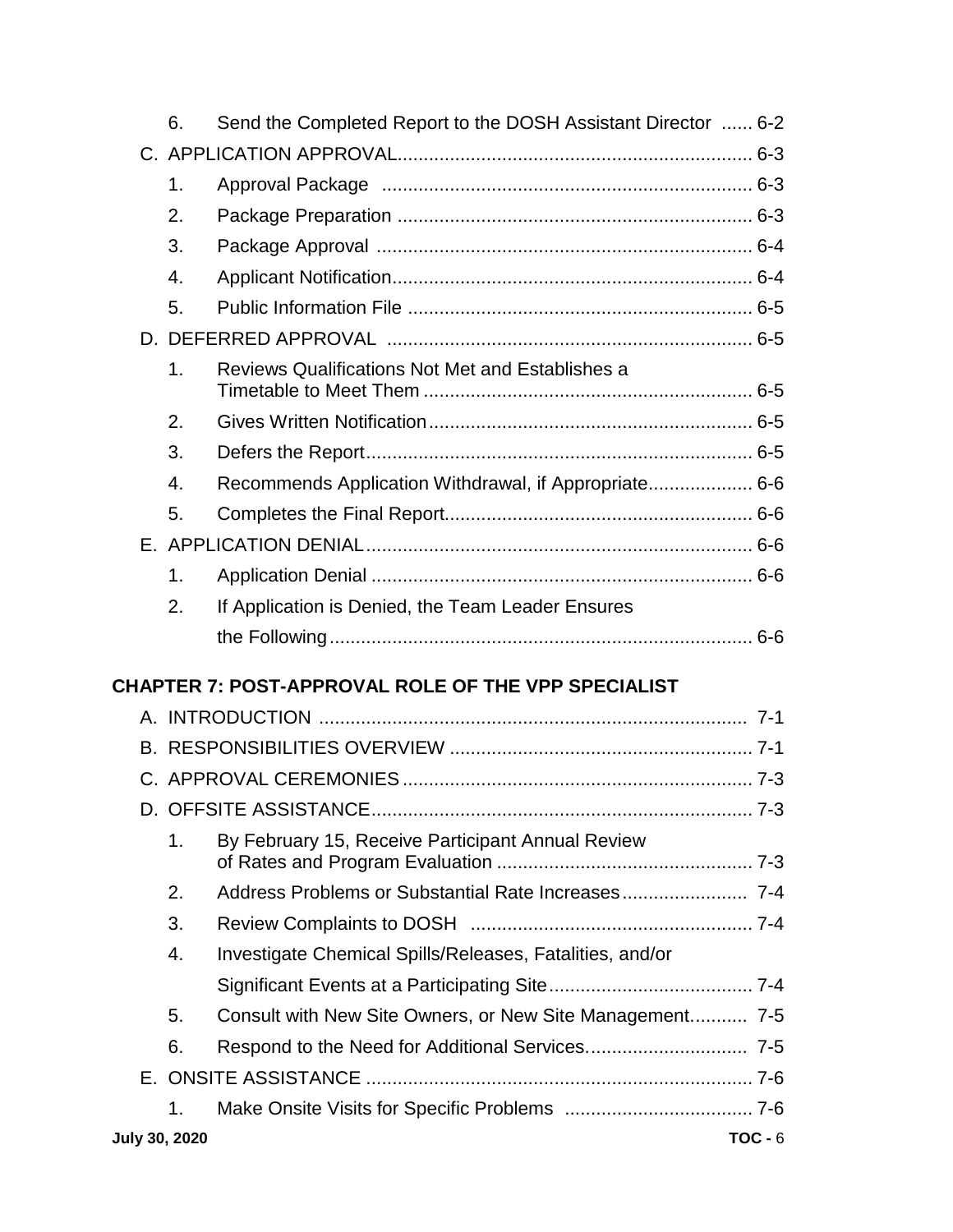|    | 2.            | Make Scheduled Onsite Assistance Visits for Merit Sites  7-7   |  |
|----|---------------|----------------------------------------------------------------|--|
|    | 3.            |                                                                |  |
|    |               |                                                                |  |
|    |               |                                                                |  |
|    | $\mathbf 1$ . |                                                                |  |
|    | 2.            |                                                                |  |
|    |               |                                                                |  |
| L. |               |                                                                |  |
|    | 1.            | Notification of a Fatality/Catastrophe at a VPP Worksite  7-13 |  |
|    | 2.            | Status of VPP Participant During DOSH Compliance Inspection    |  |
|    |               |                                                                |  |
|    |               | J. ACTION FOLLOWING COMPLETION OF ANY DOSH ENFORCEMENT         |  |
|    | 1.            |                                                                |  |
|    | 2.            |                                                                |  |
|    | 3.            |                                                                |  |
|    |               |                                                                |  |
|    |               | <b>CHAPTER 8: EVALUATION OF CURRENT VPP PARTICIPANTS</b>       |  |
|    |               |                                                                |  |
|    |               |                                                                |  |
|    | 1.            |                                                                |  |
|    | 2.            |                                                                |  |
|    | 3.            |                                                                |  |
|    | 4.            |                                                                |  |
|    | 5.            |                                                                |  |
|    |               |                                                                |  |
|    | 1.            | Size and Composition of the Evaluation Team 8-3                |  |
|    | 2.            |                                                                |  |
|    | 3.            |                                                                |  |
|    | 4.            | <b>Advance Planning Responsibilities for Evaluation</b>        |  |
|    | 5.            |                                                                |  |

D. OPENING CONFERENCE .................................................................... 8-5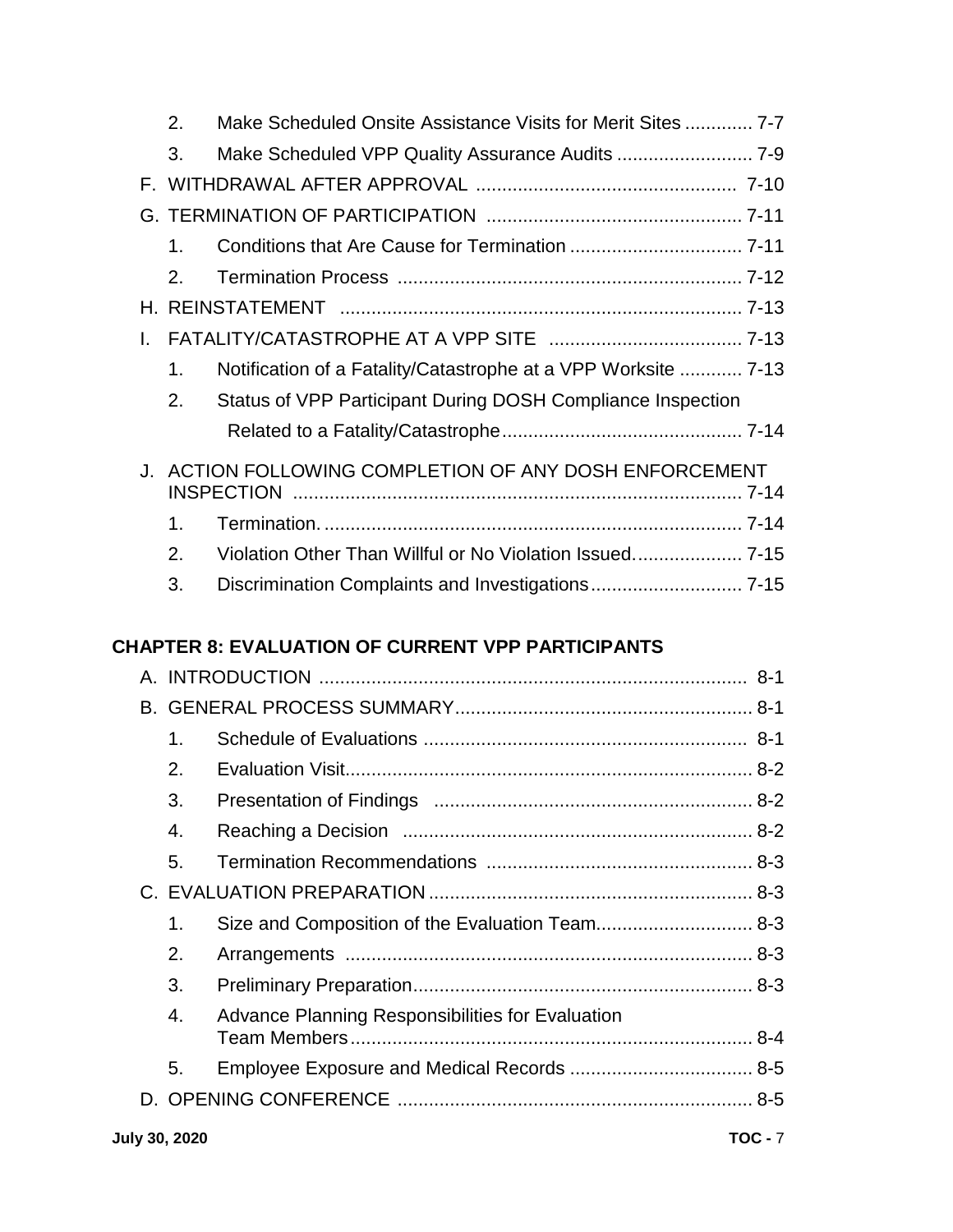|              | 1.  |                                                     |
|--------------|-----|-----------------------------------------------------|
|              | 2.  |                                                     |
|              | 3.  |                                                     |
|              | 4.  |                                                     |
|              |     |                                                     |
|              | 1.  |                                                     |
|              | 2.  |                                                     |
|              |     |                                                     |
|              | 1.  |                                                     |
|              | 2.  |                                                     |
|              | 3.  |                                                     |
|              | 4.  | Prepare a List of Specific Examples of Problems 8-9 |
|              | 5.  |                                                     |
|              | 6.  |                                                     |
|              | 7.  | Work for VPP Status Recommendation Consensus  8-9   |
|              | 8.  |                                                     |
|              | 9.  |                                                     |
|              | 10. |                                                     |
|              | 11. | Recommendation for Star Re-Approval with Two-Year   |
|              |     |                                                     |
|              | 12. |                                                     |
| $\mathbf{L}$ |     |                                                     |
|              | 1.  |                                                     |
|              | 2.  |                                                     |
|              | 3.  |                                                     |
|              | 4.  |                                                     |
|              | 5.  |                                                     |
|              | 6.  |                                                     |
|              |     |                                                     |
|              | 1.  |                                                     |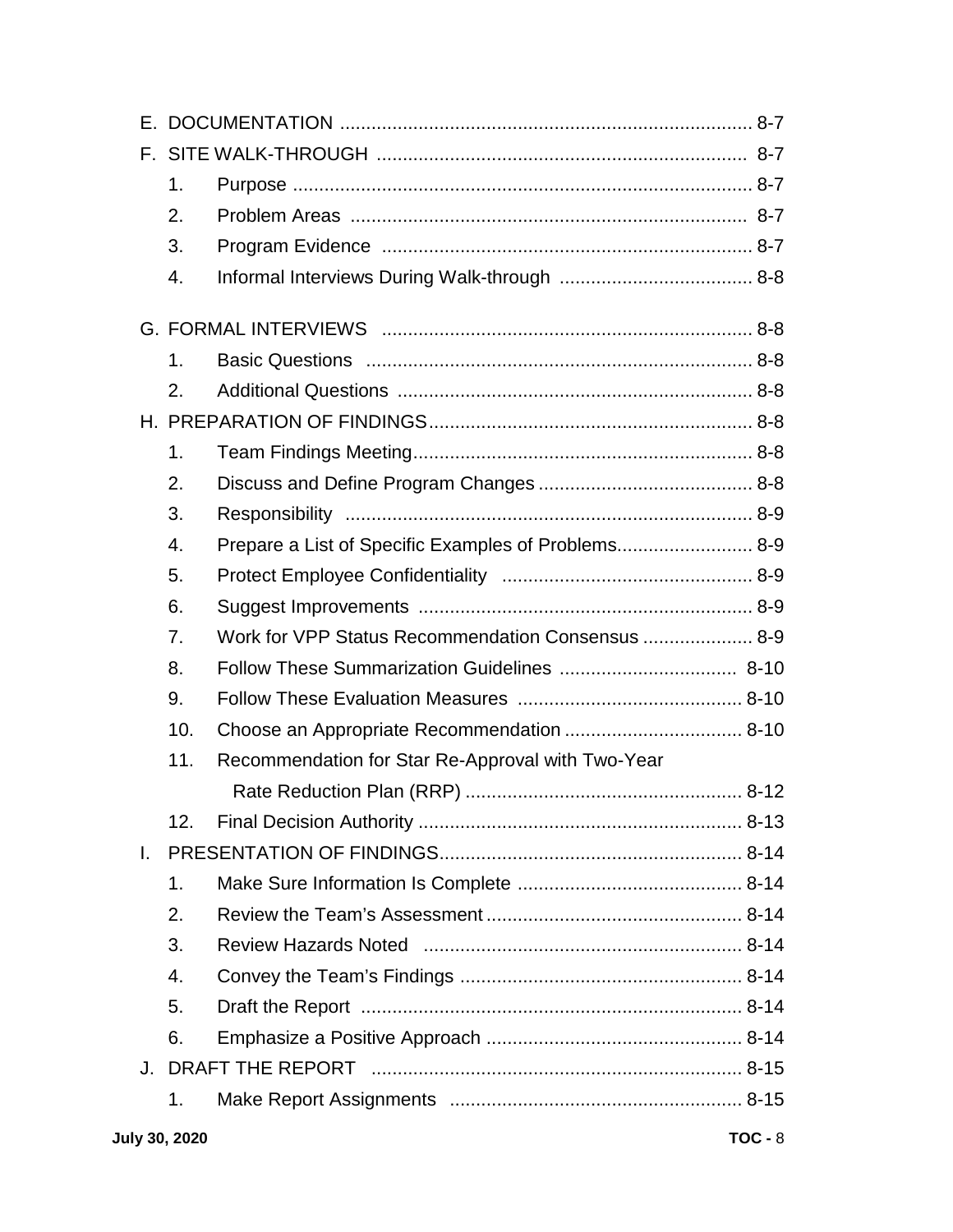|                                                                    | 1. |  |  |  |
|--------------------------------------------------------------------|----|--|--|--|
|                                                                    | 2. |  |  |  |
| FIGURE 8-1: Documents to be Reviewed During Onsite Evaluation 8-17 |    |  |  |  |
| FIGURE 8-2: Possible Areas of Direct or Indirect VPP Impact 8-18   |    |  |  |  |
| FIGURE 8-3: Guidelines for Conditional Star Participation 8-19     |    |  |  |  |

## **APPENDICES**

| C: Team Leader Responsibilities During VPP Onsite ReviewsC-1 |  |
|--------------------------------------------------------------|--|
|                                                              |  |
|                                                              |  |
|                                                              |  |
|                                                              |  |
|                                                              |  |
|                                                              |  |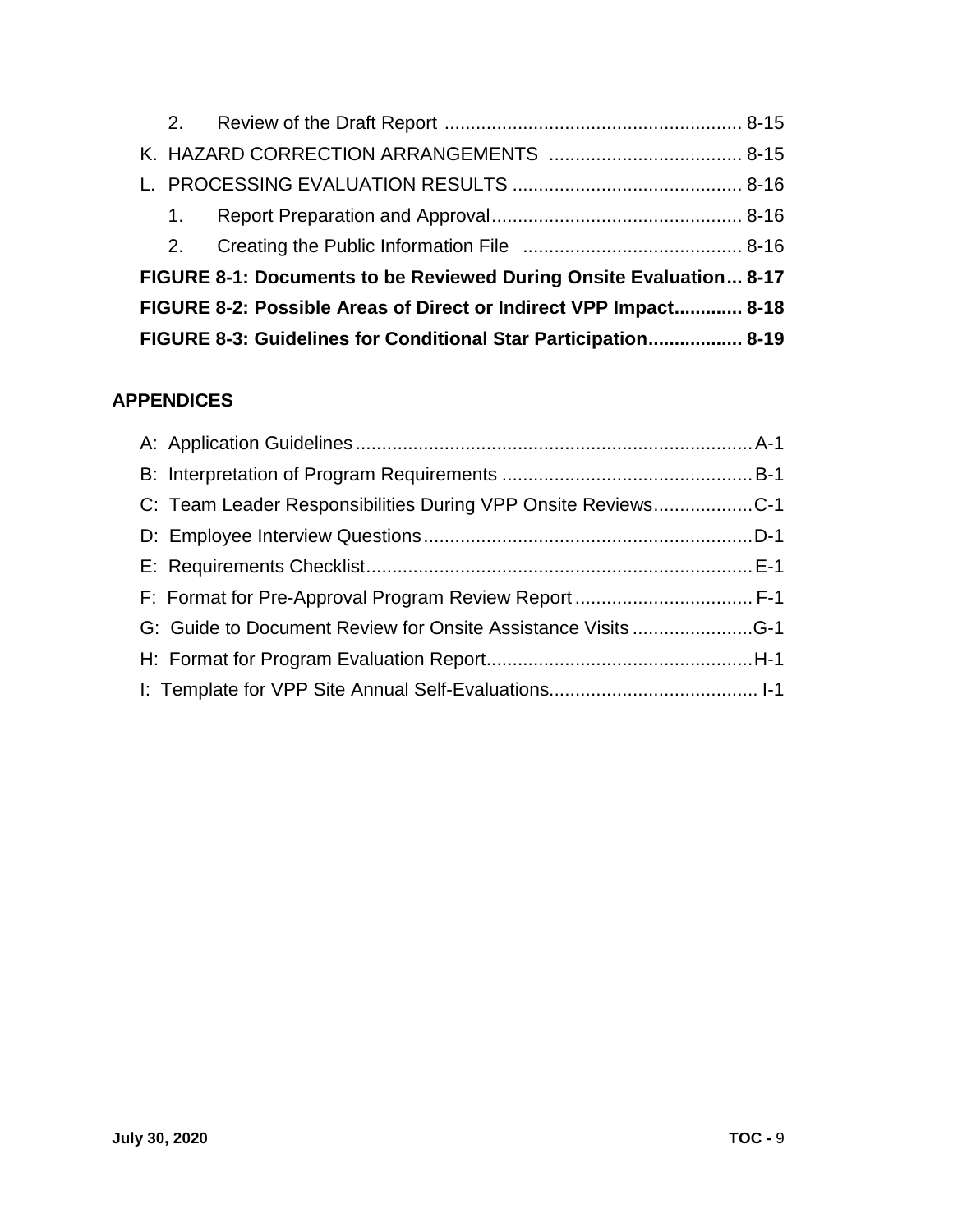# **CHAPTER 1 INTRODUCTION**

#### **A. BACKGROUND**

The Voluntary Protection Program (VPP) emphasizes the importance of worksite safety and health programs in meeting the goal of the Washington Industrial Safety and Health Act (WISHA), "to assure, insofar as may reasonably be possible, safe and healthful working conditions for every man and woman working in the state of Washington..." (RCW 49.17.010).

The VPP was implemented effective June 1, 1996, under the authority of WISHA, which directs the agency to encourage employers and employees in their efforts to reduce hazards, institute new programs, and perfect existing programs for providing safe and healthful working conditions.

The VPP provides official recognition of excellent safety and health programs, assistance to employers in their efforts to reach that level of excellence, and the benefits of a cooperative approach to resolve potential safety and health problems.

The program is based on the following six principles:

- **1. Balanced Approach.** The VPP is designed to complement the Division of Occupational Safety and Health's (DOSH's) enforcement efforts. They are one facet of DOSH's balanced approach to ensure every working man and woman a safe and healthful workplace.
- **2. Cooperation.** The VPP is based on the concept that, in many cases, cooperation can achieve more positive results than adversarial approaches. Indeed, VPP will work only where a cooperative attitude exists among DOSH, the employer, and employees.
- **3. Selectivity.** Recognition in the VPP requires rigorous and detailed attention to workplace safety and health by all personnel in that workplace. Sites are approved on the basis of their written safety and health program and their performance in meeting the standards set by the program.

Not all workplaces will have the level of motivation and commitment necessary to participate in the VPP.

- **4. Stimulus.** Acknowledging and rewarding employer and employee initiatives in addressing safety and health concerns will stimulate interest in new ways to make and keep workplaces safe and healthful.
- **5. Models.** Safety and health programs that are successful in meeting VPP requirements will serve as models for employers who want to improve their own safety and health programs.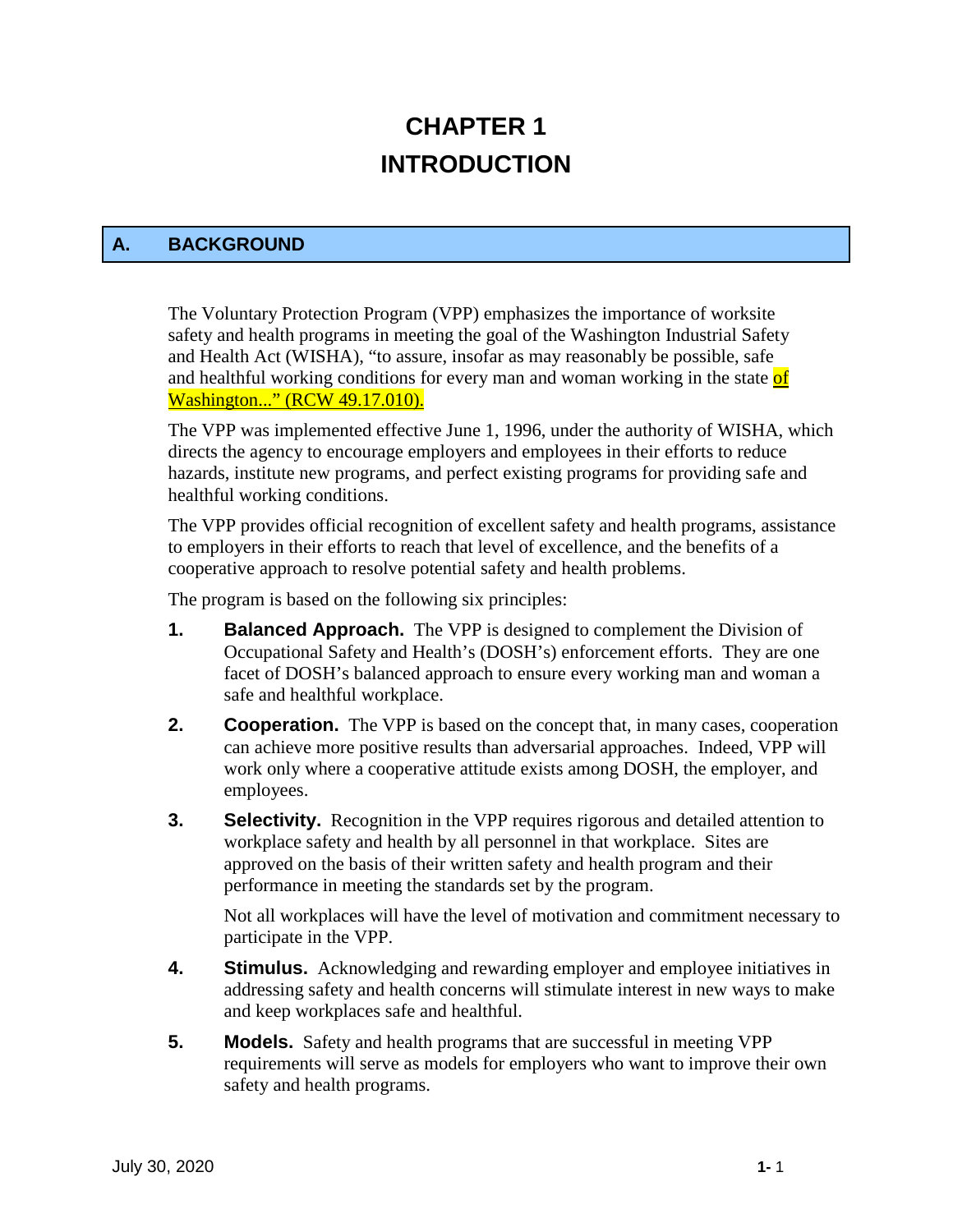**6. Continuous Improvement**. VPP participants must demonstrate continuous improvement in the operation and impact of their safety and health management systems. Annual VPP self-evaluations help participants measure success, identify areas needing improvement, and determine needed changes. The DOSH onsite evaluation teams then verify this improvement.

#### **B. VOLUNTARY PROTECTION PROGRAM (VPP) LEVELS**

The VPP is comprised of program elements that have been demonstrated to reduce the incidence and severity of workplace illnesses and injuries at worksites where these programs are an integral part of daily operations.

The VPP operates at two levels:

- **1. Star.** The Star Program is the most highly selective program and is for applicants with occupational safety and health programs that are comprehensive and successful in reducing workplace hazards.
- **2. Merit.** The Merit Program provides a planned set of "stepping stones" toward achieving Star participation for those employers who have demonstrated the potential and willingness to reach Star requirements.

#### **C. ELEMENTS OF VPP**

To qualify for VPP, an applicant/participant must operate a comprehensive safety and health management system that includes four essential elements.

These elements, when integrated into a worksite's daily operations, can reduce the incidence and severity of illnesses and injuries:

- Management leadership and employee involvement
- Worksite analysis for hazard assessment
- Hazard prevention and control
- Safety and health training

#### **D. VPP PHILOSOPHY**

Participation in VPP does not modify either employer or employee rights or responsibilities under WISHA, and participants must continue to comply with all applicable WISHA standards. Working together, the agency, the employer, and the employees can move beyond the basic requirements of the Act in a comprehensive effort to prevent or eliminate workplace hazards, not merely to comply with regulations.

Such cooperation requires trust from all parties. In order to engender trust, DOSH's VPP approach to applicants is based on the following principles: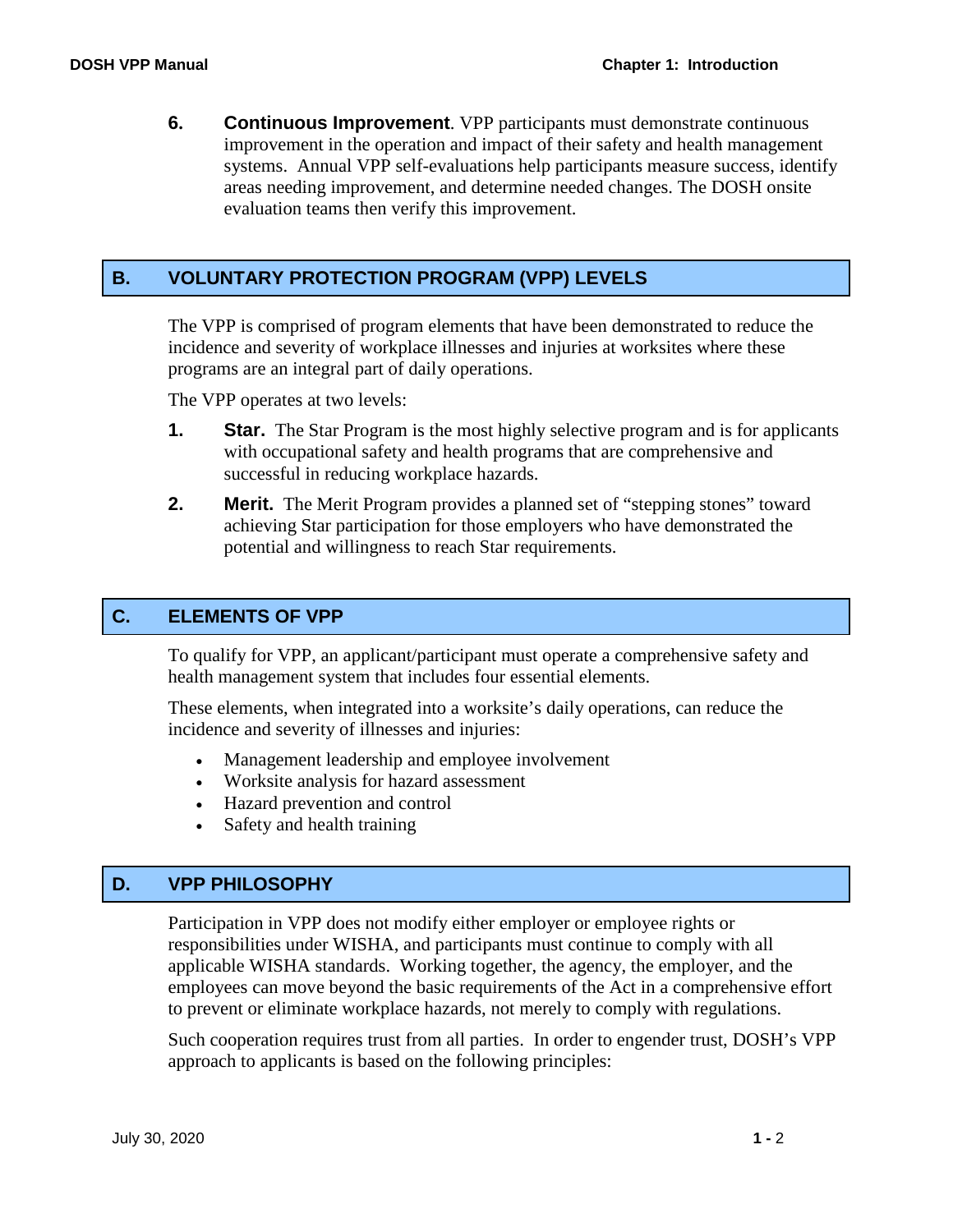- **1. Voluntarism.** The VPP is strictly voluntary. The company has voluntarily submitted itself to DOSH scrutiny and deserves the agency's respect.
- **2. Confidentiality.** The VPP team must protect the confidentiality of the applicant's information as far as possible.
	- **a.** During the application process, before approval, the application is confidential and therefore access to it is restricted solely to VPP-related activity. (RCW 49.17.250(3).
	- **b.** Only applications of approved participants will be kept in a public information file.
	- **c.** If an applicant withdraws before approval and participation, the original application is returned. The VPP Specialist keeps one copy in the archive file.
	- **d.** When DOSH needs onsite access to sensitive corporate documents such as internal audit reports and performance evaluations, the VPP team reviews only the portions of those documents relating to safety and health. The VPP team is permitted to copy only materials or content related to safety and health.
	- **e.** Any classified or trade secret information and/or personal knowledge of such information that becomes known by DOSH personnel must be kept confidential, and handled in accordance with RCW 49.17.200, Chapter 19.108 RCW Uniform Trade Secrets Act.
	- **f.** Collecting such information and the number of personnel accessing it must be limited to the minimum number necessary to conduct the VPP onsite visit. Any classified or trade secret information that becomes part of the official file must be identified as such in the official file. No classified or trade secret information is permitted to be included in the public information file.
- **3. Compliance and Beyond.** Under the WISH Act, employers must comply with the provisions of the Act and with the standards set under the authority of the Act.
	- **a.** DOSH recognizes that the best of workplaces may be temporarily out of compliance with a WISHA standard, but DOSH expects applicants to take all feasible actions necessary to discover such lapses promptly, and to come into compliance as soon as possible.
	- **b.** DOSH expects Star participants to be on the leading edge of hazard prevention methods and technology and that Star participants will show continuous improvement in their safety and health programs.
- **4. Hazard Prevention.** VPP staff will not limit their recommendations to the requirements of WISHA standards and VPP elements, but will recommend any program changes that may improve safety and health in the workplace.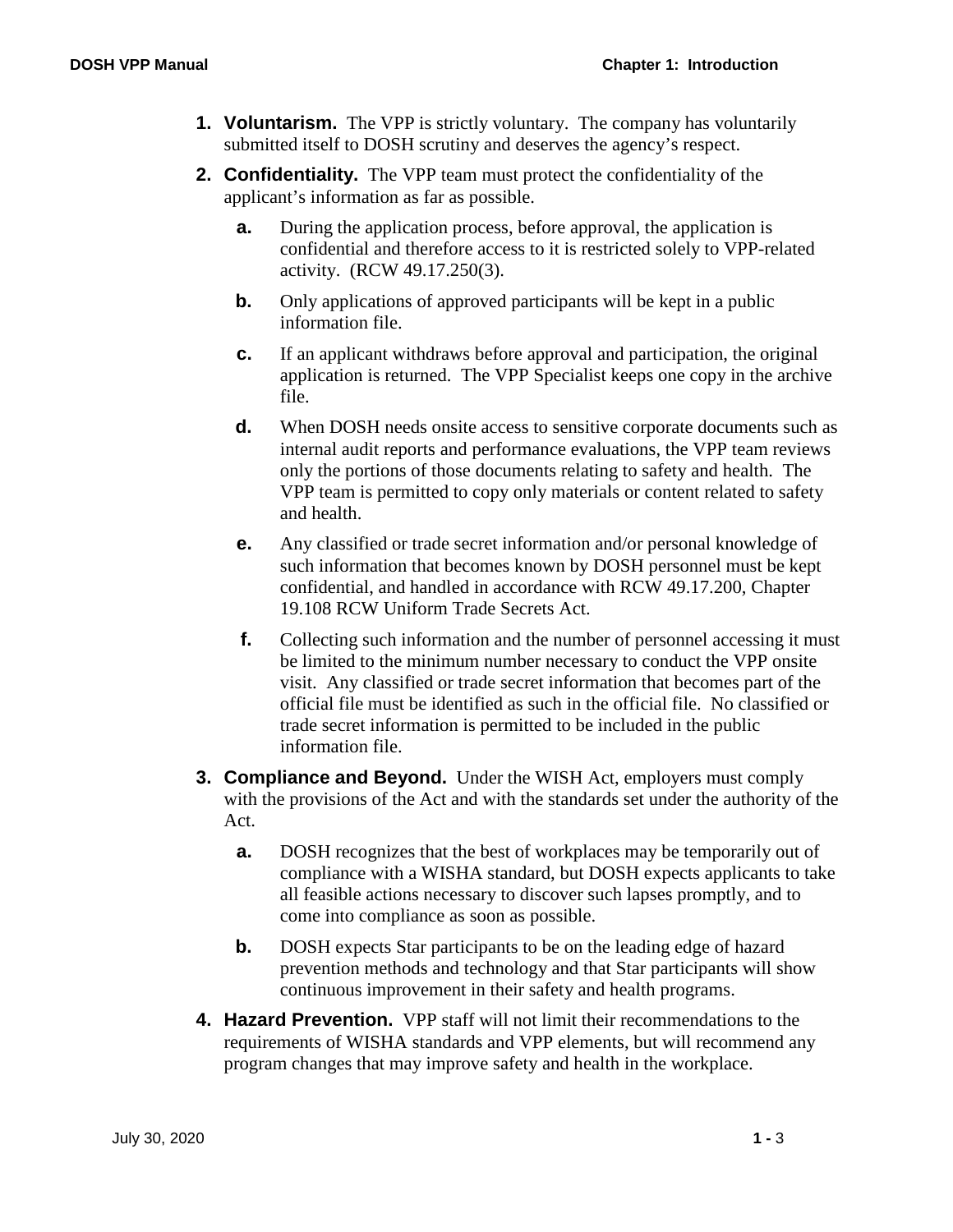- **5. Cooperation.** VPP staff and approved VPP participants will work together to resolve any safety and health problems that may arise during participation.
- **6. Protecting Whistleblower Rights.** All VPP participants and applicants will do all of the following:
	- Protect the rights of whistleblowers per Chapter 296-360 WAC. *Discrimination Pursuant to 49.17.160*;
	- Train managers on whistleblower protections during regular trainings; and
	- Post literature on whistleblower rights in a place visible to employees.
- **7. Employee Support for VPP Participation**. Any application received by OSHA must reflect the support of the applicant's employees. When an applicant's employees are unionized:
	- a. The applicant is required to provide evidence of support from applicable collective bargaining representatives.
	- b. Unions retain the right to withdraw support at any time. If a Union withdraws support from VPP, the site no longer meets the requirements for VPP and will be asked to withdraw, or may be terminated.

#### **E. DEFINITIONS**

**Year Conditional Goal**. A target for correcting deficiencies in safety and health management system elements or sub-elements identified by DOSH during the onsite evaluation of a Star participant.

Such deficiencies, which indicate that a site no longer fully meets Star requirements, must be corrected within 90 days, and the participant must then operate at the Star level for 1 year following correction, for the participant's conditional status to be lifted. Failure to meet this requirement will result in the participant's termination from the VPP.

- **90-Day Items**. Compliance-related issues that must be corrected within 90 days, with effective protection provided to employees in the interim.
- **Annual Evaluation**. A participant's yearly self-assessment, documented in writing, consisting of the following information:
	- (a) Updated names and addresses;
	- (b) The participant's and applicable contractors' injury and illness case numbers and rates, average annual employment, and hours worked, for the previous calendar year;
	- (c) A copy of the most recent annual evaluation of the participant's safety and health management system;
	- (d) Descriptions of significant changes or events;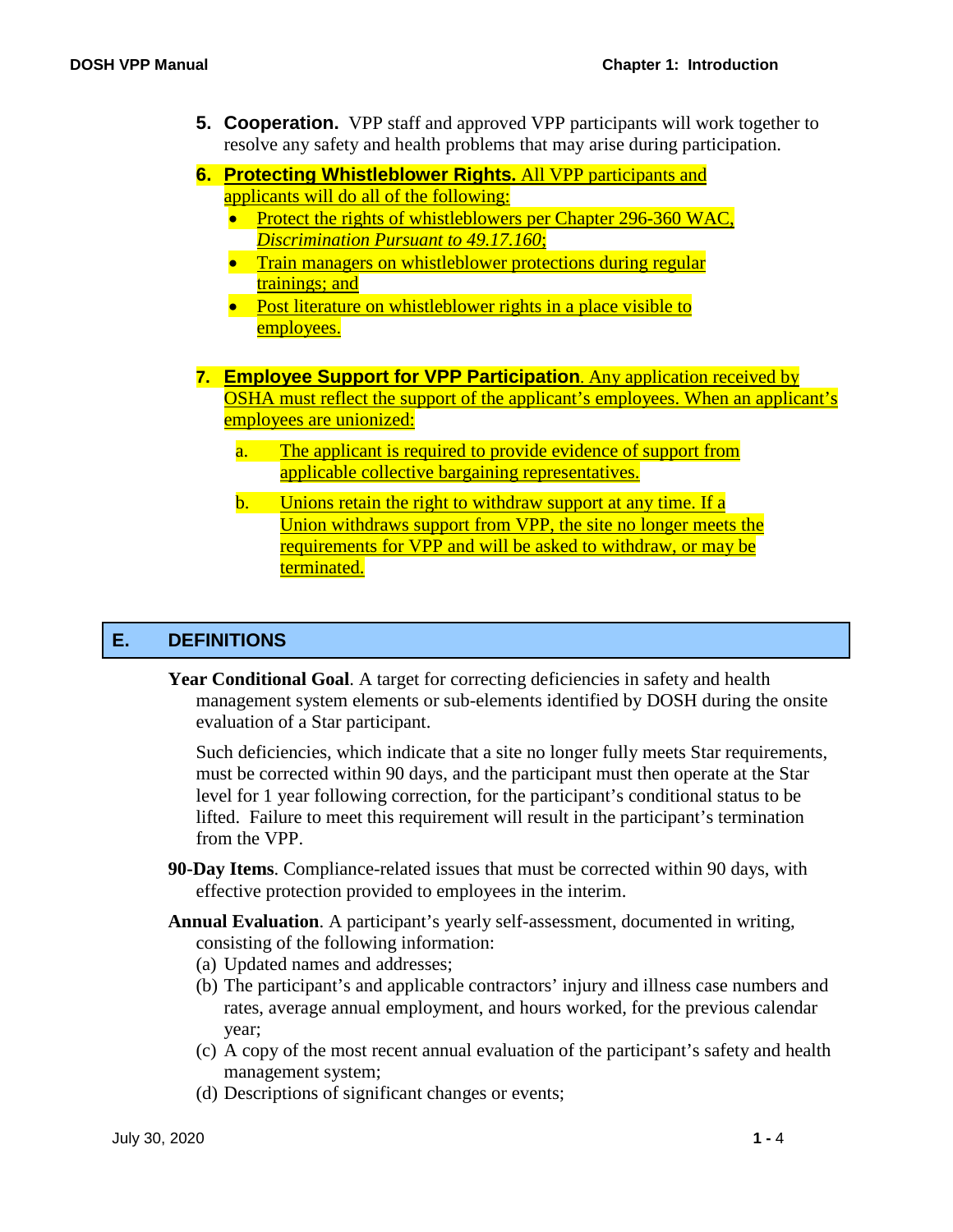- (e) Progress made on the previous year's recommendations;
- (f) Merit or 1-Year Conditional goals (if applicable); and

(g) Any success stories.

Additionally, participants covered by the Process Safety Management Standard (PSM) must respond to applicable questions from the annual VPP PSM questionnaire.

(*See Appendix I for the Self-Evaluation Template*.)

- **Annual Submission: (See Annual Evaluation)** The annual self-evaluation is submitted to DOSH by February  $15<sup>th</sup>$  of each year, to gauge the effectiveness of the required VPP elements and any other elements of the participant's safety and health management system.
- **Applicable Contractor**. A contractor whose employees worked at least 1,000 hours for a VPP participant in any calendar quarter within the last 12 months and who are not directly supervised by the applicant/participant.
- **Accepted Application**. An application that has been reviewed by the VPP Specialist and found to be complete. Also referred to as a 'completed application.' This means the VPP qualification process can move forward.
- **Back-up Team Leader**. A member of an onsite review team who provides assistance to the Team Leader, actively participates in all phases of the onsite review, and can assume the duties of the Team Leader, when necessary.
- **Contract Employees**. Those individuals who are employed by a company that provides services under contract to the VPP applicant or participant, usually at the VPP applicant's or participant's worksite.
- **Complete Applications**. Applications that have been reviewed by the VPP Specialist and found acceptable either with no further information needed or with all requested additional information received.
- **Days Away, Restricted, and/or Transfer Case Incidence Rate (DART rate).** The rate of all injuries and illnesses resulting in an employee having days away from work, restricted work activity, and/or job transfer. This rate is calculated for a worksite for a specified period of time (usually 1 to 3 years). *(See Appendix A, Section G*)
- **Evaluation Onsite Review**. A DOSH onsite team visit to a current participant in the VPP to determine the site's eligibility to continue participation, or to advance to Star level.
- **Evaluation Report**. A report, written by the DOSH evaluation onsite review team that makes recommendation for the site's continued participation or advancement in VPP.
- **General Contractor**. A construction site owner or site manager who controls construction operations and has contract responsibility for assuring safe and healthful working conditions at a worksite.
- **Injury/Illness Rates**. Numerical rates that represent recordable injuries and illnesses at a worksite and that are an important factor when DOSH assesses an applicant/participant's qualification for VPP.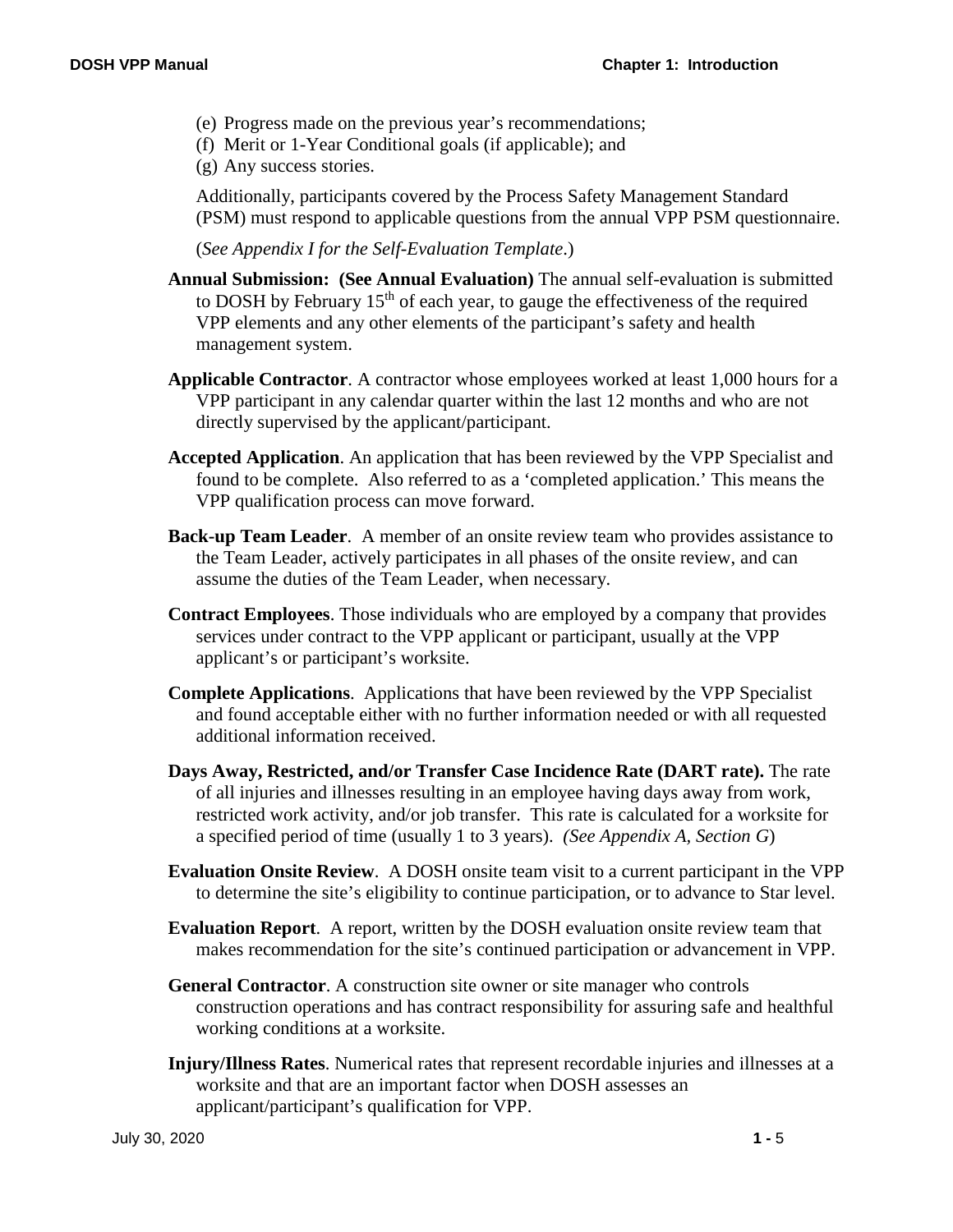- **Mentee.** A worksite participating in the Voluntary Protection Programs Participants' Association (VPPPA) Mentoring Program (see definition below) and being mentored by a VPP participant so the worksite/employer can apply to the VPP or simply to improve the site's safety and health program.
- **Mentor.** A VPP participant that provides coaching and support to another worksite to improve that location's safety and health management system or to prepare it to apply for or participate in VPP.
- **Mentoring Program**. A program designed cooperatively by OSHA, DOSH, and the Voluntary Protection Programs Participants' Association (VPPPA) and run by the VPPPA to match VPP sites that volunteer to be mentors with sites that request help improving their safety and health programs.
- **Merit Goals**. Goals established during a pre-approval onsite review that, when accomplished, should qualify the site to advance to the Star level of the VPP.
- **Merit Program**. The program within VPP designed for worksites that have demonstrated the potential and commitment to achieve Star quality, but that need to further improve their safety and health management system before they will qualify. DOSH gives a Merit Program participant specific Merit goals that it must meet in order to achieve Star status and continue within VPP.
- **Official File**. The file containing any records received by or made by a DOSH Consultant or the VPP Specialist that concern, relate to, or are part of any VPP application or VPP onsite visit, or that concern, relate to, or are part of the performance of any official duty related to the VPP or Consultation programs. These files are protected from public disclosure under RCW 49.17.250(3).
- **Onsite Consultant Visit.** A visit to a VPP applicant by a Regional Safety and Hygiene Consultant to offer help including help with safety or hygiene, conducting a records review, and/or making general observations about the applicant's safety and health management system with an eye to helping the applicant make improvements.
- **Onsite Evaluation.** A visit to a VPP applicant or participant site by a DOSH onsite evaluation team to determine whether the applicant/participant qualifies to participate, continue participation, or advance within the VPP.
- **Onsite Evaluation Report**. A document written by the DOSH onsite evaluation team and consisting of the site report and site worksheet. This document contains the team's assessment of an applicant/participant's safety and health management system and the team's recommendation regarding approval of the applicant or re-approval of the participant in VPP.
- **Onsite Evaluation Team.** A group of DOSH professionals with interdisciplinary skills who conduct pre-approval and evaluation onsite reviews, usually consisting of a team leader, a backup team leader, various safety and health specialists, and other specialists as appropriate.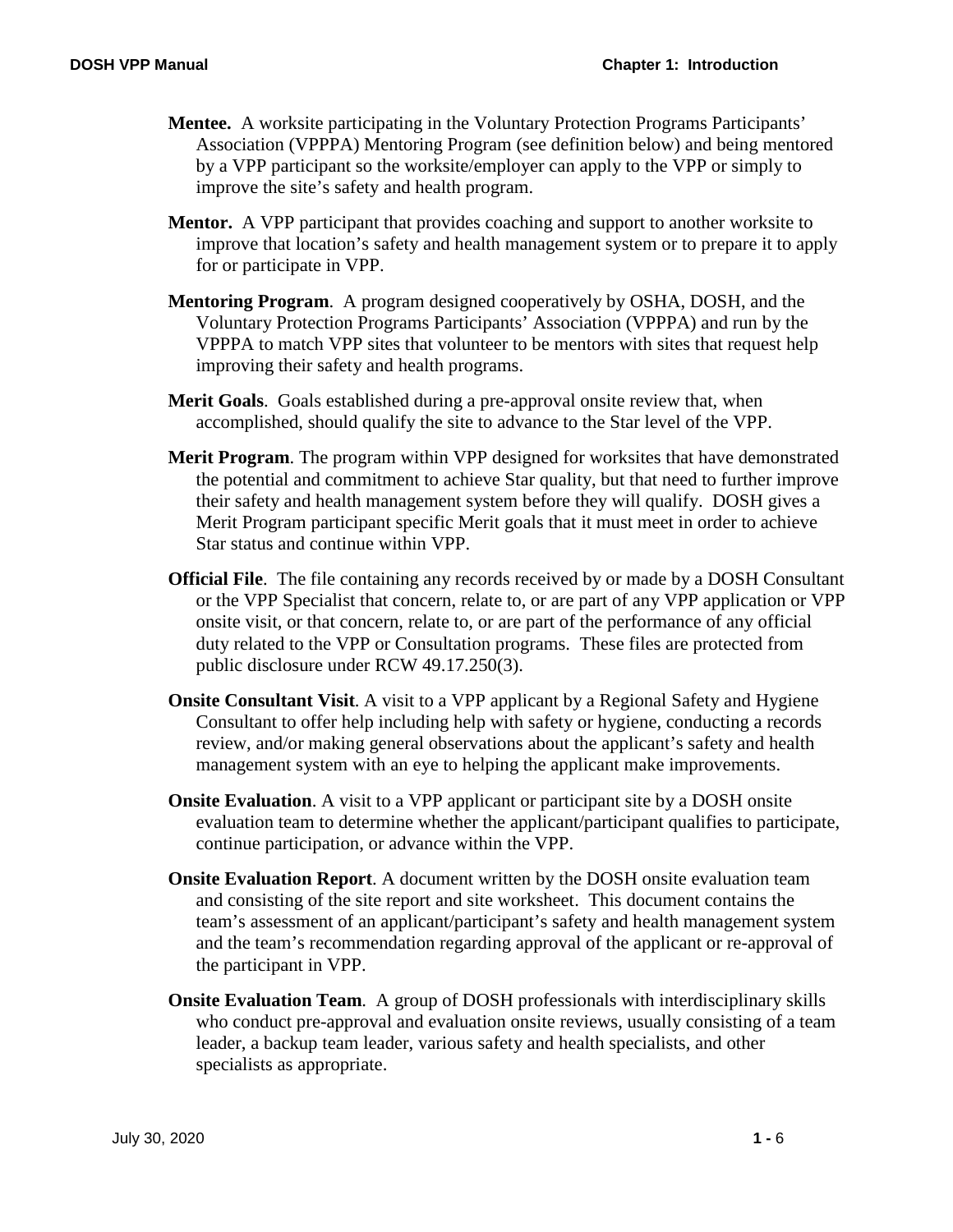- **Pre-approval Onsite Evaluation**. A DOSH onsite team visit to a site applying to the VPP to determine the site's eligibility to participate.
- **Pre-approval Report**. A report written by the DOSH pre-approval onsite review team to make recommendation about the site's participation in a VPP. (See *Appendix F*)
- **Process Hazard Analysis (PHA).** For the purposes of this document, a PHA is an organized and systemic effort to identify and analyze the significance of potential hazards associated with the processing or handling of highly hazardous chemicals.
- **Process Safety Management (PSM).** A reference to chapter 296-67 WAC (PSM), which covers all employers who either use or produce highly hazardous chemicals at levels exceeding specified limits.
- **PSM "Level 1" Auditor**. A PSM "Level 1" Auditor is a DOSH employee with experience in the chemical processing or refining industries.
- **Public Information File**. The file containing copies from the official file of those documents which are releasable to the public after a VPP application has been approved: the worksite's VPP application, the pre-approval report, and the approval letter. Subsequent evaluation reports are also releasable.
- **Resident Contractor**. A company that provides ongoing, onsite services to a VPP applicant/participant.
- **Safety and Health Management System**. For the purposes of VPP, a method of preventing employee fatalities, injuries and illnesses through the ongoing planning, implementation, integration, and control of four interdependent elements: Management Leadership and Employee Involvement; Worksite Analysis; Hazard Prevention and Control; and Safety and Health Training.
- **Small Business**. A company having no more than 250 employees at any one facility, and no more than 500 employees nationwide.
- **Star Program**. The program within VPP designed for participants whose safety and health management systems operate in a highly effective, self-sufficient manner and meet all VPP requirements. Star is the highest level of VPP participation.
- **State Plan**. A state-operated occupational safety and health program that has received approval and partial funding from OSHA.
- **Structural Requirements**. Safety and health program components that are required for participation in one of the VPP levels.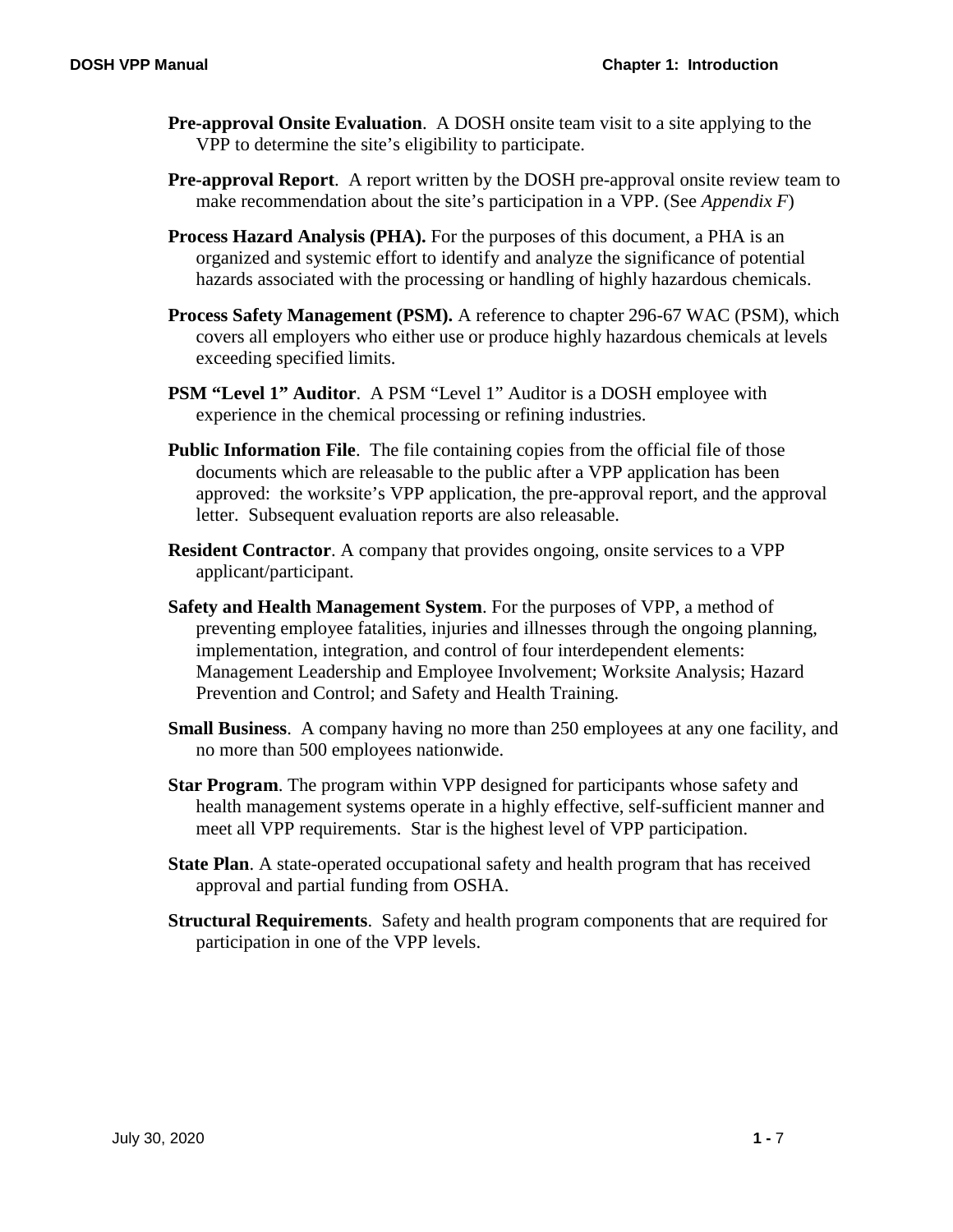- **Team Leader**. The DOSH VPP specialist who completes the application review, leads the onsite review team and prepares approval documents for VPP applicants. (See *Appendix C* for a list of Team Leader Responsibilities.) Prior to functioning independently as a Team Leader, the individual must:
	- Attend formal classroom Safety and Health Program Assessment training, or equivalent on-the-job or self-study training;
	- Have formal leader training (on-the-job, classroom, or self-study);
	- Participate as a team member on two onsite reviews; and
	- Serve as team leader-in-training on at least one onsite review with the backup of an experienced team leader.
- **Termination**. Formal removal of a VPP participant from the program. Termination usually occurs when Merit Program participants complete their terms of approval with no recommendation for a new term or advancement to the Star Program. Termination also may occur if the trust between labor, management and/or DOSH no longer exists.
- **Total Case Incidence Rate (TCIR).** A number that represents the total recordable injuries and illnesses per 100 full-time employees, calculated for a worksite for a specified period of time (usually 1 to 3 years).
- **VPP Approval Ceremony**. An event planned by the approved worksite and normally held at the site, where representatives from DOSH recognize the participant's achievement, present the VPP plaque, and present the VPP flag.
- **VPP Specialist(s)**. The Department's safety and health staff members directly responsible for the day-to-day operations of the VPP. They report to the Special Employer Programs Manager.
	- The VPP Specialist(s) are assigned responsibility for application review and processing.
	- The VPP Specialist(s) are designated the Team Leader or Backup Team Leader for the onsite review.
	- The VPP Specialist(s) are the DOSH contact persons for the site after the site's approval for participation in the VPP.
- **VPP Site Representative**. The individual designated by an applicant or participant as the primary spokesperson regarding VPP related activity at the worksite.
- **VPPPA/Voluntary Protection Programs Participants' Association**. The VPPPA, a nonprofit charitable organization, is a leader in promoting excellence in workplace safety and health and environmental protection through cooperative programs between government, management, and labor. The members of the VPPPA include almost all companies involved in the VPP along with government entities operating cooperative programs promoting safety, health, and cooperative excellence.
- **Withdrawal**. Voluntary decision by an applicant to withdraw the application to the VPP or by a participant to withdraw from participation in the VPP.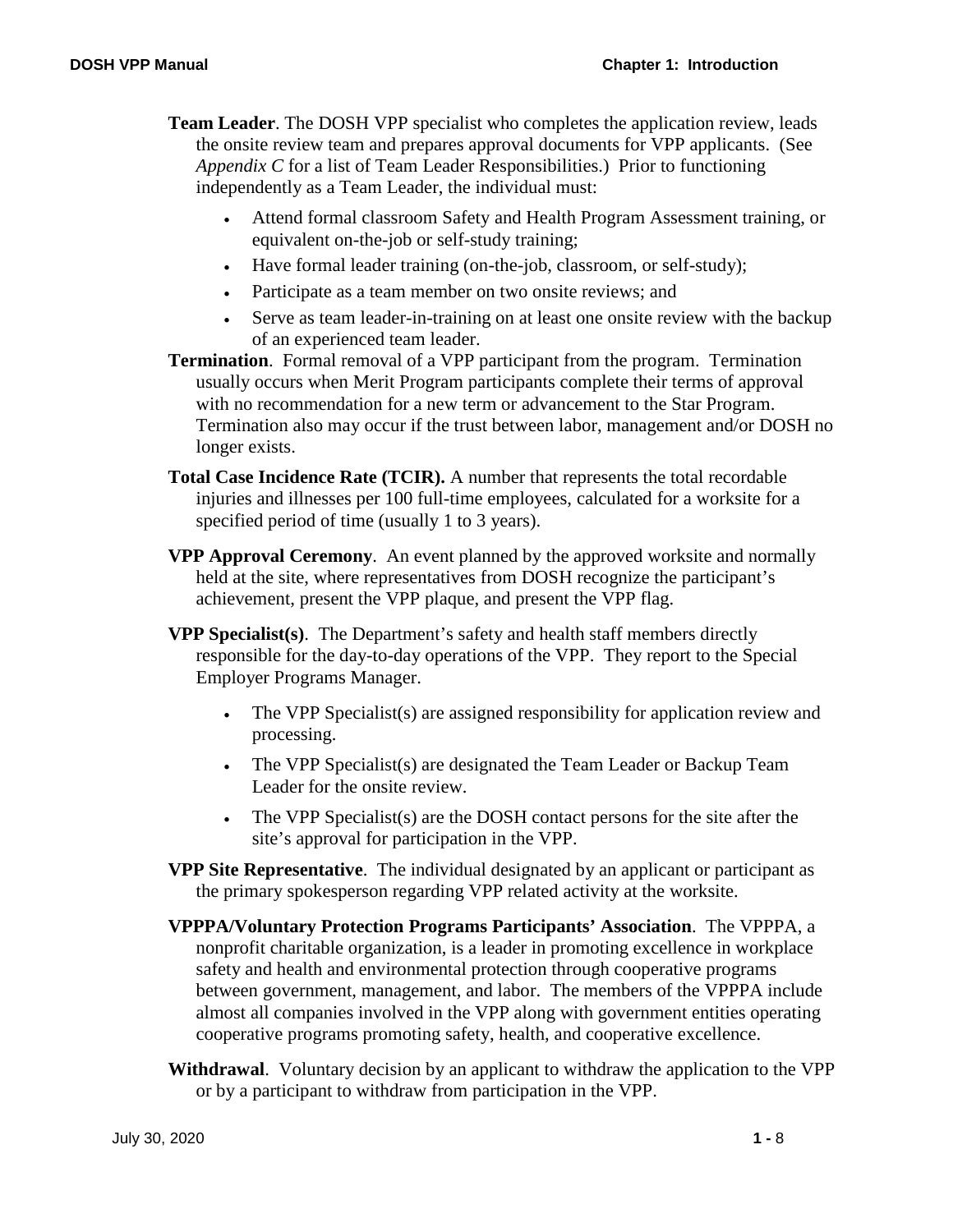# **CHAPTER 2 RESPONSIBILITIES**

#### **A. INTRODUCTION**

This chapter describes DOSH's responsibilities for managing the Voluntary Protection Programs (VPP). These responsibilities must be carried out by the identified individual or his/her designee.

#### **B. RESPONSIBILITIES**

- **B.1. Special Employer Programs Manager.** The Special Employer Programs Manager or his/her designee oversees the administration of the VPP by the VPP Specialist(s) and ensures that appropriately trained staff is available for application review and processing.
- **B.2. Compliance Program Manager.** The Statewide Compliance Manager or designee does the following:
	- **a.** Refers complaints, chemical spills/releases or fatality/catastrophe situations at VPP worksites to the Regional Compliance Manager.
	- **b.** Notifies the Special Employer Programs Manager who coordinates with the VPP Specialist when a complaint is received from a VPP worksite and of the subsequent disposition thereof. This action shall include complaints which are responded to by letter.
	- **c.** Immediately notifies the Special Employer Programs Manager who coordinates with the VPP Specialist of any chemical spills/releases, fatalities/catastrophes, or significant accidents or incidents that occur at a VPP worksite. This includes the reporting of hospitalizations, amputations, or loss of an eye, as a result of work-related incidents within the required time period in Chapter 296-27 WAC, *Recordkeeping and Reporting*.
- **B.3. DOSH Regional Consultation Manager.** The DOSH Regional Consultation Manager or his/her designee does the following:
	- **a.** Provides handout literature describing the VPP, application instructions, and other informational materials, as developed, to interested parties upon request. Such parties are then referred to the VPP Specialist.
	- **b.** Promotes the VPP in appropriate public presentations, using available material geared to audience interest.
	- **c.** Ensures that DOSH Consultants know the requirements and objectives of the VPP, and encourages them to identify possible candidates.
	- **d.** Refers likely VPP candidates to a VPP Specialist for follow-up.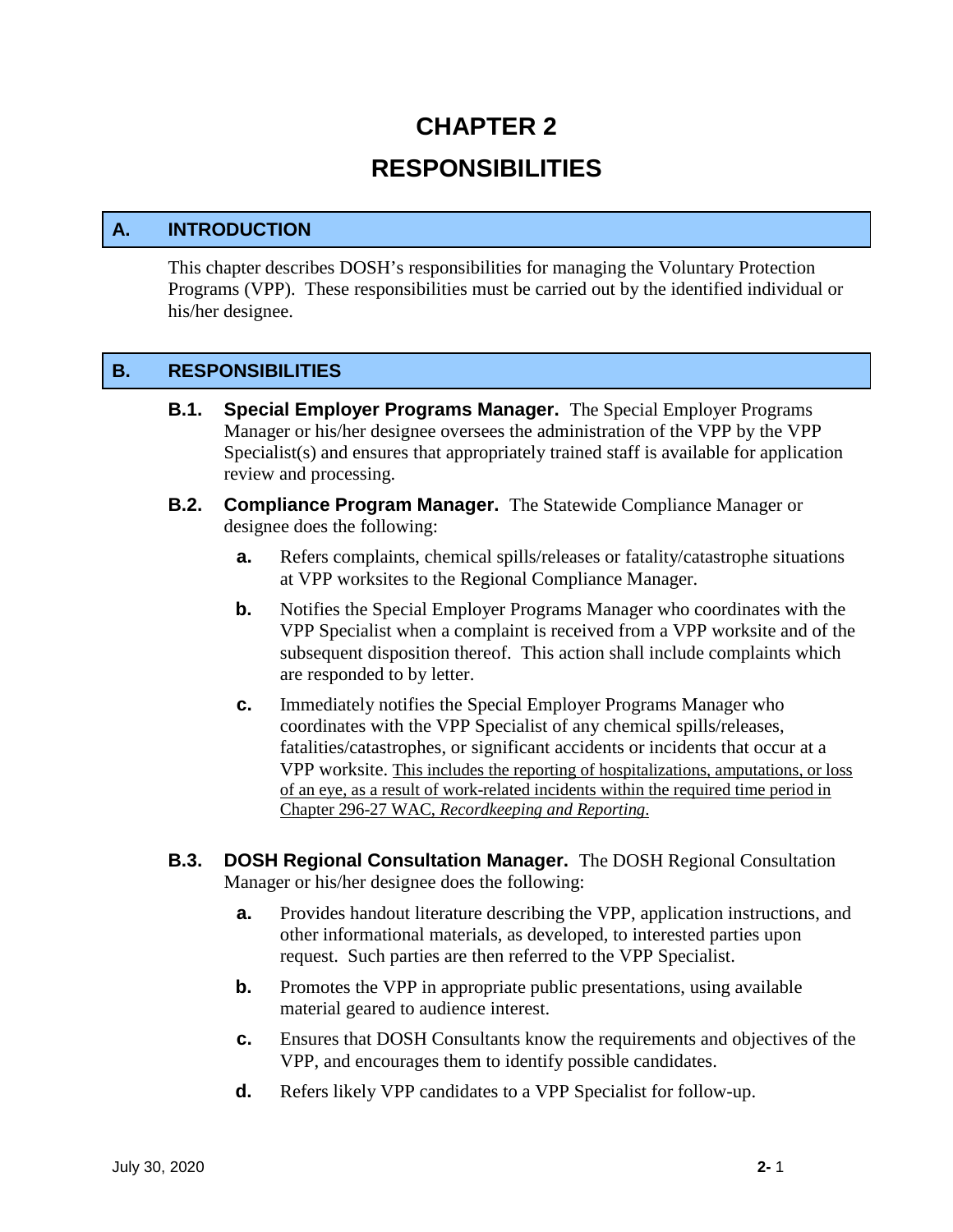- **e.** Upon request, provides professional staff resources to participate on VPP onsite teams.
- **B.4. VPP Specialist(s).** The VPP Specialist(s) coordinate and ensure the following:
	- **a.** Administers the VPP by following the requirements and procedures of this manual.
	- **b.** Facilitates application review, including, where merited, onsite verification and recommendation by the onsite evaluation team for concurrence by DOSH's Assistant Director, and approval decision by the Director of Labor and Industries.
	- **c.** Develops and maintains a VPP outreach program directed at potential applicants.
	- **d.** Provides interpretations of VPP requirements as needed.
	- **e.** Provides training (through DOSH internal training, on-the-job, at conferences, etc.) in techniques of management review of safety and health programs, and in policies and procedures of the VPP.
	- **f.** Provides VPP information and assistance to all interested parties, and recruits likely candidates.
	- **g.** Regularly notifies the Statewide Compliance Manager and the Consultation Manager of new approvals, changes in status, terminations, and withdrawals.
	- **h.** Maintains a record of all VPP inquiries and applications received, and reports quarterly to the Special Employer Program Manager, indicating the number of inquiries and applications received.
	- **i.** For preapproval, the VPP Specialist works with the Regional Compliance Manager to ensure that any applicant who appears on programmed inspection lists has inspections deferred from no more than 75 days prior to the date the onsite review is scheduled until the date of the approval decision. For postapproval, the VPP Specialist notifies the DOSH IT Systems Manager to remove the participant from programmed inspection lists for the duration of VPP participation.
	- **j.** Informs the DOSH Consultation Program Manager, and DOSH Regional Consultation Managers, of all scheduled pre-approval and evaluation onsite visits planned for their region.
	- **k.** Works with Public Affairs to issue a news release to announce VPP approvals. (A news release need not be issued if the site or parent company plans to issue one.)
	- **l.** Provides post-approval assistance and evaluation to new participants.
	- **m.** Sends a notice of the approval decision to all evaluated participant worksites that received recommendations that they continue in the Star Program.
	- **n.** Ensures that employee complaints, referrals, significant chemical leaks and spills, fatalities, catastrophes or other significant accidents/incidents at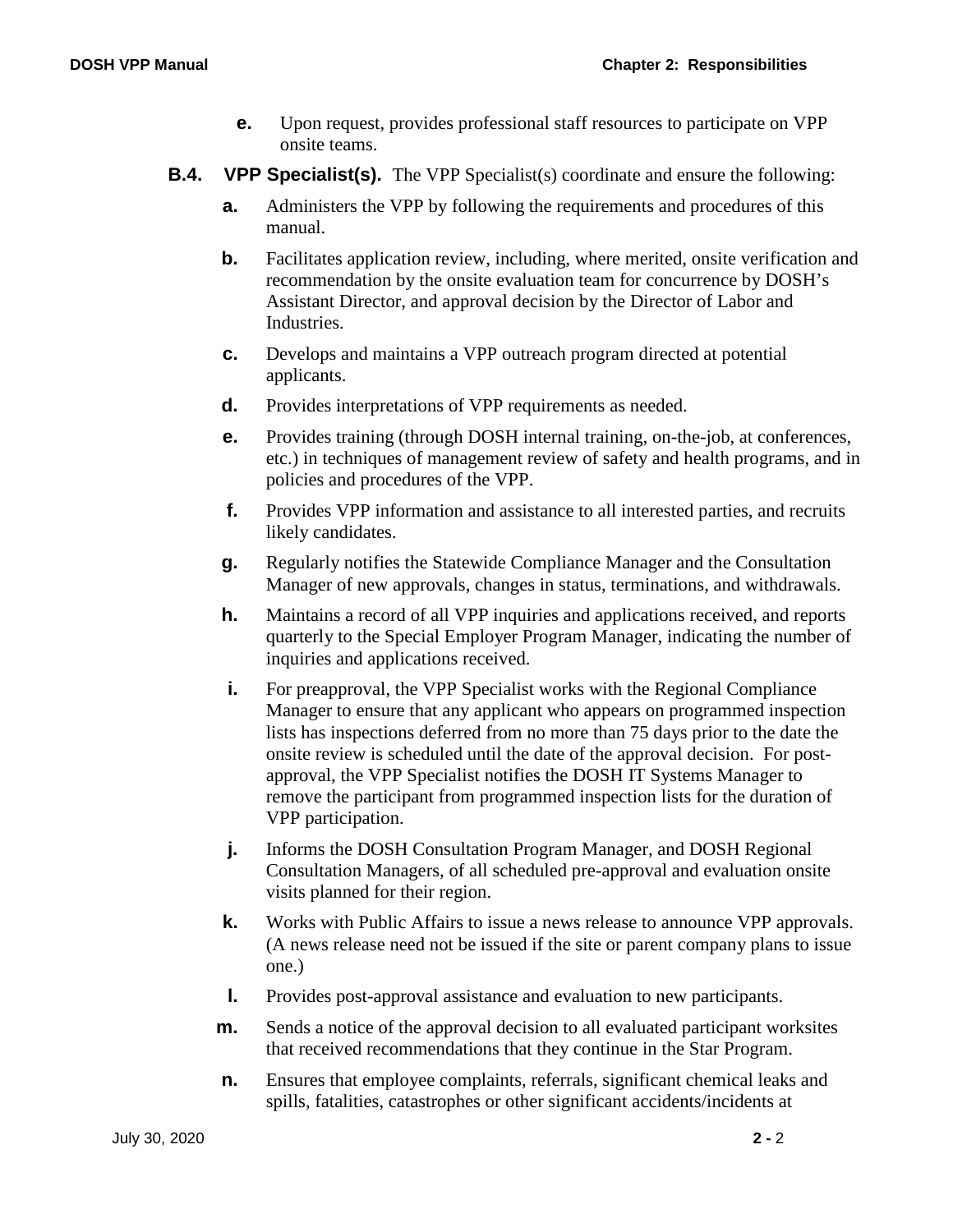participant or applicant sites are referred to Compliance for investigation according to standard DOSH policy, and that reports of such investigations are provided to the Special Employer Programs Manager.

- **o.** Ensures that the following information regarding the VPP participants in Washington State is submitted to OSHA in a timely manner after approval, and that updated information is submitted when known, for update of OSHA records:
	- Corporation name (if different from approved worksite).
	- Approved worksite name.
	- Corporate contact (if any) and telephone number.
	- Site contact and telephone number.
	- Address of approved site location.
	- Nature of operation at approved site (5 to 20 words).
	- NAIC for approved site.
	- Number of employees at approved site.
	- Date of approval.
	- Name of program to which approved.
	- Union (if any).
	- Date of evaluation(s).
	- Date of withdrawal or termination.
- **p.** Ensures that updated promotional materials are available for distribution to Regional Consultation Managers, the Outreach Program Manager, and others upon request. (Appropriate persons and offices.)
- **q.** Maintains a public information file on all approved sites.
- **r.** Acts as liaison between DOSH and the VPP Participants' Association (VPPPA).
- **s.** Maintains a comprehensive record of all applications, and all paperwork, reports, and official letters in a participant file. This includes copies of internal written communications, notes documenting oral communications, all communications with the applicant or participant, summary of enforcement actions taken against applicant or participant with final disposition or contested status, and WIN information related to citations and penalties.
- **t.** Maintains a directory of current VPP participants on the DOSH website.
- **u.** Ensures that all required reports are properly prepared and submitted in a timely manner.
- **v.** Ensures that the required procedures for termination is adhered to, approved by the DOSH Assistant Director, and documented in the participant file.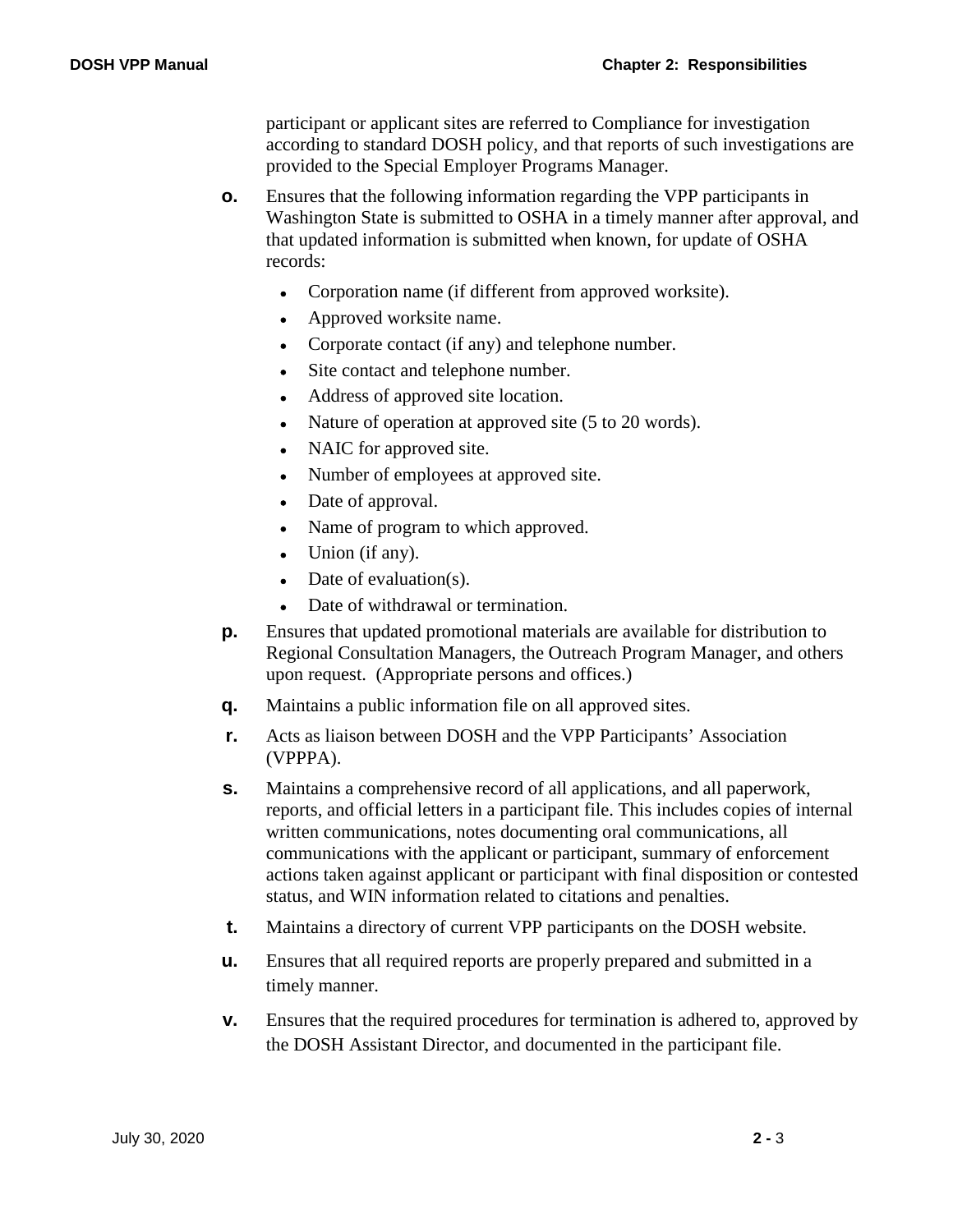- **w.** Maintain annual schedule for VPP on-sites and re-certifications. The schedule is written and reviewed quarterly to ensure that on-sites occur within three months of the due date, except in the case of extenuating circumstances.
- **x.** Ensure that medical access orders are requested and received at least three weeks prior to conducting an onsite evaluation.

#### **C. SAFETY AND HEALTH INCENTIVE PROGRAMS**

The VPP Specialist(s) will review and evaluate safety and health incentive programs for all VPP applicants and VPP participant worksites. **OSHA Instruction, CSP 03-01-003, VPP** Policies and Procedures Manual, which became effective on April 18, 2008 This addresses incentive programs within the context of an employer's proper and accurate recording of injuries and illnesses.

Chapter VI, *Onsite Evaluations, Section III.B.1. Subsections b. and g*., stress that incentive programs should promote safety awareness and worker participation in safety-related activities, and must not be the cause of under-reporting of injuries and illnesses.

VPP and its participants have the opportunity to lead the way by example and to effect positive and creative change throughout their industries. By working cooperatively DOSH and its VPP partners can demonstrate that a good incentive program, which emphasizes positive worker involvement in safety and health activities and conscientious hazard reporting and correction, can be one element in an effective injury and illness prevention program.

#### **C.1. Incentives That Promote Injury and Illness Reporting and Worker**

**Involvement.** A positive incentive program encourages or rewards workers for reporting injuries, illnesses, near-misses, or hazards, and/or recognizes, rewards, and thereby encourages worker involvement in the safety and health management system. Such an incentive program can be a good thing and an acceptable part of a VPP-quality safety and health management system. Examples of such positive incentives include providing tee shirts to workers serving on safety and health committees, offering modest rewards for suggesting ways to strengthen safety and health, or throwing a recognition party at the successful completion of companywide safety and health training.

**C.2. Disincentives That Discourage Injury and Illness Reporting and Worker Involvement.** An incentive program that focuses on injury and illness numbers often has the effect of discouraging workers from reporting an injury or illness. When an incentive program discourages worker reporting or, in particularly extreme cases, disciplines workers for reporting injuries or hazards, problems remain concealed, investigations do not take place, nothing is learned or corrected, and workers remain exposed to harm. Disincentives to reporting may range from awarding paid time off to a unit that has the greatest reduction in incidence rates to rewarding workers with a pizza party for achieving an injury/rate reduction goal or maintaining an injury- and illness-free worksite for a period of time. A company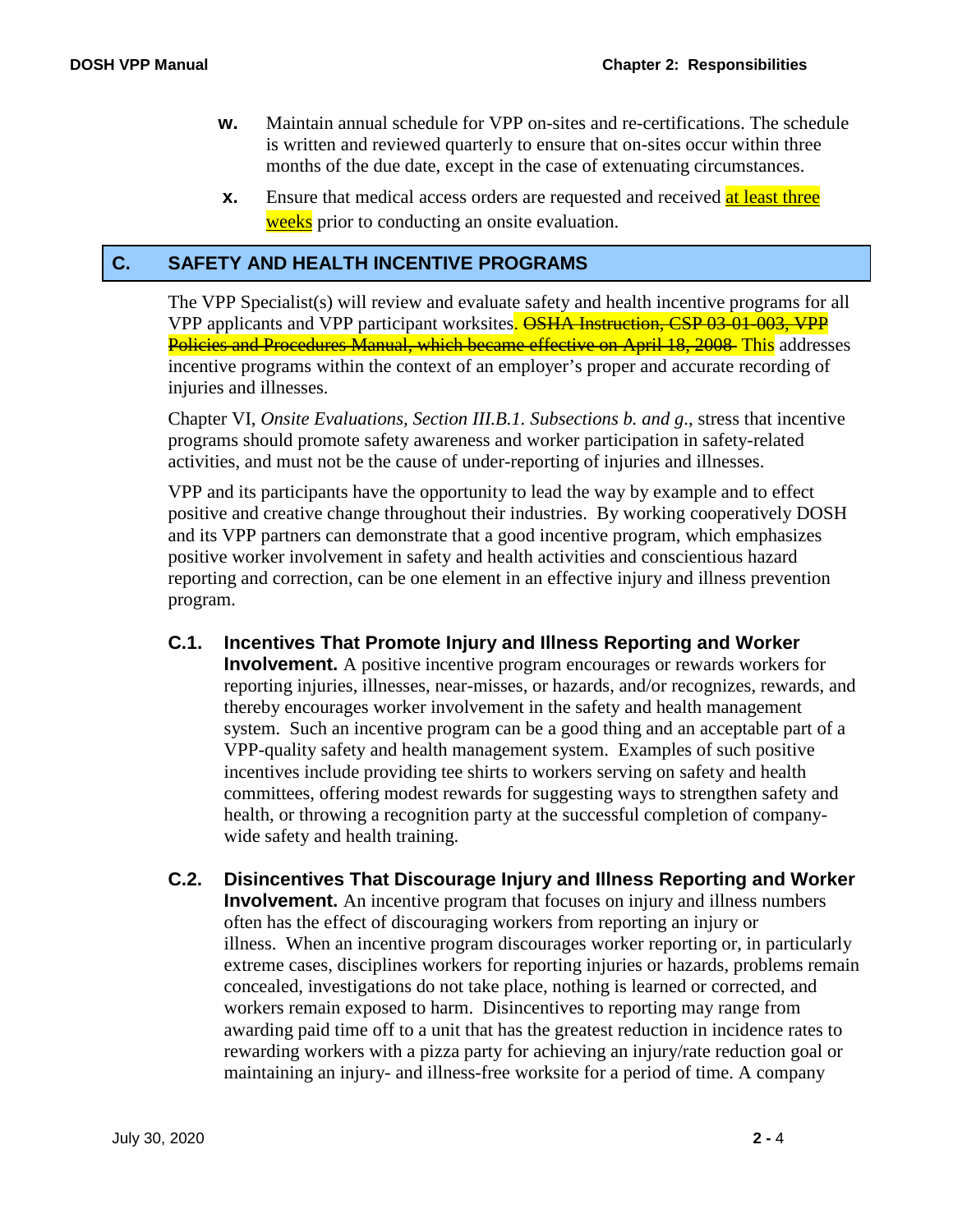whose incentive program has the potential to discourage worker reporting fails to meet the VPP's safety and health management system requirements.

- **C.3. New Applications.** When faced with a VPP applicant's incentive program containing provisions that could discourage injury and illness reporting, the VPP Specialist during the initial application review or the VPP Evaluation Team during the onsite evaluation will advise the applicant of DOSH's position and VPP policy. The applicant may choose to make an immediate change to its incentive program that will bring the program in line with VPP policy. If the applicant needs more than a short/nominal period of time to eliminate the disincentive and/or to revise its program, it would be appropriate to designate this needed improvement as a Merit goal, assuming the applicant qualifies for Merit participation. If the applicant refuses to make the needed change, the VPP Specialist will recommend that the applicant withdraw its VPP application.
- **C.4. Re-approvals.** If the VPP Specialist during review of a Star participant's annual self-evaluation identifies a problem in the participant's incentive program, or if a VPP Evaluation Team uncovers disincentives to injury and illness reporting during its document review and employee interviews, the participant will be given the opportunity to bring its incentive program in line with VPP policy consistent with a 90-day item.
- **C.5. Onsite Visits.** If the VPP Specialist identifies a problem in a VPP participant's incentive program during a quality assurance audit or any onsite visit, the participant will be given the opportunity to bring its incentive program in line with VPP policy within 90 days.
- **C.6.** VPP Status. Following the 90-day period during which the VPP participant must eliminate the disincentive and/or revise its incentive program, the DOSH Assistant Director may choose to place the participant on Star One-Year Conditional status and require the participant to demonstrate one year of effective implementation of the program change. A participant's refusal to make the recommended improvement to its incentive program is grounds for VPP termination.

The established termination procedures will apply, including the DOSH Assistant Director's written notice of intent to terminate and the participant's right to appeal in writing to the Director of Labor and Industries.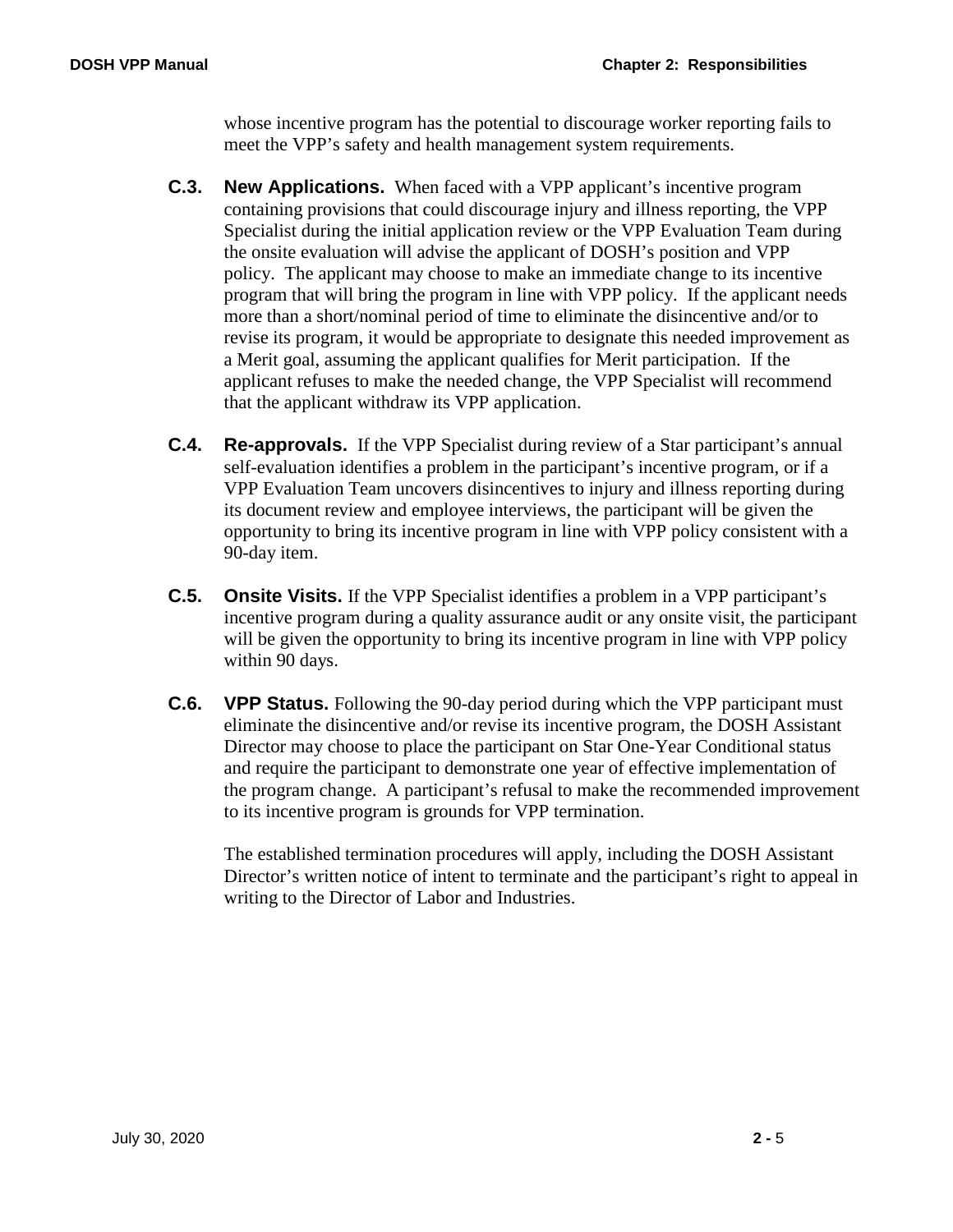#### **D. PROVIDING VPP INFORMATION TO THE PUBLIC**

All requests for information about the VPP must be addressed promptly and completely.

**D.1. Materials.** All DOSH offices must have on hand sufficient quantities of current VPP explanatory and promotional materials to satisfy routine requests.

Explanatory materials should include at least the Labor and Industries website information about the Voluntary Protection Program, its elements, instructions for self-evaluations, and application guidelines.

Promotional materials may change from time to time. It is important to provide upto-date information to interested parties.

- **D.2. Public Information Files.** The VPP Specialist maintains a public file for each approved VPP participant. For more information about these files, see *Chapter 7, Section B.9*.
- **D.3. Speeches and Presentations.** DOSH Consultants, the VPP Specialists, and Labor and Industries leadership staff need to be prepared to make VPP speeches or presentations on request. The VPP Specialist provides assistance on request whenever possible.

#### **E. VPP PROGRAM UPDATES AND EFFECTIVENESS**

If a policy or procedure is issued by Federal OSHA to VPP, it will be reviewed for comparison with the most current DOSH VPP Manual. If the comparison makes DOSH VPP policies and procedures less effective than OSHA, the OSHA changes will become effective immediately for DOSH VPP. The VPP specialist will follow the issued OSHA policy or procedure until such time they are incorporated into the DOSH VPP Manual. This includes changes to the OSHA VPP Manual or any OSHA memorandums related to VPP.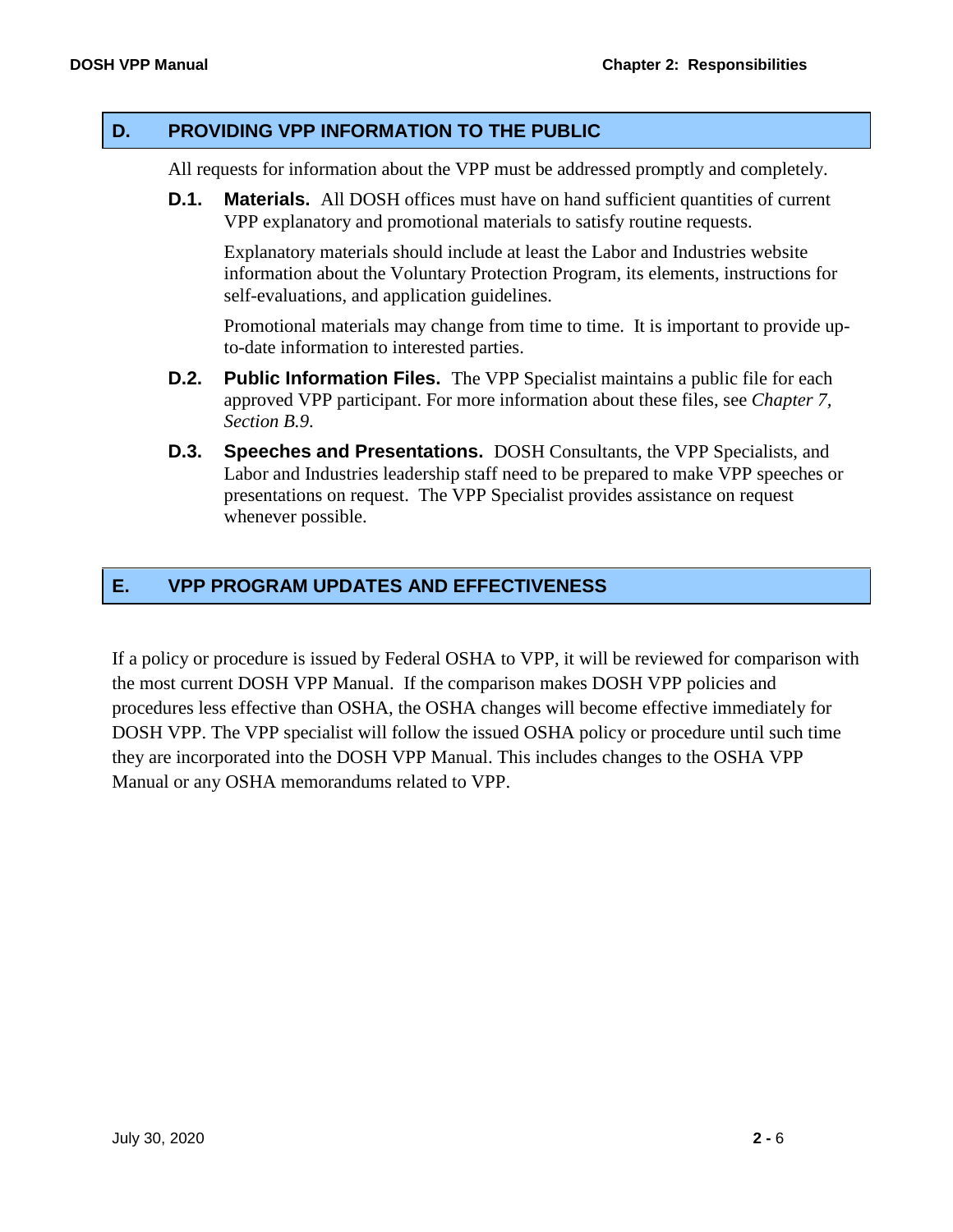# **CHAPTER 3**

# **REQUIREMENTS FOR STAR AND MERIT**

#### **INCLUDES RESIDENT CONTRACTORS & CONSTRUCTION INDUSTRY WORKSITES**

#### **A. INTRODUCTION**

This chapter defines requirements for the Star and Merit programs as well as unique requirements for the construction industry, and for resident contractors at VPP sites. These requirements are identical to OSHA requirements.

#### **B. THE STAR PROGRAM**

The Star Program recognizes the very best workplaces that are in compliance with Washington WISHA regulations, and that operate outstanding safety and health management systems for worker protection.

There is no limit to the term of participation in Star, as long as a site continues to meet all Star requirements and maintain Star quality.

All of the VPP requirements, detailed below, must be in place and working effectively for at least one year prior to Star approval.

**B.1. Injury and Illness History Requirements.** Injury and illness history at the site is evaluated using a three-year total case incident rate (TCIR) and a 3-year day away, restricted, and/or transfer case incident rate (DART rate).

The 3-year TCIR and DART rates must be below the 3-year average published Bureau of Labor Statistics (BLS) national average for the five- or six-digit North American Industrial Classification System (NAICS) code for the industry in which the applicant is classified.

The BLS publishes NAICS industry averages two years after data is collected. (For example, in calendar year 2009, calendar year 2007 national averages are available and used for comparison).

#### **B.2. Comprehensive Safety and Health Management System Requirements.**  The following safety and health management system elements and sub-elements must be implemented.

#### **a. Management Leadership and Employee Involvement.**

- **(1)** Management Commitment. Management demonstrates its commitment by:
	- **(a)** Establishing, documenting, and communicating to employees and contractors clear goals that are attainable and measurable, objectives that are relevant to workplace hazards and trends of injury and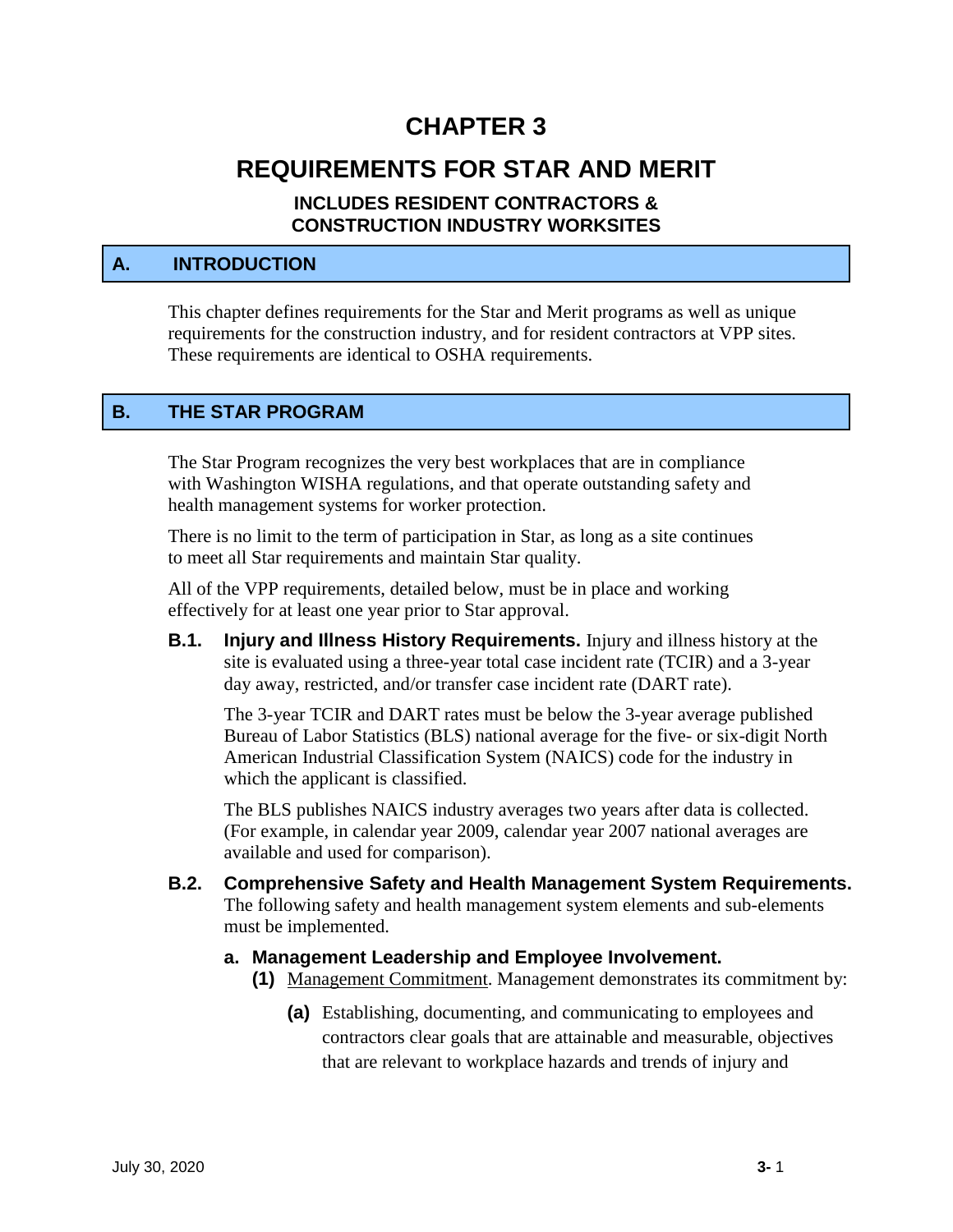illness, and policies and procedures that indicate how to accomplish the objectives and meet the goals.

- **(b)** Signing a statement of commitment to safety and health.
- **(c)** Meeting and maintaining VPP requirements.
- **(d)** Maintaining a written safety and health management system that documents the elements and sub-elements, procedures for implementing the elements, and other safety and health programs including those required by WISHA standards.
- **(e)** Identifying persons whose responsibilities for safety and health include carrying out safety and health goals and objectives, and clearly defining and communicating these responsibilities in their written job descriptions.
- **(f)** Assigning adequate authority to those persons who are responsible for safety and health, so they are able to carry out their responsibilities.
- **(g)** Providing and directing adequate resources (including time, funding, training, personnel, etc.) to those responsible for safety and health, so they are able to carry out their responsibilities.
- **(h)** Holding those assigned responsibility for safety and health accountable for meeting their responsibilities through a documented performance standards and appraisal system.
- **(i)** Planning for typical as well as unusual/emergency safety and health expenditures in the budget, including funding for prompt correction of uncontrolled hazards.
- **(j)** Integrating safety and health into other aspects of planning, such as planning for new equipment, processes, buildings, etc.
- **(k)** Establishing lines of communication with employees and allowing for reasonable employee access to top management at the site.
- **(l)** Setting an example by following the rules, wearing any required personal protective equipment, reporting hazards, reporting injuries and illnesses, and basically doing anything that they expect employees to do.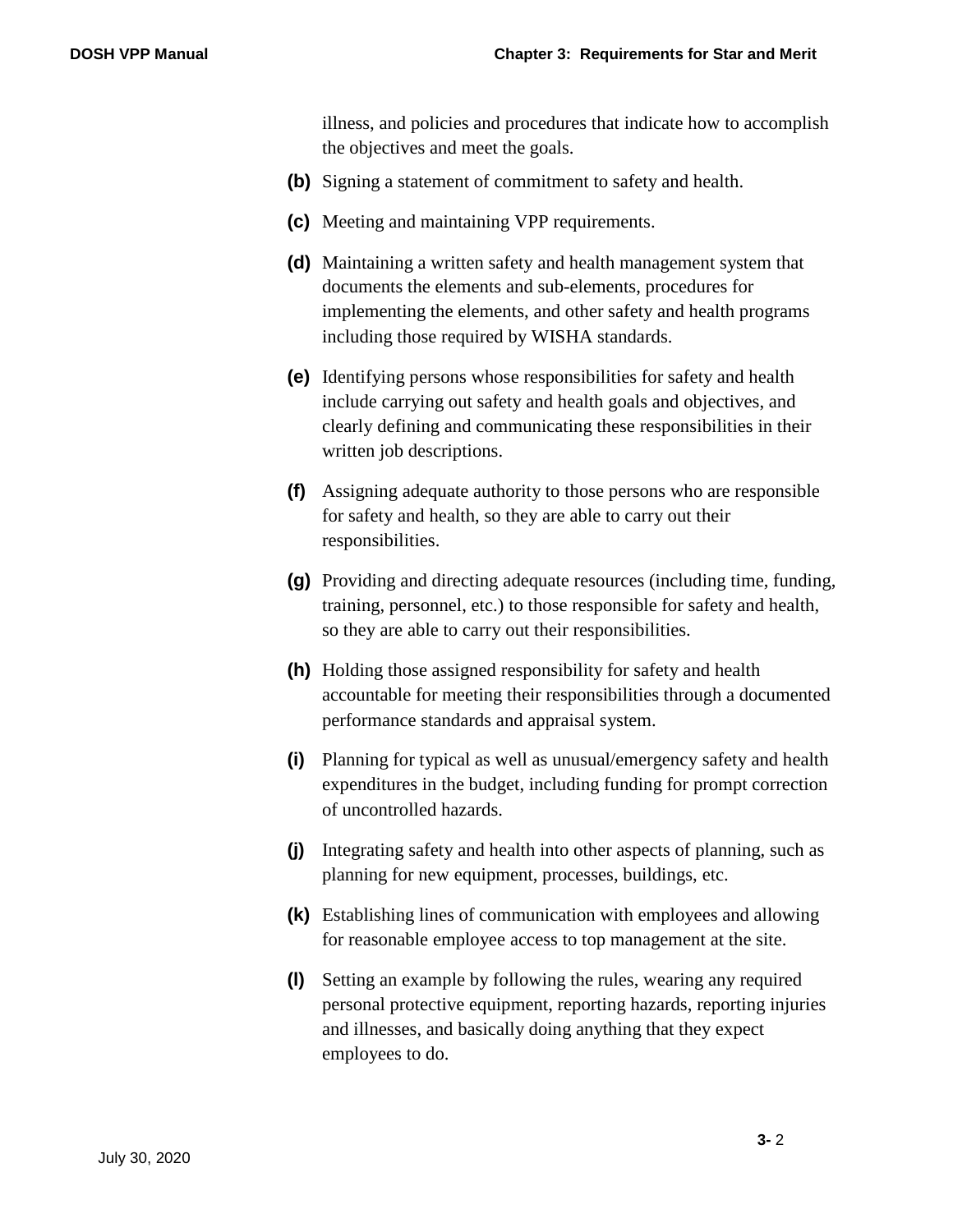- **(m)** Ensuring that all workers (including contract workers) are provided equal, high-quality safety and health protection.
- **(n)** Conducting an annual evaluation of the safety and health management system in order to:
	- Maintain knowledge of the hazards of the site.
	- Maintain knowledge of the effectiveness of system elements.
	- Ensure completion of the previous years' recommendations.
	- Modify goals, policies, and procedures as appropriate.
- **(2)** Employee Involvement. Employees must be involved in the safety and health management system in at least three meaningful, constructive ways in addition to their right to report a hazard.

Avenues for employees to have input into safety and health decisions include participation in audits, accident/incident investigations, selfinspections, suggestion programs, planning, training, job hazard analyses, and appropriate safety and health committees and teams.

Employees do not meet this requirement by participating in incentive programs or by simply working in a safe manner.

- **(a)** Employees must be trained for the task(s) they will perform. For example, they must be trained in hazard recognition to participate in self-inspections.
- **(b)** Employees must receive feedback on any suggestions, ideas, reports of hazards, etc., that they bring to management's attention. Site officials must provide documented evidence that employees' suggestions were followed up and implemented when appropriate and feasible.
- **(c)** All employees, including new hires, must be notified about the site's participation in the VPP and about employees' rights (such as the right to file a complaint) under the Department of Labor and Industries. Orientation training curriculum must include this information.
- **(d)** Employees and contractors must demonstrate an understanding of, and be able to describe the fundamental principles of, the VPP.
- **(3)** Contract Worker Coverage. Contract workers must be provided with safety and health protection equal in quality to that provided to employees.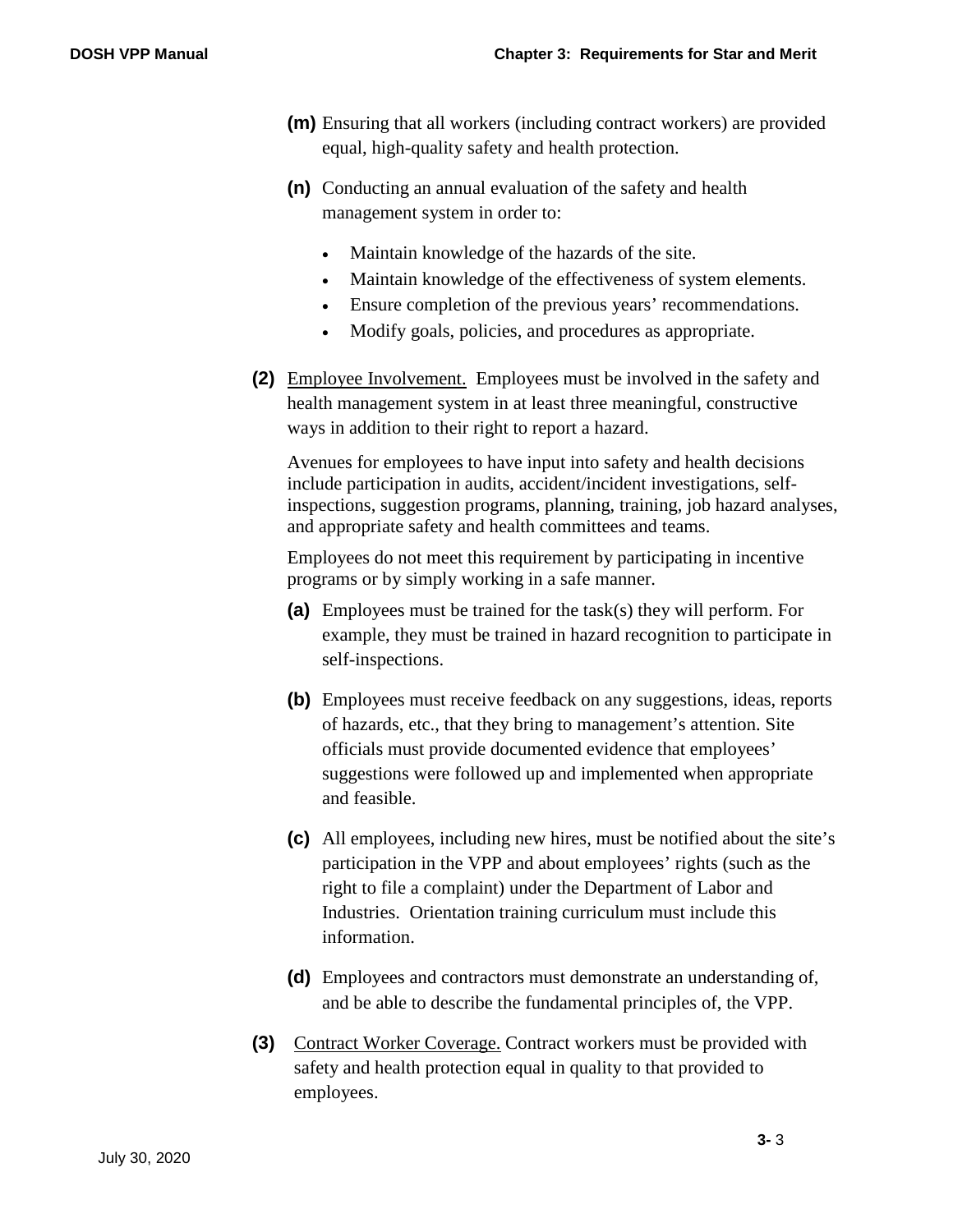- **(a)** All contractors, whether regularly involved in routine site operations or engaged in temporary projects such as construction or repair, must follow the safety and health rules of the host site.
- **(b)** VPP participants must have in place a documented oversight and management system covering applicable contractors. Such a system must:
	- Ensure that safety and health considerations are addressed during the process of selecting contractors and when contractors are onsite.
	- Encourage contractors to develop and operate effective safety and health management systems.
	- Provide for timely identification, correction, and tracking of uncontrolled hazards in contractor work areas.
- **(c)** Ensure that if a contractor or contractor's employees are creating or contributing to the existence of safety and health hazards, that the issues are appropriately addressed and resolved.
- **(d)** Injury and Illness Data Requirements
	- Onsite contractors (such as contracted maintenance workers) and temporary employees who are supervised by host site management are governed by the site's safety and health management system and are therefore included in the host site's rates.
	- Site management must maintain copies of the TCIR and DART rate data for all applicable contractors based on hours worked at the site.
	- Site officials must report all applicable contractors' TCIR and DART rate data to DOSH annually.
- **(4)** Training. Managers, supervisors, and non-supervisory employees of contract employers must be made aware of:
	- The hazards they may encounter while on the site.
	- How to recognize hazardous conditions and the signs and symptoms of workplace-related illnesses and injuries.
	- The implemented hazard controls, including safe work procedures.
	- Emergency procedures.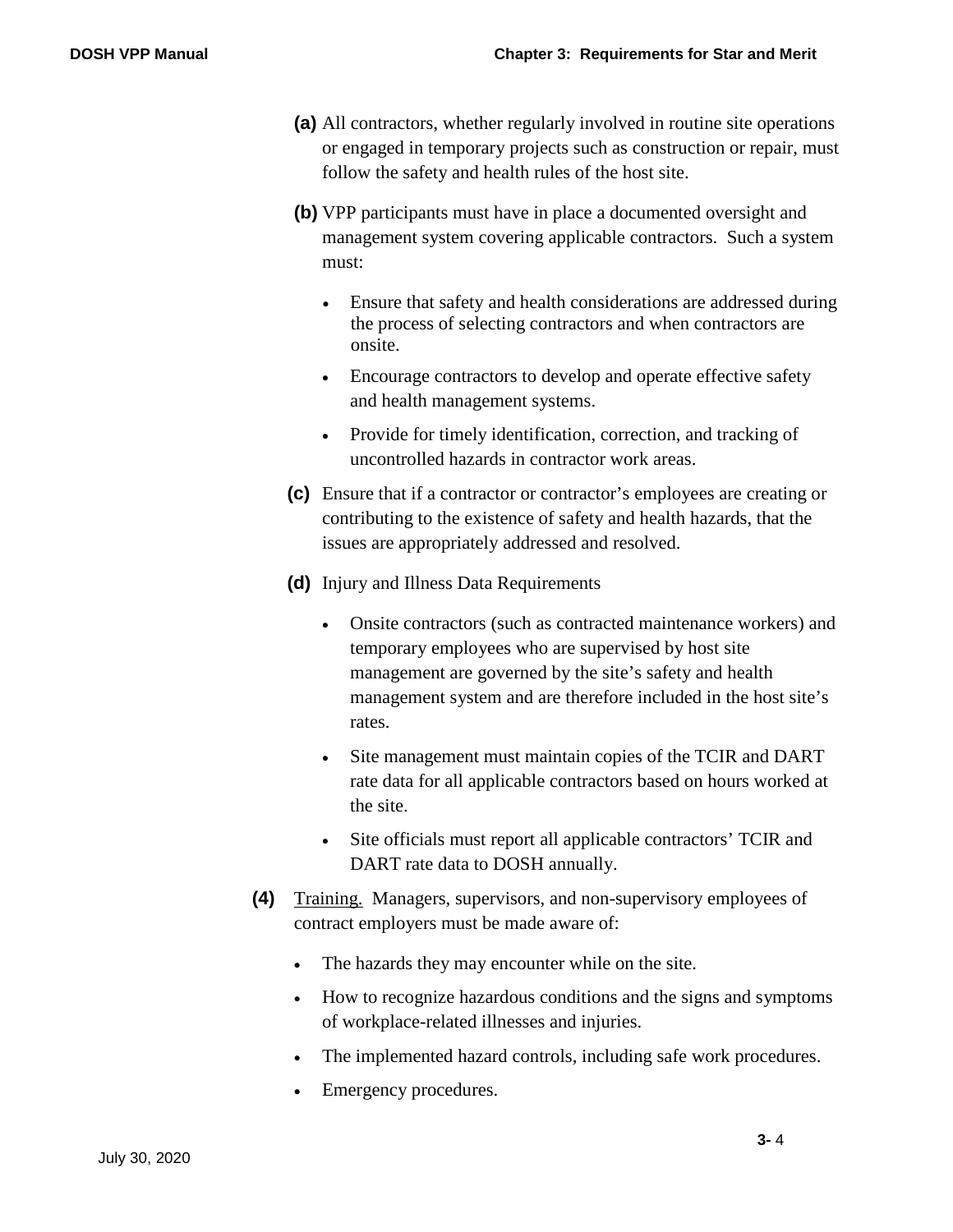**(5)** Safety and Health Management System Annual Evaluation. There must be a system and written procedures in place to annually evaluate the safety and health management system.

The annual evaluation must be a critical review and assessment of the effectiveness of all elements and sub-elements of a comprehensive safety and health management system.

An annual evaluation that is merely a workplace inspection with a brief report pointing out hazards or a general statement of the sufficiency of the system is inadequate for purposes of VPP qualification.

Note the following important points about the annual evaluation:

- **(a)** The written annual evaluation must identify the strengths and weaknesses of the safety and health management system and must contain specific recommendations, time lines, and assignment of responsibility for making improvements. It must also document actions taken to satisfy the recommendations.
- **(b)** Site employees may conduct the annual evaluation with managers, qualified corporate staff, or outside sources that are trained in conducting such evaluations.
- **(c)** At least one annual evaluation and demonstrated corrective action must be completed before VPP approval.
- **(d)** The annual self-evaluation must be included with the participant's annual submission to the Division of Occupational Safety and Health, VPP Specialist. Appendix I provides a suggested format.
- **B.3. Worksite Analysis.** A hazard identification and analysis system must be implemented to systematically identify basic and unforeseen safety and health hazards, evaluate their risks, and prioritize and recommend methods to eliminate or control hazards to an acceptable level of risk.

Through this system, management must gain a thorough knowledge of the safety and health hazards and employee risks.

The required methods of hazard identification and analysis are described below:

**a. Conduct Baseline Safety and Industrial Hygiene Hazard Analysis.** A baseline survey and analysis is a first attempt at understanding the hazards at a worksite. It establishes initial levels of exposure (baselines) for comparison to future levels, so that changes can be recognized.

Systems for identifying safety and industrial hygiene hazards, while often integrated, may be evaluated separately.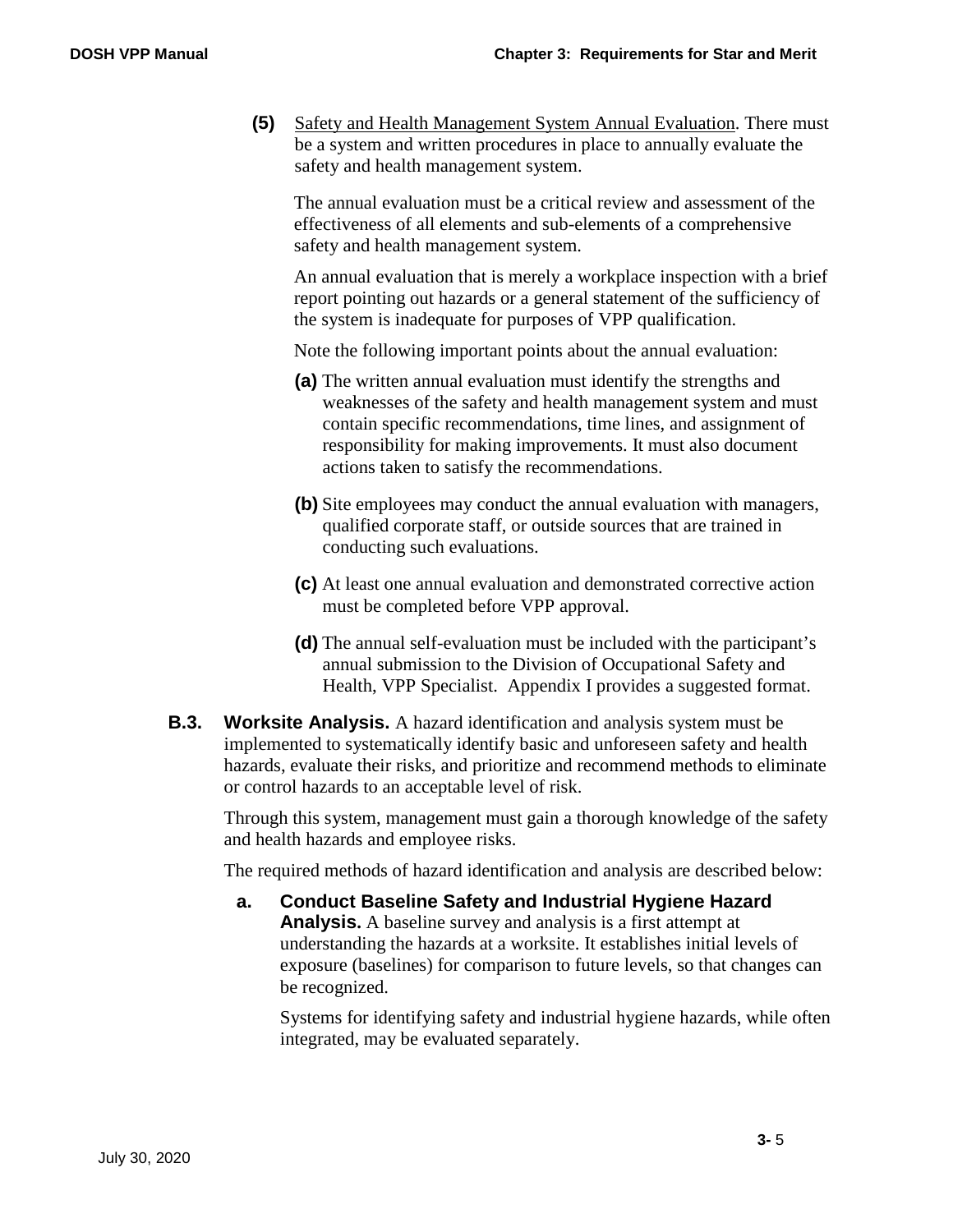Baseline surveys must:

- **(1)** Identify and document common safety hazards associated with the site (such as those found in WISHA regulations or building standards, for which existing controls are well known), and how they are controlled.
- **(2)** Identify and document common health hazards (usually by initial screening using direct-reading instruments) and determine if further sampling (such as full-shift dosimetry) is needed.
- **(3)** Identify and document safety and health hazards that need further study.
- **(4)** Survey the entire worksite, and indicate who conducted the survey, and when it was completed.

The original baseline hazard analysis need not be repeated subsequently unless warranted by changes in processes, equipment, hazard controls, etc.

**b. Hazard Analysis of Routine Jobs, Tasks, and Processes.** Taskbased or system/process hazard analyses must be performed to identify hazards of routine jobs, tasks, and processes in order to recommend adequate hazard controls.

Acceptable techniques include, but are not limited to: Job Hazard Analysis (JHA), and Process Hazard Analysis (PHA).

Conduct hazard analysis on routine jobs, tasks and processes that:

- Have written procedures.
- Have had injuries/illnesses associated with them or have experienced significant incidents or near misses.
- Are perceived as high-hazard tasks, i.e., they could result in a catastrophic explosion, electrocution, or chemical over-exposure.
- Have been recommended by other studies and analyses for more in-depth analysis.
- Are required by a regulation or standard.

Also conduct hazard analyses in any other instances when the VPP applicant or participant determines that hazard analysis is warranted.

**c. Hazard Analysis of Significant Changes.** Hazard analysis of significant changes, including but not limited to non-routine tasks (such as those performed less than once a year), or new processes, materials, equipment and facilities, must be conducted to identify uncontrolled hazards prior to the activity or use, and must lead to hazard elimination or control. If a non-routine or new task is eventually to be done on a routine basis, then a hazard analysis of this routine task should subsequently be developed.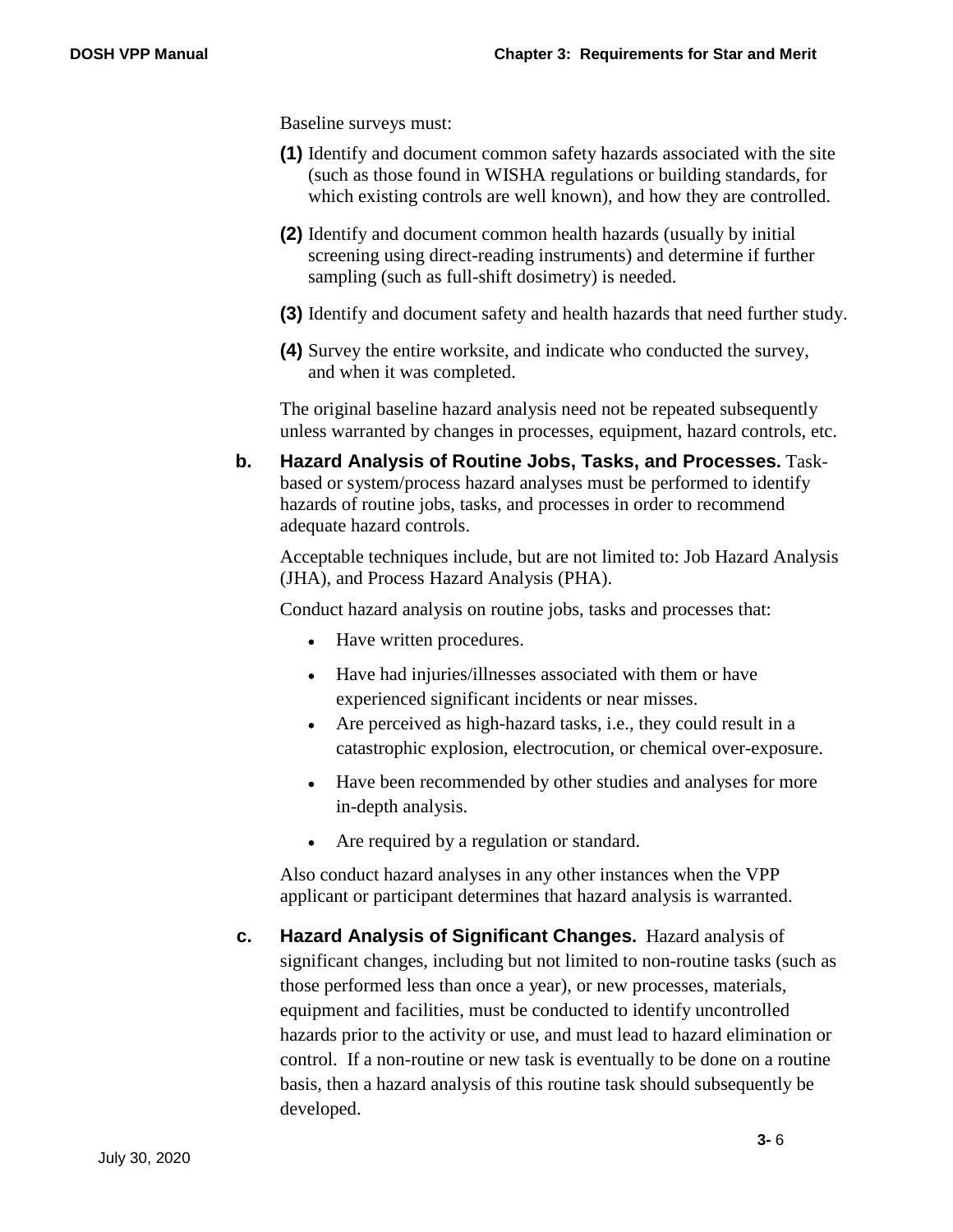- **d. Pre-use analysis.** When a site is considering new equipment, chemicals, facilities, or significantly different operations or procedures, the safety and health impact to the employees must be reviewed. The level of detail of the analysis should be commensurate with the perceived risk and number of employees affected. This practice should be integrated in the procurement/design phase to maximize the opportunity for proactive hazard controls.
- **e. Documentation and Use of Hazard Analyses.** Hazard analyses performed to meet the requirements of 2.c. or d. above, must be documented and must:
	- Consider both health and safety hazards.
	- Identify the steps of the task or procedure being analyzed, hazard controls currently in place, recommendations for needed additional or more effective hazard controls, dates conducted, and responsible parties.
	- Be used in training in safe job procedures, in modifying workstations, equipment, or materials, and in future planning efforts.
	- Be easily understood.
	- Be updated as the environment, procedures, or equipment change, or as errors are found that invalidate the most recent hazard analyses.
- **f. Routine Self-Inspections.** A system is required to ensure routinely scheduled self-inspections of the workplace.
	- **(1)** It must include written procedures that determine all the following:
		- The frequency of inspection and areas covered
		- Those responsible for conducting the inspections
		- Recording of findings
		- Responsibility for abatement, **and**
		- Tracking of identified hazards for timely correction.
	- **(2)** Findings and corrections must be documented.
	- **(3)** Inspections must be made at least monthly, with the actual inspection schedule being determined by the types and severity of hazards.
	- **(4)** The entire worksite must be covered at least once each quarter.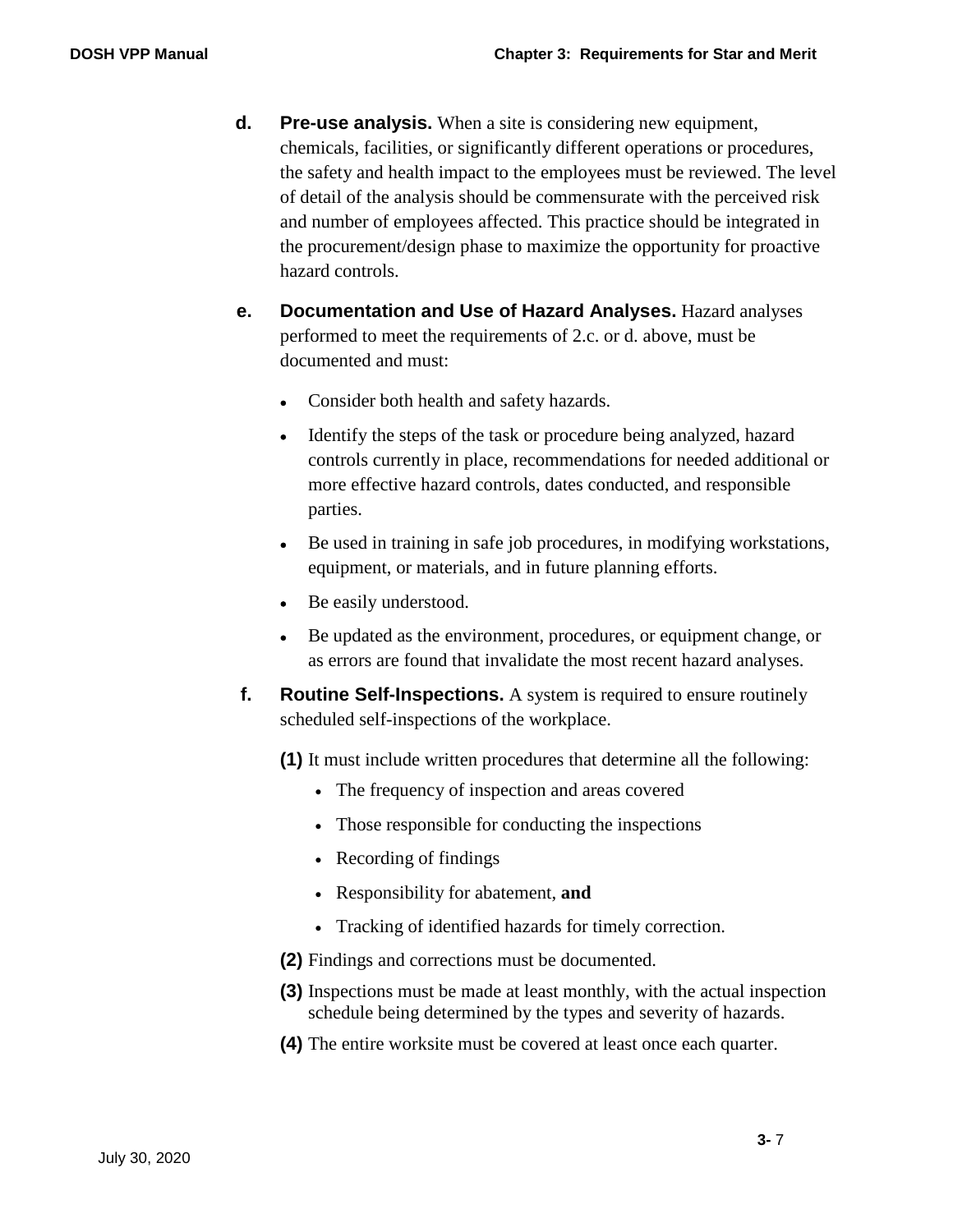- **(5)** Top management and others, including employees who have knowledge of the written procedures and hazard recognition, may participate in the inspection process.
- **(6)** Personnel qualified to recognize workplace hazards, particularly hazards peculiar to their industry, must conduct inspections.
- **(7)** Documentation of inspections must evidence thoroughness beyond the perfunctory use of checklists.
- **g. Hazard Reporting System for Employees.** The site must operate a reliable system that enables employees to notify appropriate management personnel in writing--without fear of reprisal--about conditions that appear hazardous, and to receive timely and appropriate responses.

The system can be anonymous and must include timely responses to employees and tracking of hazard elimination or control to completion.

- **h. Industrial Hygiene (IH) Program**. A written IH program is required. The program must establish procedures and methods for identification, analysis, and control of health hazards for prevention of occupational disease.
	- **(1) IH Surveys.** Additional expertise, time, technical equipment, and analysis beyond the baseline survey may be required to determine which environmental contaminants (whether physical, biological, or chemical) are present in the workplace, and to quantify exposure so that proper controls can be implemented.
	- **(2) Sampling Strategy.** The written program must address sampling protocols and methods implemented to accurately assess employees' exposure to health hazards.

Sampling should be conducted when:

- Performing baseline hazard analysis, such as initial screening and grab sampling.
- Baseline hazard analysis suggests that more in-depth exposure analysis, such as full-shift sampling, is needed.
- Particularly hazardous substances (as indicated by a Washington DOSH standard, chemical inventory, material safety data sheet, etc.) are being used or could be generated by the work process.
- Employees have complained of signs of illness.
- Exposure incidents or near misses have occurred.
- It is required by a standard or other legal requirement.
- Changes have occurred in such things as the processes, equipment, or chemicals used.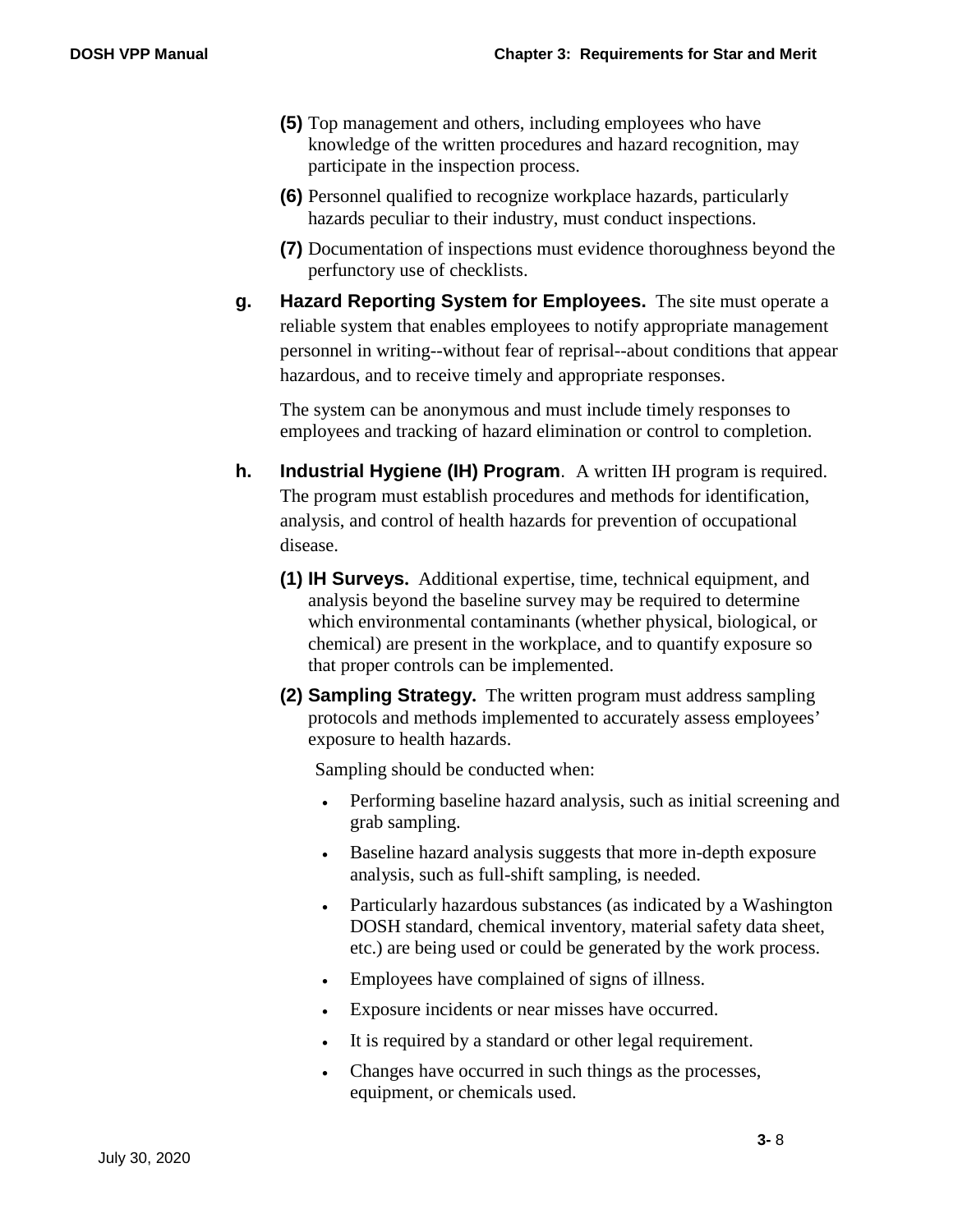- Controls have been implemented and their effectiveness needs to be determined.
- Any other instance when the VPP applicant or participant determines that sampling is warranted.
- **(3) Sampling Results.** Sampling results must be analyzed and compared to WISHA permissible exposure limits (PELs) to determine employees' exposure and possible overexposure. Comparison to more restrictive levels, such as action levels, threshold limit values (TLVs), or self-imposed standards are encouraged to reduce exposures to the lowest feasible level.
- **(4) Documentation.** The results of sampling must be documented and must include a description of the work process; controls in place; sampling time; exposure calculations; duration, route, and frequency of exposure; and number of exposed employees.
- **(5) Communication.** Sampling results must be communicated to employees and management.
- **(6) Use of Results.** Sampling results must be used to identify areas for additional, more in-depth study, to select hazard controls, and to determine if existing controls are adequate.
- **(7) IH Expertise.** IH sampling should be performed by an industrial hygienist, but initial sampling, full-shift sampling, or both may be performed by safety staff members with special training in the specific procedures for the suspected or identified health hazards in the workplace.
- **(8) Procedures.** Standard, nationally recognized procedures must be used for surveying and sampling as well as for testing and analysis.
- **(9) Use of Contractors.** If an outside contractor conducts industrial hygiene surveys, the contractor's report must include all sampling information listed above and must be effectively communicated to site management. Any recommendations contained in the report should be considered and implemented where appropriate. Use of contractors does not remove responsibility for the IH program, including identification and control of health hazards, from the VPP applicant or participant.
- **i. Investigation of Accidents and Near Misses.** The site must investigate all accidents and near misses and must maintain written reports of the investigations. DOSH Compliance will inspect any workplace that has had a fatality and may inspect an injury requiring in-patient hospitalization of any employee.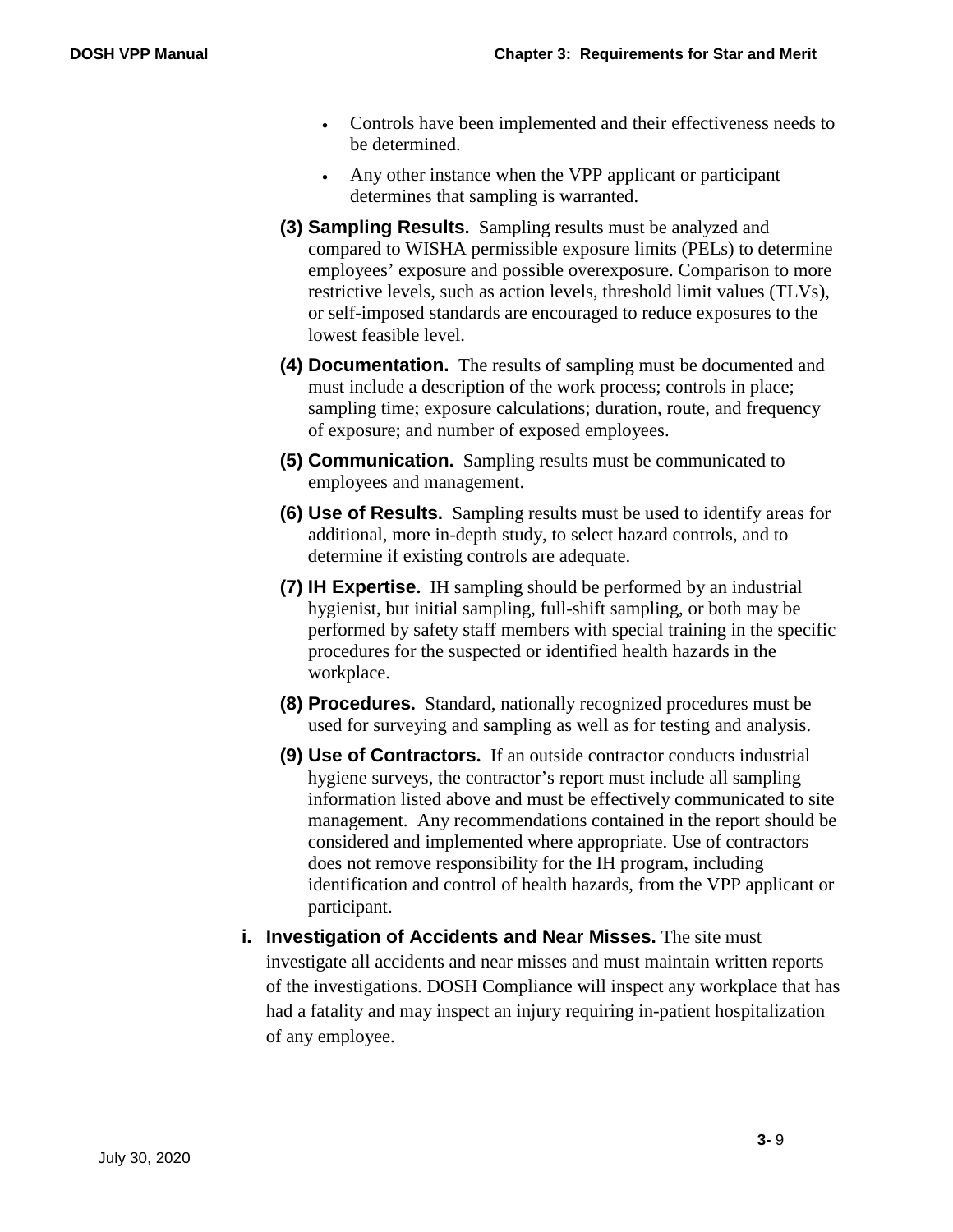Accident and near-miss investigations must:

- **(1)** Be conducted by personnel trained in accident investigation techniques. Personnel who were not involved in the accident or who do not supervise the injured employee(s) should conduct the investigation to minimize potential conflicts of interest.
- **(2)** Document the entire sequence of relevant events.
- **(3)** Identify all contributing factors, emphasizing failure or lack of hazard controls.
- **(4)** Determine whether the safety and health management system was effective, and where it was not, provide recommendations to prevent recurrence.
- **(5)** Not place undue blame or reprisal on employees, although human error can be a contributing factor.
- **(6)** Assign priority, time frames, and responsibility for implementing recommended controls.
- **(7)** Make results of investigations (to include, at a minimum, a description of the incident and the corrections made to avoid recurrence) available to employees on request, although the actual investigation records need not be provided.
- **j. Trend Analysis.** The process must include analysis of information such as injury/illness history, hazards identified during inspections, employee reports of hazards, and accident and near-miss investigations for the purpose of detecting trends.

The results of trend analysis must be shared with employees and management and used to direct resources; prioritize hazard controls; and determine or modify goals, objectives, and training to address the trends.

- **B.4. Hazard Prevention and Control.** Management must ensure the effective implementation of systems for hazard prevention and control and ensure that necessary resources are available, including the following:
	- **a. Certified Professional Resources.** Access to certified safety and health professionals and other licensed health care professionals are required. They may be provided by offsite sources such as corporate headquarters, insurance companies, or private contractors. The Division of Occupational Safety and Health will accept certification from any recognized accrediting organization.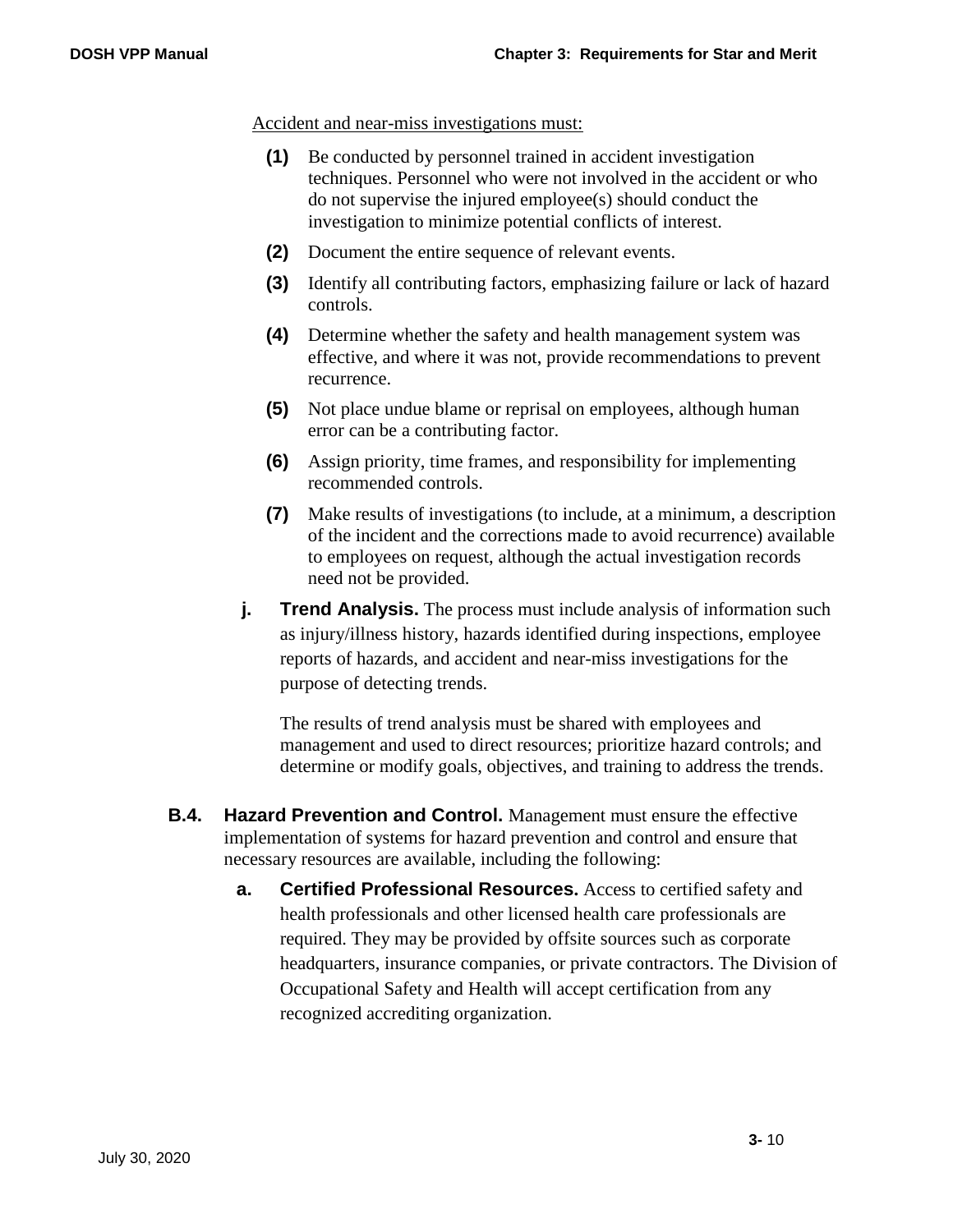**b. Hazard Elimination and Control Methods.** The types of hazards employees are exposed to, the severity of the hazards, and the risk the hazards pose to employees should all be considered in determining methods of hazard prevention, elimination, and control. In general, the following hierarchy should be followed in determining hazard elimination and control methods.

When engineering controls have been studied, investigated, and implemented, yet still do not bring employees' exposure levels to below WISHA permissible exposure limits, or when engineering controls are determined to be infeasible, then a combination of controls may be used.

Whichever controls a site chooses to employ, the controls must be understood and followed by all affected parties; appropriate to the site's hazards; equitably enforced through the disciplinary system; written, implemented, and updated by management as needed; used by employees; and incorporated in training, positive reinforcement, and correction programs.

- **(1) Engineering.** Engineering controls directly eliminate a hazard by such means as substituting a less hazardous substance, by isolating the hazard, or by ventilating the workspace. These are the most reliable and effective controls.
- **(2) Protective Safety Devices**. Although not as reliable as true engineering controls, such methods include interlocks, redundancy, failsafe design, system protection, fire suppression, and warning and caution notices.
- **(3) Administrative.** Administrative controls significantly limit daily exposure to hazards by control or manipulation of the work schedule or work habits. Job rotation is a type of administrative control.
- **(4) Work Practices.** These controls include workplace rules, safe and healthful work practices, personal hygiene, housekeeping and maintenance, and procedures for specific operations.
- **(5) Personal Protective Equipment (PPE).** PPE to be used are determined by hazards identified in hazard analysis. PPE should only be used when all other hazard controls have been exhausted or more significant hazard controls are not feasible.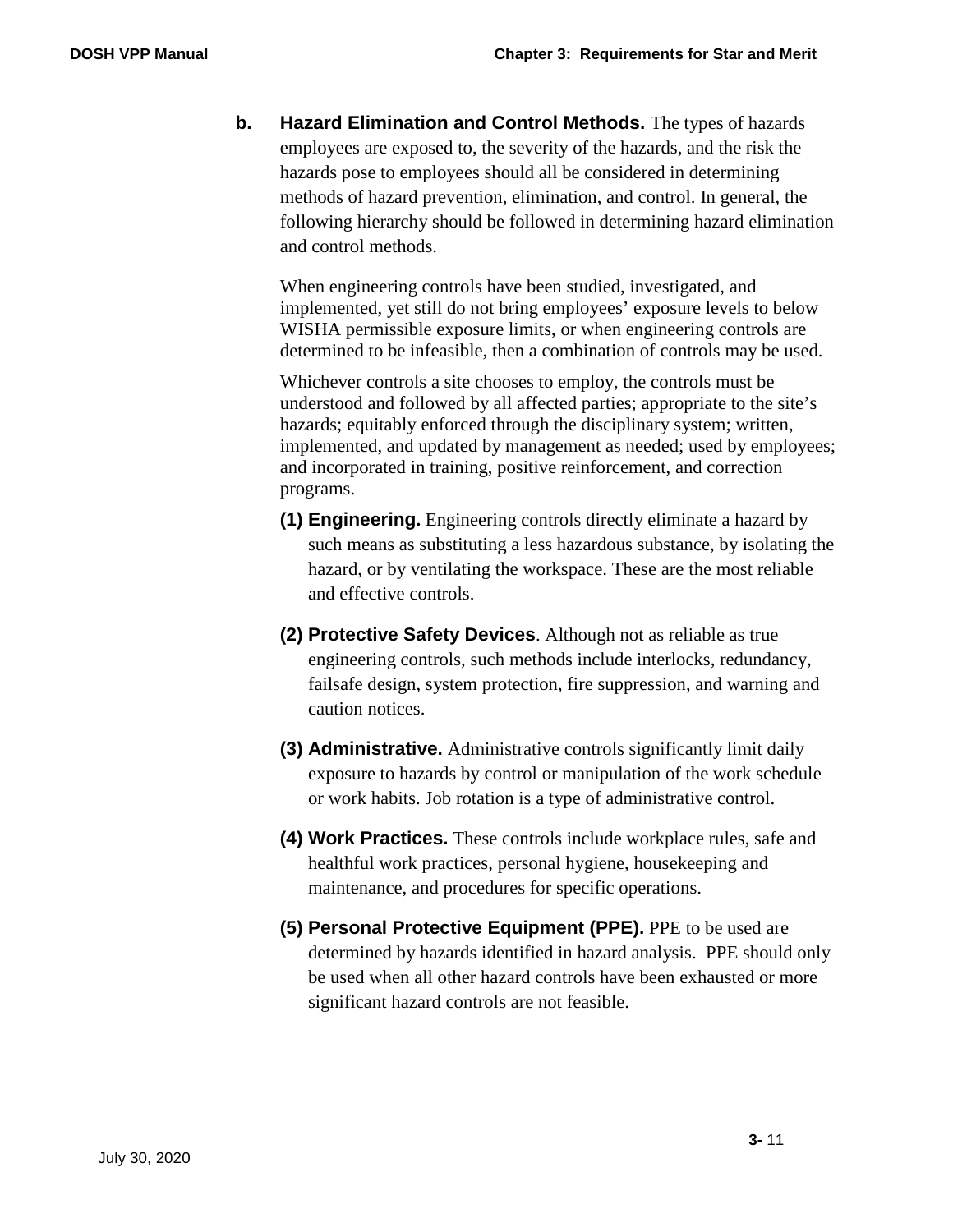**c. Hazard Control Programs.** Applicants and participants must be in compliance with any hazard control program required by a WISHA standard, such as PPE, Respiratory Protection, Lockout/Tagout, Confined Space Entry, Process Safety Management, or Bloodborne Pathogens. VPP applicants and participants must periodically review these programs (most WISHA standards require an annual review) to ensure they are up to date.

#### **d. Occupational Health Care Program.**

- **(1)** Licensed health care professionals must be available to assess employee health status for prevention, early recognition, and treatment of illness and injury.
- **(2)** Arrangements for needed health services such as pre-placement physicals, audiograms, and lung function tests must be included.
- **(3)** Employees trained in first aid, CPR providers, physician care, and emergency medical care must be available for all shifts within a reasonable time and distance. The applicant or participant may consider, based on site conditions, providing Automated External Defibrillators (AEDs) and training in their use.
- **(4)** Emergency procedures and services including provisions for ambulances, emergency medical technicians, emergency clinics, or hospital emergency rooms should be available and explained to employees on all shifts. Also see *paragraph h* below.
- **e. Preventive Maintenance of Equipment.** A written preventive and predictive maintenance system must be in place for monitoring and maintaining workplace equipment.

Equipment must be replaced or repaired on a schedule, following manufacturers' recommendations, to prevent it from failing and creating a hazard.

Documented records of maintenance and repairs must be kept. The system must include maintenance of hazard controls such as machine guards, exhaust ventilation, mufflers, etc.

**f. Tracking of Hazard Correction.** A documented system must be in place to ensure that hazards identified by any means (self-inspections, accident investigations, employee hazard reports, preventive maintenance, injury/illness trends, etc.) are assigned to a responsible party and corrected in a timely fashion.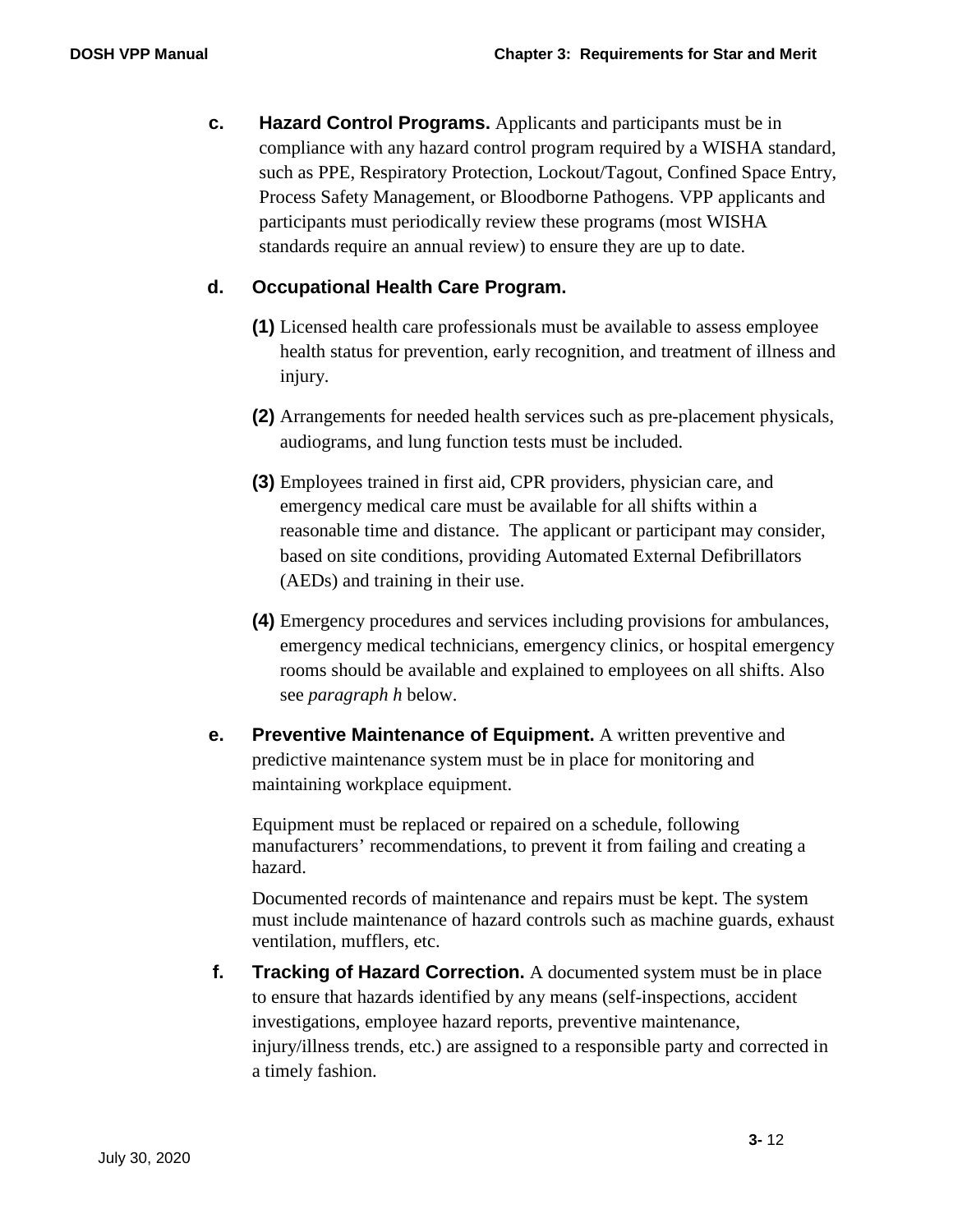This system must include methods for:

- Recording and prioritizing hazards, **and**
- Assigning responsibility, time frames for correction, interim protection, and follow-up to ensure abatement.
- **g. Disciplinary System.** A documented disciplinary system must be in place. The system must include enforcement of appropriate action for violations of the safety and health policies, procedures, and rules. The disciplinary policy must be clearly communicated and equitably enforced to employees and management. The disciplinary system for safety and health can be a sub-part of an all-encompassing disciplinary system.
- **h. Emergency Preparedness and Response.** Written procedures for response to all types of emergencies (fire, chemical spill, accident, terrorist threat, natural disaster, etc.) on all shifts must be established, must follow WISHA standards, must be communicated to all employees, and must be practiced at least annually. These procedures must list requirements or provisions for:
	- Assessment of the emergency.
	- Assignment of responsibilities (such as incident commander).
	- First aid.
	- Medical care.
	- Routine and emergency exits.
	- Emergency telephone numbers.
	- Emergency meeting places.
	- Training drills, minimally including annual evacuation drills. Drills must be conducted at times appropriate to the performance of work so as not to create additional hazards. Coverage of critical operations must be provided so that all employees have an opportunity to participate in evacuation drills.
	- Documentation and critique of evacuation drills and recommendations for improvement.
	- Personal protective equipment where needed.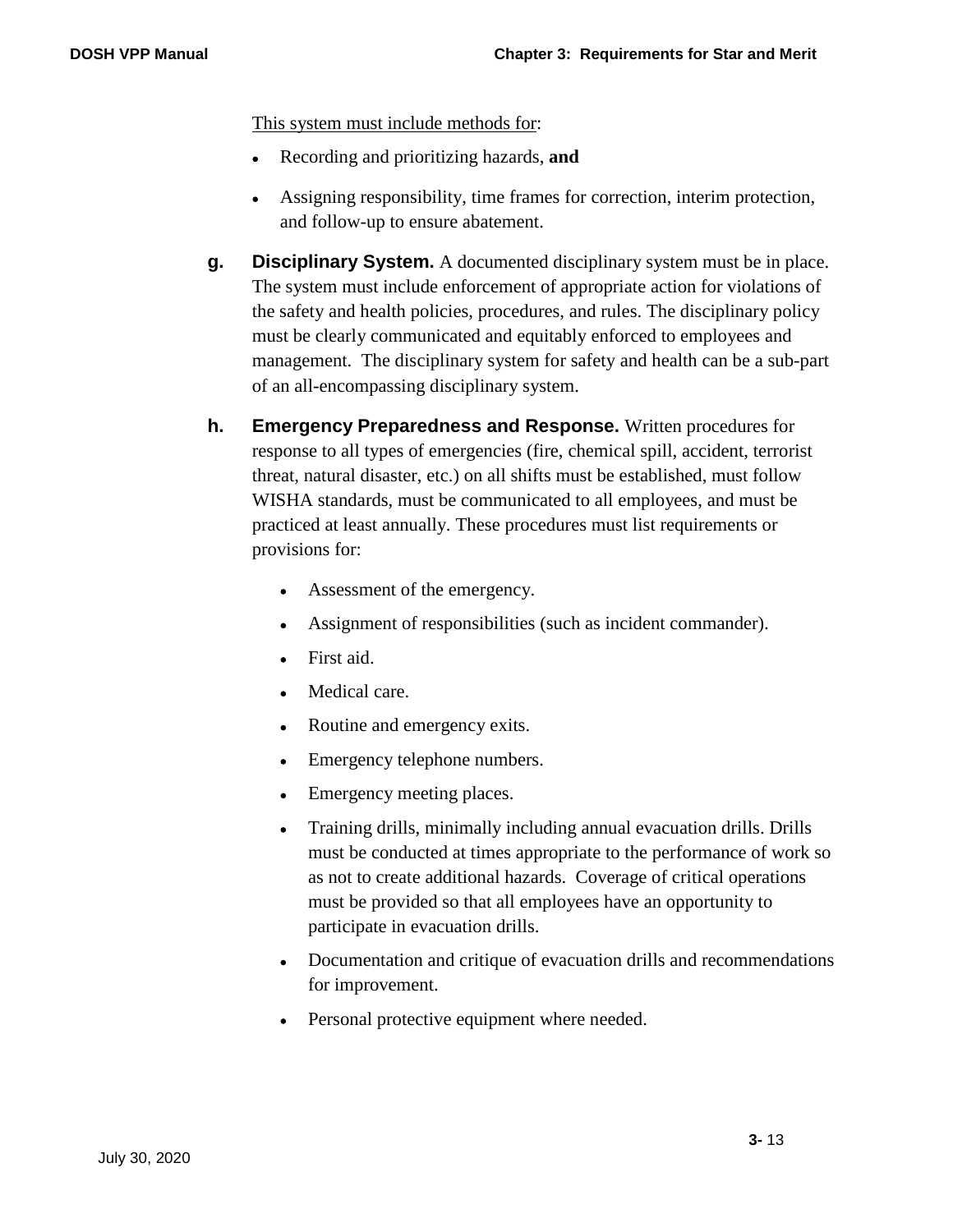# **B.5. Safety and Health Training.**

- **a.** Training must be provided so that managers, supervisors, non-supervisory employees, and contractors are knowledgeable of the hazards in the workplace, how to recognize hazardous conditions, signs and symptoms of workplace-related illnesses, and safe work procedures.
- **b.** Training required by WISHA standards must be provided in accordance with the particular standard.
- **c.** Managers and supervisors must understand their safety and health responsibilities and how to carry them out effectively.
- **d.** New employee orientation/training must meet the requirements of the Accident Prevention Program core rule, WAC 296-800-140.
- **e.** Training should be provided for all employees regarding their responsibilities during each type of emergency. Managers, supervisors, and non-supervisory employees, including contractors and visitors, must understand what to do in emergency situations.
- **f.** Persons responsible for conducting hazard analysis, including selfinspections, accident and incident investigations, job hazard analysis, etc., must receive training to carry out these responsibilities, e.g., hazard recognition training, and accident investigation techniques.
- **g.** Training attendance must be documented. Training frequency must meet WISHA standards, or for non-WISHA required training, be provided at adequate intervals. Additional training must be provided when work processes, new equipment, or new procedures occur.
- **h.** Training curricula must be up-to-date, specific to worksite operations, and modified when needed to reflect changes and/or new workplace procedures, trends, hazards, and controls identified by hazard analysis. Training curricula must be understandable for all employees.
- **i.** Persons who have specific knowledge or expertise in the subject area must conduct training.
- **j.** Where personal protective equipment (PPE) is required, employees must understand that it is required, why it is required, its limitations, how to use it, and maintenance.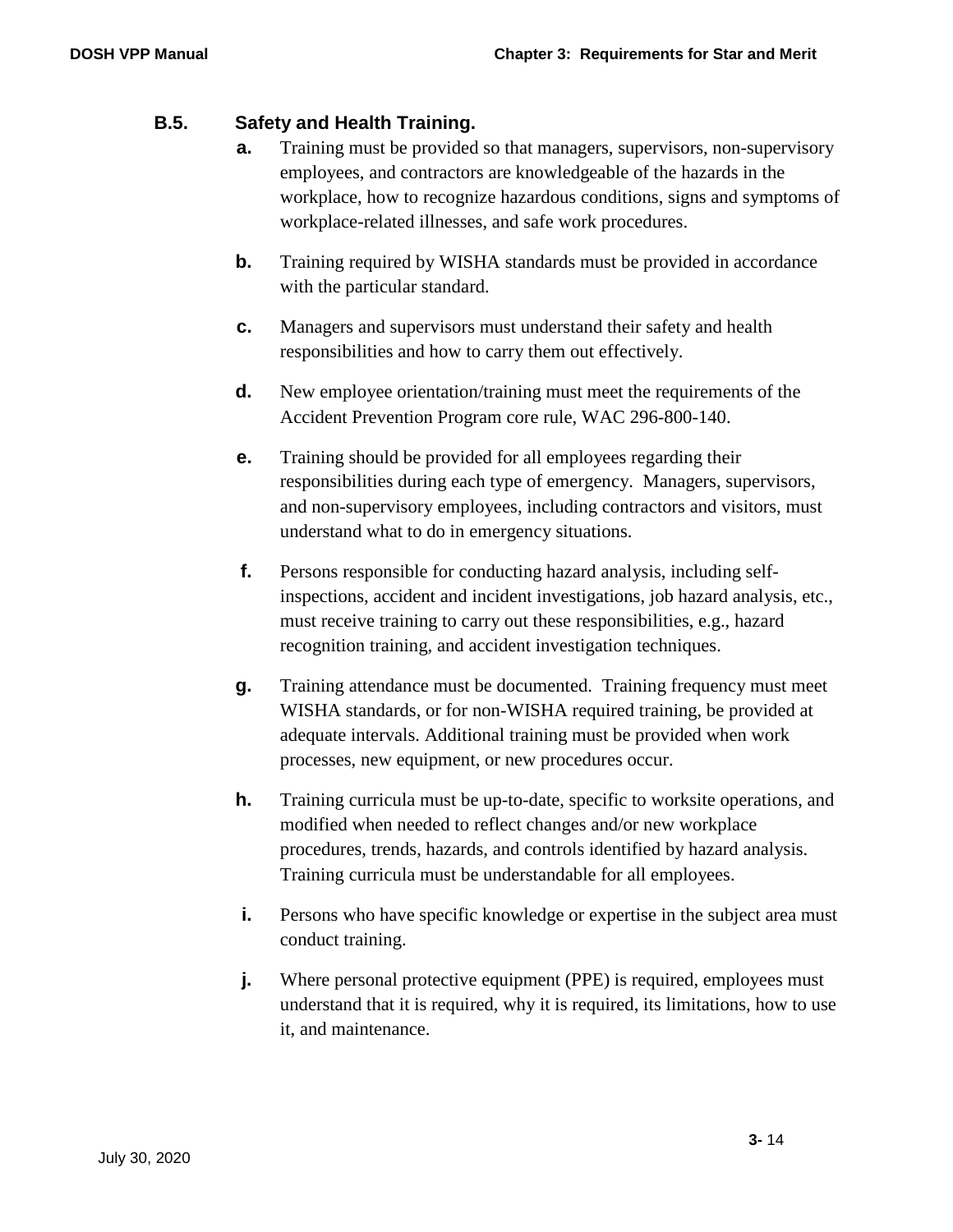# **C. MERIT PROGRAM**

The Merit program recognizes worksites that have good safety and health management systems but must take additional steps to reach Star quality.

If DOSH determines that an employer has demonstrated the commitment and possesses the resources to meet Star requirements within 2 years, the employer may enter the Merit program with set goals for reaching Star.

## **C.1. Injury and Illness History Requirements.**

The TCIR and DART rate must be calculated and compared to the industry average in the same manner as for the Star Program, **except** that the 3-year rates do not have to be below the industry average.

The following restrictions apply:

- **a.** If the site has either or both the TCIR and DART rate above the industry average, the site must set realistic, concrete goals for reducing both rates within 2 years and must specify the methods (approved by the VPP Specialist) to be used to accomplish the goals.
- **b.** DOSH must determine that it is programmatically and statistically feasible for the site to reduce its TCIR and DART rate to below the industry average within 2 years.

## **C.2. Comprehensive Safety and Health Management System Requirements.**

The basic elements and sub-elements described for Star participation (Management Leadership and Employee Involvement, Worksite Analysis, Hazard Prevention and Control, Safety and Health Training) must all be operational or, at a minimum, in place and ready for implementation by the date of approval. In addition, all minimum requirements (MRs) must be met. *(*See the *Checklist in Appendix E.)*

## **C.3. Merit Goals.**

If the Onsite evaluation team recommends that a site participates in the Merit program, the site must then complete a set of goals in order to maintain Merit status and qualify for the Star Program.

- **a.** Merit goals must address Star requirements not presently in place, or aspects of the safety and health management system that are not up to Star quality.
- **b.** Merit goals must include methods for improving the safety and health management system that will address identified problem areas.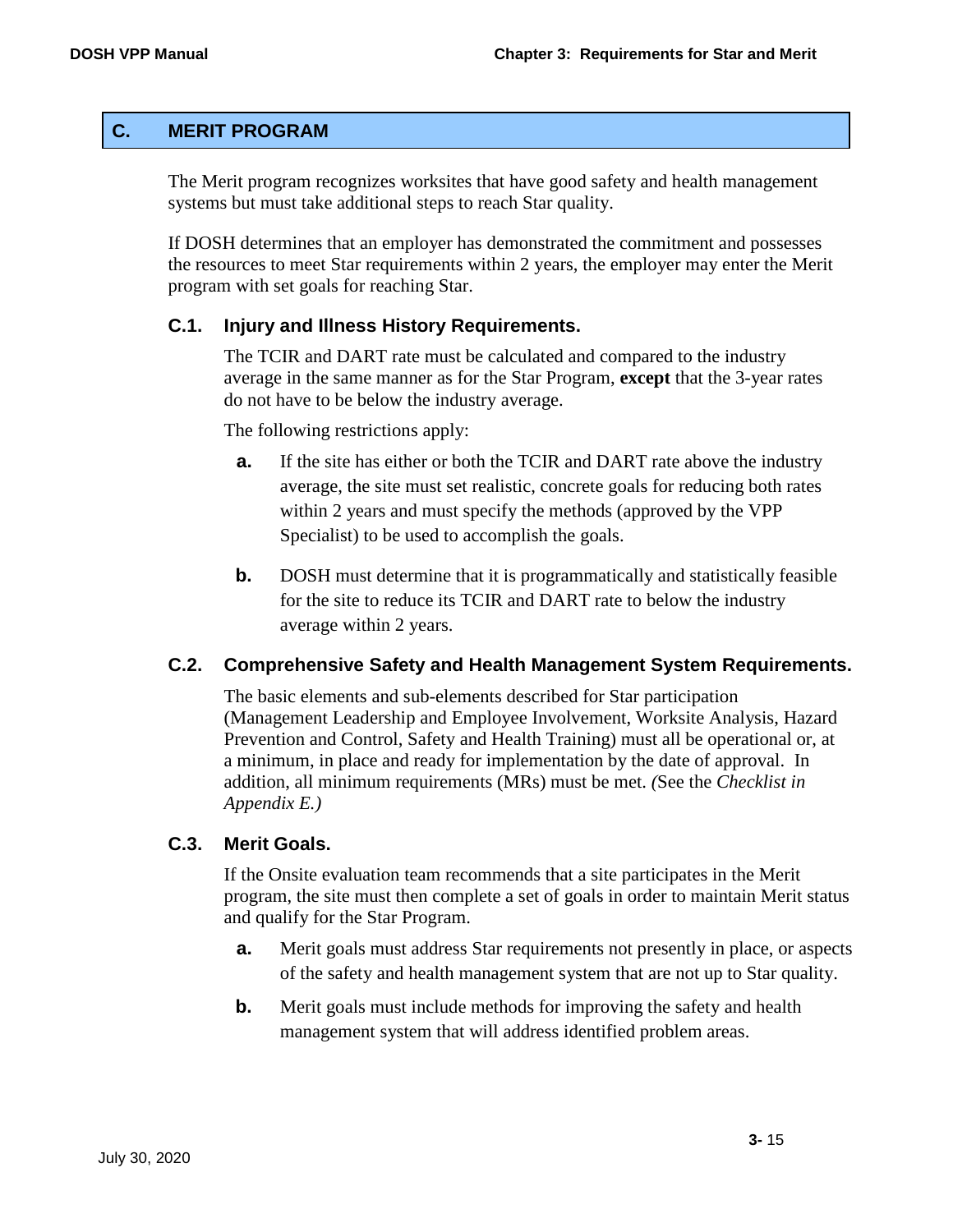- **c.** Correction of a specific hazardous condition must be a 90-day item, not a Merit goal. However, when a safety and health management system deficiency underlies a specific hazardous condition, then corrections to the system itself must be included as Merit goals.
- **d.** Reducing a 3-year TCIR or DART rate to below the national average is not, by itself, an appropriate Merit goal. Merit goals must focus on correcting safety and health management system deficiencies underlying the high rate.

# **C.4. Term of Participation.**

- **a.** The length of term depends on the time needed to accomplish Merit goals. However, initial approval to Merit status will be for a single term not to exceed 3 years.
- **b.** A site must meet Star rate requirements within the first 2 years of its Merit participation. This is to afford an additional year's experience, for a total of no more than 3 years, to gain Star approval.
- **c.** A Merit site qualifies for Star level when it has met its Merit goals and Star rate requirements, and when all other safety and health elements and sub-elements are operating at Star quality.
- **d.** A Merit site may qualify for the Star Program **before** the end of its Merit term **if** the site meets all conditions in *C.2., above*.

# **D. RESIDENT CONTRACTORS**

Contractors working at a VPP site may apply to participate in the VPP. The requirements for a resident contractor are identical to those of VPP generally, with the following additions:

- The host site must be an approved VPP (Star or Merit) site before the resident contractor may submit its application. In addition, the resident contractor must have a minimum of 12 months on-site before submitting an application.
- The type of work being conducted by the resident contractor must be evaluated to determine the appropriate industry classification. See criteria for resident contractors in *Chapter 4, A.4*. (NAICS Code Determination) A.4 of Chapter 4 of this manual.
- If the resident contractor is fulfilling a function that would normally be filled by the host (such as general maintenance), then the resident contractor should be assigned the host's industry classification.
- If the resident contractor is independent and would not normally be associated with the host site's industry or service, then the contractor's own industry classification should be assigned.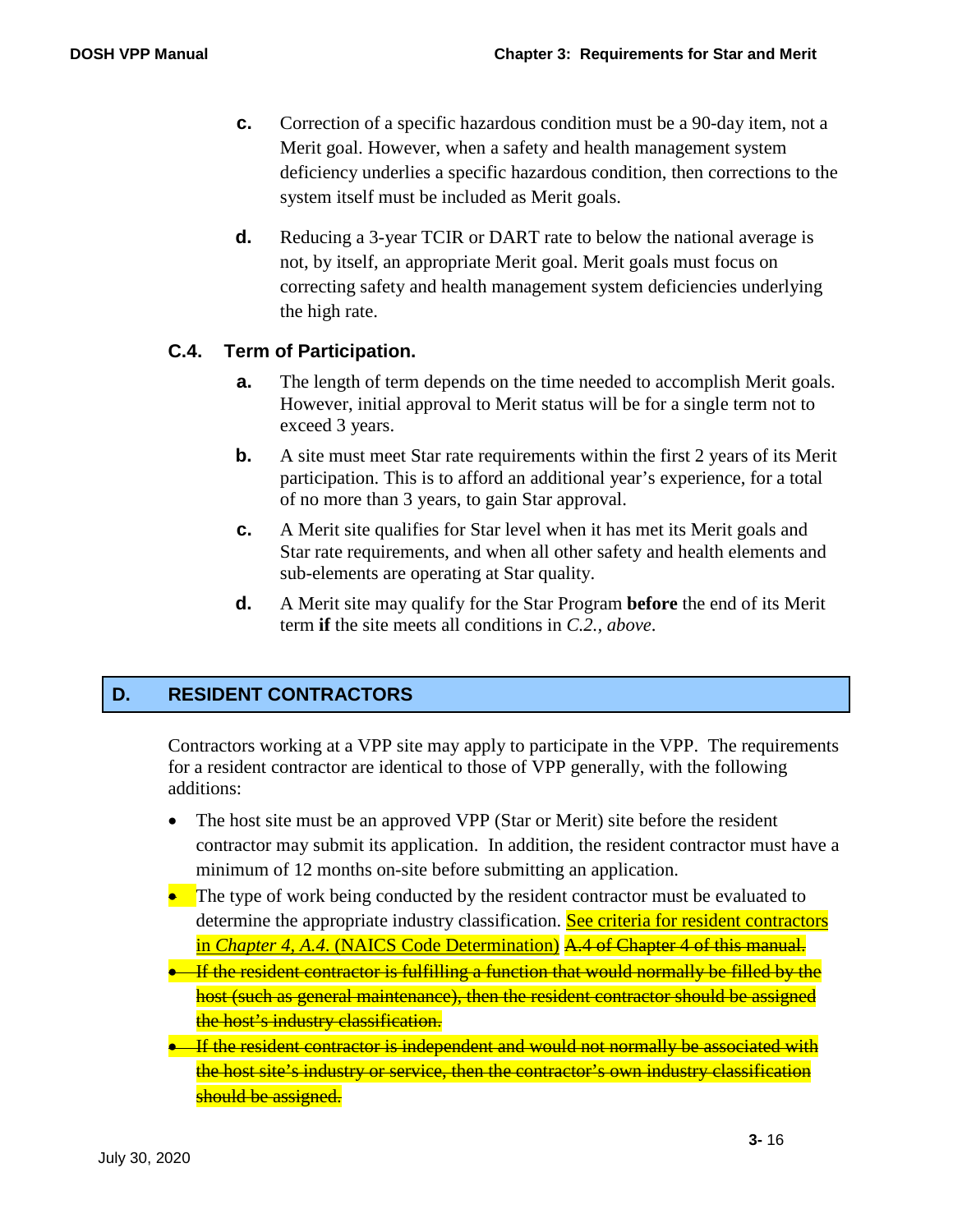- If the resident contractor has fewer than 3 years on site, apply the injury and illness history requirements for construction.
- The resident contractor's participation, once approved, is contingent upon the host site's continued participation in VPP.
- A general contractor (GC) of a large construction project at an approved VPP site can submit a separate application for VPP. The requirements for construction apply.

# **E. VPP REQUIREMENTS FOR THE CONSTRUCTION INDUSTRY**

A construction applicant must be the general contractor (GC), owner, or an organization that provides overall management at a site, controls site operations, and has ultimate responsibility for assuring safe and healthful working conditions at the site.

The project must have been in operation for at least 12 months prior to approval.

Construction applications cover individual sites only.

**E.1. Injury/Illness History.** To qualify for the Star Program, the site's TCIR and DART rate (including all subcontractor workers at the site) from site inception until time of application must be below the national average.

If a site has rates which exceed the BLS average for its NAIC, then the general contractor may qualify for the Merit program if the company-wide 3-year TCIR and DART rate are below the national average.

- **E.2. Comprehensive Safety and Health Management System Requirements.** The requirements for the Star and Merit programs are identical to those of VPP generally, with the following **additions**:
	- **a. Safety and Health Management System Evaluation.** The evaluation must be conducted annually and immediately prior to completion of construction.

**IMPORTANT:** If a construction company does not provide the final evaluation, DOSH will not consider subsequent VPP applications for other sites operated by that company.

- **b. Routine Self-Inspections.** These inspections must cover the entire worksite at least weekly, due to the changing nature of construction sites.
- **c. Hazards.** The applicant or participant is responsible for ensuring the correction of any identified hazards, including those created by subcontractors.
- **d. Notice of VPP Application.** General Contractors (GC) must make subcontractors and their employees aware of the VPP application or participation and of the subcontractors' and employees' rights, roles, and responsibilities.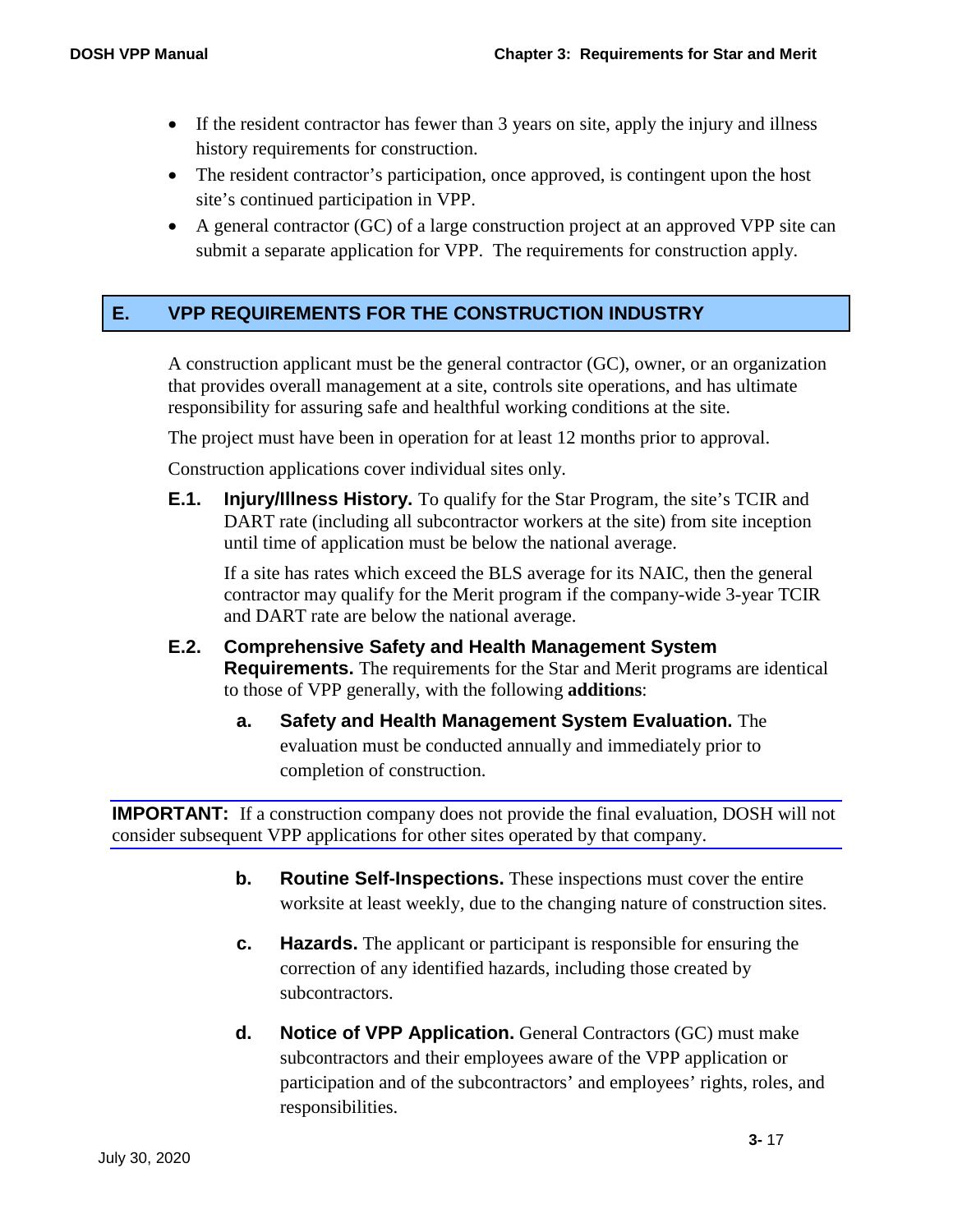The GC must provide evidence that all subcontractors at the site recognize these conditions. This evidence may include:

- The contractual agreement.
- A written statement of willingness to cooperate.
- Attendance at safety meetings.
- Orientation sessions for incoming subcontractor employees.
- **e. Employee Involvement.** Employees at construction sites must be involved in safety and health at the site, to the degree practical based on the time they will spend on the site.

Examples of short-term involvement include attending daily toolbox talks on safety and health, and participating in daily self-inspections. The more time they spend on site, the more involvement DOSH expects.

The onsite evaluation team will judge the sufficiency of employee involvement through interviews and observations.

## **F. APPLICABLE CONTRACTORS**

Applicable contractors are those employers who have contracted with a VPP participant to perform certain jobs and whose employees worked, at the worksite, a total of 1,000 or more hours in at least one quarter in the given calendar year. The VPP participant whose contractor's primary operations are not construction and whose employees are not directly supervised by the applicant, will send to the designated VPP contact, site-specific injury and illness data on each applicable contractor's employees.

**1**. The injury and illness data will consist of the participant's TCIR and DART rates for each applicable contractor's employees; total number of cases from which these two rates were derived; hours worked; and estimated average employment for the past full calendar year.

#### **2.** Each participant will also submit:

- **a.** The site's TCIR and DART rate for each applicable contractor's employees.
- **b.** The total number of TCIR and DART rate cases;
- **c.** Hours worked;
- **d.** Estimated average employment for the past full calendar year;
- **e.** The appropriate NAICS code for each applicable contractor's work at the site.
- **f.** A copy of the most recent annual self-evaluation of the participant's Safety and Health Program; and
- **g.** A description of any participant success stories (e.g., reductions in workers' compensation rates, or increases in employee involvement in the program).
- **h.** As applicable, each participant at a fixed site covered by PSM will submit a fully completed PSM Supplement B
- **i.** Changes in ownership of applicable contractors at the site will be annotated in the participant's annual self-evaluation.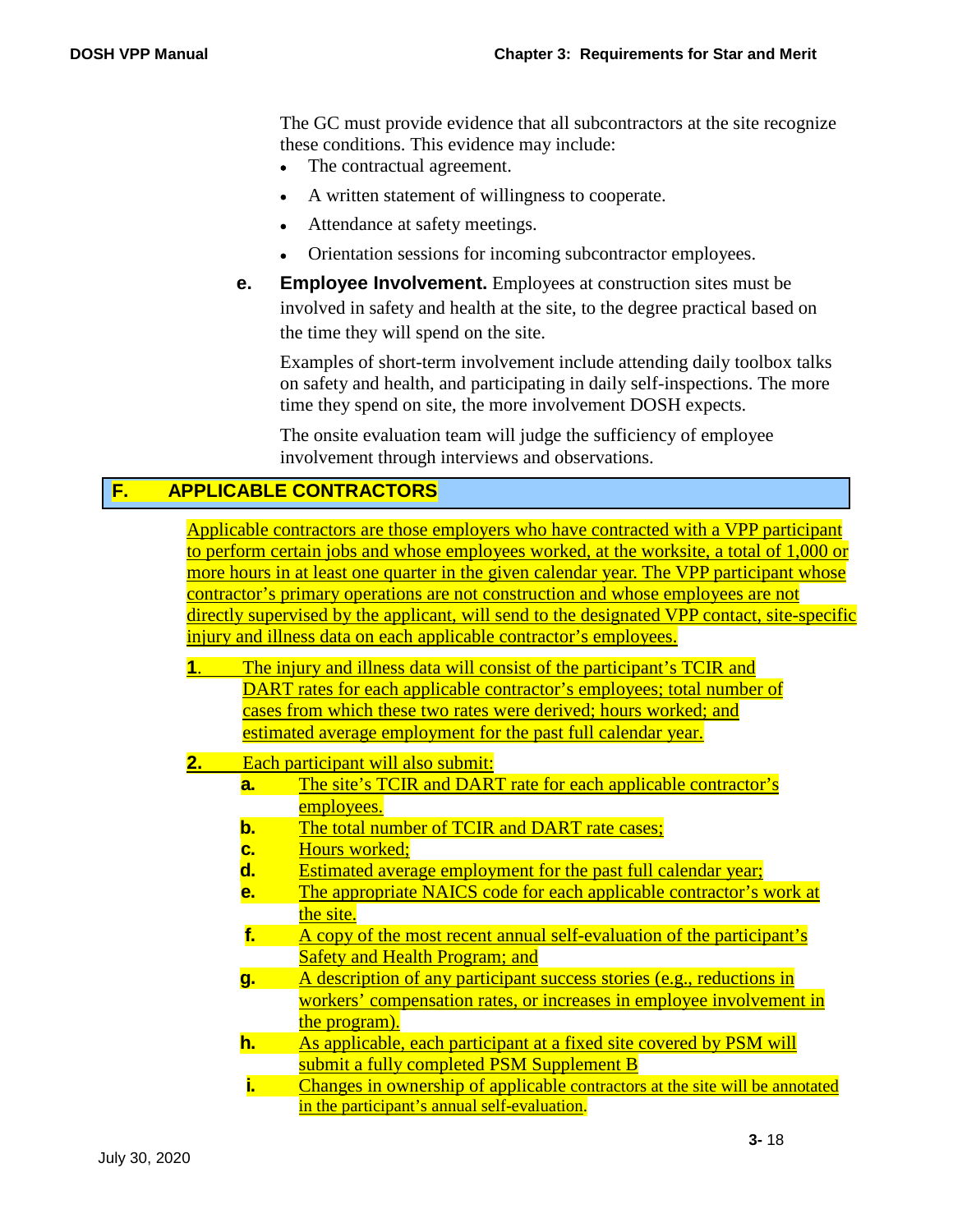# **CHAPTER 4 APPLICATION REVIEW**

# **A. INTRODUCTION**

DOSH's first step in determining an applicant site's eligibility for the VPP is to review the written application. Review involves the following **three** steps:

**A.1. Eligibility Determination.** The VPP accepts applications from general industry in the private and public sectors and construction worksites that have implemented a safety and health management systems meeting the requirements of RCW 49.17.

VPP accepts applications from owners and site managers who control worksite operations and who have ultimate responsibility for assuring safe and healthful working conditions at the worksite.

VPP also accepts applications from resident contractors at participating VPP worksites.

Inspection and DOSH interaction history, required for all programs, needs to indicate good-faith efforts to improve safety and health. *See A.5 in this chapter and also see the section "Inspection/Interaction History" in Appendix B: Interpretation of Program Requirements.*

- **A.2. Review of Application.** The review will determine whether the applicant appears to meet the requirements for the program. The review will verify that the applicant's safety and health program complies with the requirements of WAC 296-360, *Discrimination Pursuant to 49.17.160*
- **A.3. Verification and Assessment.** If the written description of the site safety and health program meets the requirements, then the pre-approval onsite review can be scheduled. The pre-approval onsite review assesses the worksite and verifies that VPP requirements are met.
- **A.4. NAICS Code Determination.** During the application review process, the VPP will confirm the employer's NAICS code provided in the application meets the NAICS code listing for their operations. The following criteria and examples will be used by the VPP to determine the appropriate industry classification for resident contractors.
	- **a.** Resident contractors will be assigned the host's employer industry classification (NAICS code) when:
		- The majority of the work (greater than 50 percent) performed by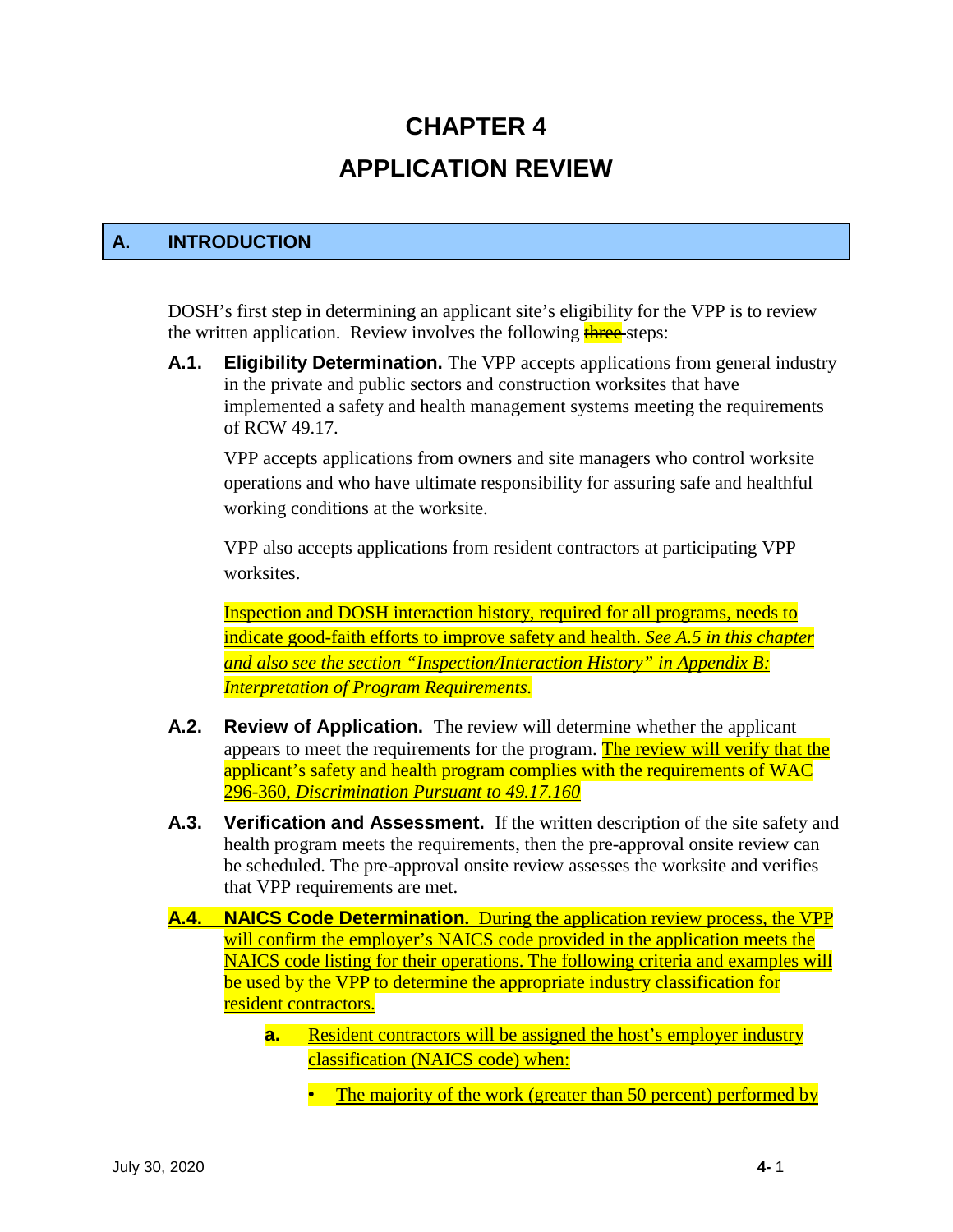the resident contractor fulfills a function normally performed by the host (such as general equipment maintenance); or

- The host employer's own employees work side by side with the resident contractor's employees performing the same or similar tasks.
- **b.** Resident contractors will be assigned its own NAICS code, which differs from the host employer's, when:
	- The majority of the work performed by the resident contractor is not normally associated with the host's industry or service; and
	- The work is conducted independent from the host employer's supervision and control.
- **c.** If the resident contractor performs work that is independently performed, applicable across multiple industries, and not tightly integrated with the host employer's work, then a NAICS code for the contractor's specific work would be applied. (For example, an employer whose function is solely to erect and dismantle scaffolding).
- **d.** If the resident contractor performs specialty, skilled work not commonly performed by the host employer, then the NAICS code for that specialty skilled work would be applied. (For example, an employer engaged in computer operations and other technologyrelated functions).
- **e.** If the resident contractor performs work entirely unrelated to the host employer's operations, then the NAICS code for the contractor's specific work would be applied. (For example, those employers performing facility security operations).
- **A.5 Inspection History.** If DOSH has inspected an applicant worksite in the 60 months preceding the application, the inspection, abatement, and any other history of interaction with DOSH must indicate good faith attempts by the employer to improve safety and health at the worksite. This includes verification and certification of correction of all serious violations. In addition, the existence of any of the following at the worksite precludes the applicant's participation in VPP:
	- **a.** Open enforcement investigations at the time of application.
	- **b.** Pending or open contested citations or notices under appeal at the time of application.
	- **c.** Willful citations, or unresolved safety and health discrimination cases with findings, or Asbestos Hazard Emergency Response Act (AHERA) citations during the 60 months prior to application.
	- **d.** Unresolved, outstanding enforcement actions such as long-term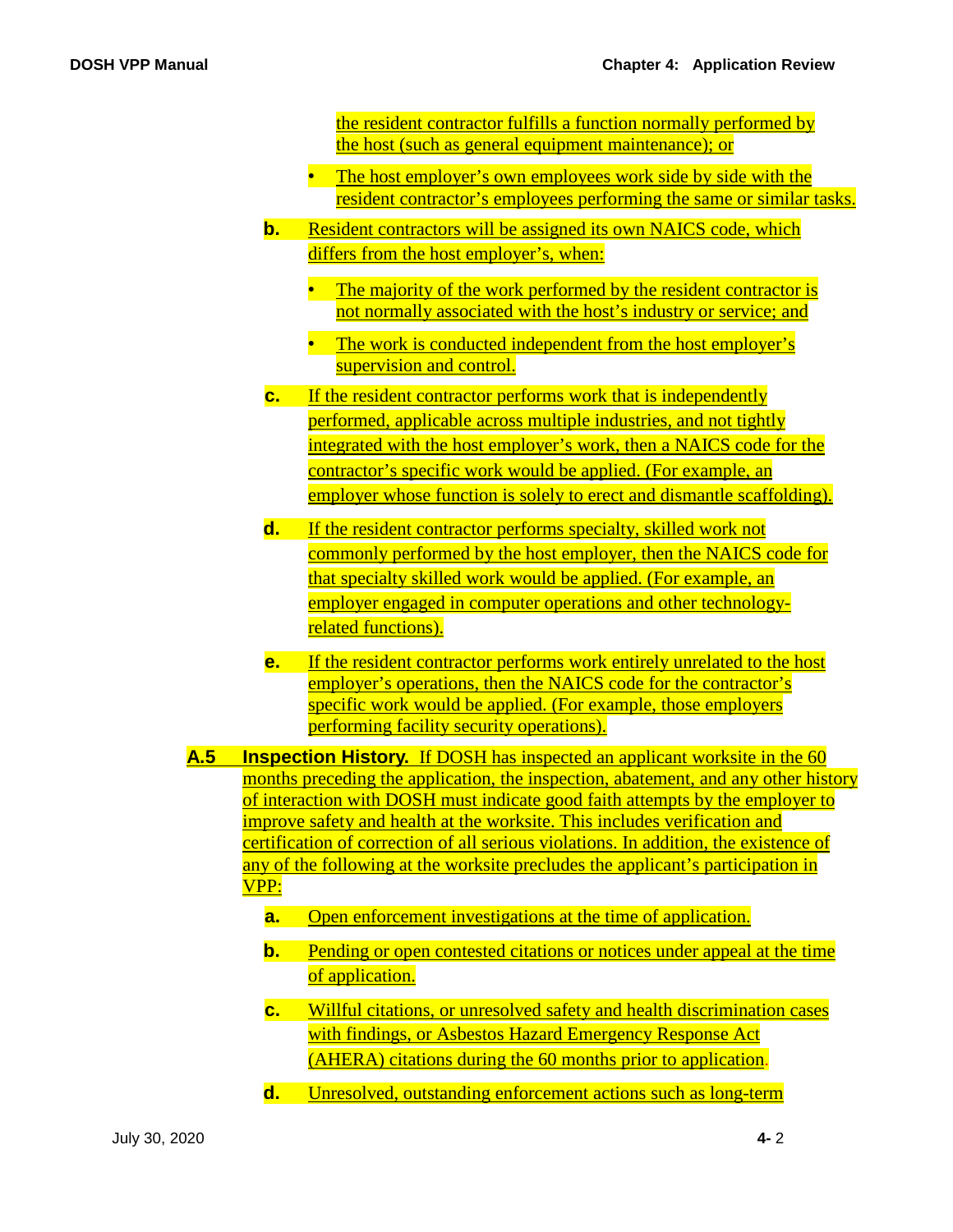abatement agreements or contests.

- **e.** Work-related fatality of an employee during the 60 months prior to application or a work-related fatality of a contract employee during the 12 months prior to application.
- **f.** Inclusion in OSHA's Severe Violator Enforcement Program (SVEP) at the time of application.
- **g.** Any history pertaining to non-VPP worksites of the same company if it is determined that a corporate decision, program, or policy which applies to all company worksites does not meet VPP Star quality.
- **A.6 Pre-Application Assistance**. The VPP Manager or their designee, may visit a prospective applicant's site to offer assistance in the application process or before scheduling the on-site evaluation to obtain additional information or clarification of information provided in the application.
- **A.7 Single or Multiple Applications**. In most cases, a single VPP application is sufficient. Exceptions are delineated by the following circumstances:
	- **a.** A single application is required of the applicant.
		- The applicant operates at a worksite where operations are physically separated but where a single, effective on-site evaluation is still feasible, and all applicant employees are covered by a single safety and health management system.
		- The applicant is the General Contractor of a construction worksite where subcontractor employees are also covered by the same safety and health management system, and all applicant employees are covered by a single safety and health management system.
		- The applicant has multiple operations, and all applicant employees are covered by a single safety and health management system.
		- More than 50 percent of the predominant work performed by employees is performed at off-site location(s), and all applicant employees are covered by a single safety and health management system.
	- **b.** More than one application is required.
		- The applicant's operations are separated by distances that would prevent an effective, single on-site evaluation, and all employees may or may not be covered by a single safety and health management system.
		- More than one employer at a single worksite is applying for VPP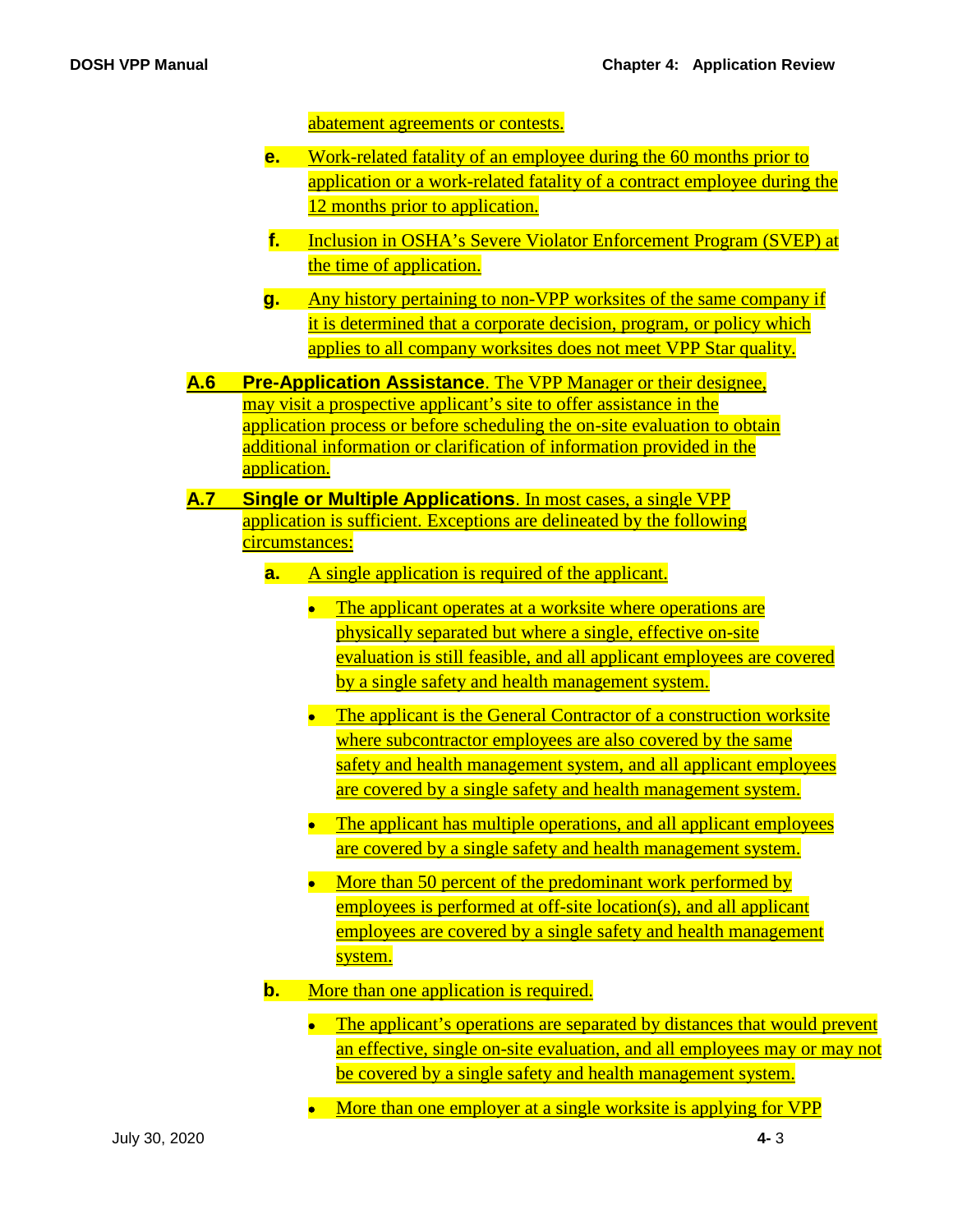### (for example, an office building).

#### **B. DOSH ROLES AND RESPONSIBILITIES**

The primary DOSH roles involved in application review are the VPP Specialists and the DOSH Consultation Manager.

- **B.1. VPP Specialist(s).** The VPP Specialists are responsible for overall management of the VPP application review process. The VPP Specialists are also responsible for:
	- **a.** Maintaining current VPP application information and promotional materials.
	- **b.** Responding to requests for program information and application assistance (including referral to the Voluntary Protection Program Participants Association (VPPPA) Mentoring Program).
	- **c.** Assembling staff for the application review.
	- **d.** Assembling the onsite team.
	- **e.** Scheduling the onsite review and serving as the Team Leader or Backup Team Leader.
	- **f.** Maintaining a state office log of applicants.
	- **g.** Summarizing the 5-year history for each applicant using the WISHA Information Network (WIN) with special note of complaints, fatalities, citations, and pending enforcement action such as a long-term abatement agreement or contest. This includes safety and health discrimination complaints and activities.
	- **h.** Communicating with appropriate Regional Compliance staff for a current update on the applicant.
	- **i.** Establish a participant file for all materials, records, and communication related to the applicant or participant.
- **B.2. DOSH Consultation Manager.** The DOSH Consultation Manager is responsible for the following actions:
	- **a.** After scheduling the VPP onsite review, the Team Leader requests that the DOSH Consultation Manager and Compliance Manager defer any programmed inspection until a decision concerning the site's VPP participation has been made. The worksite must be removed from the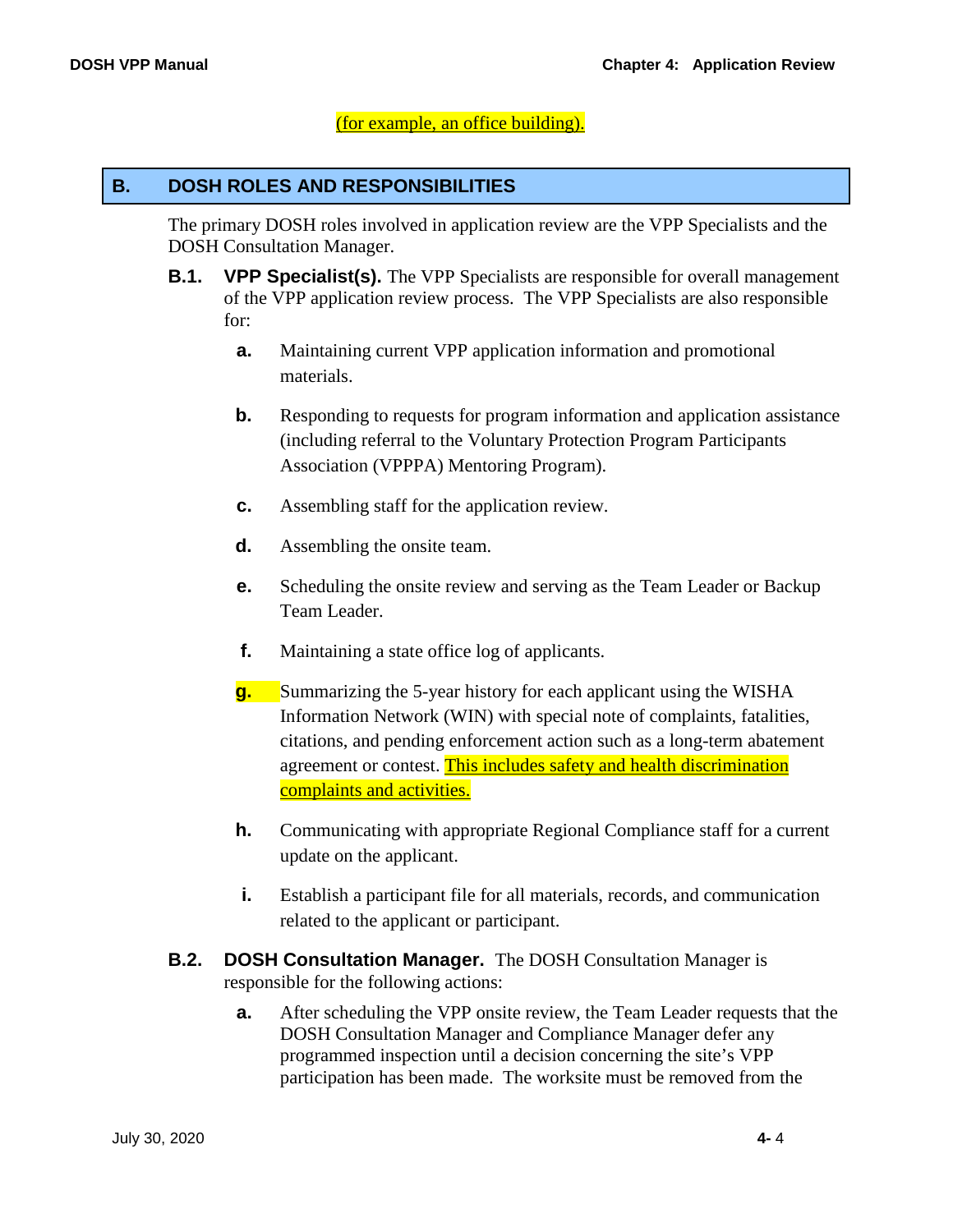programmed inspection lists no more than 75 days before the scheduled onsite review.

**b.** Provides trained regional staff to participate on VPP onsite review teams when requested. Each VPP review team usually includes one Safety and Health Specialist and one Industrial Hygienist.

# **C. APPLICATION RECEIPT**

#### **C.1. Application Records.**

- **a. State Record.** The VPP Specialist maintains a current record of all complete applications received, which includes the following information for each application:
	- Date VPP application received.
	- Corporate or company name, site, and VPP representative.
	- Site location(s) and name of site representative(s).
	- Number of employees at site.
	- Type of industry.
	- Location of site by Region.
	- Dates of onsite review (scheduled or accomplished).
	- Names of onsite team members.
	- Current status of application.
	- Approval date.
	- Evaluation date(s).
	- Presentation ceremony date, if any.
	- Withdrawal or termination date, if any.
	- **b.** The VPP Activity Log. The VPP Specialist maintains a VPP Activity Log, updated monthly.
- **C.2. Application Notifications and Copies.** The VPP Specialist is responsible for the following activities:
	- **a.** Inform the applicant within 15 working days that the application has been received, and provide the name and telephone number of the VPP Specialist or his/her assigned designee, or notify the applicant that an application will not be accepted  $\frac{1}{2}$  there is any open investigation and pending or open contested citations based upon inspection history according to *section A.5. (Inspection History)* of this chapter.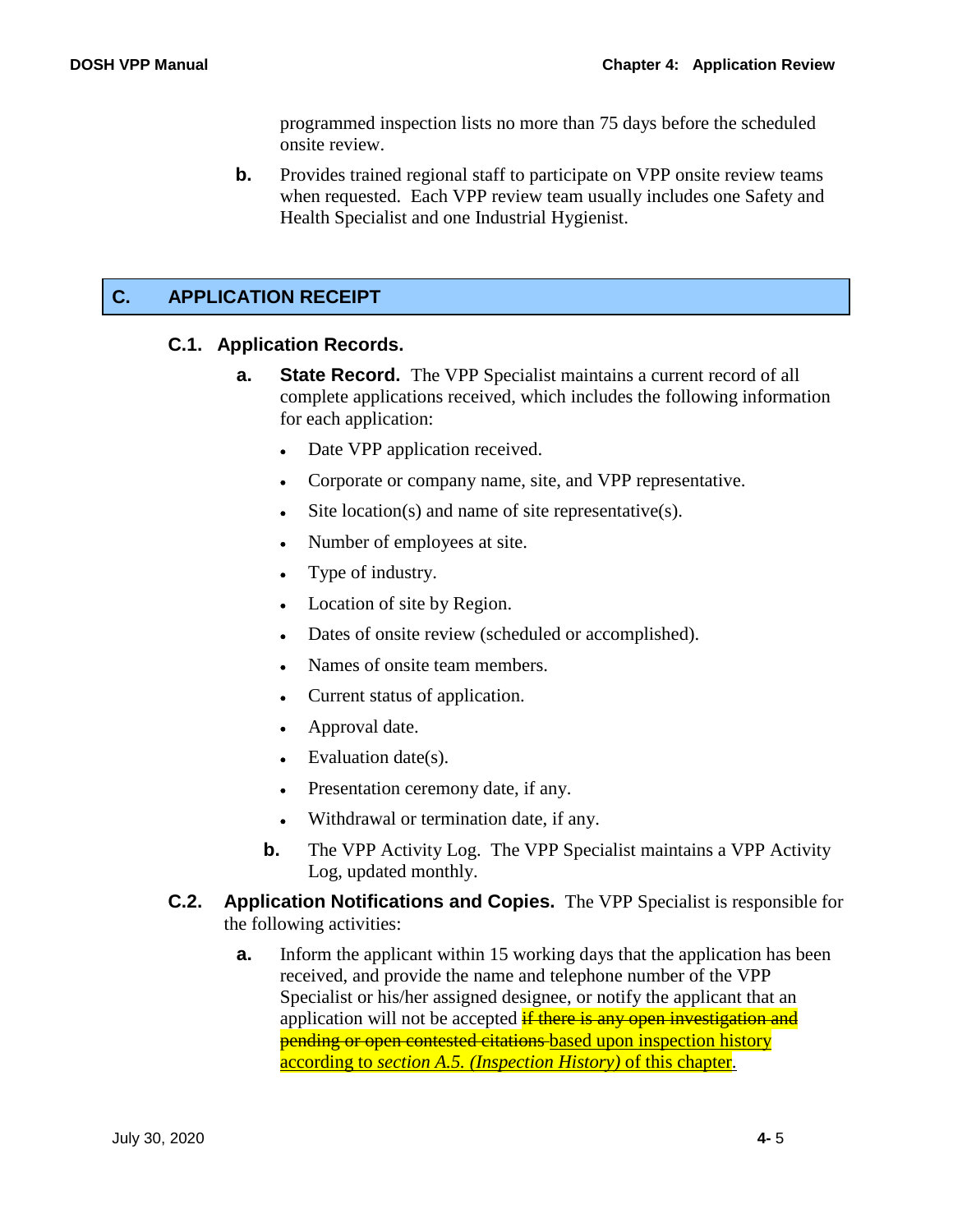**b.** Log in complete applications on a Monthly VPP Activities Log submitted to the Special Employer Programs Manager, OSHA Region X, and included on the G: drive of the L&I server.

A complete application must contain, at a minimum, the following:

- All information requested in the VPP Application Guidelines.
- All assurances.
- A formal signed statement by all applicable collective bargaining agents, where appropriate.
- **c.** If an application is considered incomplete, notify the sender about the application deficiencies and the 90-day time frame the sender has in which to submit additional material to complete the application.
	- The application is considered inactive until the missing items are submitted, or for 90 days, whichever comes first.
	- If all the requested items have not been submitted within 90 days, the application will be returned to the sender with notice to resubmit with complete information.
- **d.** Reserve the unmarked original application, to be placed in the public information file if the application is approved.

# **D. APPLICATION REVIEW PROCEDURES**

All applications received go through the following process:

- **D.1. Cursory Review.** Upon application receipt, the Special Employer Programs Manager designates a Team Leader to review the application. The Team Leader initially reviews the application to discover any major deficiencies, and notifies the applicant that the identified deficiencies must be corrected before the application can be accepted. The applicant has 90 days to provide the missing material or information.
- **D.2. Timely Review.** Once the Team Leader accepts an application as complete, and logs it in, the Team Leader must thoroughly review the application within 30 working days. Team members review the application prior to the scheduled onsite review, if possible.
- **D.3. Mentoring Evaluation.** If the site has been mentored during the application process, the Team Leader notes the effectiveness of that mentoring, based on program review, and provides feedback to the VPPPA either by telephone or in writing.
- **D.4. OSHA 300 Log Verification.** The Onsite Team verifies the OSHA 300 Log onsite. During the application process, the Backup Team Leader averages the last 3 complete calendar years' injury and illness incidence rates, and similarly averages the lost workday cases for the site's regular employees **and** for all applicable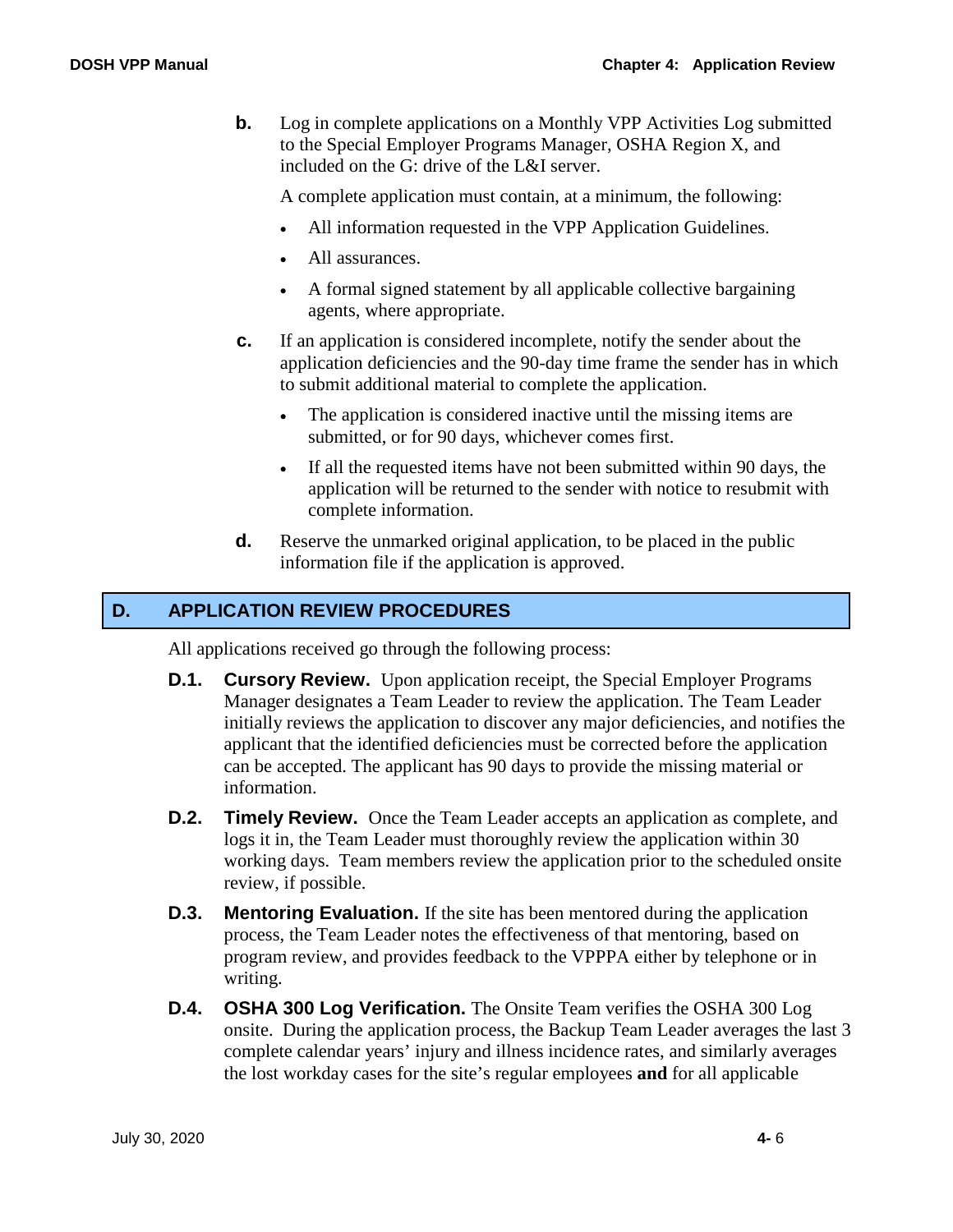contractors' employees who worked 1000 or more hours at the site in any calendar quarter.

The site must provide this data for at least the last 12 months, and the data must be for all employees of contractors and subcontractors on the site.

### **D.5. Rates Calculation and Comparison for Injury/Illness/Lost Workdays.**

- **a.** Three-year average rates are calculated as *(N/EH) x 200,000* where:
	- $N =$  number of recordable injuries and illnesses (or lost workday cases) during the last 3 full calendar years.
	- $EH =$  total hours worked by all employees during the last 3 full calendar years.
	- **200,000** = base hours for 100 full-time equivalent workers.
- **b.** DOSH compares the 3-year average site rates to the most recent published BLS annual 3-year average injury rates for the appropriate North American Industry Classification (NAIC), "Occupational Injuries and Illness in the United States by Industry," for the site's regular employees and the appropriate NAIC (where the largest number of hours are worked) for the contract employees.
- **c.** DOSH uses injury and illness tables. Appropriate data are in columns entitled "Total Cases" (TCIR) and "Total" (DART). DOSH uses the three most recent years shown in the tables, and averages these BLS rates.
- **d.** If a public sector applicant has an experience factor, or if their workers' compensation rate is at or below the state average for their risk class, DOSH uses their experience factor. This information is available from the VPP Specialist through LINIIS, a system available to the compliance and consultation staff within DOSH,
- **e.** The Backup Team leader is responsible for reviewing OSHA 300 data. Occasionally, when thorough advance analysis is warranted by the Backup Team Leader, the applicant may be requested to submit copies of the OSHA 300 Log for the most recent 3 years **prior to** the onsite visit. This is normally done when numbers don't coincide or computations don't agree.
- **f.** The Backup Team Leader, and possibly the Onsite Team, screen the log carefully to identify patterns and problem areas and to determine suggested corrective actions.
- **g.** At other times, if it appears warranted (e.g., for resource considerations), the Team Leader, Backup Team Leader, or Onsite Team member(s) may make arrangements to go to the site solely to review and verify the OSHA 300 Log in advance of the onsite visit.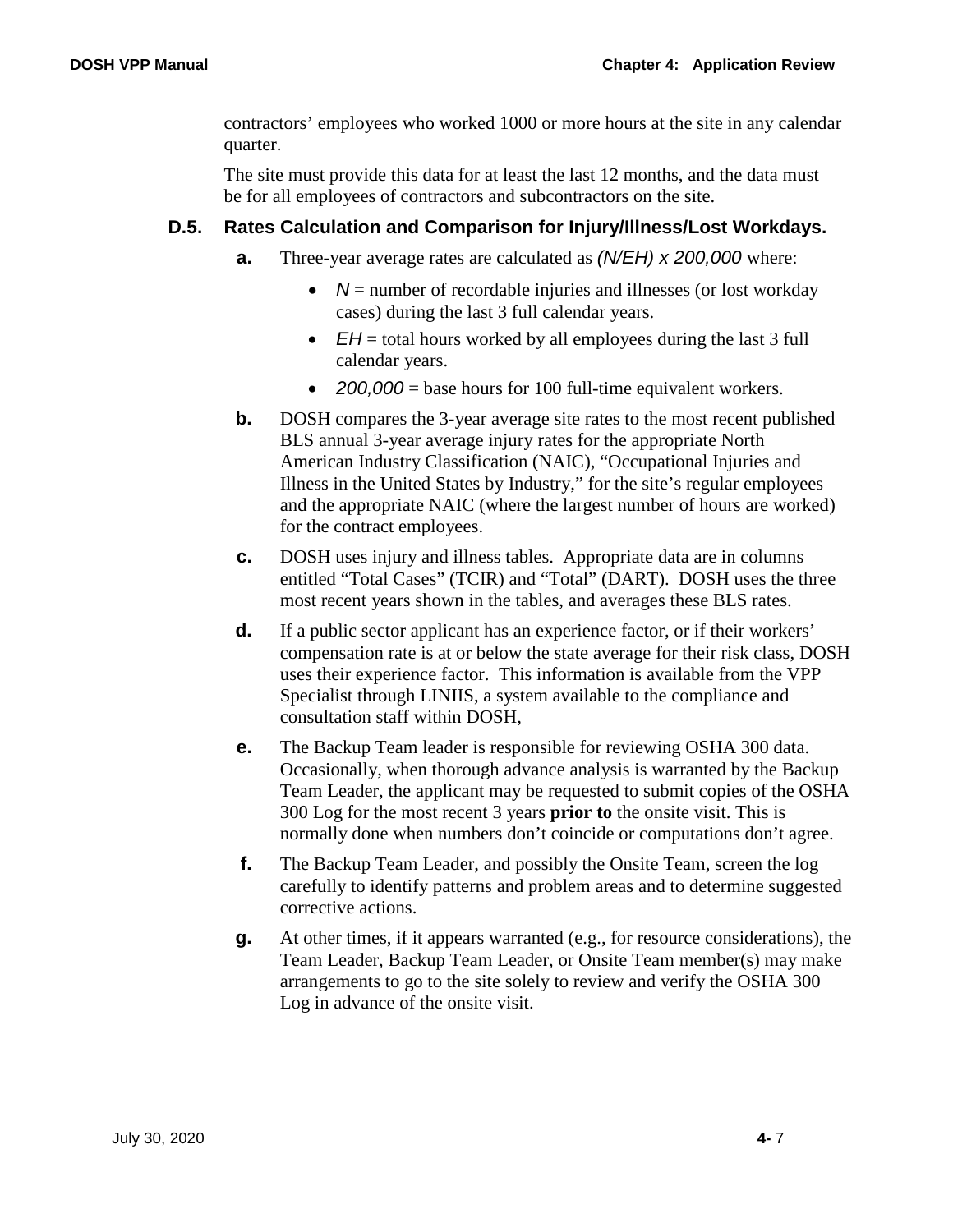**D.6. Application Discussion.** The Backup Team Leader and the Special Employer Programs Manager, where applicable, discuss the application and assist the Team Leader in preparing a list of questions and other needed documents to complete the application.

This list needs to contain only items necessary to determine initial eligibility. *(See Appendix A*) It is important to minimize the burden on the applicant.

- **D.7. IH Sampling and Surveying Records.** It is not required but the regional hygienist may find it desirable to review records of industrial hygiene sampling and surveying before the onsite review. This decision depends on the materials and work processes at the site.
- **D.8. Assignment to Appropriate VPP Category (Merit or Star).** The appropriate VPP category may need discussion with the applicant. For example, an applicant may have recently begun a vigorous safety and health program, but may not have all the required qualifications for Star. The VPP would contact such an applicant about the possibility of qualifying for Merit level.
- **D.9. Telephone or E-mail Contact.** The Team Leader must telephone or e-mail the site's VPP Representative to discuss the list of questions and needed documents, and:
	- **a.** Come to agreement on which items must be sent to DOSH, and which items can await the onsite review.
	- **b.** If the application is from a member of the chemical industry, determine whether any of the chemicals from the "List of Highly Hazardous Chemicals" are produced, used, or stored at the site.
		- **(1)** Inform chemical plants that manufacture or use (or have as a byproduct at any stage of the process) a high hazard chemical as defined by the Process Safety Management of Highly Hazardous Chemicals Standard that they must be able to demonstrate, through documentation and physical evidence, that they have conducted their own review of chemical hazards, and that such review, at a minimum, conforms to the Process Safety Management Standard.
		- **(2)** The onsite review cannot be scheduled until the applicant site management verifies their documentation demonstrating that their chemical hazards review has been conducted, and submits any requested information relating to the review to the Team Leader.
		- **(3)** Most well-managed chemical plants will have their own on-going studies, with documentation of hazards from onsite high-risk chemicals that conforms to the Standard. If documentation is not available, the Team Leader informs applicant site management that no onsite review will take place until the Process Safety Management review is conducted and documented.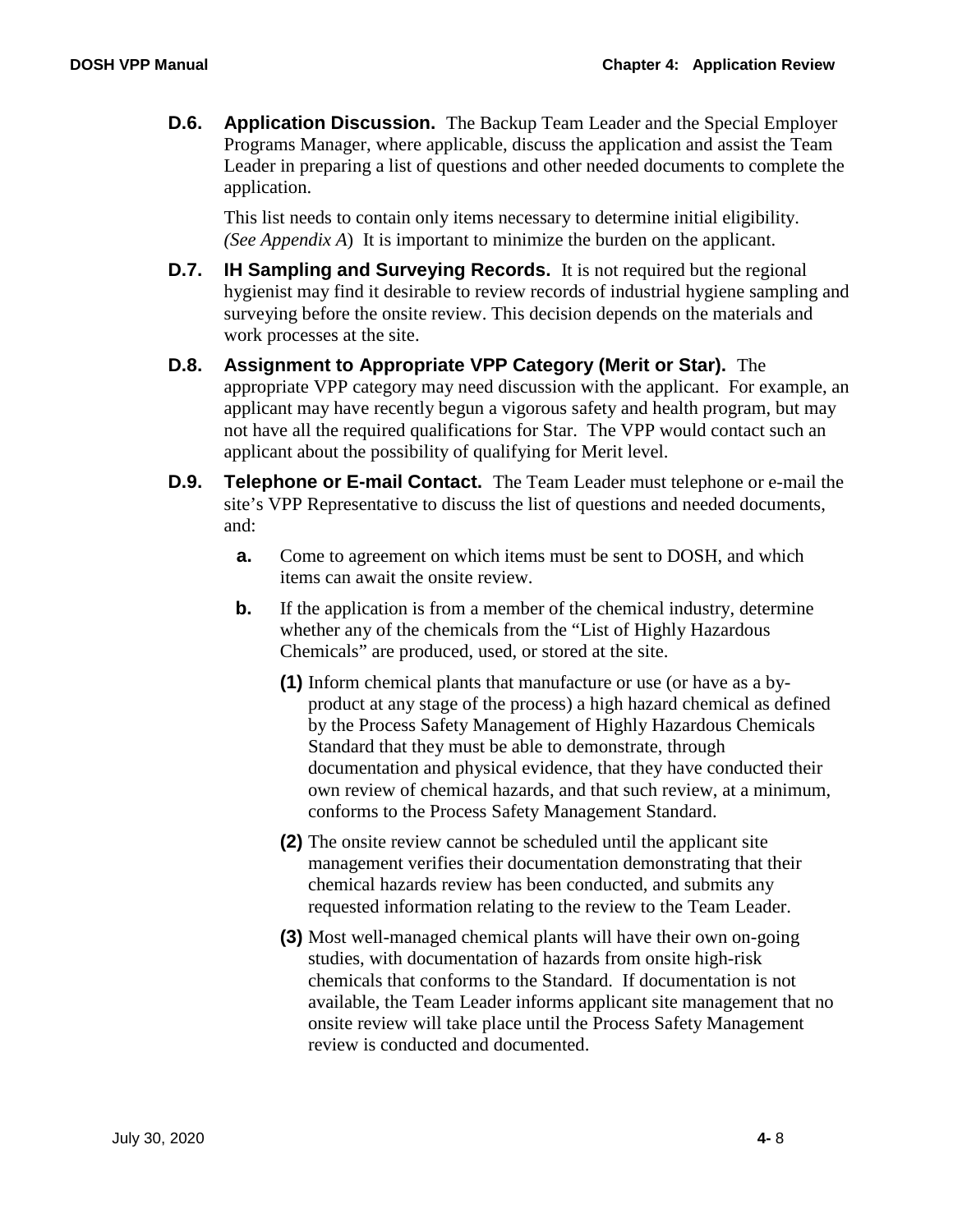- **D.10. Confirmation of Agreement.** The Team Leader sends a follow-up note to the applicant, listing the items agreed to on the telephone and/or via e-mail. This correspondence provides a record of the informal telephone/e-mail agreement.
- **D.11. Decision to Conduct the Pre-Approval Onsite Review.** When the application is complete, the Team Leader and Backup Team Leader confer with the Special Employer Programs Manager and make a decision, within 20 working days of the application becoming complete, about whether to schedule an onsite visit.
	- All reviewers must be consulted and must be in agreement that scheduling a pre-approval on-site visit is appropriate.
	- No onsite review can be conducted until pending enforcement action, if any, has been closed.
	- No onsite if applicant has open investigations, pending or open contested citations, or notices under appeal at the time of application; and
	- No onsite if applicant has affirmed willful violations during the 60 months prior to the applicant's submission of its VPP application

If it is clear that the applicant cannot qualify for the VPP program, the Team Leader asks that the application be withdrawn, and explains why. See also *Section E., Withdrawal of the Application*, below.

It is important that the applicant understands that if no written notice of withdrawal is received within 30-days of withdrawal being suggested, the application will be officially denied by DOSH, as if the application had been processed and the site had failed.

If the applicant does not withdraw the application, the Team Leader returns the original application with a letter indicating the reasons DOSH denied the application. The Team Leader also sends a copy of this letter to OSHA. The VPP Specialist keeps a copy of the denial letter and a marked-up copy of the application in the VPP archive file for one year.

**D.12. Onsite Review Notification.** When the date of the onsite review has been established, the Team Leader notifies OSHA through the Monthly VPP Activity Log for proper updating of National Office records.

The VPP Specialist works with the Regional Compliance Manager to ensure that the applicant has programmed inspections deferred effective no more than 75 days prior to the scheduled onsite review. (*See Chapter 6, Section C.4*., for removal from targeting lists after application approval.)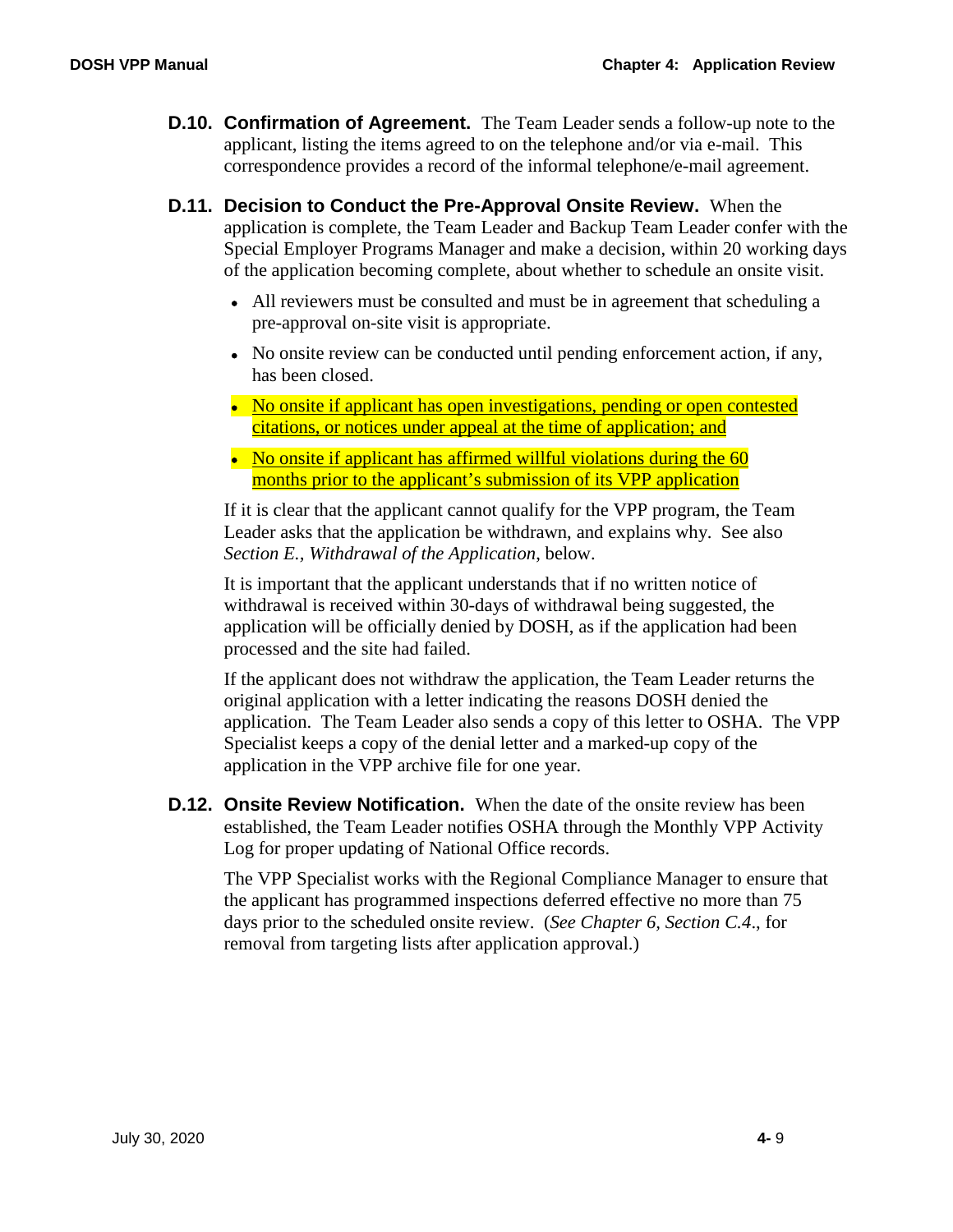# **E. WITHDRAWAL OF THE APPLICATION**

An applicant may withdraw the application for any reason, effective with notification to a VPP Specialist or the Special Employer Programs Manager. The withdrawal is effective on the date the notification is received.

- **E.1. Discovery of Cause.** The VPP Specialist must determine the cause of withdrawal.
- **E.2. Providing Acknowledgment.** The VPP Specialist acknowledges the withdrawal of the application with a letter giving the official withdrawal date. The letter includes a statement that DOSH will entertain re-application if the applicant's circumstances change.
- **E.3. Application Return.** The original application must be returned to the applicant within 10 working days after notification of withdrawal is received.

If the application was accepted and logged, the VPP Specialist keeps a marked-up working copy of the application for one year, as a reference for responses to questions that may arise about how the application was handled. No other copies will be kept.

If withdrawal occurs before the application has been accepted, the original application is returned and no copies kept.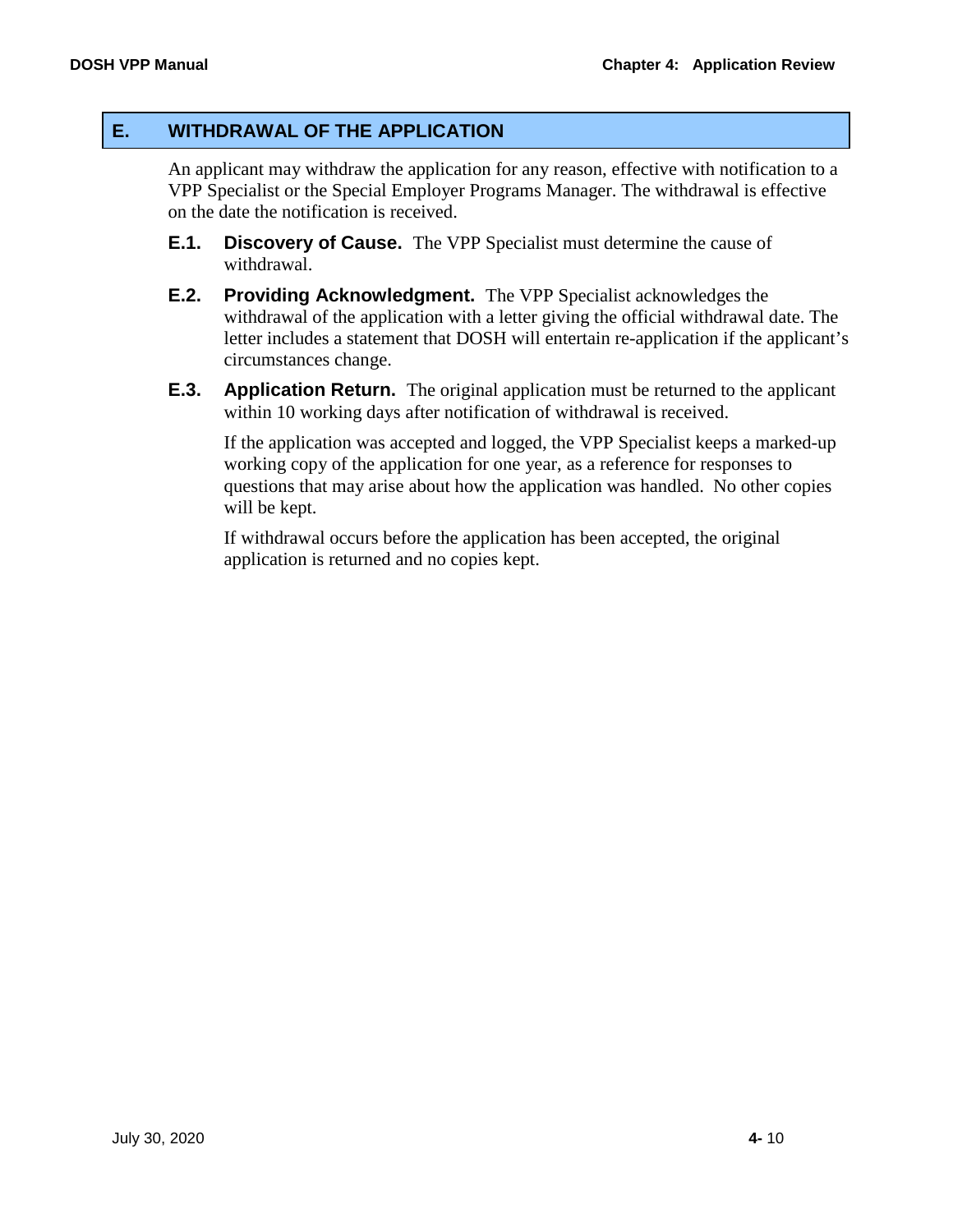# **CHAPTER 5 VPP ONSITE REVIEW**

## **A. INTRODUCTION**

The onsite program review, which is carried out by a team of DOSH staff acting in a nonenforcement capacity, is a thorough review of the site's management of its safety and health program. An onsite review will be conducted prior to any approval recommendation for new applicants and recertifications.

It is conducted to accomplish the following:

- **Verification.** Verify the accuracy of the information supplied in the application.
- **Audit.** Identify both strengths and weaknesses of the applicant's safety and health program as currently implemented at the site. Ensure that all necessary safety and health program elements are operating and that procedures are in place for thorough follow-up.
- **Quality Assessment.** Determine if the applicant's program provides sufficient protection for the safety and health hazards and potential hazards of the site.
- **Recommendation.** Provide information that supports the recommendation and that the DOSH Assistant Director, and the Director of Labor and Industries, will need in making the approval decision.

# **B. PREPARATION FOR ONSITE EVALUATIONS**

An onsite evaluation must be scheduled by the Team Leader in concert with the site contact and the team that will be doing the evaluation.

- **B.1. New Applicants.** For new applicants, an on-site evaluation must be conducted within six months of receipt of a completed application.
- **B.2. Recertification.** For recertification, onsite evaluations must be conducted as follows:

#### **a. Star Participants.**

The first reevaluation must be conducted between 30 and 42 months following initial approval. Thereafter, reevaluations must be completed within 60 months of the preceding evaluation.

#### **b. 1-Year Conditional Star Participants.**

The reevaluation must be conducted within 15 months (90 days plus 1 year's experience operating at Star level) after the participant was placed on conditional status.

#### **c. Merit Participants.**

The first reevaluation must be conducted 12-24 months following initial approval (18 months preferred). If the participant is re-approved at the Merit level, another reevaluation must be performed at the end of the participant's Merit term.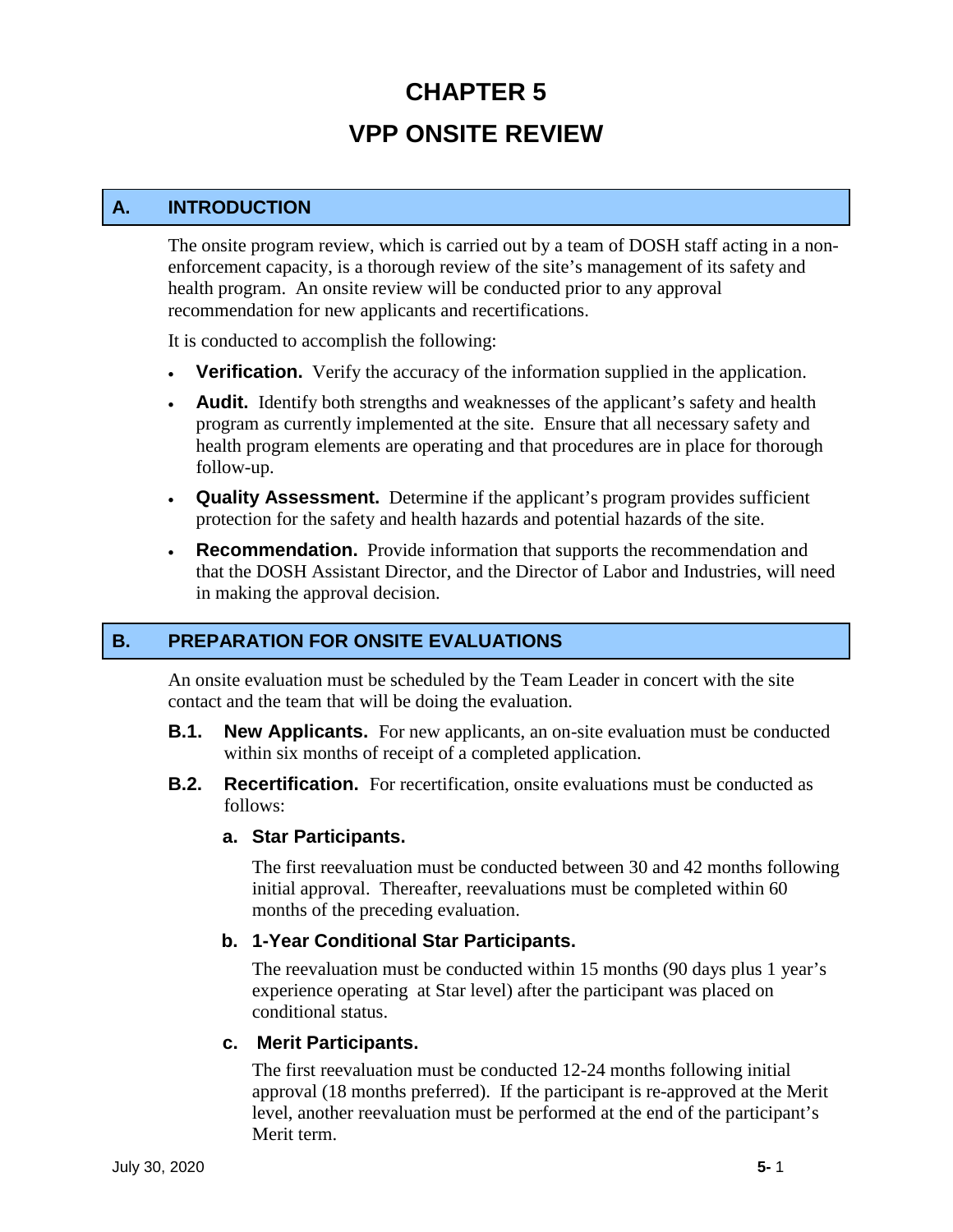## **C. ONSITE REVIEW (SUMMARY)**

This is a brief summary of onsite review. A full description follows in section D.

- **C.1. General.** The onsite program review is intended for use only when the applicant has provided evidence of meeting the qualification requirements.
- **C.2. Pre-visit Planning.** A review team consisting of a Team Leader and additional safety and health experts, as appropriate, needs to be appointed at least one month in advance.

The following aspects of the pre-visit planning must be attended to:

- **a.** If necessary resources are not available in the Region where the applicant is located, the Team Leader requests assistance from other regions in locating qualified team members.
- **b.** The Team Leader must make all necessary arrangements with the applicant.
- **c.** If the onsite visit calls for access to employee exposure and medical records as defined in WAC 296-802-900, the VPP Specialist or other team member must follow the requirements of WAC 296-802-50005 and 50010, or of any subsequent policy document which replaces it. The team leader must submit their medical access orders at least three weeks prior to a scheduled onsite evaluation or recertification, and maintain a copy in the applicant or participant file.
- **d.** The team members must, whenever possible, review the application well in advance and prepare for the onsite review. Where application bulk and/or disbursement of team members makes advanced review of the application difficult, the application may be reviewed onsite at the start of the visit by those team members who were unable to review it in advance.
- **e.** The Team Leader must conduct a team strategy meeting prior to the onsite review. This meeting needs to include a review of the pertinent VPP requirements, policies, and procedures. (*See Appendix C.*) The meeting may be conducted in person or by telephone.
- **C.3. Onsite Visit.** The onsite visit consists of the following elements:
	- **a. Opening Conference**. Hold the opening conference with company officials and employee representatives, to include the collective bargaining unit if applicable.
	- **b. Document Review**. Verify the information submitted in the application. Review any additional documents as necessary. (*See Figure 5-1* at the end of this chapter.)
	- **c. Plant Walk-Through**. Ensure the program is operating as described and that any serious hazards found are corrected as soon as possible, or that plans to correct the hazards are prepared while the team is onsite.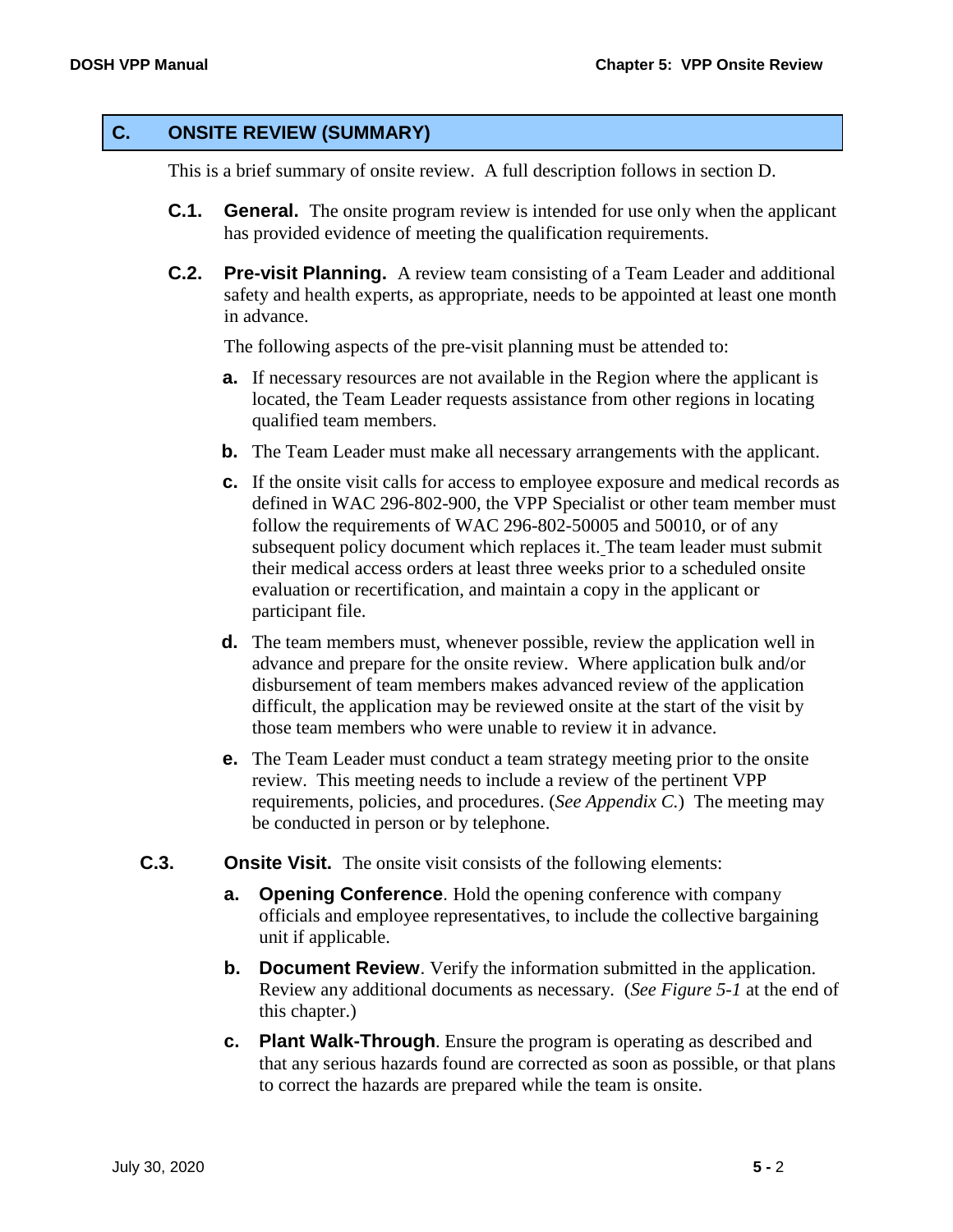- **d. Employee Interviews.** Conduct interviews with a wide variety of company and contract employees to determine their level of involvement in and perceptions of the site safety and health program. (See sample questions in *Appendix D*.)
- **e. Closing Conference.** Brief site representatives at the conclusion of the onsite review. Include a presentation of findings and recommendations and a copy of the draft pre-approval report, if prepared at the site. At a minimum, provide a list of any 90-day items at the closing conference.

# **D. ONSITE REVIEW (DETAILED)**

This section expands on the process summarized in Section C of this chapter.

- **D.1. Size and Composition of the Review Team.** Team composition will depend upon the size of the site and the number and complexity of the potential hazards.
	- **a. Personnel.** Onsite review teams will include:
		- **(1)** A Team Leader who possesses:
			- Thorough knowledge of the VPP policy as outlined in this manual.
			- Good knowledge and understanding of safety and health program management.
			- Experience and/or training as defined under Team Leader in the Definitions.
		- **(2)** A backup Team Leader who is:
			- A trained Team Leader providing expertise and assistance to the Team Leader, at a site that is large and/or has complex processes; **or**
			- A person in training to be a Team Leader.
		- **(3)** A safety engineer or specialist.
		- **(4)** An industrial hygienist.
		- **(5)** Additional safety and/or health specialists, with expertise relating to the site's industry, especially when DOSH has a special emphasis program targeting this industry.

Examples include persons trained in Process Safety Management for highly hazardous chemical industries, and occupational health professionals where medical surveillance and management of employees is under review.

**b. Factors Affecting Team Size and Length of Time Onsite.** Where the site is large and/or the processes are complex, additional safety and health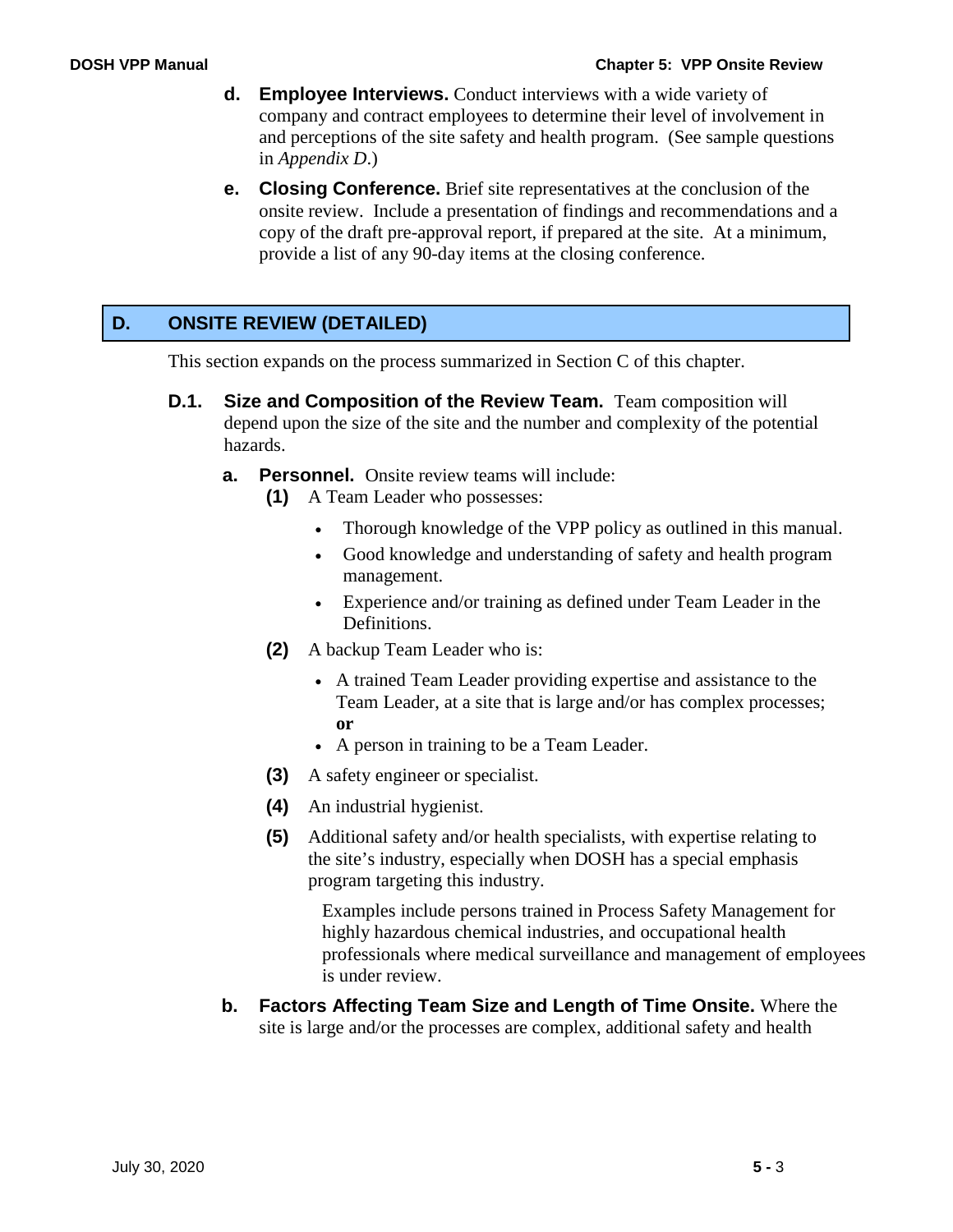team members may be necessary. For example, a well-qualified backup Team Leader can ensure a more thorough site review.

- **c. Onsite Team Members.** The Team Leader, Special Employer Programs Manager, and DOSH Regional Consultation Managers normally select team members.
- **d. Team Leader Responsibilities.** The Team Leader's onsite review responsibilities are spelled out in each section of the review process. (See *Appendix C*.) The Team Leader may delegate some of these responsibilities to the Backup Team Leader.
- **D.2. Arrangements.** The Team Leader coordinates arrangements for the program review.
	- **a. Schedule.** The Team Leader must contact the applicant to explain the process of the review and to determine a convenient time to conduct the onsite program review.
		- **(1)** The Team Leader needs to select several dates convenient for the review team and suggest these dates to the applicant.
		- **(2)** The duration of the visit depends on the size and complexity of the site:
			- Estimating the duration of the visit needs to take into account time needed to hold the opening conference, conduct the onsite review, prepare the draft pre-approval report, and carry out the closing conference.
			- Onsite visits usually average about 3 to 5 days, including travel time, unless the site has some unusual characteristics, e.g., the site is large and/or the processes are complex.
			- Chemical plants producing, using, or storing one or more "highly hazardous chemicals" may require additional time onsite.
		- **b. Documentation.** The Team Leader needs to inform the site representative of the suggested list of items to have ready for the team's review; this list will be sent in advance of the meeting date. (See *Figure 5-1*, at the end of this chapter, for a suggested list.)

Additional documentation arrangements may include:

- Ensuring an opportunity to review contractors' documents and records;
- Requesting facilities such as a room for the team, and an interview room;
- Requesting submission of OSHA 300 Logs prior to the onsite review, if appropriate.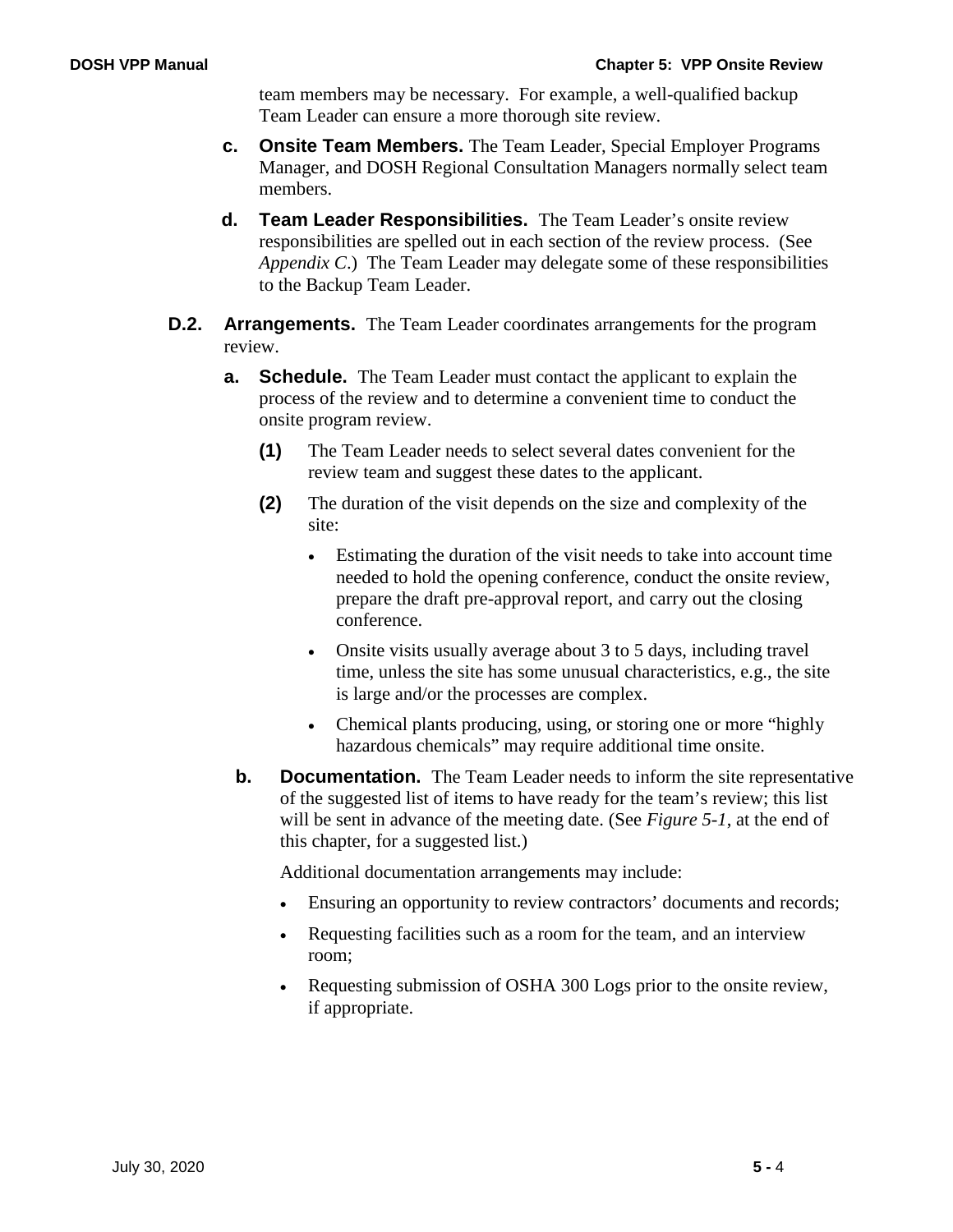**c. Employee Representation.** Where collective bargaining agents are involved, the Team Leader must tell the site representative that such agents must be included in the initial and closing conferences and be allowed the opportunity to accompany DOSH on the site walk-through. Similar employee involvement also needs to be encouraged at noncollective bargaining sites.

# **D.3. Advance Planning Responsibilities for Onsite Team Members.**

- **a. Knowledge of Industry.** The team members must become as familiar as possible with the type of industry and its associated hazards.
- **b. Detailed Application Review.** Team members must, whenever possible, review the application carefully well in advance of the onsite review.
- **c. Information Needed Onsite.** Team members must review the VPP on-site question tool to ensure they understand what information and data they are responsible for obtaining during the site visit.

For chemical plants with highly hazardous chemicals, documentation and physical evidence must be obtained, showing that the applicant site has done its own review of chemical hazards, and that this review is at least as effective as the review required by the Process Safety Management standard.

- **d. Checklist.** Team members must carefully review all elements of the safety and health program descriptions submitted with the application, and compile a checklist to use during the onsite documentation review and production area visit.
- **e. Onsite Questions.** Team members must carefully review questions prepared by the Team Leader regarding the site, and add questions as appropriate. (See *Appendix D, Employee Interview Questions*).
- **f. Special Equipment.** Team members must equip themselves with special equipment (safety shoes, PPE, etc.) required for the onsite visit.

**NOTE:** Some special equipment may be supplied by the site as determined by the Team Leader.

- **D.4. Strategy Meeting.** Shortly before the scheduled review, the Team Leader must confer with all the team members to plan the onsite review and to make assignments.
	- **a. Timing.** The Team Leader must carefully plan the time onsite.
	- **b. Briefing.** The Team Leader must review onsite procedures and the application for the site
	- **c. Program Evidence.** The Team Leader must ensure that the team members recognize the signs of a safety and health program which is effective in practice, for example:
		- The employer is providing employees a workplace free from recognized hazards that are causing, or are likely to cause, serious injury or death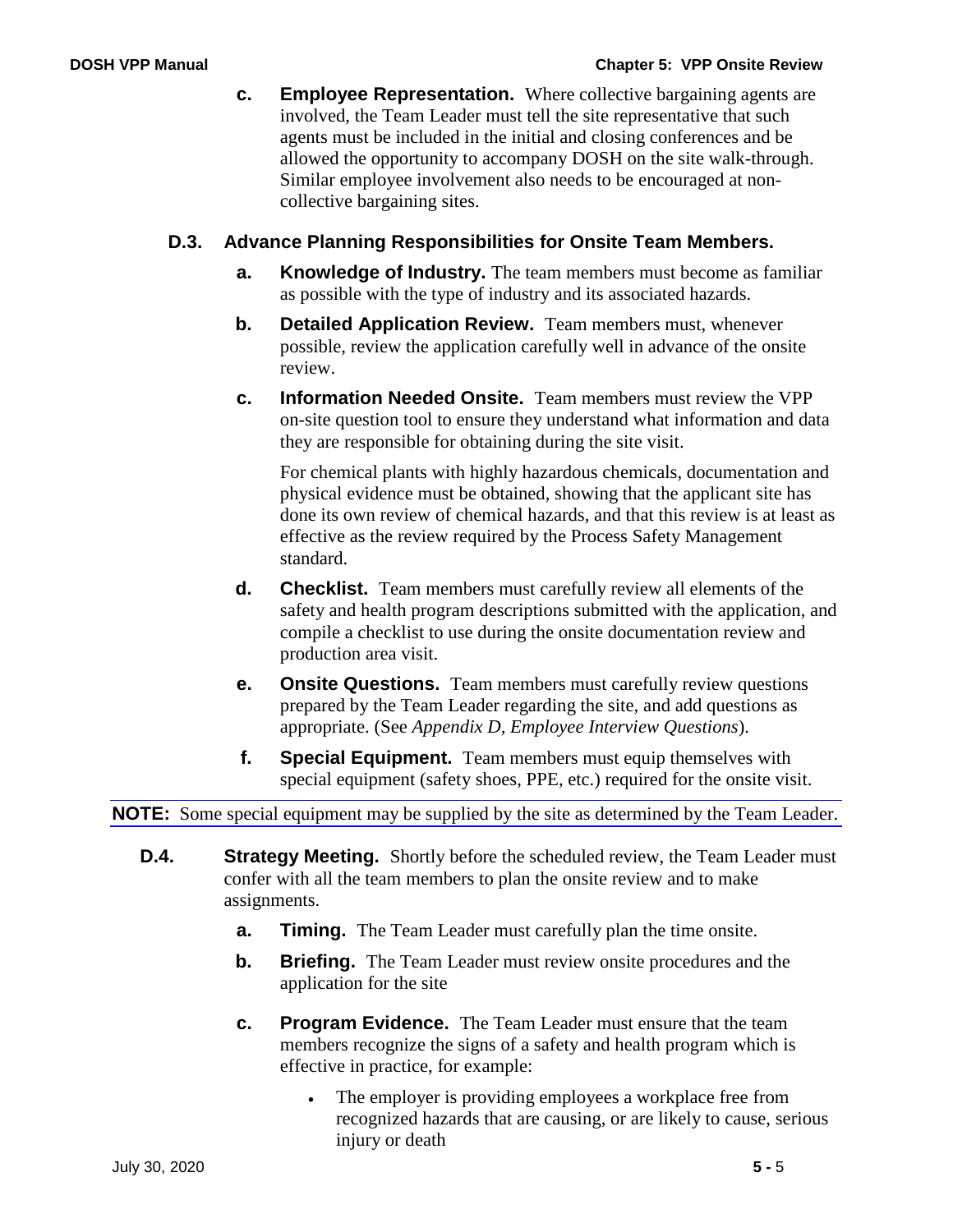- Employees are aware of hazards and what management has done to control them;
- Employees are knowledgeable about how to protect themselves and how to notify management about safety and health concerns; and,
- Management is fully involved in hazard prevention and control and these efforts are thoroughly tracked to completion.
- **d. Assignments.** The Team Leader makes specific onsite assignments to ensure a comprehensive review and to take advantage of each team member's expertise. The support role of the Backup Team Leader must be clearly communicated.

## **E. OPENING CONFERENCE**

The opening conference with the employer and employee representatives sets the stage for the onsite review, letting everyone know what to expect and what assistance will be needed and from whom. During this session the team needs to be able to get a sense of the extent of commitment that exists at the worksite.

- **E.1. Atmosphere.** Team members need to establish a cooperative atmosphere.
- **E.2. Discussion Topics.** The Team Leader must do the following:
	- **a. Describe DOSH's Balanced Approach.** Describe DOSH's view of the Voluntary Protection Program and VPP's importance to DOSH's balanced approach.
	- **b. State Review Goals.** Clearly state that the goals of the onsite review are to:
		- **(1)** Verify the information submitted in the application.
		- **(2)** Assess the extent of the implementation of the site safety and health program.
		- **(3)** Assess the adequacy of the safety and health program for the potential hazards at the site.
	- **c. Give Full Disclosure Assurance.** Indicate that DOSH expects that the site will adhere to the signed full disclosure assurance included in the application.
	- **d. Explain the Schedule and Stages.** Briefly cover what activities the program review will entail and the approximate timing of each stage.
	- **e. Make Arrangements for Interviews.** Make arrangements to conduct private interviews with labor-management, safety committee members, supervisors, maintenance personnel, record keepers, occupational health and safety staff, and randomly selected employees including contract employees (if any).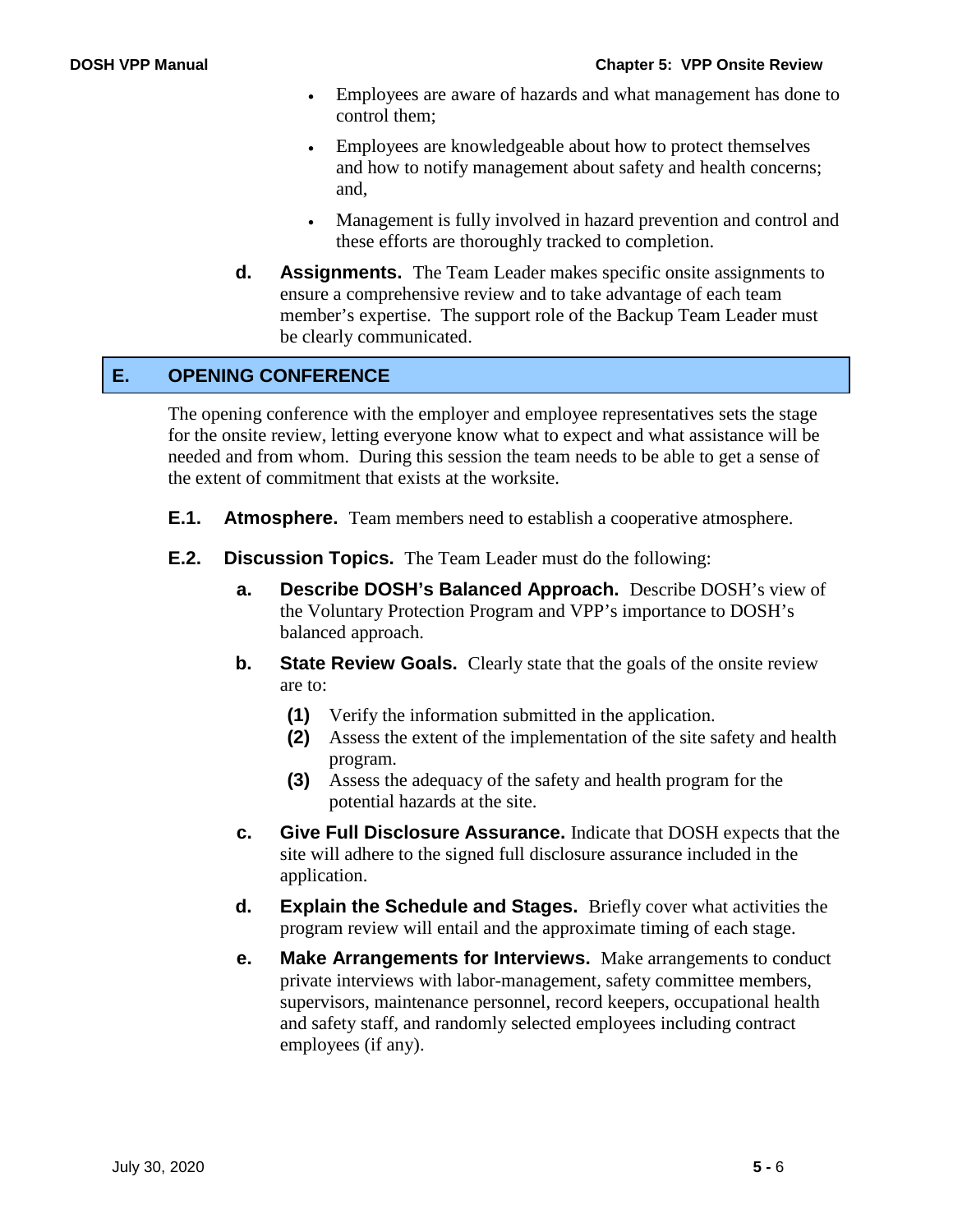**f. Explain Addressing Discovered Hazards.** Explain the differences between the onsite review that will be conducted and an inspection or consultation visit, and explain the correction requirements for any hazards noted.

Make it clear that:

- **(1)** Immediate correction is expected.
- **(2)** For any hazards that cannot be corrected before the team leaves the site, a follow-up letter to the Team Leader indicating the corrective action taken is required. The Team Leader or a team member may return to the site to check the correction.
- **(3)** If site management refuses to correct a situation where the safety and health of employees is endangered, that situation will be referred for enforcement action using the procedure in Section L, below.
- **g. Explain Status Updates.** Explain that the team will keep the applicant regularly updated on the progress of the review and that when the review is completed, the team will discuss its findings with the applicant to clarify any questions or concerns during the closing conference.

# **F. DOCUMENTATION**

- **F.1. Recordkeeping.** The Onsite Team must review the following applicant documentation:
	- **a. OSHA-300 Log Review.** A careful review of the OSHA-300 log is important, since injury experience is a qualification for approval and will subsequently be used in evaluating site performance and VPP effectiveness.

The team uses the following guidelines in reviewing documentation, as appropriate to the site:

**b. General Industry.** For general industry, the most recent three calendar years and the current year-to-date are reviewed for the site's regular employees (including temporary employees) and for all applicable contractors (site hours only) whose employees work 1000 or more hours on the site in any calendar quarter of the year.

(If the approval recommendation will not be made until the next calendar year, the year-to-date rates must be updated at the time of recommendation to include the last full calendar year before approval.)

**c.** Public Sector. In addition to reviewing the OSHA-300 log, the worksite's experience factor will be verified by the VPP Specialist. The experience factor can be found on LINIIS by pulling up the site information on SAF2 or RPOL.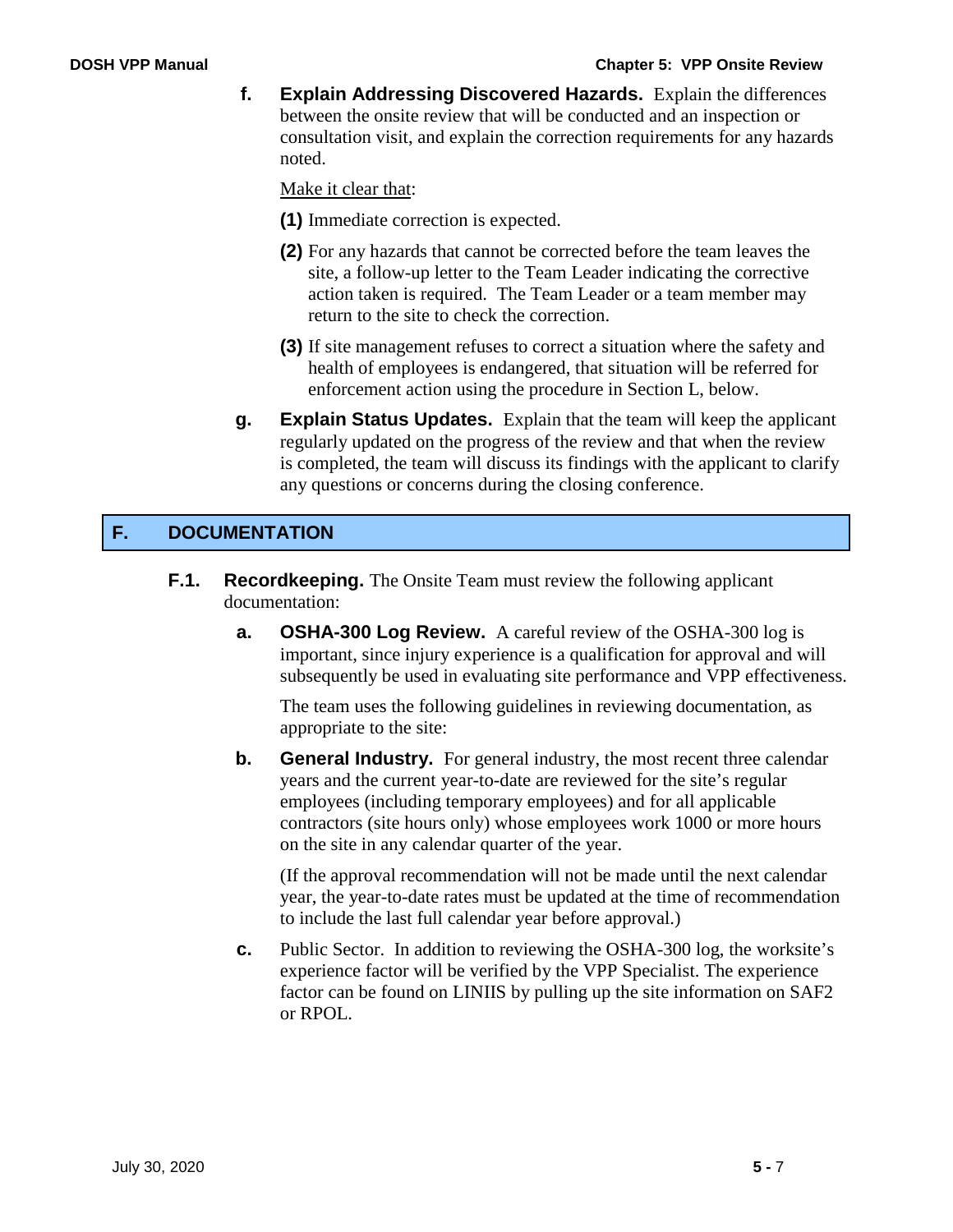- **d.** Review the OSHA-300 logs for the most recent complete 3-year and current year-to-date periods to see that the logs have been properly maintained for the entire period.
	- **(1)** The dates of entry need to be reasonably continuous. If major gaps of time appear, they must be discussed with the record keeper, and an adequate explanation received.
	- **(2)** The classification of injuries must be consistent with the BLS definition of recordable injuries. This can be determined by reviewing the description provided on the form and discussing the criteria used for determining record ability with the record keeper.

**NOTE:** On a general industry site, the site records of all contractors whose employees worked 1000 or more hours in any one (1) calendar quarter on that site at any time during the past three (3) full calendar years and/or in the current year must also be reviewed.

> **e.** Verify that lost workday case entries are recorded properly by reviewing the company's and contractor's OSHA-300 forms or their substitute (workers' compensation or insurance reports of injury).

Also, randomly chosen, personally identifiable health records must be reviewed. Compare each of these types of injury reports with OSHA-300 log entries to assess the accuracy of classification and the thoroughness of log maintenance. Another verification source is the health unit daily log or the first aid station log.

- **f.** If possible errors or omissions are found, discuss them with the record keeper to determine whether changes in the OSHA-300 log entries are needed. Once agreement is reached, the record keeper makes any necessary changes. Bear in mind that DOSH's experience indicates that employers may over-record as often as they may under-record.
- **g.** Based on the verified OSHA-300 log, including any changes made, calculate injury incidence and lost work day rates to the nearest tenth. For general industry, calculate the site rates and contractor(s) rates separately. Appendix A gives examples for these calculations.
- **h.** In like manner, calculate the rates for the current year to ensure they are in line with the previous years. If approval recommendation will not be granted until the next calendar year, the year-to-date rates must be updated at the time of recommendation to include the last full calendar year before approval (as stated above in  $a(1)$ ). It is not necessary to return to the site to verify the remainder of the year-to-date information required.
- **i.** The Onsite Team must verify the applicant's rates for the applicant to enter into any VPP program.

**NOTE:** For evaluation at 3- and 5-year points after the applicant has become a VPP participant, worksites may be eligible to use the best 3 out of the most recent 4 years for calculating incidence rates.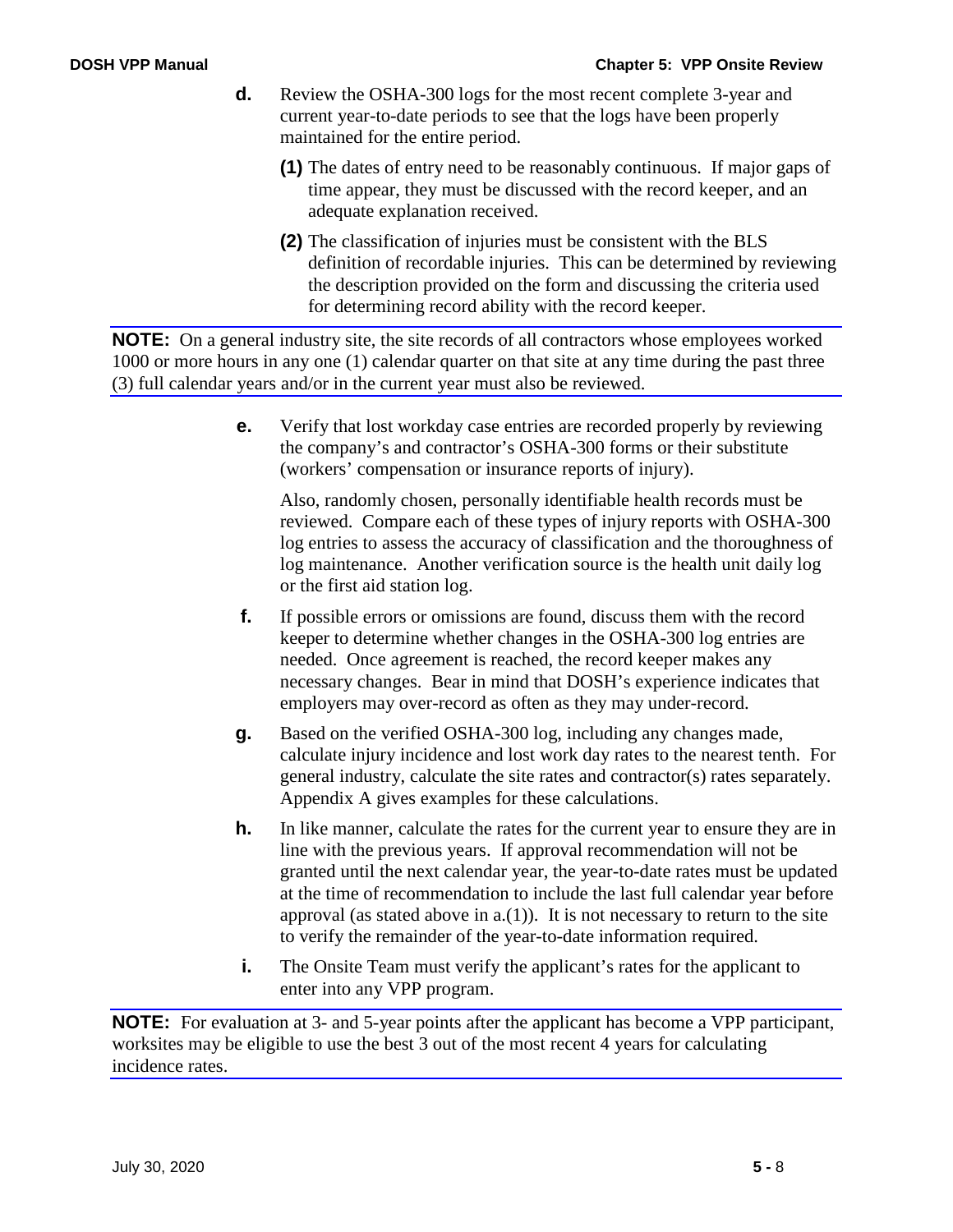**F.2. Review of Safety and Health Program Documentation.** The applicant must provide some documented means of determining potential health hazards (such as a basic industrial hygiene survey or chemical process hazard analysis) and monitoring records required by relevant health standards or the site health program to show that the applicant adequately assesses potential/actual exposures.

Check the documentation of the hazard communication system to ensure that worksite personnel are alert to chemical products used and/or stored at the worksite. The documents listed below must be part of the safety and health management system. The documentation must be site-specific.

- **a.** Injury/Illness data. Review data for the most recent 3-year period and for applicable contractors.
- **b.** Incentive Programs. The review of incentive programs must focus on ensuring that any incentive program in operation is not based solely on providing awards to employees for the reduction or absence of safety and health incidents. (*See Chapter 2, Section C*)
- **c.** First reports of injury. Review for completeness and accuracy.
- **d.** Accident and Near Miss Investigation Reports. Verify that all accidents and near misses are properly reported and investigated, and that all injuries and illnesses resulting from an accident are properly recorded.
- **e.** First-Aid Reports. Verify that the first-aid incidents are properly categorized as such, and are not causing possible over reporting.
- **f.** DOSH Compliance will inspect any workplace that has had a fatality and may inspect an injury requiring in-patient hospitalization of any employee.
- **F.3. Safety and Health Committee Records.** Check the minutes and inspection records of the safety and health committee to verify required committee composition and activities. For other programs, review joint committee minutes for additional information concerning the level of employee involvement.
- **F.4. Complaint Records.** Review a sample of the reports of hazards made by employees to verify that the system works as described, that cases are well documented, and that responses seem reasonable and timely. If an oral notification system has been used, review the written notification and tracking system that is planned for use during VPP participation.
- **F.5. Chemical Process Systems Documentation.** For chemical plants producing or using highly hazardous chemicals, review documents and process monitoring systems describing all the following:
	- Identification of critical failure points
	- Planned redundant protective systems
	- Control system for design or procedure notification
	- Emergency procedures for failures of control systems
	- Procedures for changing back to normal operations after emergencies, **and**
	- Preventive maintenance systems to ensure that the site is in compliance with the process safety management standard.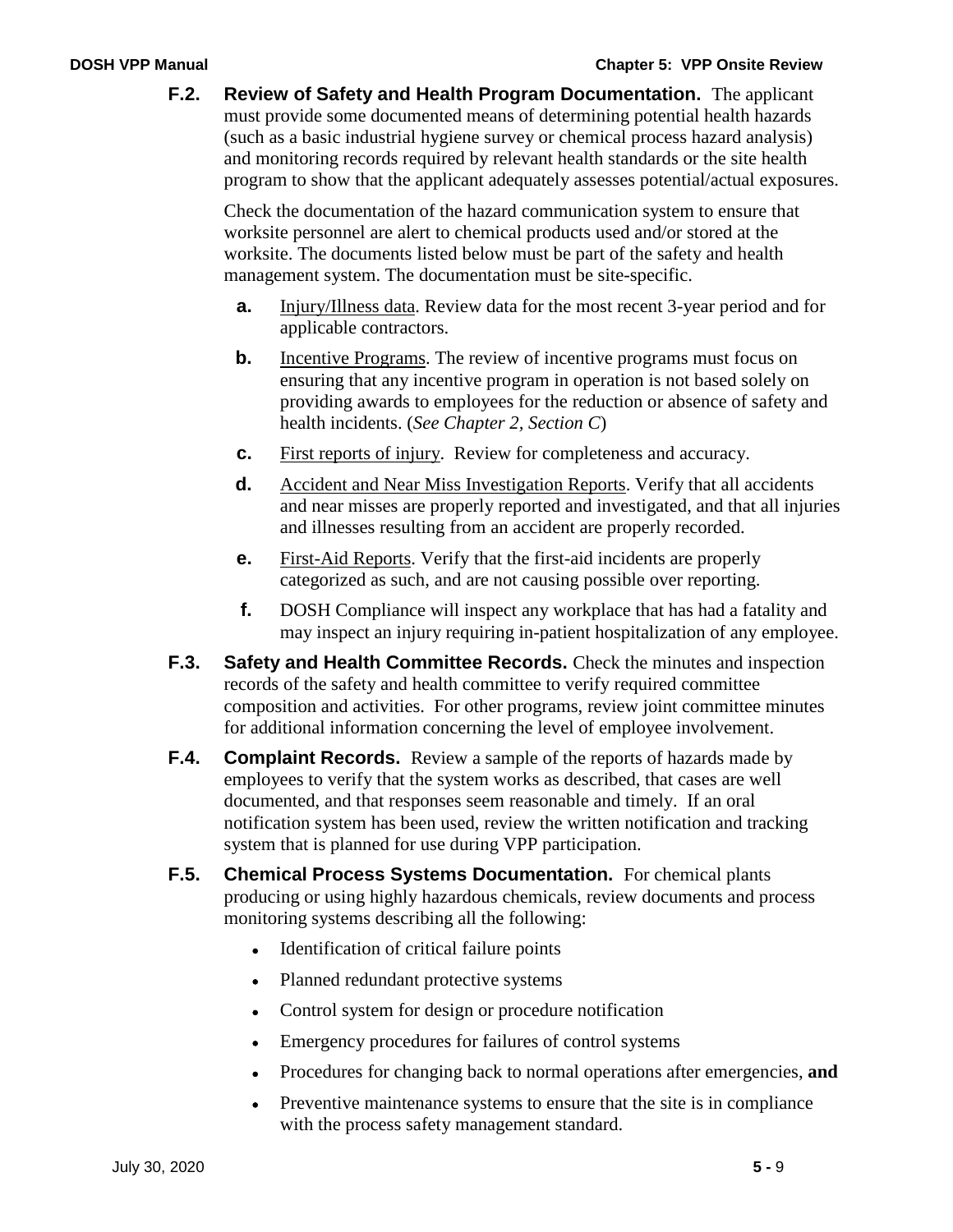For chemical industry plants producing or using highly hazardous chemicals, the site must be in conformance with the process safety management standard.

**F.6. Safety and Health Program.** Documentation is required for all aspects of the program already in place, such as inspections, accident investigations, and the PPE program.

Team members must have a prepared list of questions or topics to address based on review of the application.

**F.7. Line Accountability.** The Team Leader or his/her designee must review manager and supervisor performance records, in a way that protects confidentiality and anonymity.

## **G. SITE WALK-THROUGH**

- **G.1. Purpose.** The VPP walk-through is intended to determine whether the safety and health program is operating as described in the application, and whether it is adequate.
- **G.2. Scope.** The team must walk through enough of the site to understand the type of work performed and to gain a general sense of overall work conditions. The team may choose to conduct an orientation tour on the first day of the onsite visit.

The team must review work performed by contract workers to ensure that they are provided equally effective protection to that provided to employees.

The safety and health specialists must examine the site in sufficient detail to understand the types of hazards and potential hazards that exist and to determine that such hazards and potential hazards are addressed systematically by the safety and health program.

**G.3. Problem Areas.** Special attention needs to be given to areas if repeated problems are reflected, and if repeated hazards are identified through inspection records, the OSHA-300 log, and/or other records of illness or injury.

The following areas may provide indications of problems:

- Baseline hazard analysis.
- Trends in injuries or illnesses.
- Employee complaints or concerns.
- Recurring accidents.
- Health hazard surveys.
- Self-inspections.
- **G.4. Interviews.** The team must informally question randomly selected employees (including contract employees) at their work stations about prescribed work procedures, hazards to which they may be exposed, and use (including maintenance, where applicable) of personal protective equipment (*See Appendix D*).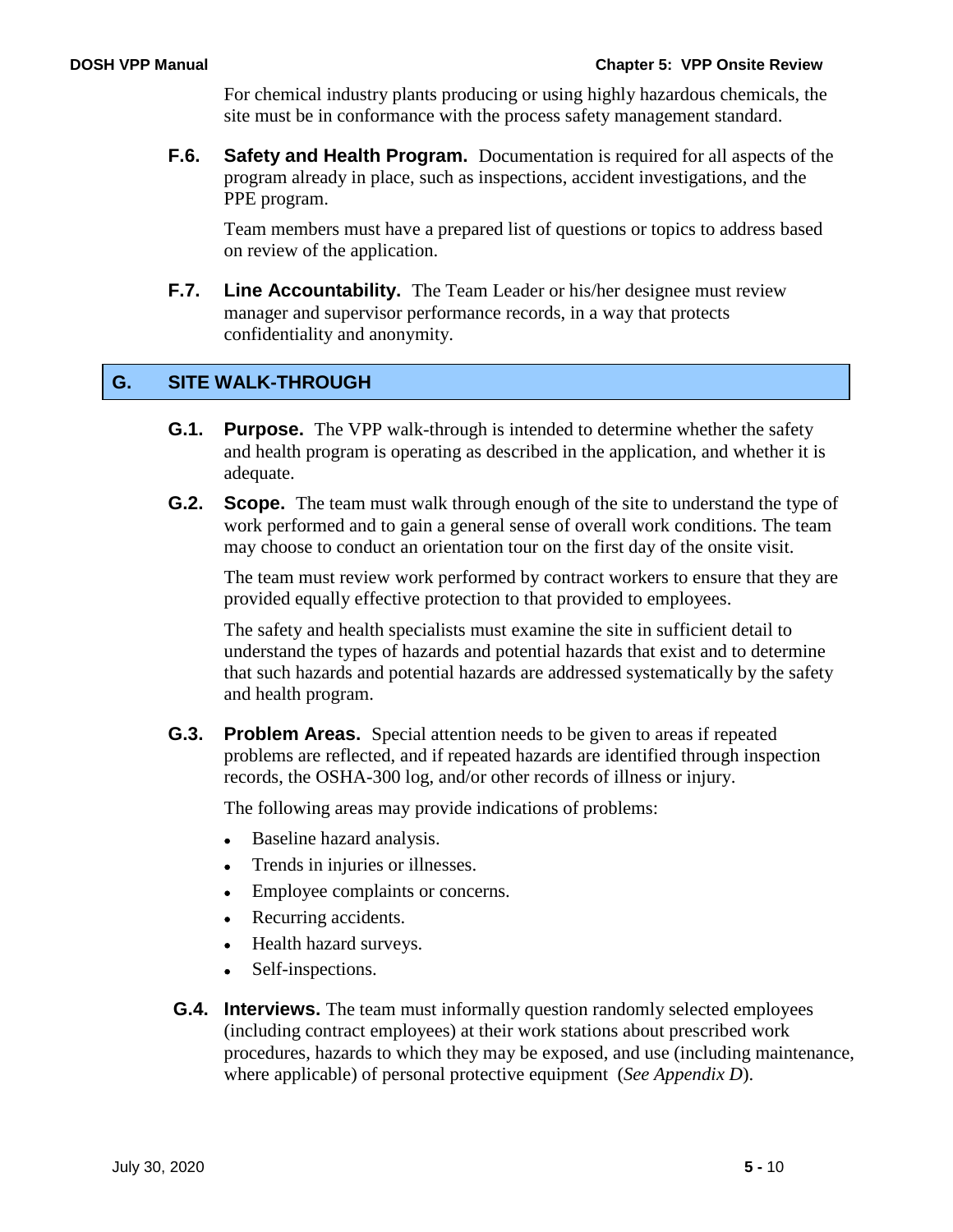- **G.5. Safety Review.** The safety specialist member of the Onsite Team must:
	- **a.** Follow the process flow where possible.
	- **b.** Look for evidence that categories of hazards are appropriately managed. These include, but are not limited to:
		- Walking-working surfaces
		- Fire safety
		- Storage and handling of hazardous materials
		- Storage and handling of general materials
		- Machine guarding
		- Electrical
		- Powered tools, **and**
		- Welding.
	- **c.** Make notes concerning those categories that need improved attention and management.
	- **d.** Relate problems seen in the work areas to documents reviewed concerning written work procedures, emergency planning, self-inspection procedures and reports, employee complaints, or reports of hazards.
	- **e.** Make connections between information gathered during employee interviews and problems observed. Make notes about program improvements that will strengthen the management systems and prevent these problems from reoccurring.
	- **f.** Make notes about any specific hazards that must be corrected. Ensure that a responsible member of management takes notes as well, and agrees on a reasonable time period for correction.
	- **g.** Inform the Team Leader of findings at the end of each day.
- **G.6. Industrial Hygiene Review.** The industrial hygienist member of the Onsite Team must:
	- **a.** Follow the process flow where possible.
	- **b.** Based on review of monitoring records and material safety data sheets, check known potential hazard areas for possible problems in:
		- Work practices
		- Ventilation
		- Storage
		- Handling and use of toxic materials
		- Emergency equipment
		- Respirator usage and maintenance; **and**
		- Radiation and noise protective measures, where applicable.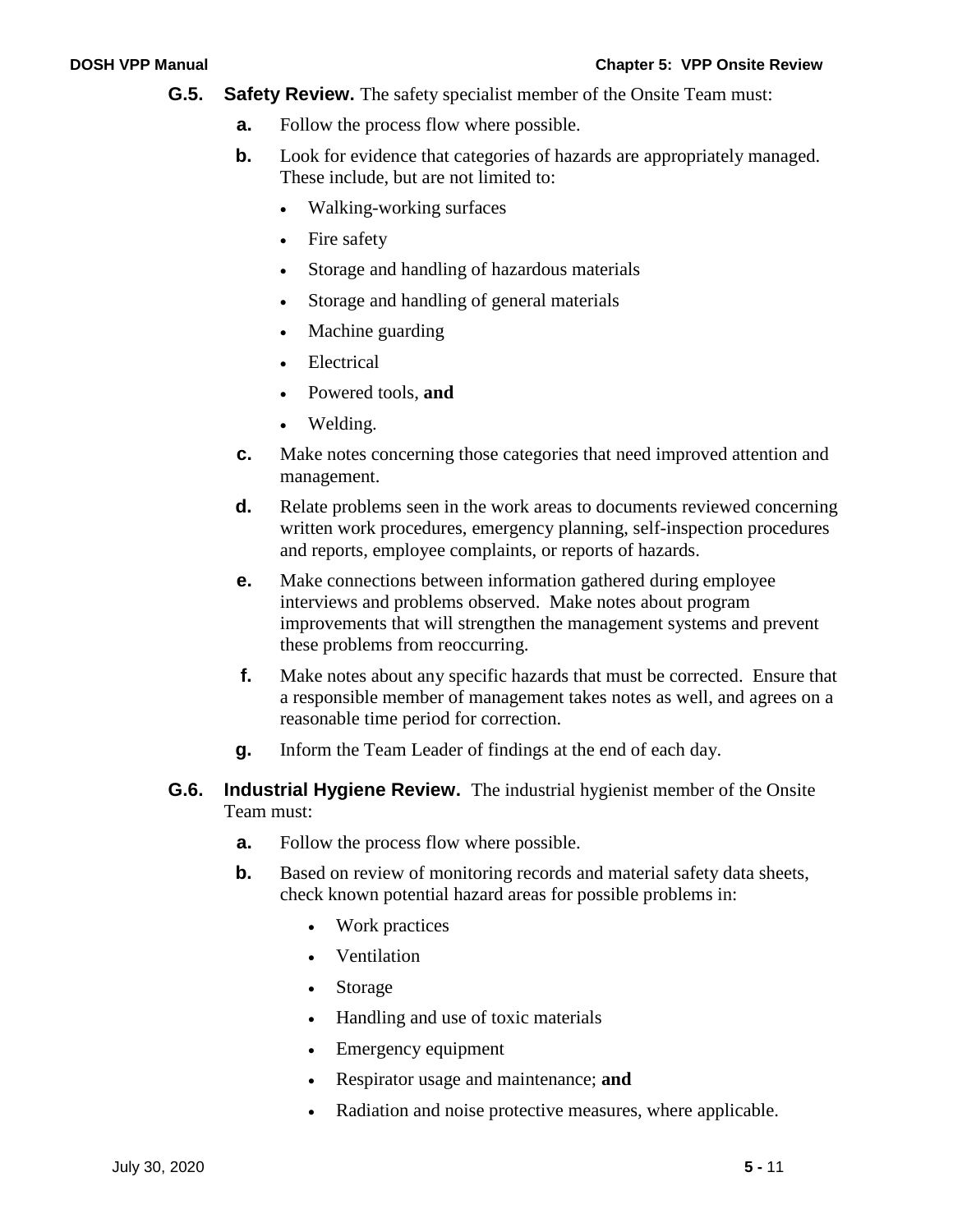**c.** For chemical plants producing or using highly hazardous chemicals, check process lines as necessary to verify that the documented system protection conforms to the Process Safety Management Standard.

Include questions concerning system failure procedures during informal interviews with appropriate operators.

Interview maintenance personnel using questions in Appendix D.

- **d.** Look for evidence that hazards are appropriately managed, and that no other potential hazards have escaped management's attention.
- **e.** Make notes concerning any problem areas that need improvement and/or hazards that require correction.
- **f.** Relate these problems to documents reviewed concerning safe work practices and training, the respirator program, industrial hygiene sampling and analysis, and hazard communication systems, and to information gathered from employee interviews.

Make notes about program improvements that will strengthen the management systems and prevent these problems from reoccurring.

- **G.7. Process Safety Review.** The Onsite Team must conduct a process safety review at all worksites producing and/or using highly hazardous chemicals. The review must be conducted by a Level I trained Process Safety Management Specialist in accordance with OSHA CPL 03-00-004, who must:
	- Select at least one complete process, and follow the process flow.
	- Review process hazard analysis and operating procedures.
	- Check process lines as necessary to verify documented system protection.
	- Include questions concerning system failure procedures during informal interviews with appropriate operator, maintenance, and contract personnel.
	- Formally interview maintenance personnel using questions in Appendix D.
	- Review training records.
	- Look for evidence that all considerations have been addressed, and that management has identified, and is controlling, all potential hazards and releases.
	- Make notes concerning any problem areas that require improvement, relate these problems to documents reviewed concerning process safety and training, and note program improvements, if any, needed to enhance the management systems.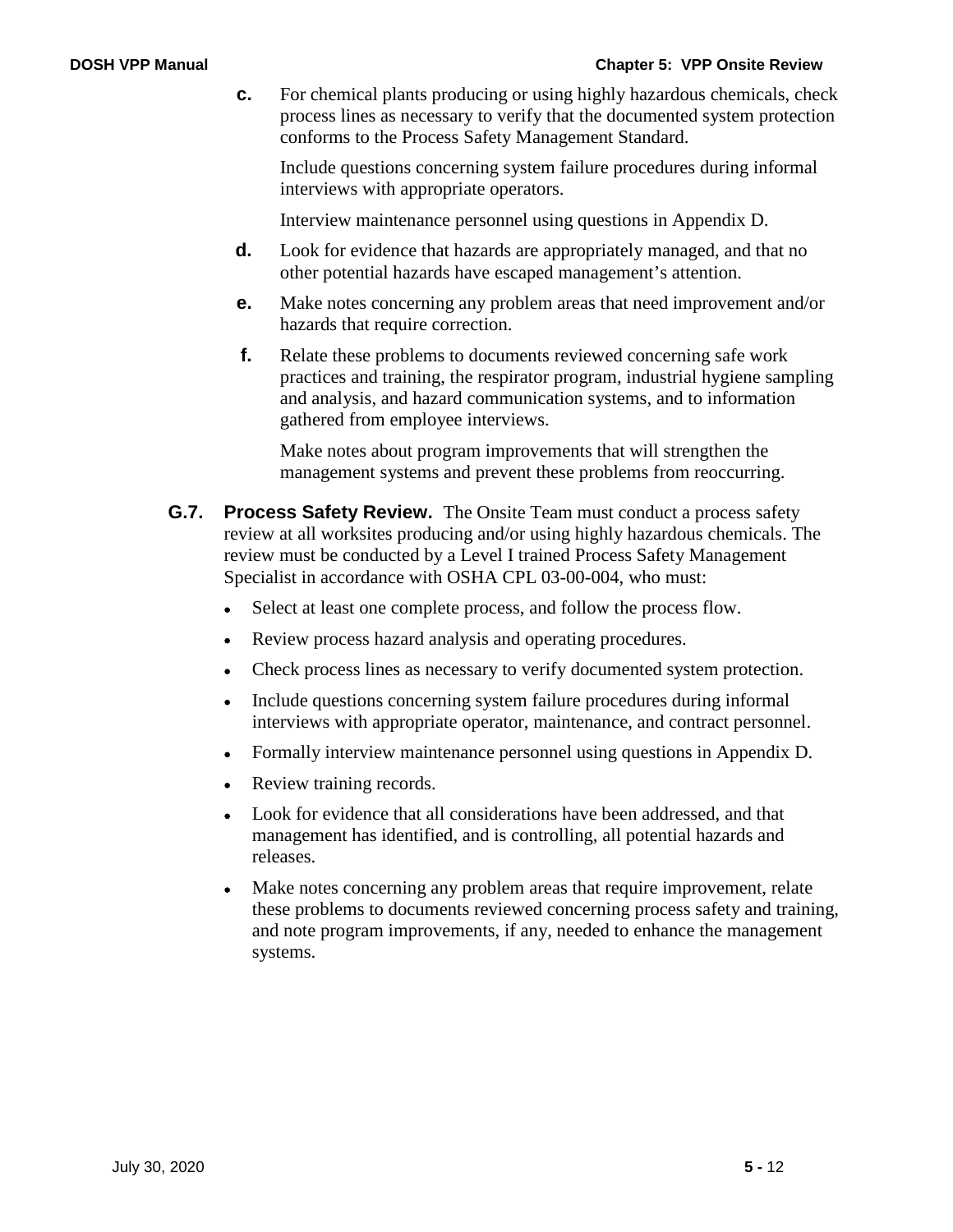#### **H. INTERVIEWS**

- **H.1. Purpose.** Private formal interviews determine the extent of safety and health involvement and program awareness of managers, supervisors, and employees, and obtain information from them to help determine the program's adequacy.
- **H.2. Guidelines.** Conduct formal interviews (supervisors, managers, maintenance personnel, committee members, contract workers, and other employees) in a way that minimizes work disruption. For recommended interview questions, see *Appendix D*.
	- **a. Supervisors.** A few supervisors, the number depending on the size of the facility, must be interviewed using the interview questions in Appendix D.
	- **b. Maintenance Personnel.** Normally, some maintenance personnel need to be interviewed. At chemical plants making or using highly hazardous chemicals, maintenance personnel **must** be interviewed.
	- **c. The Joint Labor-Management Committee (Safety Committee).**  Some committee members must be interviewed.
	- **d. Record Keepers.** The person(s) responsible for keeping injury and illness records must be interviewed, using questions in Appendix D, to ensure that records are properly kept and that each record keeper understands the requirements and interpretations for the records.
- **H.3. Temporary and Contract Employees.** Conduct formal interviews with temporary employees who are supervised by the applicant company's employees, to establish the quality of safety and health protection afforded them. This protection must be equal in quality to what is provided to the applicant's permanent employees.
- **H.4. Other Contract Employees.** Interview contract employees who work under their own company's supervision to determine whether they are aware of all the hazards to which they are exposed, and whether they are protected by a safety and health program equal in quality to the applicant's program for employees. Where possible, interview representatives from each craft.
- **H.5. Occupational Health Care Professionals.** If they are available, interview onsite health care professionals to determine the effectiveness of health care services, the effectiveness of timely employee access, and what type of audits are done to ensure the effectiveness of both.
- **H.6. Process Safety Management (PSM) Coordinator, or equivalent.** Ask this person to describe their worksite's overall process safety management program.
- **H.7 Managers.** Interview a representative number of managers at the site to determine the depth of management leadership in the safety and health program.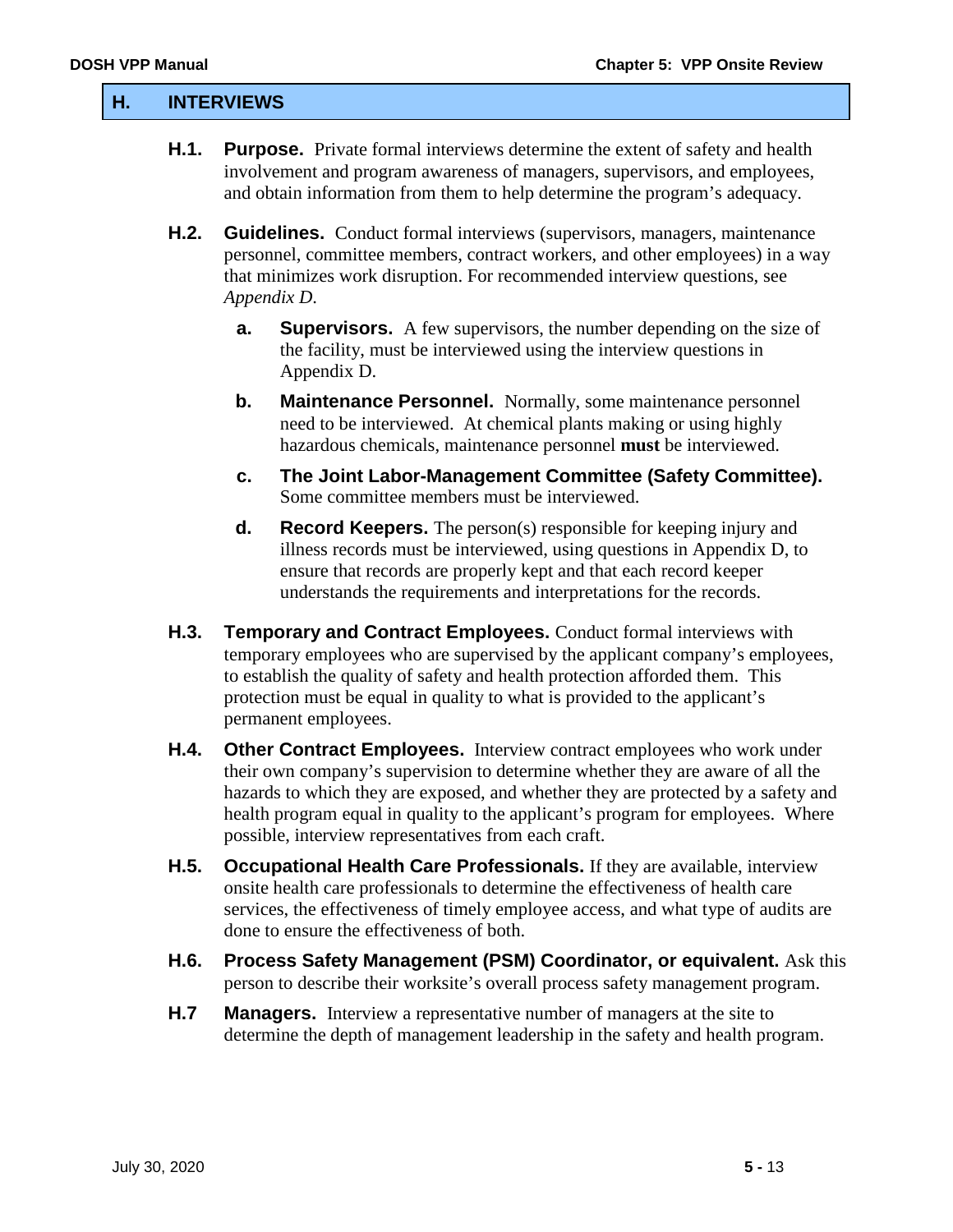- **H.8. Other Employees. It is imperative to interview employees during the program review**. Employees may be able to verify aspects of the safety and health program that are not documented in writing.
	- **a. Kinds of Employee Interviews**. Use the interview questions in Appendix D to conduct the following two kinds of interviews:
		- **(1)** Informal, brief chats with employees at their work stations.
		- **(2)** More formal interviews in a private area away from the workstation.
	- **b. Selecting the Employees.** The number of employees formally interviewed depends on the time allowed for the whole review.
		- **(1)** Allow 15-25 minutes for each formal interview.
		- **(2)** Total time allotted to complete all formal employee interviews needs to be no longer than the time needed for specialist team members to complete a thorough walk-through of the work areas. At most sites, this is no more than one day.
		- **(3)** One method of selecting employees for formal interviews involves going to areas where most hazards are expected to occur and selecting employees at random. Another method is for the Team Leader to select appropriate employees at random from an employee roster.
		- **(4)** The team must be flexible in choosing a method of selection, given the characteristics of the site and any concerns expressed by the employer.
		- **(5)** Include interviews of some first-line supervisors to document the results of training.
- **H.9. Use of Interview Questions (Appendix D).** During interviews, assure each interviewee that responses will be treated confidentially, and that the answers they give will not by themselves lead to program approval or denial.
	- **a. Record Responses.** Use the list of questions to guide the interview. This list may also be used to record employee responses to support program approval or denial.
	- **b. Assess Question Suitability.** Not every question listed need be asked, and others may be substituted or added. Judge whether particular questions are relevant to the site or the interviewee.
	- **c. Record Other Relevant Information.** Record your perceptions and any discussion of any relevant topics not indicated on the list of questions.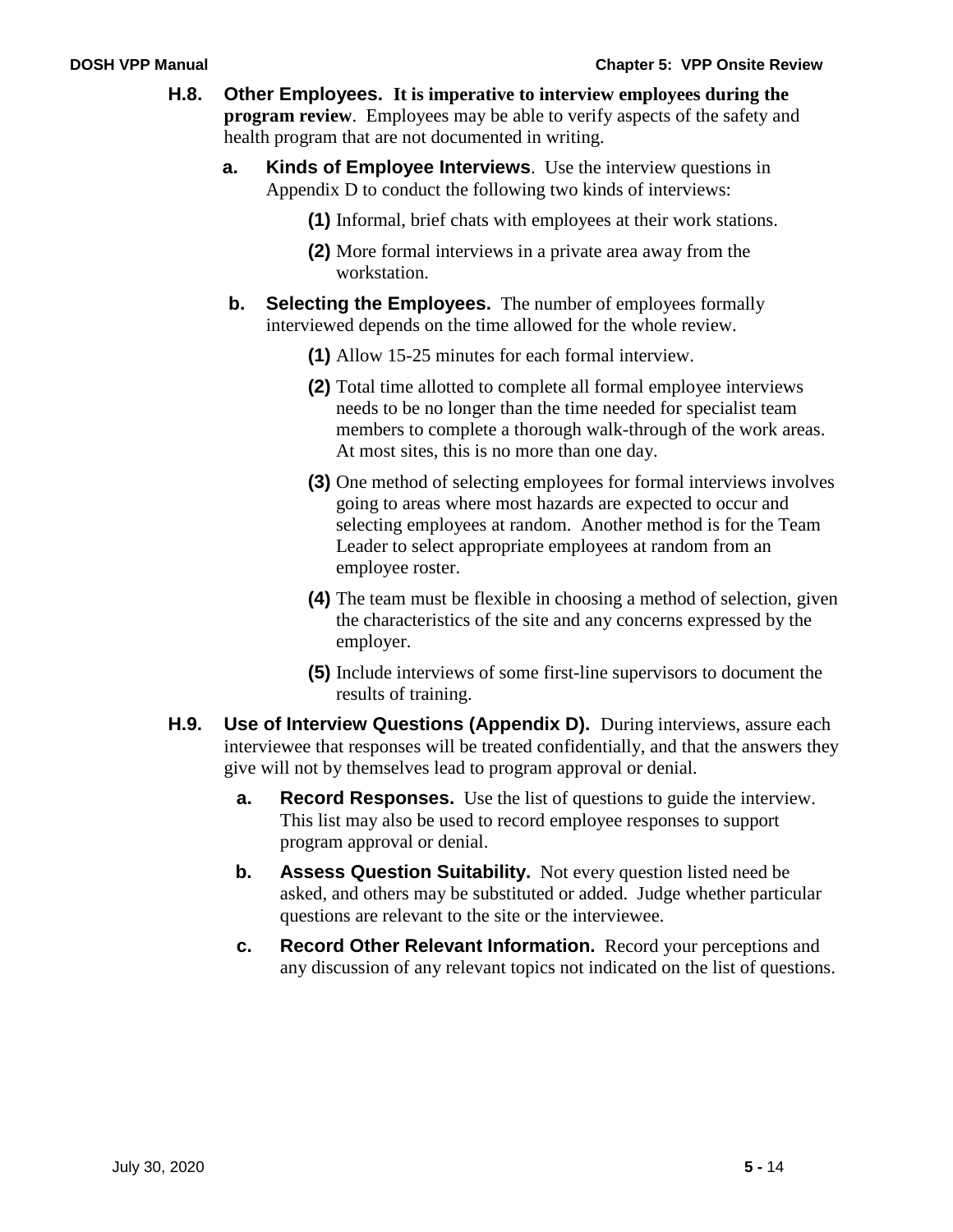**H.10. Evaluating Responses.** Professional judgment is essential in assessing the implementation of a safety and health program.

Managerial, supervisory, and employee perceptions of worksite conditions and the safety and health program only enable the Onsite Team members to obtain general impressions rather than draw conclusions that carry the force of a valid statistical sample.

Look for an overall pattern. Employee responses that are supported by information obtained by document review, observation, or other employee interviews carry the most weight.

# **I. PREPARATION OF FINDINGS**

- **I.1. Meeting on Findings.** When the documentation review, the walk-through, and employee interviews have been completed, the team must meet privately to review and summarize their findings. This meeting may require more than an hour of team time.
	- **a. Discussion of Findings and Conclusions.** Allow time for complete discussion of issues, and for reaching consensus, before verbally presenting findings to the applicant and any employee representatives.
	- **b. Discussion Guide.** Appendix E may be useful as a discussion guide.
- **I.2. Responsibility.** The Team Leader is responsible for organizing the findings from team input.
	- **a. Organization of Findings.** Organize the findings for the briefing presentation as a comparison to the requirements for program participation.
	- **b. Hazard Correction.** Technical members of the team must relate, both during this meeting and at the presentation of findings that follows, any hazards they have noted and the correction plans they have discussed with management.

In the discussions, these hazards must be related to the management systems that need improvement. The intent is to correct the hazard and also the management system that allowed the hazard to go uncorrected.

The Team provides a written list of the hazards found to the applicant at this time.

- **c. Examples of Problems.** Where general problems identify trends, the team must be prepared to give examples.
- **d. Confidentiality.** Care must be taken to protect the confidentiality of information provided by employees, specifically or in general, whether negative or positive. The sample of employees will be small enough to make identification fairly simple, but the sample is too small to provide anything more than confirmation of what the team has gathered from other sources.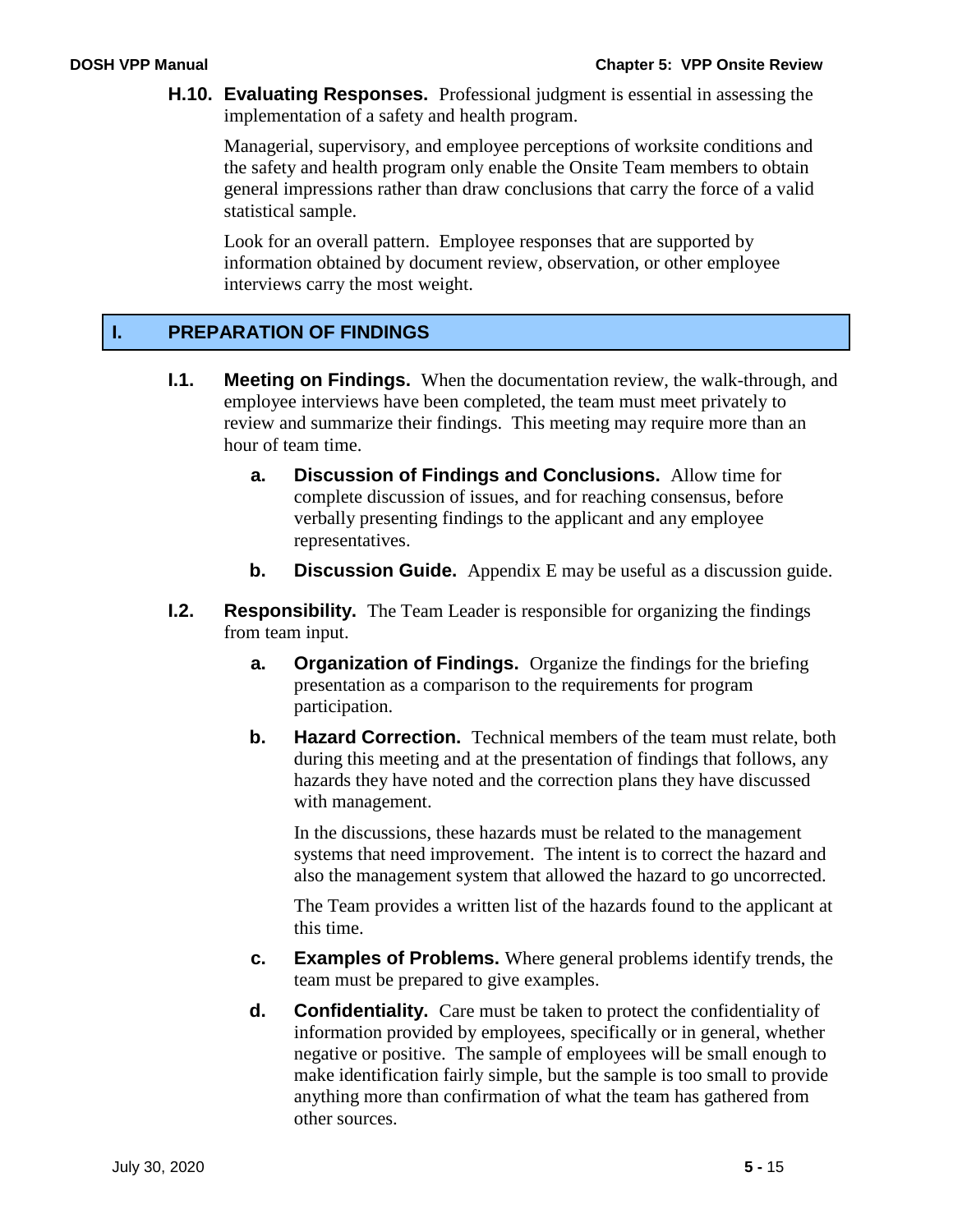The team must **never** base any conclusion about site safety and health on a single employee interview.

**e. Consensus.** The team must reach consensus on an approval recommendation. Should irreconcilable issues or perspectives arise, the team must contact the Special Employer Programs Manager for assistance, and then if there is still no resolution, the Education and Outreach Program Manager.

In the rare instance where consensus is not reached, any team member dissenting must document their opinion, together with supporting data and rationale.

Any dissenting opinion, together with any responses by other team members, must accompany the draft pre-approval report through the Special Employer Programs Manager and above, until the matter is resolved.

- **I.3. Guidelines.** In summarizing the findings, the team must consider the following factors in relation to the requirements of the program applied for: (See *Appendix E*)
	- **a.** What has been observed in the work areas?
	- **b.** The kind of injuries or illnesses recorded on the OSHA-300 log and reflected in the workers' compensation data.
	- **c.** What employees, supervisors, managers, and, where applicable, committee members, have said about the safety and health program and the work conditions.
	- **d.** The degree to which implementation of the written program has been verified.

**Example:** The team can say without hesitation that the personal protective equipment program for safety is working well if all the following are true:

- The OSHA-300 log and workers compensation data indicate few head, foot, and eye injuries
- The team has seen documentation of training and enforcement of safety rules concerning the wearing of hard hats, safety shoes, and safety glasses
- All employees in areas requiring such equipment were wearing them
- At least some equipment shows signs of wear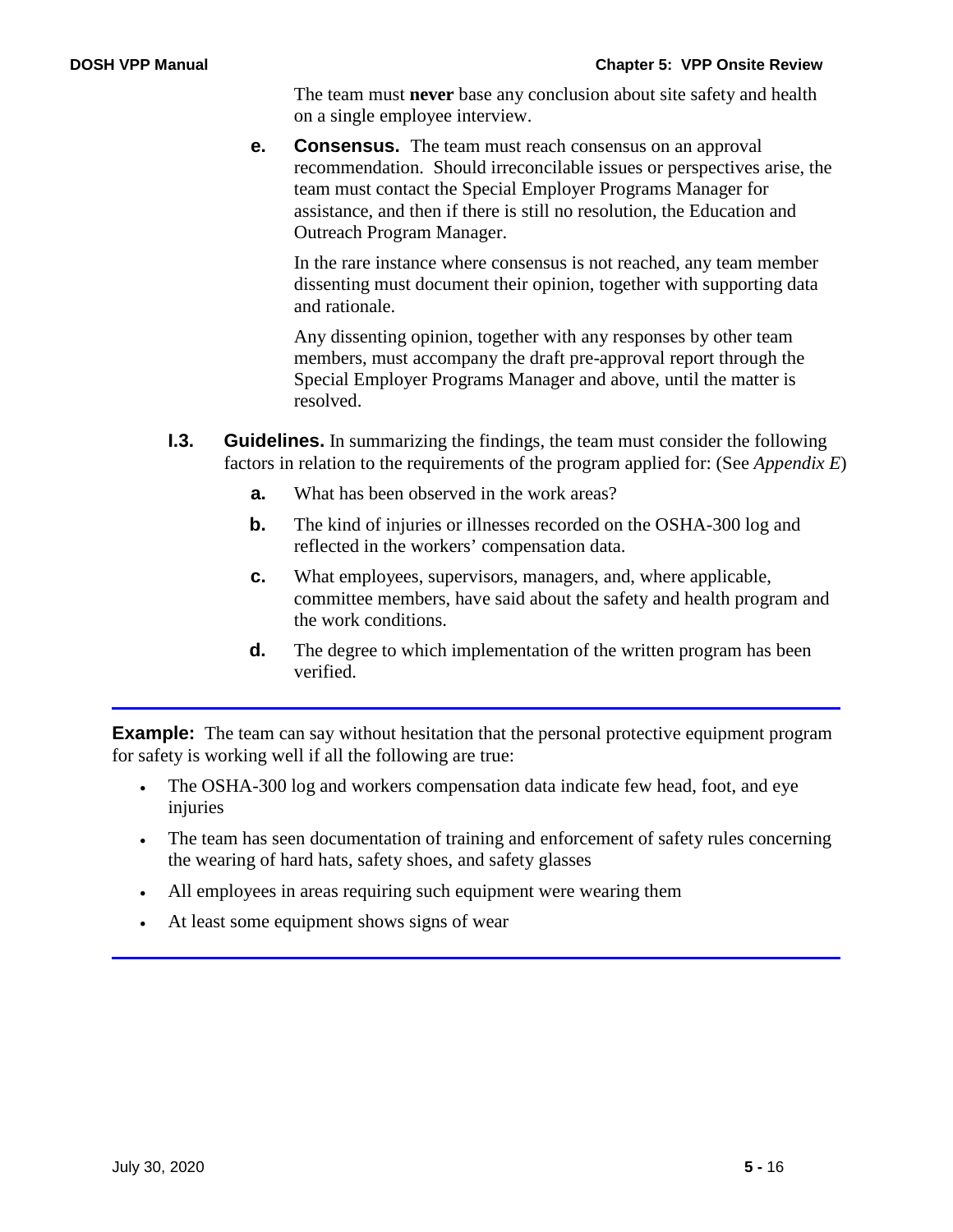- **I.4. Decision on Approval Recommendation.** The team must choose among the following alternatives for Star or Merit:
	- The applicant has met all requirements.
	- The applicant meets most requirements but needs to make some changes to fully meet VPP requirements (the applicant has 90 days in which to do so).
	- The applicant is ineligible, or does not meet enough VPP requirements to continue pursuing participation in any VPP program.

**NOTE:** In rare instances, serious problems are identified for which appropriate resolution cannot be agreed on between the team and the applicant by the end of the onsite visit. This condition demonstrates that the requisite cooperative attitude and management commitment to safety and health are lacking at the site, which renders the site ineligible for VPP.

The applicant must further be informed that the team will recommend that DOSH initiate an appropriate enforcement action to address the unresolved problems. (See *Section L* of this chapter.)

# **J. PRESENTATION OF FINDINGS**

The findings of the team, must be presented to site management and appropriate employee representatives before the team leaves the site.

# **J.1. Request Additional Opportunity for Documentation, if Needed.**

Before the presentation begins, the Team Leader must determine whether the team has seen everything the site representative feels is relevant, and that the representative is satisfied the team has a good picture of the safety and health program in action. The Team Leader must specifically address any unresolved issues noted by the team.

# **J.2. Conduct Briefings.**

- **a. Number of Briefings.** The number of briefings presented depends upon one or both of the following:
	- **(1)** The number of days allowed for the onsite visit and the complexity of processes at the site.
	- **(2)** Whether the site safety and health staff desires a more detailed briefing to be followed by a more general briefing to the site management.
- **b. Focus of Daily Briefings.** The daily briefings center on numbers of interviews completed, hazards identified, and items, if any, that the applicant must address within the next 90 days.
- **c. Deferred Draft Report.** Although a recommendation that the applicant be approved for Star, Merit or another VPP program will be decided before the team leaves, a draft of the final report is **not** presented during the onsite review.

The team will not provide the applicant or participant with a copy of the draft report unless it first obtain approval from the DOSH Assistant Director.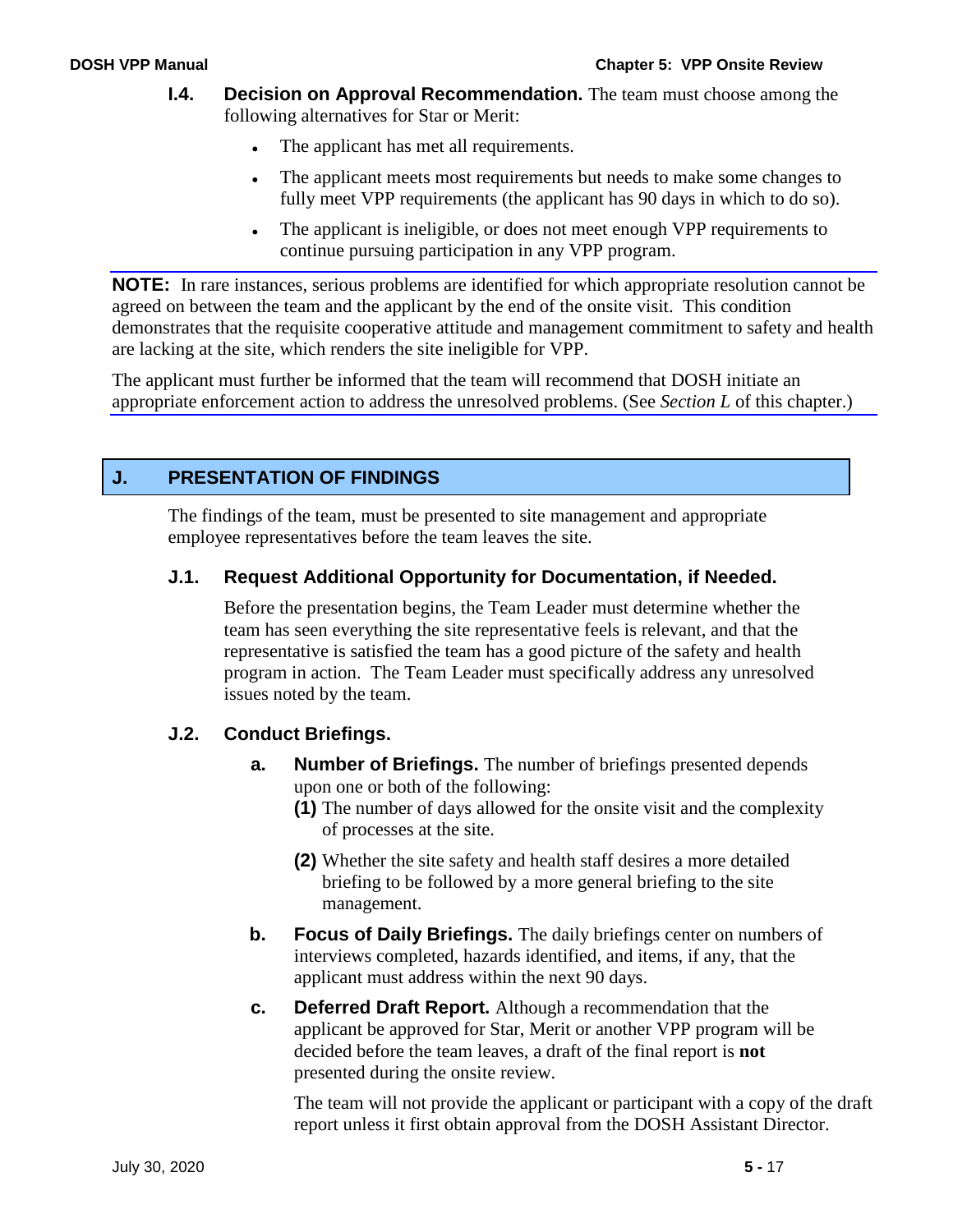### **J.3. Explain Measurements and Their Ramifications.**

- **a. Comparison to VPP Requirements.** Presentation of the findings needs to give the applicant a clear idea of how the site measures up to the requirements of the program. This includes:
	- Illness/injury and lost workday rates (DART, TCIR and E-Mod).
	- Employee involvement in the safety and health program that has an impact on safety and health decisions.
	- Degree of effective implementation of the site's program to identify and track correction of safety and health hazards.
- **b. Alternatives if VPP Requirements Are Not Met.** If the applicant has not met one or more of the requirements of the program applied for, the team must suggest**:**
	- Deferred approval. (See *Chapter 6, Section D*.)
	- Approval into an alternative program.
	- Re-application when program requirements can be met.
- **J.4. Address Hazards.** If hazards have been noted, they must be discussed along with the agreed-upon time and means of correction. If correction cannot be accomplished immediately, site management must send a letter to the Team Leader or the VPP Specialist describing the correction when it is made, or a correction plan.
- **J.5. Convey the Team's Recommendation.** The team's findings regarding site participation in VPP must always be discussed in terms of meeting VPP requirements and identification hazards. It is not the responsibility of the team or the Team Leader to decide whether or not an applicant will be approved. That responsibility rests with the DOSH Assistant Director and the Director of the Department of Labor and Industries. The team will not discuss its recommendation unless it obtains approval by the DOSH Assistant Director.
- **J.6. If Applicable, Negotiate Merit Goals.** The Team Leader must negotiate Merit goals for all sites recommended for Merit approval. Any Star requirements not met at the site must be included in the goals.

**NOTE:** Merit goals must relate to deficiencies in Star program requirements and/or to needed improvements in the site's safety and health program. It should **not relate to meeting unmet WISHA standards**.

- **J.7. Explain Next Steps.** If the team recommends approval, the Team Leader must explain the approval and post-approval evaluation procedures.
- **J.8. Demonstrate DOSH's Positive Approach.** The Team Leader needs to express appreciation to site representatives for their assistance and for their interest in VPP, and to inform them that the Team Leader or his/her designee will be their contact person and, if the site is approved, will be available to assist them with their safety and health program.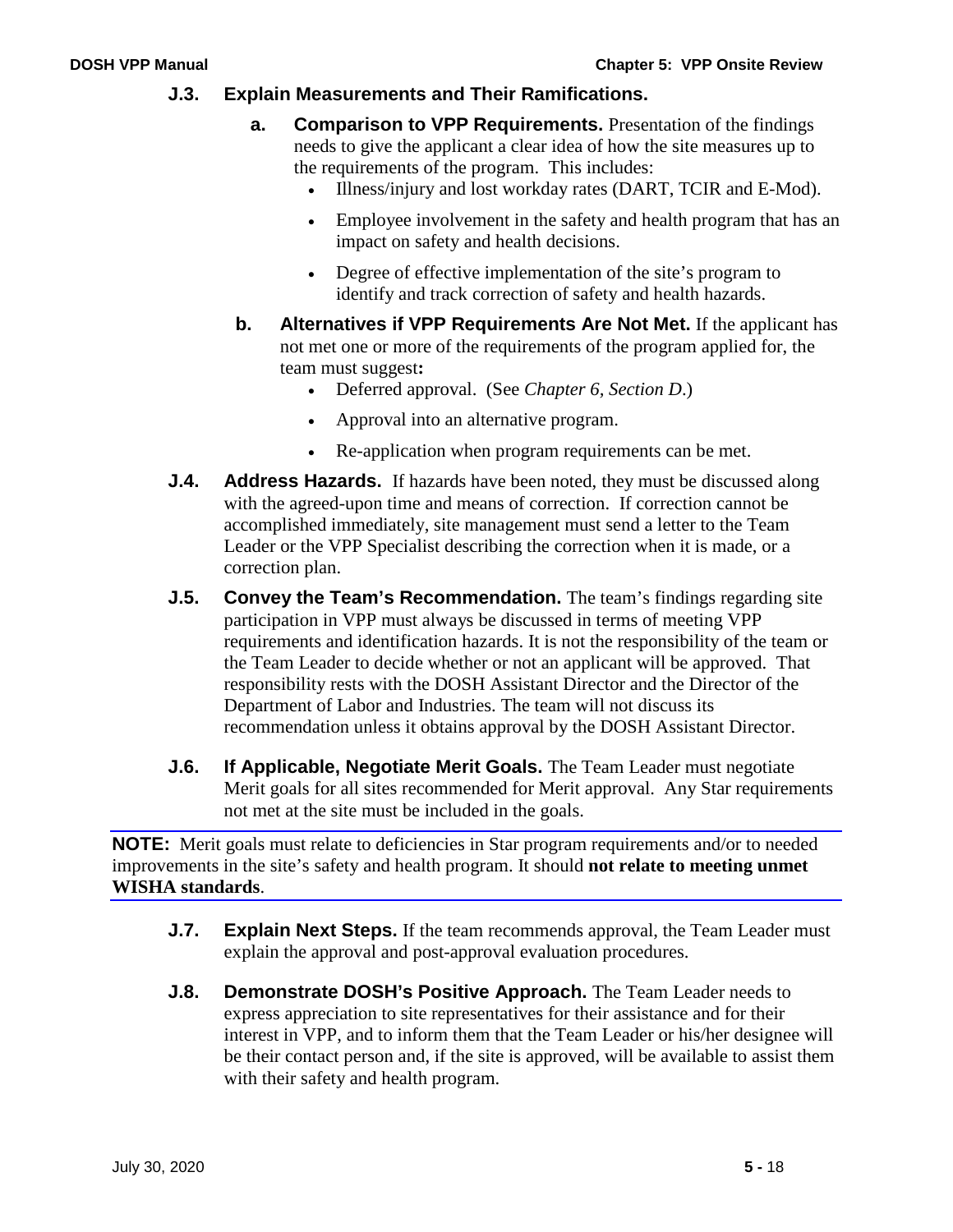#### **K. DRAFT REPORT**

The Team Leader is responsible for preparing the pre-approval report, following the format in Appendix F.

- **K.1. Report Drafting Assignments.** The Team Leader may assign drafting of sections of the report to other team members, bearing in mind the following drafting parameters:
	- Each writer must meet established deadlines.
	- Each team member must review the entire draft report in its finished form.
	- The draft report must reflect the consensus of the team.
- **K.2. Review of the Draft Report.** The Team Leader must provide an opportunity for the applicant to review the draft report and suggest changes. Incorporating suggested changes rests with the Team Leader. This process normally takes place through e-mail exchanges.

#### **L. HAZARD CORRECTION ARRANGEMENTS**

- When hazards that have not been corrected by the final interview have been discussed with management, and correction plans and dates have been agreed to orally, a memorandum outlining this agreement must be written and signed by the Team Leader, and placed in the participant file.
- **This memorandum must not be part of the report or part of the public information file.**
- This memorandum and the letter from the company that describes the hazard correction or the correction plan must become part of the official file.
- The hazard correction letter and memorandum will be made available for the use of the evaluation team at a later date.
- The Region and VPP Specialist must make every attempt to resolve the problem in a manner consistent with the cooperative spirit of the VPP.
- The applicant must be informed that if a satisfactory correction of the hazard(s) cannot be achieved, the team must bring the matter to the attention of the DOSH Statewide Compliance Manager (SCM) and that enforcement action may be taken.
- If the applicant continues to refuse to correct the hazard(s), the VPP Specialist prepares a memorandum to the SCM, with a copy to the Assistant Director, DOSH, detailing the hazard(s) and the efforts made to achieve a cooperative resolution.
- If the SCM and Assistant Director decide that all cooperative efforts have failed and that DOSH must ensure hazard correction, enforcement action will be taken at the site through the Regional Compliance Manager and the CSHO Supervisor.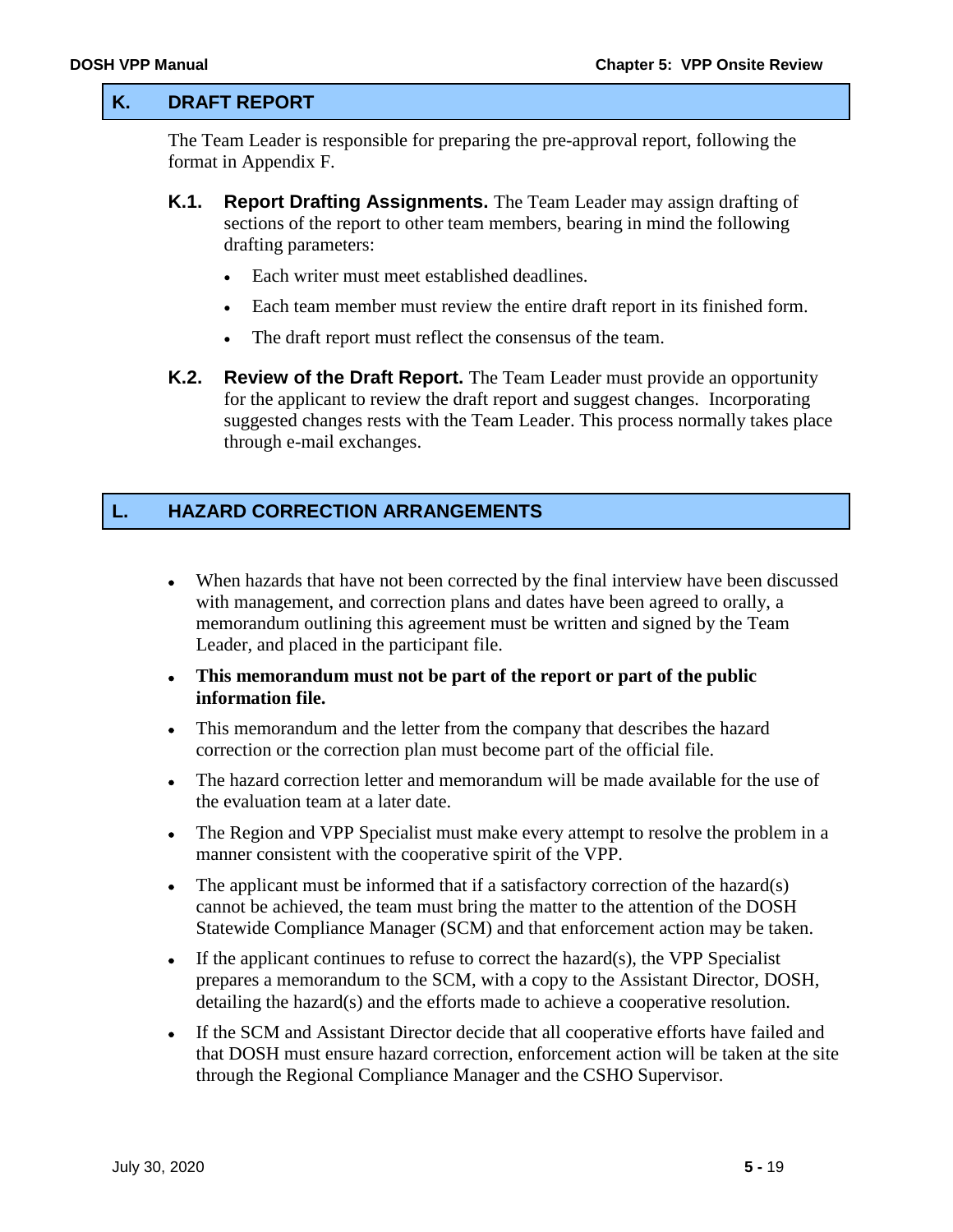#### **Figure 5-1**

# **HELPFUL DOCUMENTATION FOR VPP ONSITE REVIEWS**

Documentation such as the following may be viewed onsite. Copies are not necessarily required for the application.

- 1. OSHA-300 log and first-aid logs for three prior years and year-to-date (for the site and contractors).
- 2. Company policy, goal, and objective statements.
- 3. Report(s) identifying potential health hazards, and industrial hygiene sampling records, including medical surveillance records.
- 4. Training programs for safety and health (including committee training, where applicable), and attendance records of training sessions.
- 5. Self-inspection and accident reports, including tracking.
- 6. Forms for reports of safety or health problems/suggestions and tracking systems.
- 7. Records of engineering controls and Lockout/Tagout Program.
- 8. Preventive maintenance records.
- 9. Plant safety and health rules and emergency procedures.
- 10. PPE Program(s) and Hazard Communication Program(s).
- 11. Safety and health committee minutes (where applicable).
- 12. Evidence of line accountability (management evaluations, reward or penalty systems, budget accountability, disciplinary system, etc.).
- 13. Contractor Program, including contractor onsite injury records.
- 14. Internal audits or evaluations of the entire safety and health program, including analysis of progress toward statistical and structural/programmatic goals.
- 15. Hazard review and analysis documentation such as process reviews and/or job safety analyses.
- 16. A list of all hazardous chemicals onsite.
- 17. **For chemical industry and other worksites falling under the provisions of the Process Safety Management Standard:** Copies of all information required under the process safety management standard, including project reviews or analyses which examine possible failure points.
- 18. Any other documentation relating to the site's safety and health program.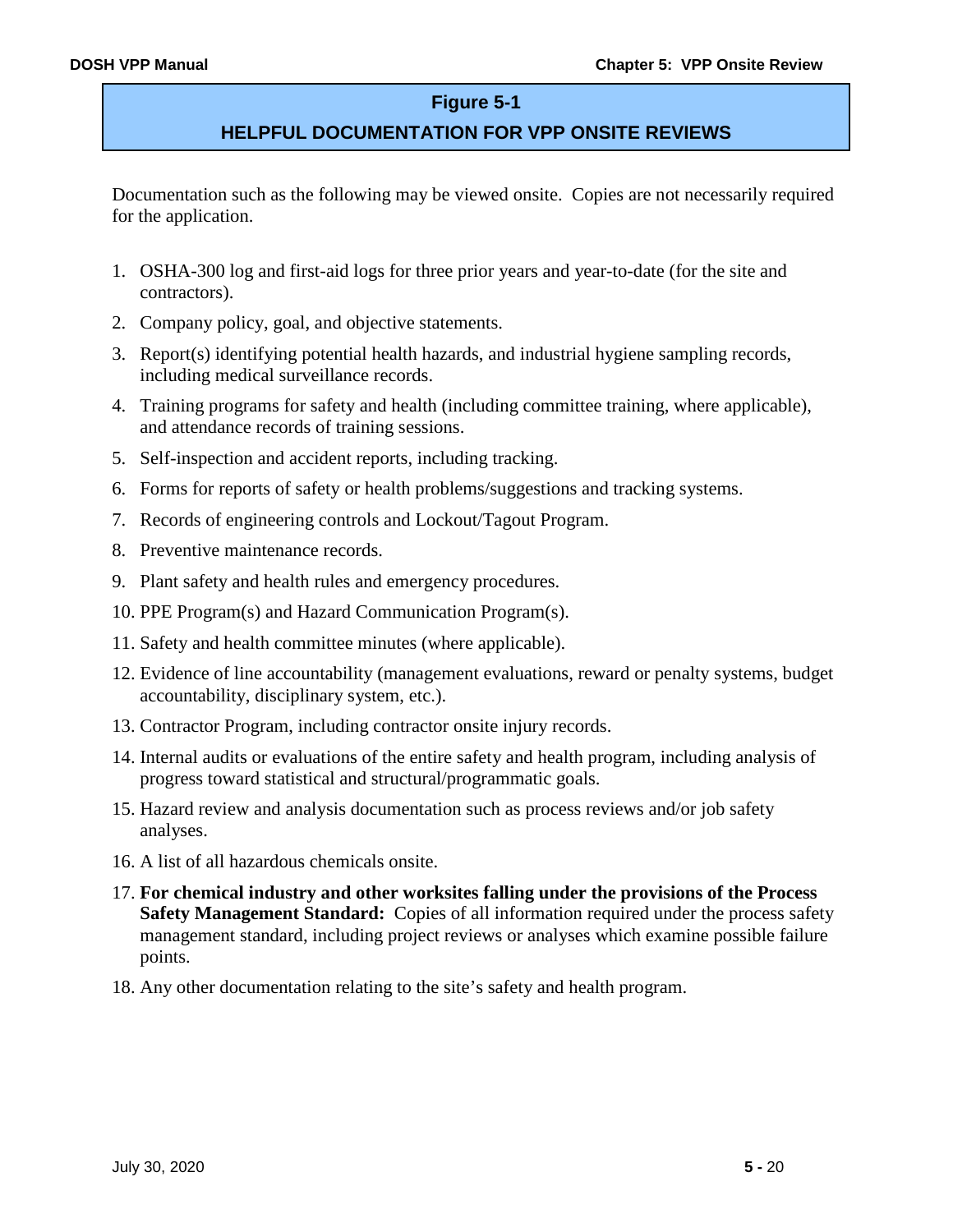# **CHAPTER 6 APPROVAL PROCESS**

## **A. INTRODUCTION**

Applications that work through the process to completion lead to a recommendation of approval, deferred approval, or denial.

However, not all applications work through the process to completion. At the end of an onsite review, the team may concur that the site is not capable of meeting and/or sustaining the requirements for participation in the VPP at this time. In this case, the Team Leader upon concurrence with Special Employer Program Manager suggests that the applicant withdraw the application, rather than continuing through the process and having participation officially denied.

This chapter sets out procedures for each circumstance when an application works through the process to completion.

## **B. PREPARING THE REPORT**

The Team Leader is responsible for ensuring that the Pre-Approval Program Review Report (the Report) is produced in a timely manner from the team's findings, for review and approval by the DOSH Assistant Director and the Director of Labor and Industries.

If the application is approved, the report will be used for appropriate public information efforts, for removing approved VPP participants from programmed inspection lists, and for ensuring that the Team Leader provides follow-up assistance, as needed, to approved participants.

The Team Leader generally is responsible for drafting, and coordinating the team review and draft approval of, the Report, and for notifying the applicant informally of the DOSH Assistant Director's decision of approval, deferred approval, or denial.

The Team Leader is responsible for drafting the report and submitting it to the Special Employer Programs Manager and the Education and Outreach Manager for initial review and approval.

The Team Leader, as appropriate, follows the steps given below.

**B.1. Compile and Review Notes.** Notes taken during the interviews, onsite tour, and onsite review of documentation must be compiled and reviewed.

If the team is recommending Deferred Approval, or if the onsite tour has made it clear that the applicant site is not yet ready for program approval, the VPP Specialist (or Team Leader) follows the instructions in the sections below in either Section D, DEFERRED APPROVAL, or Section E, APPLICATION DENIAL*.*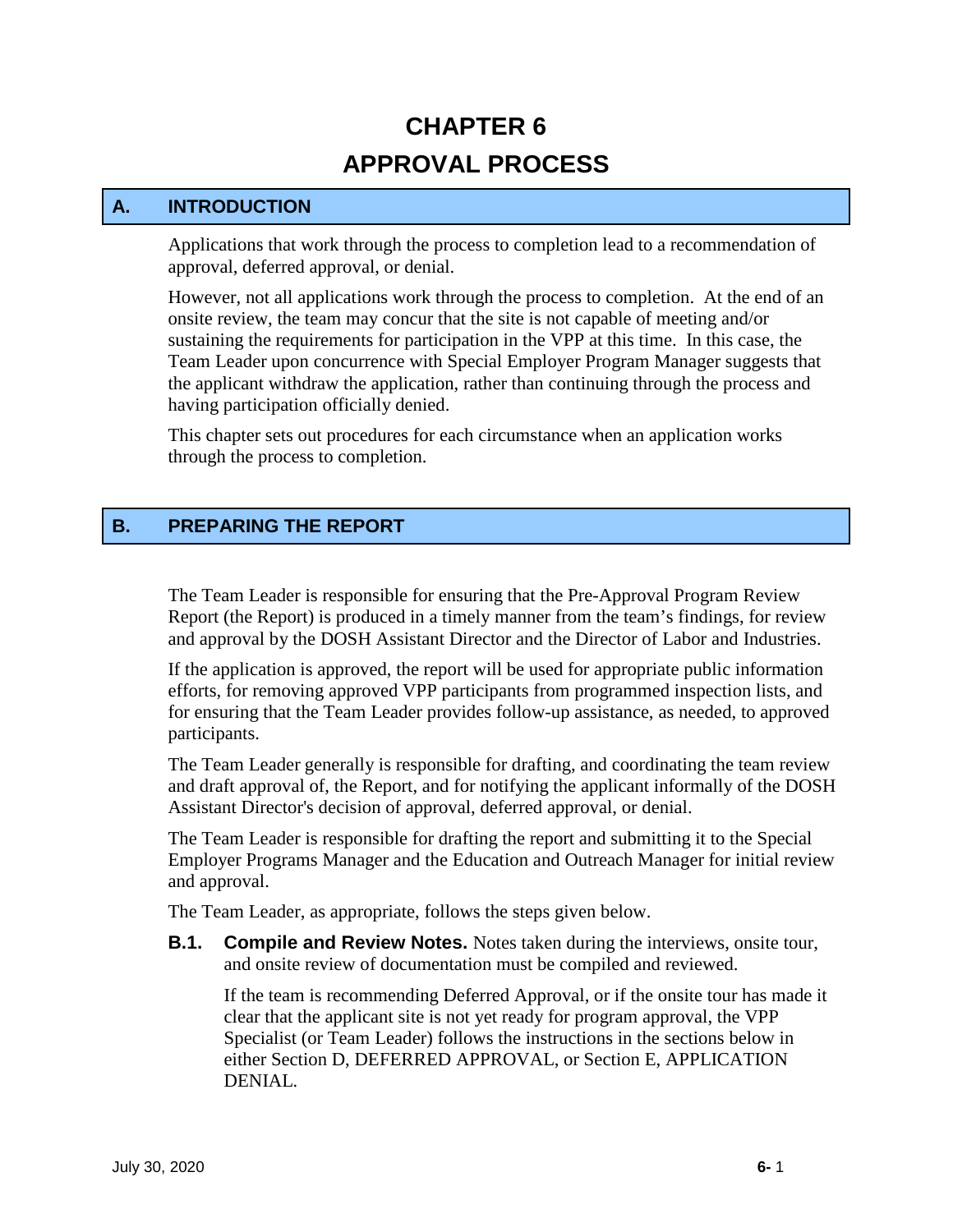- **B.2. Make Report Drafting Assignments.** Under the direction of the Team Leader, each member of the team drafts the Report section(s) to which he or she may have been assigned. Alternatively, the Team Leader may choose to draft the entire report based on team members' notes.
- **B.3. Pull Together the Team Draft.** The Team Leader unifies the team-written sections into a complete draft Report. The final version of this first draft must reflect a consensus of team opinion on the applicant's qualifications for approval, whether written by one or more team members.

The Report generally follows the Program Review Report Format in Appendix F, which is provided for guidance.

- **B.4. Confirm Team approval.** The initial draft report must be approved by all team members prior to review by the applicant. Suggested changes will be reviewed and incorporated.
- **B.5. Incorporate Applicant Revisions as Appropriate.** It is the VPP Specialist's (or Team Leader's) responsibility to prepare a revised version of the report reflecting the applicant's comments and suggestions (to the extent appropriate).
- **B.6. Send the Completed Report to the DOSH Assistant Director.** No later than 30 working days after the applicant completes any 90-day items, the Team Leader sends (upon concurrence by the Special Employer Program Manager and the Education and Outreach Program Manager) the Report to the DOSH Assistant Director, recommending concurrence and that the Report be forwarded to the Director.

Along with the completed Report, the team sends a transmittal memorandum that:

- **a.** Makes clear the Onsite Review Team's recommendation.
- **b.** Suggests noteworthy aspects of the site program that the DOSH Assistant Director may wish to highlight for the Director.
- **c.** Includes the name, title, and address of the person to whom the program approval letter should be addressed, and the name of the designated Contact Person if this person is not the VPP contact.

If there are collective bargaining agents at the site, the transmittal memorandum also includes the names and addresses of these agents.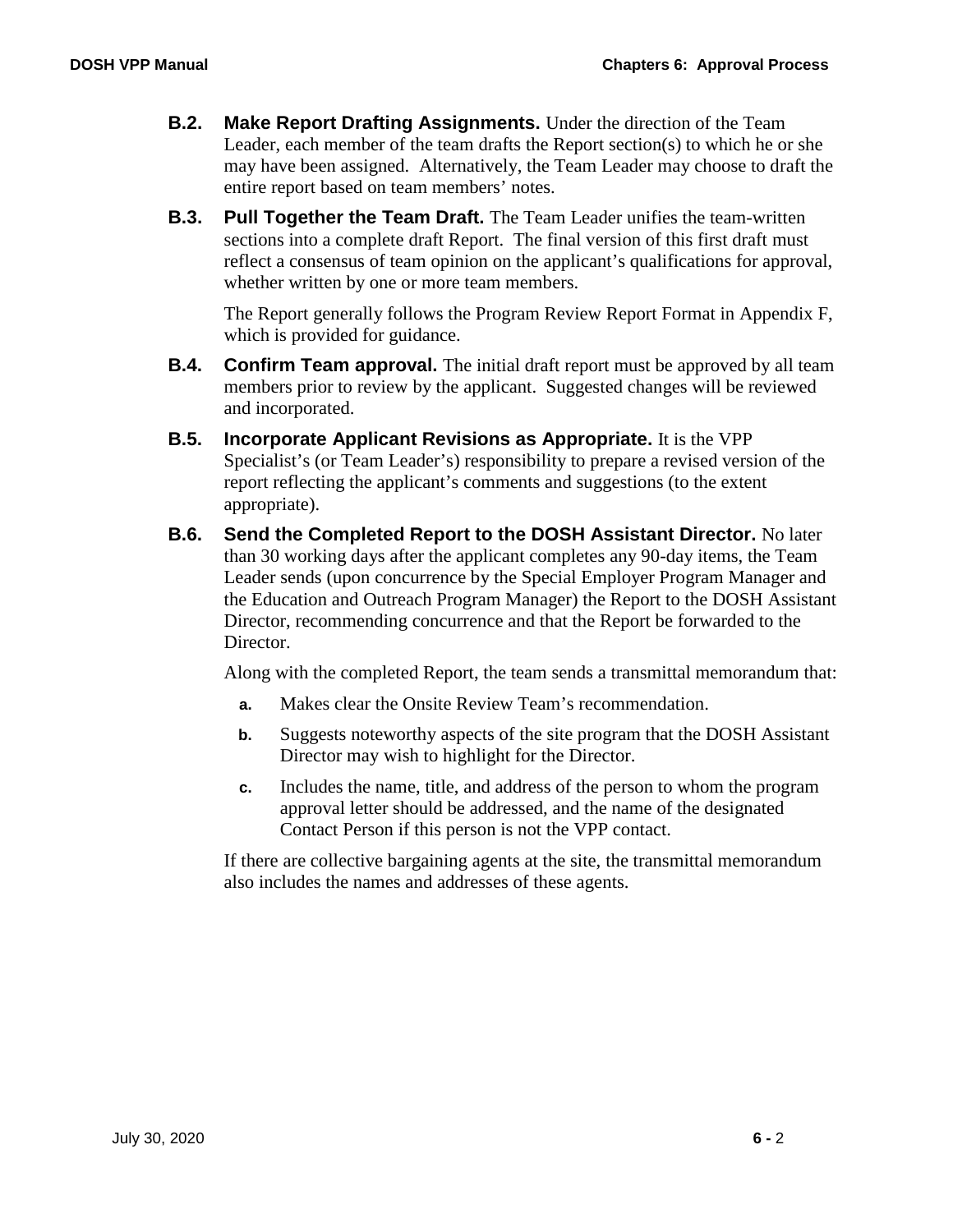# **C. APPLICATION APPROVAL**

Bear in mind that although approval is seldom denied when recommended by the Onsite Review Team, this does happen, and it is the decision of the Director, not the Onsite Review Team's recommendation, that determines whether an application is approved. So, while the process described below presumes the application recommended for approval will be approved, actual approval still rests with the Director.

**C.1. Approval Package.** If the Onsite Review Team recommends the applicant's participation in the VPP, it is the Team Leader's responsibility to oversee preparation of the approval package.

The approval package must be sent to the DOSH Assistant Director to give notice of the review team's findings and recommendations for action on the application. It consists of the following items:

- **a.** Executive summary of the report.
- **b.** VPP application chronological approval process.
- **c.** Onsite evaluation team findings, 90 day items, and recommendations.
- **d.** Applicant's corrective action responses to all findings, 90 day items, and recommendations.
- **e.** Pre-Approval report.
- **f.** A memorandum to the Director, from the DOSH Assistant Director, recommending approval.
- **g.** A letter for the Director's signature, notifying the applicant of approval, with copies for any collective bargaining agents.
- **C.2. Package Preparation.** Preparing the approval package requires the following actions:
	- **a.** The review team's Report undergoes a final review for completeness and uniformity before it is submitted to the DOSH Assistant Director. The review is done by the Team Leader.
		- **(1)** The Team Leader ensures that the Report clearly documents the evidence on which the approval recommendation is based and on which evaluations will rely, before forwarding the Report to the DOSH Assistant Director.
		- **(2)** Although the Onsite Review Team is responsible for making the Report as complete and finished as possible, the Report does not become 'final' until it is sent to the applicant along with the Director's signed letter announcing the site's approval to participate in the VPP.
	- **b.** During the Report's final review by the team, the team must notify the Team Leader if the Report needs revisions or additions.
	- **c.** When the Report is complete, the Team Leader drafts a letter for the signature of the Director, addressed to an appropriate company official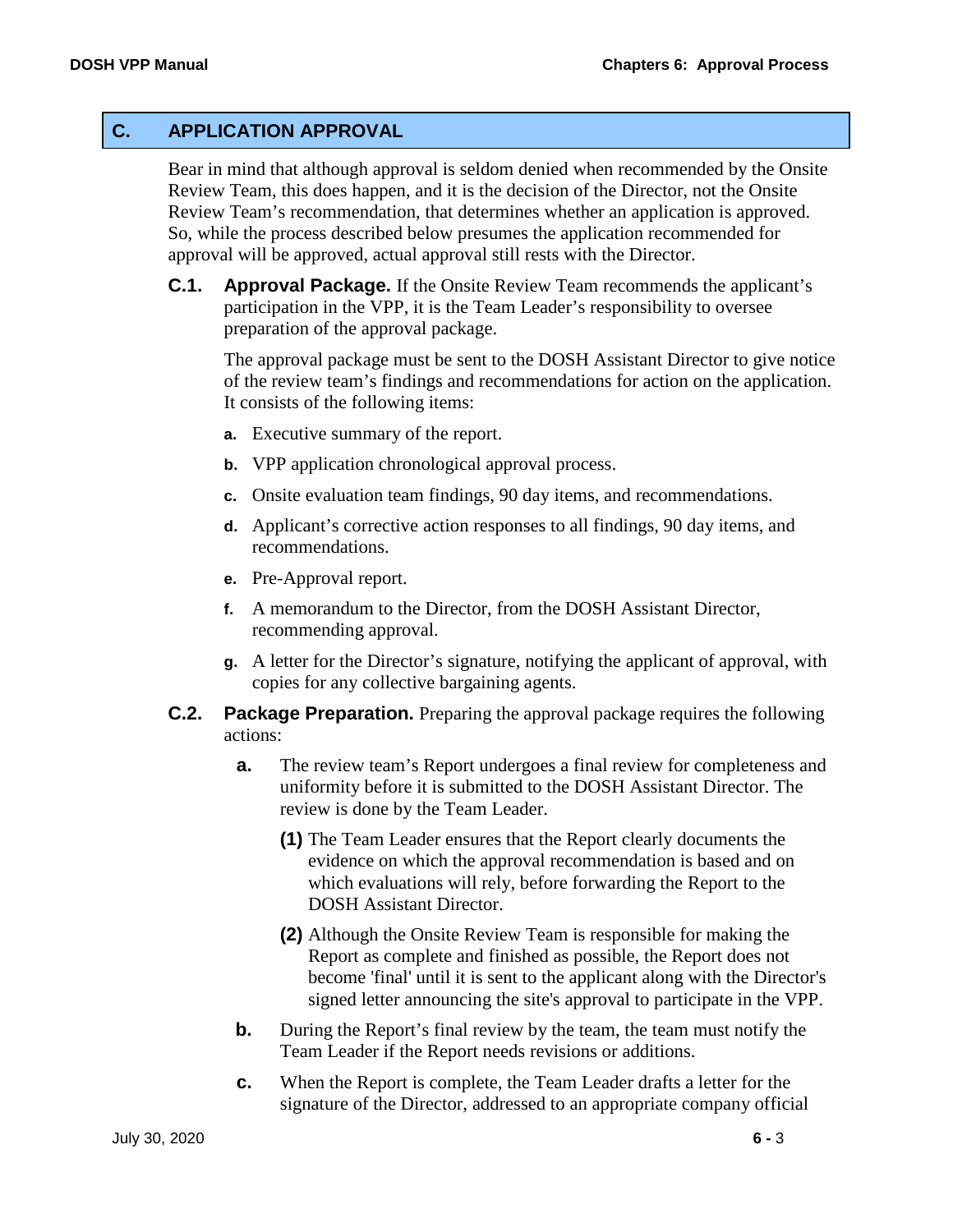(specified by the Team Leader after discussion with the company VPP representative).

This letter (Item 7, in C.1 above) notifies the applicant of DOSH's decision to approve the application, and shares the review team's recommendations. This letter must be personalized and must congratulate the applicant on achieving VPP participation approval. At sites with collective bargaining agents, copies of the approval letter must also be prepared for these officials.

- **d.** The approval package undergoes a final review and approval by the Special Employer Programs Manager and the Education and Outreach Program Manager before it is submitted to the DOSH Assistant Director.
- **C.3. Package Approval.** The following happens after the review team submits the approval package to the DOSH Assistant Director:
	- No later than 15 working days after receiving the Approval Package, the DOSH Assistant Director must submit the review team's Report and the draft approval letter to the Director, along with a cover memorandum (for the Director) briefly sketching the applicant's background, review team findings and recommendations, concurrence, and requesting action on the application.
	- The Director's signature on the approval letter signifies VPP approval, which becomes effective on the date of the letter.

### **C.4. Applicant Notification.**

- **a.** When approval is granted, the DOSH Assistant Director must immediately notify the Team Leader, who in turn immediately advises the applicant informally of the approval and the date it became effective.
- **b.** The Team Leader then works with the department's Public Information Office to prepare a press release announcing the Director's approval of the application.
- **c.** The Team Leader arranges for the award certificate(s) to be printed and for the appropriate flag to be available in approximately one month, to present to the approved applicant.
- **d.** The Team Leader notifies the applicant that:
	- An official letter of approval will be sent by mail immediately.
	- The department will issue a press release soon.
	- An award ceremony may be conducted.
	- DOSH officials may be requested to make a formal presentation of the certificate and flag.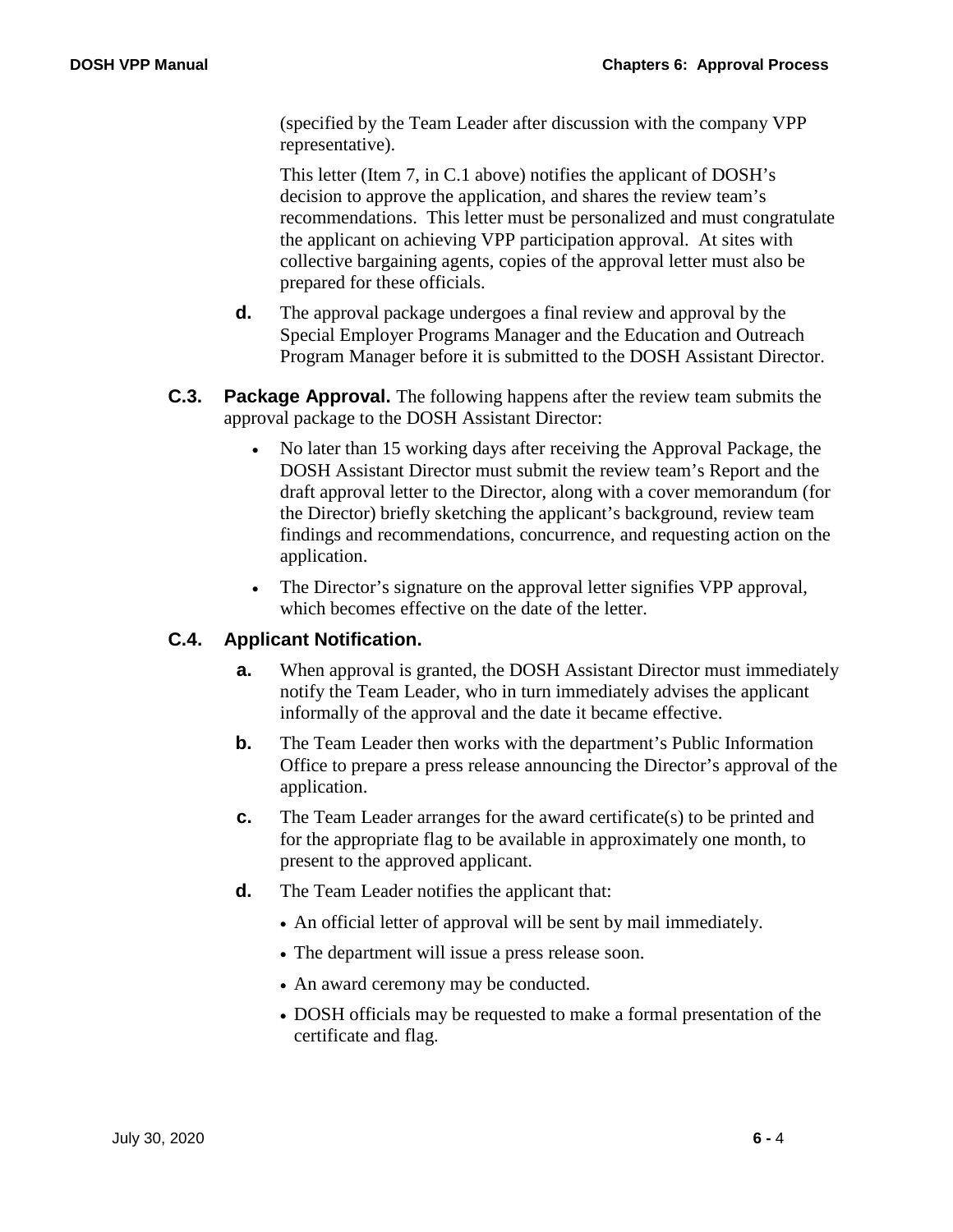Once the approval letter is signed, the Team Leader immediately mails the letter and the final version of the review team's Report to the applicant. This constitutes official notification that the applicant company has been accepted as a participant in the VPP, and renders the team's Report final.

The Team Leader also notifies the Regional Compliance and Consultation Program Managers by memorandum (attaching a copy of the final report and the approval letter to the site) that the applicant has been approved, and that the site must be removed from the safety and health targeting lists for the duration of its participation in the VPP.

- **C.5. Public Information File.** Once an application has been processed and approved, the Team Leader compiles all documents relevant to the application and places them in a public information file. This file includes clean copies of the:
	- VPP application and amendments.
	- Pre-approval program review report.
	- Director's approval letter to the applicant.

# **D. DEFERRED APPROVAL**

If it becomes apparent at the conclusion of the onsite review that one or more qualifications still need to be met for the site to receive program approval, and that these qualifications could reasonably be met within 90 days, the Team Leader takes the following actions:

**D.1. Reviews Qualifications Not Met and Establishes a Timetable to Meet Them.** List the qualification(s) yet to be met, and the steps that need to be taken to achieve program approval, and review these with the applicant.

If the applicant immediately agrees to take whatever actions are necessary to qualify, set a mutually agreeable timetable within which these actions must be completed, not to exceed 90 days.

If the applicant doesn't agree to take the actions, or if the 90-day parameter can't or won't be met, see *Chapter 5, Section L*, for guidance.

- **D.2. Gives Written Notification.** Notify the applicant in writing of the discussed 90-day action items necessary to meet remaining program qualifications, including a reference to the agreed-upon timetable. A copy of the notification is provided to the Special Employer Program Manager.
- **D.3. Defers the Report.** Defer preparing the finished draft of the Report until the agreed-upon actions have been completed and verified.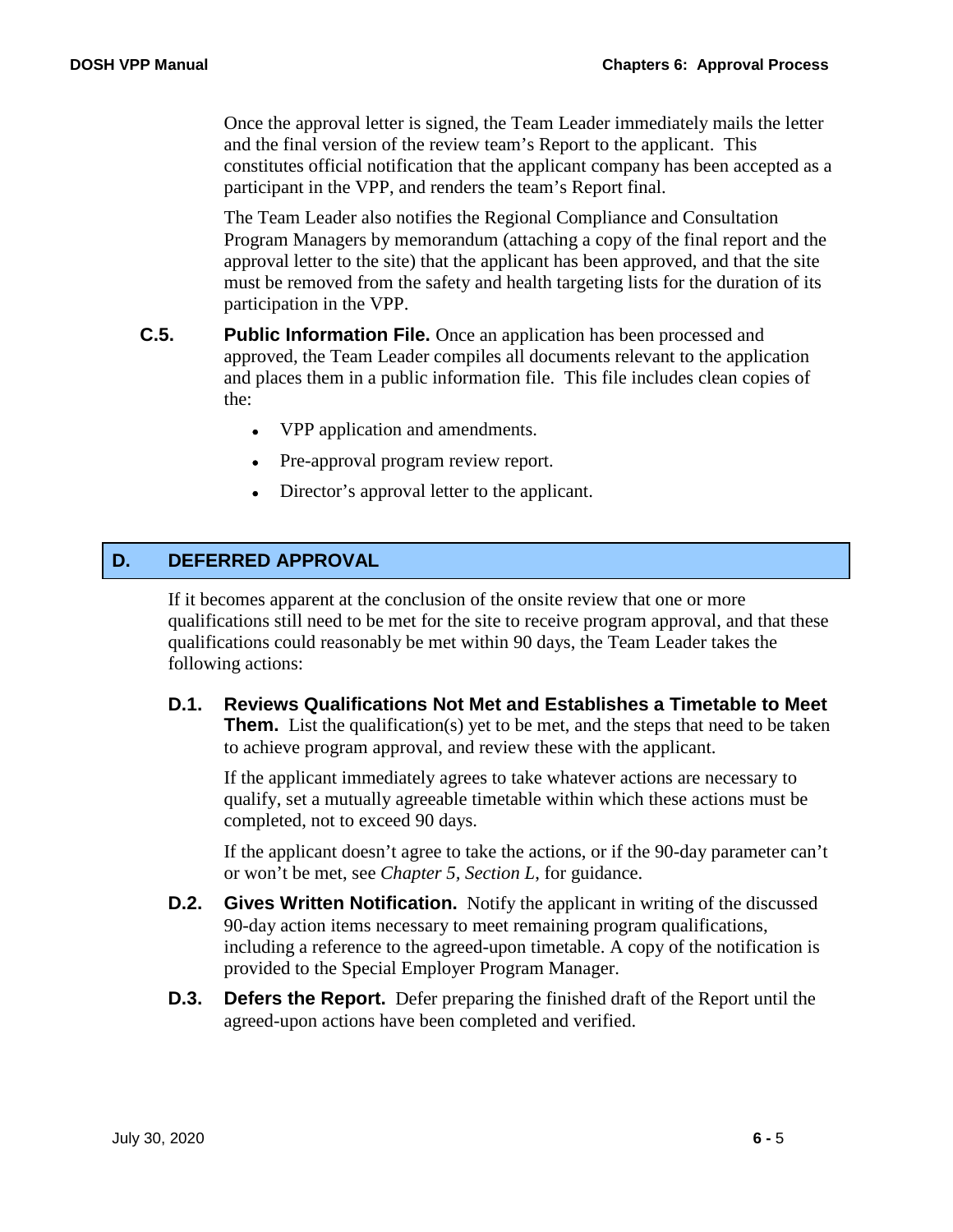**D.4. Recommends Application Withdrawal, if Appropriate.** If approval requirements are not met within the agreed-upon time frame, advise the applicant to withdraw the application (see procedures outlined in *Chapter 4, Section E*) and to consider reapplying at a later time.

Emphasize to the applicant, however, that reapplying means a completely new application review and onsite visit before approval, just as if they had never applied.

**D.5. Completes the Final Report.** If, within the agreed-upon time frame or 90 days, the team is satisfied that the applicant has met all approval requirements, works with the team to complete the draft Report and submit it to the DOSH Assistant Director for review.

If the DOSH Assistant Director concurs with the approval recommendation, then the team, the VPP Specialist, and the DOSH Assistant Director must follow the process described in Section B. PREPARING THE REPORT and Section C. APPLICATION APPROVAL, above, as if there had been no delay in the team's approval recommendation.

# **E. APPLICATION DENIAL**

**E.1. Application Denial.** An applicant may choose not to withdraw an application when that action is suggested by the Team Leader following an onsite review that reveals the site cannot currently meet or sustain all requirements for participation in the VPP at this time. In this case, the team recommends denial to the Special Employer Programs Manager and the Education and Outreach Manager. Upon approval, the Education and Outreach Manager requests concurrence with the DOSH Assistant Director of the denial of the VPP application.

#### **E.2. If an Application is Denied, the Team Leader Ensures the Following:**

- **a. Sends a Denial Letter.** Draft a letter of denial for the Director's signature. In this letter, give the applicant the reasons for the decision, thank them for applying, and tell them that DOSH will consider another application when the site can meet VPP requirements. Also advise the applicant that all original documents submitted as part of the application (including any amendments) will be returned by mail.
- **b. Notifies the Regional Compliance Manager and Consultation Manager of Application Denial.** Send an e-mail message to the Regional Compliance or Consultation Manager of the Region within whose jurisdiction the applicant site is located, giving notice that the denied applicant is no longer under consideration for VPP participation.

This message ensures that the appropriate staff will be notified that it is no longer necessary to defer inspection, if the applicant site appears on the programmed inspection list.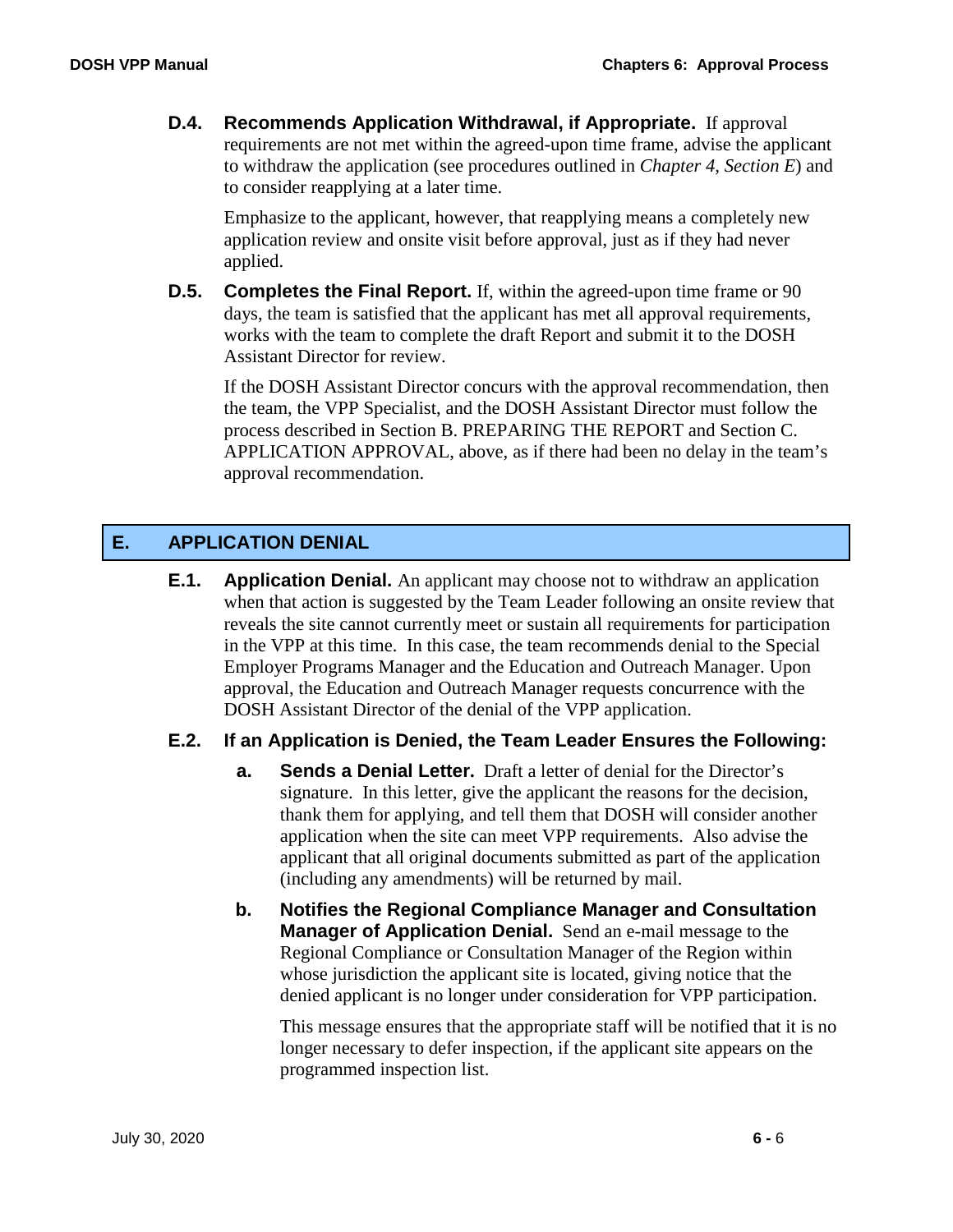# **CHAPTER 7**

# **POST-APPROVAL ROLE OF THE VPP SPECIALIST**

## **A. INTRODUCTION**

This chapter describes the VPP Specialist's responsibilities for post-approval assistance to program participants and outlines procedures for both offsite and onsite assistance programs. It also explains the VPP Specialist's role during approval ceremonies, or if a participant withdraws after approval or is terminated, and the terms of reinstatement.

Instructions are provided to the VPP Specialist for notification of a fatality/catastrophe at a VPP site and details policy and procedures following a work-related fatality or a violation as a result of any DOSH enforcement action at a VPP site.

Important points about onsite assistance:

- Onsite assistance is reserved for situations in all programs where serious problems come to the attention of the VPP Specialist, or where scheduled onsite assistance has been agreed upon at the time of approval or evaluation.
- Onsite assistance will be used as quality assurance audits to review injury and illness records, or changes reported by a VPP employer, and to evaluate safety and health management practices.
- Agreed-upon assistance must occur in the case of some types of general industry sites in the Merit Program.
- This assistance is meant to improve the safety and health program or to resolve serious problems that might otherwise result in the site's VPP program participation being terminated.

#### **B. RESPONSIBILITIES OVERVIEW**

The Consultation Manager ensures that the VPP Specialist has access to expertise as needed to assist the VPP participant. The Compliance Manager ensures that copies of all complaints, chemical leaks/spills, and/or fatality/catastrophe investigation reports concerning a VPP participant are provided to the VPP Specialist.

The VPP Specialist is responsible for:

- **1.** Acting as liaison between DOSH and new participants for approval ceremonies.
- **2.** Assuring that VPP sites submit their annual reports on their TCIR and DART numbers, employment figures for the current year, and the most recent safety and health program annual self-evaluation.
- **3.** Reviewing and analyzing each annual self-evaluation report for continued compliance with VPP requirements, take appropriate actions when deficiencies are identified,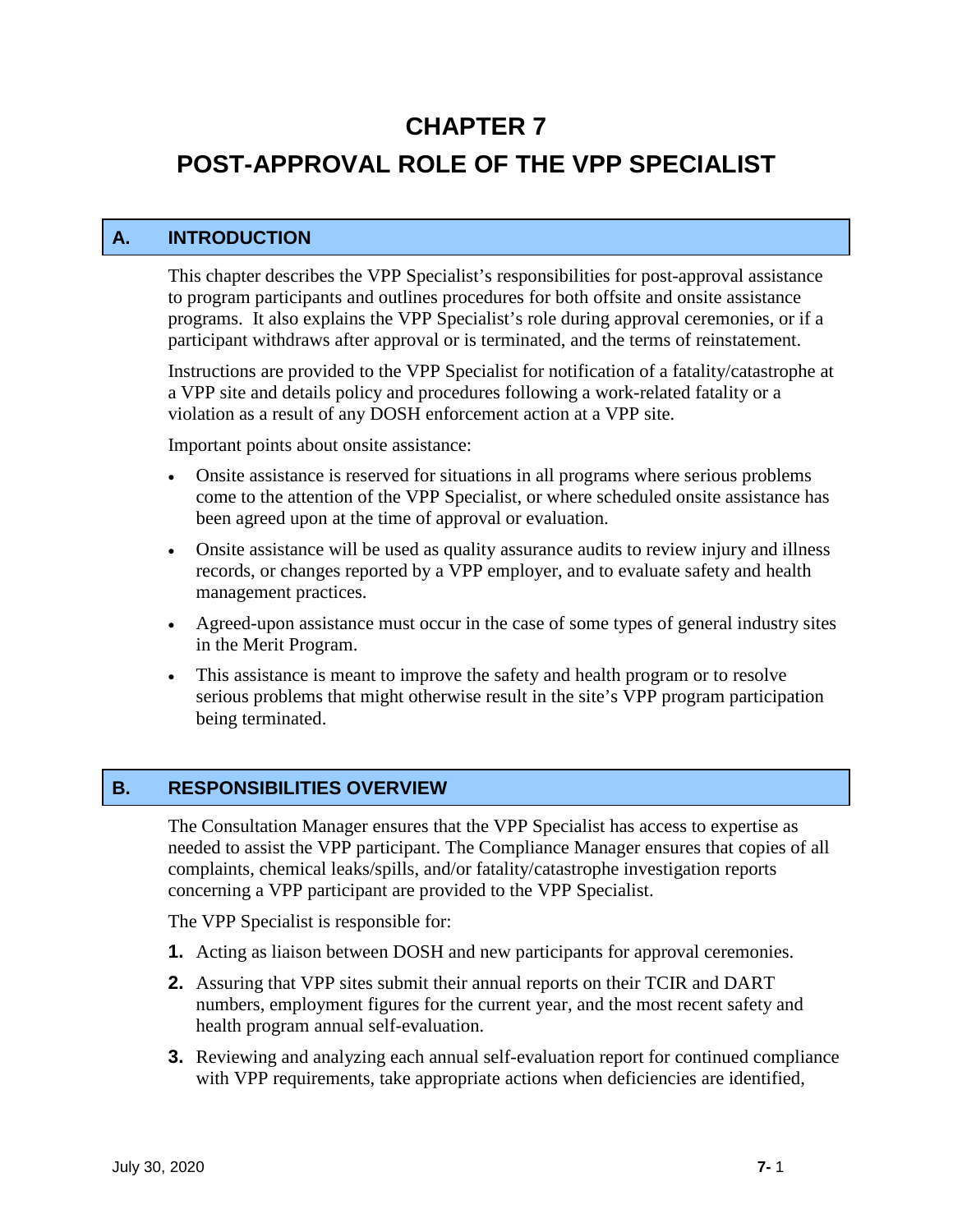document deficiencies in the participant file, and notify the Special Employer Program Manager of any identified deficiencies.

**4.** Reviewing and analyzing the results of any complaint, chemical spill, or fatality/catastrophe investigations. If a participant's internal hazard notification system was not effective, reviewing that system, determining the reasons for failure, and making recommendations for change.

**Note:** DOSH Compliance will inspect any workplace that has had a fatality and may inspect an injury requiring in-patient hospitalization of any employee.

- **5.** Assisting program participants to resolve any serious problems that develop, including providing participants access to any expertise available within DOSH or recommending sources of expertise not available in DOSH.
- **6.** Providing onsite assistance if problems have developed, or where agreed upon at the time of approval or an evaluation visit.
- **7.** Requesting any technical expertise necessary to fulfill responsibilities.
- **8.** Keeping the Regional Consultation Manager, Special Employer Program Manager, and Compliance Program Manager apprised of any developments during a site's participation in the VPP.
- **9.** Maintaining a public file of all approved VPP participants, and making the following information about each approved participant available to the public on request:
	- VPP application and amendments
	- Onsite review evaluation reports
	- DOSH Assistant Director's recommendation to the Director of L&I
	- Director of L&I's approval letter.
	- Participant's annual self-evaluation reports
	- Related formal correspondence

**NOTE:** The above information about a VPP worksite becomes available to the public only after the site has been approved for VPP participation.

**10.**Planning the annual schedule for VPP onsites and re-certifications. The written schedule will be reviewed on a quarterly basis to ensure that onsites occur within three months of the due date except in the case of extenuating circumstances.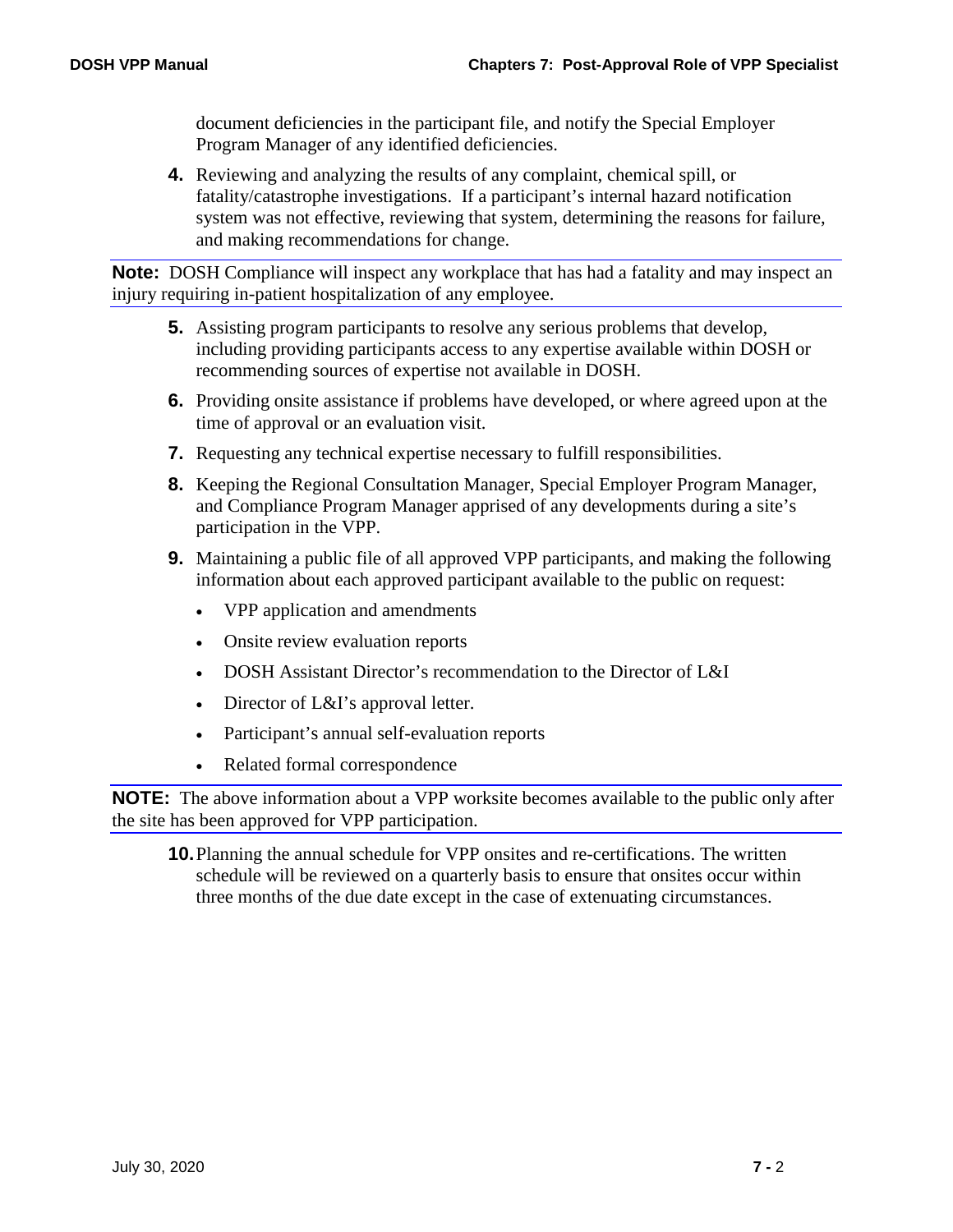## **C. APPROVAL CEREMONIES**

The VPP Specialist acts as liaison between DOSH and the newly approved VPP participant in organizing the approval ceremonies. It is the VPP Specialist's responsibility to:

- **1.** Provide the VPP flag and approval certificate in a ceremony at a time and location that are mutually convenient to the management of the newly approved VPP site and the Regional staff who will attend.
- **2.** Arrange for a DOSH representative or other high level government official, such as the DOSH Assistant Director, the Director of Labor and Industries, or the Governor, if available, to make the presentation.
	- − When the management of the approved site requests a DOSH executive representative or a specific official, the VPP Specialist relays that request to the specific official.
- **3.** Suggest that the new VPP participant invite any of their staff who were responsible for recruiting the site for VPP or who were team members for the DOSH review visit. The new participant may also wish to invite the DOSH Onsite Review Team members.

# **D. OFFSITE ASSISTANCE**

The following sections explain what the VPP Specialist expects from participants each year and how and when to give off-site assistance when needed, so the participant can continue to meet VPP requirements.

#### **D.1. By February 15, Receive Participant Annual Review of Rates and Program Evaluation.**

By February  $15<sup>th</sup>$  each year, each site participating in the VPP, identified by name and NAICS, must send the following to the VPP Specialist:

- **a.** Its annual total recordable case incidence rate for injuries and illnesses (TCIR) and for cases involving days away, restriction and/or job transfer (DART) rate along with hours worked and the average employment for the preceding calendar year.
- **b.** The same information for all applicable contractors' employees on the site who worked more than 1000 hours in any quarter in the past year.
- **c.** A copy of the most recent annual self-evaluation of its safety and health program. VPP participants whose operations are covered by the Process Safety Management (PSM) Standard must also provide responses to each question in the VPP PSM Questionnaire (Supplement "B") that is applicable to their operations. Responses must cover all PSM-related operations. The questionnaire can be found on the VPP site web page.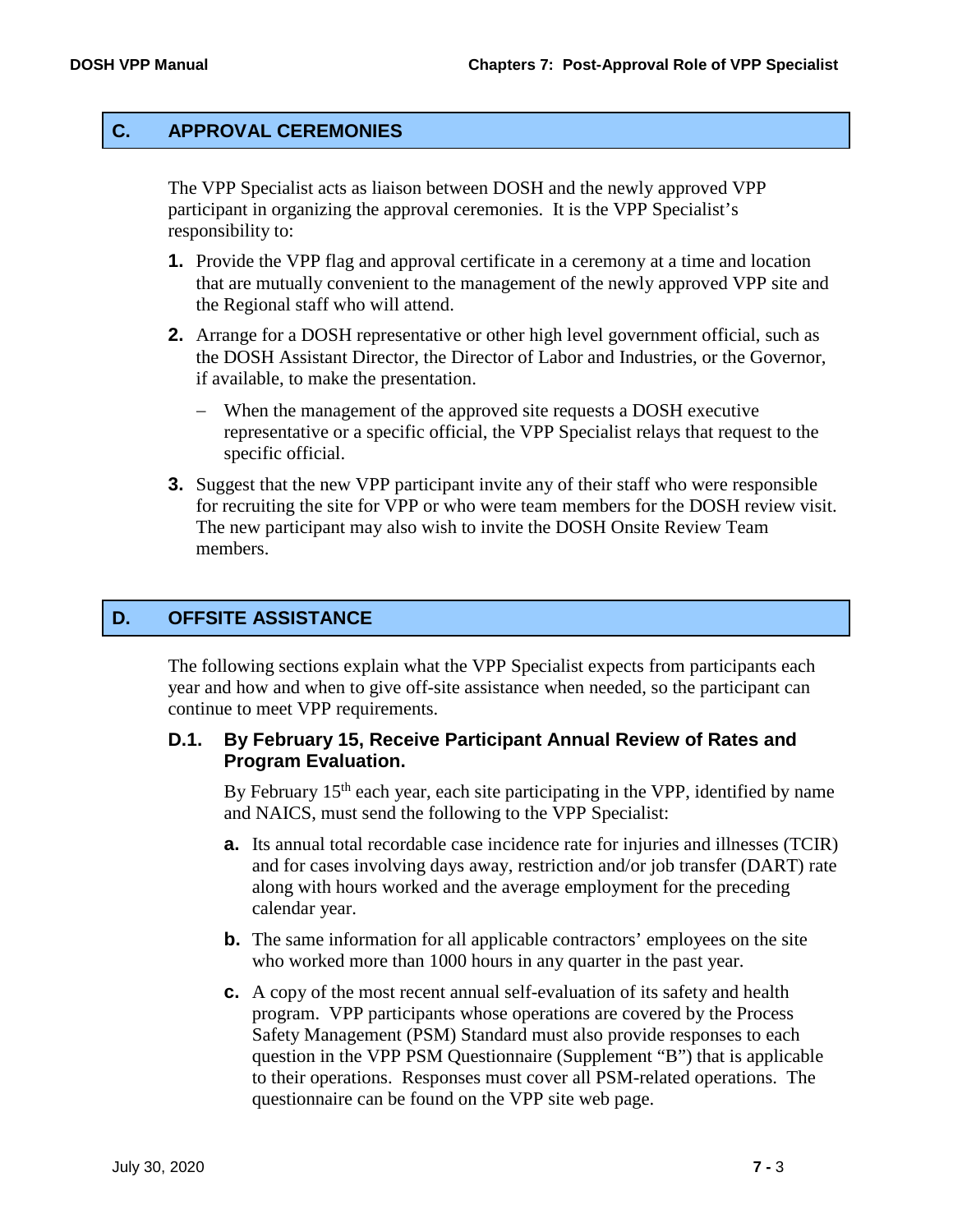- If these have not been received by March  $1<sup>st</sup>$ , the VPP Specialist must request them from the company VPP representative.
- The VPP Specialist and assigned personnel review the rate information and evaluation when they are received, and compile overall rate information for VPP evaluation purposes.

### **D.2. Address Problems or Substantial Rate Increases.**

- **a.** If a substantial increase in rates or some problem with the program evaluation is noted, the VPP Specialist seeks an explanation from the site.
- **b.** If an unresolved serious problem is evident, the VPP Specialist arranges an onsite assistance visit to the site at a mutually convenient time.
- **c.** If the participant's 3-year rates are above the national average, the VPP specialist will follow the conditions and recommendation in *Chapter 8, H.9 Chapter 8, H.10, Choose an Appropriate Recommendation*.
- **d.** If upon review of the participant's annual self-evaluation, it is determined that the participant's three-year rate (either TCIR or DART) is the same or above the three most recent/published BLS rates for their NAICS, the participant will be notified in writing to develop and submit a two-year rate reduction plan**.**

## **D.3. Review Complaints to DOSH.**

The VPP Specialist reviews any complaints and resultant DOSH inspections, investigation reports or letters concerning conditions at the VPP site, to determine if a serious and unresolved safety and health management problem has developed. This includes safety and health discrimination complaints and activities.

If it has, the VPP Specialist must take action to ensure the problem is resolved. If necessary, this may include an onsite assistance visit at a mutually convenient time.

**D.4. Investigate Chemical Spills/Releases, Fatalities, and/or Significant Events at a Participating Site.** The VPP Specialist must review any reports of investigations for chemical spills/releases at the VPP participant site to determine if a serious and unresolved safety and health program problem has developed.

Significant events may be reviewed onsite by the VPP Specialist.

If information obtained during the VPP assessment and approval process is requested internally during an investigation, only information in the public information file, not the VPP Specialist's files, may be provided.

DOSH Compliance will inspect any workplace that has had a fatality and may inspect an injury requiring in-patient hospitalization of any employee.

If an employee death or probable death, or the in-patient hospitalization of any employee, occurs at a participating VPP site, the VPP Specialist must do the following: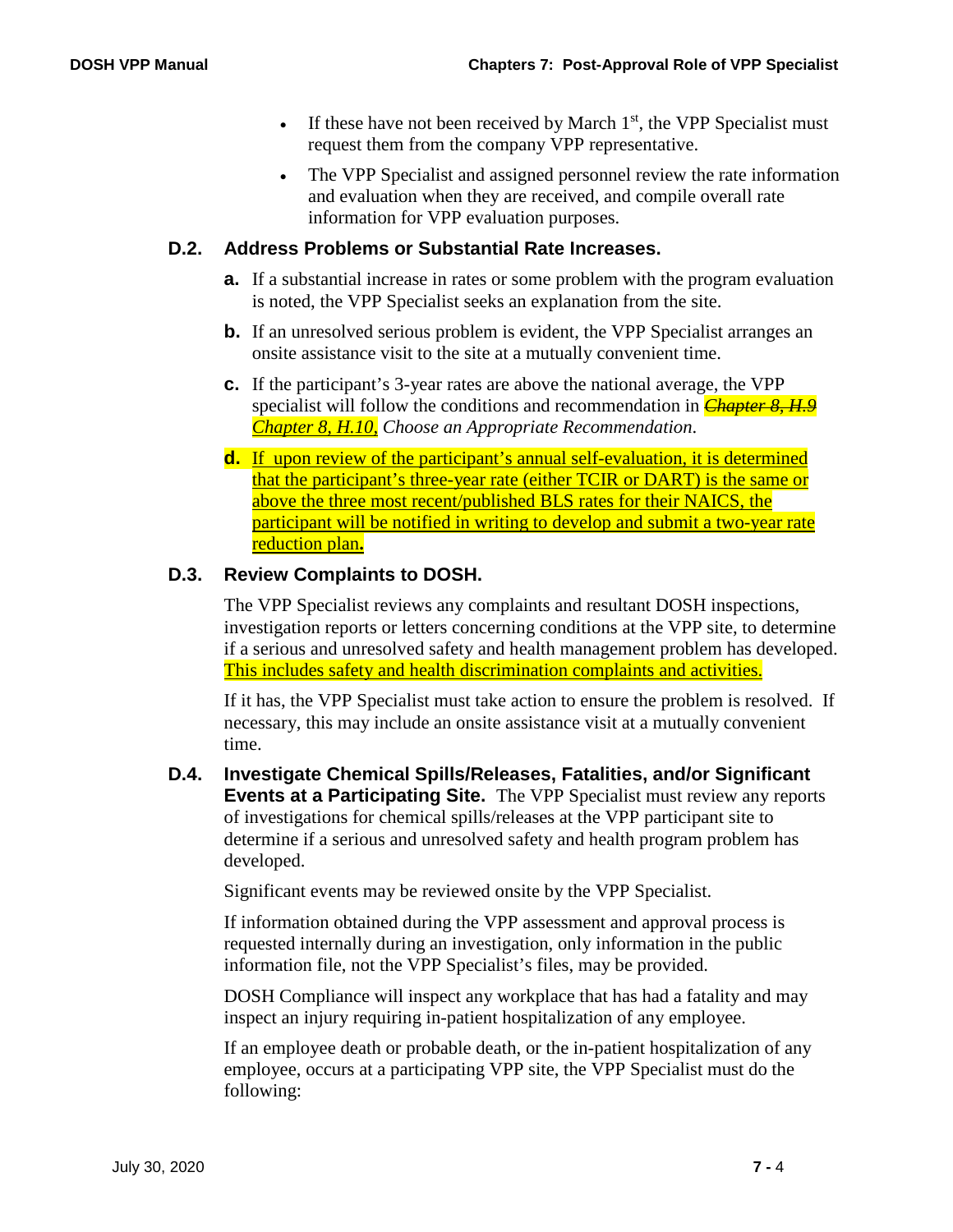- **a.** The VPP Specialist receives the fatality distribution list. This list is often the first notification received outside of the Region about the occurrence of a fatality. The employer's name and usually the business address is included in this notification along with the victim's information and a brief description of the event. If the VPP Specialist notes that the fatality is related to a VPP site, the instructions in *Chapter 7, I. Fatality/Catastrophe at a VPP Site*, will be followed.
- **b.** When the Region investigation is complete, the VPP Specialist will request a copy of the report. Upon receipt of the Region investigation report, the VPP Specialist will assess the findings with the Special Employer Programs Manager and follow the instructions in *Chapter 7, J. Action Following the Completion of Any DOSH Enforcement Inspection*. This includes examining the program deficiencies that led to the event, and may include a partial or complete onsite evaluation.

## **D.5. Consult with New Site Owners, or New Site Management.**

Whenever ownership or major organizational changes occur that may affect safety and health, the VPP Specialist must discuss the changes with the site's VPP representative, and schedule an onsite visit, if necessary, to evaluate the impact of the change(s).

## **D.6. Respond to the Need for Additional Services.**

DOSH expects its VPP Program participants to develop and maintain selfsufficient safety and health programs. However, in situations where participants cannot solve problems themselves, the VPP Specialist can serve as a general resource for the site and can encourage the site to seek any assistance needed to maintain the quality of its safety and health program.

The VPP Specialist may, as appropriate:

- **1.** Provide requested expertise through:
	- The VPP Specialist's own skills and knowledge.
	- Other expertise available within DOSH.
	- Recommendations of sources of expertise outside of DOSH including the VPP Participants' Association.
- **2.** Ensure that the company VPP site representative receives information about new DOSH standards or technical information relative to the site.
- **3.** For the Merit Program, contact the site representative about 6 months after approval to see if progress is being made toward achieving the goals set, and offer assistance to resolve any problems or obstacles that might have arisen.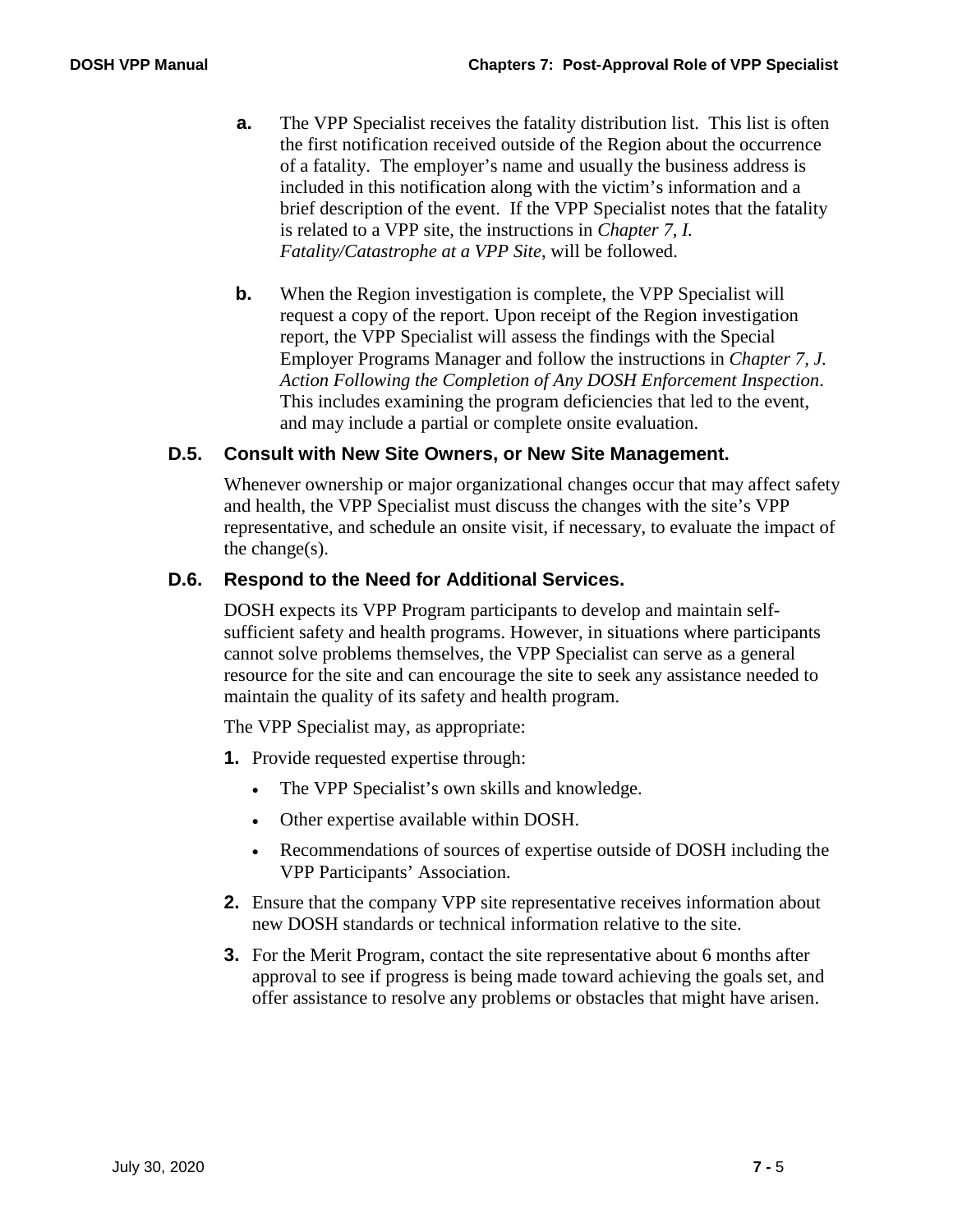#### **E. ONSITE ASSISTANCE**

The VPP Specialist can make onsite assistance visits in response to specific problems that come to the VPP Specialist's attention, as quality assurance audits, or as a result of a schedule agreed upon by DOSH and the participant at the time of approval or evaluation.

#### **E.1. Make Onsite Visits for Specific Problems.**

When the onsite visit is in response to an identified specific problem, the purpose of the visit is to assist the participant in resolving that problem.

- **a.** Specific problems triggering an onsite visit include but are not limited to the following:
	- **(1)** A Star participant's rates for the last three years' combined average are above the industry average for two consecutive years.
	- **(2)** A Star or Merit participant's explanation of a substantial increase in either the injury rate or the lost workday case rate indicates a serious unresolved underlying problem.
	- **(3)** A review of the DOSH investigation report from a complaint, chemical spill/ release, fatality/catastrophe, or significant event indicates that a serious underlying problem at a VPP site has not been resolved.
	- **(4)** The site VPP representative is unresponsive after a change in ownership or a major organizational change.

#### **b. Procedures at the site must include:**

- **(1)** Explanation of the reason for the visit and what will be done during the visit
- **(2)** Assurance that the visit is not an inspection, but rather an attempt to provide assistance to the participant in resolving the problem that has come to DOSH's attention, so the site can maintain its participation in the VPP.
- **(3)** Review of the OSHA 300 logs and other records/reports to see if a pattern relating to the problem can be discovered.
- **(4)** Interviews of appropriate management officials and employees who may be able to provide insights as to the cause of the problem and/or its possible solution.
- **(5)** Viewing any areas of the site or machinery involved directly or indirectly in the problem.
- **(6)** An analysis of the problem and recommendations for a solution, where possible.
- **(7)** Briefing management on the findings and recommendations.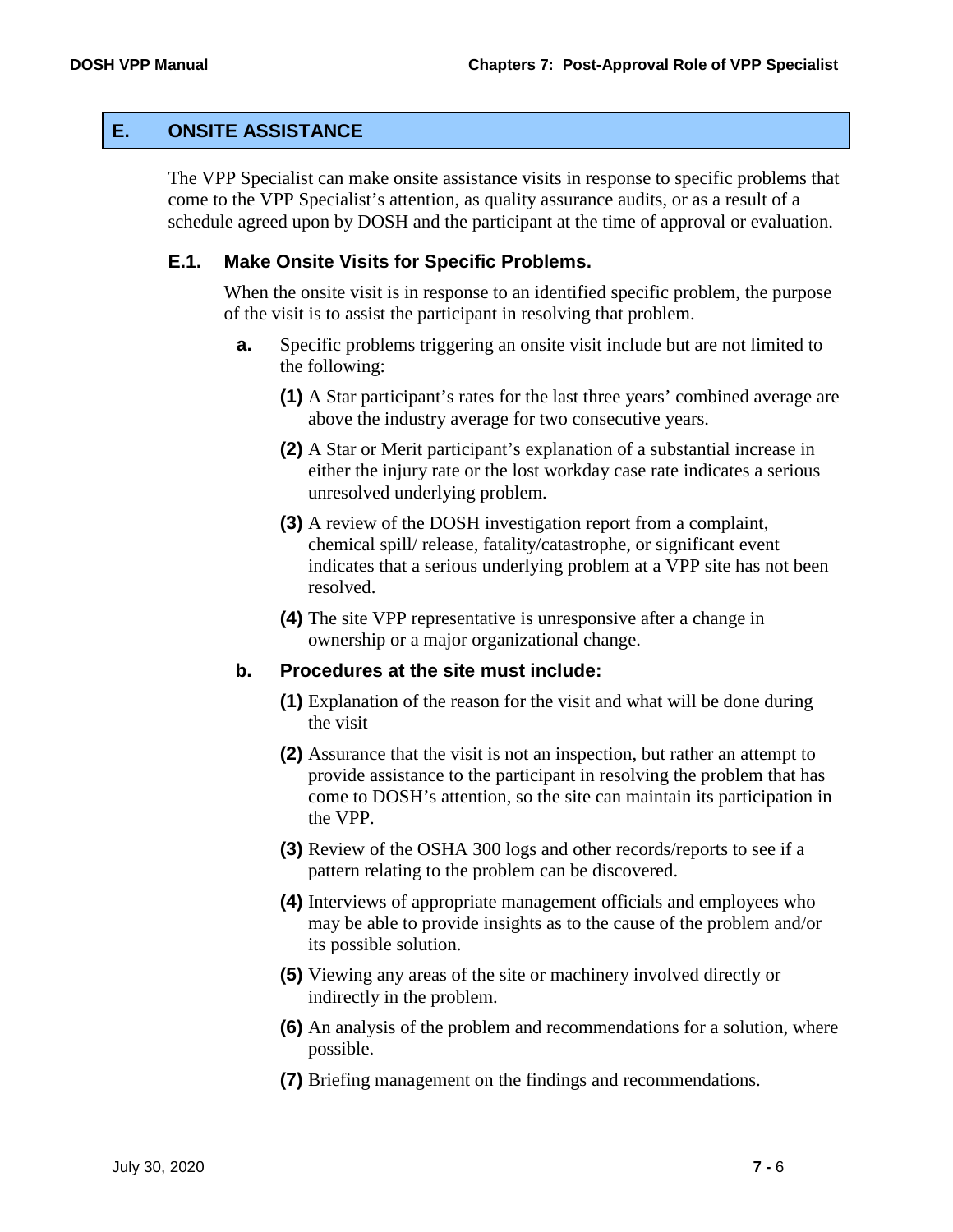- **(8)** Determining whether management can and will act upon recommendations or equally responsive solutions of their own. The VPP Specialist and management will agree to a timeframe to consider the recommendations, make their own assessment, and devise a comparable solution.
- **(9)** Arranging to provide additional expertise through DOSH or by recommending other sources, if needed.

#### **E.2. Make Scheduled Onsite Assistance Visits for Merit Sites.**

Although scheduled onsite assistance visits for general industry VPP participants are not expected to be needed frequently, some Merit sites may require such assistance. Helpful and constructive assistance visits may provide crucial support and guidance that can contribute to the full development of an effective safety and health program.

The VPP Specialist must ensure that any onsite assistance is conducted appropriately. An assistance visit can usually be completed in 1 day or less.

When a Merit site is approved for participation, the enhanced assistance role for the VPP Specialist will be established prior to granting approval. This assistance may involve one or more onsite assistance visits during the course of the first year.

Only when one of the provisions of approval requires scheduled visits must the steps below be followed during an onsite assistance visit:

- Assess the progress being made in developing the program.
- Determine whether reasonable progress is being made in meeting commitments made at the time of approval.
- Identify any problem areas.
- Provide advice and information to assist in continued program development.

#### **a. Preparing for an Assistance Visit**

The VPP Specialist does the following to prepare for assistance visits:

A week or two before the visit, the VPP Specialist calls the site and determines a specific day that is mutually satisfactory for the visit. If the visit can be arranged on a day when a self-inspection is scheduled, it may be useful for the VPP Specialist to observe how it is conducted.

When scheduling the visit, the VPP Specialist explains the purpose of the visit, and how the visit will be conducted.

The VPP Specialist reminds the site VPP representative that:

**(1)** A list of the documents to be reviewed will be provided to the site in advance so they will be readily available at the time of the visit.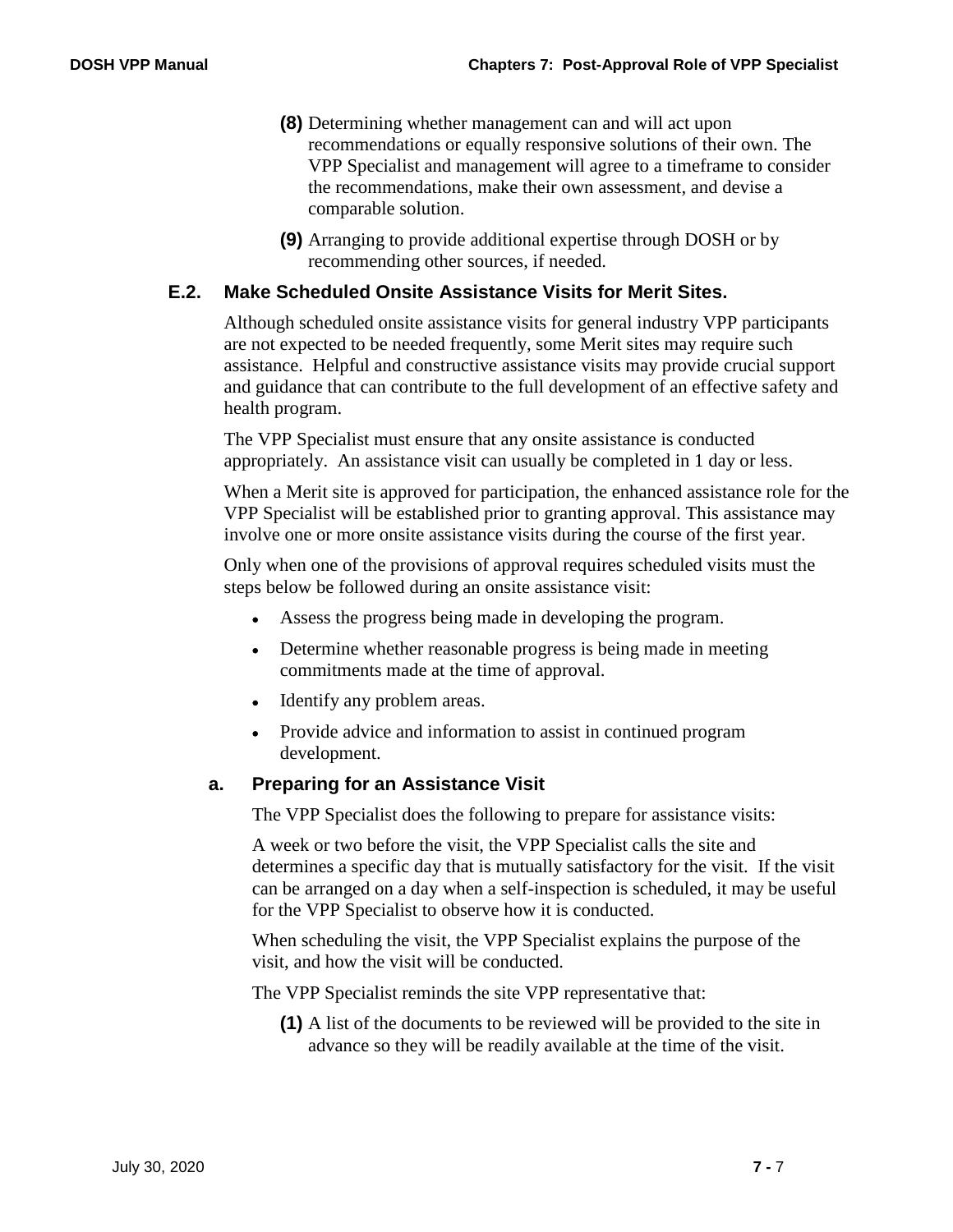**(2)** Although an assistance visit is not an enforcement visit, it is still true that if serious hazards are observed, the site must ensure the hazards are corrected, either immediately or as promptly as possible.

Before making the onsite visit, the VPP Specialist must thoroughly review the company's VPP application, the pre-approval report, specific Merit Program goals established by the company, and any complaints received by DOSH.

#### **b. Conducting an Assistance Visit**

The VPP Specialist follows these steps for an onsite assistance visit:

- **(1) Conduct an initial interview.** Experience shows that senior management usually wants to meet with the VPP Specialist on arrival. If so, at that time the VPP Specialist describes for them the purpose of the visit and how it will likely be conducted.
	- The schedule for an assistance visit needs to include about 2 hours to review safety and/or health program documentation created since the pre-approval or the most recent evaluation or assistance visit. (Usually there is no value in reviewing documents that were available at the time of the previous visit.)
	- A brief walk-through of the site may also be conducted to get a general sense of existing conditions.
	- A few informal interviews of randomly selected employees may be conducted during the walk-through. *(See Appendix D for guidance on interview questions*.)
	- A closing meeting is held to summarize findings and provide suggestions for program improvements.
- **(2) Review relevant documents.** The following documents may be helpful in the review (see *Appendix G*):
	- Injury and illness records, including first-aid logs
	- Self-inspection records
	- Accident/incident investigations
	- Records or reports of health/safety problems
	- Employee training materials and records
	- Industrial hygiene sampling records, if any
	- Hazard review records
	- Safety and health program self-evaluation reports/safety committee records.
- **(3) Present the findings.** During a closing meeting, the VPP Specialist summarizes the major findings of the assistance visit. Care must be taken to emphasize the accomplishments and strengths of the program as well as to point out, in a constructive manner, specific actions that the employer needs to take to improve the program.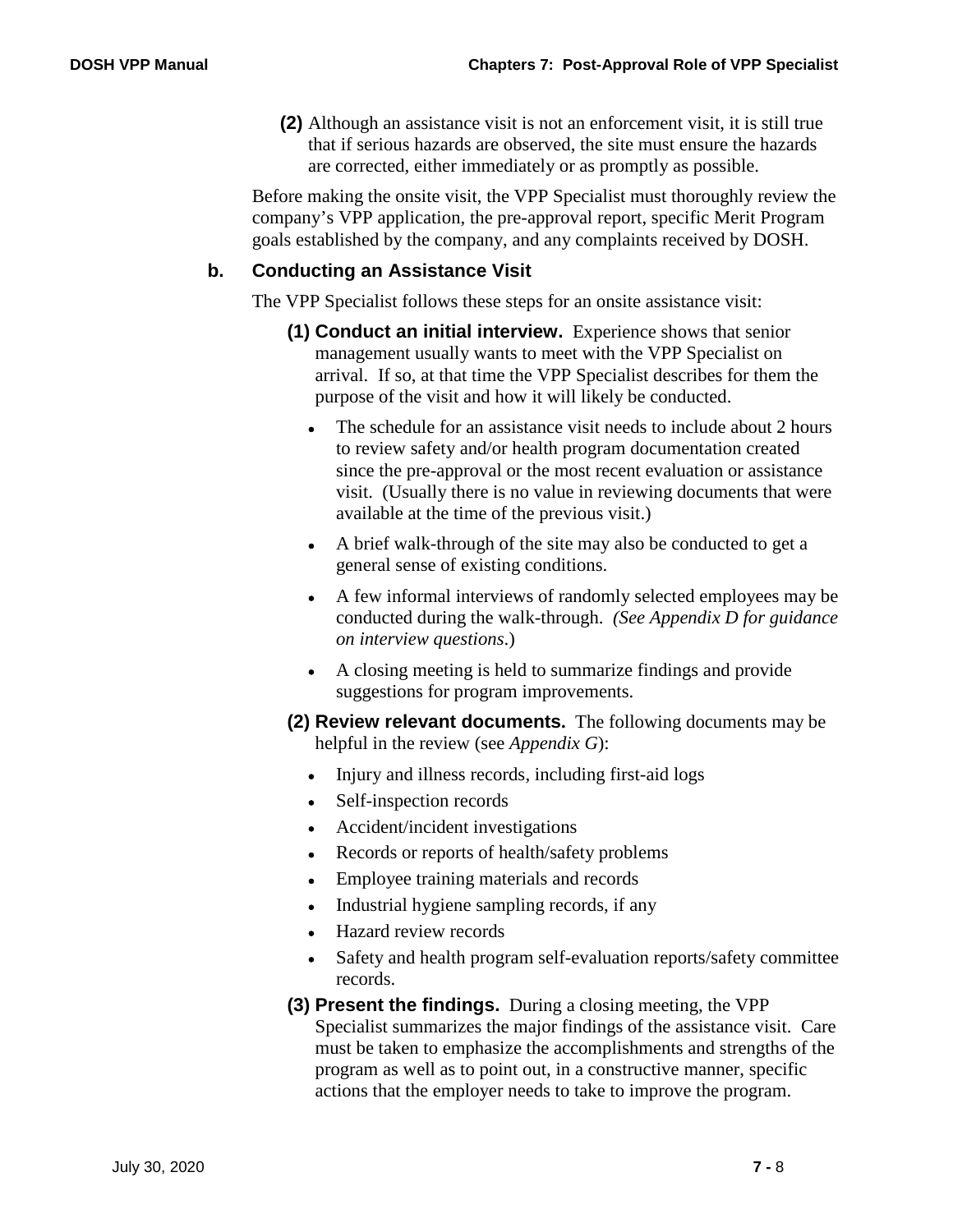If major deficiencies are found in safety and health program implementation, then agreement must be sought on actions to be taken and dates by which such actions must be accomplished. Deficiencies in rates and program requirements will be addressed through conditions and recommendations in *Chapter 8, Section H.10*. *(Choose an Appropriate Recommendation*), and documented in the participant file.

**NOTE:** If at any time DOSH becomes aware of major program deficiencies, and if any of the conditions listed in *section G.1 (Conditions that are Cause for Termination)* exist, the VPP specialist must recommend termination of VPP participation to the Special Employer Programs Manager and the Education and Outreach Manager. Upon concurrence, the DOSH Assistant Director terminates DOSH's approval of the site VPP participation.

- **(4) Summarize findings and recommendations in writing.** A brief summary of the major findings and recommendations resulting from the onsite assistance visit must be written and must be sent to the site within 10 working days following the onsite visit. A copy of this summary must also be placed in the VPP Specialist's file for that site (not the public information file), and updated with notes about subsequent results achieved.
- **E.3. Make Scheduled VPP Quality Assurance Audits.** The VPP specialist will perform onsite annual audits on a minimum of 20% of all VPP participants.
	- **a.** Each audit visit as a minimum will include a review of the last two completed years of the participant's OSHA 300 log and the current year's injuries and illness records.
	- **b.** The VPP specialist will review the most recent two annual self-evaluations to determine the scope of the onsite audit. Significant changes to ownership, organizational structure, and processes will be reviewed.
	- **c.** Each VPP participant will have at least one quality assurance audit prior to recertification.
	- **d.** At the completion of the audit, the VPP Specialist will include a presentation of findings, an itemized list of hazards that they have noted, if any, and the correction plans they have discussed with site management. The VPP Specialist will relate the discovered hazards to aspects of the safety and health management systems that need improvement. The intent is to correct the hazard and to address the underlying management system issue that allowed the hazard to go uncorrected.
	- **e.** All hazards will have completion dates not to exceed 90 days. For all other significant issues, such as elevated injury and illness rates or deficiencies in one or more requirements than cannot be corrected in 90 days, the VPP Specialist will refer to the recommendations in *section H.9 of Chapter 8.*  Final decision authority will follow *section H.10 of Chapter 8,* in tis manual.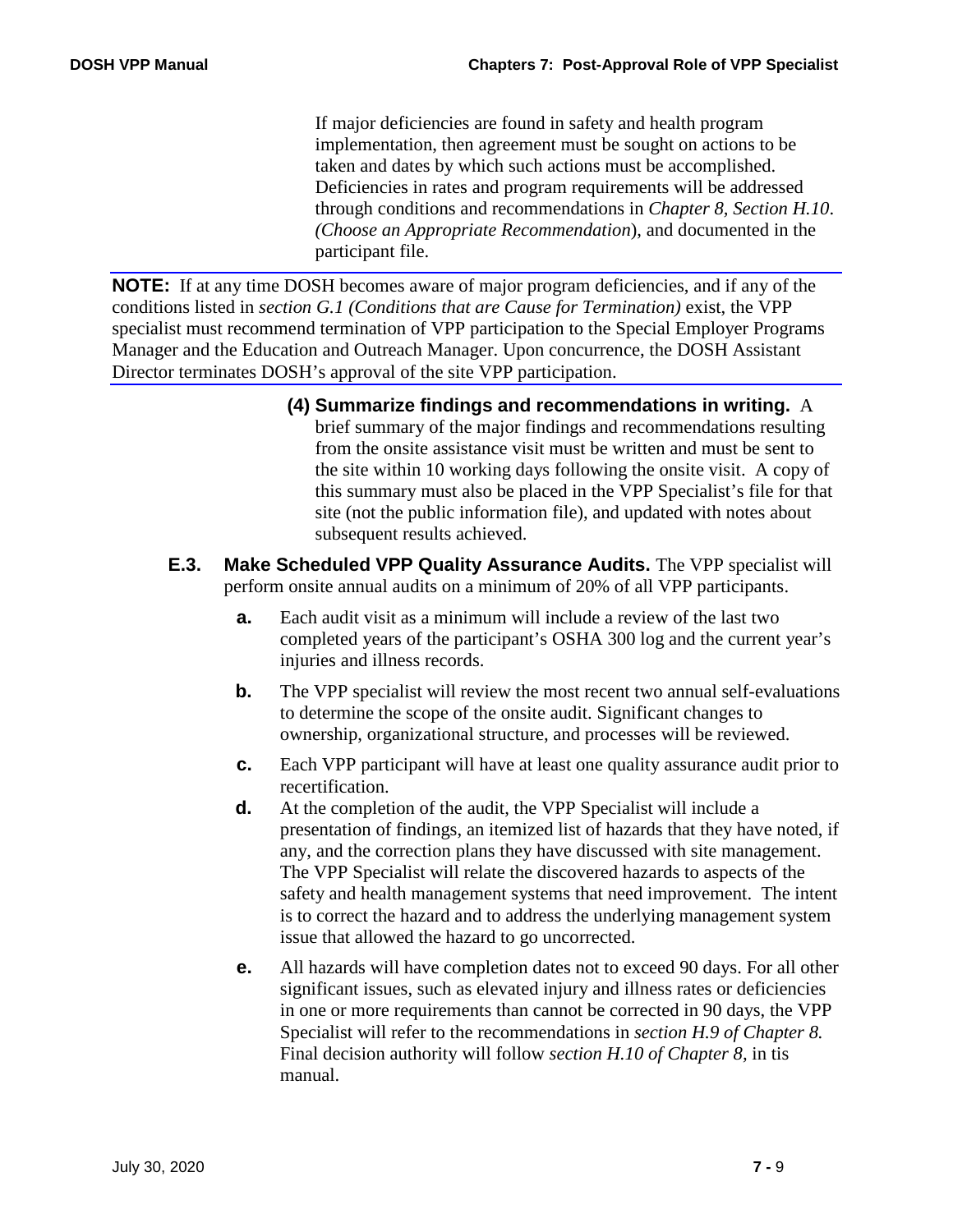## **F. WITHDRAWAL AFTER APPROVAL**

Any approved participant may withdraw from participating in the VPP at any time after approval. Such withdrawals may occur because of plant closing, economic difficulty, or because the management has changed.

In these cases, the participant need not go through the formal termination process and may simply withdraw via written notification to DOSH.

Withdrawal happens through the following steps:

- **1.** The participant must write a letter to the VPP Specialist stating that the site is withdrawing from the program, and stating the reason for withdrawal. The withdrawal becomes effective on the date the letter is written, not the date DOSH receives it.
- **2.** When withdrawal occurs after approval, the VPP Specialist's official file for the site is not returned to the former participant, but instead is retained as a record of DOSH's actions and the site's participation history. The documents in the public information file are no longer subject to public disclosure, and must not be released.
- **3.** The VPP Specialist must notify the DOSH Assistant Director of the participant's decision to withdraw by forwarding a copy of the participant's letter.
- **4.** On receiving the site's withdrawal letter, the DOSH Assistant Director sends the former participant an acknowledgment letter, with a copy to the Director, stating that:
	- DOSH acknowledges the site's withdrawal from the VPP.
	- The VPP flag and certificate may no longer be used, as they are now invalid.
	- The site's VPP application, pre-approval report, and approval letter will no longer be made available to the public.
	- The site will be returned to the DOSH programmed inspection list, if applicable, at the time of the next inspection cycle.
	- DOSH will consider the site's re-application to VPP, if its circumstances change.
- **5.** The VPP Specialist must notify the appropriate Regional Supervisors and Managers that the withdrawn site is no longer participating in the VPP, and that the site must be returned, if applicable, to the programmed inspection list for the next inspection cycle. The site must be treated no differently than any other site of its type in that area.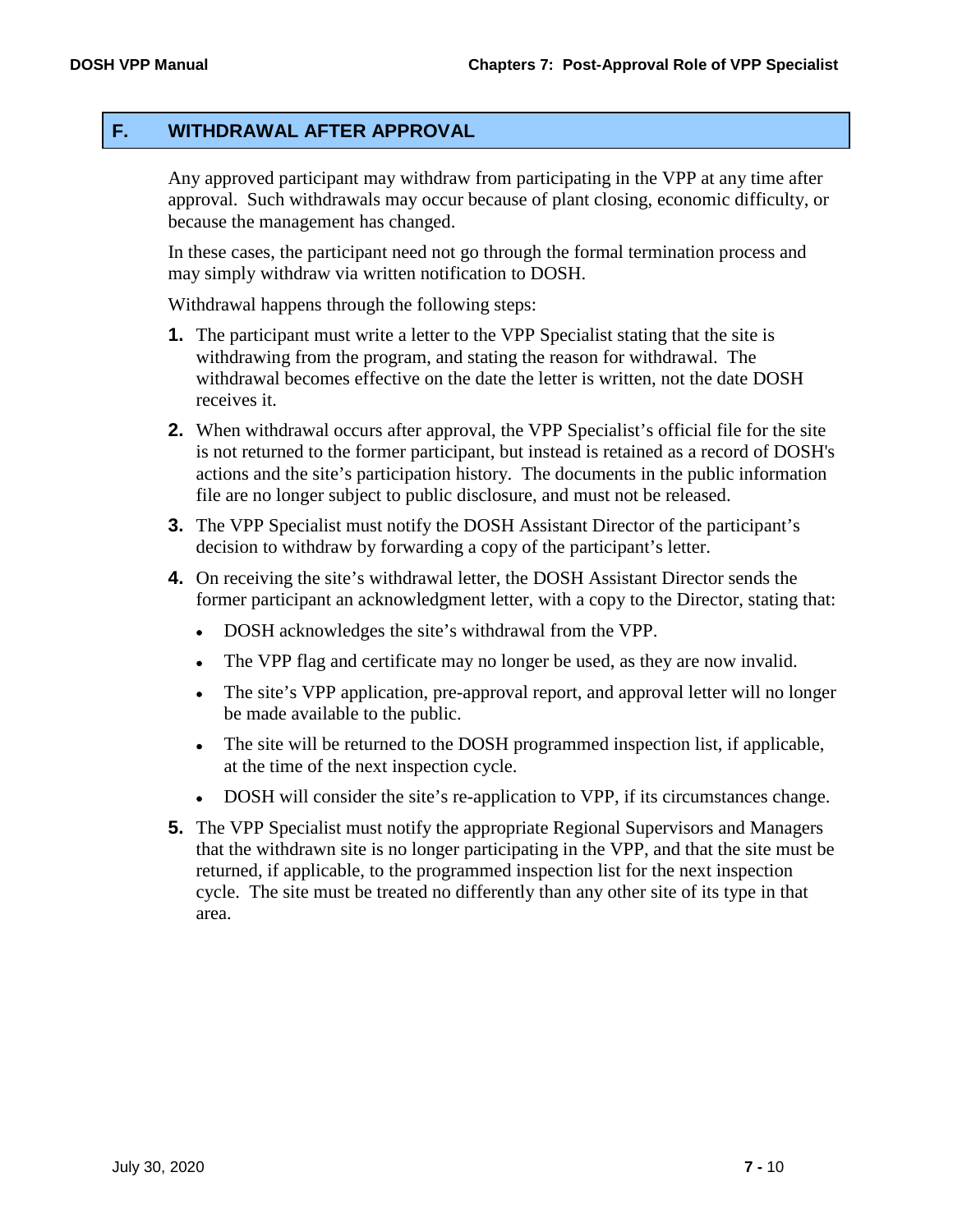## **G. TERMINATION OF PARTICIPATION**

DOSH may terminate a site's participation in a VPP program only for failure to maintain the requirements of the program.

**G.1. Conditions that Are Cause for Termination.** Except where employees appear to be at serious risk, termination by DOSH occurs only when all efforts at assisting the site to avoid termination have been unsuccessful and have been exhausted, or one or more serious problems have been identified and the participant refuses to implement technologically feasible recommendations.

Other possible reasons for VPP participation ending include construction work has been completed or resident contractor participation is no longer possible because the host no longer participates in VPP. If a resident contractor leaves the hosting VPP participant's worksite, the resident contractor will no longer be in VPP.

- **a.** Termination may also occur when evidence exists that the trust and cooperation among labor, management, and DOSH, upon which the approval was based, no longer exist, or when DOSH request a participant to with withdraw and it does not.
- **b.** When the collective bargaining agent has notified DOSH that it no longer supports the company's participation in VPP, the VPP specialist must ask the participant to withdraw from VPP. If the participant does not withdraw, the VPP specialist must institute and properly document termination procedures.
- **c.** A Merit term of approval has expired without a recommendation or approval for a second term.
- **d.** After completion of a two year rate reduction plan, the VPP specialist must determine whether a Star participant has returned its rates to acceptable levels. If the rates continue to be above acceptable levels for Star participation, the VPP specialist must ask the participant to withdraw from VPP. If the participant does not withdraw, the VPP specialist must institute and properly document termination procedures.
- **e.** At the end of a one year conditional period, an onsite evaluation will be performed to determine whether the participant has maintained its safety and health management system at VPP Star quality. If the participant has not returned to acceptable Star quality, the VPP specialist must ask the participant to withdraw from VPP. If the participant does not withdraw, the VPP specialist must institute and properly document termination procedures.
- **f.** The VPP specialist will evaluate actions and documentation related to any fatality, catastrophe, serious injury, or other significant event at a VPP worksite. The VPP specialist will determine the appropriate action related to VPP participation, and when warranted, recommend termination. This review will be documented in the participant file.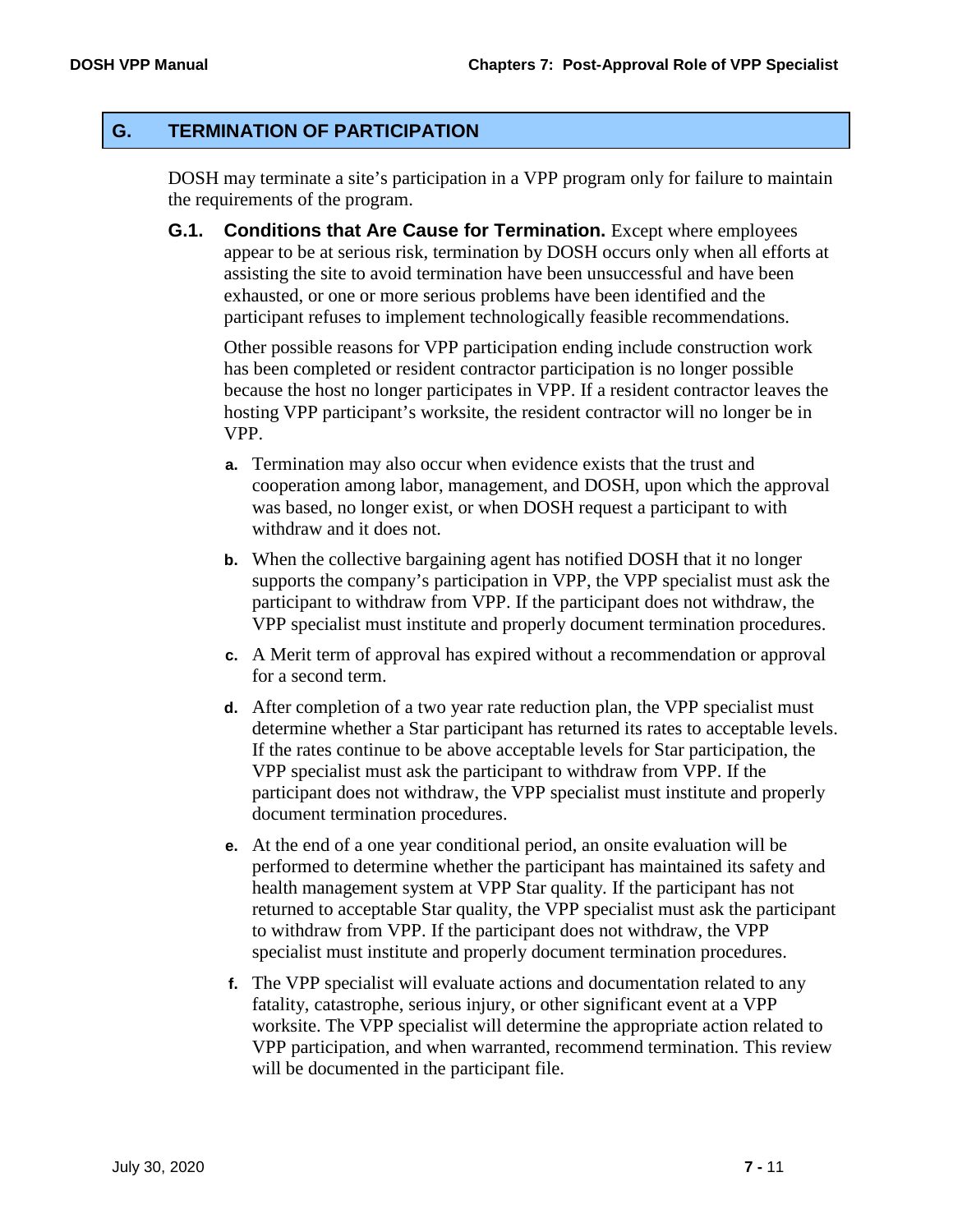- **g.** Termination for VPP participants having merit findings on safety and health discrimination complaints or investigations.
- **h.** Other items or actions that are criteria for termination of VPP participation include:
	- Fatality/catastrophe at a VPP site
	- Failure to report a hospitalization, amputation, or loss of an eye
	- Failure to communicate with transparency during and following enforcement actions
	- Failure to maintain injury and illness rates below required level
	- Failure to timely submit annual self-evaluations, or
	- Falsification of reports or data.
- **G.2. Termination Process.** DOSH must handle termination of a VPP participant in the following way:
	- **a.** The VPP Specialist must send to the Special Employer Programs Manager and the Education and Outreach Manager the following items, recommending concurrence with the termination:
		- A memorandum explaining the reason(s) for termination of participation; and
		- Any documents supporting the decision which have not already been reviewed.
	- **b.** Upon concurrence the package is forwarded to the DOSH Assistant Director for review. If he/she concurs, written notification of the intent to terminate participation in VPP will be provided to the participant and union representative(s).
	- **c.** The participant has 30 days from receipt of the notice to appeal the intent to terminate. It must provide in writing to the DOSH Assistant Director, the reasons why it should not be removed from VPP.
	- **d.** Upon review of the participant's justification for continued participation, the DOSH Assistant Director will determine whether concurrence with termination will be forwarded to the Director. If the DOSH Assistant Director finds the participant's appeal valid, the participant may continue in VPP and will be notified in writing.
	- **e.** With concurrence with termination, the package is transmitted with a memorandum to the Director recommending concurrence, along with a suggested reply letter for the Director's signature, to be sent to the participant, informing the site of the termination decision, and that the site is not eligible to reapply for VPP participation until three years from the date of the termination letter.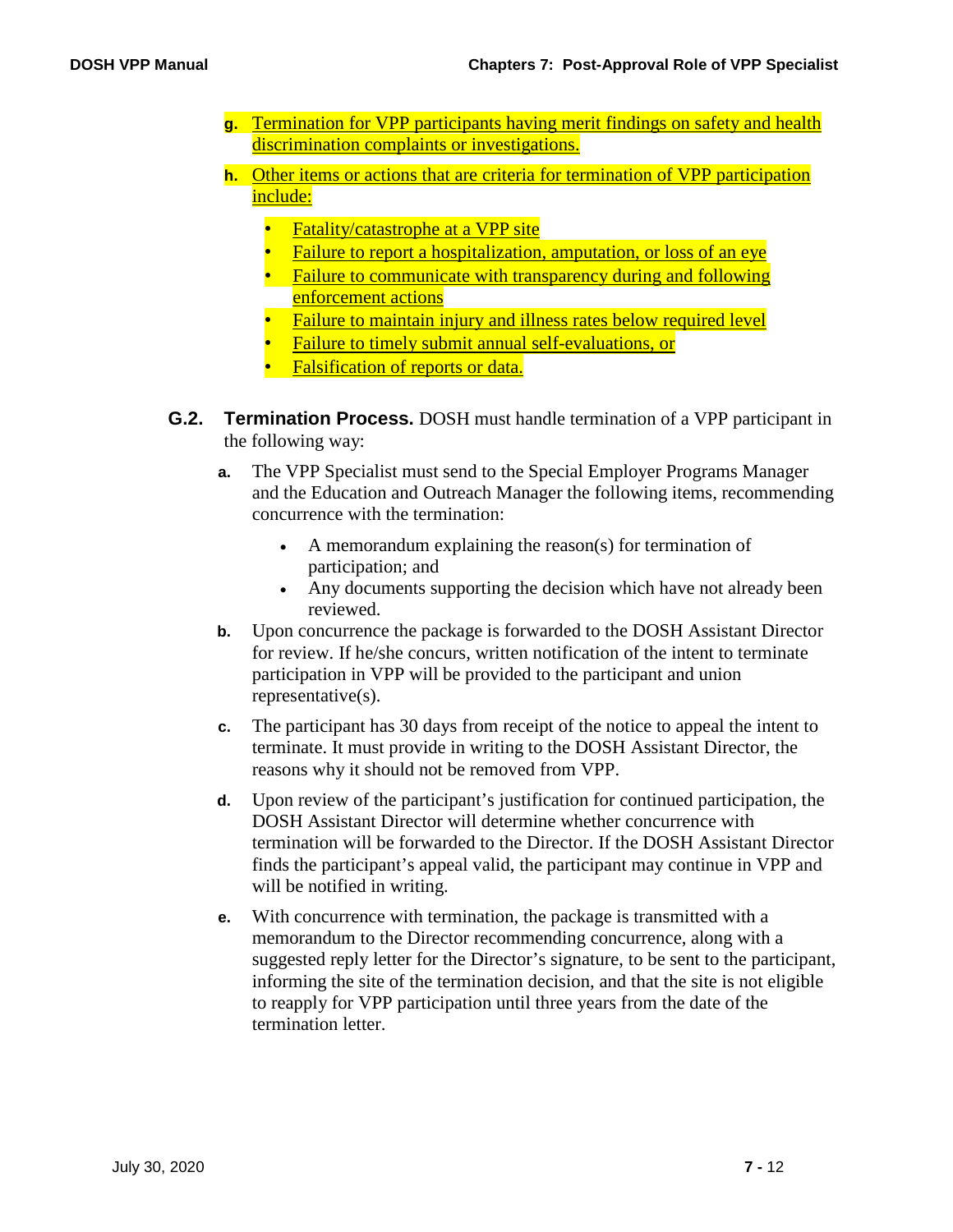- **f.** If the Director signs the termination letter, then:
	- **(1)** The VPP Specialist must be notified by telephone immediately; **and**
	- **(2)** The VPP Specialist must notify the appropriate Regional Managers and Supervisors that the withdrawn site is no longer participating in the VPP.

The Regional Consultation Manager and the Regional Compliance Manager must be informed within 30 days of the date of the letter that the site must be returned, if applicable, to the programmed inspection list for the next inspection cycle. The site must be treated no differently than any other site of its type in that area.

The VPP Specialist must also notify the OSHA Region X Administrator.

If the Director finds the participant's appeal valid, the participant may continue in VPP and will be notified in writing.

**NOTE:** DOSH will not consider re-application by terminated sites for three years from the date of termination.

## **H. REINSTATEMENT**

- There is no such thing as VPP reinstatement. To resume participating in the VPP, a withdrawn or terminated site must reapply, as if it had never been a participant.
- Withdrawn sites may reapply at will.
- Terminated sites are not eligible for approval for three years from the date of termination. Applications submitted before then will not be considered.

# **I. FATALITY/CATASTROPHE AT A VPP SITE**

This instruction provides policy and procedures for notification of a fatality/catastrophe at a VPP site and details policy and procedures following a work-related fatality.

- **I.1. Notification of a Fatality/Catastrophe at a VPP Worksite.** DOSH VPP program will provide written notification to the DOSH Compliance Program, the DOSH Consultation Program, and the DOSH Assistant Director of a Fatality/Catastrophe at a VPP site, including contractors working at the VPP site. To the extent possible, the following information will be included in the notification:
	- VPP Participant name
	- Location of VPP worksite
	- Current VPP status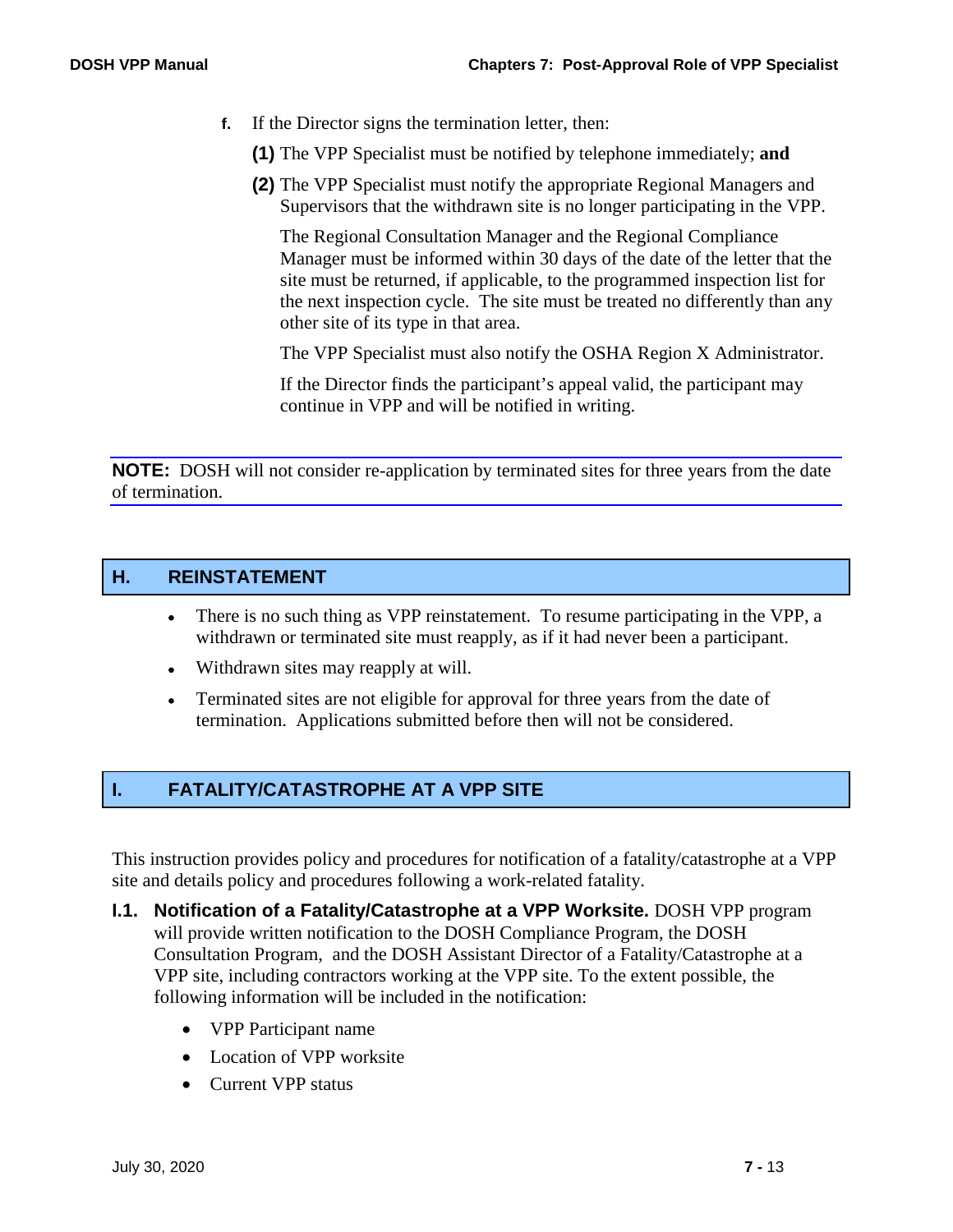- Number of years in VPP
- Last evaluation date
- Last approval date
- Date of Fatality/Catastrophe
- Nature of Fatality/Catastrophe, if known
- Involved parties (employee, contractor, or both)

#### **I.2. Status of VPP Participant During DOSH Compliance Inspection Related to a Fatality/Catastrophe.**

- **a.** Change in VPP Status-If the Fatality/Catastrophe triggers a DOSH enforcement inspection, the status of the VPP participant will be changed to "Inactive Pending Fatality/Catastrophe Inspection." This includes VPP participants that fails to report a fatality/catastrophe or other significant incident within the required time period specified in *Chapter 296-27 WAC, Recordkeeping and Reporting.*
- **b.** Within ten days of the initiation of the enforcement inspection, the following will occur:
	- The change in the VPP participant's status will be made and reflected in all print and electronic materials, including DOSH VPP website and tracking systems,
	- DOSH VPP will notify the VPP participant in writing of the change in status, request that they do not display the VPP flag, plaque, and/or certificates, and that they must not act as SGE's while in "Inactive Pending Fatality/Catastrophe Inspection" status.
- **c.** DOSH Compliance will keep the DOSH VPP Program advised of the facts and findings in the case during the course of the inspection.

## **J. ACTION FOLLOWING COMPLETION OF ANY DOSH ENFORCEMENT INSPECTION**

When the enforcement inspection is completed, the following procedure shall be used to determine the participant's continued eligibility for VPP participation. An enforcement inspection is completed when a citation(s) is issued or it is determined no citation will be issued.

**J.1. Termination.** When a fatality is deemed work-related, or the participant fails to report a fatality/catastrophe or other significant incident within the required time period specified in *Chapter 296-27 WAC,(Recordkeeping and Reporting),* or when a site is placed in the Severe Violator Enforcement Program, or when a willful violation(s) is issued to the VPP participant regardless of the genesis of the enforcement inspection, DOSH VPP will issue a "Notice of Intent to Terminate" letter within ten days of the completion of the enforcement inspection. DOSH VPP will follow the instructions in the *DOSH VPP Manual, Chapter 7-G*.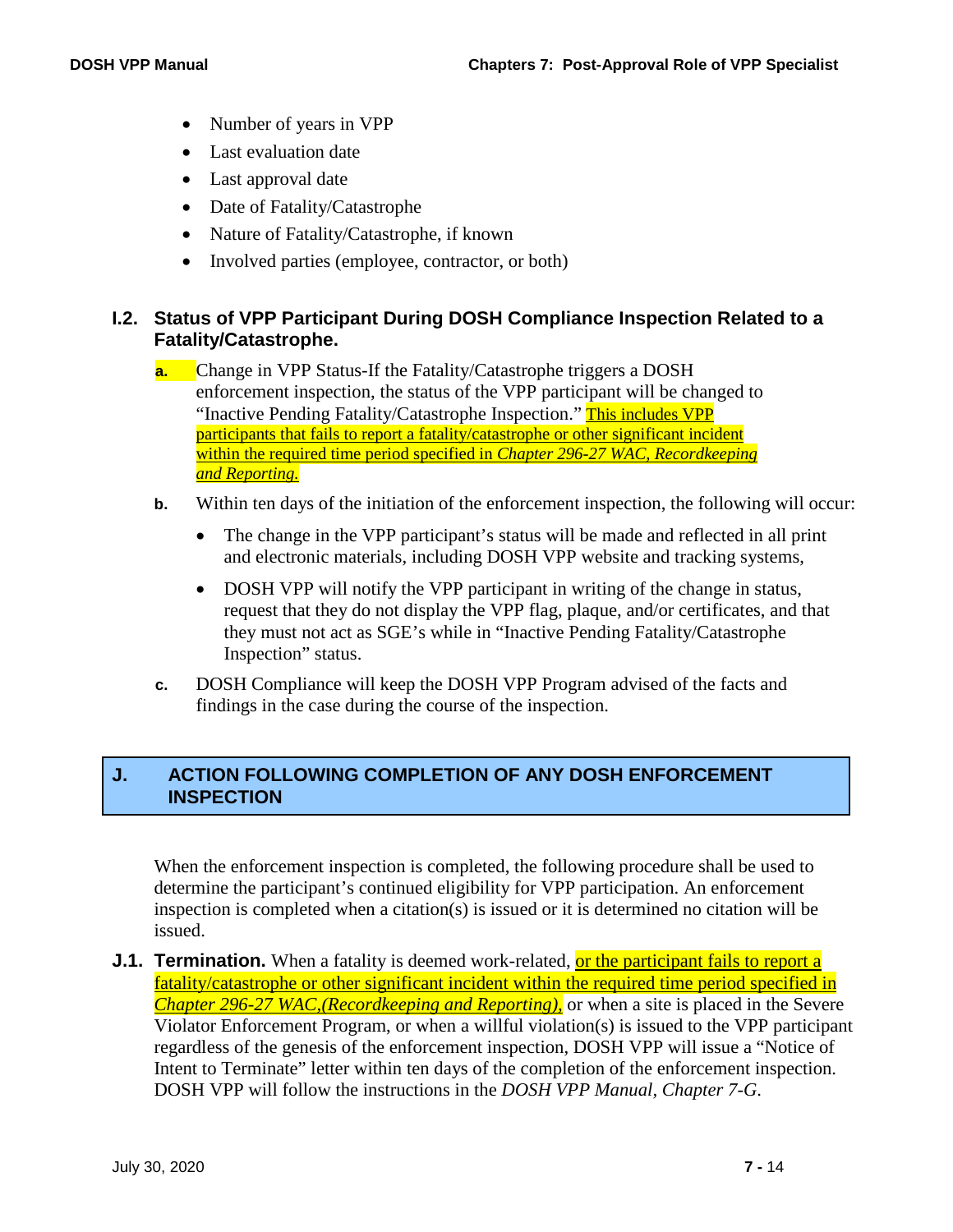## **J.2. Violation Other Than Willful or No Violation Issued.**

- **a.** When the enforcement inspection is completed and DOSH issues a serious violation, a Repeat violation, a Failure to Abate violation, an Other than Serious violation, or no violation, DOSH VPP will follow obtain and review copies of all reports resulting from enforcement activity at a VPP worksite.
- **b.** Upon receipt of the Region investigation report, the VPP Specialist will assess the findings and take appropriate action upon concurrence with the Special Employer Programs Manager. This includes examining the program deficiencies that led to the event, and may include a partial or complete onsite evaluation.
- **c.** Depending on the results of the findings assessment and the level of cooperation shown by the participant to the DOSH personnel conducting the investigation, the VPP Specialist makes written recommendations ranging from program improvements, to withdrawal or termination of the site's VPP participation, to the Special Employers Program Manager and the Education and Outreach Program Manager. Upon concurrence, the recommendations are forwarded to the DOSH Assistant Director for approval. If termination is recommended, the instructions in the *DOSH VPP Manual, Chapter 7-G* is followed.
- **d.** Within 90 days from the date of the enforcement inspection is completed, DOSH VPP will notify the DOSH Assistant Director via a memorandum of the proposed recommendation regarding the participant's termination or continued participation.

#### **J.3. Discrimination Complaints and Investigations**

- **a.** VPP assessments will be conducted based on safety and health discrimination retaliation complaints involving rights afforded by WAC 296-360 Discrimination Pursuant to RCW 49.17.160 including, but not limited to, worker participation in safety and health activities, reporting a work-related injury, illness or fatality, or reporting an alleged violation of the discrimination statutes.
- **b.** Upon final disposition of a complaint filed under WAC 296-360, the following will apply to active VPP participants based on the case disposition:

| <b>Whistleblower Case Status</b> | <b>VPP Action</b>                                                                                 |
|----------------------------------|---------------------------------------------------------------------------------------------------|
| Withdrawn                        | <b>VPP</b> participant remains in program.                                                        |
| <b>Settled</b>                   | Obtain additional information to<br>determine participants continued<br>participation.            |
| <b>Merit Finding for Case</b>    | <b>VPP</b> participant will be terminated from<br><b>VPP</b> according to Section G of Chapter 7. |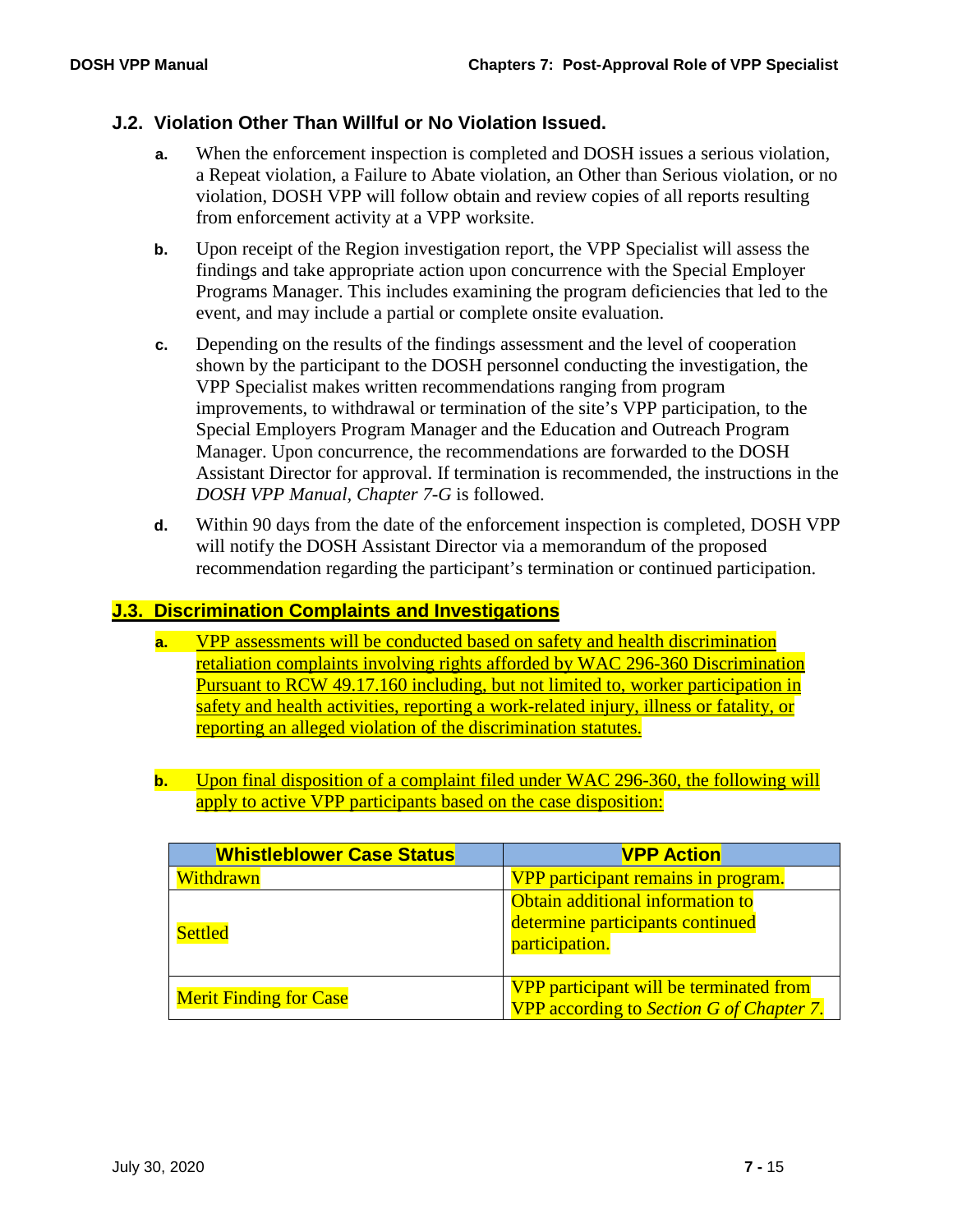# **CHAPTER 8**

# **EVALUATION OF CURRENT VPP PARTICIPANTS**

# **A. INTRODUCTION**

Formal onsite evaluation of a participating VPP worksite's safety and health program enables the DOSH VPP Team to assess the current effectiveness of the program in relation to the hazards at the workplace.

For all participants, an evaluation provides useful information regarding the strengths and weaknesses of the site safety and health program so that the site can continue to improve its program, and maintain gains already made.

Such an evaluation is performed for several reasons:

- **Star.** For Star participants, the evaluation enables DOSH to determine eligibility for continued participation.
- **Merit.** For Merit participants, the evaluation enables DOSH to determine whether the site has become eligible for Star Program participation, or whether VPP participation needs to be terminated.

After the onsite evaluation, formal approval must be made by DOSH for continuing participation in VPP. DOSH will formally recertify VPP participants.

#### **B. GENERAL PROCESS SUMMARY**

**B.1. Schedule of Evaluations.** For DOSH and the VPP Specialist, evaluations of participating sites take priority over pre-approval reviews for applying sites, to ensure that participating sites maintain program qualifications.

Star participants initially are evaluated between 30 and 42 months following program approval, unless significant problems come to DOSH's attention earlier. The evaluation must be completed no later than 42 months following the anniversary of the site's initial approval to participate in the Star Program.

Subsequent evaluations must be completed within 60 months of the preceding evaluation; however, they may be conducted earlier if one or more of the following occur:

- **a.** The site requests an earlier evaluation.
- **b.** Significant changes in management, process(es), or product(s) happen which may require evaluation to ensure the site is maintaining a Starquality safety and health program.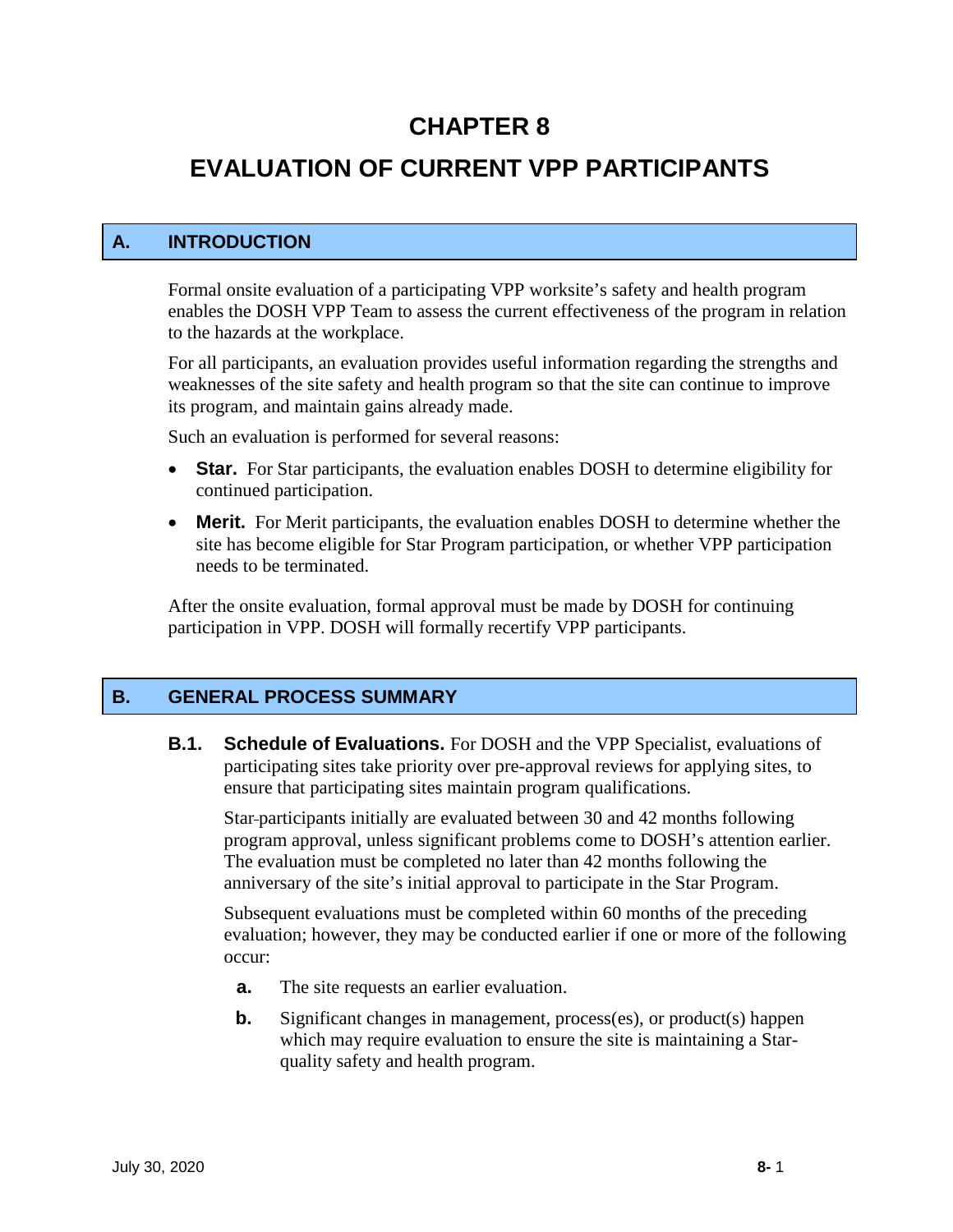**c.** Significant problems at the site come to DOSH's attention. Such problems may include increasing injury and illness rates, serious deficiencies described in the site's annual evaluation of its safety and health program, and deficiencies discovered through DOSH compliance activity resulting from an employee complaint, fatality, catastrophe, or other significant event.

Merit participants initially are evaluated within 24 months (within 18 months is recommended) following approval.

Subsequent evaluation, when needed, is determined by the VPP Specialist in consultation with the participant seeking Star qualification.

**NOTE:** If a Merit Program participant requests an evaluation before the scheduled evaluation is due, to determine whether Star qualifications have been met, and if the participant provides evidence that satisfies the DOSH Assistant Director that the site has probably met Star requirements, an evaluation may be held earlier.

During the interval between evaluations, both of the following happen:

- The Central Office VPP team reviews annual reports of approved VPP sites to evaluate adherence to VPP program requirements
- The VPP Specialist, DOSH Central Office, or Regional staff must conduct at least one VPP Quality Assurance onsite visit with VPP Star and Merit sites.

The purpose of these quality assurance visits is to validate information obtained from self-evaluation reports, review injury and illness records, and make contact with site personnel. Additional visits may be warranted if site conditions, processes, ownership, management, or labor experience significant change(s).

- **B.2. Evaluation Visit.** A DOSH evaluation team conducts an onsite assessment of the functioning safety and health program by reviewing records of activities, observing conditions, and interviewing managers, supervisors, and employees.
- **B.3. Presentation of Findings.** When the evaluation visit is completed, the evaluation team discusses its findings with worksite representatives prior to drafting the evaluation report. The team's findings regarding site participation in VPP must always be discussed in terms of meeting VPP requirements and identification of hazards. It is not the responsibility of the team or the Team Leader to decide whether or not an applicant will be approved. That responsibility rests with the DOSH Assistant Director and the Director of the Department of Labor and Industries. The team will not discuss its recommendation unless it obtains approval by the DOSH Assistant Director.
- **B.4. Reaching a Decision.** The evaluation decision process must follow these procedures:
	- **a. Star Participants.** The evaluation report for Star participants, when finalized, must be presented to the DOSH Assistant Director recommending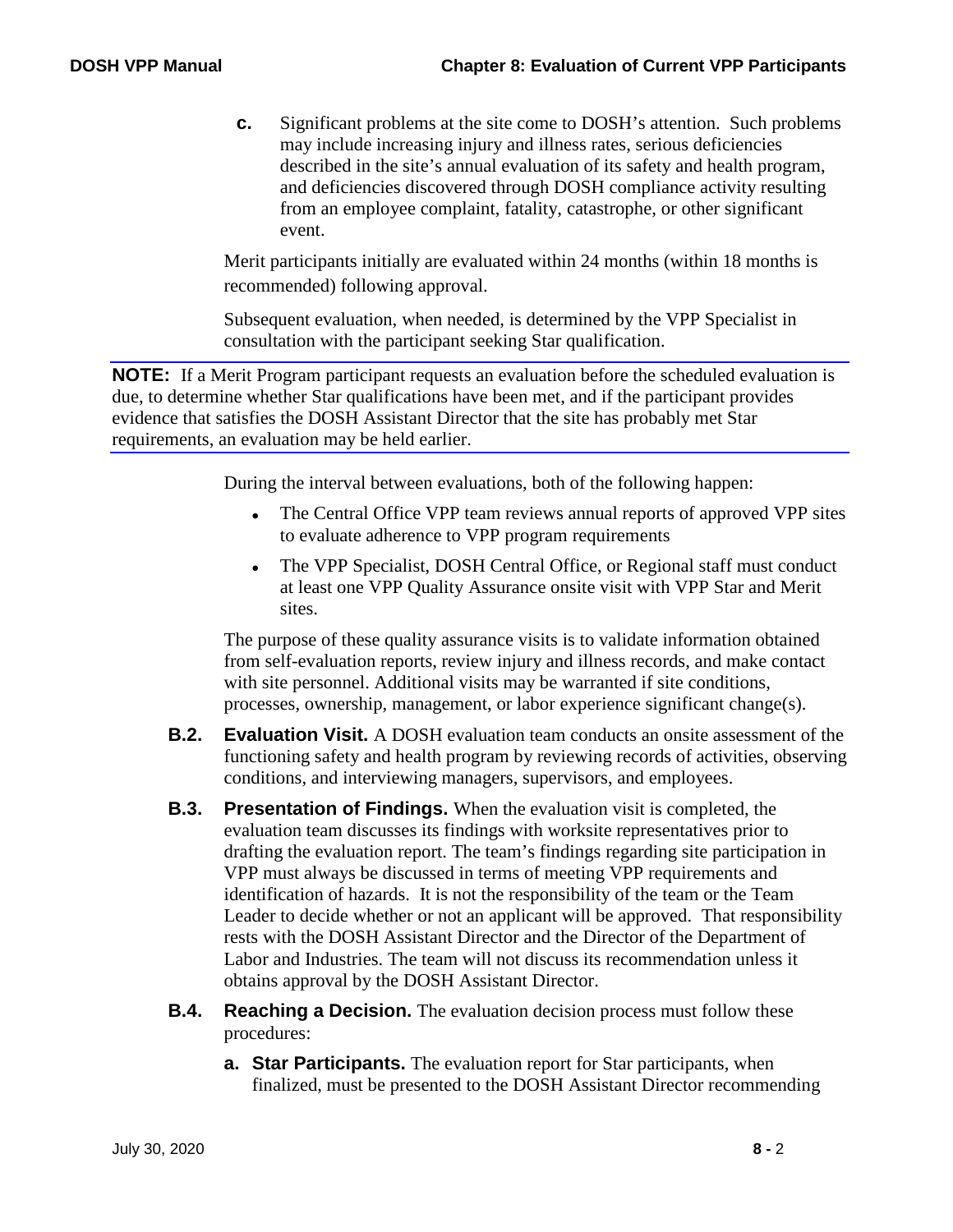concurrence, and forwarded to the Director who will make the final determination regarding the site's continuation in the program.

A copy of the report and notification of the Director's decision must be forwarded to the Team Leader. If continued VPP participation is approved, the Team Leader prepares the letter for the Director's signature officially informing the participant of the Director's decision. A letter of congratulations may be prepared for the Governor's signature, if appropriate.

- **b. Merit Participants.** Recommendations for continued participation in the Merit Program will follow the procedures for Star participants. A recommendation may also be made to advance a Merit site to Star status.
- **B.5. Termination Recommendations.** All termination recommendations for a participant in any VPP program must be forwarded to the DOSH Assistant Director recommending concurrence, and then transmitted to the Director for a decision. (See *Chapter 7, Section G*.)

If cause to recommend termination is found, the procedure in Chapter 7 must be used.

# **C. EVALUATION PREPARATION**

**C.1.** Size and Composition of the Evaluation Team. The size of the team must reflect the size of the site and the complexity of the potential hazards.

The experience and numbers of personnel on an evaluation team must be the same as for a pre-approval onsite review team, as described in Chapter 5, Section D.1.

The evaluation Team Leader's responsibilities are described in this chapter and correspond to the list of Team Leader responsibilities for onsite pre-approval review. (See *Appendix C*.)

**C.2. Arrangements.** Arrangements for the onsite evaluation will be coordinated by the Team Leader. (*See Chapter 7*.) The Team Leader must determine the evaluation's duration in coordination with the worksite.

Generally, the time needed for the evaluation depends on the size and complexity of the site, DOSH's sense of the ongoing quality of the participant's safety and health program, and program problems that may be observed onsite.

Evaluations may range from two to five days' duration (including travel time) unless there are other unusual aspects to the site.

**C.3. Preliminary Preparation.** The Team Leader communicates with the VPP participant to determine a convenient time for the program evaluation. The Team Leader needs to first determine several dates convenient to the team and suggest them to the participant. The evaluation must be completed within the period of time described in section B.1, above.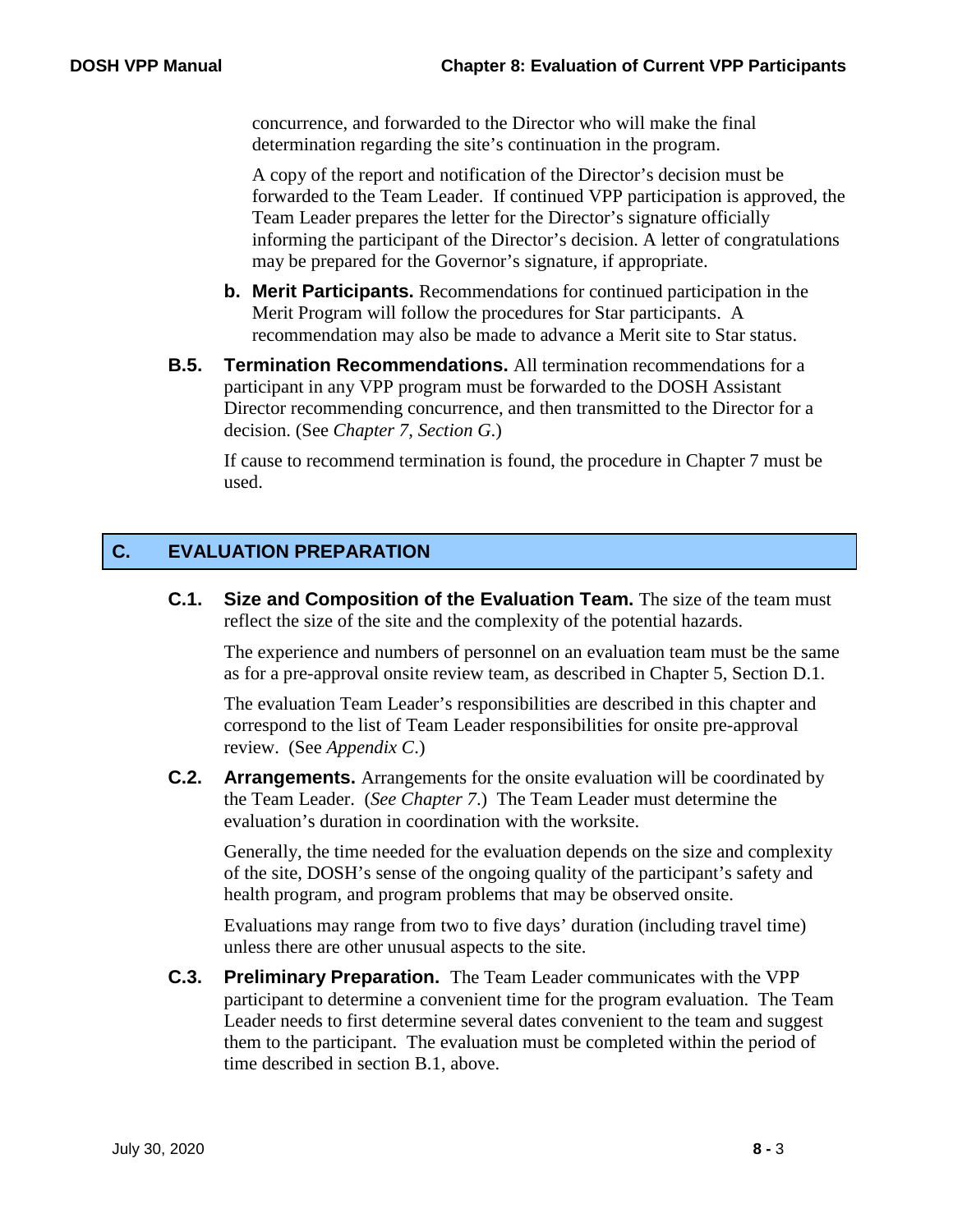Team members must equip themselves with any special equipment needed at the site (PPE, safety shoes, etc.). Some special equipment may be supplied by the site, as determined by the Team Leader.

The Team Leader must contact the site representative in advance to explain the purpose and general activities of the visit.

- Give the VPP representative a suggested list of items to have ready for the team's review (*See Figure 8-1 at the end of this chapter*). Normally, request only documents created since the initial approval or the last evaluation. This means Star sites must have at least 30 to 60 months of documentation available.
- For the Merit Program, in addition to the items listed in Figure 8-1, request any specific documentation related to Merit Program goals.
- Provide a list of items that will be discussed in relation to management's reaction to VPP participation. A suggested list of possible areas of VPP impact is found in *Figure 8-2* at the end of this chapter.
- Make arrangements for access to any office facilities that may be needed for report writing at the site (e.g., office or desk space and copying services, Internet access, etc.).
- **C.4. Advance Planning Responsibilities for Evaluation of Team Members.**  Team members must become as familiar as possible with the type of industry and the specific site.

If possible, team members need to review all documents about the VPP participant in the Team Leader's site file.

The file must include the following:

- The application
- The Pre-approval Program Review Report
- Any notes about hazard correction
- Any previous re-evaluation reports, and any reports related to onsite or offsite assistance
- Annual injury rate data
- Any complaint, chemical leak/spill, fatality/catastrophe investigation reports, or other correspondence with the DOSH Central Office.

The Team Leader must, at a minimum, take the following documents to the visit:

- The Pre-approval Program Review Report.
- Any previous self -evaluation reports.
- Any hazard correction information.
- Onsite assistance visit summaries, if any.
- Any related DOSH correspondence.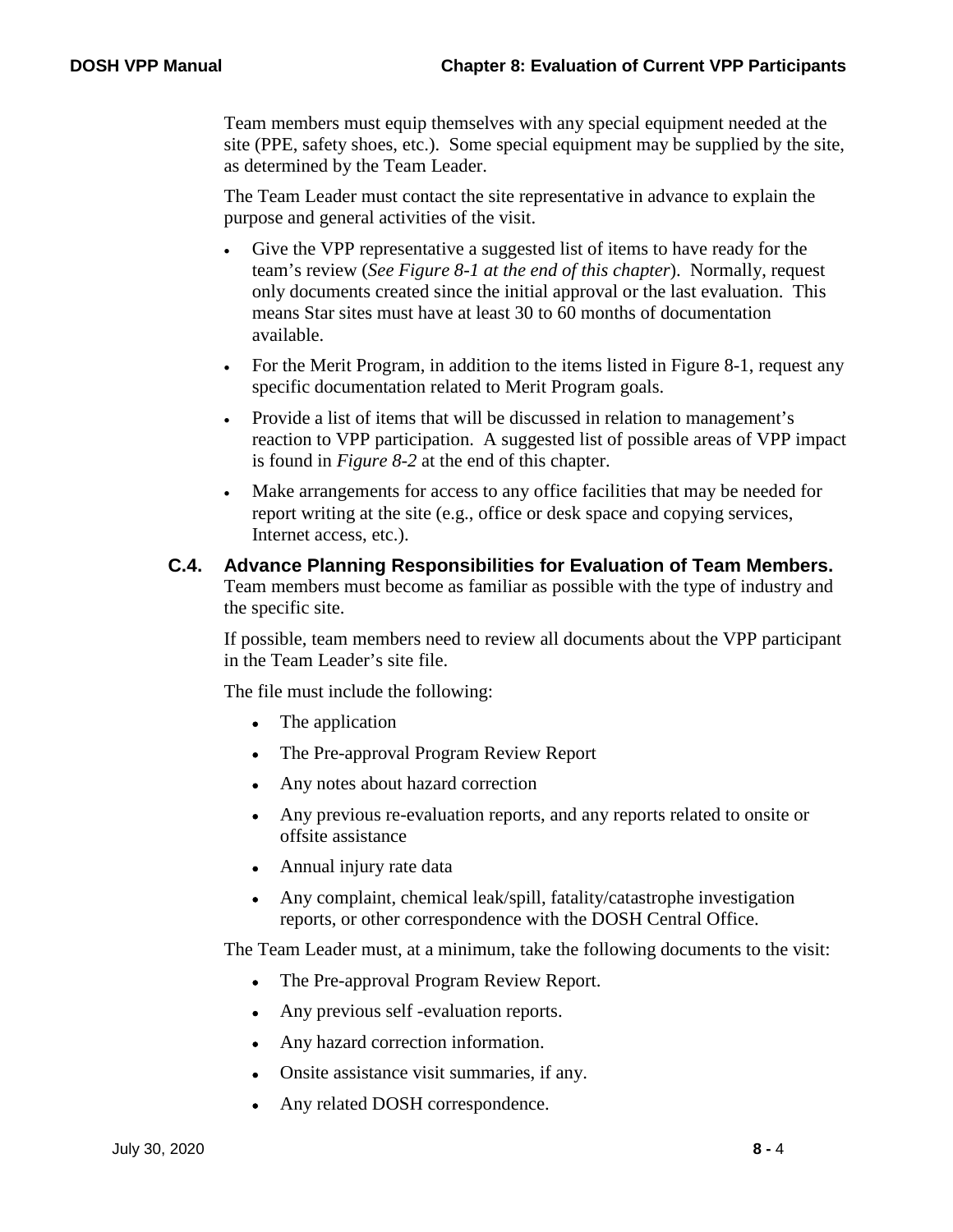• The current BLS Bulletin on Occupational Injuries and Illnesses in the United States by industry.

The Team Leader must compile a list of documents to be reviewed (See *Figure 8-1* at the end of this chapter) and questions to be asked, provide the list to team members during the strategy meeting, and add to the list questions suggested by other team members. As team members note unresolved issues during the onsite review, those questions must also be added to the list.

Use the following guidance in formulating questions:

- Base the questions on the review of the participant's file.
- Compare the current functioning of the safety and health program to its functioning at the time of the pre-approval visit or last evaluation.
- **Include questions relevant to any Merit goal aspects of the safety and** health program.

**C.5. Employee Exposure and Medical Records**. If the onsite visit calls for access to employee exposure and medical records as defined in WAC 296-802- 900, the VPP Specialist or other team member must follow the requirements of WAC 296-802-50005 and 50010, or of any subsequent policy document which replaces it. The team leader must submit their medical access orders at least three weeks prior to a scheduled onsite evaluation or recertification, and maintain a copy in the applicant or participant file.

#### **D. OPENING CONFERENCE**

The opening conference with the site management and the site's employee representatives sets the stage for the review, letting everyone know what to expect and what assistance will be needed during the visit.

Team members need to strive to establish a cooperative atmosphere.

The Team Leader must convey the following information.

- **1.** Clearly state the goals of the evaluation, which are:
	- To determine whether Star or Merit Program requirements are being met
	- For Merit sites, to assess whether progress is being made toward accomplishing agreed-upon goals
	- To analyze the impact of changes in the safety and health program that have occurred since VPP approval or the last evaluation
	- To assess the continuing adequacy of the safety and health program for the potential hazards at the site; and
	- To assess the satisfaction of management and employees with the program.
- **2**. Briefly cover what activities the evaluation will entail and the approximate timing at the site.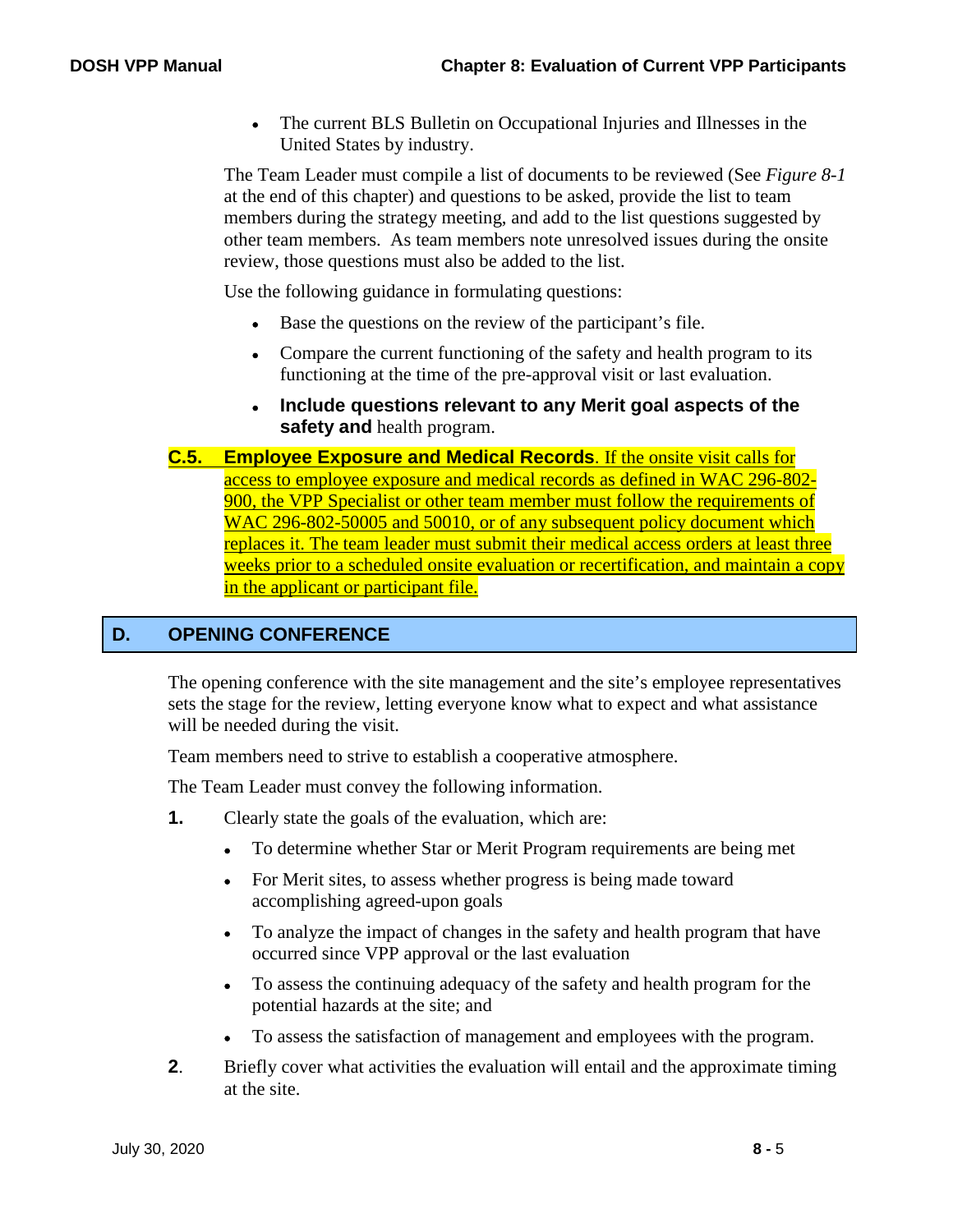- **3.** Make arrangements to conduct private interviews with joint committee members, managers, supervisors, maintenance personnel, record keepers, occupational health staff (if any), and with randomly selected employees (including contract employees, if any).
- **4.** Review differences between the production area tour that must be conducted and an inspection or consultation visit, and explain requirements for correcting any hazards noted:
	- **(a)** DOSH expects immediate correction, if possible, of any hazards found.
	- **(b)** For any hazards that cannot be corrected before the team leaves the site, the site management must agree to a timeline for making the correction and send a letter to the Team Leader indicating when the correction has been completed. The Team Leader may return to the site to confirm the correction.
	- **(c)** If site management refuses to correct a situation where the safety and health of employees is seriously endangered, the situation must be referred for review and enforcement action if deemed necessary. (*See Chapter 5, Section L*.)
- **5**. Explain that the team will update the participant on the progress of the evaluation through a briefing at the end of each day. When the evaluation is completed, the team must discuss its findings with the participant and address any issues that may have developed.

The number of briefings presented will depend upon:

- The number of days allowed for the on-site and complexity
- Whether the site safety and health staff desires a more detailed briefing to be followed by a more general briefing to the site management.

The daily briefings will center on numbers of interviews completed, hazards identified and 90 day items.

The opening conference is the ideal time to begin to assess the satisfaction of the onsite participants with their involvement in the VPP. Consider the participant's overall preference regarding the workplace continuing in the program. Determine if anyone has suggestions for changes to the VPP itself.

Determine how management feels about participation. Consider whether you perceive a sense of continuing management commitment, including resources, both to the program and to safety and health generally. Is management able to provide any information regarding impact of VPP participation, such as the subjects in Figure 8-2 at the end of this chapter?

Determine how the employees feel about the program and their participation levels. If the site is unionized, determine how the union perceives participation in the VPP.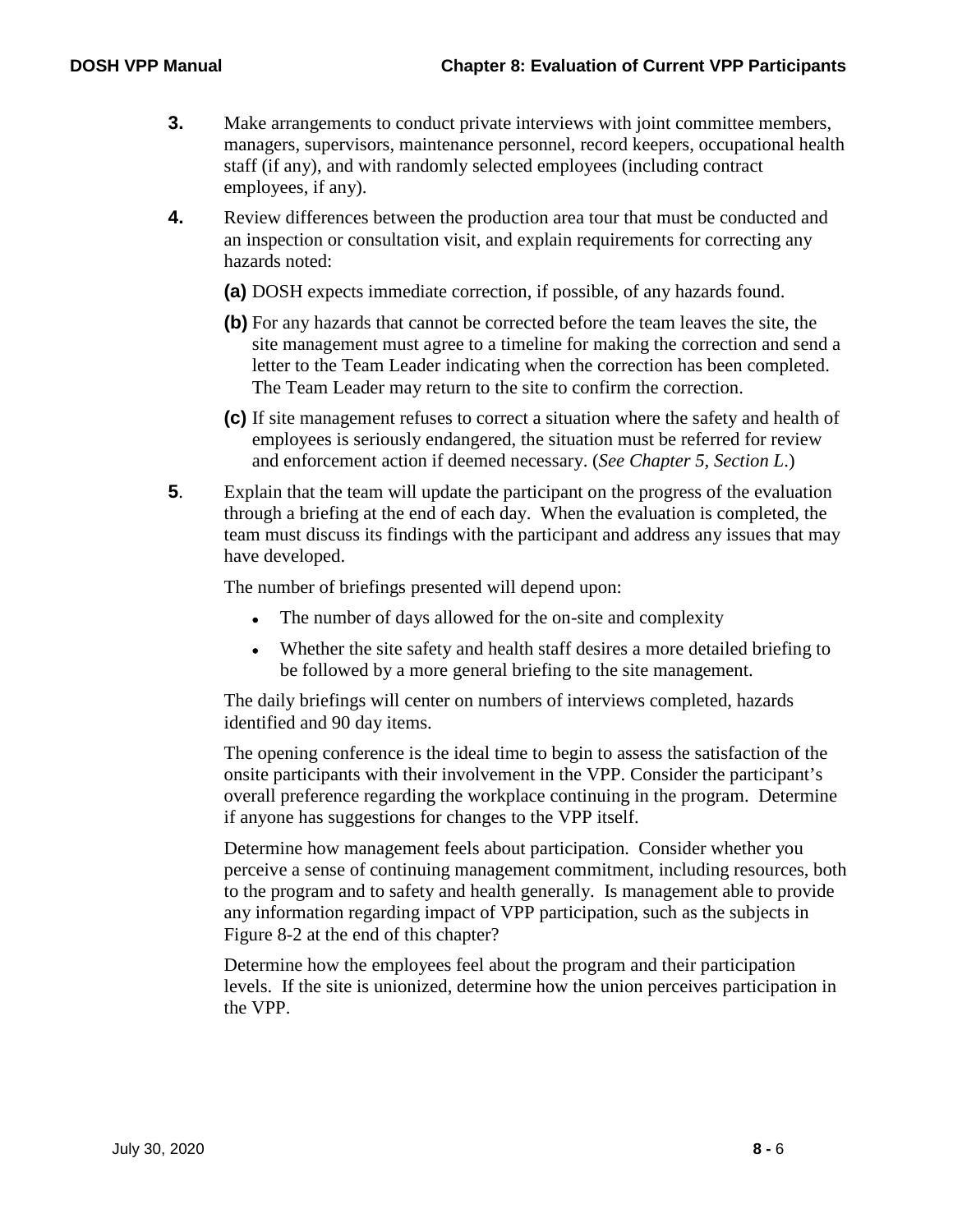## **E. DOCUMENTATION**

#### *See Figure 5-1 at the end of Chapter 5 for a list of documentation to review***.**

The team's documentation reviewer must check logs, programs, and documents for accuracy, completeness, and changes since the last visit or evaluation.

If the team finds any discrepancy between verified rates and the rates the participant reported in the most recent annual self-evaluation, the Team leader must inform the participant to revise its records, including the annual self-evaluation.

**NOTE:** For evaluation at three and five year points, worksites may be eligible to use the best 3 out of the most recent 4 years for calculating incidence rates.

#### **F. SITE WALK-THROUGH**

The safety and health specialist(s) on the team must walk through the production areas. The Team Leader and any backup leader required for the review must also participate in at least part of the walk-through.

- **F.1. Purpose.** This is not an inspection, but a review to see how the safety and health program is operating at the site, and to assess the effect of any changes in production processes, working conditions, and the safety and health program since pre-approval or the last VPP visit.
- **F.2. Problem Areas.** If the file on the participant, the OSHA log, or the annual program self-evaluation report suggests potential problems in certain areas, those areas must be given special attention.
- **F.3. Program Evidence.** Look for evidence of a program that is effective in practice in relation to the potential hazards at the site. The following guidance is helpful in determining what is effective in practice:
	- Look for evidence that categories of hazards are appropriately managed. These include walking-working surfaces, fire safety, storage and handling of general materials, machine guarding, powered tools, and welding.
	- Note any program improvements or possible weaknesses in comparison to the last DOSH VPP visit.
	- Make notes concerning any hazard categories that may need improved attention and management.
	- Relate the problems that are visible in work areas to documents viewed and to interviews conducted concerning work procedures, emergency planning, selfinspection procedures and reports, and complaints or reports of hazards from employees, if any. Make notes concerning program improvements needed to provide the management systems that would prevent these problems.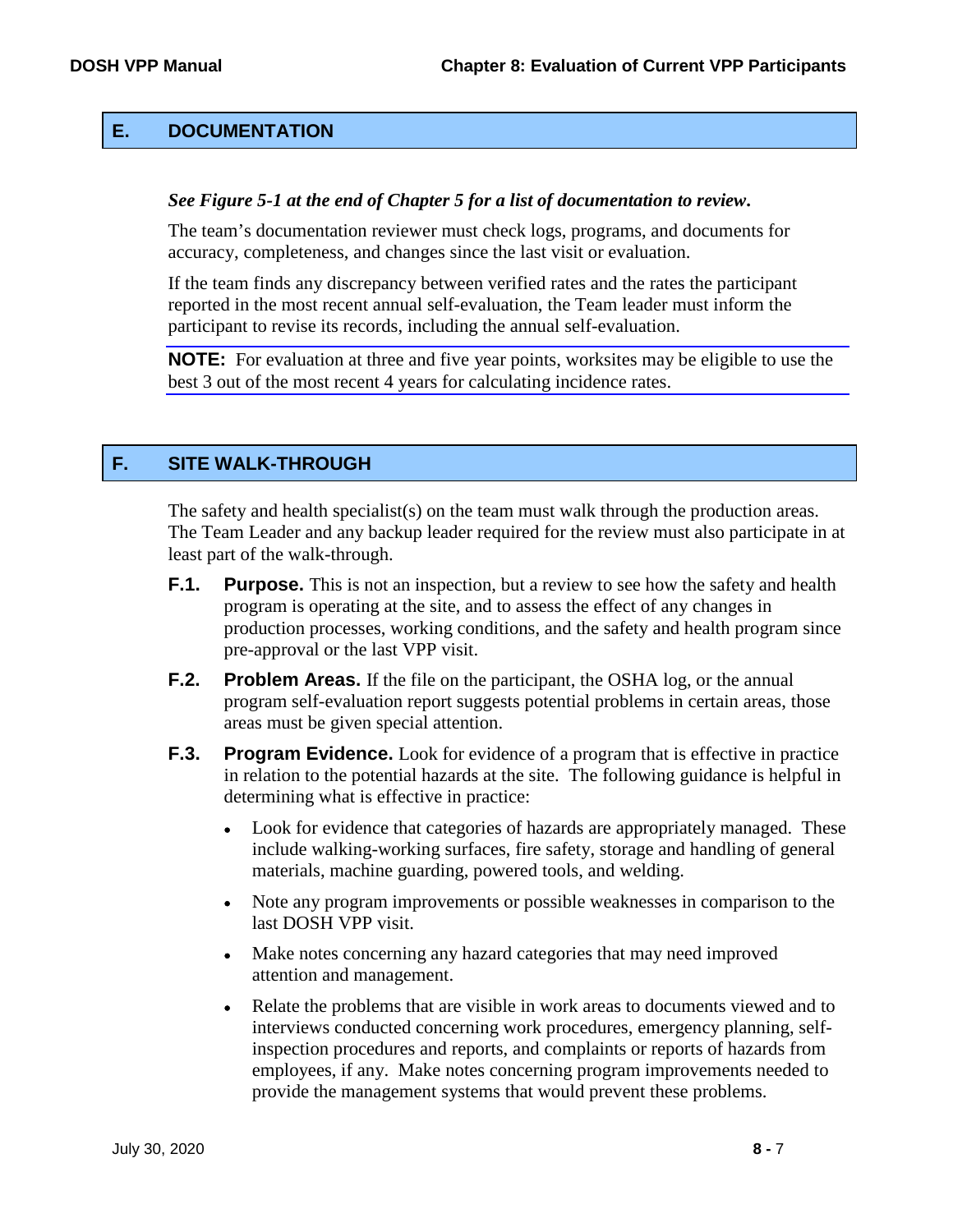- Make notes about any specific hazards that must be corrected. Ensure that a responsible member of the site's management takes notes as well, and agrees on a reasonable time period for correction.
- **F.4. Informal Interviews During Walk-through.** Talk briefly with employees at their work stations to get their views of the safety and health program. See *Appendix D* for a list of topics that may be covered in informal interviews.

Also, include questions related to:

- The completion of individual Merit Program goals, if appropriate
- The depth of employees' understanding of the VPP at the site and their rights under it
- Their reaction to the site's participation in the VPP; and
- Any changes they have noted in production processes or the safety and health program since the site began participating in the VPP, or since the last DOSH VPP visit or evaluation.

## **G. FORMAL INTERVIEWS**

Use the procedures described in Chapter 5, Section H.

#### **G.1. Basic Questions.**

Use interview questions found in Appendix D.

#### **G.2. Additional Questions.**

Specific questions may be added that address Merit Program goals, employee knowledge of and reaction to their site's participation in the VPP, and changes in working conditions or the safety and health program since the last DOSH VPP visit.

#### **H. PREPARATION OF FINDINGS**

The team needs to follow this standard process to reach consensus and prepare the findings of the evaluation visit.

- **H.1. Team Findings Meeting.** When the documentation review, interviews, and walk-through have been completed, the team must meet privately to review and summarize their findings before meeting with site personnel.
- **H.2. Discuss and Define Program Changes.** Give special attention to modification in the safety and health program since VPP approval or the last evaluation. Assess such changes with regard to Merit Program goals (where applicable) and the evaluation measures.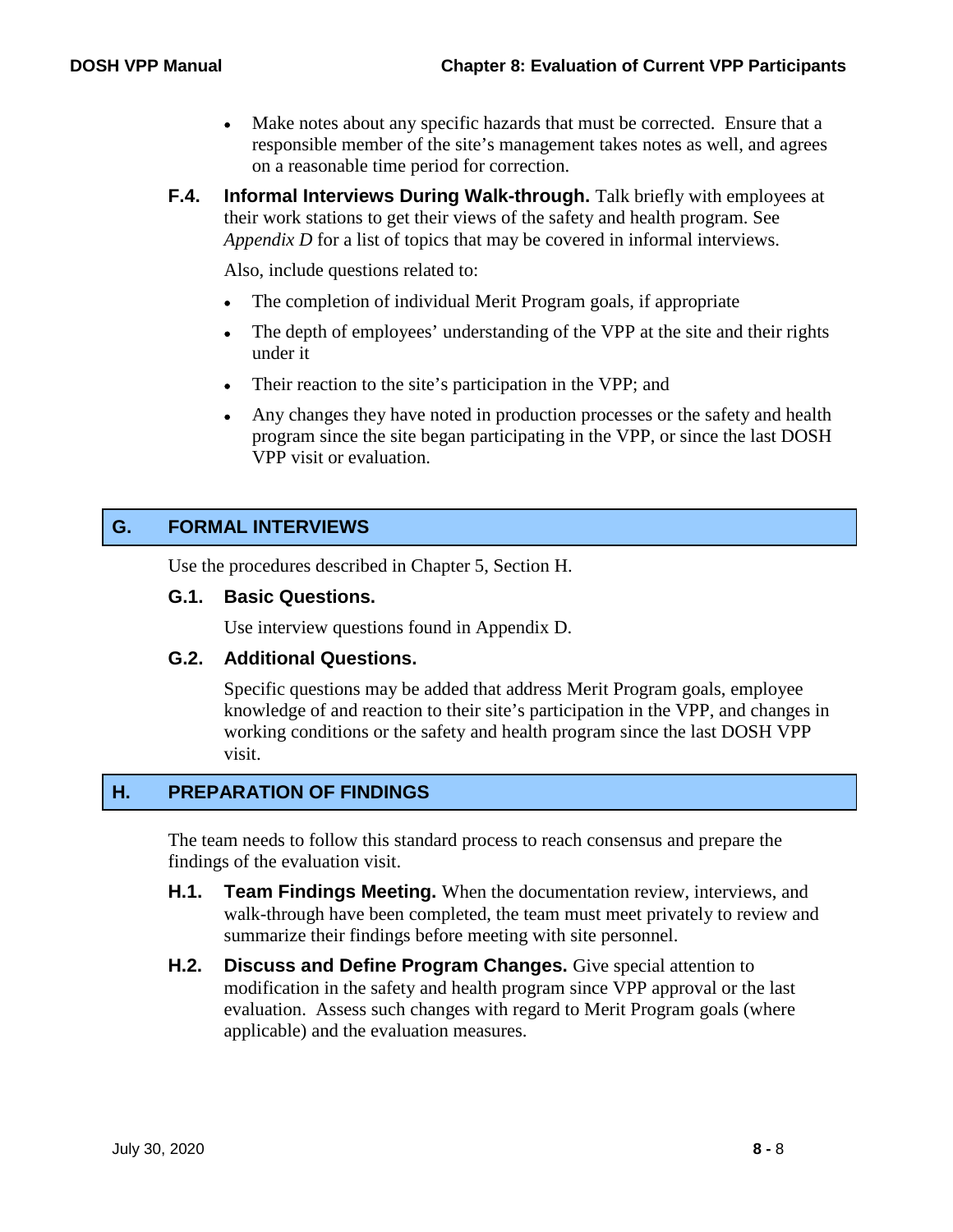- **a. Reach Consensus.** Allow time for complete discussion of issues and for reaching consensus within the team before orally presenting the findings to the site safety and health staff.
- **b. Allow Sufficient Time.** The findings summary meeting may require more than an hour of team time.
- **H.3. Responsibility.** The Team Leader is responsible for organizing the findings from team input.
	- **a. Use Established Document Organization.** Organize the findings for the briefing presentation according to the evaluation measures listed in this Chapter.
	- **b. Itemize Hazards Found.** Technical members of the team describe, during this meeting and at the presentation of findings that follows, the hazards that they have noted, if any, and the correction plans they have discussed with site management.

Relate the discovered hazards to aspects of the safety and health management systems that need improvement. The intent is to correct the hazard and to address the underlying management system issue that allowed the hazard to go uncorrected.

- **H.4. Prepare a List of Specific Examples of Problems.** Where general problems identify trends, the team must be prepared to give specific examples that reveal the trend.
- **H.5. Protect Employee Confidentiality.** Care must be taken to protect the confidentiality of information provided by employees, specifically or in general, whether negative or positive.

The sample of employees will be small enough to make identification fairly simple, even though the sample is too small to provide anything more than confirmation of what the team has gathered from other sources.

The team must never base any conclusion about site safety and health on only a single employee interview.

- **H.6. Suggest Improvements.** Specific suggestions for strengthening various parts of the program must be included in the findings.
- **H.7. Work for VPP Status Recommendation Consensus.** The team must strive for consensus on its recommendation regarding participation. Should irreconcilable differences arise, call the Special Employer Programs Manager for assistance.

In the rare instance where consensus is not reached, any team member dissenting must document their opinion, together with supporting data and rationale.

Any dissenting opinion, together with any responses by other team members, must accompany the draft evaluation report through normal channels until the matter is resolved.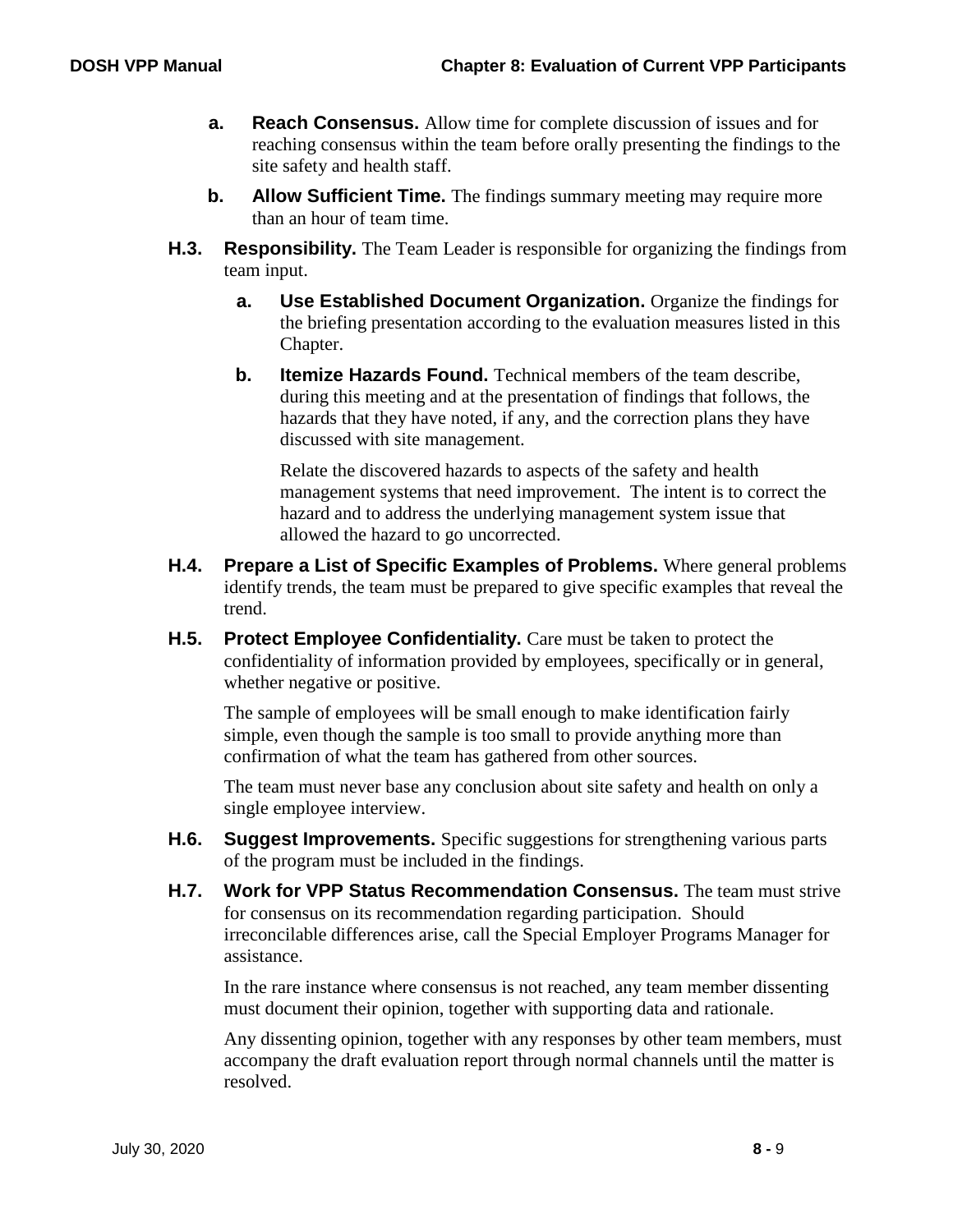- **H.8. Follow These Summarization Guidelines.** In summarizing the findings, the team must consider the following:
	- **a.** The injury/illness incidence and lost workday case rates prior to and since initial approval and/or since the last re-evaluation.
	- **b.** What employees, management, and committee members have said about the program and conditions at the site.
	- **c.** What has been observed during the walk through.
	- **d.** The degree to which implementation of the safety and health program has been verified and meets the needs of the workplace.
- **H.9. Follow These Evaluation Measures.** The development of findings must address the following evaluation measures:
	- **a.** Injury/illness rates (in comparison with the industry average and past performance)
	- **b.** Program improvements or weaknesses since approval for participation or the last evaluation
	- **c.** Adequacy of the safety and health program to protect workers against the site's potential hazards
	- **d.** Ability to safely control conditions at the site where contractors/ subcontractors are involved
	- **e.** If applicable, progress made toward meeting individual Merit Program goals
	- **f.** Satisfaction of the participants
	- **g.** Nature and validity of complaints, if any, received by DOSH
	- **h.** Effectiveness of employee participation or, where a joint labor-management safety committee is involved, effectiveness of the committee.
- **H.10. Choose an Appropriate Recommendation.** The team must choose among the following alternatives:
	- **a. If the site is participating in the Star Program**, follow these instructions based on the conditions listed:
		- *(1) Condition:* A Star participant continues to meet all requirements.

*Recommendation:* Recommend continuation as a Star participant upon satisfactory completion of any 90-day items

*(2) Condition:* A Star participant is deficient in one or more requirements, which can be satisfactorily adjusted during a 90-day deferral of decision, but requires one year's experience operating at Star quality.

#### *Recommendation:*

• Establish written goals for the site to accomplish to re-achieve Star quality.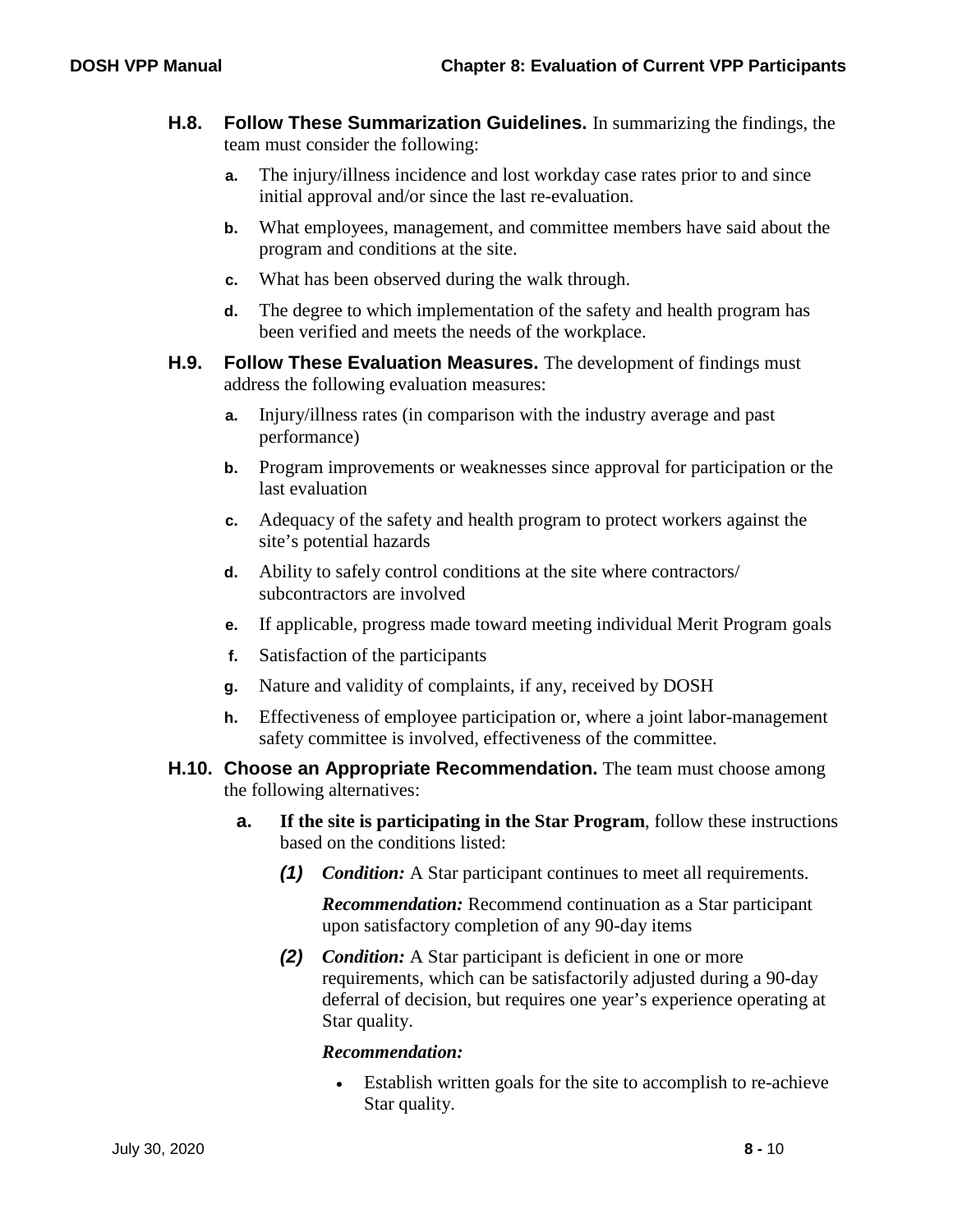- Recommend conditional Star participation for one year with quarterly progress reports due and a formal evaluation scheduled at the end of the year. (See *Figure 8-3* at the end of this chapter for a complete discussion of the one year conditional process.)
- *(3) Condition:* A Star participant is deficient in one or more requirements and agreement cannot be reached on correction, correction cannot be accomplished within a 90-day deferral of decision, or the participant has not made good faith effort on agreed-upon corrections.

*Recommendation:* Recommend termination from VPP.

*(4) Condition:* The participant's 3-year rates are above the national average, and an onsite evaluation has been conducted**.**

*Recommendation:* The participant must be placed on 1-Year Conditional status. The Assistant Director DOSH may also allow a 2 year rate reduction plan to provide the participant more time to reduce its rates to below the national average.

*(5) Condition:* The participant's 3-year rates are above the national average, and an onsite evaluation has not been conducted.

*Recommendation*: The participant must be placed on a 2-year rate reduction plan approved by the Assistant Director DOSH.

In conditions (4) and (5), DOSH and the participant must determine the safety and health management system deficiencies related to the high rates. The 1-Year Conditional goals, rate reduction plans, or both, must address the deficiencies, correction methods, and time frames. Quarterly reports to the VPP Specialist are due during the year.

A period of up to 90 days may be allowed to correct any areas of minor deficiency from the Star Program requirements. See the procedures in *Chapter 5, Section* L, in this manual.

**b. If the site is participating in the Merit Program**, follow these instructions, based on the conditions listed:

**(1)** *Condition:* Term Completed AND…

- Merit Program has met all agreed-upon goals including Star requirements.**Recommend Star participation.**
- Merit Program has not met all agreed-upon goals and/or Star requirements due to extenuating circumstances. **Recommend new Merit approval with new goals.**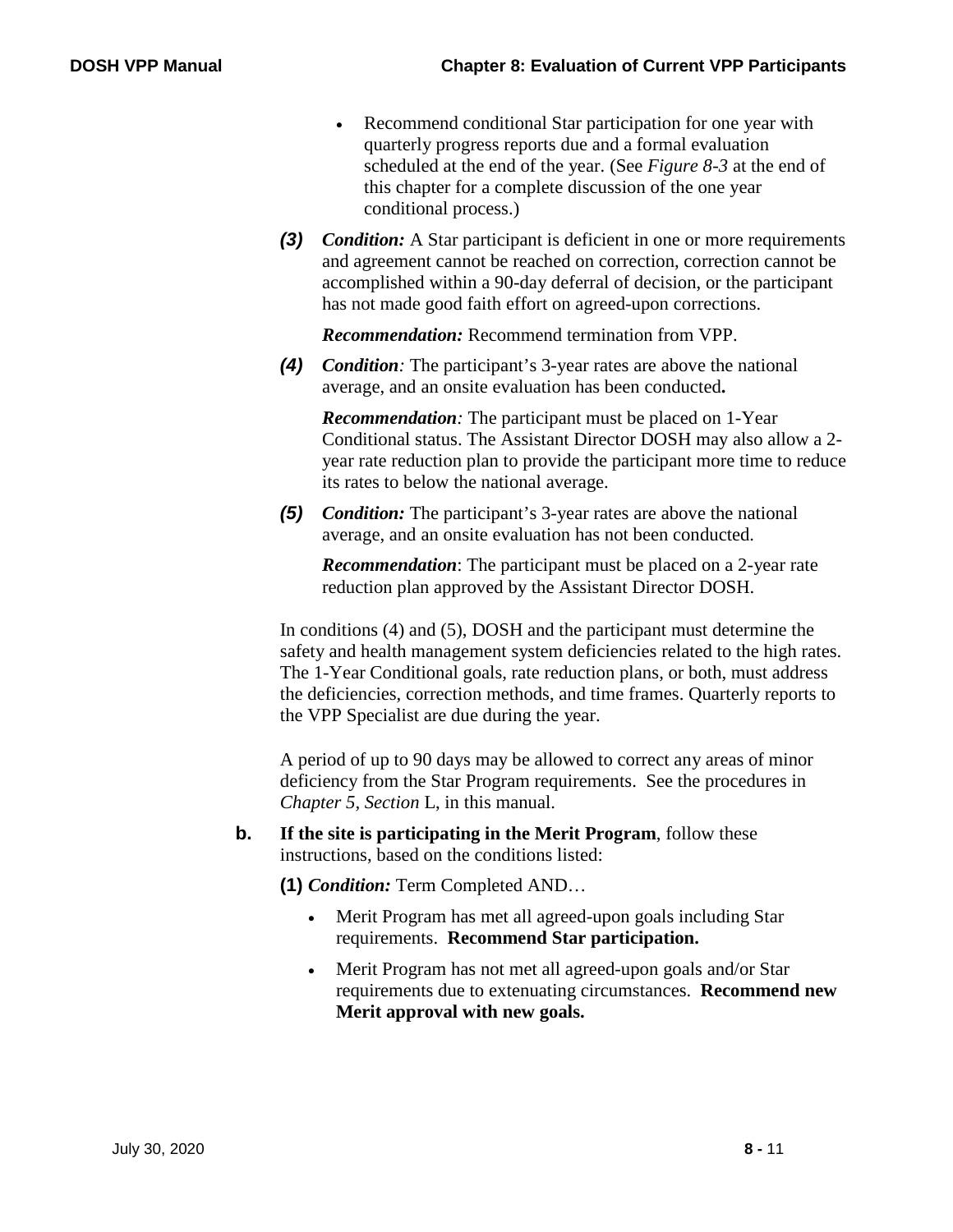- Merit Program has not met all agreed-upon goals including Star requirements, AND EITHER
	- There are no extenuating circumstances

OR

− The site has already had a second Merit approval.

#### **This calls for an automatic recommendation for termination from VPP participation**.

- **(2)** *Condition:* Term Incomplete AND…
	- All agreed-upon goals including the Star requirements have been reached earlier than expected. **Recommend Star approval**.
	- Merit Program is progressing satisfactorily, and/or the site has agreed with DOSH on resolution of any problems and is acting in good faith**. Recommend continuation of Merit Program approval**.
	- Merit Program either is not making a good faith effort to achieve goals, or has serious problems and has either refused or failed to resolve them in a reasonable period of time. **Recommend termination.**

**Note that all recommendations must be documented in the participant's file.**

## **H.11. Recommendation for Star Re-Approval with Two-Year Rate Reduction Plan (RRP).** Whenever the three-year rate (either TCIR and/or DART) of a participant is the same or above the three most recent/published BLS rates for their NAICS, the site will develop and be placed on an approved two-year rate reduction plan (RRP). The effective date will be the date the DOSH Education and Outreach Manager approves the RRP. The RRP will be effective for two full calendar years; this may or may not include the year the higher rates were discovered.

- **a.** The VPP on-site evaluation report will include the following information on the implementation of the RRP requirements.
	- (1) DOSH Education and Outreach Manager approval,
	- (2) Identify an end date two full years from the effective date of the RRP (This may or may not include the year the rate increase was discovered),
	- (3) Identify deficiencies in the Safety and Health program and develop a plan to eliminate these deficiencies (If there is no plan place on a one-year conditional plan),
	- (4) Provide a schedule for required quarterly updates and offer help in plan development, and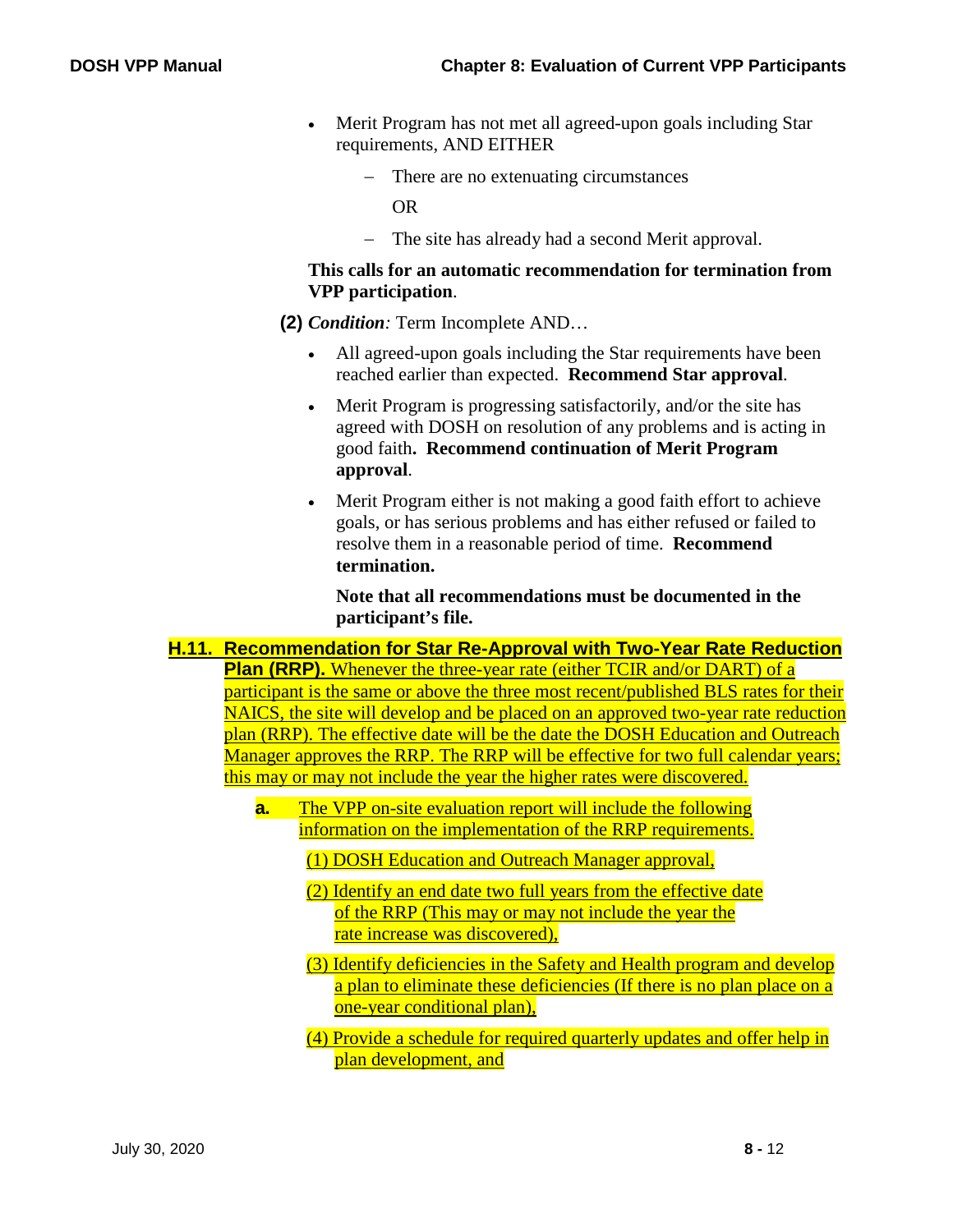- (5) Provide a statement of understanding that if the required rate reductions are not achieved within the plan period, the site will be subject to termination. Back to back, two-year RRPs will not be allowed.
- **b.** The VPP Manager will conduct a review of the site progress after the first year. If, at that time, the rates show an increase rather than a decrease, the site will be encouraged to withdraw from VPP.
- **c.** If, within five years after successfully completing a two-year rate reduction plan, the participant's three-year rates rise to or above the three most recent/published BLS rates again, the participant will be asked to withdraw from VPP.
- **d.** Consecutive two-year rate reduction plans will not generally, be approved. If extreme extenuating circumstances are present, the DOSH Assistant Director may approve a second RRP.
- **H.12. Final Decision Authority.** Final Decision Authority is defined below.
	- **a. Continuation in Star and Merit Programs Decision.** In all cases, the DOSH Assistant Director makes the decision whether a site is to continue participating in Star and Merit Programs, including granting a one-year conditional Star approval. The Assistant Director consults with the Director before making a final decision.
	- **b. All Other Participation Decisions.** The Director of the Department of Labor and Industries makes all decisions relating to advancement from Merit to Star, and termination from the VPP, except for sites where a Merit term has been completed with goals not met and no extenuating circumstances, or the site has reached the end of a second Merit approval time without meeting goals, in which case recommendation for termination is automatic. (See *Section H.10.b*, above.)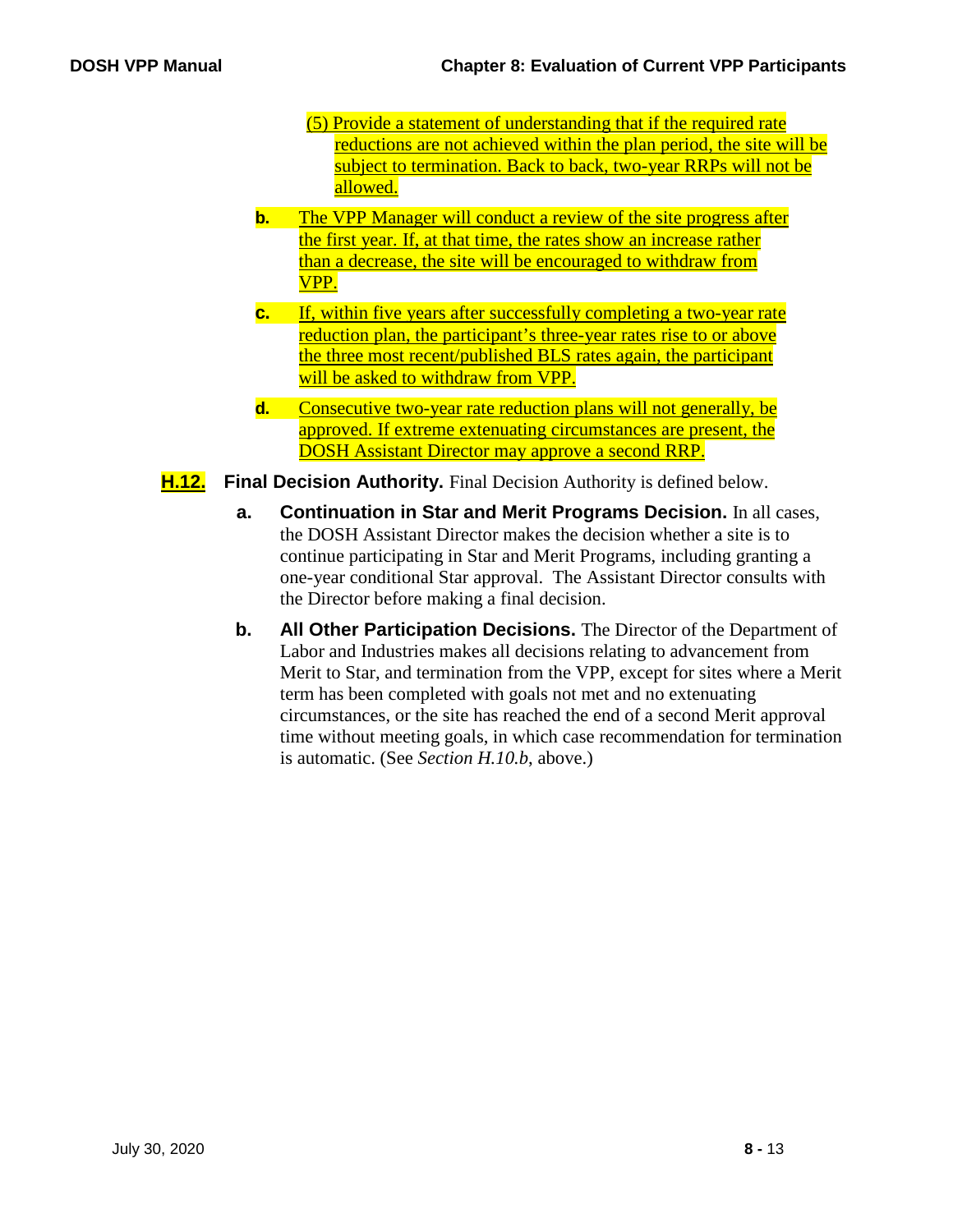# **I. PRESENTATION OF FINDINGS**

Follow these guidelines in presenting the team's findings to the site management:

- **I.1. Make Sure Information Is Complete.** Before the beginning of the presentation, the Team Leader must determine whether the team has seen everything that the site representative feels is relevant, and whether the site representative is satisfied that the team has a good "picture" of the safety and health program in action. The Team Leader must specifically address any unresolved issues noted by the team.
- **I.2. Review the Team's Assessment.** Provide the team's assessment of the site's performance on the evaluation measures listed in this chapter.

Where program progress or deterioration is discerned in relation to the program at the time of approval or the last evaluation, give examples in the presentation.

**I.3. Review Hazards Noted.** Review any hazards that have been noted, along with the agreed-upon time and means of correction.

If correction cannot be accomplished immediately, ask management to send a letter to the Team Leader describing what correction was made, when it is accomplished.

These corrections must not be listed in the report, or by themselves be the subject of goals. They usually flag the need for system improvement.

A list of the hazards and corrections must be placed in the file for follow-up.

**I.4. Convey the Team's Findings.** The team's findings regarding site participation in VPP must always be discussed in terms of meeting VPP requirements and identification of hazards. It is not the responsibility of the team or the Team Leader to decide whether or not an applicant will be approved. That responsibility rests with the DOSH Assistant Director and the Director of the Department of Labor and Industries. The team will not discuss its recommendation unless it obtains approval by the DOSH Assistant Director.

If the recommendation is for VPP termination, offer the site management the opportunity to withdraw before the termination recommendation goes to the DOSH Assistant Director. Remind the site management about the ramifications of being terminated versus voluntarily withdrawing.

- **I.5. Draft the Report.** The Team Leader prepares the draft report in conjunction with team members. Normally the draft is completed only after receiving the 90- day items from the site.
- **I.6. Emphasize a Positive Approach.** Always thank site representatives for their assistance and their continued interest in VPP, and make it clear that the DOSH VPP Specialist remains available to assist approved participants with their safety and health program.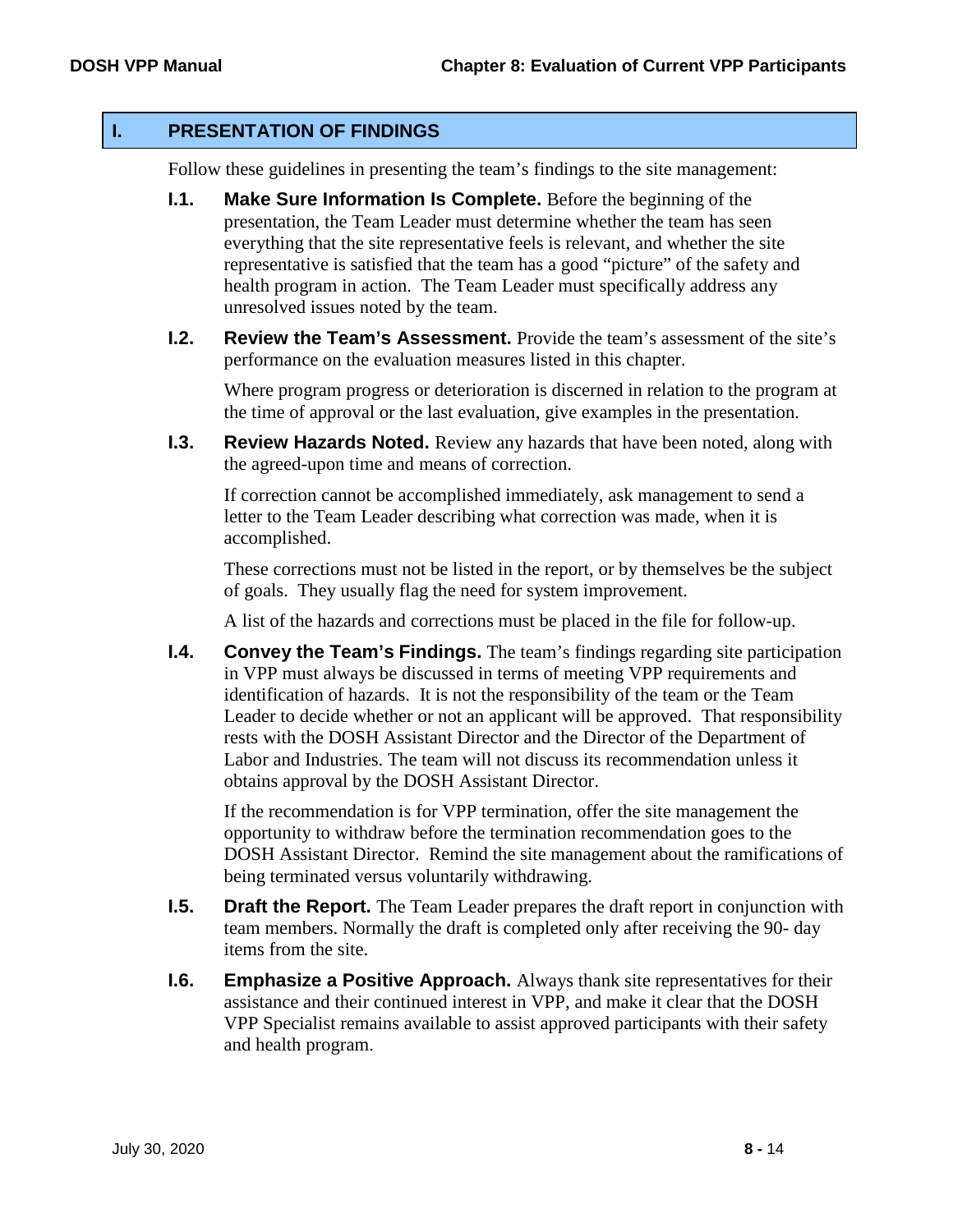# **J. DRAFT THE REPORT**

The Team Leader is responsible for preparing the draft evaluation report, following the format in Appendix H.

- **J.1. Make Report Assignments.** The Team Leader may assign sections of the report to other team members. Review the following with each team member:
	- Each writer must meet established deadlines.
	- Each team member must review the entire draft report.
	- The draft report must reflect the consensus of the team.
- **J.2. Review of the Draft Report.** The Team Leader must provide an opportunity for the Special Employer Program Manager to review the draft report and suggest changes. The Team leader will not provide the applicant or participant with a copy of the draft report unless it is first approved by the DOSH Assistant Director.

# **K. HAZARD CORRECTION ARRANGEMENTS**

When hazards not corrected before the final interview have been discussed with management, and correction plans and dates have been agreed to orally, a memorandum to the files that outlines the agreement must be written for the Team Leader's signature. **It must not be part of the report.**

This memorandum, and the site's response letter describing the hazard correction made, must become part of the site's file. They must also be made available for use by the team that conducts a subsequent onsite evaluation.

If serious hazard(s) go uncorrected, then:

- The Region must make every attempt to resolve the problem in a manner consistent with the cooperative spirit of the VPP.
- The applicant site must be informed that if a satisfactory correction of the hazard(s) cannot be achieved, the matter must be brought to the attention of the Assistant Director and the Director, and that enforcement action may be taken.
- If the applicant continues to refuse to correct the hazard(s), the VPP Specialist prepares a memorandum to the DOSH Assistant Director, with a copy to the Director, detailing the hazard(s) and the cooperative efforts made by DOSH to achieve resolution.
- If the DOSH Assistant Director decides that all cooperative efforts have failed and that DOSH must ensure hazard correction, the DOSH Assistant Director sends a memorandum to the Statewide Compliance Manager, requesting that enforcement action be taken through the Regional Compliance Manager. Under these circumstances, the worksite would be a candidate for termination from the VPP (see *Chapter 7, Section G*.).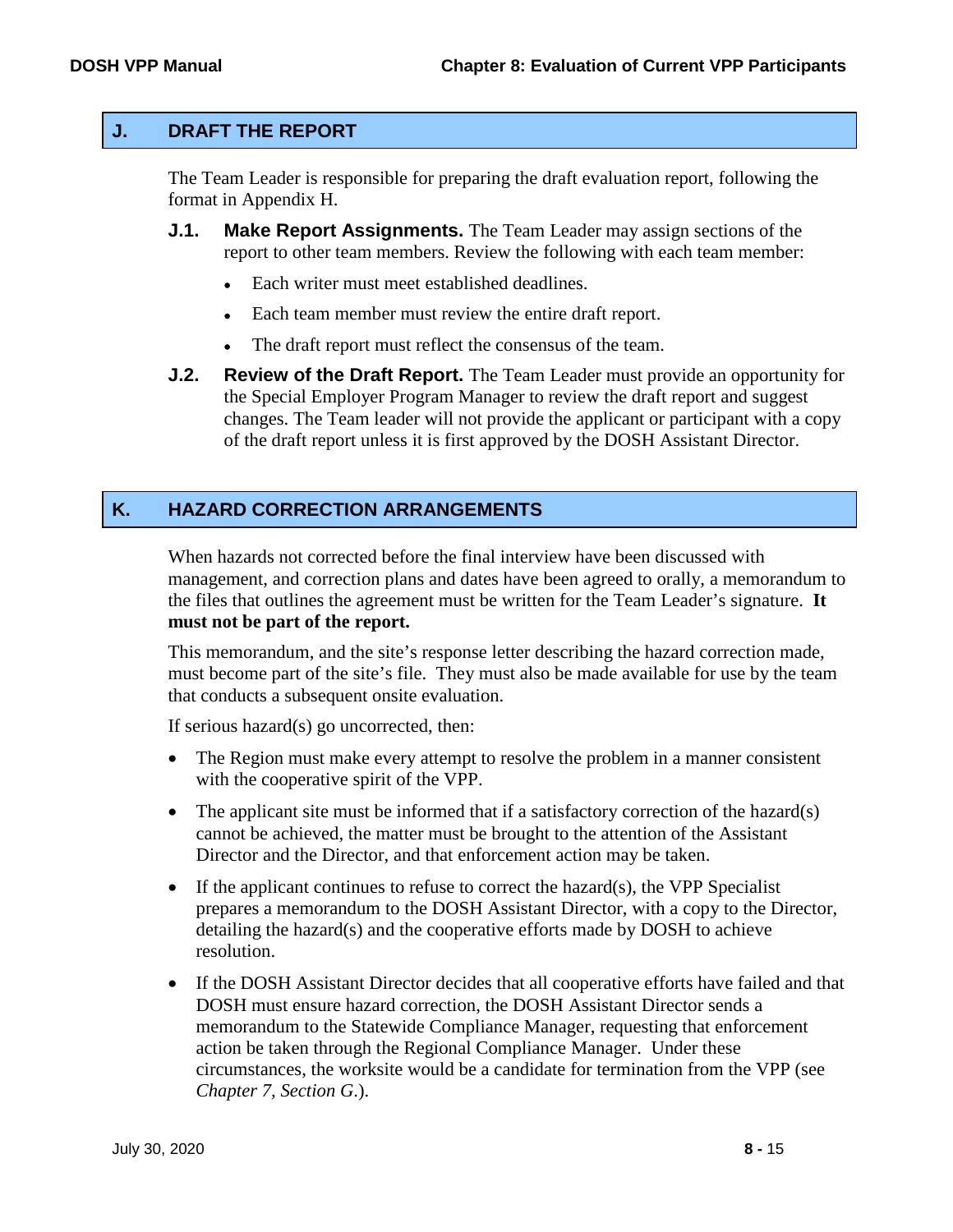#### **L. PROCESSING EVALUATION RESULTS**

Complete the evaluation by preparing the report for approval, and assembling the site's public information file (available to the public only **after** approval is final).

**L.1. Report Preparation and Approval.** When the report is in final draft form and when all 90-day items, if any, have been completed, submit the report to the Special Employer Programs Manager and the Education and Outreach Manager. Upon concurrence, the report is forwarded to the DOSH Assistant Director recommending concurrence and that it be transmitted to the Director for review and a decision, as appropriate.

Where the DOSH Assistant Director is concurring in a recommendation for the Director's decision, follow procedures, schedules, and deadlines described in Chapter 6.

- **L.2. Creating the Public Information File.** Once an evaluation has been processed and approved, the Team Leader must compile all documents relevant to the evaluation and add them to the public information file. These additions must include clean copies of:
	- The DOSH Assistant Director's memorandum to the Director stating concurrence with the recommendation.
	- The Evaluation Report, with any attachments.
	- The Director's letter to the participant, which includes notification of a copy being sent to any applicable collective bargaining agent(s).
	- Any program changes not submitted in the original application.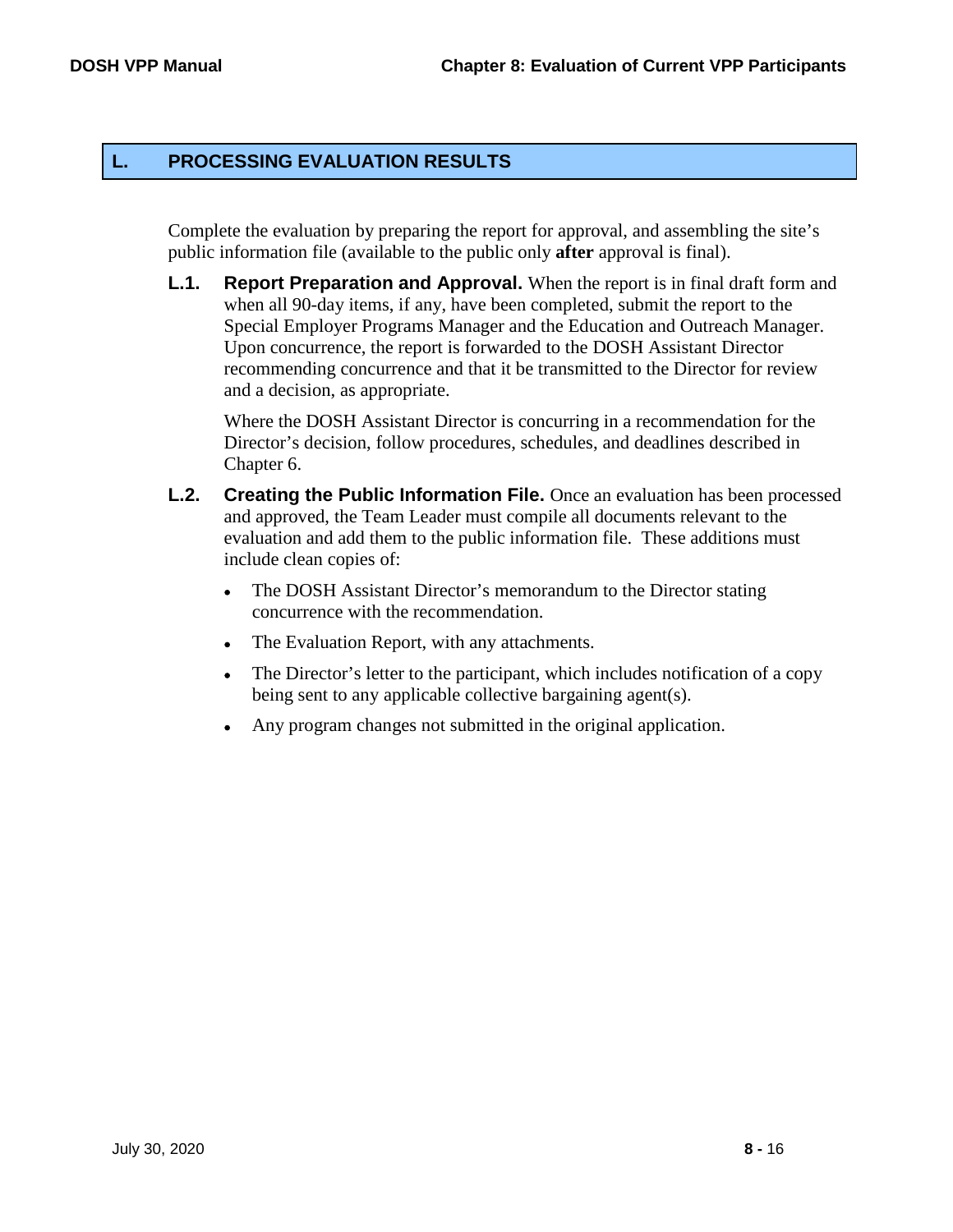# **Figure 8-1**

# **DOCUMENTS TO BE REVIEWED DURING ONSITE EVALUATION**

- OSHA-300 log and first-aid logs for three prior years and year to date (for site and any contractors).
- Company policy, goal, and objective statements.
- Industrial hygiene sampling, audio metric measuring, material safety data sheets, etc. Analysis of potential hazards completed since the pre-approval or last evaluation visit.
- Any new or changed safety rules.
- Any changes in PPE program, hazard communications, emergency procedures, etc., along with documentation of training, drills, etc.
- Job hazard reviews conducted during the period.
- Any new training programs and documentation of training given during period.
- Self-inspection reports, including records of correction for the period since the pre-approval visit or last evaluation.
- Accident reports since the pre-approval visit or last evaluation.
- Records of employee reports of safety and health problems/concerns since the pre-approval or last evaluation visit.
- Documentation regarding the preventive maintenance system during the period.
- Documentation of the use of the line accountability and disciplinary systems since the preapproval or last evaluation visit.
- Annual internal safety and health program audits/evaluations since the pre-approval or last evaluation visit, with documentation of action taken to address recommendations.
- Safety committee minutes (where applicable) since the pre-approval or last evaluation visit.
- Documentation relating to any other aspect of the site's safety and health program.
- For chemical industry and other worksites falling under the provisions of the Process Safety Management Standard: Copies of all information required under the Process Safety Management Standard, including project reviews or analyses which examine possible failure points, and the VPP PSM Questionnaire (Supplement "B") that is applicable to their operations. Responses must cover all PSM-related operations.
- Any documentation related to Merit Goals (where applicable).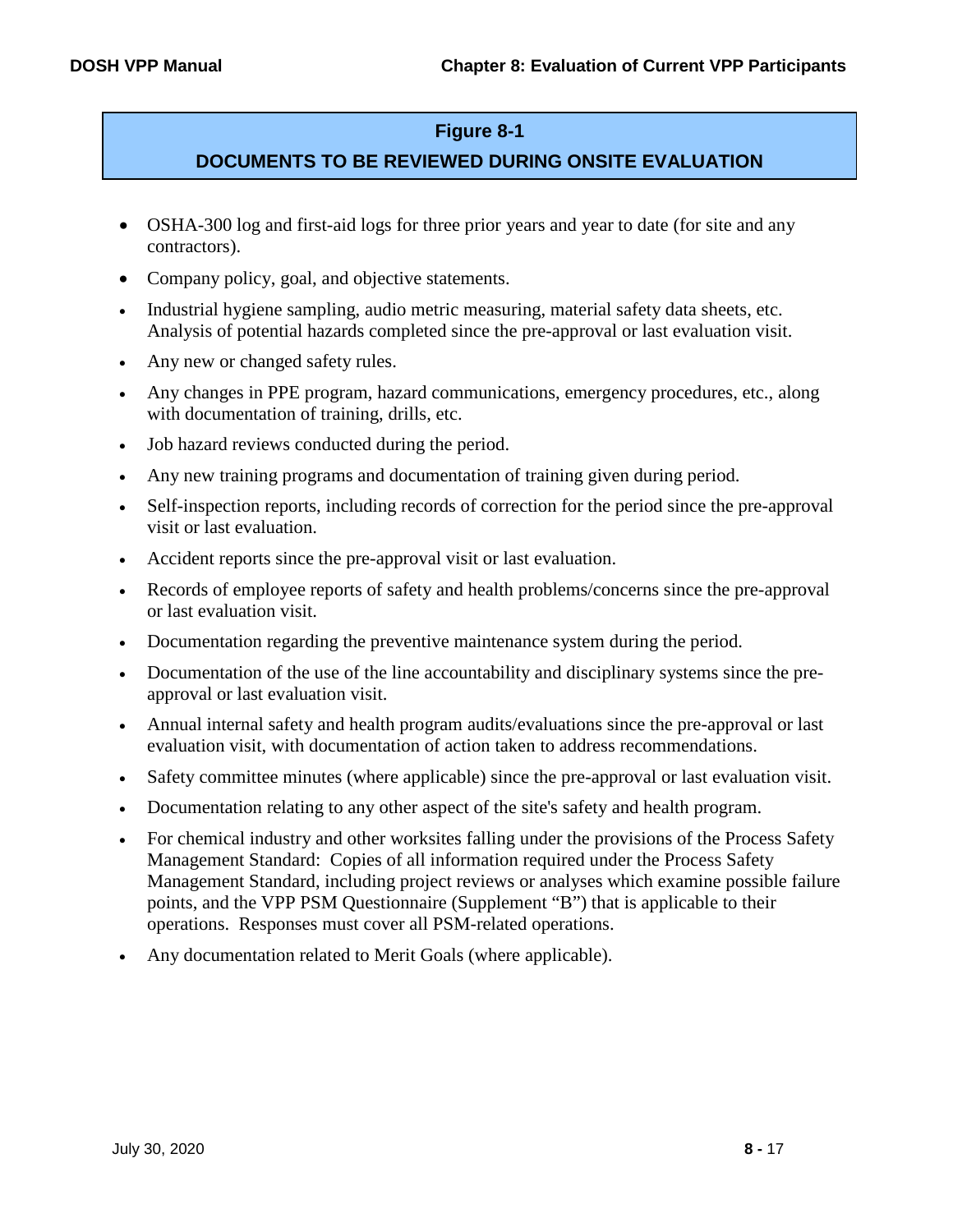# **Figure 8-2**

# **POSSIBLE AREAS OF DIRECT OR INDIRECT VPP IMPACT**

Evaluation procedures call for assessment of changes in injury rates, employee awareness and involvement, and safety and health conditions. Other areas of management concern may be affected either directly or indirectly by participation in the VPP.

If management has tracked improvement in these areas and will share the information with DOSH's review teams (the information can be very general, such as an "increase" or "decrease by 10 percent"), the information may be helpful when aggregated with information from other VPP sites.

We are interested in **change** only.

- Absenteeism rate.
- Workers' compensation claims or costs.
- Turnover rates.
- Productivity.
- Other areas that are tracked and appear to change in relationship to the VPP participation.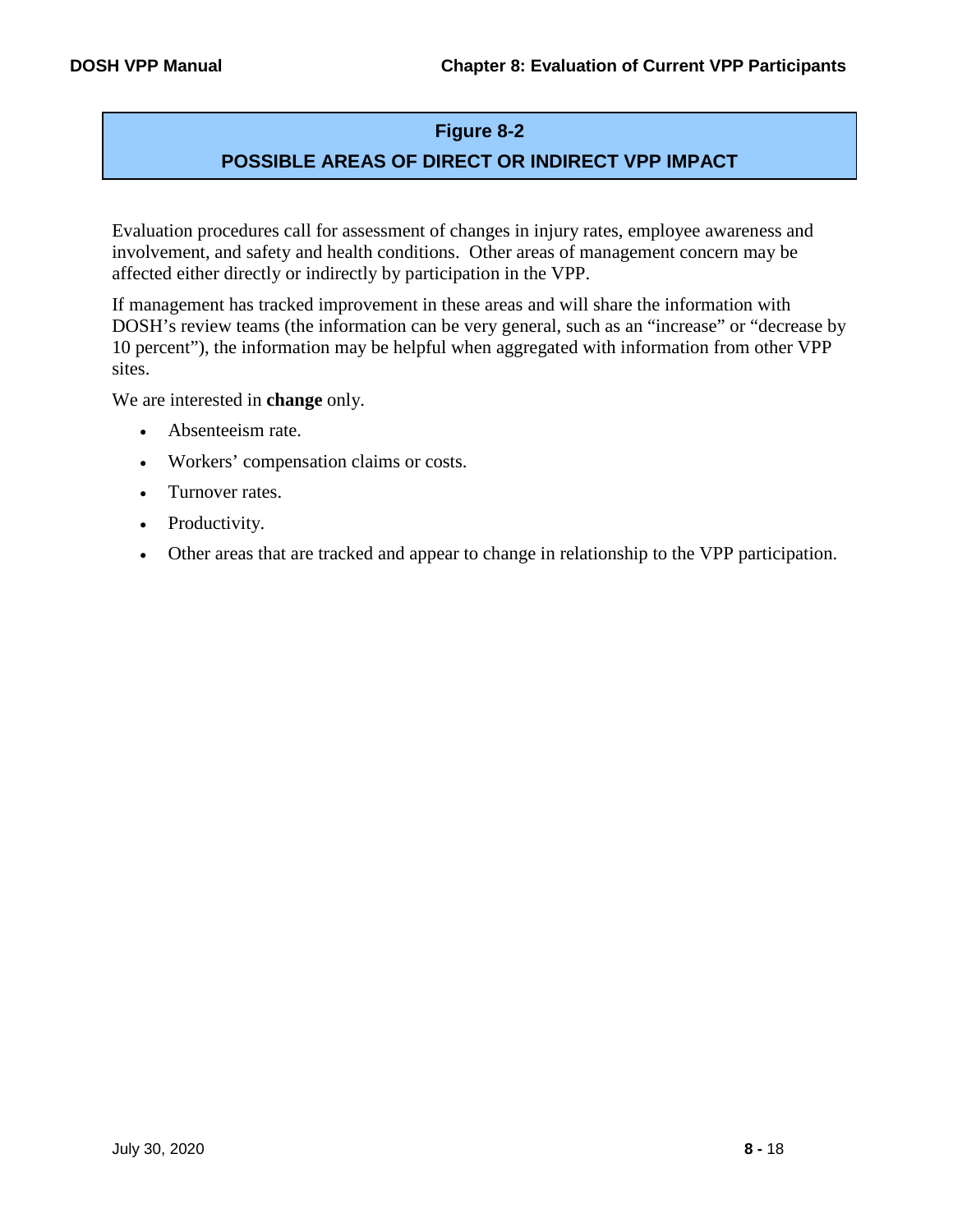# **Figure 8-3**

# **GUIDELINES FOR CONDITIONAL STAR PARTICIPATION**

# **A. Purpose.**

When a formal onsite re-evaluation of current Star participants reveals deficiencies in one or more Star requirements for which one year of Star quality experience is required, a 1-year conditional Star participation may be recommended under the following conditions:

- The site desires to remain in the Star Program
- The deficiencies can be corrected satisfactorily within 90 days and the corrections are in place by the end of the 90-day deferral period; and
- A period of one year's experience is needed to establish that the site has:
	- − Continued the program(s) as designed; and
	- − The program(s) work(s) to correct the deficiency(ies).

# **B. Goals.**

A goal must be established and agreed to with the site for every deficiency that requires correction. Each goal must meet the following conditions:

- It must be clearly stated
- It must relate to a deficiency in Star quality discussed in the onsite reevaluation report
- It must state specifically what is required to determine that it has been accomplished; and
- It must describe the measure(s) that will verify Star quality has been reachieved and maintained.

# **C. Onsite evaluation.**

One year from the date when implementing the goals ended the 90-day deferral period, the site must undergo an evaluation.

If it is found clearly to be at Star quality, an approval for continuation in the VPP must be recommended to the DOSH Assistant Director. For future evaluations, the site must be considered to begin a new cycle as a Star.

If the site continues to maintain Star quality at its next evaluation, it is eligible for a 3-year plaque. After five years of continued Star quality, it is eligible for a 5 year plaque.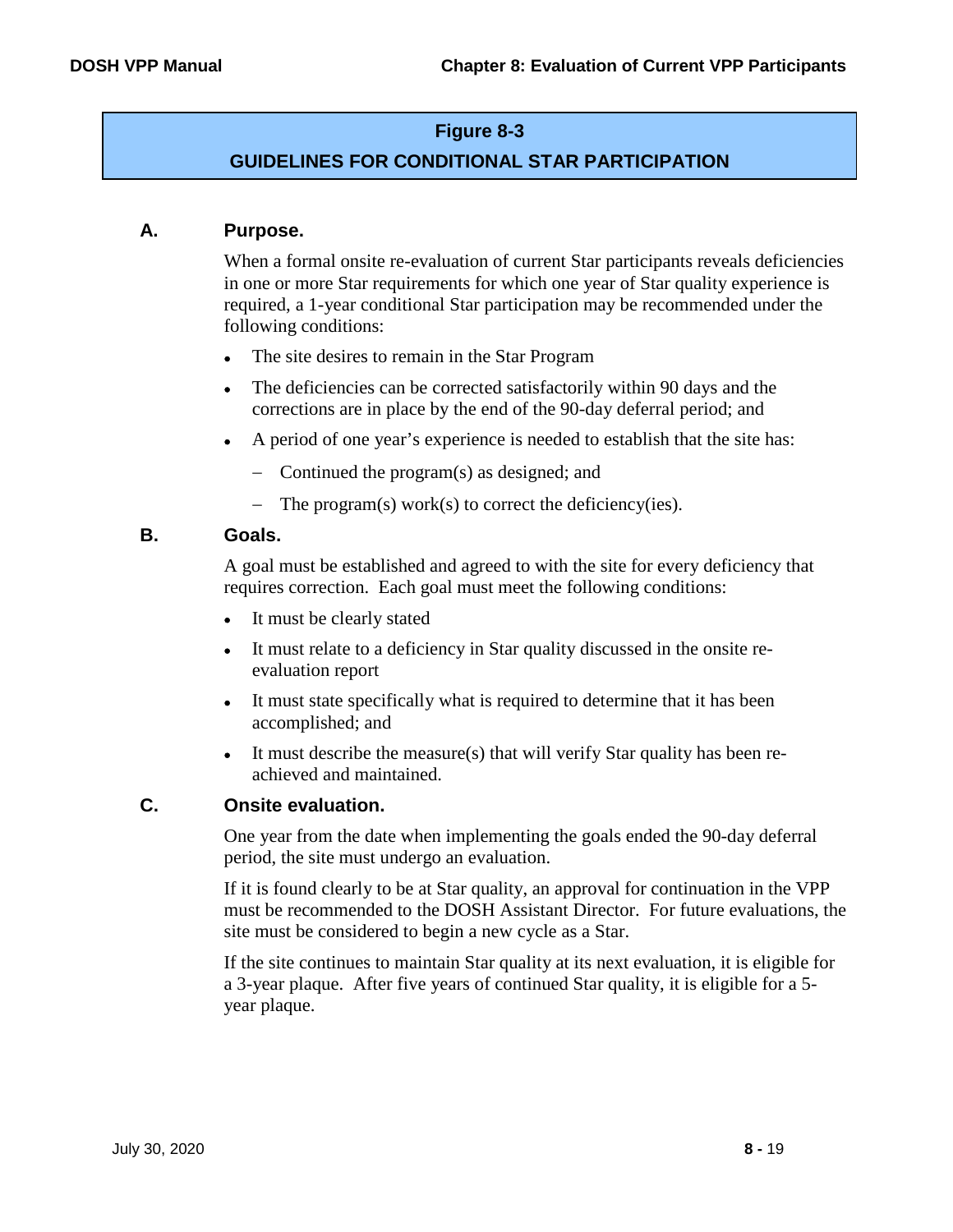# **APPENDIX A APPLICATION GUIDELINES**

For Site Applicants: For efficient processing, your application needs to follow the format below. Address each item. In sections B - E, describe how each program element is implemented at your worksite.

Refer to appropriate documentation after the narrative, if it's provided in an Appendix or available onsite. Use the numbering system below to help speed the review of your application.

Where existing policies, guidelines, forms, etc., describe your programs, we encourage you to enclose them rather than to write new material for this application.

VPP applicants whose operations are covered by the Process Safety Management (PSM) Standard must provide responses to each question in the VPP PSM Questionnaire (Supplement "B") that is applicable to their operations. Responses must cover all PSM-related operations and provide sufficient detail. The questionnaire can be found on the VPP site web page.

# **A. GENERAL INFORMATION**

The following general information needs to be filled in completely and legibly on the application.

#### **A.1. Applicant**

Applicant information needs to include the following:

- Site name
- Site address
- Site manager name
- Site manager's title
- Site VPP contact for DOSH correspondence
- Site VPP contact's title
- Phone number
- E-mail address

#### **A.2. Company/Corporate Name**

The site company name needs to include the following (make any corporate subsidiary relationships clear):

- Name (if different from above)
- Address
- VPP contact (if applicable)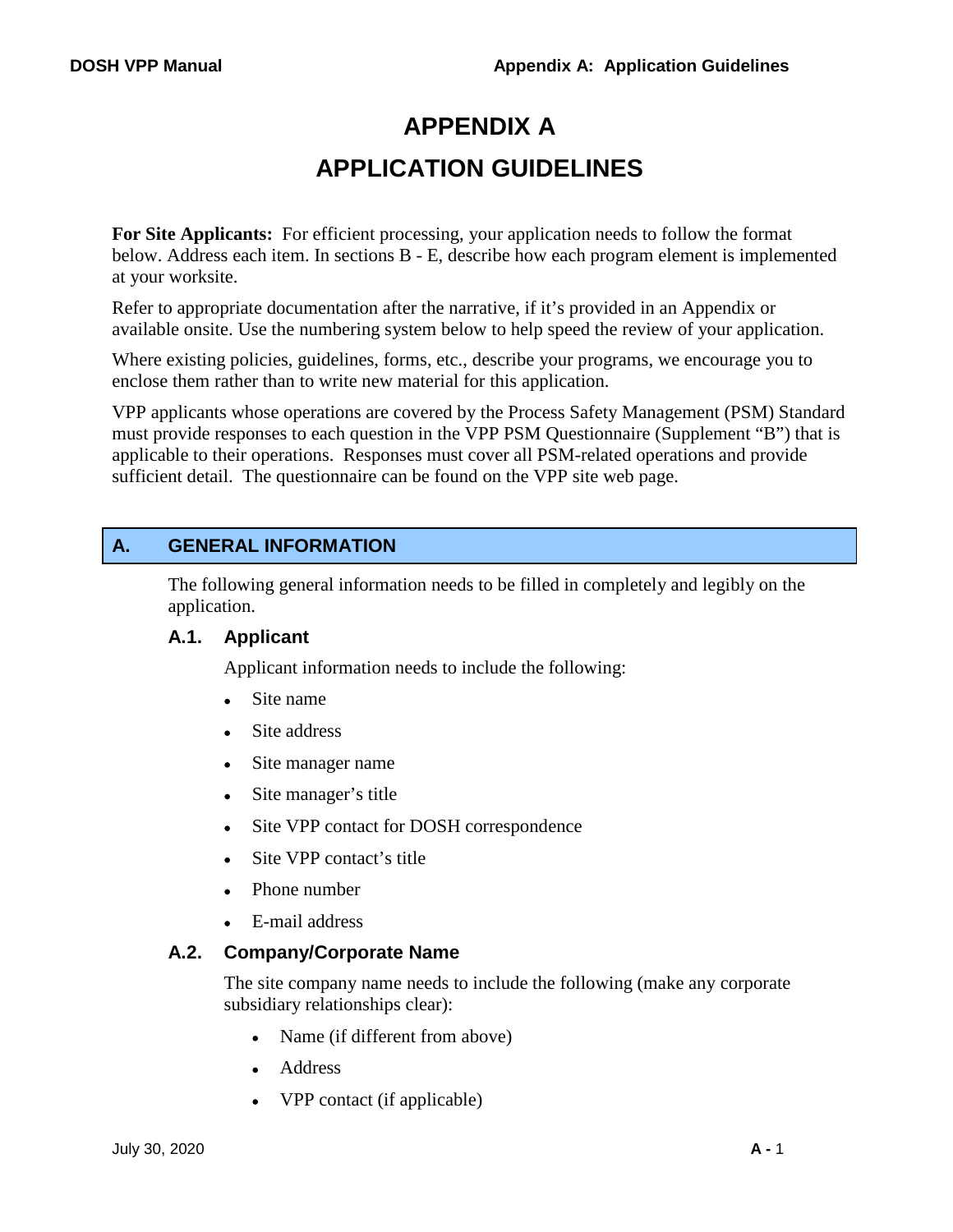- Site VPP contact's title
- Phone number
- E-mail address

# **A.3. Collective Bargaining Agent(s).**

If there is one or more collective bargaining organizations active at the site, be sure to list the following information for each one (list information on each separately):

- Union name and local #
- Agent's name
- Address
- Phone number
- E-mail address

# **A.4. Number of Employees and Contractor Employees.**

Provide the number of employees, both direct and contractor, at the site:

- Number of Employees working at Applicant's site
- Number of Temporary Employees supervised by Applicant
- Number of Applicable Contractor Employees

# **A.5. Type of Work Performed and Products Produced.**

Provide a comprehensive description of the work performed at your site, the type of products produced, and the type of hazards typically associated with your industry.

# **A.6. Industrial Classification Codes.**

Provide what you believe to be your site's 6-digit North American Industry Classification System (NAICS) code and your 4-digit Standard Industrial Classification (SIC) code.

Please contact your VPP Coordinator if you are having difficulty identifying an appropriate code.

You can also find NAICS and SIC information on the Bureau of Labor Statistics' website, *[www.bls.gov](http://www.bls.gov/)*.

# **A.7. Record Your Recordable Nonfatal Injury and Illness Statistics.**

# **1. Statistics for Direct Employees.**

Using information from your OSHA injury and illness logs (OSHA-300), **complete and submit Table 1** in Section G at the end of this application.

Then, for your reference: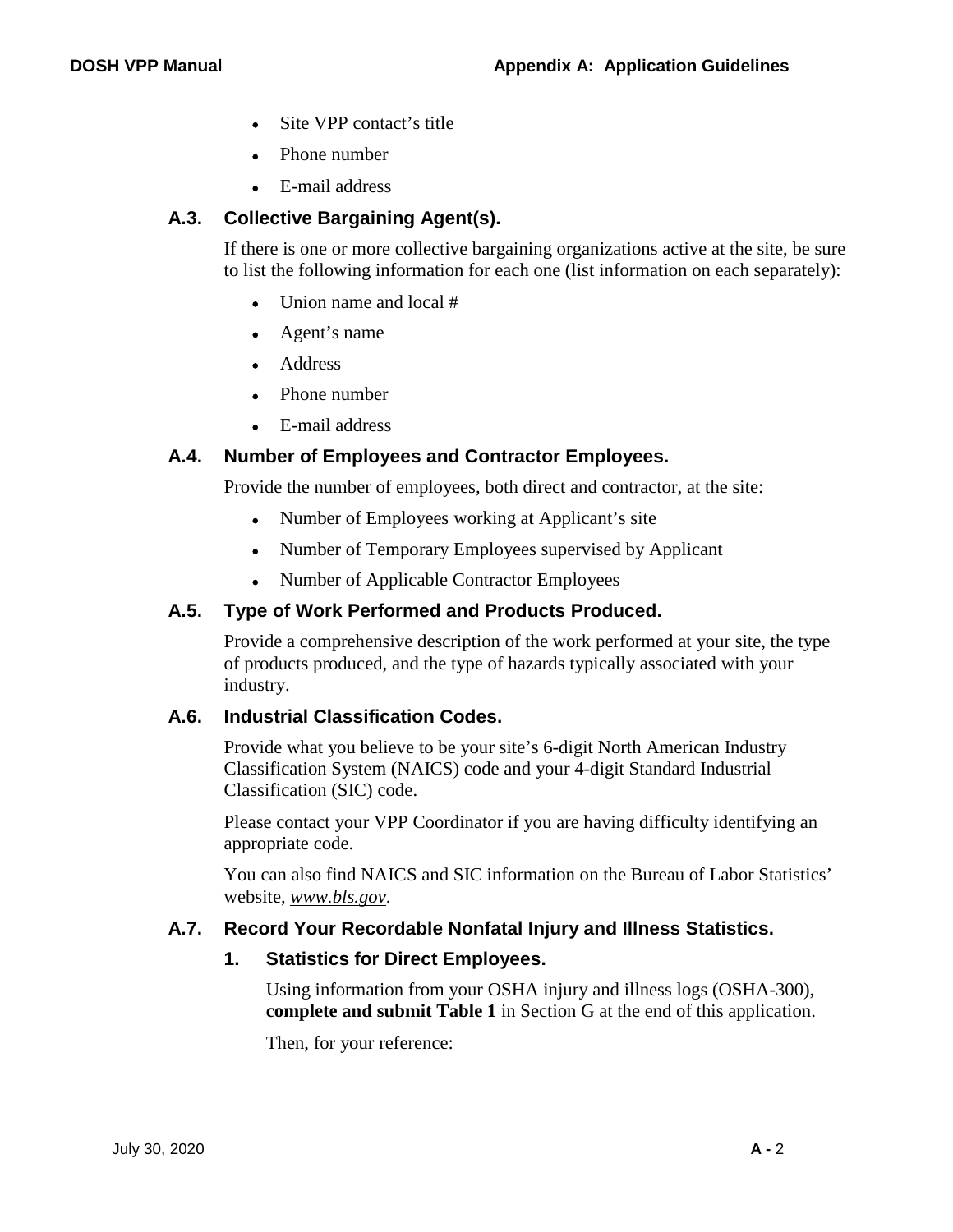- (a) Record your combined 3-year average  $TCIR<sup>1</sup>$  $TCIR<sup>1</sup>$  $TCIR<sup>1</sup>$  here:
- **(b)** Record your combined 3-year average DART[2](#page-113-1) rate here: \_\_\_\_\_\_\_\_\_\_\_

Both your 3-year average TCIR and your 3-year average DART rate must be below the 3-year average of the 3 most recent years of specific industry national averages for nonfatal injuries and illnesses at the most precise level published by the U.S. Department of Labor's Bureau of Labor Statistics (BLS). DOSH will compare all submitted rates against the 3-year BLS average for your NAIC

# **2. Statistics for Contractor Employees.**

**Complete Table 2** on the application form for rates of Applicable Contractors<sup>[3](#page-113-2)</sup>, listing each contractor individually. **Submit Table 2 with your application.**

You must also maintain this information at your worksite and make it available to the DOSH review team during the VPP onsite review.

# **B. MANAGEMENT LEADERSHIP AND EMPLOYEE INVOLVEMENT**

Describe management leadership and employee involvement in your site's safety and health program.

**B.1. Commitment.** Attach a copy of your top-level safety policy specific to your facility.

**NOTE:** Management must clearly demonstrate its commitment to meeting and maintaining the requirements of the VPP and taking ultimate responsibility for worker safety and health.

- **B.2. Organization.** Briefly describe how your company's safety and health function fits into your overall management organization. Attach a copy of your organization chart.
- **B.3. Authority and Responsibility.** Describe what authority you give managers, supervisors, and regular employees regarding safety and health, and hazard mitigation.

<span id="page-113-2"></span><span id="page-113-1"></span><span id="page-113-0"></span> $\overline{a}$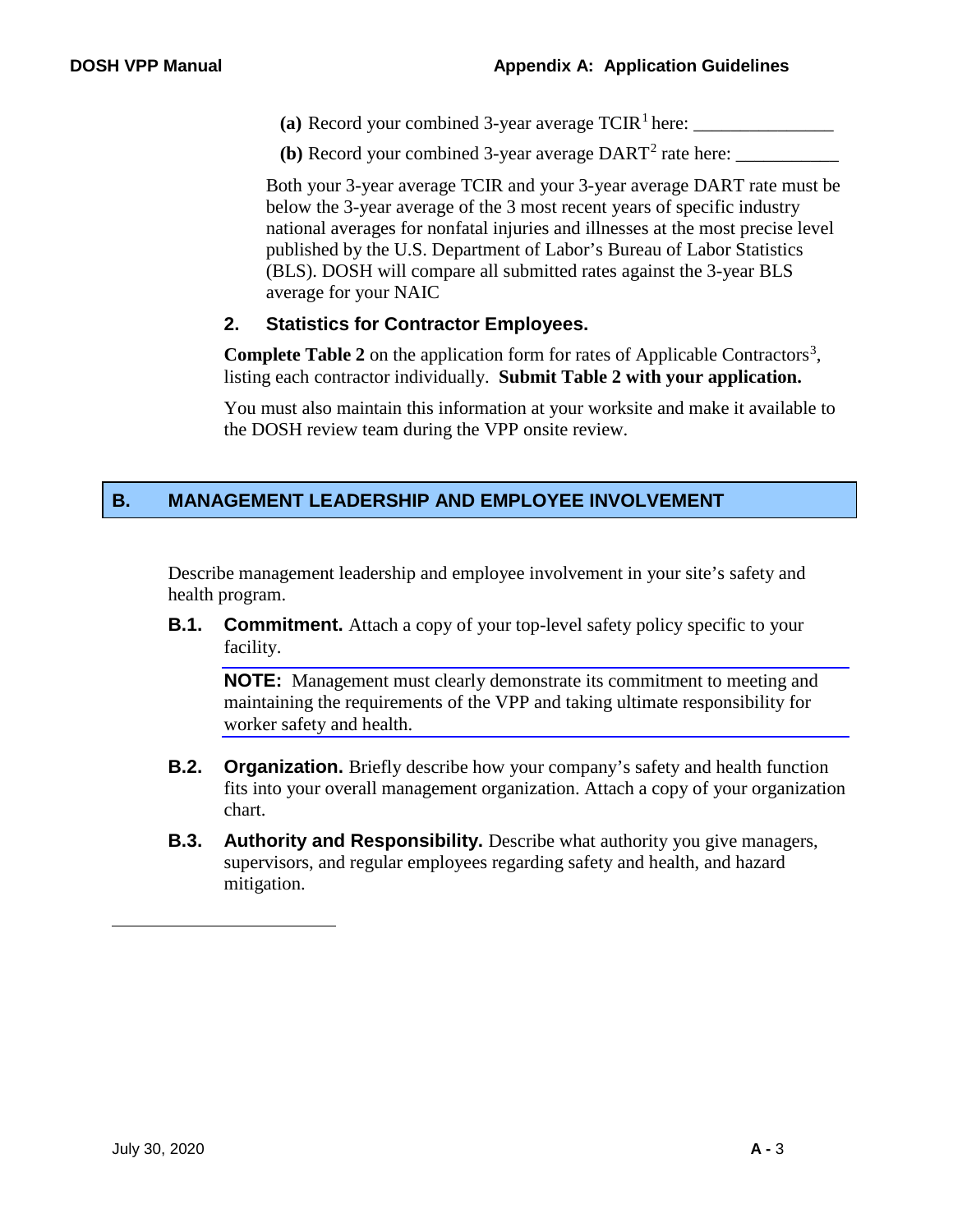- **B.4. Accountability.** Describe your accountability system used to hold managers, line supervisors, and employees responsible for safety and health. Examples are job performance evaluations, warning notices, and contract language. Describe system documentation.
- **B.5. Resources.** Identify the available safety and health resources. Describe the safety and health professional staff available, including appropriate use of certified safety professionals (CSP), certified industrial hygienists (CIH), other licensed health care professionals, and other experts as needed, based on the risks at your site.

Identify any external resources (including corporate office and private consultants) used to help with your safety and health management system.

- **B.6. Goals and Planning.** Identify your annual plans that set specific safety and health goals and objectives. Describe how planning for safety and health fits into your overall management planning process.
- **B.7. Self-Evaluation.** Provide a copy of the most recent annual self-evaluation of your safety and health management system. Include assessments of the effectiveness of the VPP elements listed in these application guidelines, documentation of action items completed, and recommendations for improvement. Describe how you prepare and use the self-evaluation.
- **B.8. Employee Involvement.** List at least three meaningful ways employees are involved in your safety and health management system. These must be in addition to employee reporting of hazards. Provide specific information about decision processes in which employees participate, such as hazard assessment, inspections, safety and health training, and/or evaluation of the safety and health management system.
- **B.9. Employee Notification.** Describe how you notify employees about site participation in the VPP, their right to register a complaint with DOSH, and their right to obtain reports of inspections and accident investigations upon request. (Methods may include new employee orientation, intranet or e-mail if all employees have access, bulletin boards, toolbox talks, or group meetings.)
- **B.10. Contract Workers' Safety.** Describe the process used for selecting contractors to perform jobs at your site. Describe your documented oversight and management system for ensuring that all contract workers who do work at your site enjoy the same healthful working conditions and the same quality protection as your regular employees.
- **B.11. Site Map.** Attach a site map or general layout of your operation.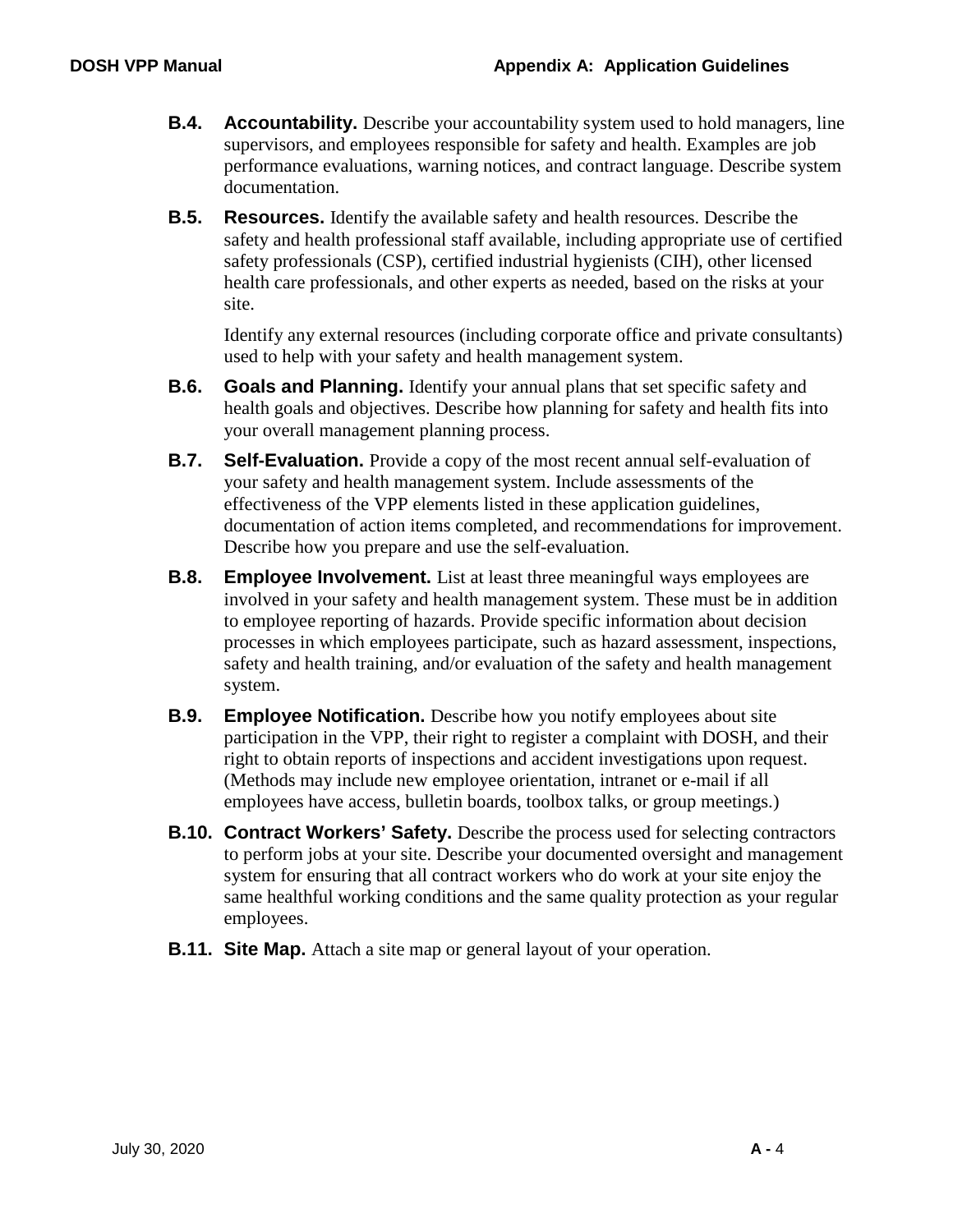# **C. WORKSITE ANALYSIS**

**C.1. Baseline Hazard Analysis.** Describe the methods you use for baseline hazard analysis to identify hazards associated with your specific work environment, for example, air contaminants, noise, or lead.

Identify the safety and health professionals involved in the baseline assessment and subsequent needed surveys. Explain any sampling rationale and strategies for industrial hygiene surveys, if required.

**C.2. Hazard Analysis of Routine Jobs, Tasks, and Processes.** Describe the system you use (when, how, who) for examination and analysis of safety and health hazards associated with routine tasks, jobs, processes, and/or phases. Provide some sample analyses and any forms used.

You should base priorities for hazard analysis on historical evidence, perceived risks, complexity, and the frequency of jobs/tasks completed at your worksite.

In construction, the emphasis must be on special safety and health hazards of each craft and phase of work.

- **C.3. Hazard Analysis of Significant Changes.** Explain how, prior to activity or use, you analyze significant changes to identify uncontrolled hazards and the actions needed to eliminate or control these hazards. Significant changes may include non-routine tasks and new processes, materials, equipment, and facilities.
- **C.4. Self-Inspections.** Describe your worksite safety and health routine general inspection procedures. Indicate who performs inspections, their training, and how you track any hazards through to elimination or control.

For routine health inspections, summarize the testing and analysis procedures used and qualifications of personnel who conduct them. Include forms used for selfinspections.

- **C.5. Employee Reports of Hazards.** Describe how employees notify management of uncontrolled safety or health hazards. Explain procedures for follow up and tracking corrections. An opportunity to use a written form to notify management about safety and health hazards must be part of your reporting system.
- **C.6. Accident and Incident Investigations.** Describe your written procedures for investigation of accidents, near misses, first-aid cases, and other incidents. What training do investigators receive? How do you determine which accidents or incidents warrant investigation? Incidents should include first-aid and near-miss cases. Describe how results are used.
- **C.7. Pattern Analysis.** Describe the system you use for safety and health data analysis. Indicate how you collect and analyze data from all sources, including injuries, illnesses, near-misses, first-aid cases, work order forms, incident investigations, inspections, and self-audits. Describe how results are used.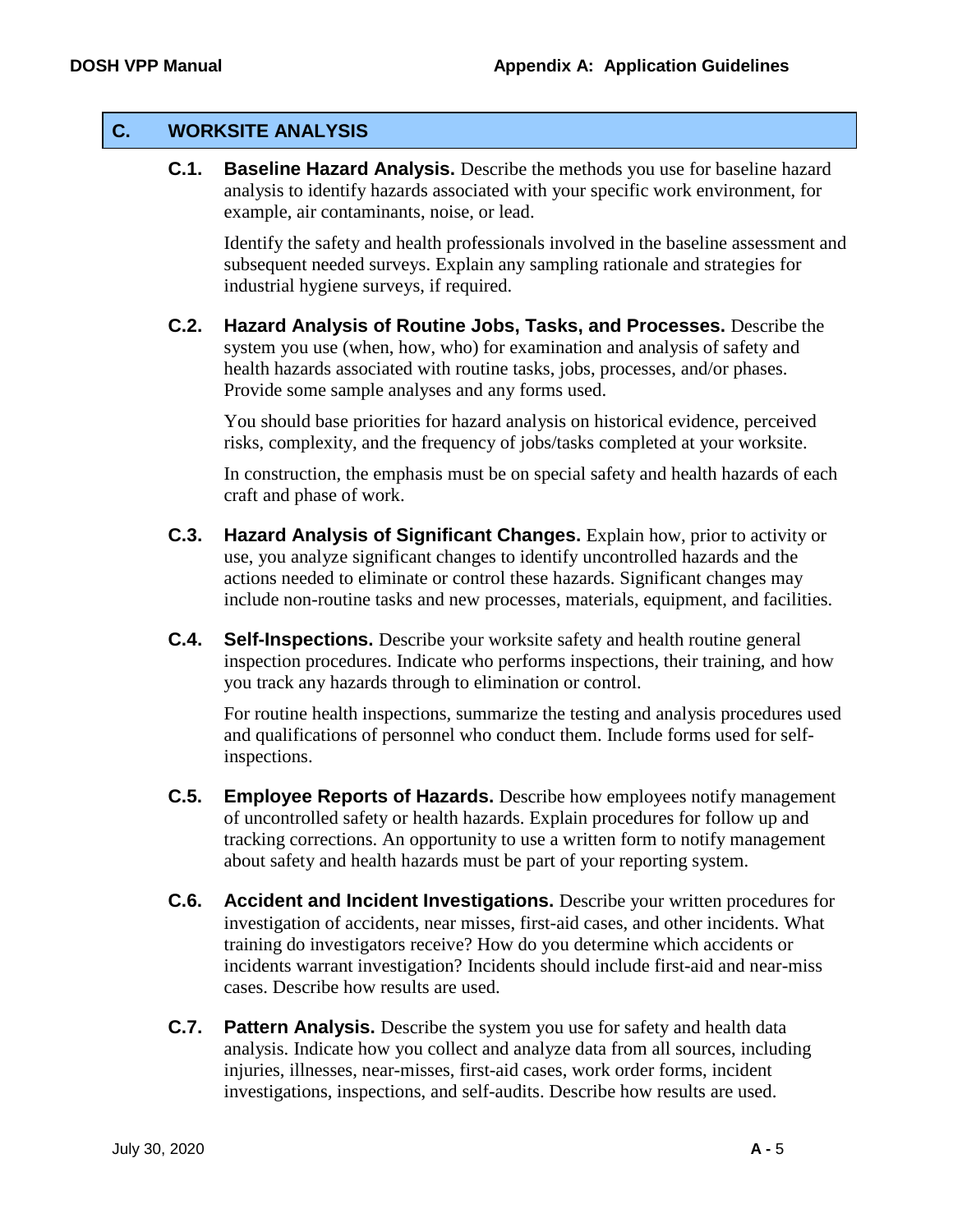# **D. HAZARD PREVENTION AND CONTROL**

**D.1. Engineering Controls.** Describe and provide examples of engineering controls you have implemented that either eliminated or limited hazards by reducing their severity, their likelihood of occurrence, or both.

Engineering controls include, for example:

- Reduction in pressure or amount of hazardous material,
- Substitution of less hazardous material,
- Reduction of noise produced,
- Fail-safe design,
- Leak before burst,
- Fault tolerance/redundancy, and
- Ergonomic design changes.
- **D.2. Administrative Controls.** Briefly describe the ways you limit daily exposure to hazards by adjusting work schedules or work tasks, for example, job rotation.
- **D.3. Work Practice Controls.** Describe and provide examples of your work practice controls. These include, for example, workplace rules, safe and healthful work practices, specific programs to address WISHA standards, and procedures for specific operations that require permits, labeling, and documentation.

Identify major technical programs and regulations that pertain to your site, such as lockout/tagout, process safety management, hazard communication, machine guarding, and fall protection.

- **D.4. Personal Protective Equipment.** Describe and provide examples of required personal protective equipment your employees use and what PPE the VPP team members will need to bring to your worksite.
- **D.5. Enforcement of Safety and Health Rules.** Describe the procedures you use for disciplinary action or reorientation of managers, supervisors, and other employees who break or disregard safety and health rules.
- **D.6. Preventive/Predictive Maintenance.** Summarize your written system for monitoring and maintaining workplace equipment to predict and prevent equipment breakdowns that may cause hazards. Provide a brief summary of the type of equipment covered.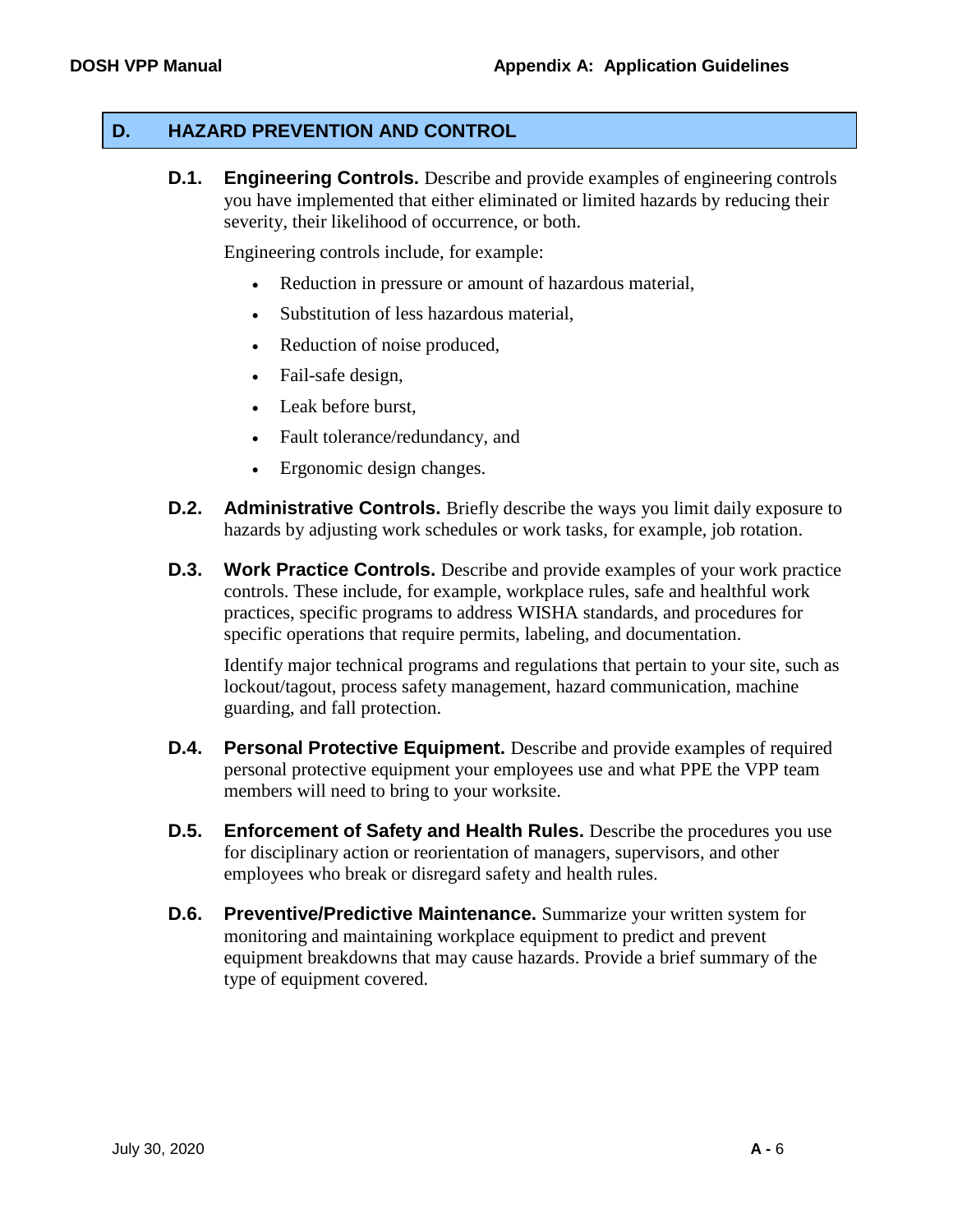- **D.7. Occupational Health Care Program.** Describe your onsite and offsite medical service and physician availability. Explain how you utilize the services of licensed occupational health care professionals. Indicate the coverage provided by employees trained in first aid, CPR, and other paramedical skills, their training, and available equipment.
- **D.8. Emergency Preparedness.** Describe your emergency planning and preparedness system. Provide information on emergency drills and training, including evacuations.

# **E. SAFETY AND HEALTH TRAINING**

Describe the formal and informal safety and health training provided for managers, supervisors, and employees.

Identify training protocols, schedules, and information provided to supervisors and employees on programs such as hazard communication, personal protective equipment, and handling of emergency situations. Describe how you verify the effectiveness of the training given.

# **F. ASSURANCES**

VPP applications must include a signed statement affirming that:

- **1.** You will comply with the WISHA Act and correct in a timely manner all hazards discovered through self-inspections, employee notification, accident investigations, DOSH onsite reviews, process hazard reviews, annual evaluations, or any other means. You will provide effective interim protection, as necessary, during any DOSH onsite review. DOSH Compliance will inspect any workplace that has had a fatality and may inspect an injury requiring in-patient hospitalization of any employee.
- **2.** Within 90 days, you will correct safety and health deficiencies related to compliance with DOSH requirements.
- **3.** Your employees support the VPP application. At sites with employees organized into one or more collective bargaining units, the authorized representative for each collective bargaining unit must either sign the application or submit a signed statement indicating that the collective bargaining agent(s) support VPP participation.

(DOSH must receive concurrence from all such authorized agents to accept the application. At non-union sites, management's assurance of employee support will be verified by the DOSH onsite review team during employee interviews.)

**4.** VPP elements are in place and management commits to meeting and maintaining the requirements of the elements and the overall VPP.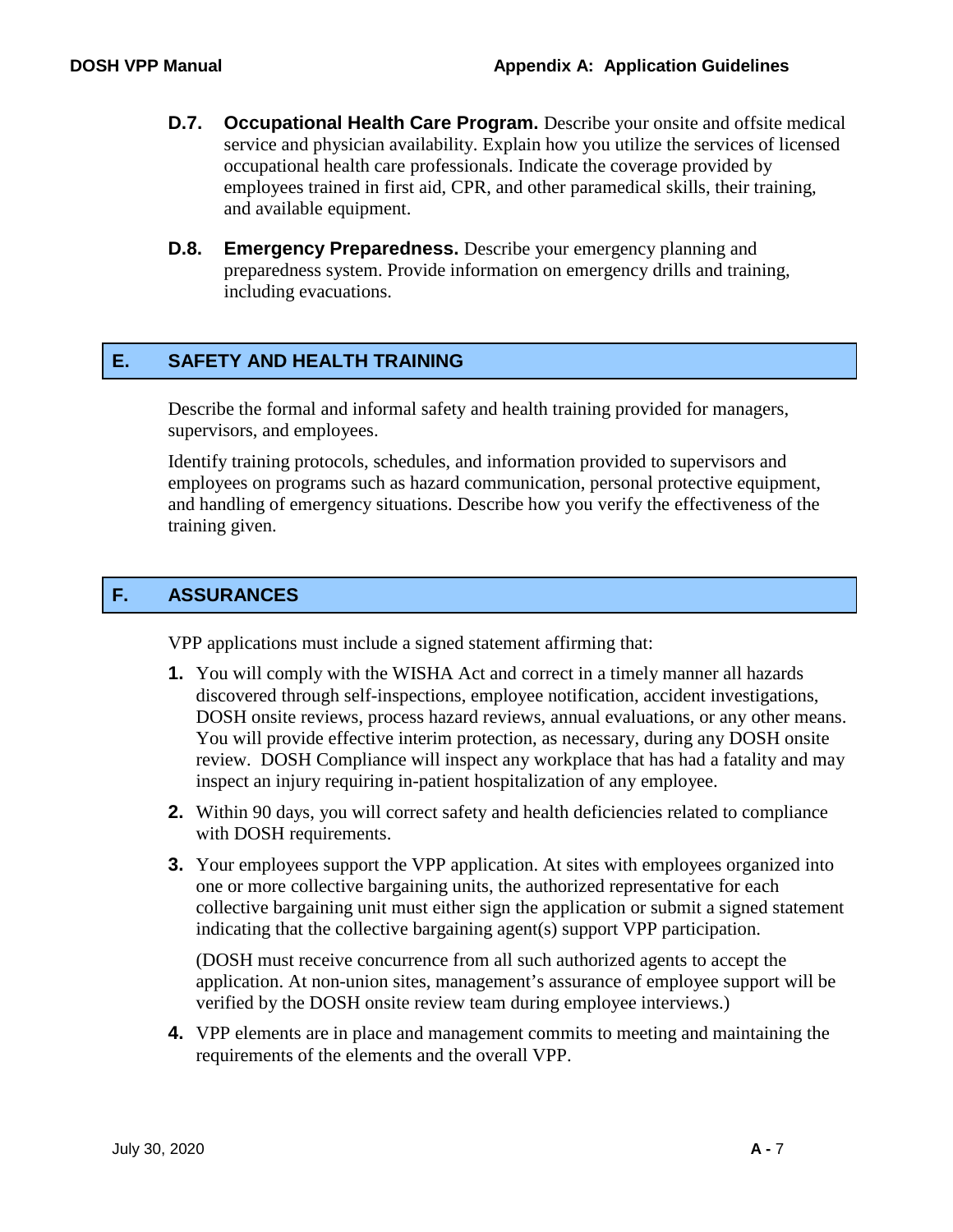- **5.** Employees, including newly hired employees and contract employees, will receive orientation on the VPP, including employee rights under VPP and under the WISH Act.
- **6.** You will protect employees given safety and health duties as part of your safety and health management system from discriminatory actions resulting from their carrying out such duties, just as the RCW 49.17.160 and WAC 296-800-120 protect employees who exercise their rights.
- **7.** Employees will have access to the results of self-inspections, accident investigations, and other safety and health data upon request. At unionized construction sites, this requirement may be met through employee representative access to these results.
- **8.** You will maintain your safety and health management system information and make it available for DOSH review to determine initial and continued approval to the VPP. This information will include:
	- Any agreements between management and collective bargaining agent(s) concerning safety and health.
	- All documentation enumerated under Section III.J.4. of the July 24, 2000 Federal Register Notice which pertains in part to Washington's VPP requirements for VPP sites.
	- Any data necessary to evaluate the achievement of individual Merit or 1-Year Conditional Star goals.
	- **a.** Each year by February 15, you will submit the following information to your designated DOSH VPP Specialist:

# **(1) Participant Rates.**

- For the previous three calendar years, the average TCIR for injuries and illnesses, and the average DART rate (see tables at end of this appendix).
- The total number of cases for each of the above two rates.
- Hours worked and estimated average employment for the past full calendar year.

# **(2) Contractor Rates.**

If you are a general industry or maritime employer or federal agency site, you will submit data on each applicable contractor. Applicable contractors are those employers who have contracted with you to perform certain jobs and whose employees worked a total of 1,000 or more hours in at least 1 calendar quarter at your worksite. The data will consist of:

- The site's TCIR and DART rate for each applicable contractor's employees.
- The total number of cases from which these two rates were derived.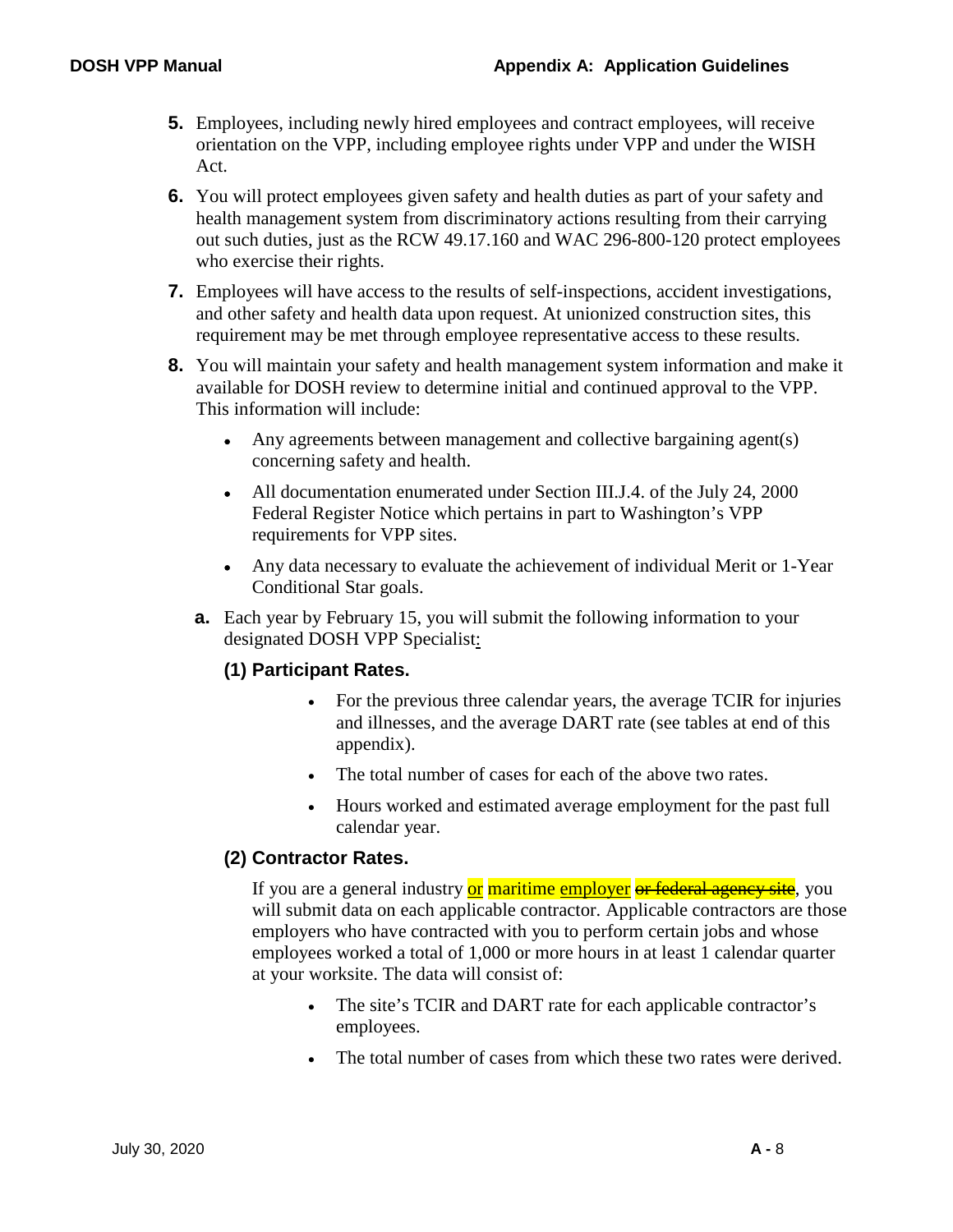- Hours worked and estimated average employment for the past full calendar year.
- The appropriate NAICS code for each applicable contractor's work at the site.

# **(3) Annual Self-Evaluation.**

Submit a copy of the most recent annual safety and health self-evaluation. Include a description of any success stories, such as reductions in workers' compensation rates, increases in employee involvement, and improvements in employee morale.

- **b.** Whenever significant organizational or ownership changes occur, you will provide DOSH within 60 days a new Statement of Commitment signed by both management and any authorized collective bargaining agents.
- **c.** Whenever a change occurs in the authorized collective bargaining agent, you will provide DOSH within 60 days a new signed statement indicating that the new representative supports VPP participation.

# **G. RATE CALCULATION AND TABLES**

Follow these steps to complete the table below. Submit the table with your application:

**1.** Provide the site's North American Industry Classification System (NAICS) Code

C**onstruction Sites:** The site's NAICS code is determined by the type of construction project, not individual trades. Construction applicants must provide TCIR and DART rates. All workers, including all subcontractors who worked at the site, must be included in the calculation. The rates must reflect experience from time of site inception until time of application, and must be at least 12 months.

- **2.** Provide the site's Total Case Incident Rate (TCIR)
	- For regular site employees, including temporary employees you supervise, provide rates for each of the last three complete calendar years plus the average for all three years combined.
	- For contractors whose employees worked 1000 or more hours in any quarter at your site, provide one combined rate as described in 7.a. above for all contractors' employees who qualify.
- **3.** Provide the site's Day Away/Restricted Work/Transferred Incident Rate (DART)
	- **a.** For regular site employees, including temporary employees you supervise, provide rates for each of the last three complete calendar years plus the average for all three years combined.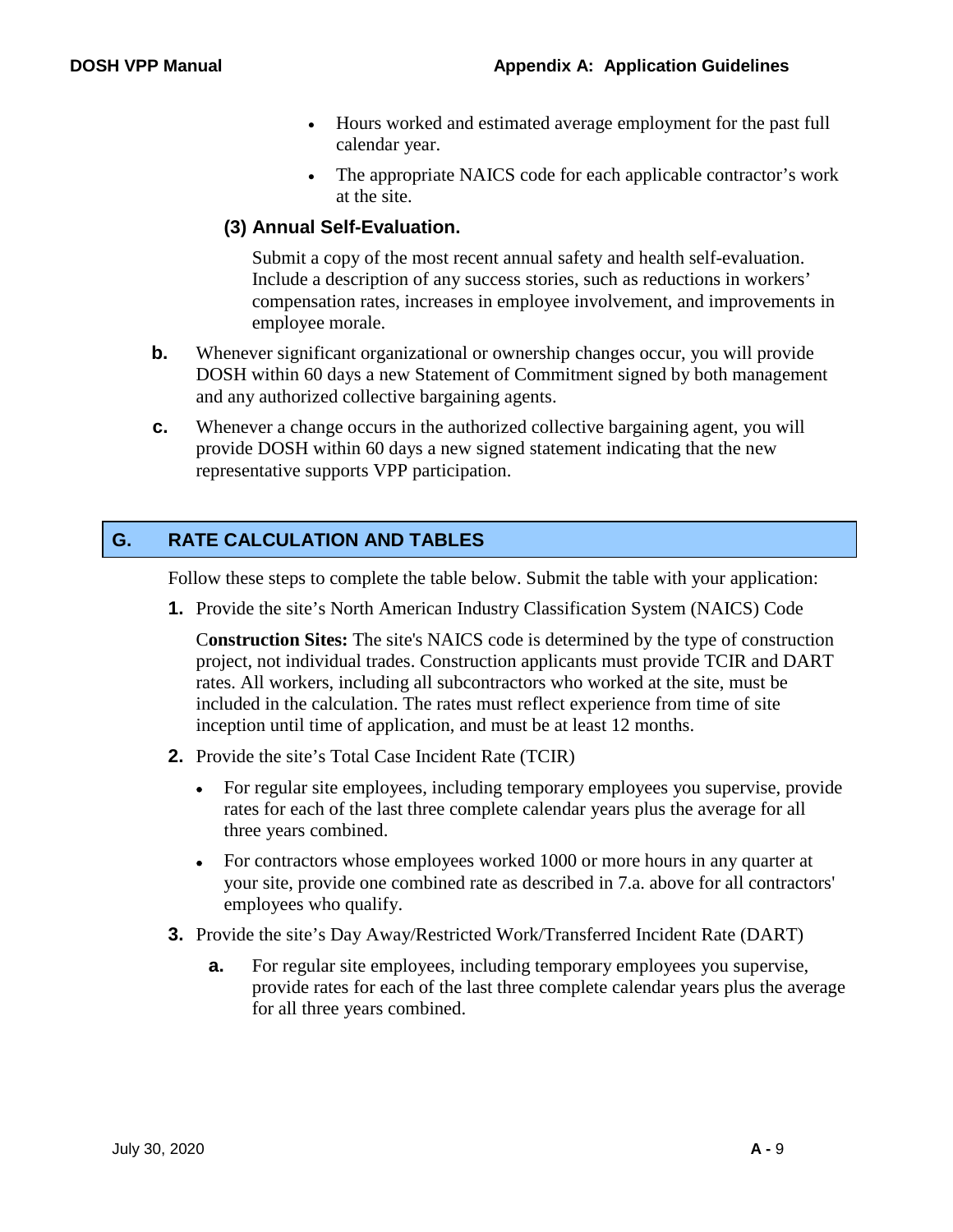**b.** For contractors whose employees worked 1000 or more hours in any quarter at your site, provide one combined rate as described in 7.a. above for all contractors' employees who qualify.[4](#page-120-0)

Injury incidence Rates are calculated (N/EH) x 200,000 where:

 $N =$  number of recordable injuries/illness in one year. (OSHA 300 Log) Columns H+I+J)

 $EH =$  total number of hours worked by all employees in one year.

 $200,000$  = equivalent of 100 full-time workers working 40 hour weeks, 50 weeks per year.

Days Away/Restricted Work Incident Rate is calculated with the same equation where:

 $N =$  number of injuries/illness resulting in days away from work and restricted work activity days. (OSHA 300 Log Columns H+I)

- **4.** Compare the three year TCIR and DART rate to the most recently published Bureau of Labor Statistics (BLS) national average (available online at *www.osha.gov/oshstats/work.html*) for the 3- or 4-digit (if available) SIC or the NAICS code for the industry in which the applicant is classified.
	- **a.** These national averages, currently broken down by SIC code, are found in the Table of Incidence Rates of Non-fatal Occupational Injuries and Illnesses by Industry of the BLS Occupational Injuries and Illnesses Bulletin that BLS publishes each year, and can be found at OSHA website: *[www.bls.gov/iif/oshsum.htm](http://www.bls.gov/iif/oshsum.htm)*
	- **b.** BLS has changed from the SIC classification system to the North American Industry Classification System (NAICS), and VPP rates will be compared to the rates generated under NAICS. To convert SIC into a NAICS, go to the following BLS website: *[www.naics.com/search.htm](http://www.naics.com/search.htm)*
	- **c.** To calculate the percent above or below the national average, use the following formula:

# Site rate - BLS rate x 100 BLS rate

**5.** Use the following table to display the information requested above by using one table for your site employees and the other for contractors with more than 1000 hours in any one quarter of the last three years.

<span id="page-120-0"></span> $\overline{a}$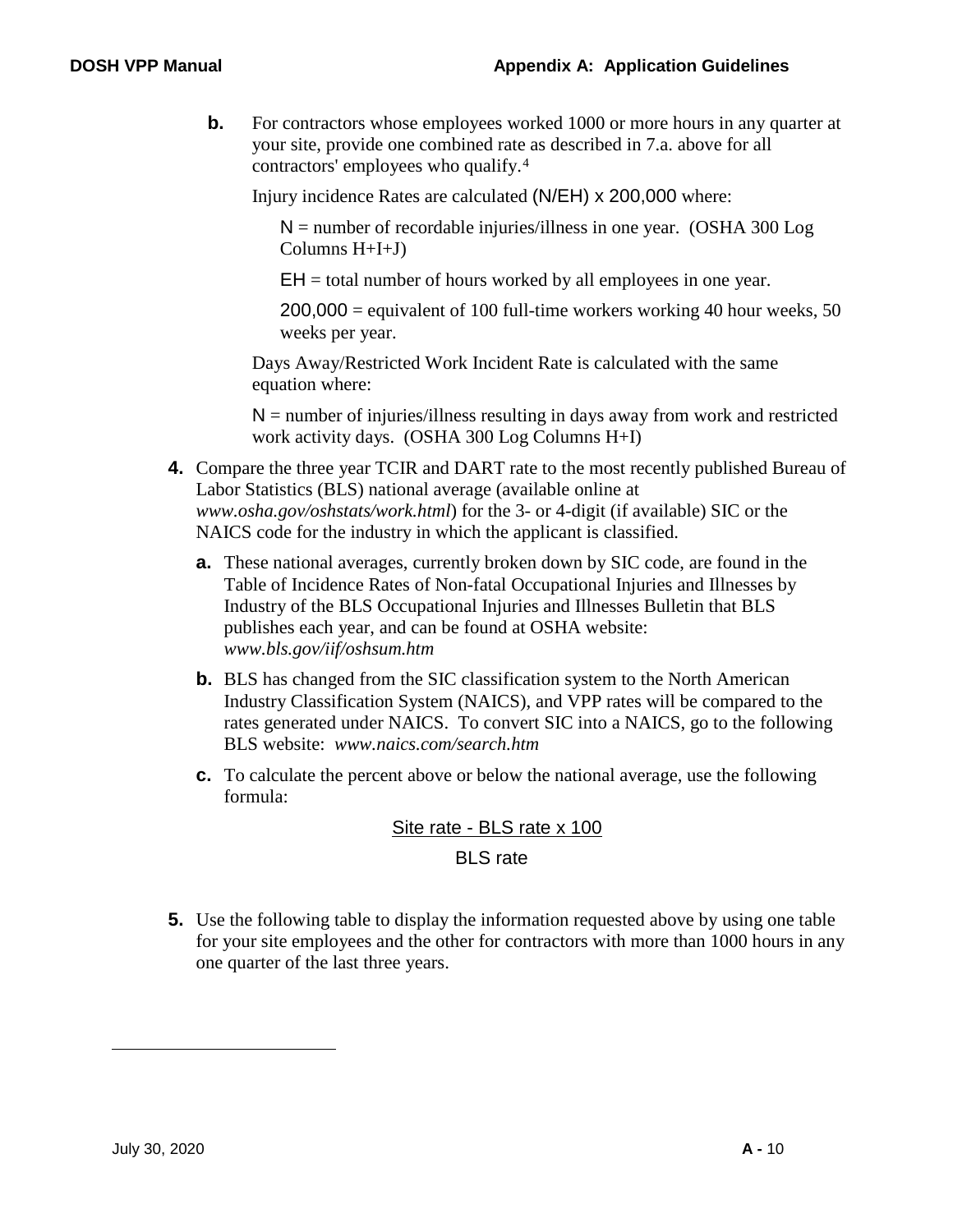| Year<br>Last<br>three<br>years                                      | Total<br><b>Work</b><br><b>Hours</b> | Average<br>Annual<br><b>Employment</b> | Total<br><b>Recordable</b><br>Injury &<br><b>Illness Cases</b> | Days Away/<br><b>Restricted</b><br><b>/Transfer</b><br><b>Cases</b> | <b>Total Case</b><br><b>Incidence</b><br>Rate (TCIR) | Days Away/<br><b>Restricted and</b><br><b>Transfer</b><br><b>Incidence Rate</b><br>(DART) |
|---------------------------------------------------------------------|--------------------------------------|----------------------------------------|----------------------------------------------------------------|---------------------------------------------------------------------|------------------------------------------------------|-------------------------------------------------------------------------------------------|
| 2006                                                                |                                      |                                        |                                                                |                                                                     |                                                      |                                                                                           |
| 2007                                                                |                                      |                                        |                                                                |                                                                     |                                                      |                                                                                           |
| 2008                                                                |                                      |                                        |                                                                |                                                                     |                                                      |                                                                                           |
| 3 Year<br>Totals &<br>Rates for                                     |                                      |                                        |                                                                |                                                                     |                                                      |                                                                                           |
| 2006-<br>2008                                                       |                                      |                                        |                                                                |                                                                     |                                                      |                                                                                           |
| Average of last available 3 years<br><b>BLS Rates for SIC/NAICS</b> |                                      |                                        |                                                                |                                                                     |                                                      |                                                                                           |
| Percent Above or Below BLS 3 year average rates                     |                                      |                                        |                                                                |                                                                     |                                                      |                                                                                           |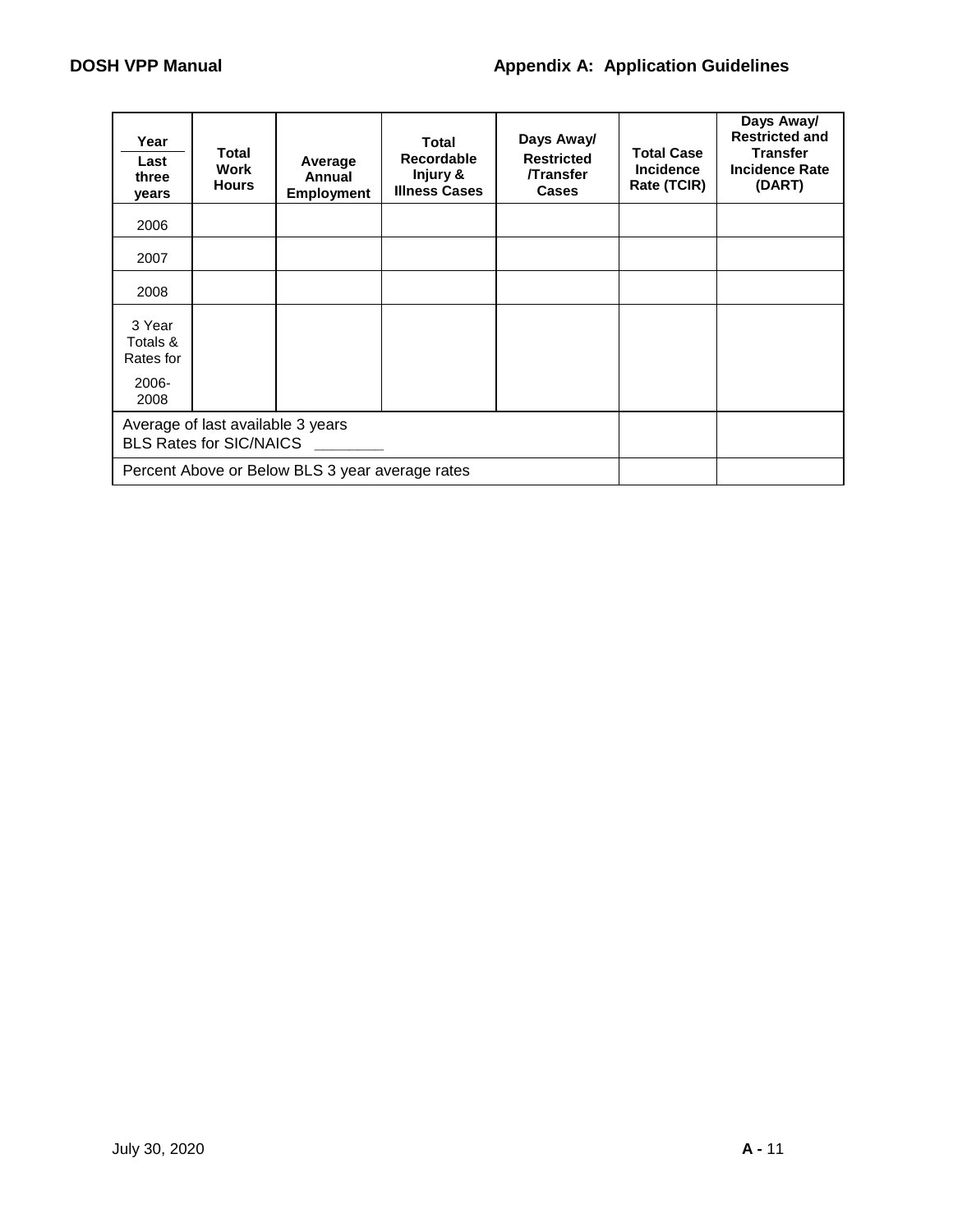# **APPENDIX B INTERPRETATION OF PROGRAM REQUIREMENTS (ALPHABETICAL LISTING)**

### **ACCIDENT INVESTIGATIONS**

All VPP participants must investigate all lost and restricted time accidents, and maintain written reports that include prevention recommendations.

DOSH encourages investigation of all incidents (including near-misses). The investigations need to discover and address root causes, rather than simply blame the employee.

For Star participants, written procedures or guidance must be in place by time of approval. The system must have been in operation for a full year before approval to Star level of participation.

The **results** of accident investigations must be made available to all covered employees on request. However, this does **not** necessarily mean that the actual investigation **records** must be provided.

The report of results that is made available needs to, at a minimum, describe the incident and what corrections have been made to avoid future occurrences.

#### **APPLICATION, SINGLE-SITE**

The applicant for VPP for a single facility could be the local management of that site, regardless of whether it is an independent business or part of a larger corporation, or it could be the corporate management when the corporation provides some of the services needed to qualify for VPP. The former is preferable in most cases.

#### **APPROVAL CEREMONIES**

Approval ceremonies provide a unique opportunity for recognizing employees and their contributions to the effectiveness of the worksite safety and health program. They are also a great opportunity for increasing community awareness of good corporate citizenship in action.

The elaborateness of the ceremony is up to corporate and/or site management, but a DOSH management representative needs to be available to present the certificate and flag.

The VPP Specialist needs to provide suggestions to company management regarding successful ceremony ideas.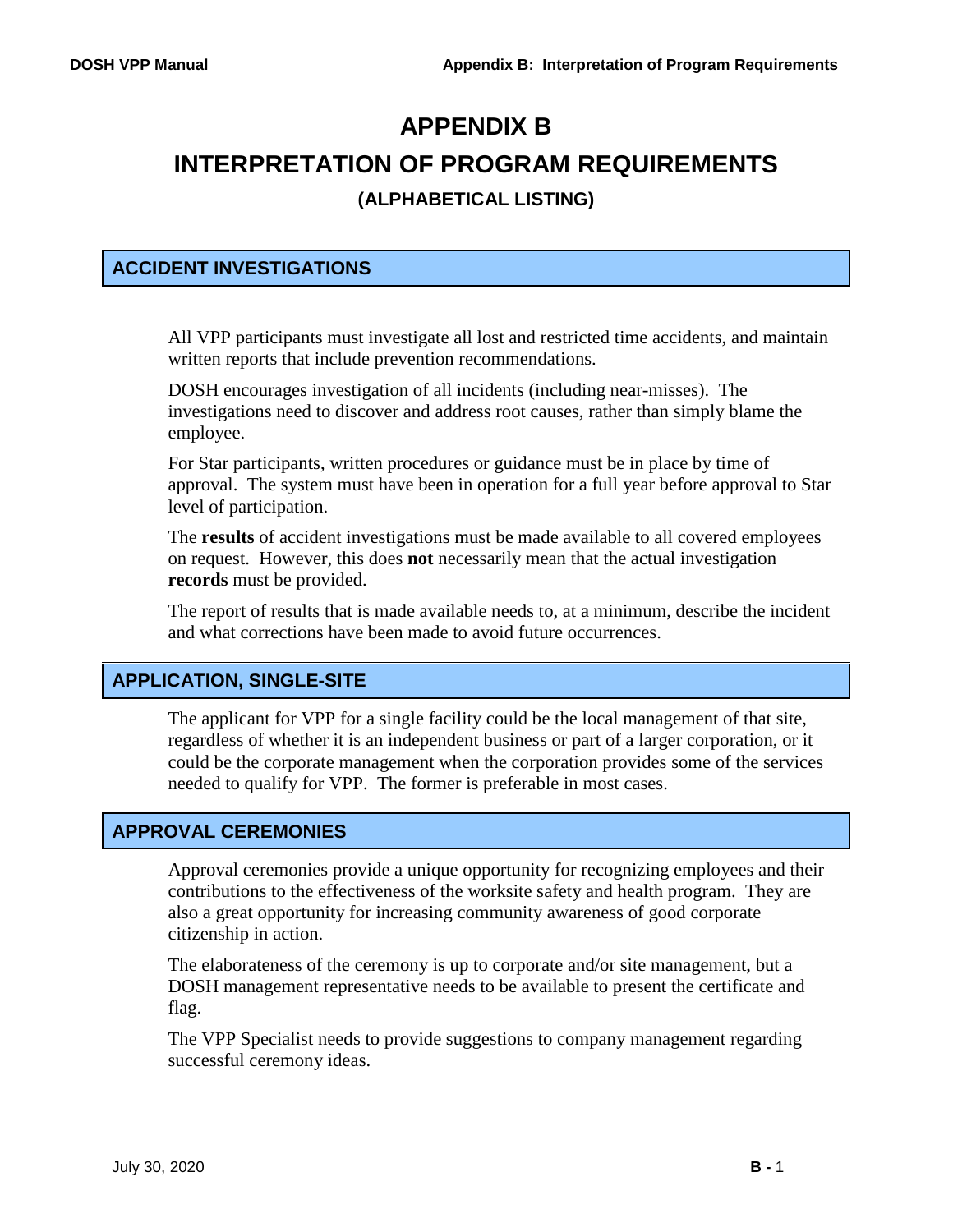Suggestions for invitees could include local political officials, other area companies that might be potential VPP candidates, DOSH Regional Consultation, any local VPP liaison, any DOSH staff who recruited the company for VPP, and the onsite team, as well as higher-level Labor and Industries, OSHA, and government officials.

# **ASSURANCES**

For all applicants to Star and Merit Programs, assurances are required for the application. For a full listing, see *Appendix A, Section F*.

The assurance that employees will not be discriminated or retaliated against for exercising any of their rights is provided under the WISH Act (RCW 49.17.160)

These assurances reflect what the applicant will do as part of the approved program.

The mechanisms to which the assurances refer may already be in place. All the applicant is required to demonstrate is willingness and ability to follow through on all assurances.

Employees need to be aware of the recourse available to them if management reneges on these assurances.

#### **COLLECTIVE BARGAINING AGENT**

If employees at a facility are represented by one or more collective bargaining agents, there must be a written statement that the collective bargaining agent supports, or, at a minimum, does not object to, the site's participation in VPP. Preferably the collective bargaining agent will actively support the site's participation in VPP.

It is up to the applicant to decide whether the local collective bargaining agent or its international organization is the appropriate authorizing body.

If only some of the employees are organized, the DOSH VPP Specialist (and perhaps other DOSH personnel) must decide whether a statement of collective bargaining support is needed.

A significant number of employees should be interviewed; however, any particular percentage of organized employees is probably not as important a determinant as the possibility that dissatisfied employees might hamper VPP operations. In making a judgment call of this nature, it is probably better to err on the side of caution.

# **CONTRACT WORKER COVERAGE IN GENERAL INDUSTRY**

Written procedures are required for controlling safety and health conditions for all contract workers who are intermingled with the applicant's own employees. Such procedures are, however, not subject to the 1-year requirement to be in place at application.

Requirements and responsibility for contract workers depend on whether they are regularly involved in the routine site operations, or are engaged in temporary projects such as construction, repair, etc.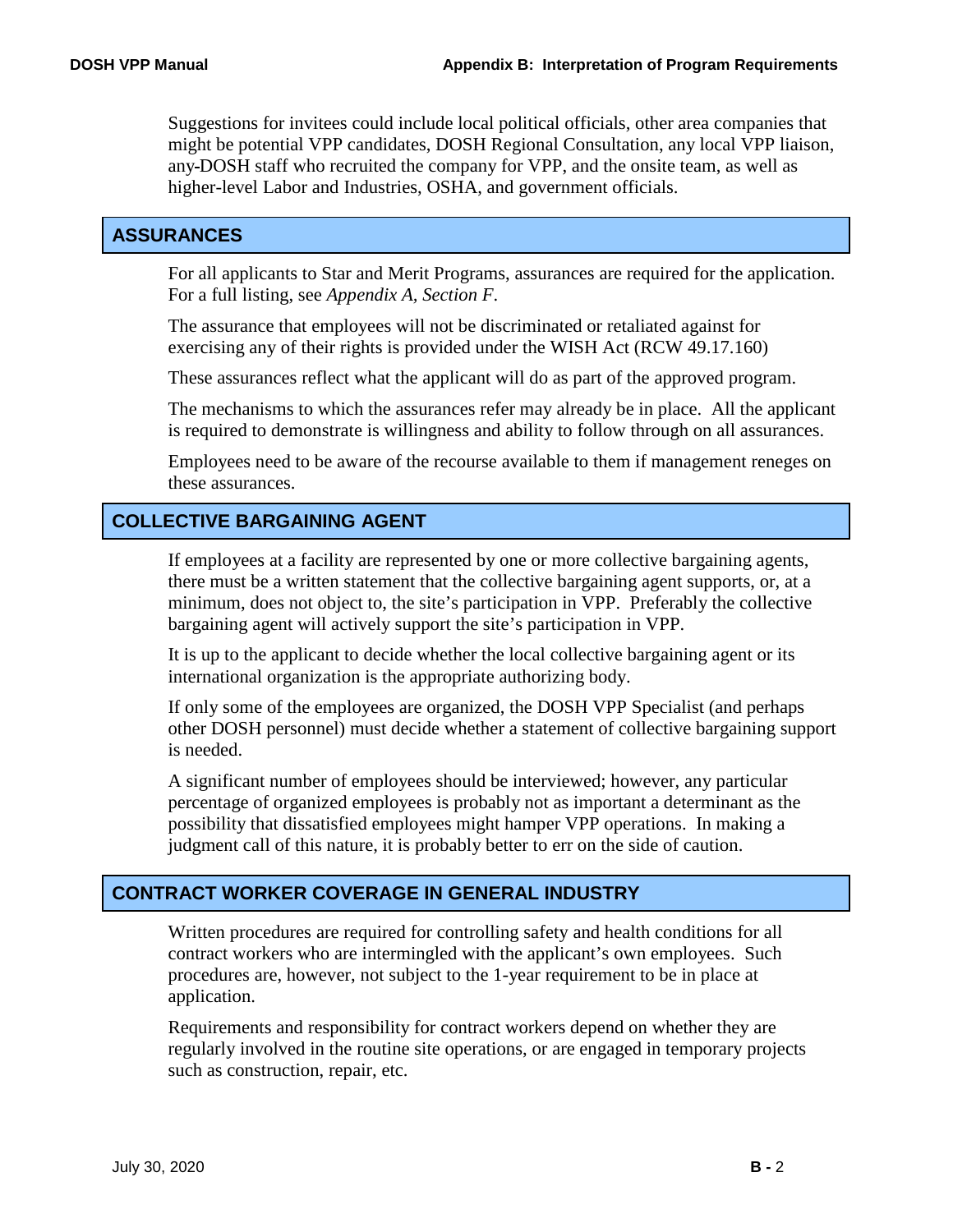Those employees involved in regular site operations must be afforded equal protection by the site safety and health program. Examples of these contract workers include custodial workers, "nested" maintenance contractors, temporaries, etc.

While specialty contractors are not required to be covered in the same manner, they must be prudently selected and informed of relevant site rules and hazards that could affect either them or site employees.

Site management must maintain data on hours worked and injury and illness for all applicable contractors whose employees work a total of 1000 or more hours in any calendar quarter. This annual data must be reported every February for each contractor meeting the criteria, the same as is required for site hours worked.

# **DOSH INVESTIGATIONS**

DOSH will investigate fatalities/catastrophes, and valid employee complaints, during VPP participation.

DOSH will also conduct investigations of significant chemical leaks or spills whenever DOSH is aware of them during VPP participation.

# **EMERGENCY PREPAREDNESS**

Emergency plans must be developed that take the following into account:

- The kinds of potential hazards associated with the work done at the site, particularly explosions, fire, and release of toxic chemicals.
- Likely weather conditions and possible natural disasters (for example, the likelihood of flooding).
- Bomb threats and/or other emergency situations.

Written procedures should be established to cover the following:

- Emergency egress (exit routes, safe houses, assembly points, etc.)
- Emergency telephone numbers
- Responsibility for handling of each kind of emergency
- Emergency shut-down and start-up
- PPE
- Emergency medical care and follow-up.

Training needs to be provided for all employees regarding what their responsibilities are for each type of emergency. Unannounced drills are important on at least an annual basis.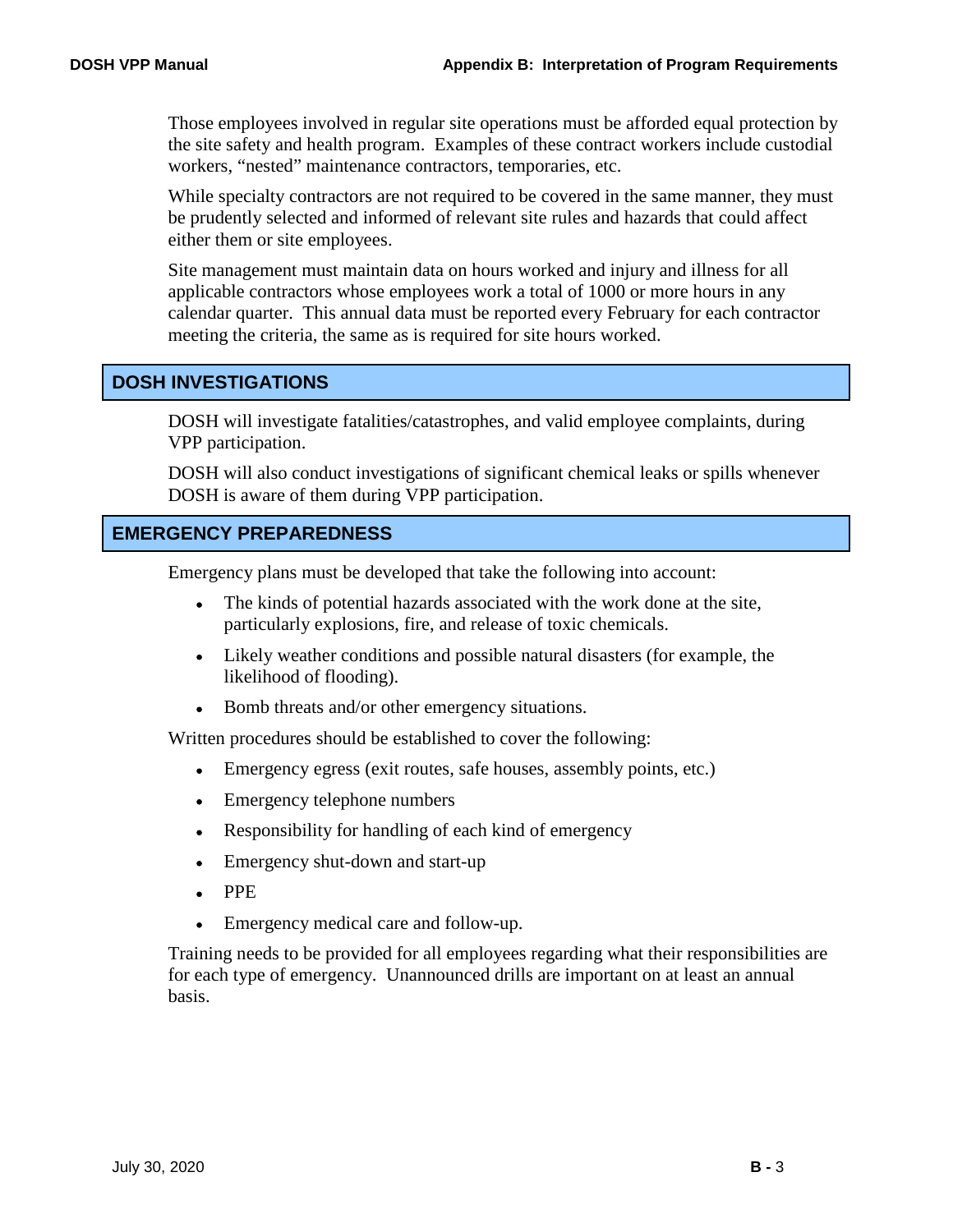# **EMPLOYEE INTERVIEWS**

Interviewing employees requires management agreement. Management refusal to allow employee interviews would not only make it difficult to document all required aspects of the safety and health program and employee involvement, but would indicate a lack of management commitment to the safety and health program.

# **EMPLOYEE PARTICIPATION**

#### **A. Employee Participation in General Industry**

General industry applicants may use some type of active employee participation other than a joint labor-management safety and health committee, provided that applicable DOSH standards are met, and must have at least three ways that employees are meaningfully involved in the site's safety and health program.

- Other appropriate methods of involving employees are available.
- Dealing with safety and health problems on the site in a meaningful and constructive way is the major determining factor in whether this requirement is considered met.
- Activities such as incentive programs or working in a safe manner are not in themselves sufficient to demonstrate active employee participation.
- Employee participation is not intended in any way to shift responsibility for worker safety and health from the employer, where the WISH Act has explicitly placed it.

#### **B. Safety and Health Committee Requirements**

The requirements for Star-level participation programs include the following:

#### **1. Committee Membership**

The committee must have employee representation at least equal to management; more employee members are acceptable but not more management members.

The employee members must be bona fide worker representatives who work at the site; in other words, a union representative who is not a company or subcontractor employee cannot be a committee member.

Management members need to also work onsite.

The employee members of the committee must be selected by the appropriate union or elected by all employees.

#### **2. Meetings**

The committee must meet at least monthly.

Committee meetings need to include activities such as review and discussions of committee inspection results, accident investigations, safety and health complaints, the OSHA Log, and analysis of any apparent injury trends.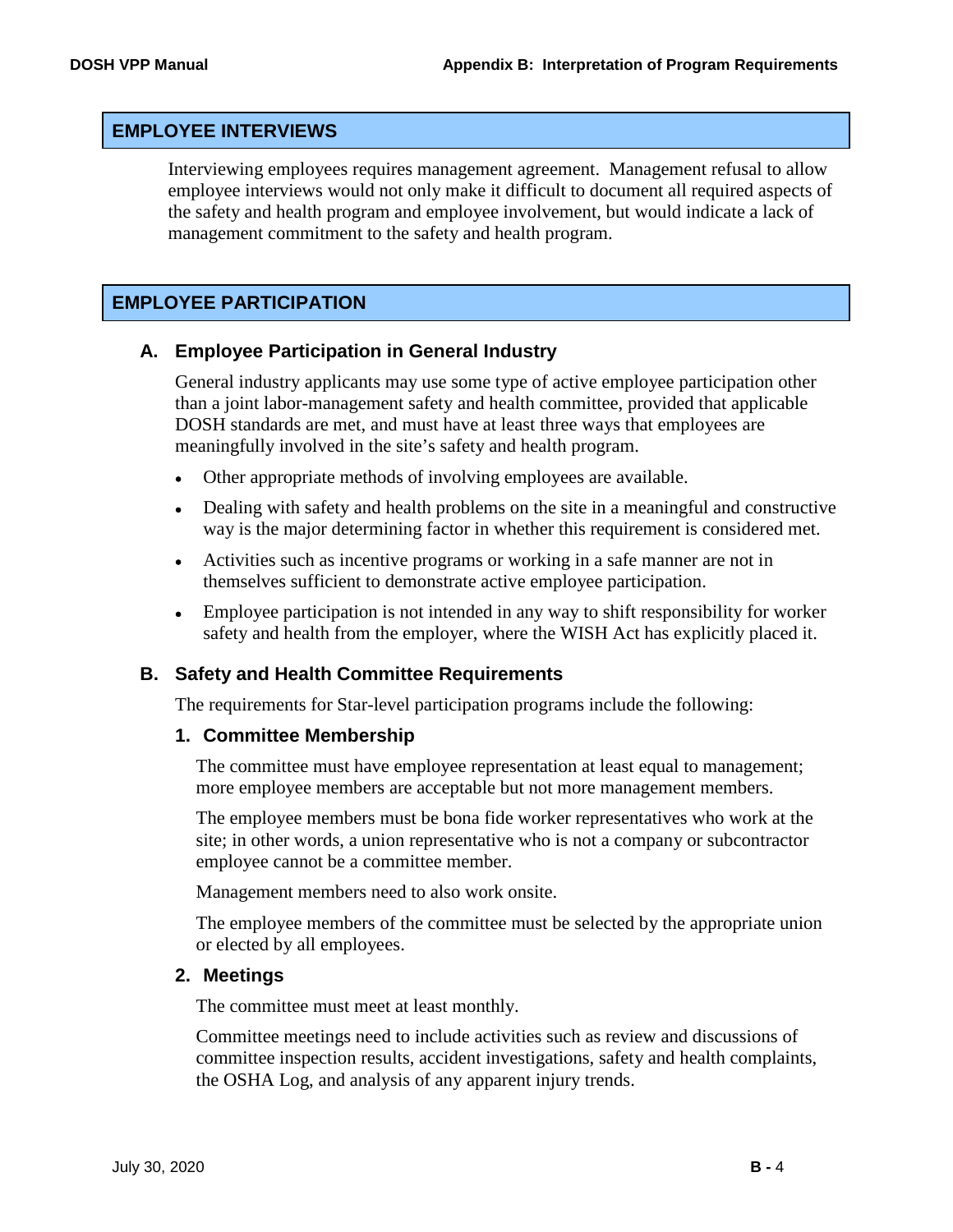Minutes must be kept that include actions taken, recommendations made, and members in attendance.

The committee must have quorum rules that require at least half of the membership to be present to conduct business, and there must not be more management representatives than employee representatives to have a quorum. Quorum must require representatives of both employees and management to be present.

#### **a. Inspections**

(See requirements in INSPECTION/INTERACTION HISTORY and INTERNAL INSPECTION SYSTEM in this Appendix.)

#### **b. Accident Investigations**

(See requirements in ACCIDENT INVESTIGATIONS in this Appendix)

#### **c. Access to Information**

The committee must have access to all relevant safety and health information. The kind of information that needs to be available includes:

- The log of injuries and illnesses, and first-aid logs
- Workers' compensation records
- Accident investigation reports
- Accident statistics
- Safety and health complaints
- Industrial hygiene survey and sampling results, and
- Training records.

#### **d. Committee Training**

Committee members who need training in hazard recognition must have access to such training. Journeymen craftsmen might only have expertise on their own craft; for instance, they may not be prepared to recognize chemical hazards. The question is whether the committee members possess adequate experience and knowledge to conduct inspections, or whether training is needed for them to adequately recognize hazards.

The committee may need training in other areas, such as how to use statistics to direct inspections, and how to work together as a group.

There needs to be a mechanism for determining training needs and for meeting these needs.

#### **For Star-level participation approval, the committee must have been operational for one year.**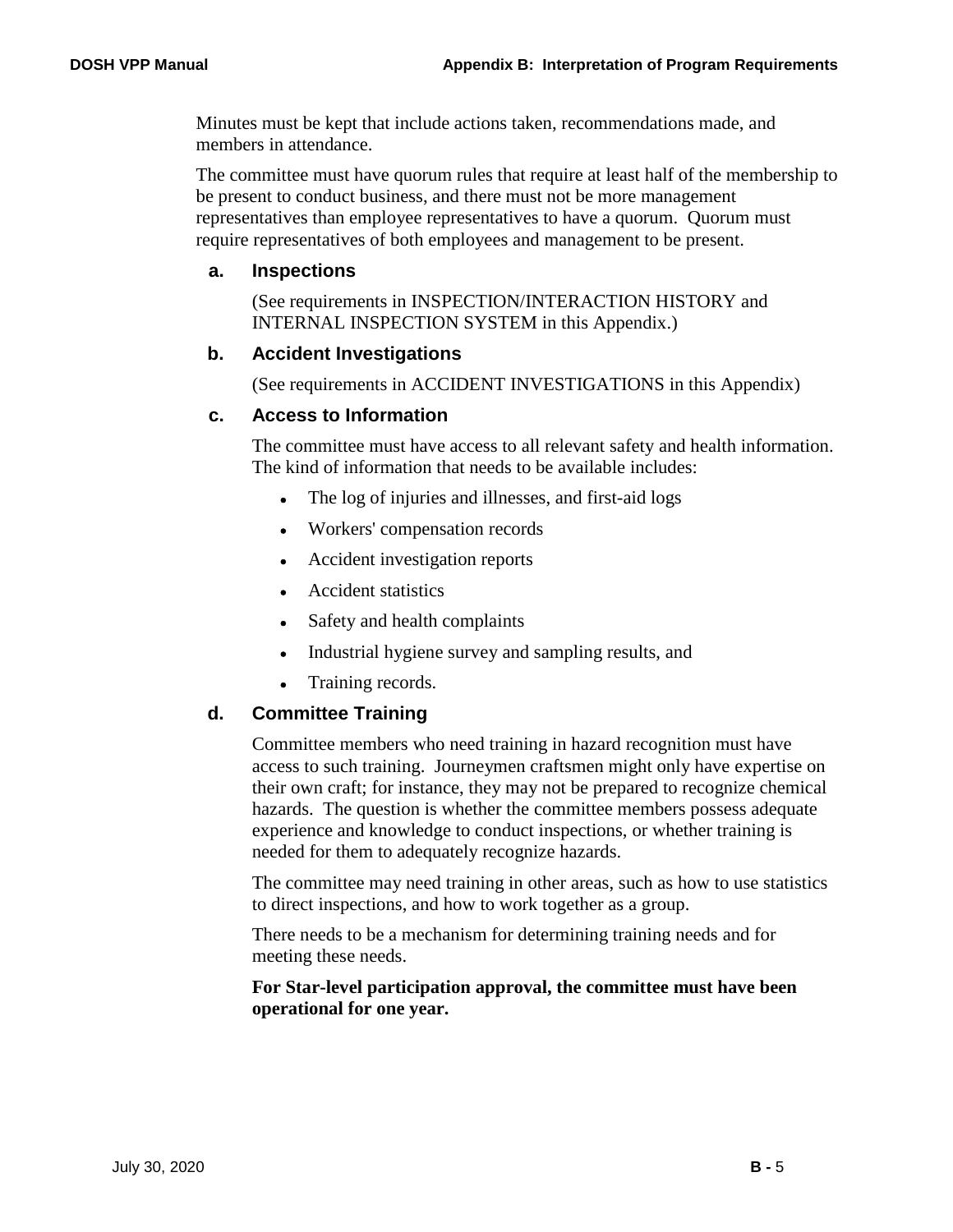# **HAZARD REVIEW AND ANALYSIS SYSTEM**

A hazard review system involves an analysis of a job, a process, or the interaction of activities, in order to identify hazards that have been or could be "built-in." Where hazards are discovered, the analysis must result in improved work practices and employee training as well as (particularly with process analysis) preventive engineering controls.

A routine hazard review system is not an inspection system.

There must be evidence that the system has been in place for at least one year for Star status, and that some processes have been analyzed and the results used in training in safe job procedures; in modifying work stations, equipment or materials; and in planning for anticipated potential hazards.

For many jobs, safe operating procedures may be incorporated in operating and maintenance instructions developed at the site. The key is to ensure that workers, particularly those newly assigned, are aware of hazards and safety precautions.

#### **INDUSTRIAL HYGIENE (IH) PROGRAM**

The written IH program may be an independent program, or it may be an integral part of the safety program.

It is important that the IH program addresses the potential health hazards in the workplace.

The application must include an explanation of how the health program is implemented (for example, is all industrial hygiene work performed by regular staff onsite, are some services contracted out, does the corporate IH department provide some industrial hygiene support?).

Local DOSH consultation services may be used for advice within the scope of their limitations on size of business, but they may not be relied upon as the sole source of industrial hygiene expertise.

**A. Star Program.** The written program addressing occupational health protection needs to address specific hazards, and include engineering controls, administrative controls, personal protective equipment requirements, and employee training in healthful work practices.

These controls and requirements must be effectively communicated and enforced, must clearly assign responsibilities, and must provide sufficient resources for the size of the workplace and the types of hazards to be addressed.

All potential health hazards must have been identified by appropriately qualified personnel by some means such as a complete industrial hygiene survey or a complete process hazards review. A comprehensive health program must be developed based on knowledge of those hazards and must be in effect at least one year, for Star approval.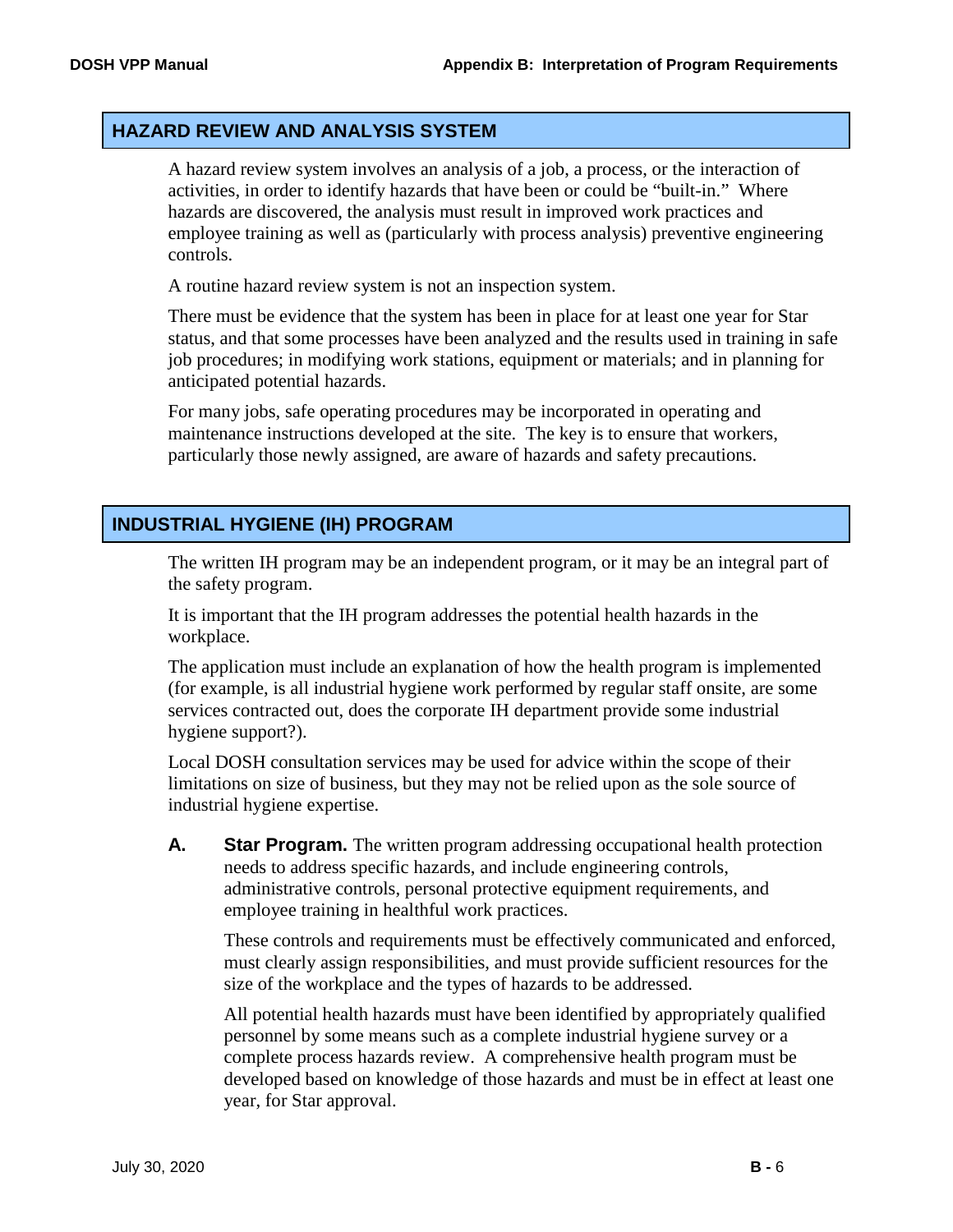Additional surveys must be conducted, along with analyses of safety hazards, whenever processes change.

Periodic monitoring and sampling of any identified problem areas must also be conducted by appropriately trained personnel, with results available for DOSH's review.

DOSH needs to see this documentation, either in the application or during the onsite visit.

The survey needs to be done by an industrial hygienist; however, monitoring and sampling may be performed by safety staff members with special training in the specific procedures for the potential health hazards in the workplace.

Standard, nationally recognized procedures must be used for surveying and sampling, as well as for testing and analysis.

These services may be contracted out.

**B. Merit Program.** Merit participants are expected to move toward Star Program health coverage requirements (see *Section A, Star Program*, above).

# **INSPECTION/INTERACTION HISTORY**

The VPP's success depends on establishing an atmosphere of trust and cooperation among all parties. Therefore, a subjective characterization of the applicant's ability to be involved in a cooperative effort with DOSH is required, based on the available data.

Inspection and DOSH interaction history, required for all programs, needs to indicate good-faith efforts to improve safety and health.

The number of inspections, whether programmed or from complaint, is not a measure, but inspection results need to be evaluated.

Any appealed or upheld citations for willful violations, or any safety and health discrimination complaints that are determined by DOSH to be valid at an applicant site during the last three years, preclude participation in VPP.

Any uncontested or upheld repeat violations need to be analyzed for indications of weakness in the safety and health program.

Correction of any serious violations needs to be reviewed.

One example of a bad-faith approach to safety and health is harassment of compliance officers. Bad-faith interactions with DOSH in the standards development process may also preclude a cooperative working relationship in the VPP.

Any uncompleted enforcement actions such as long-term abatement agreements or appeals need to be resolved before the review team goes onsite.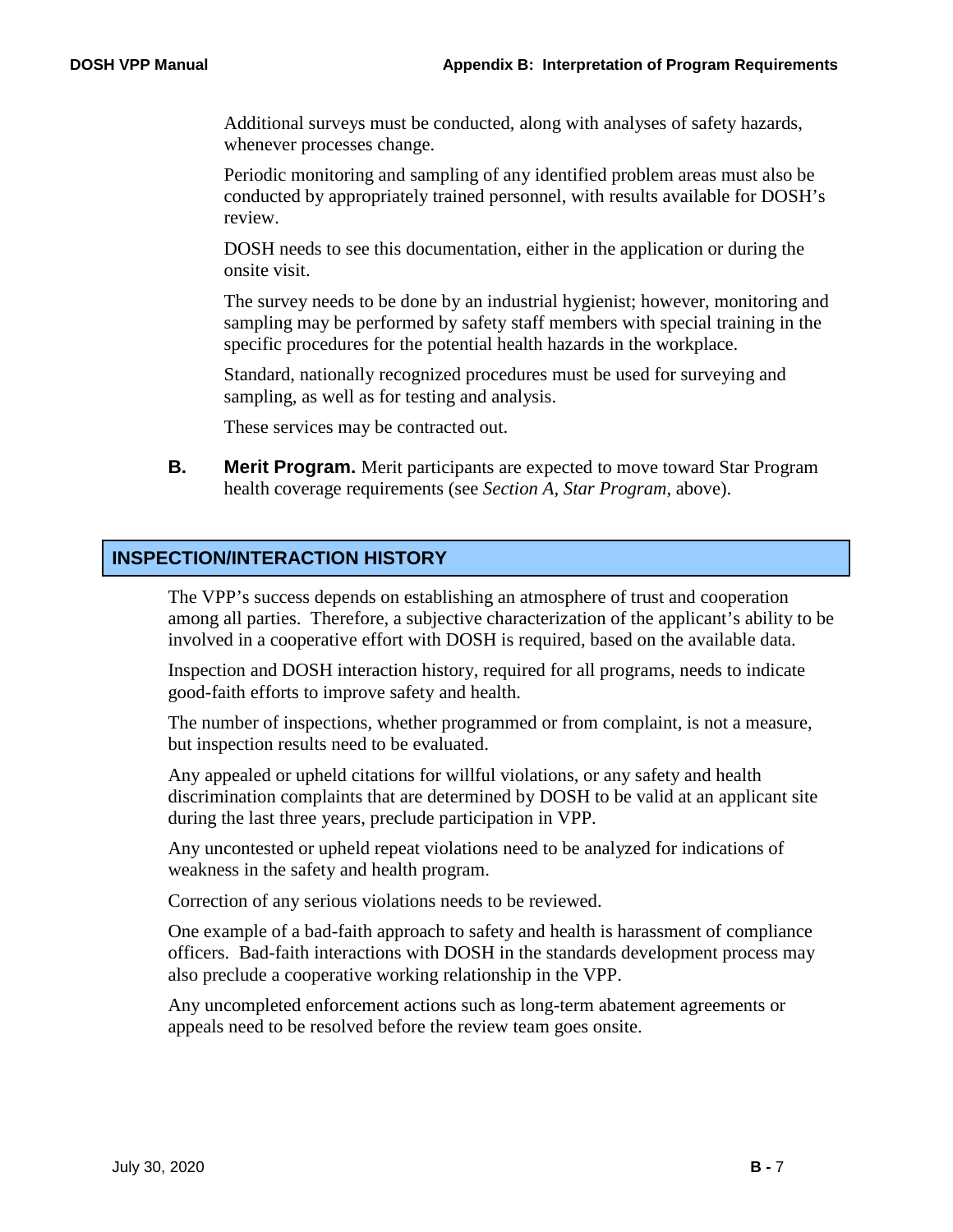# **INTERNAL INSPECTION SYSTEM**

**A. Written Procedures.** A system is required that includes written procedures for routinely scheduled inspections (for example, weekly, monthly).

> Written procedures need to provide guidance as to responsibility, frequency and schedule of inspection, use of information sources, where to look and what to look for, recording of findings, which findings are reported, and tracking of correction.

> For Star-level participation, the system itself must have been in place for a year, and the procedures for the system must be in writing before approval.

**B. General Industry Programs.** Inspections need to be made monthly by knowledgeable personnel, followed up with written reports of findings and documentation of abatement.

> Knowledgeable personnel do not have to be certified, although proven access to certified safety and health professionals is required for Star-level participation; but personnel must be qualified to recognize workplace hazards, particularly those unique to their industry. (See also requirements in PROFESSIONAL EXPERTISE in this Appendix.)

Others may participate in the inspection process.

**C. Inspection Coverage.** It is not necessary for each inspection to cover the entire workplace, but at a minimum, the entire worksite must be covered at least each quarter.

> DOSH prefers more frequent coverage even of large sites, and expects more frequent coverage of small sites.

The types and severities of potential hazards need to be considered in determining whether an inspection schedule is appropriate.

**D. Hazard Correction.** Hazards identified by the applicant's self-inspections must be systematically corrected in a timely way.

> At a minimum, a tracking and control system must be in place by the time of approval for Merit-level participation.

For Star-level participation, a tracking and control system must have been in place for a year at time of application.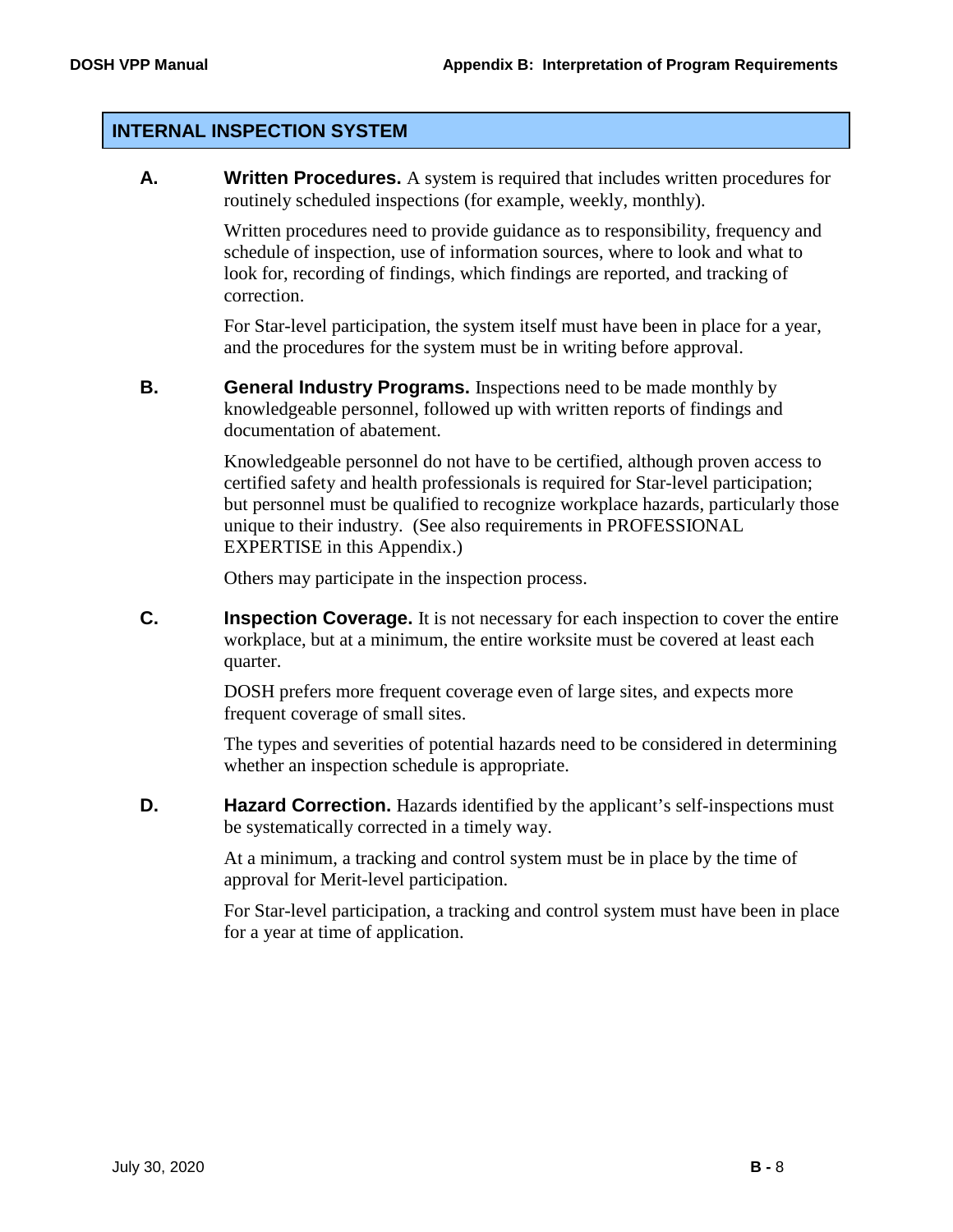# **MANAGEMENT ACCOUNTABILITY**

**A. Star Programs (Star-level participation).** There must be documentation that a system exists and has been in place for at least one year, for management accountability for safety and health, from the chief executive officer to the first line supervisor. A description of the accountability system must be included in the application.

> Procedures and blank forms for recording such accountability are also appropriate for the application.

The system must be based on some type of evaluation of supervisors:

- It may be a performance rating system that rates safety and health;
- It may be a management-by-objectives system for safety and health goals;
- It may be a system of rewards for safety and health performance and/or a disciplinary system for managers whose employees do not perform their work in a safe and healthful manner;
- It may be a system involving a central safety and health committee, consisting of top managers and chaired by the plant manager, with impact down to the first-line supervisor, so long as evaluation of performance of safety and health responsibilities is implicit.

The above are several acceptable types of systems; other types that may be demonstrated to be equally effective could be acceptable. The key is that all managers know they are being evaluated individually on the effectiveness of the way they carry out assigned safety and health responsibilities.

Some evidence of the system must be shown to onsite reviewers. The documentation does not become part of the public information file.

**B. Merit Programs.** An accountability system must at a minimum be outlined and ready to put in place upon program approval.

# **MERIT PROGRAM**

- DOSH will work with a site to improve its safety and health program to meet Star-level program qualifications.
- Merit participants must be working toward meeting the Star requirements and must be adding to or improving various aspects of their programs to that end.
- Merit goals must reflect Star requirements not presently in place or aspects of the safety and health program that are not Star quality.
- Identified problems indicate system breakdown and need to be addressed as part of a system renewal, expansion, or improvement effort.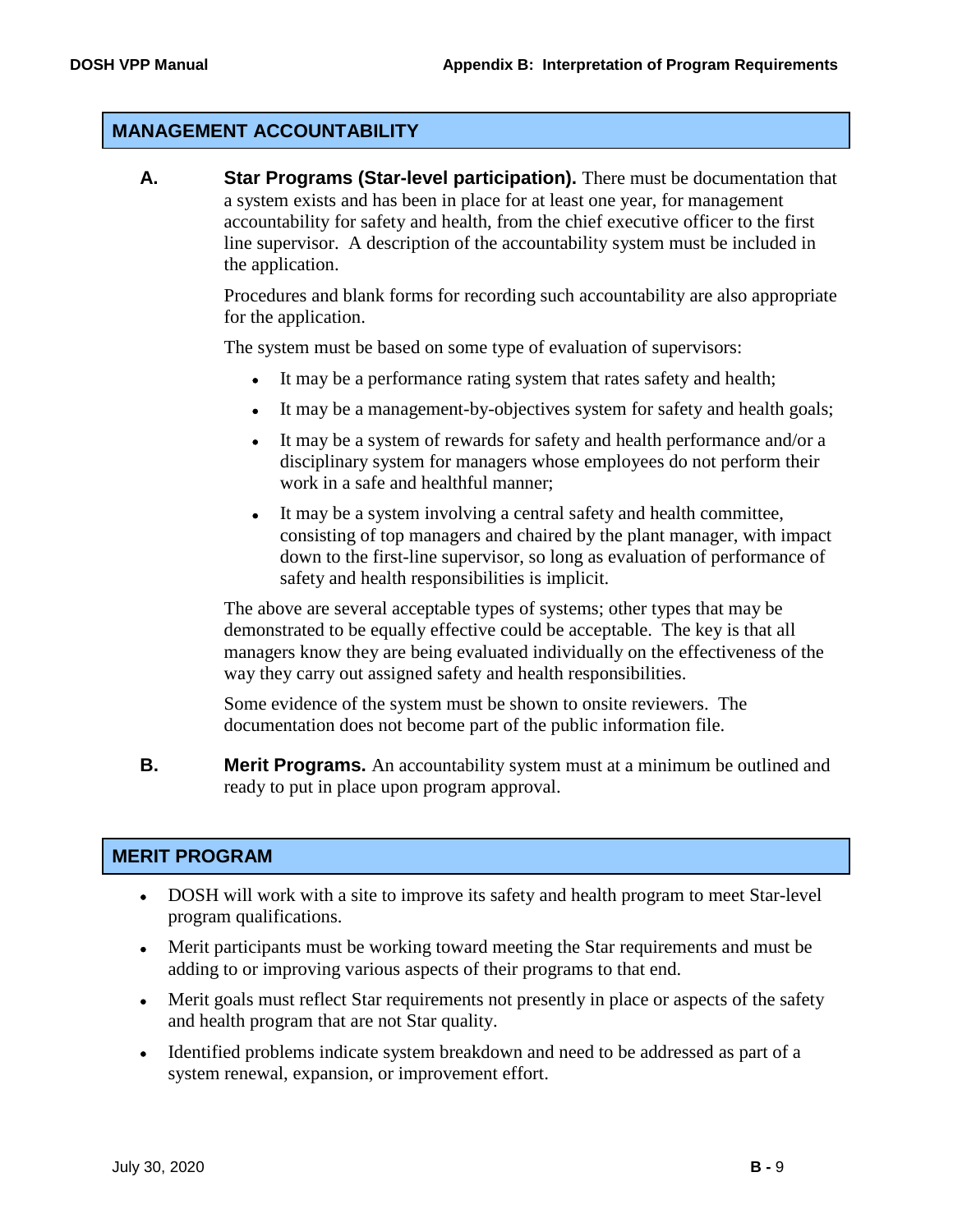- Merit goals must include recommendations for safety and health program improvements that address identified problem areas and hazardous conditions.
- A list of specific hazardous conditions needing correction is not appropriate for a Merit goal. Training in hazard recognition and appropriate tracking of correction that would eliminate those conditions are appropriate subjects for goals.
- It is important to remember that, unlike Star, Merit Program approvals are for a specific period of time and come to an end.
- Merit approvals are usually one to two years. The time period reflects a practical estimate of the time needed to achieve Star approval plus a "cushion" for any unforeseen delays.
- Merit Program participants generally are expected to be eligible for Star Program at the end of the Merit term, or will be terminated from VPP participation.

# **METHODS OF INFORMING EMPLOYEES ABOUT VPP**

- All employees, including new-hires and contractors as they arrive, must be notified about the site's participation in VPP and the employee's continuing right to file safety and health complaints with DOSH .
- Many methods of notification are suitable. The key for judging appropriateness is the likelihood that employees will pay attention and understand. For example, simply posting a notice on the bulletin board probably would not be sufficient.
- In general, the more personal the explanation, the more effective it is.
- All employees, including those of subcontractors, must be informed in some way about VPP provisions.

# **NON-DISCRIMINATION**

- The applicant must submit a declaration of fact or provide evidence that confirms all employees have safety-related responsibilities and are protected by the WISHA Discrimination Statute (pursuant to RCW 49.17.160) if they voice safety concerns in the workplace. The Applicant must also ensure that those employees (who voice safety concerns in the workplace) are not the recipients of harassment or any other form of retaliatory actions and are guaranteed full protection as provided by the WISHA Act.
- This declaration may be submitted in the applicant's own words provided it meets the requirements of RCW 49.17.160.
- This declaration should also include statements relative to employees' participation on a safety committee and how this activity does not preclude the Employer's decision to terminate when other non-discriminatory reasons (other than their engagement in a safety-protected activity) exist.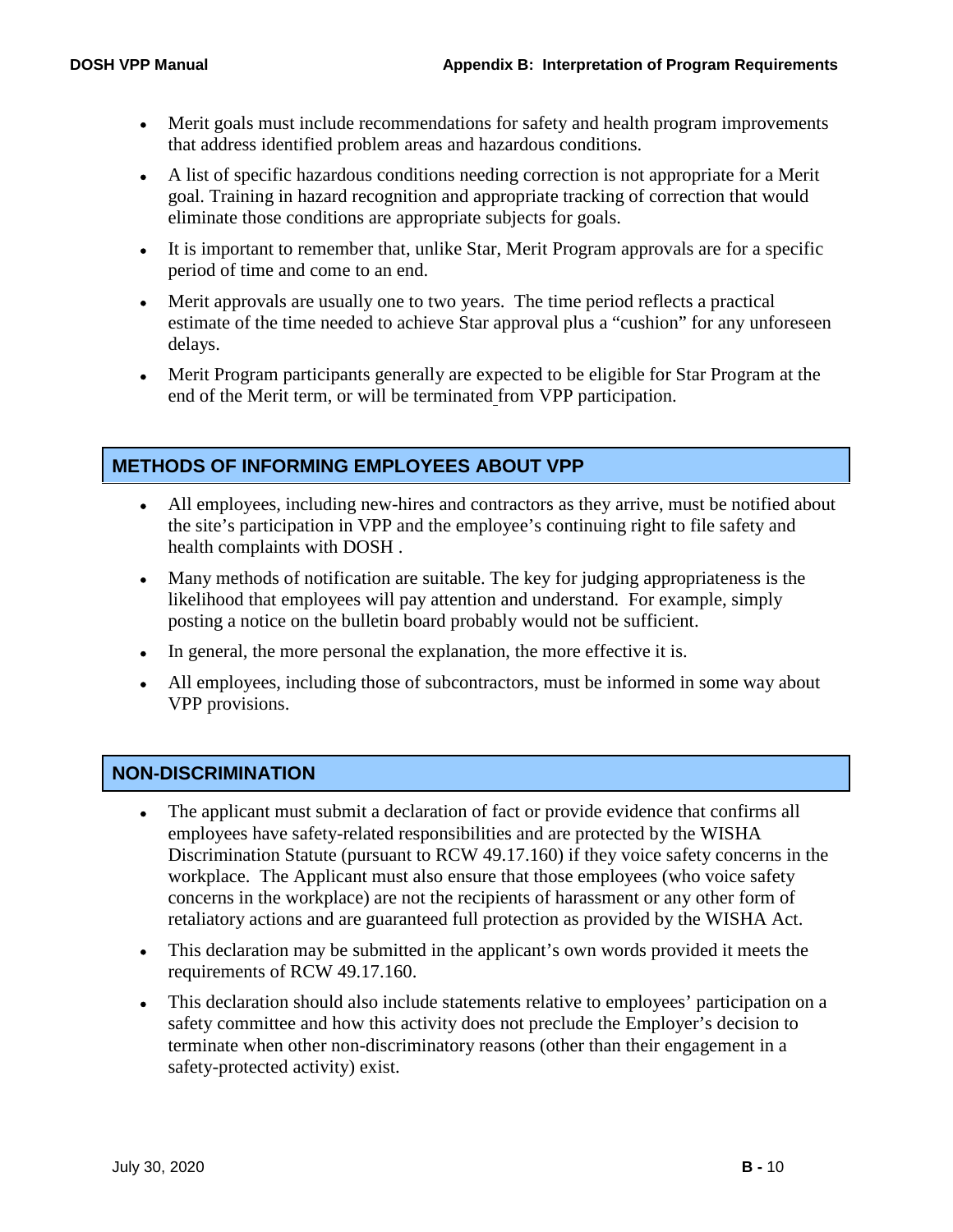# **OCCUPATIONAL HEALTH/FIRST AID PROGRAMS**

- Occupational health care programs, including first-aid-trained employees with current certificates, and CPR/AED, need to be available on all shifts.
- Emergency services, including provisions for ambulances, EMTs, emergency clinics, or hospital emergency rooms, need to be explained.
- Arrangements for needed health services such as pre-placement physicals, audiograms, etc., need to be included.

# **PERSONAL PROTECTIVE EQUIPMENT (PPE)**

- The PPE program must have strictly enforced rules that determine when to use PPE and what type to use. Depending on the hazards at the site, DOSH expects how to use eye protection, hearing protection, and breathing protection to be addressed, as well as the use of hard hats, safety shoes, and other protective clothing.
- Responsibility, availability, fit, and maintenance must be part of the PPE program.
- The employee health training program must include when, where, and how to use PPE, and the care of the appropriate PPE devices.
- Employee training needs to also include safe work practices for the particular job, and proper handling of any hazardous materials in the workplace.
- Where respirators are needed, a written respirator program must be in place and implemented.
- PPE must, of course, be properly used in conjunction with engineering and administrative controls.

# **PROFESSIONAL EXPERTISE**

- For Star Programs, access to safety and health professionals (including occupational health personnel) is required and must have been in place for at least a year.
- Those services may be provided by offsite sources such as corporate headquarters, insurance companies, or private contractors.
- DOSH accepts certification from any recognized accrediting organization. DOSH does not provide certification or establish one certification as the only means of qualifying for VPP.
- DOSH does not accept certification "qualifications" in lieu of the actual certification.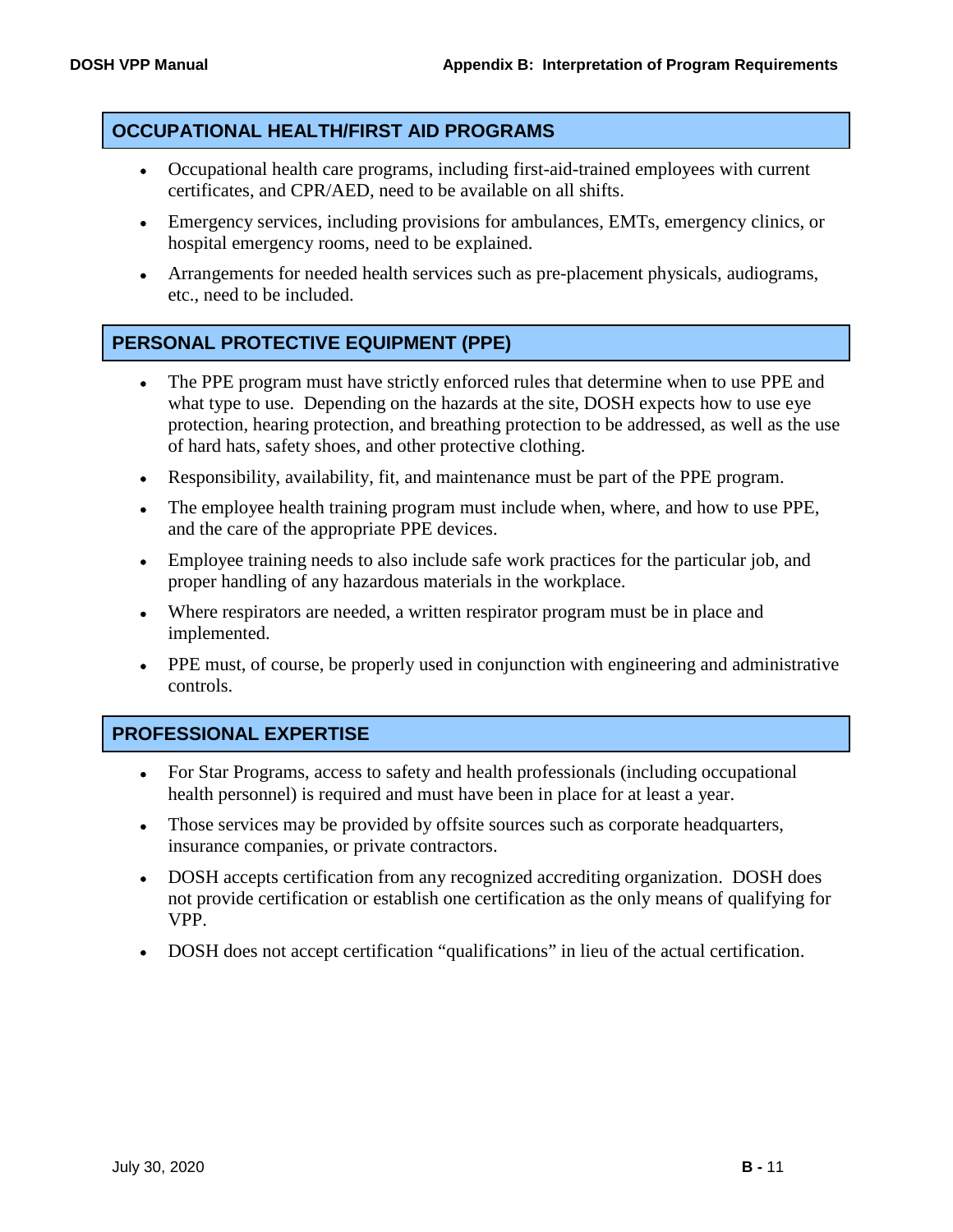# **RATES**

- Injury and illness rates provide an indication of a safety and health program's effectiveness.
- While they are important as indicators, these rates are not definitive.
- The structural requirements of the comprehensive safety and health program remain the central qualifications for Star and the Merit Programs.
- Rates are calculated per 100 employees per year, and are averaged over three years (to provide a fairer view) for comparison against the most recently published 3-year national average for the NAIC code industry in which the applicant is classified.
- These national averages are found in the Table of Occupational Injury Incidence Rates by Industry of the BLS Occupational Injuries and Illnesses Bulletin published each year.
- All employees at the site, including temporary employees and contract workers under direct supervision of site employees, must be included in the site rates.
- The yearly rates submitted in the application need to be for the three most recent complete calendar years. The current year-to-date rates will be calculated during the onsite visit.
- If the NAIC code submitted by the applicant appears to be in error, an effort to determine the reason for the designation needs to be made. If a NAIC classification question exists, the problem may be discussed between the site and the VPP Coordinator, and a determination made of the proper NAIC code for comparison purposes.
- Workers' compensation insurance experience rating modification factors may be used as additional indicators of safety performance, where offered, and may be used by public sector employers.
- **For Star-level participation**, the general-industry applicant must have both a 3-year average TCIR and a 3-year average DART rate at, or below, the national average (for the average of the three latest years published by BLS Bulletin) for the specific NAIC.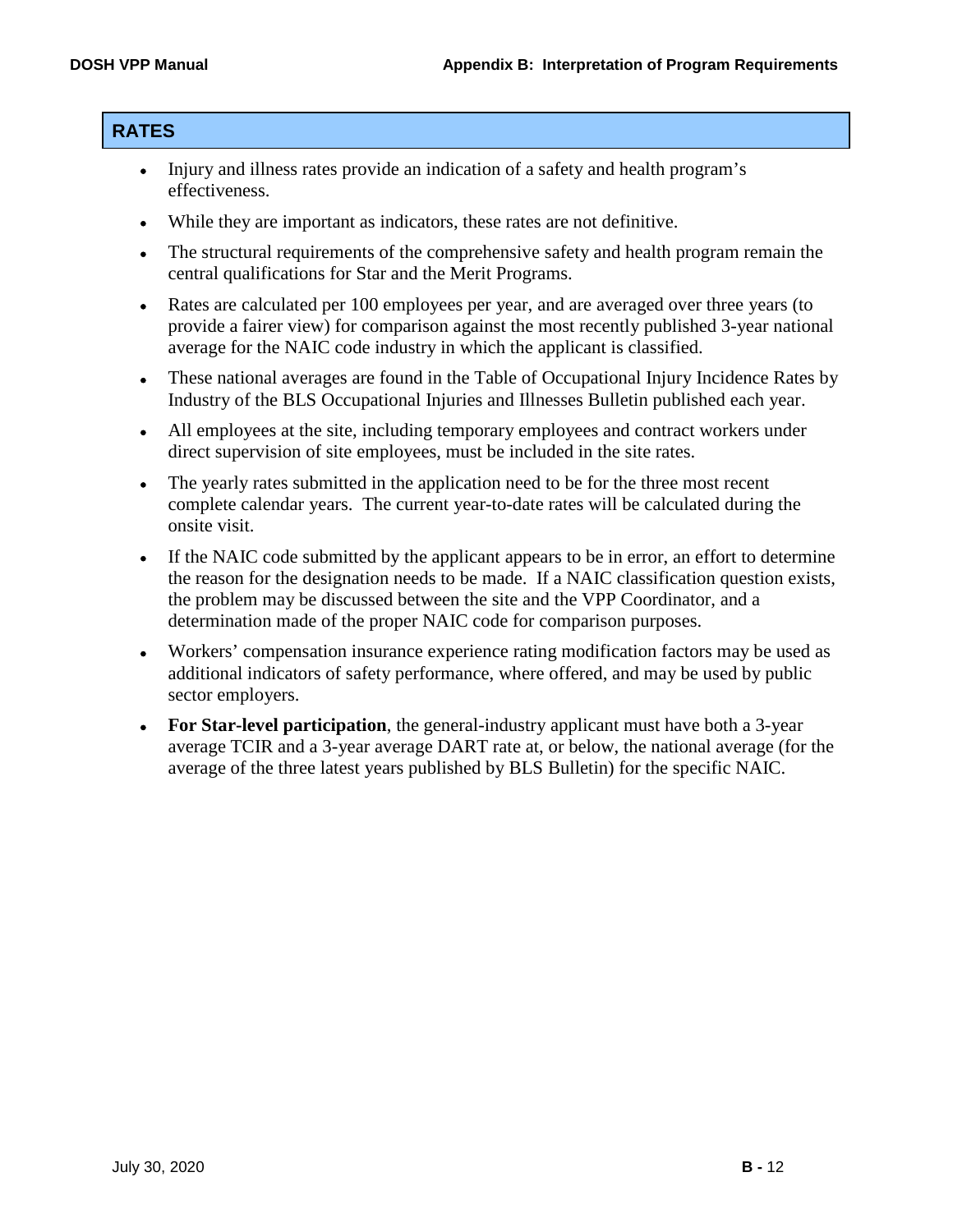### **REPORTS/CONCERNS OF EMPLOYEE SAFETY AND HEALTH PROBLEMS**

- Star and Merit Programs must have some system for handling employee reports of safety and health concerns.
- This system may recommend, but must not require, that the internal process be used before filing a complaint with DOSH.
- A written system need not have been in place for a year if employees are satisfied, and the company history of complaints to DOSH is not excessive for the industry.
- For approval, however, a written system must be established except where the small size of the site makes the formality of a written system redundant.
- DOSH recommends a system where anonymity is possible.
- Employees must be systematically informed of the results of their notifications (for example, posting of responses to anonymous notifications).
- Employees must be guaranteed protection against retaliation or discrimination for voicing workplace safety concerns.

# **SAFETY AND HEALTH PROGRAM**

- Each applicant must have a written safety and health program that addresses the potential hazards of the workplace.
- Evaluation of each program requires judgment regarding the quality of the program and its appropriateness for the potential hazards present.
- Since each program must be specific to the potential hazards at that particular workplace, each program will be unique while at the same time meeting the criteria.
- Informal systems may be appropriate for small sites with relatively few potential hazards. Oral employee hazard reporting may work effectively at a small site. A formal tracking system for correction of identified hazards may not be necessary at a small site.
- The best evidence that the safety and health program is communicated to employees and is enforced can be obtained by talking with and observing employees where they work.

# **SAFETY AND HEALTH PROGRAM EVALUATION**

**A. All Programs.** There must be a system in place for evaluating the safety and health program, and this internal program review must be performed at least annually.

A self-evaluation is not an inspection of the worksite; it is a critical review of all of the elements of the safety and health program.

An evaluation of the safety and health program needs to cover the effectiveness of:

- The self-inspection system
- The employee hazard notification system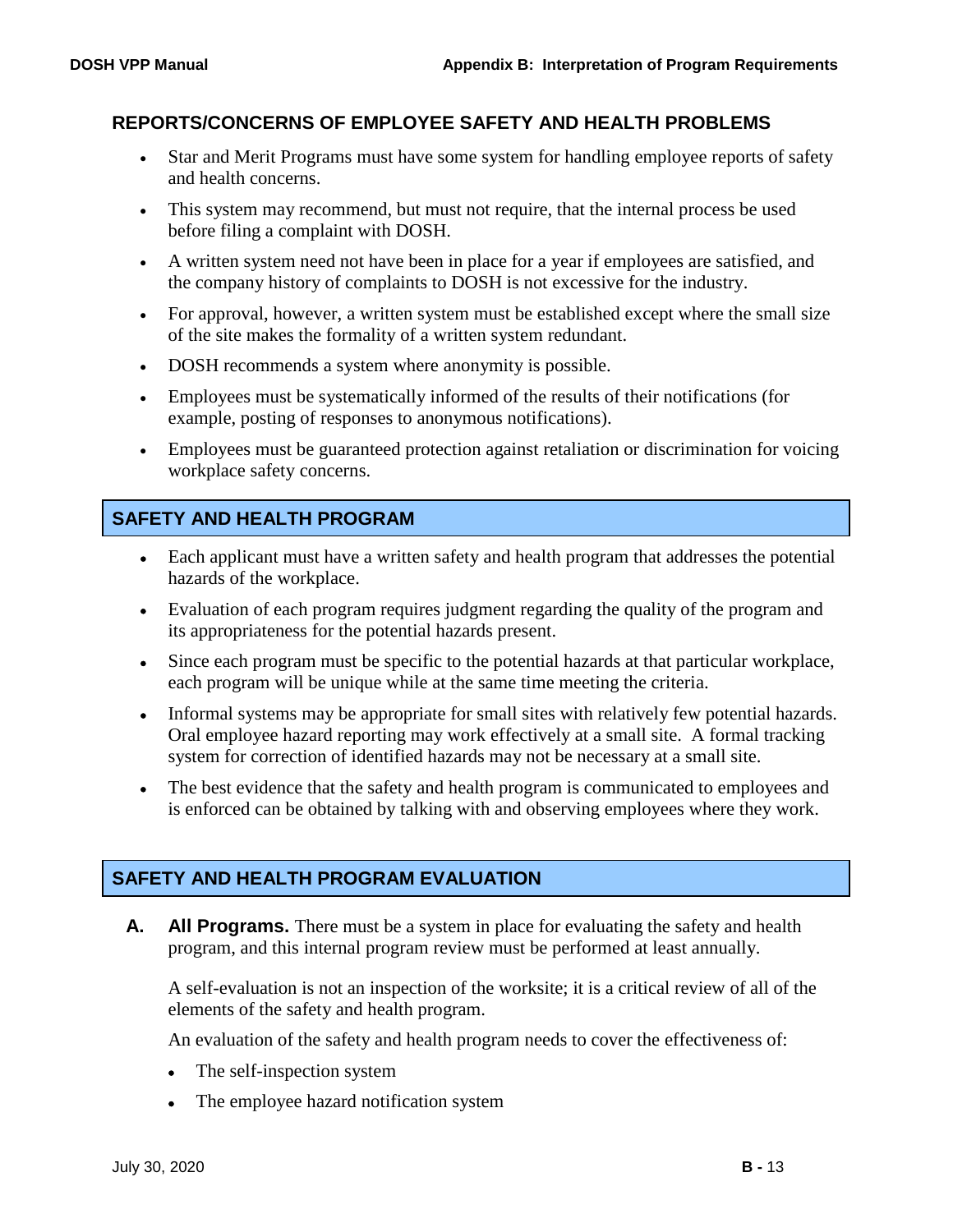- Accident investigations
- Employee participation
- Safety and health training
- The enforcement of safety and health rules, and
- The coverage of health aspects including PPE, routine monitoring and sampling, and review of health surveillance data.

The evaluation report identifies the strengths and weaknesses of the program and has specific written recommendations for improvement.

The evaluation may be conducted by qualified onsite or corporate staff, or other outside sources.

An evaluation that is merely a workplace inspection with a brief report pointing out hazards or saying that everything is OK is inadequate for purposes of VPP qualification.

There needs to be documentation of actions taken to satisfy the recommendations found in the evaluation reports.

**B. Star Programs.** The safety and health evaluation system must have been in place for a year.

While an evaluation system ordinarily requires both procedures and the resulting reports, smaller companies may act more informally without written procedures.

This does not necessarily preclude them from meeting the 1-year requirement. If the reviewer determines that the evaluation is suitably comprehensive, and the company can demonstrate that positive actions have been taken as a result of the evaluation, the 1-year requirement for a full written evaluation system may be waived.

The applicant is expected, however, to complete written procedures for a suitable system before the site is recommended for approval.

Where a formal system is in place one year before the approval date, the applicant must also be able to provide a copy of at least one report based on those procedures, and to demonstrate that positive action has been taken as a result, where necessary.

**C. Merit Programs.** The annual evaluation system must, at a minimum, be ready to begin operating when the site is approved for participation.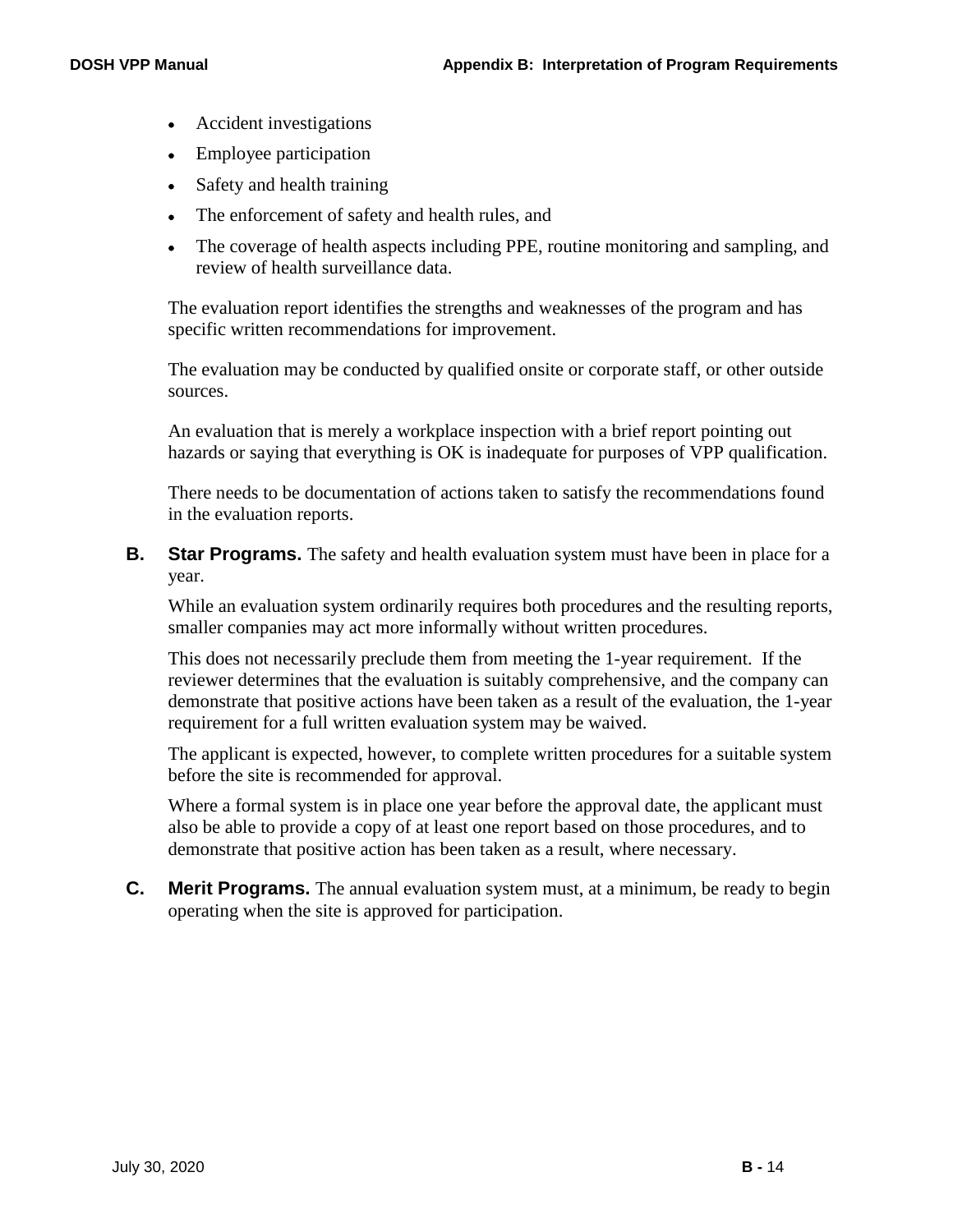# **SCHEDULED ONSITE ASSISTANCE**

Such assistance is needed on some Merit sites. Merit general-industry sites occasionally need periodic consultation to help them achieve their goals. When this is obvious during the onsite review, an appropriate schedule needs to be negotiated. The schedule may be changed as the site's needs change.

#### **STAR PROGRAM**

- The Star Program is meant to recognize the very best workplaces with comprehensive programs for safety and health protection. Judgments often must be made regarding the quality of various aspects of the applicant's program.
- The key to decision-making needs to always be whether or not that particular feature is "Star quality." The idea is to be flexible in judging how an applicant site demonstrates it is meeting the requirement, but be firm in applying DOSH Standards.
- Many companies have safety programs that are more sophisticated than their health programs. If the total program is not Star quality, the site must be recommended for Merit rather than Star participation.
- When a participating Star site is found to have slipped below Star quality in one or more required areas, continued Star participation depends on the site improving the program to ensure Star criteria are met and maintained by the date when the scheduled evaluation must be completed.
- If the evaluation team and the site can agree on needed program improvements, and the correction can be expected to be made in one year, the site may continue in the Star program, contingent on satisfactory quarterly reports during the 1-year period. At the end of that year, the completed evaluation must show that the site has returned fully to Star quality.
- If agreement is not reached, the site must be allowed the opportunity to withdraw, or be subsequently terminated if the site does not withdraw.
- If changes either are not made, or do not return the program to full Star quality within the year allowed, the site must be allowed the opportunity to withdraw, or be subsequently terminated if the site does not withdraw.
- If changes are made appropriately, and the completed evaluation shows that all Star requirements are met, the site may continue to participate in the Star Program.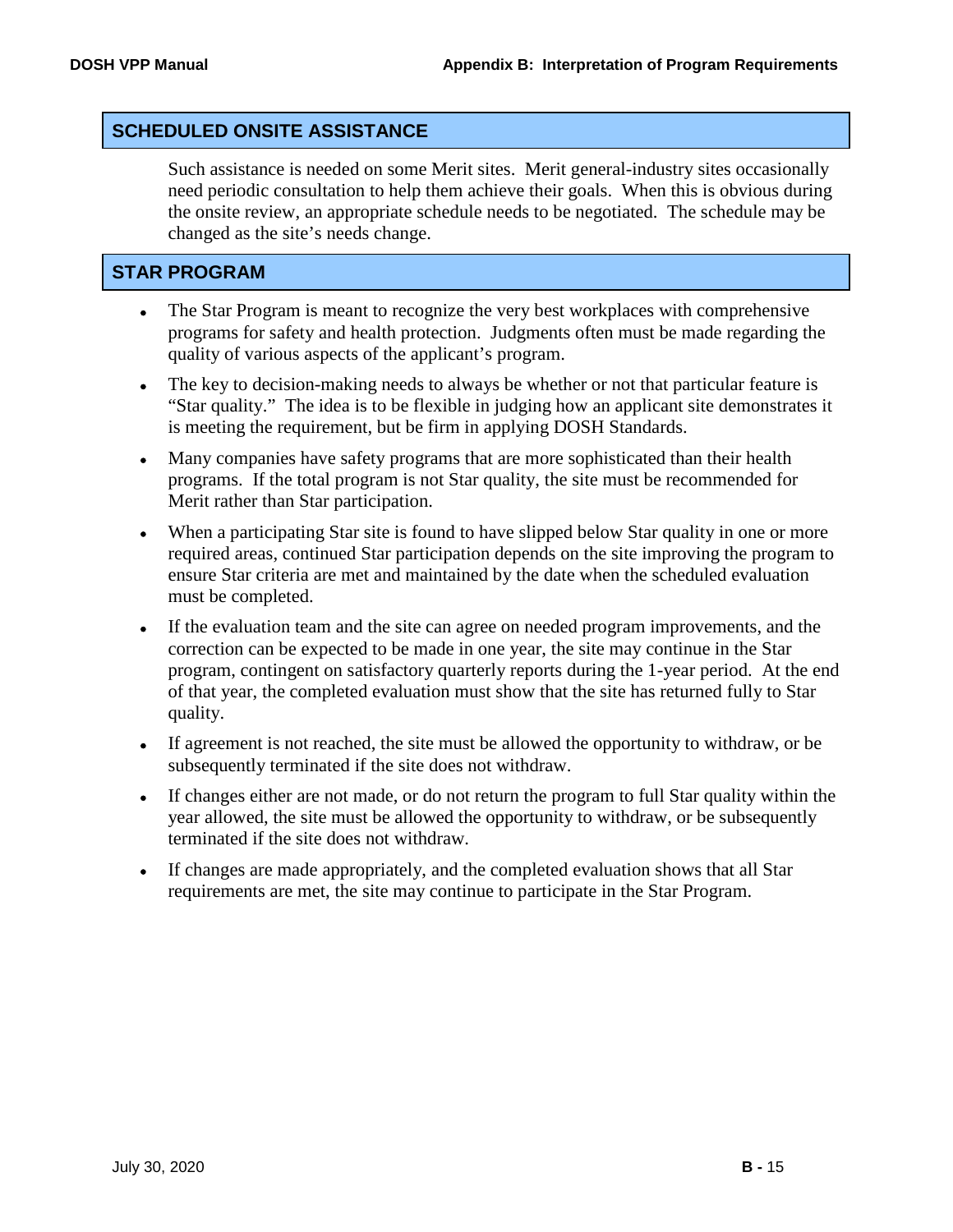# **WITHDRAWAL FROM THE VPP**

- An applicant prior to approval, or an approved participant, may withdraw at any time by writing a letter to the DOSH VPP Specialist stating the site's decision. (See *Chapter 7, Section F*, for Department response to withdrawal.)
- Whether withdrawal happens before or after approval, the VPP Specialist needs to determine the cause of withdrawal and notify the Special Employer Programs Manager of the cause.
- For a pre-approval withdrawal, the application is returned to the applicant. For a withdrawal after approval, however, the participant's document folder needs to be placed in an 'inactive' file, as a record of VPP activity.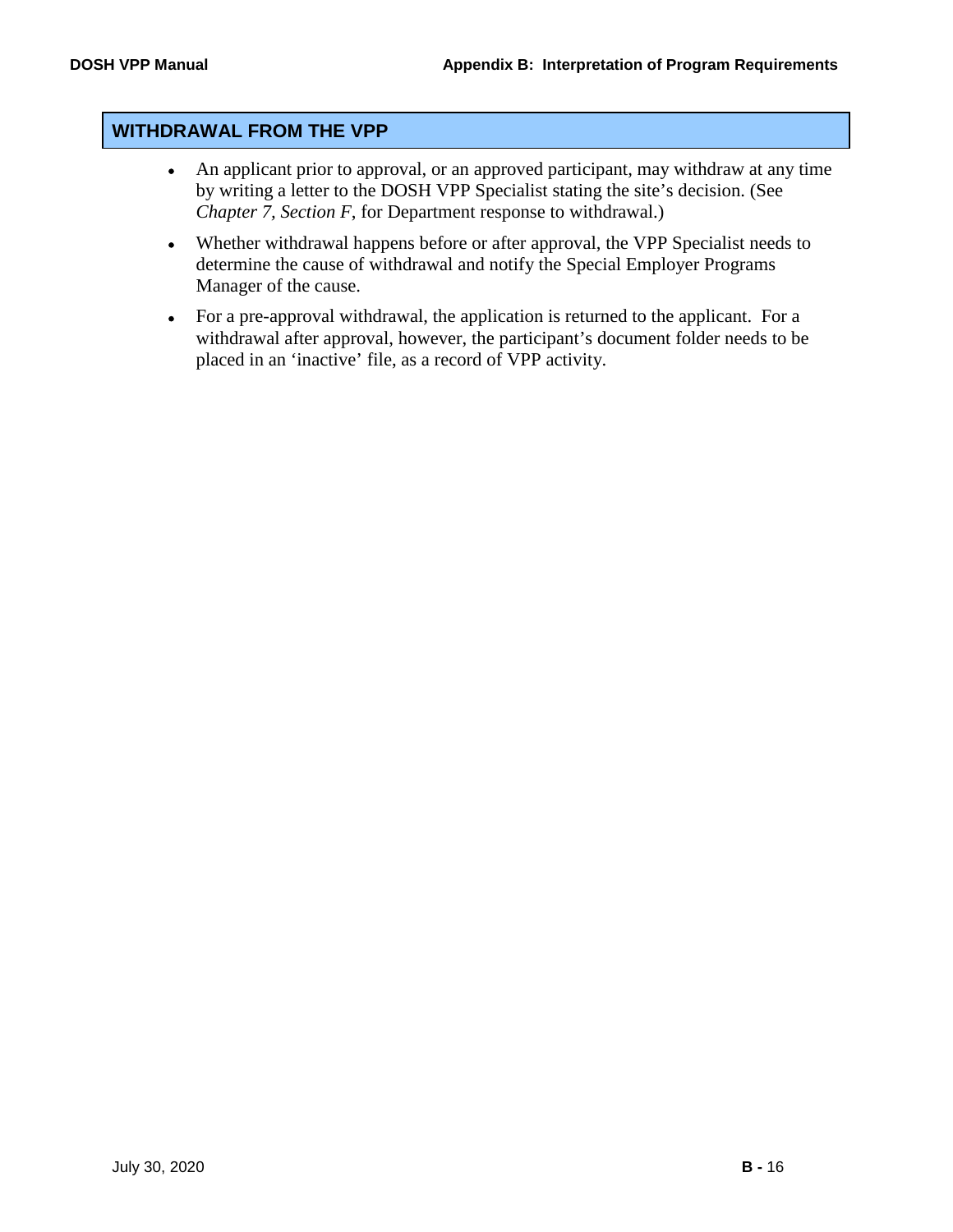# **APPENDIX C TEAM LEADER RESPONSIBILITIES DURING VPP ONSITE REVIEWS**

# **1. Review the application.**

Be sure to include e-mailed and faxed items in your application review.

#### **2. Decide what documentation you will need to review onsite.**

For a list of examples, see *Chapter 5, Figure 5-1*, for pre-approval onsite visits, or *Chapter 8, Figure 8-1*, for evaluation onsite visits.

#### **3. Determine how much time you expect to need for the onsite visit.**

The following is an approximate timetable for pre-approval reviews (evaluations may take less time):

- **a.** Initial interview and site presentation up to  $\frac{1}{2}$  day.
- **b.** Review of the paper program  $-1$  to  $1\frac{1}{2}$  days.
- **c.** Walk-through and any committee or employee interviews  $-1$  to  $1\frac{1}{2}$  days.
- **d.** Team findings meetings  $-1$  hour per day privately with team, plus  $\frac{1}{2}$  to 1 hour with site personnel daily.
- **e.** Report drafting  $-\frac{1}{2}$  to 1 day.
- **f.** Final meeting  $-\frac{1}{2}$  to 2 hours, depending upon how much material is covered in preliminary meetings.

# **4. Make arrangements for the onsite visit.**

Obtain the site's concurrence, and discuss the list of documents to be reviewed and the purpose of the medical access order. (See *Chapter 5, Section C.2.c*., about the medical access order.)

# **5. Send the medical access order and cover letter in a timely manner.**

Follow the procedures in WAC 296-802-50005 and 50010 (or any DOSH policy document which subsequently replaces it). The medical access order must be issued prior to conducting the onsite evaluation.

# **6. Conduct a team strategy meeting.**

Hold this meeting immediately before the onsite review.

All members of the review team must attend.

Determine if all team members are familiar with the onsite review procedures and the application. If not, provide a brief review.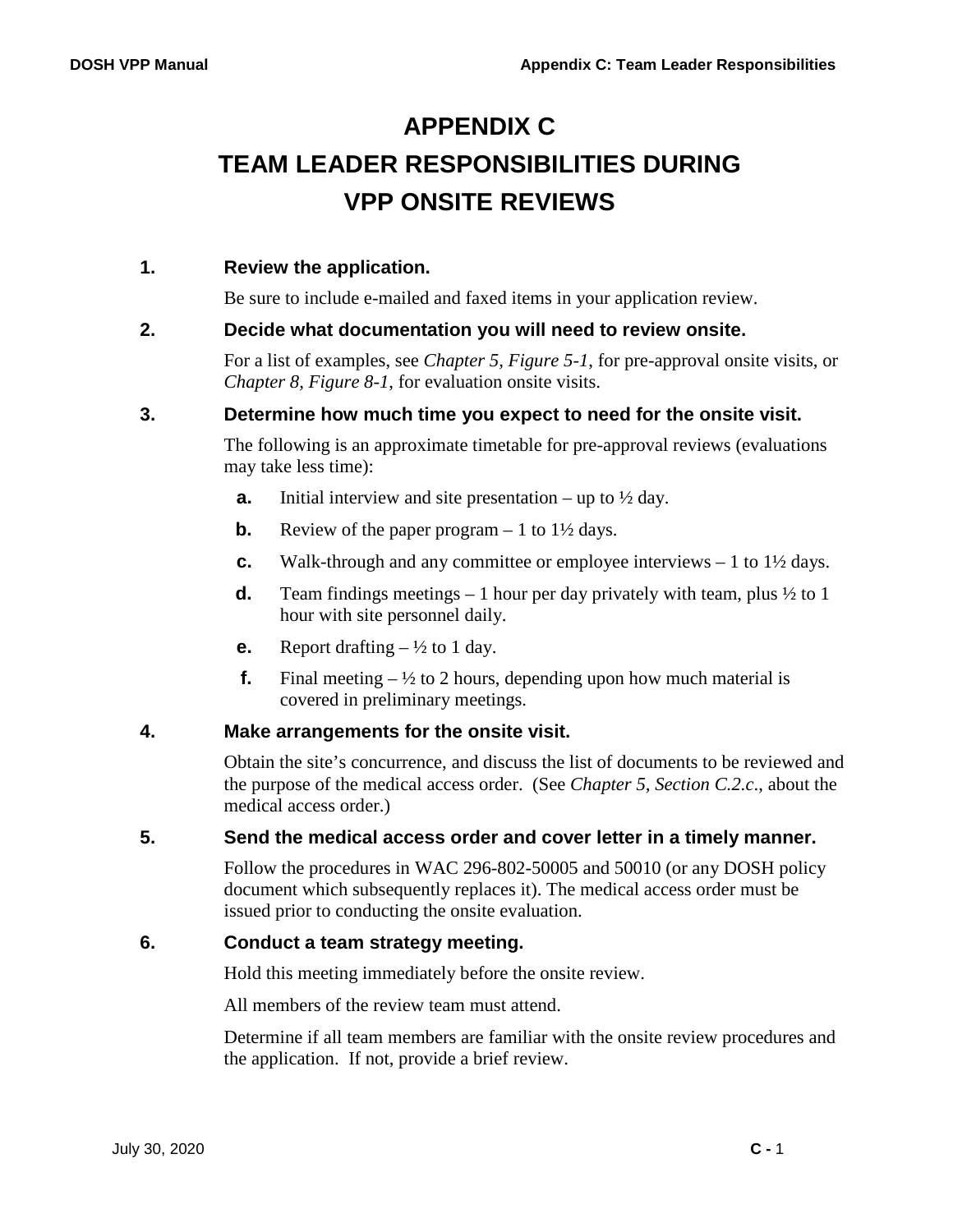Allow ½ hour to 2 hours, depending upon the experience of the team and the complexity of the review.

Discuss the schedule for the onsite review, and team members' responsibilities.

Assignments need to include:

- Reviewing documentation.
- Conducting the walk-through and informal interviews.
- Identifying and conducting formal, private interviews with a random selection of employees.
- Reviewing the injury log, recalculating rates and averages.
- Drafting sections of the Pre-Approval Program Review Report.

Set the tone for conducting the onsite review: helpful, cooperative, and as nonintrusive as possible.

Remind team members to avoid any statements to company representatives during the review about the adequacy of the safety and health program in meeting the qualifications for VPP.

Develop a list of questions that team members have regarding the application. The Team Leader needs to supply an initial list.

Discuss any anticipated problems or concerns.

#### **7. Prepare for the Onsite Review.**

The Team Leader keeps the review on track.

Meetings with site officials need to follow an outline or list of questions.

#### **8. Conduct the opening meeting onsite.**

- Set the tone of the review. Emphasize administration support for the program. State the desire to keep the review as unobtrusive as possible.
- State the goals of the review:
	- − Verify application through documentation.
	- − Assess the adequacy of the site's safety and health program to address existing or potential hazards.
- Explain handling of any serious violations noted during the walk-through.
- Discuss authorization and procedures for employee interviews.

#### **9. Conduct the onsite review.**

- Review and make notes regarding documentation.
- Ensure that appropriate team members review:
	- − Injury/illness records, and recalculate rates,
	- − Sampling and monitoring records, and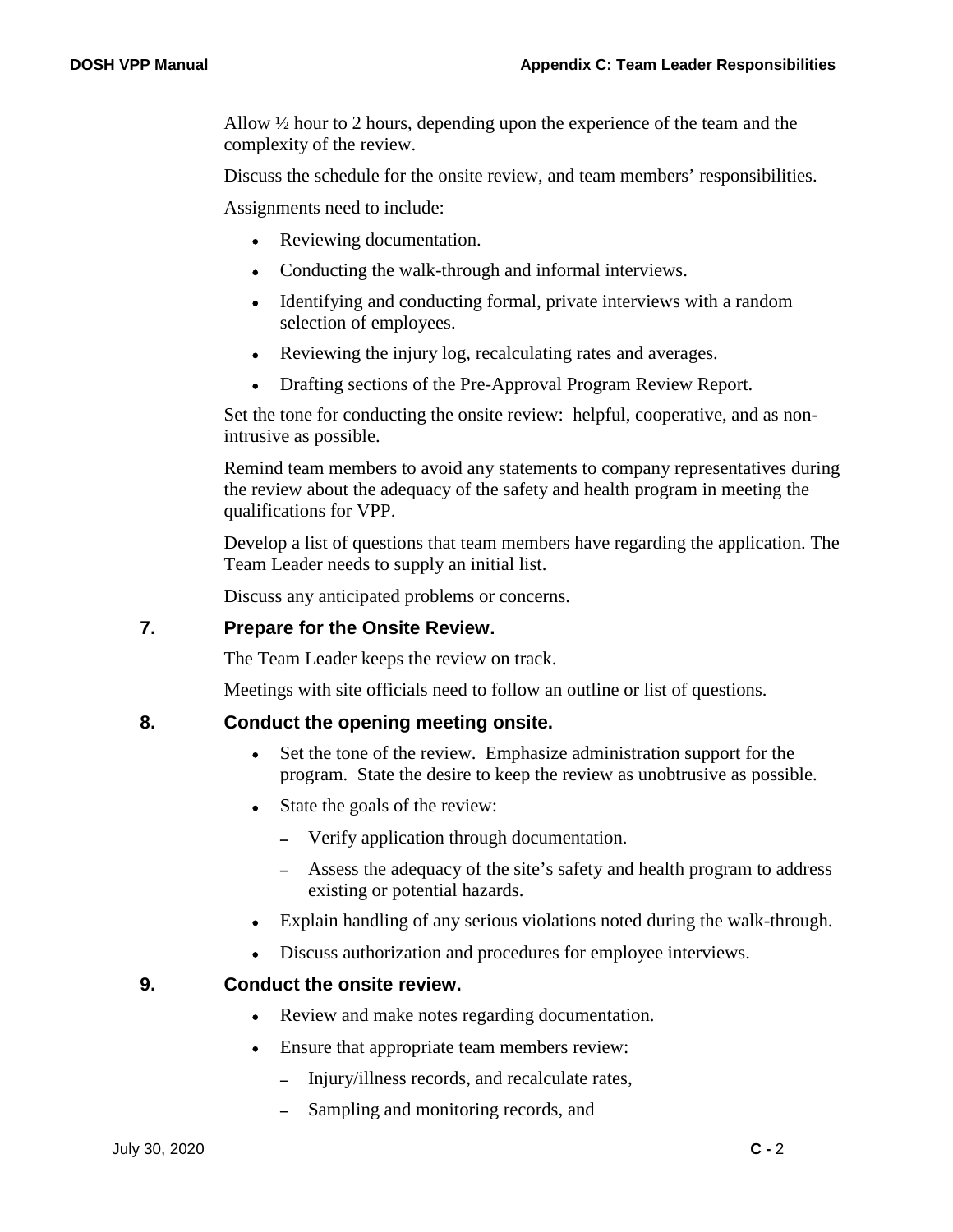- − Other medical/health records. (See *Chapter 5, Section C.2.c*)
- Ensure that appropriate team members see documentation necessary for assigned report sections.
- Walk through production areas.
- For time management, be aware of what each team member is accomplishing. Adjust assignments as needed, so that all can finish together.

#### **10. Keep management posted about the status of the review.**

Before leaving the site each day, review the status of the onsite review with the site's safety and health staff, covering:

- What has been accomplished
- What time you will resume in the morning, and
- What you plan to accomplish the next day.

#### **11. Conduct a team meeting to summarize findings.**

- Allow approximately 1 hour.
- Discuss any anticipated problems or concerns, and any additional information/clarification needed.
- Organize findings from team input to provide an assessment in each specific program requirement. (The application checklist is a useful reference for this purpose.)
- Identify examples to illustrate findings.
- Attempt to get team consensus on recommendation for approval or disapproval.
- Identify any items needing action before DOSH approval could be given.

# **12. Provide a briefing on findings.**

- Check first to see if the site's safety and health staff feel the team has seen all that they need to see.
- Review the goals of the onsite review.
- Present findings in terms of specific VPP program requirements, illustrating where possible.
- List items needing action, if any.
- Allow expert team members to answer questions on findings that involve their area of expertise.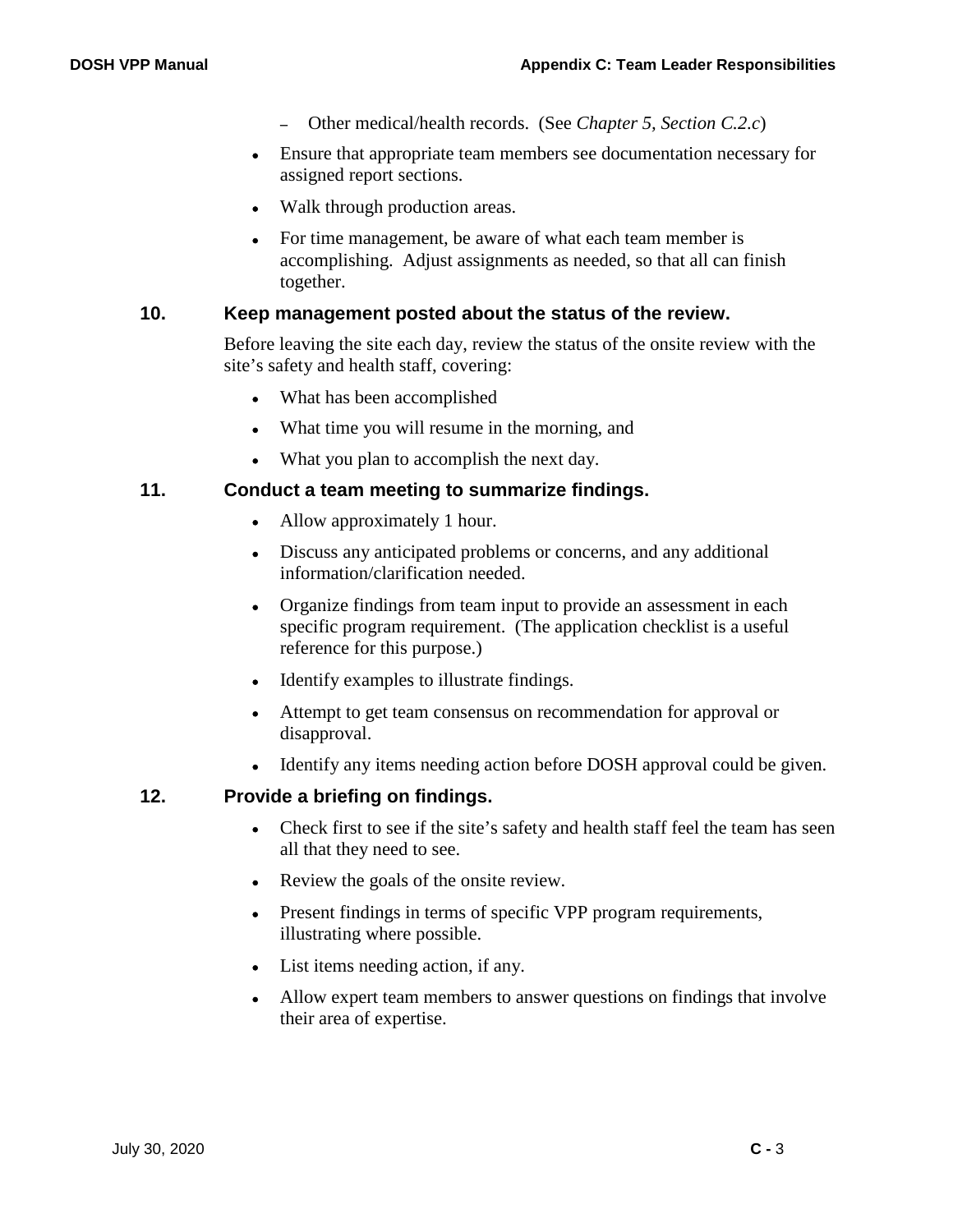- Make clear that the team will only recommend for or against approval; the decision about a pre-approval review, advancement from Merit to Star, or termination is made by the DOSH Assistant Director, not the onsite review team.
- Ensure that all questions are answered to the best of the team's ability.
- Be sure to express appreciation for safety and health staff assistance and for the opportunity to see the site's program.
- Keep the atmosphere cooperative and helpful.
- Explain next steps.

# **13. Write up findings using appropriate report format.**

- The various sections need to be drafted by assigned team members.
- Once drafted, each section needs to be reviewed and agreed upon by all team members (to the extent possible).
- Provide an opportunity for the applicant to review the draft report and offer input or feedback.
- Finalize the report. (See *Appendix F*)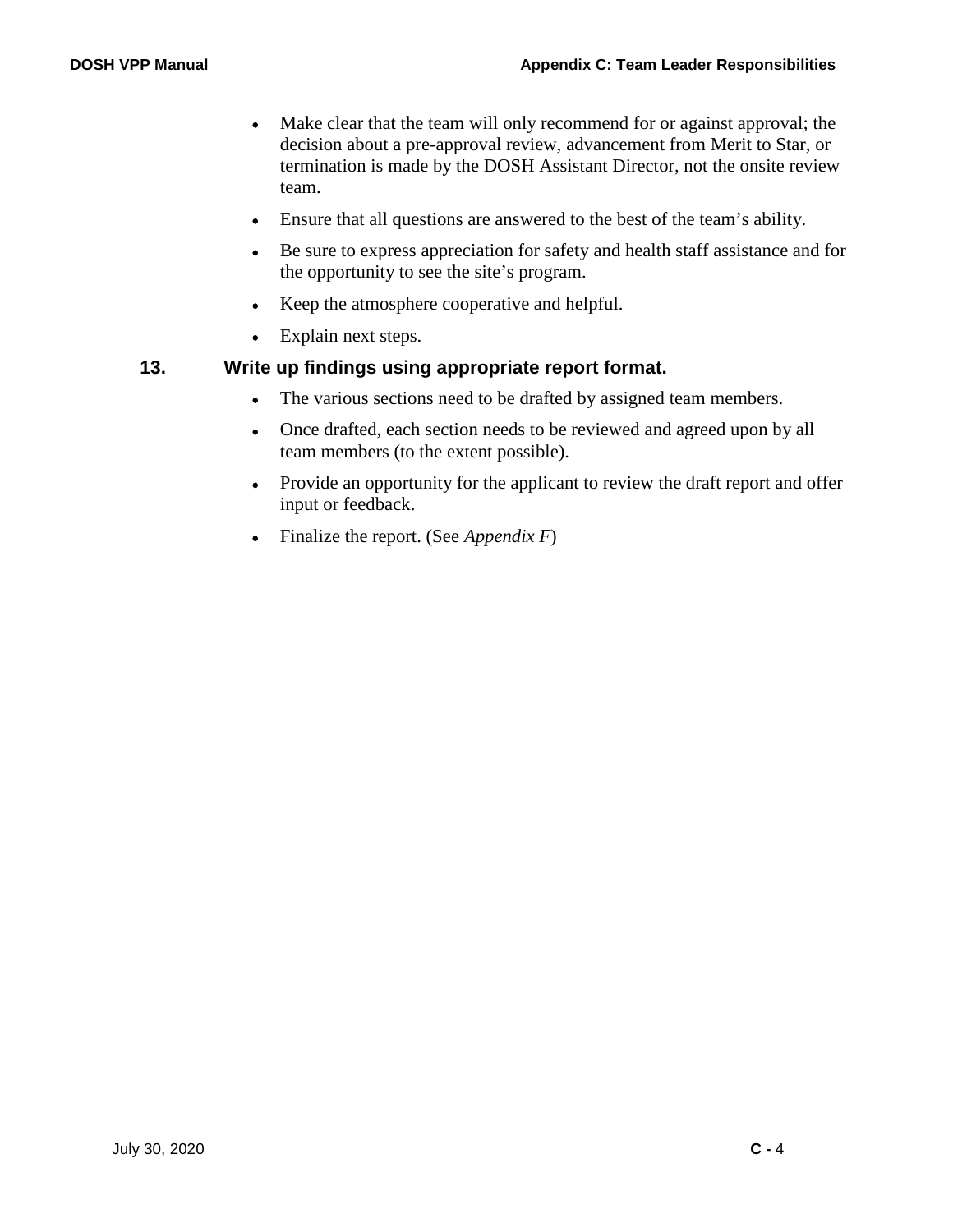# **APPENDIX D EMPLOYEE INTERVIEW QUESTIONS**

These questions are intended to guide the DOSH reviewer during employee interviews. Explain your purpose in being at the site and state that the employee's responses will not in themselves determine company approval or disapproval.

To preserve confidentiality, don't record names or other potentially identifying information.

# **A. GENERAL EMPLOYEES**

- **1.** How long have you worked here?
- **2.** Tell me about your job. What do you do during a typical day?
- **3.** What are the safety and health hazards of your job?
- **4.** How do you protect yourself from those hazards? What kind of personal protective equipment do you wear? Were you provided safety and health training?
- **5.** What type of safety and health training have you received?
- **6.** What happens if management disobeys a company safety rule? If an employee disobeys?
- **7.** How do you respond in the event of a fire, hazardous waste spill, alarm, or medical emergency?
- **8.** What does VPP mean to you?
- **9.** What is one method of reporting a safety or health concern? What was the last unsafe practice you reported and/or corrected?
- **10.** How do your supervisors demonstrate their involvement in safety and health?
- **11.** Have you ever seen anyone testing the air, testing noise levels, or conducting other surveys for possible health hazards? Do you know what the results were or what they meant?
- **12.** Have you or anyone you know ever been injured or experienced a job-related illness? What is the procedure when someone is injured?
- **13.** How are you involved in the safety decision-making process?
- **14.** Is safety and health valued in your organization?
- **15.** What is one objective in your department's safety program?
- **16.** How does management support your involvement in safety?
- **17.** What are your rights under DOSH?
- **18.** Is there anything else you think we should know about the safety and health program here?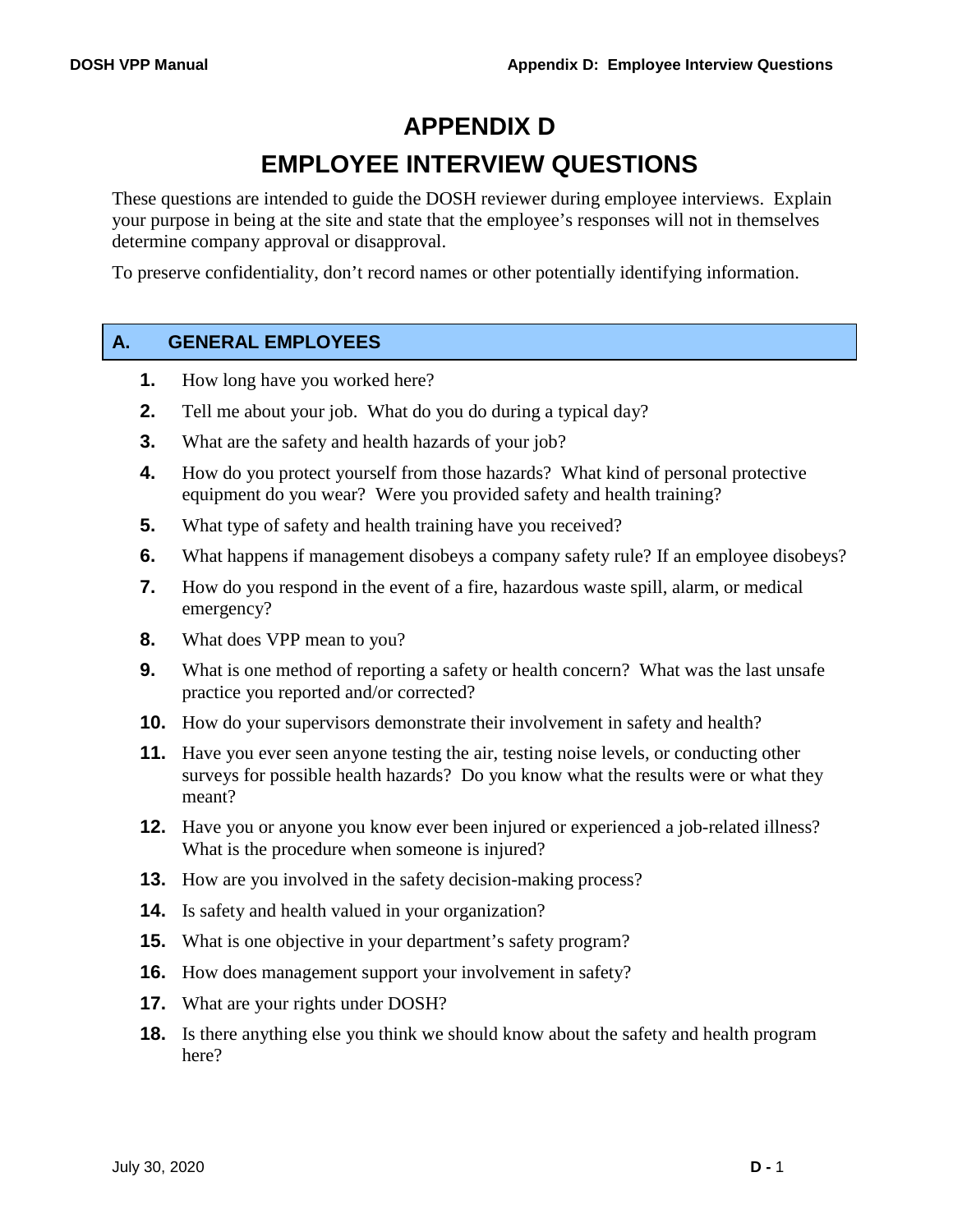#### **B. SUPERVISORS**

- **1.** How long have you worked here? When did you become a supervisor?
- **2.** What do you see as your role in safety and health?
- **3.** To what kinds of hazards are you and/or your employees exposed?
- **4.** Has the company's upper management provided adequate resources for safety and health programming, such as funding, time, and technical support?
- **5.** What do you do when you discover a hazard in your area?
- **6.** What do you do when an employee reports a hazard in your area?
- **7.** Do you provide employee training in safety-related topics? (If so, please describe.)
- **8.** Please give some examples where you had to use the disciplinary system for infractions of safety and health rules
- **9.** When was the last emergency drill? What is your role in drills?
- **10.** How are you held accountable for ensuring safe and healthful working conditions in your area?
- **11.** At high hazard chemical plants only: Is maintenance satisfactory, particularly on release prevention equipment? Is there adequate supervision provided for work performed on all shifts?
- **12.** Do you have contract employees working in your area? If so, how do you control and address safety or health hazards relating to or created by them?
- **13.** Are there routine or unannounced inspections? Who participates?

# **C. ADMINISTRATORS AND EXECUTIVES**

- **1.** How long have you been with (company)?
- **2.** Describe the type of safety and health hazards at this site.
- **3.** How does management ensure that employee exposure to those hazards is eliminated or controlled?
- **4.** How do you demonstrate leadership in and commitment to safety and health?
- **5.** What benefits will a VPP partnership provide for your company?
- **6.** What do you think are your facility's best practices in safety and health?
- **7.** How do you address the competing pressures of production and safety?
- **8.** How do you hold your supervisors accountable for safety and health? Have you ever had to discipline a supervisor for not following the rules?
- **9.** How are you held accountable for your safety and health responsibilities?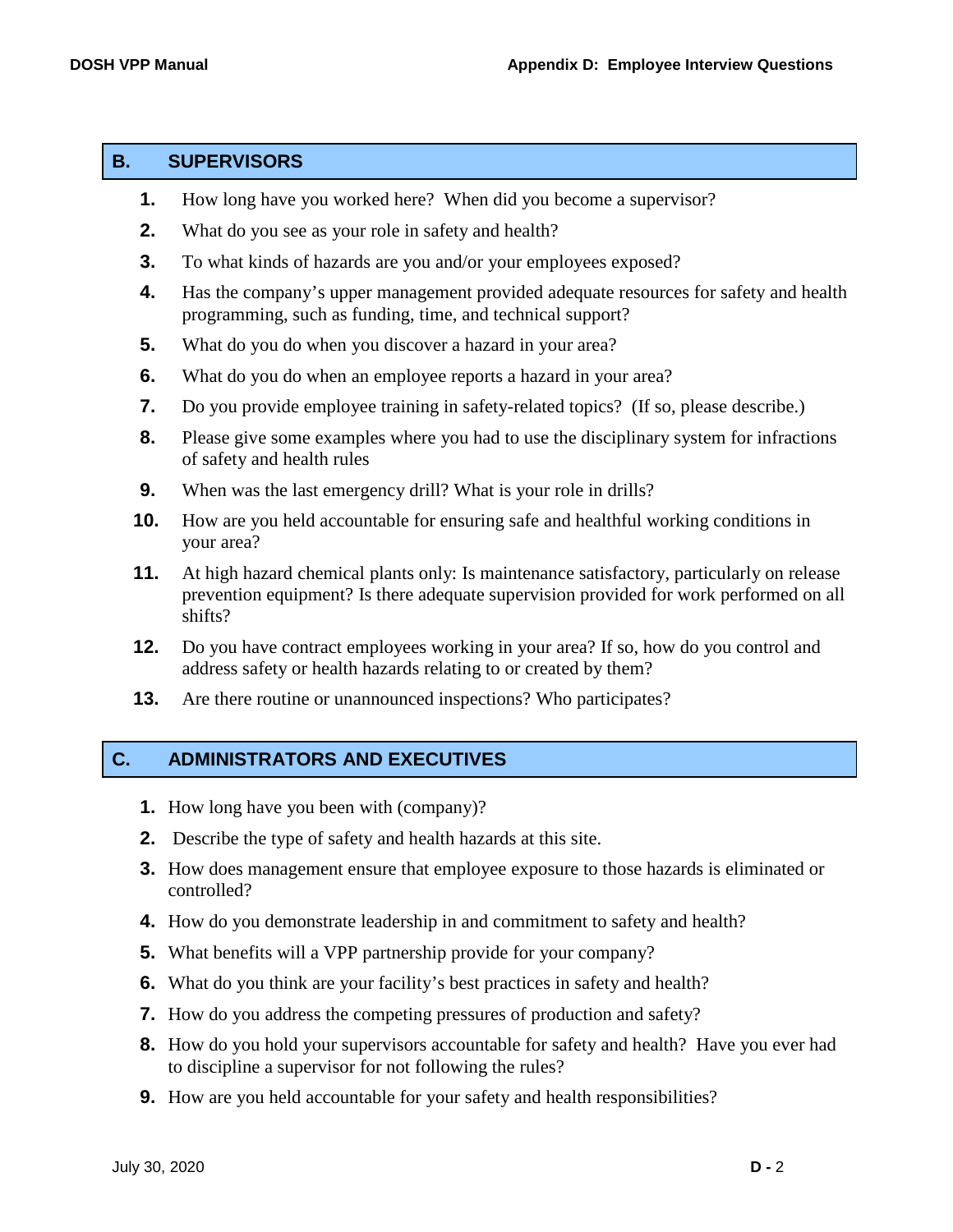#### **D. RECORD KEEPERS**

- **1.** Who is responsible for recordkeeping?
- **2.** Is your site recordkeeping centralized? Is it computerized?
- **3.** Do you have a completed Summary of Occupational Injuries and Illnesses for the last 3 calendar years? Do you have the supplemental documentation for each case entered on the log?
- **4.** Which form do you use as the supplementary record: OSHA's First Report of Injury, a State workers' compensation form, an insurer's form, or other?
- **5.** What is the process by which injury and illness information gets to the record keeper? After an injury or illness occurs, how long does it take to enter it on the log?
- **6.** What type of reference material do you refer to for guidance on keeping illness and injury records?
- **7.** Who decides whether or not a case is recordable?
- **8.** How do you determine whether or not a case is work-related?
- **9.** Do you record any cases on the OSHA forms that are not compensable under workers' compensation?
- **10.** How do you distinguish between an injury and an illness? Between medical treatment and first aid?
- **11.** When does a case involve lost workdays? What constitutes restricted work activity?
- **12.** What is your process for monitoring applicable contractor logs?
- **13.** How do you safeguard the confidentiality of medical records?
- **14.** How do you assure that any work restrictions are applied appropriately?
- **15.** How have you assured timely and clear communications with the health care professional?

# **E. OCCUPATIONAL HEALTH CARE PROFESSIONALS**

- **1.** What are your qualifications and licenses?
- **2.** What procedures are in place to ensure that health care services are delivered consistently and effectively?
- **3.** What type of audit procedures do you use to compare your process with acceptable standards of practice and DOSH requirements?
- **4.** Are employees provided timely access to services?
- **5.** How do you assure that work restrictions or work removal are followed?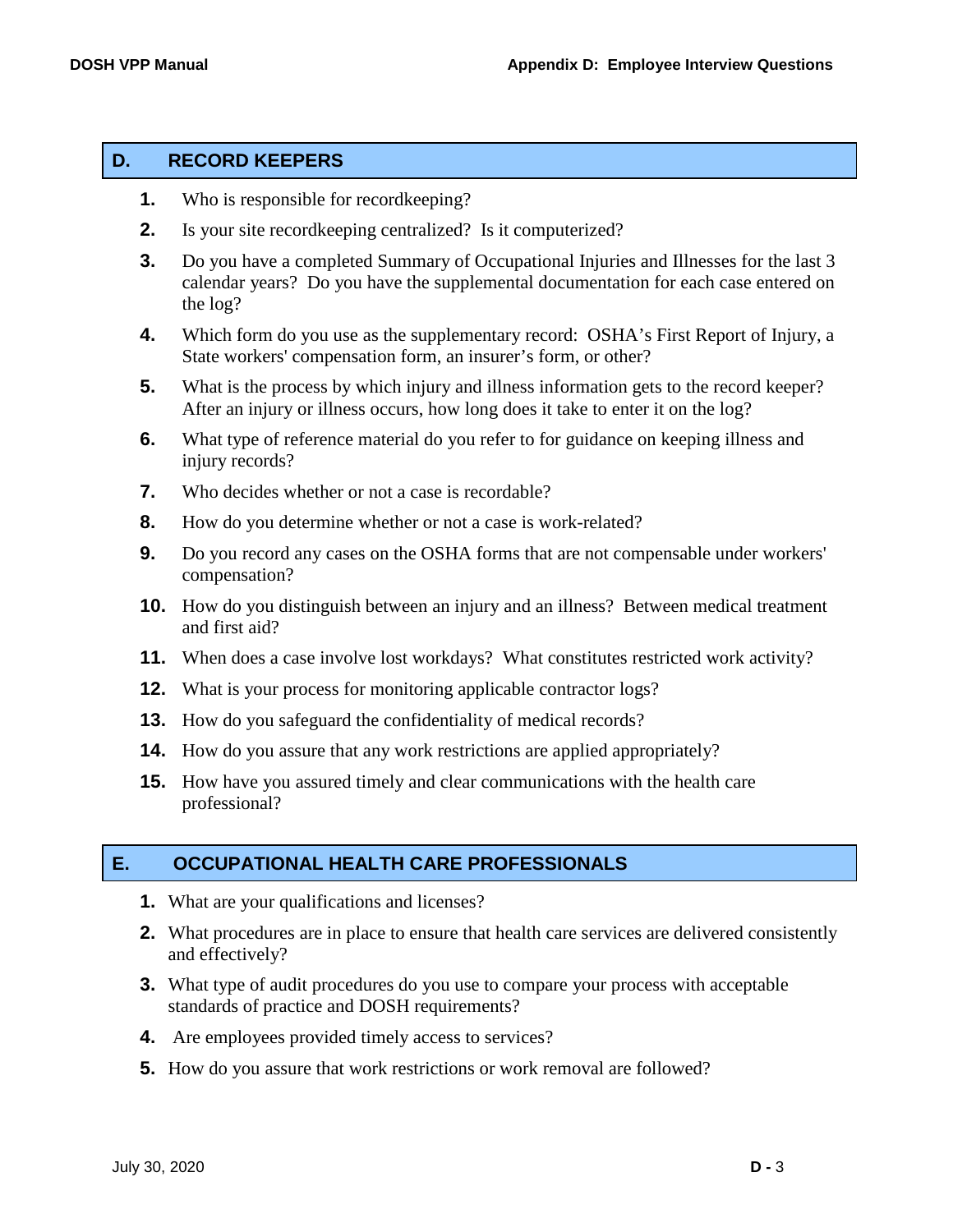- **6.** How are you made aware of the job hazards at this facility? Are you included in identification of workplace hazards, or development of restricted duty jobs, or other onsite issues?
- **7.** What kinds of health surveillance programs are in place?
- **8.** How do you communicate health surveillance data to employees and management to reduce future risk?
- **9.** Explain how you evaluate the effectiveness of your occupational health care program.

# **F. MAINTENANCE PERSONNEL**

- **1.** Is there a scheduled preventive maintenance program? How is it carried out?
- **2.** Do maintenance personnel participate in safety functions?
- **3.** Is there a priority system for safety/environmental related maintenance items? Is it being followed?
- **4.** Does the preventive maintenance program include onsite vehicles, sprinkler systems, detection/alarm equipment, fire protection, and emergency equipment?
- **5.** Do you have input concerning safety and ease of maintenance for new equipment and machinery purchases?
- **6.** Do you have an inventory of spare parts critical to safety and environmental protection?
- **7.** Are you trained in the control of hazardous energy and the proper use of locks and tags?
- **8.** Is there a system in place to track requests for repairs?
- **9.** What methods are used to monitor the condition of critical equipment?
- **10.** What is the ratio of scheduled versus unscheduled maintenance work?
- **11.** What has the trend regarding maintenance been like over the past few years?
- **12.** At sites covered by Process Safety Management (PSM), please ask appropriate questions from the Dynamic Inspection Priority Lists.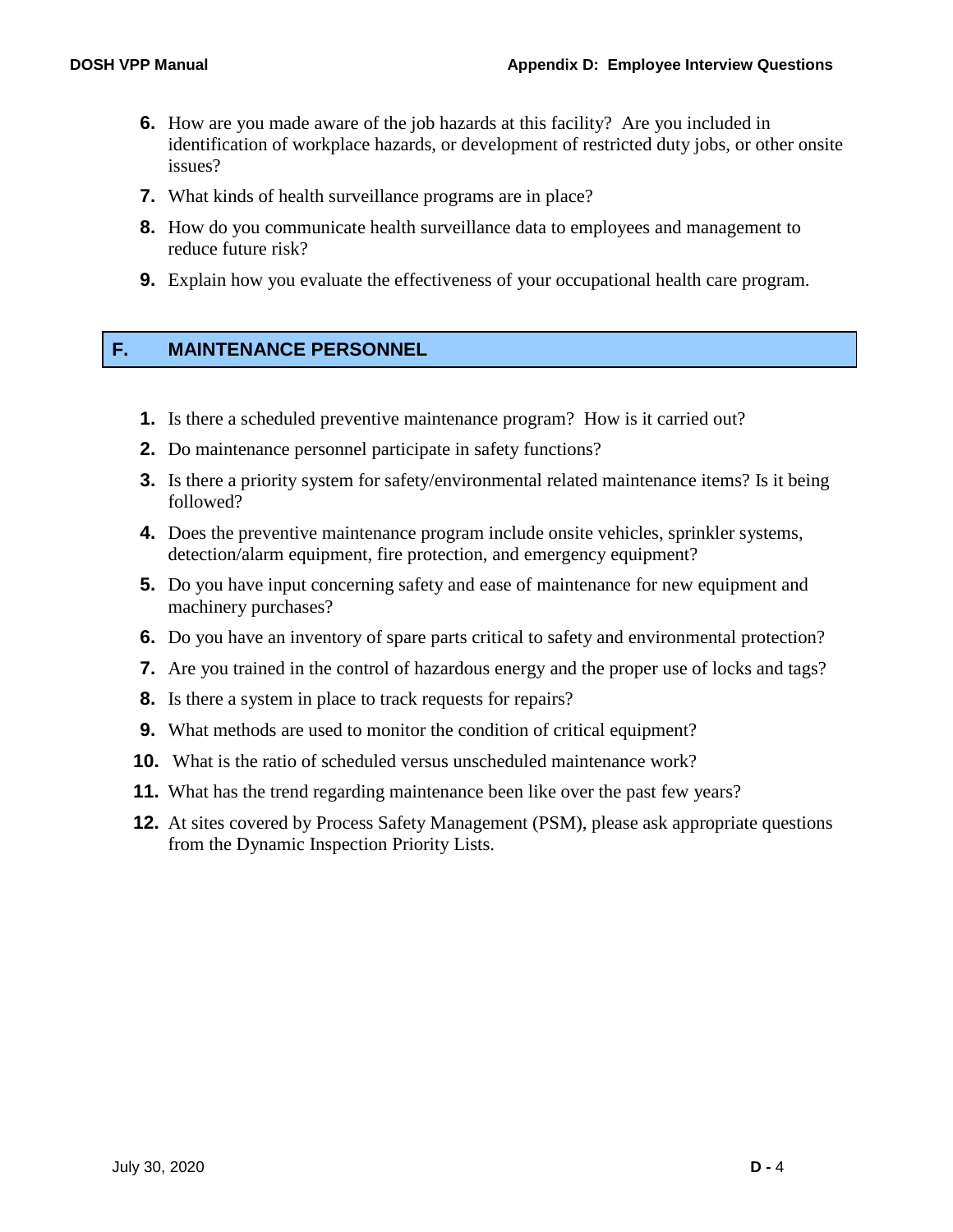# **G. SAFETY COMMITTEE MEMBERS**

## **G.1. General**

- **a.** How long have you worked for this company?
- **b.** How long have you served on the committee?
- **c.** How are committee members chosen?
- **d.** What is the total number of committee members?
	- **(1)** Number of management representatives?
	- **(2)** Number of employee representatives?
- **e.** How often does the committee meet?
	- **(1)** In view of the committee's workload, is this number of meetings too many? Just about right? Too few?
	- **(2)** How are members notified of scheduled meetings?
- **f.** How many of the committee members usually attend meetings? All? Most? About half? Less than half?
	- **(1)** Are members encouraged to attend the meetings?
	- **(2)** What happens if a member misses a meeting?
- **g.** Are committee meetings held on company time?
- **h.** For multi-employer worksites: To your knowledge, do all members work at the site?
- **i.** Are there safety and health professionals on the committee? If so, do these people take the time to explain technical points when they arise?
- **j.** Does the committee have access to the OSHA log of injuries and illnesses?
- **k.** What other safety and health records has the committee been able to review?
- **l.** Does the committee conduct inspections based on review of this data?

# **G.2. Management Leadership**

- **a.** Can you tell me what the safety and health policy is at this worksite?
- **b.** Can you tell me what the overall goal for safety and health is at this worksite?
- **c.** Are you aware of any safety and health objectives for this worksite? If so, tell me about them. And if so, do you know who, if anyone, has responsibilities relating to these objectives?
- **d.** In general, who would you say has responsibility for the safety and health of you and your co-workers?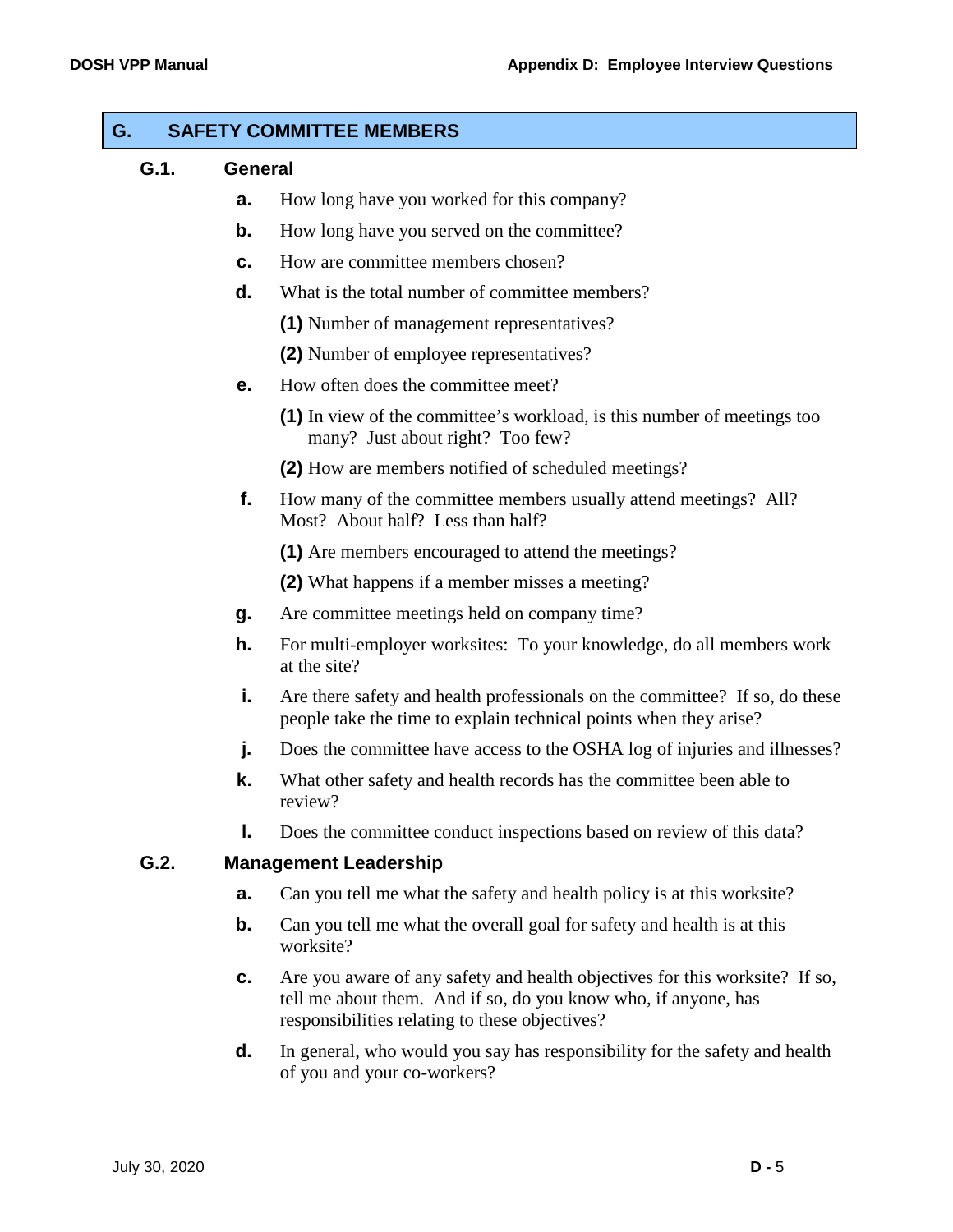### **G.3. Top Management Involvement.**

- **a.** Are the top managers at this worksite involved in safety and health in ways that you can see? If so, please give me some examples.
- **b.** On a scale of 1 to 5, with 1 being "non-existent," how would you rate safety and health communication from top management to you and your co-workers? Why?
- **c.** On the same scale, how would you rate the ability of you and your coworkers to communicate with top management? Why?
- **d.** Would you agree with the statement that managers set a good example of safe and healthful behavior? Can you give one or more examples of management behavior that led to your agreement (or disagreement) with this statement?

## **G.4. Inspections.**

- **a.** How often does the committee do whole-site inspections?
- **b.** If inspections cover only part of the workplace, how many inspections are needed before the entire workplace has been inspected?
- **c.** Do you normally participate in the inspection process? What area do you inspect?
- **d.** How many inspections have you made in the past year?
- **e.** Do you consider this an adequate number?
- **f.** In terms of keeping the workplace safe, do you consider the inspections very useful? Somewhat useful? Not useful? How would you change or improve them if you could?
- **g.** What role, if any, does the committee play in accident investigations?
- **h.** Have you seen industrial hygiene inspections at your worksite? Have you accompanied or participated in any of these inspections?
- **i.** Can you describe the committee's role, if any, in the handling of reports of safety and health problems from workers?
- **j.** If the committee oversees the process for notification of safety and health problems, does it verify that hazard correction occurs on valid concerns?
- **k.** Have you ever accompanied a WISHA inspection? How would you compare committee inspections with WISHA's? Are the results similar? Please explain.

# **G.5. Training.**

- **a.** Have you been trained specifically to work on the committee? If so, describe.
- **b.** Who provided the training?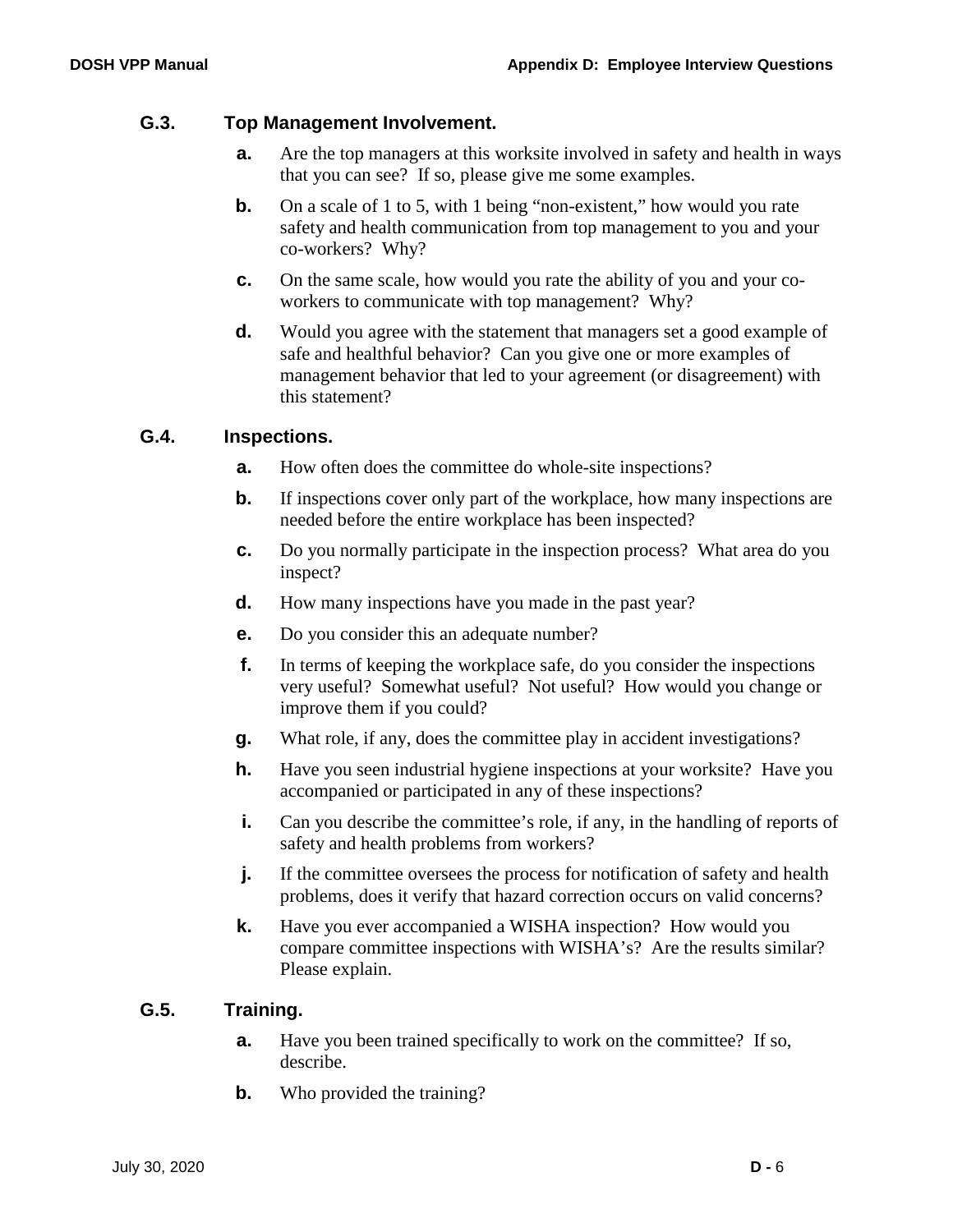- **c.** Did your training prepare you for committee work?
- **d.** Did your training include information on safety hazards? Health hazards?
- **e.** Since your initial training, have you received supplementary "refresher" training? Describe briefly.
- **f.** How would you change or improve the training, if you could?

# **H. GENERAL QUESTIONS FOR ONSITE EVALUATIONS TO DETERMINE RE-APPROVAL**

- **1.** Describe any changes in your job or in the handling of safety issues since the last DOSH onsite evaluation.
- **2.** How familiar are you with VPP? Has your awareness increased since the last visit?
- **3.** Do you have any increased knowledge of your rights under the program, including your right to receive, upon request, the results of self-inspections or accident investigations?
- **4.** Do you feel that the VPP partnership has had a positive impact on your job and your safety?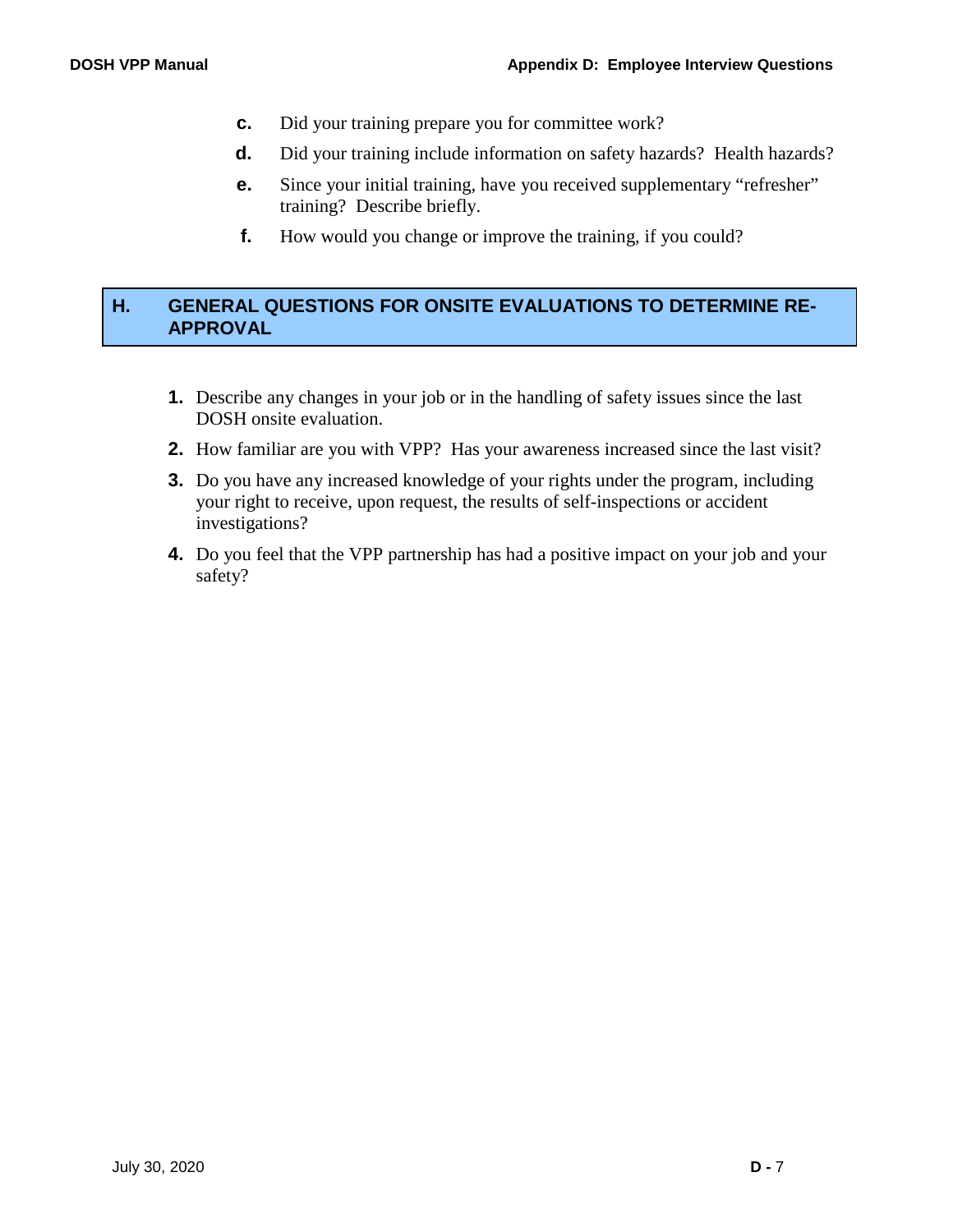# **APPENDIX E REQUIREMENTS CHECKLIST**

# **A. A REVIEW TOOL**

The following checklist is a helpful tool in ensuring that the onsite team has considered every requirement for VPP approval. It may also be used effectively to guide the discussion in the final interview.

As you use this tool, bear the following in mind:

- This is not a required form. Information may be gathered in some other way/method.
- It is not meant to be a thorough discussion of every requirement and does not address all the details necessary for the report.
- The complete list of requirements and their interpretations are located in Appendix B of this manual.

# **B. USE FOR STAR AND MERIT**

- For best use of the checklist, fill in every item before presenting the team findings (and proposed recommendations concerning approval) to site management.
- For Star Program approval, every requirement on the checklist must be met before approval can be recommended. (Those requirements that must be in place for one year before Star Program approval must have a clear statement to that effect.)
- Any asterisked item denoting a requirement for Merit must be met before approval can be recommended. The 1-year preconditions do not apply to Merit.
- Any item not preceded by an asterisk and not in place at the site must be the subject of a Merit Program goal, if the site is to be approved for Merit.
- Take time before the meeting to get review team consensus on suggested goals for a site that can qualify for Merit, but not Star. This helps make discussion with management more productive, and ensures that goals are negotiated for every requirement not yet at Star quality.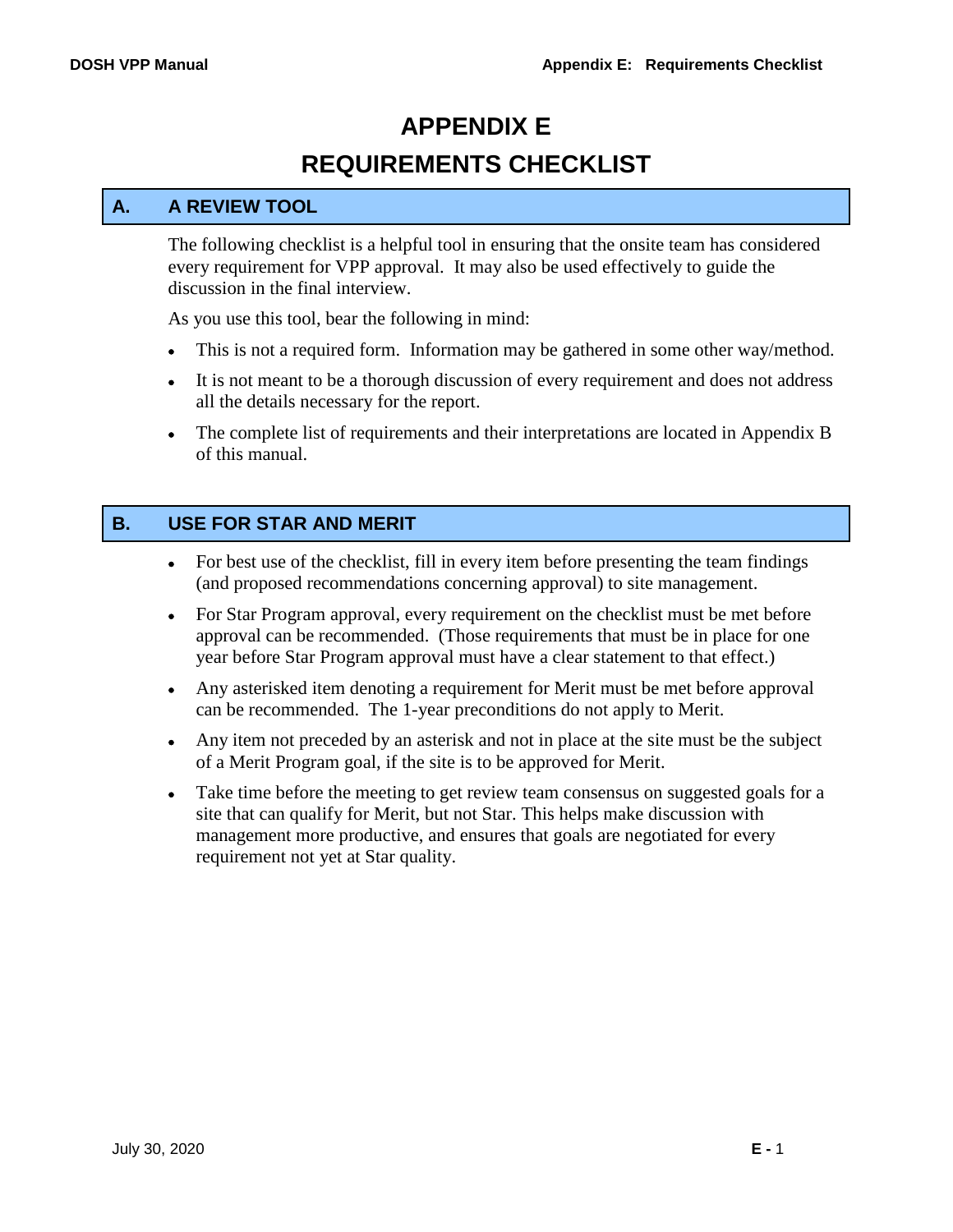| REQUIREMENTS CHECKLIST                                                                                                                                                                                                                              |                  |                                                                                    |                                                                                                          |
|-----------------------------------------------------------------------------------------------------------------------------------------------------------------------------------------------------------------------------------------------------|------------------|------------------------------------------------------------------------------------|----------------------------------------------------------------------------------------------------------|
| <b>STAR REQUIREMENTS</b><br>(Minimum Merit Requirements are denoted by an *)                                                                                                                                                                        | <b>Fully Met</b> | <b>Needs to Be</b><br>Completed<br>or Adjusted<br><b>Before</b><br><b>Approval</b> | <b>Cannot Be</b><br><b>Fully Met</b><br><b>Before</b><br>Approval -<br><b>Needs</b><br><b>Merit Goal</b> |
| * DOSH inspection/interaction record indicates good faith.                                                                                                                                                                                          |                  |                                                                                    |                                                                                                          |
| * Written and signed employer assurances received.                                                                                                                                                                                                  |                  |                                                                                    |                                                                                                          |
| * Where unionized, signed written statement of support for (or no objection to)<br>the VPP received from the authorized collective bargaining agent(s).                                                                                             |                  |                                                                                    |                                                                                                          |
| PROGRAM REQUIREMENTS<br>(ONE YEAR OF QUALITY EXPERIENCE WITH ALL ELEMENTS IS REQUIRED TO QUALIFY FOR STAR)                                                                                                                                          |                  |                                                                                    |                                                                                                          |
| <b>RECORDKEEPING</b>                                                                                                                                                                                                                                |                  |                                                                                    |                                                                                                          |
| 3-year average rates for total recordable and lost workday injuries are at or<br>below national average for specific NAIC.                                                                                                                          |                  |                                                                                    |                                                                                                          |
| MANAGEMENT LEADERSHIP AND EMPLOYEE INVOLVEMENT                                                                                                                                                                                                      |                  |                                                                                    |                                                                                                          |
| Safety and health planning integrated with overall management planning.<br>Safety and health is part of the planning process for changes in equipment,<br>materials, processes, and, in construction, phases. Often called Management<br>of Change. |                  |                                                                                    |                                                                                                          |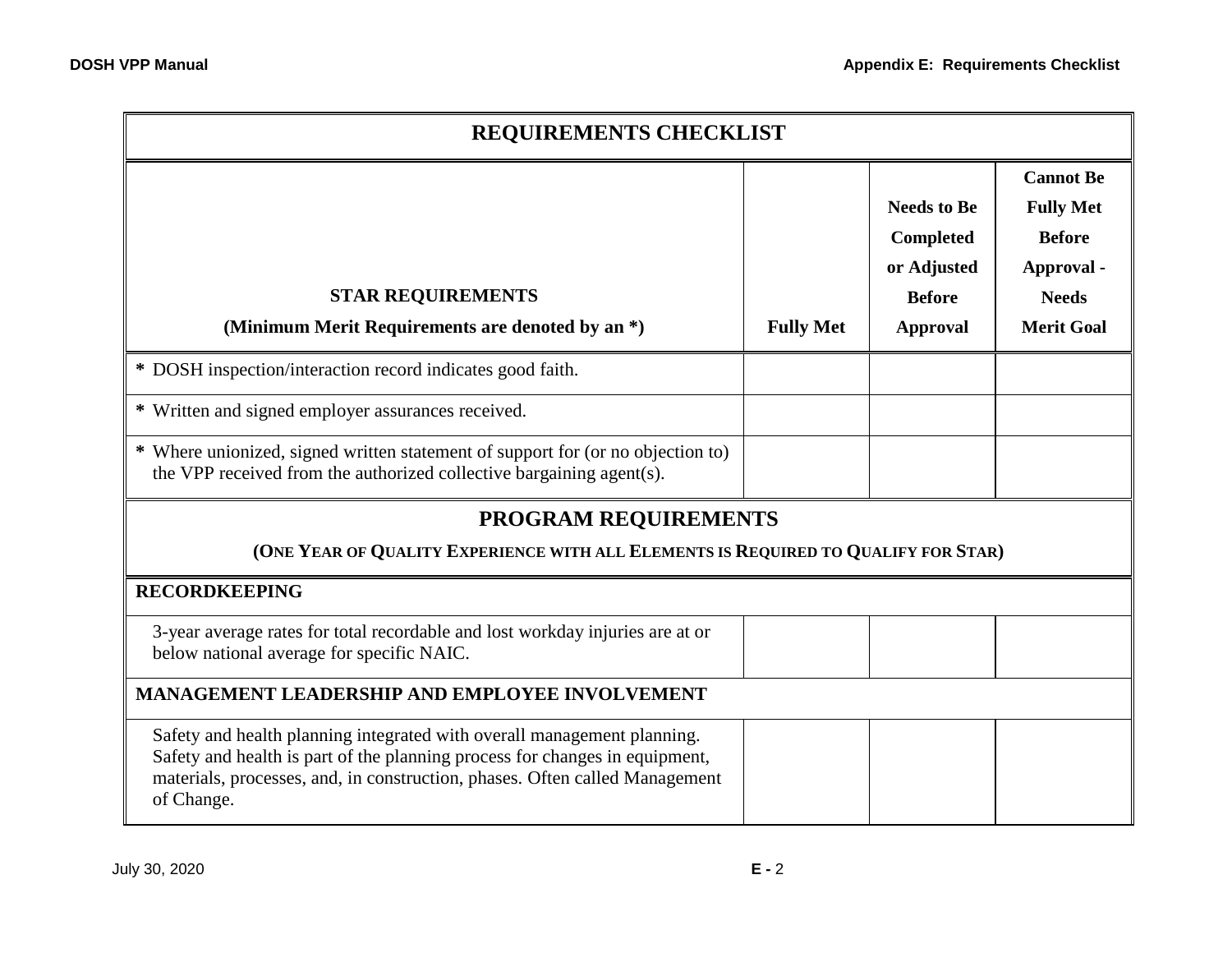| REQUIREMENTS CHECKLIST                                                                                                                                                            |                  |                                                                                           |                                                                                                          |
|-----------------------------------------------------------------------------------------------------------------------------------------------------------------------------------|------------------|-------------------------------------------------------------------------------------------|----------------------------------------------------------------------------------------------------------|
| <b>STAR REQUIREMENTS</b><br>(Minimum Merit Requirements are denoted by an *)                                                                                                      | <b>Fully Met</b> | <b>Needs to Be</b><br><b>Completed</b><br>or Adjusted<br><b>Before</b><br><b>Approval</b> | <b>Cannot Be</b><br><b>Fully Met</b><br><b>Before</b><br>Approval -<br><b>Needs</b><br><b>Merit Goal</b> |
| * Established policies and objectives communicated to all employees,<br>including contract employees.                                                                             |                  |                                                                                           |                                                                                                          |
| Authority and responsibility clearly defined and implemented.                                                                                                                     |                  |                                                                                           |                                                                                                          |
| Line managers and supervisors are held accountable for safety and health<br>through an effective evaluation process.<br>Good performance rewarded.<br>Poor performance corrected. |                  |                                                                                           |                                                                                                          |
| Adequate resources in people and equipment available.                                                                                                                             |                  |                                                                                           |                                                                                                          |
| Top management visible, accessible, and setting an example.                                                                                                                       |                  |                                                                                           |                                                                                                          |
| Contract workers are covered by the same or an equally effective safety and<br>health program.                                                                                    |                  |                                                                                           |                                                                                                          |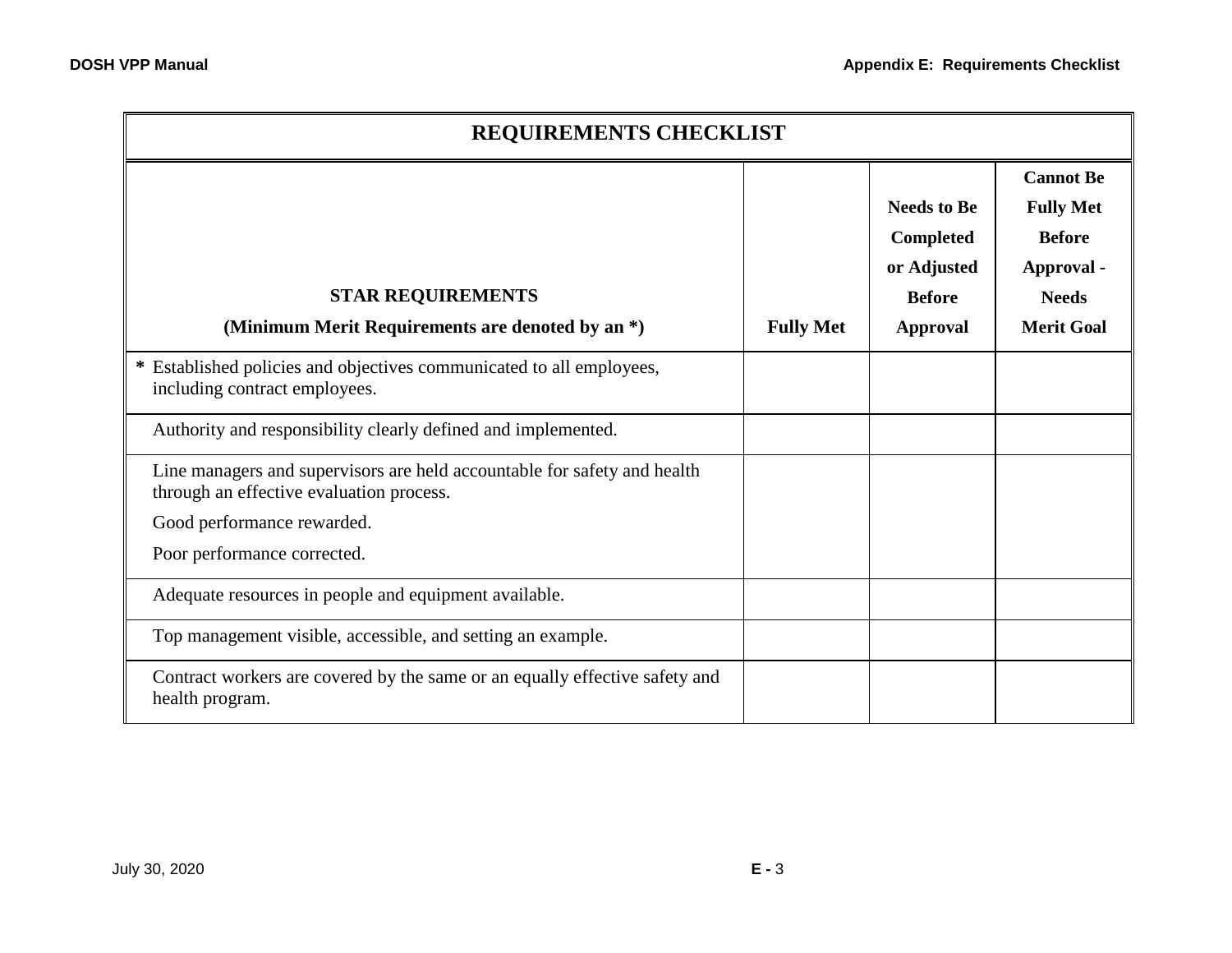| REQUIREMENTS CHECKLIST                                                                                                                                                            |                  |                                                                                    |                                                                                                          |
|-----------------------------------------------------------------------------------------------------------------------------------------------------------------------------------|------------------|------------------------------------------------------------------------------------|----------------------------------------------------------------------------------------------------------|
| <b>STAR REQUIREMENTS</b><br>(Minimum Merit Requirements are denoted by an *)                                                                                                      | <b>Fully Met</b> | <b>Needs to Be</b><br>Completed<br>or Adjusted<br><b>Before</b><br><b>Approval</b> | <b>Cannot Be</b><br><b>Fully Met</b><br><b>Before</b><br>Approval -<br><b>Needs</b><br><b>Merit Goal</b> |
| Annual program evaluation conducted.                                                                                                                                              |                  |                                                                                    |                                                                                                          |
| Includes a written report.                                                                                                                                                        |                  |                                                                                    |                                                                                                          |
| Includes written recommendations.                                                                                                                                                 |                  |                                                                                    |                                                                                                          |
| Includes documented follow-up to recommendations.                                                                                                                                 |                  |                                                                                    |                                                                                                          |
| <b>EMPLOYEE INVOLVEMENT</b>                                                                                                                                                       |                  |                                                                                    |                                                                                                          |
| * General industry: Employees are involved in at least three different ways in<br>the safety and health program in a manner that has a demonstrable impact on<br>decision making. |                  |                                                                                    |                                                                                                          |
| WORKSITE ANALYSIS (HAZARD ASSESSMENT PROGRAMS)                                                                                                                                    |                  |                                                                                    |                                                                                                          |
| * Baseline industrial hygiene survey with written report or system of process<br>review.                                                                                          |                  |                                                                                    |                                                                                                          |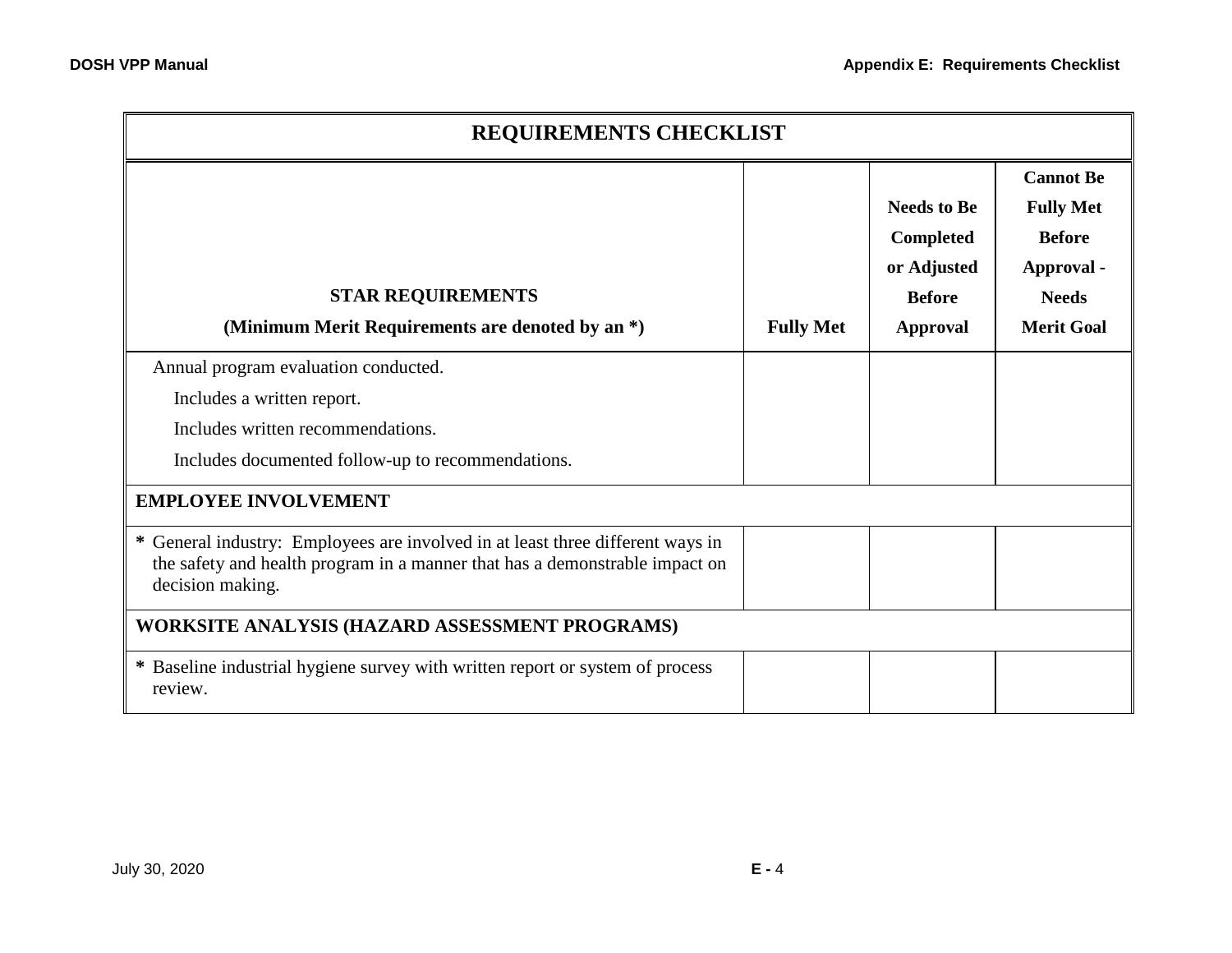| <b>REQUIREMENTS CHECKLIST</b>                                                                                                                     |                  |                                                                                           |                                                                                                          |
|---------------------------------------------------------------------------------------------------------------------------------------------------|------------------|-------------------------------------------------------------------------------------------|----------------------------------------------------------------------------------------------------------|
| <b>STAR REQUIREMENTS</b><br>(Minimum Merit Requirements are denoted by an *)                                                                      | <b>Fully Met</b> | <b>Needs to Be</b><br><b>Completed</b><br>or Adjusted<br><b>Before</b><br><b>Approval</b> | <b>Cannot Be</b><br><b>Fully Met</b><br><b>Before</b><br>Approval -<br><b>Needs</b><br><b>Merit Goal</b> |
| * Industrial hygiene monitoring and sampling, laboratory analysis planned and<br>implemented as necessary.                                        |                  |                                                                                           |                                                                                                          |
| * Monitoring and sampling done in accordance with nationally recognized<br>procedures.                                                            |                  |                                                                                           |                                                                                                          |
| * Laboratory analysis of samples done in accordance with nationally<br>recognized procedures.                                                     |                  |                                                                                           |                                                                                                          |
| * Routine self-inspections with written reports and hazard correction tracking:                                                                   |                  |                                                                                           |                                                                                                          |
| (1) Procedures are in writing.                                                                                                                    |                  |                                                                                           |                                                                                                          |
| (2) Monthly inspections with quarterly coverage of whole site (general<br>industry) in place for one year.                                        |                  |                                                                                           |                                                                                                          |
| Routine hazard review such as process review or job safety analysis: Review<br>results in improved safe work procedures and/or employee training. |                  |                                                                                           |                                                                                                          |
| * Reliable system for employees to notify management about hazards:                                                                               |                  |                                                                                           |                                                                                                          |
| (1) Receive adequate and timely response.                                                                                                         |                  |                                                                                           |                                                                                                          |
| (2) System includes written notification and tracking of hazards.                                                                                 |                  |                                                                                           |                                                                                                          |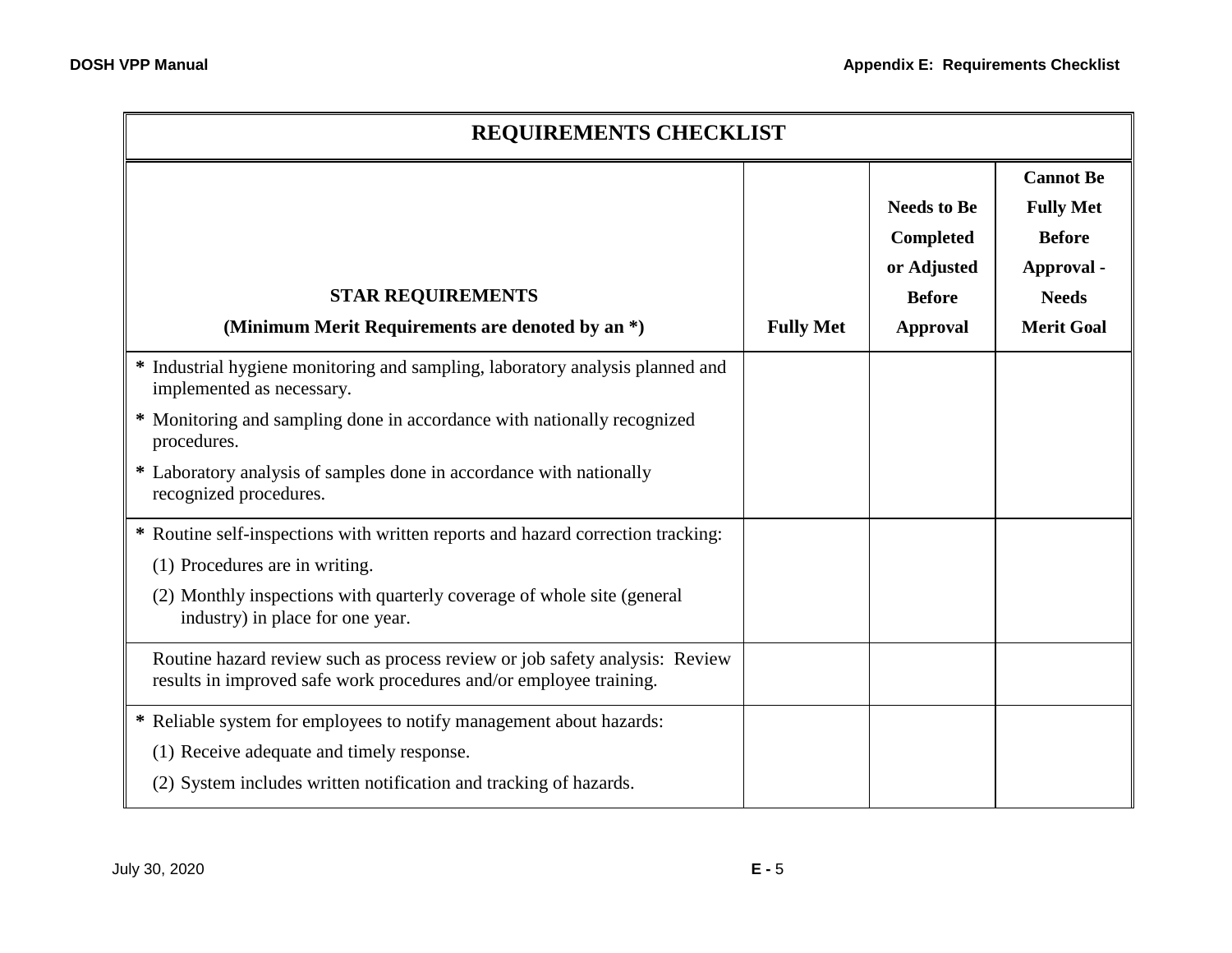| REQUIREMENTS CHECKLIST                                                                                                                                                   |                  |                                                                                           |                                                                                                          |
|--------------------------------------------------------------------------------------------------------------------------------------------------------------------------|------------------|-------------------------------------------------------------------------------------------|----------------------------------------------------------------------------------------------------------|
| <b>STAR REQUIREMENTS</b><br>(Minimum Merit Requirements are denoted by an *)                                                                                             | <b>Fully Met</b> | <b>Needs to Be</b><br><b>Completed</b><br>or Adjusted<br><b>Before</b><br><b>Approval</b> | <b>Cannot Be</b><br><b>Fully Met</b><br><b>Before</b><br>Approval -<br><b>Needs</b><br><b>Merit Goal</b> |
| * Accident investigation system:                                                                                                                                         |                  |                                                                                           |                                                                                                          |
| (1) With written reports.                                                                                                                                                |                  |                                                                                           |                                                                                                          |
| (2) With hazard correction and tracking.                                                                                                                                 |                  |                                                                                           |                                                                                                          |
| (3) Procedures are in writing.                                                                                                                                           |                  |                                                                                           |                                                                                                          |
| Analysis of injury, illness, and other related records to determine if any<br>patterns exist, and, if patterns are identified, develop plans to address the<br>patterns. |                  |                                                                                           |                                                                                                          |
| <b>HAZARD PREVENTION AND CONTROL PROGRAMS</b>                                                                                                                            |                  |                                                                                           |                                                                                                          |
| Reasonable access to certified industrial hygiene, safety, and health care<br>professionals.                                                                             |                  |                                                                                           |                                                                                                          |
| * Safety and health rules are written and enforced.                                                                                                                      |                  |                                                                                           |                                                                                                          |
| Written safe work practices in place.                                                                                                                                    |                  |                                                                                           |                                                                                                          |
| * Disciplinary system for breaking any rules involving safety and health.                                                                                                |                  |                                                                                           |                                                                                                          |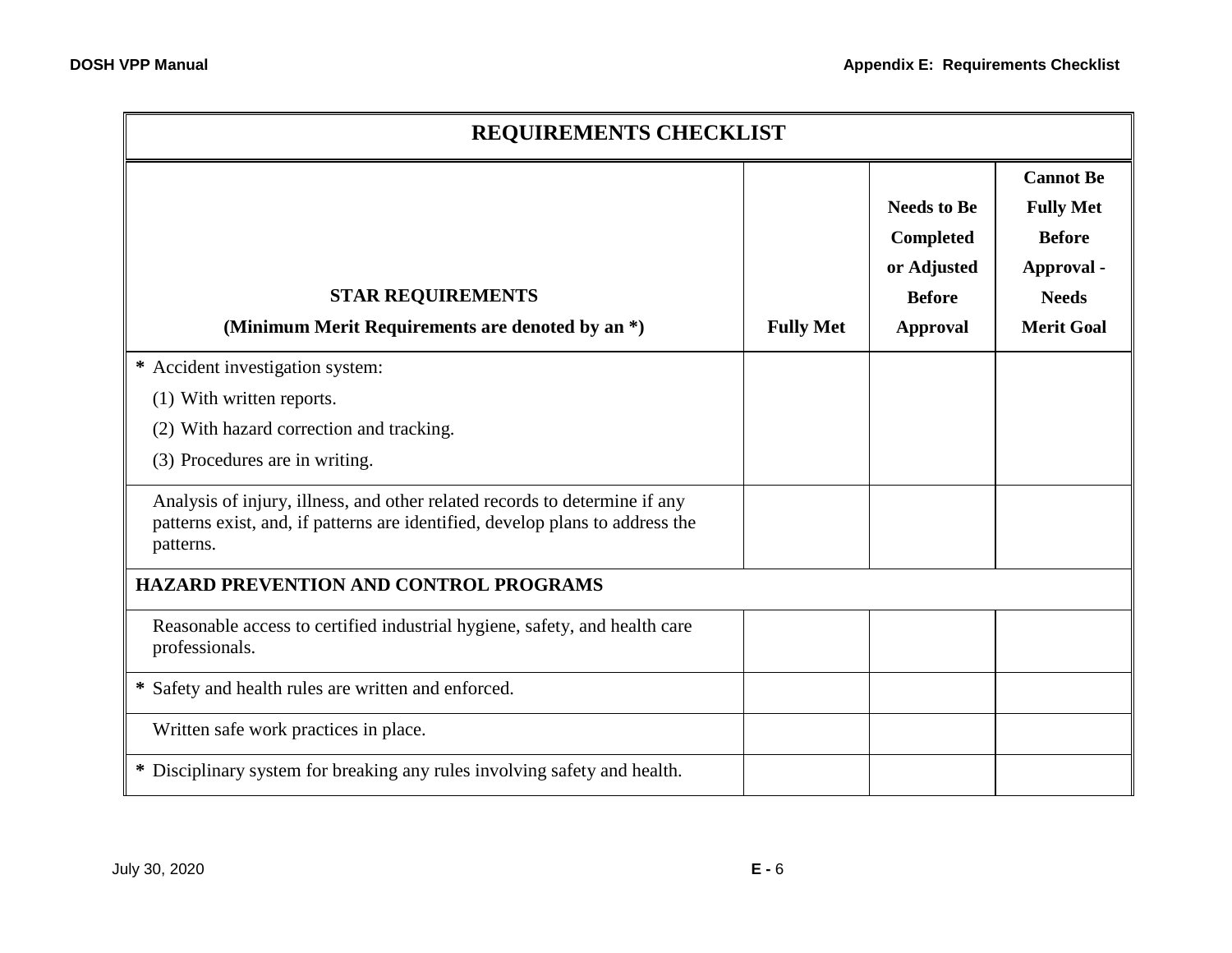| REQUIREMENTS CHECKLIST                                                                                                                                                                |                  |                                                                                           |                                                                                                          |
|---------------------------------------------------------------------------------------------------------------------------------------------------------------------------------------|------------------|-------------------------------------------------------------------------------------------|----------------------------------------------------------------------------------------------------------|
| <b>STAR REQUIREMENTS</b><br>(Minimum Merit Requirements are denoted by an *)                                                                                                          | <b>Fully Met</b> | <b>Needs to Be</b><br><b>Completed</b><br>or Adjusted<br><b>Before</b><br><b>Approval</b> | <b>Cannot Be</b><br><b>Fully Met</b><br><b>Before</b><br>Approval -<br><b>Needs</b><br><b>Merit Goal</b> |
| Written emergency procedures implemented that include:                                                                                                                                |                  |                                                                                           |                                                                                                          |
| (1) Any necessary PPE.                                                                                                                                                                |                  |                                                                                           |                                                                                                          |
| (2) First aid and occupational health planning.                                                                                                                                       |                  |                                                                                           |                                                                                                          |
| (3) Emergency egress plans and evacuation procedures.                                                                                                                                 |                  |                                                                                           |                                                                                                          |
| (4) Emergency telephone numbers provided.                                                                                                                                             |                  |                                                                                           |                                                                                                          |
| (5) Plans for conducting emergency drills.                                                                                                                                            |                  |                                                                                           |                                                                                                          |
| * Effectively implemented program for preventive and routine maintenance of<br>all equipment.                                                                                         |                  |                                                                                           |                                                                                                          |
| * Occupational health program with, at least, first aid onsite and quick access<br>to health care services that provide adequate occupational health protection<br>for all employees. |                  |                                                                                           |                                                                                                          |
| <b>SAFETY AND HEALTH TRAINING</b>                                                                                                                                                     |                  |                                                                                           |                                                                                                          |
| * Employees receive safety and health training.                                                                                                                                       |                  |                                                                                           |                                                                                                          |
| Managers understand their safety and health responsibilities.                                                                                                                         |                  |                                                                                           |                                                                                                          |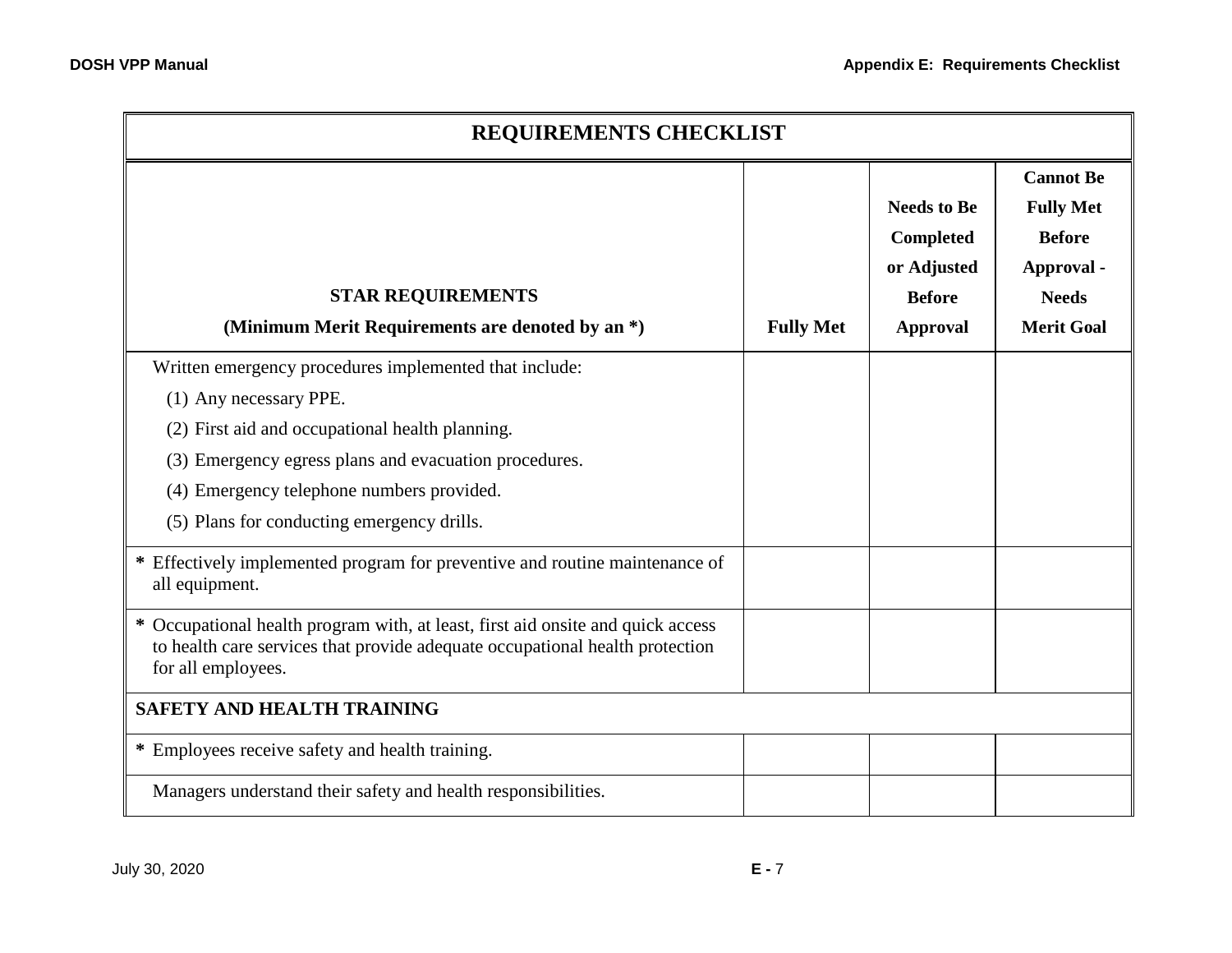| REQUIREMENTS CHECKLIST                                                                                                                                                            |                  |                                                                             |                                                                                                          |
|-----------------------------------------------------------------------------------------------------------------------------------------------------------------------------------|------------------|-----------------------------------------------------------------------------|----------------------------------------------------------------------------------------------------------|
| <b>STAR REQUIREMENTS</b><br>(Minimum Merit Requirements are denoted by an *)                                                                                                      | <b>Fully Met</b> | <b>Needs to Be</b><br>Completed<br>or Adjusted<br><b>Before</b><br>Approval | <b>Cannot Be</b><br><b>Fully Met</b><br><b>Before</b><br>Approval -<br><b>Needs</b><br><b>Merit Goal</b> |
| Supervisors know and understand policies, rules, and procedures to prevent<br>hazard exposure.                                                                                    |                  |                                                                             |                                                                                                          |
| Supervisors use teaching and discipline to ensure that employees follow rules<br>and work procedures.                                                                             |                  |                                                                             |                                                                                                          |
| Employees are taught safe work practices as they learn new jobs.                                                                                                                  |                  |                                                                             |                                                                                                          |
| Supervisors and employees know what to do in emergencies.                                                                                                                         |                  |                                                                             |                                                                                                          |
| Emergency drills are run periodically, at least annually.                                                                                                                         |                  |                                                                             |                                                                                                          |
| If (and where) PPE is used, employees know it is required, why it is required,<br>how to use it, what its limitations are, and how to maintain it.<br>Employees use PPE properly. |                  |                                                                             |                                                                                                          |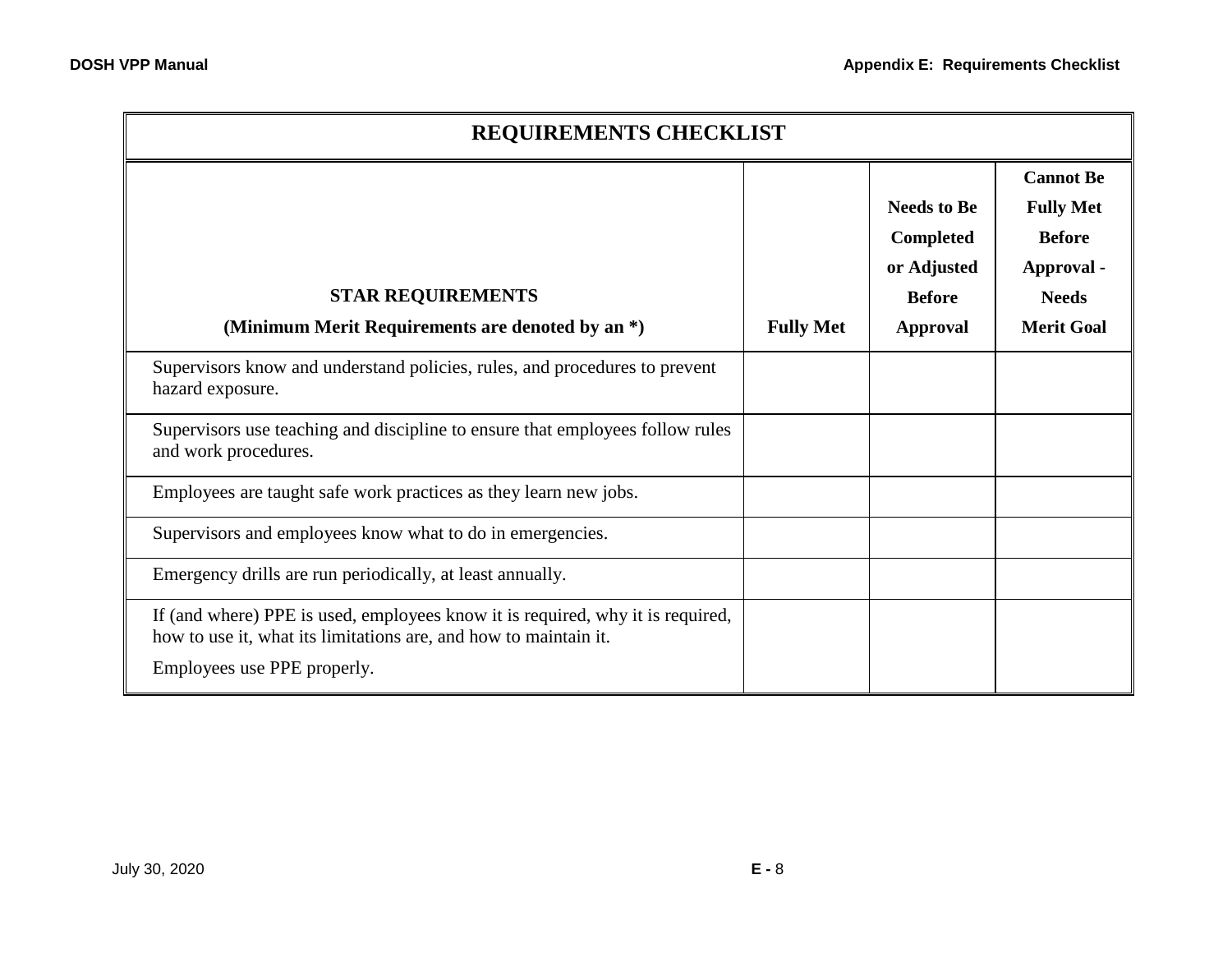# **APPENDIX F**

# **FORMAT FOR PRE-APPROVAL PROGRAM REVIEW REPORT**

# **A. PURPOSE OF THE REPORT**

- The report provides essential information to the Team Leader.
- It verifies the application information submitted by sites applying for participation in a Voluntary Protection Program (VPP).
- It documents the qualifications of the site for participation in a VPP.
- If the site is approved, the report becomes part of the public information file along with the application, and provides baseline data for later site evaluation.

# **B. GUIDELINES**

- Normally the Team Leader sends an e-mail message showing a sample report format to the onsite review team before the visit. In addition, the Team Leader requests responses to specific questions that were asked in the onsite team meeting.
- Responses need to provide a good representation of the items covered. Note that the "written" and "implemented" aspects of the program are to be documented in the description of the program.
- Do not give just 'Yes' or 'No' responses to the questions outlined. Responses need to be developed into narrative statements and discussions.
- Sources of information for the report are the application, documentation reviewed at the site, conditions observed by team members during the onsite visit, and employee and site representative interviews.
- Statements made in the report need to refer specifically to one or more of these sources of information, so the reader is aware of what evidence supports the statements.
- Compare each aspect of the site program to each Star requirement. Include information not specifically referred to in the interview guidelines or the format, but that are relevant to the subject, especially any findings that relate to the structural qualifications of the program.
- Avoid equivocal words and phrases such as "appears" or "seems to be."
- You may include recommendations for program improvement at appropriate points in the report, provided that these recommendations have been discussed with, and agreed upon by, the applicant. Reserve recommendations that have not yet been accepted by the applicant as a recommendation attachment at the end of the report.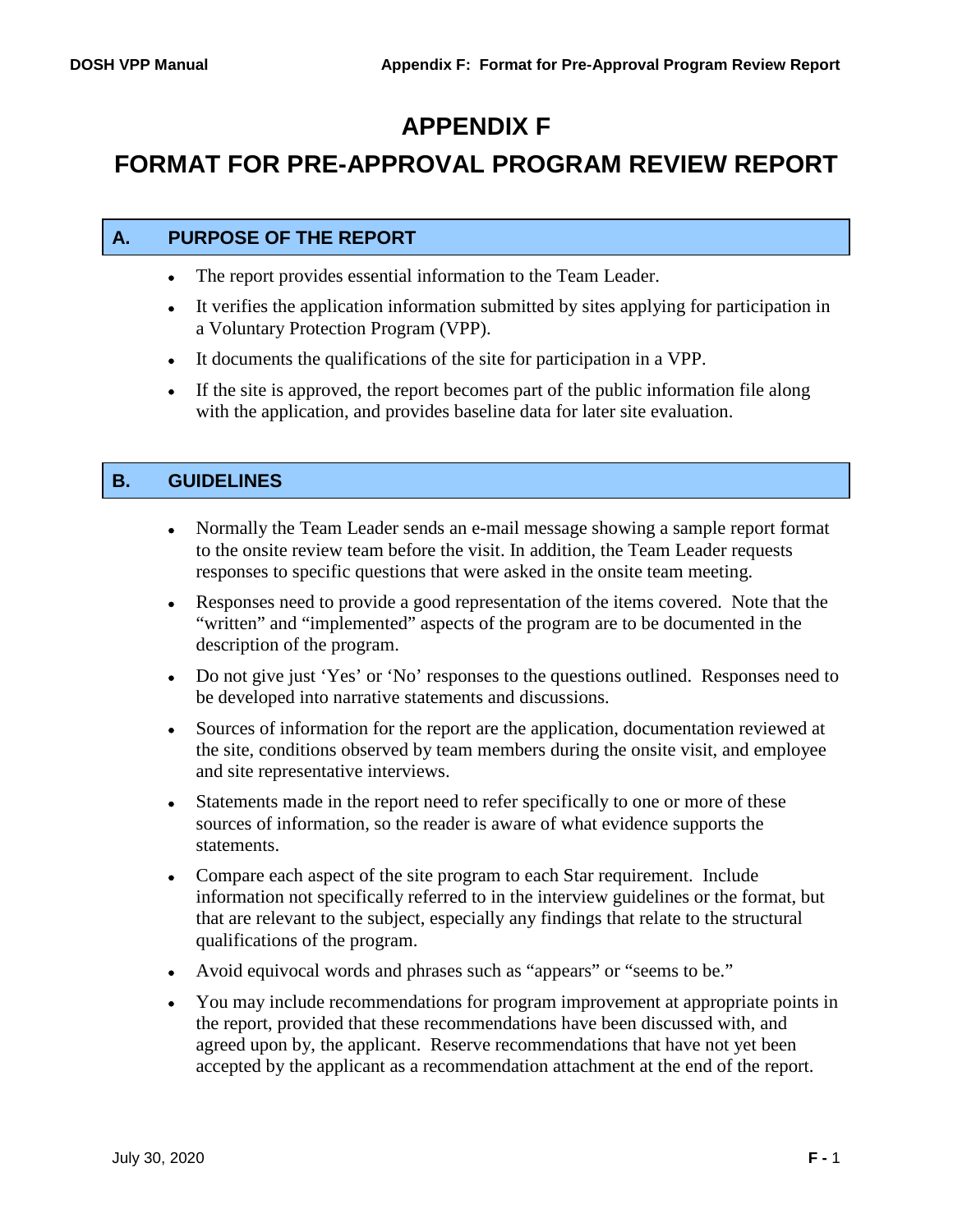- When approval can only be recommended after the applicant has taken steps to meet remaining requirements, include a statement that approval recommendation is contingent on site management accomplishing the items on the attached list within a specific 90-day period starting at the end of the onsite visit.
- Avoid any conditional phrases so that the report won't have to be rewritten; write the report as though ready for the recommendation for approval. Once the items are completed, delete the contingency statement and the list from the final report before forwarding to the Special Employer Programs Manager.
- **Be sure to complete and attach a copy of Attachment F-I, VPP Team Composition Data Sheet, to the report.** If the site participated in the Mentoring Program, also fill out the Mentoring Program Evaluation (Attachment F-2) and attach a copy to the report. (Both attachments are at the end of this appendix.)

# **C. THE REPORT FORMAT**

The following format outlines the headings and the subjects to be covered and uses questions (except in the Executive Summary) to elicit written discussions.

## **C.1. REPORT OVERVIEW.**

The report is divided into three major sections: Executive Summary, Recordkeeping, and Safety and Health Program.

Major subsections within the program description also need to be identified within the report. These subsections are:

- Management Leadership and Employee Involvement
- Hazard Analysis
- Hazard Prevention and Control
- Safety and Health Training
- General Review of Safety and Health Conditions

The program elements within each subsection may be identified if you so choose. (See *Attachment F-3* for the setup procedures to be used when typing the report.)

Organize the report heading lines as follows:

- **First line:** Type of pre-approval report (Star or Merit)
- **Second line:** Name of Company
- **Third line:** Name of worksite if different from company name
- **Fourth line:** Worksite city and state

Write the pre-approval report heading as shown in the example that follows: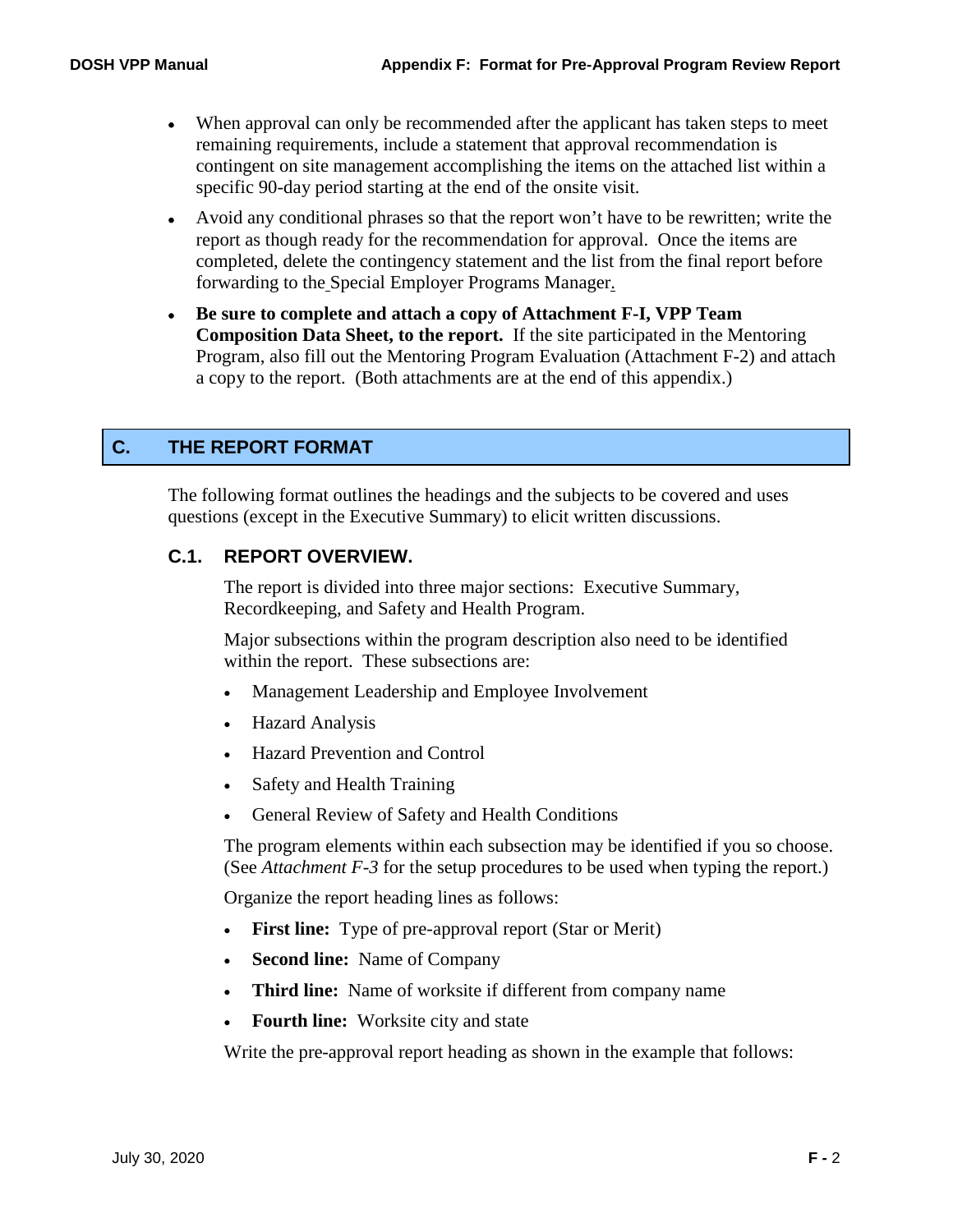# **"STAR PRE-APPROVAL REPORT IMA CORPORATION WHIRLDCLAS MANUFACTURING SERVICE ANYPLACE, STATE"**

The **first** paragraph needs to include the dates and place of the pre-approval onsite, the reason for the onsite, and the names and positions of the team members.

The **second** paragraph needs to describe the sources of information for the report. This includes the application, safety and health program documentation reviewed onsite, interviews with employees, and a tour of the worksite.

Also identify the work areas that were toured, if the whole plant was not toured.

The **third** paragraph needs to provide employee information (numbers of company, temporary, and contract workers), shifts worked, collective bargaining representation, and briefly how employees are involved in the safety and health program.

The number of construction contract employees (excluding resident contractors) needs to be identified separately.

The paragraph needs to conclude by indicating the numbers and types of employees (site, temporary, contract, etc.) interviewed formally.

The same information needs to be included for employees informally interviewed.

The **fourth** paragraph needs to state the [North American Industry Classification](http://www.census.gov/epcd/www/naics.html)  [System](http://www.census.gov/epcd/www/naics.html) (NAIC) code of the facility, identify the main products produced, and describe briefly the size of the facility and its production processes.

The **fifth** paragraph needs to describe briefly the potential hazards at the site.

The **sixth** paragraph needs to summarize the 3-year average total case incidence rate (TCIR), and days away from work, restricted activity and job transfer (DART) rate, and indicate their relationship (below or above, and by what percent) to the most recently published BLS averages for the last three years for their industry NAIC code.

The **seventh** paragraph needs to summarize the site's DOSH inspection activity within the past three years and the site's general history with DOSH. Include any interaction between the site and the DOSH consultation program. Also describe any DOSH inspection activity with the site's parent corporation, if known (and if this applies).

The **eighth** paragraph needs to describe briefly management's attitude toward safety and health at the worksite.

The **ninth** paragraph needs to briefly summarize the quality of the site's safety and health program.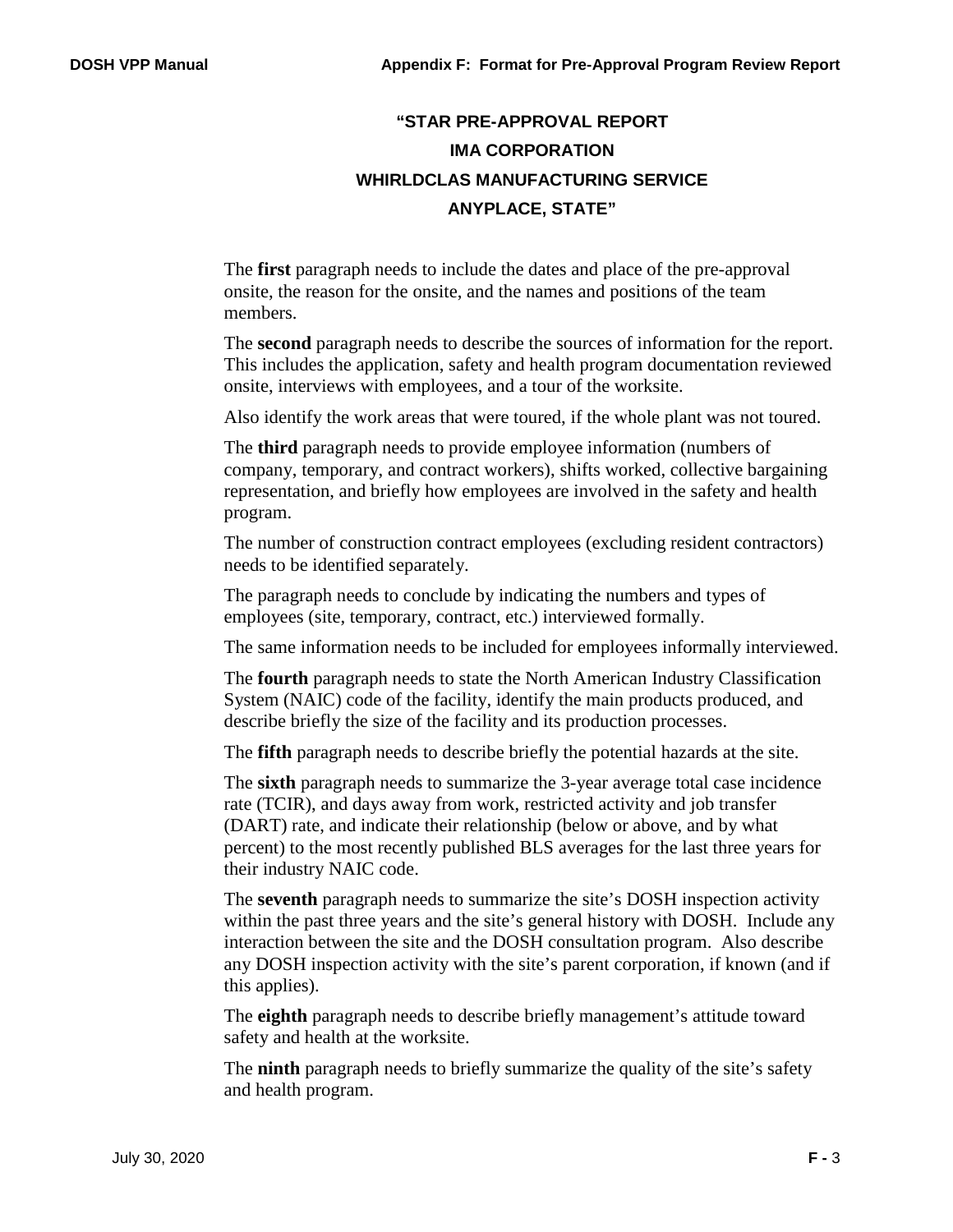The **tenth** paragraph needs to indicate the VPP program for which the worksite is qualified, and needs to state the specific team recommendation. For Merit recommendations, this paragraph also needs to state the time period for approval.

# **C.2. RECORDKEEPING.**

Provide, in chart form, the injury/illness rates for the last three complete calendar years, the year-to-date, and 3-year averages (recalculated by the team during the onsite visit).

Provide, combined in one separate chart where possible or in separate charts, the same information for all applicable contractors' employees at the site. Compare the 3-year averages to the latest published 3-year averages for each NAIC.

Include the raw data used to calculate the rates, the number of injuries and illnesses or days away from work, restricted activity and job transfer (DART) cases and the number of hours worked, in the chart.

If the final report will not be submitted to the Director for approval during the calendar year in which the onsite visit occurs, the year-to-date figures must be updated to include the complete calendar year, and the 3-year averages must reflect this change before the report is submitted. This may be necessary even if the report is submitted prior to the end of the calendar year.

#### **Consider also the following questions:**

- **a.** If there are any temporary workers at the site, do the OSHA-300 log and the calculation of rates include them? This is required even if they are hired through a service that provides temporary employees. Does the review of the log support the information provided in the application? If not, please explain.
- **b.** Do the OSHA forms or the workers' compensation first-reports of injury generally support the data in the log? If there is any other injury data kept at the site, such as the nurse's or first-aid station log, does that data support the OSHA log? If any employees were interviewed concerning injury records, did their answers generally support the log?
- **c.** Does the person responsible for keeping the log understand the requirements for recording the incidence of injury and illness, and days away from work, restricted activity, and job transfer cases? If not, please explain. Does the person responsible for keeping the log vouch for the accuracy of the entries? If not, please explain.
- **d.** Does the log overstate, understate, or generally reflect safety and health conditions at this site? Please explain.
- **e.** Do any monitoring records onsite indicate that required records of industrial hygiene sampling are being kept appropriately? Has the firm gone beyond standard requirements for records, where health professionals have felt it desirable?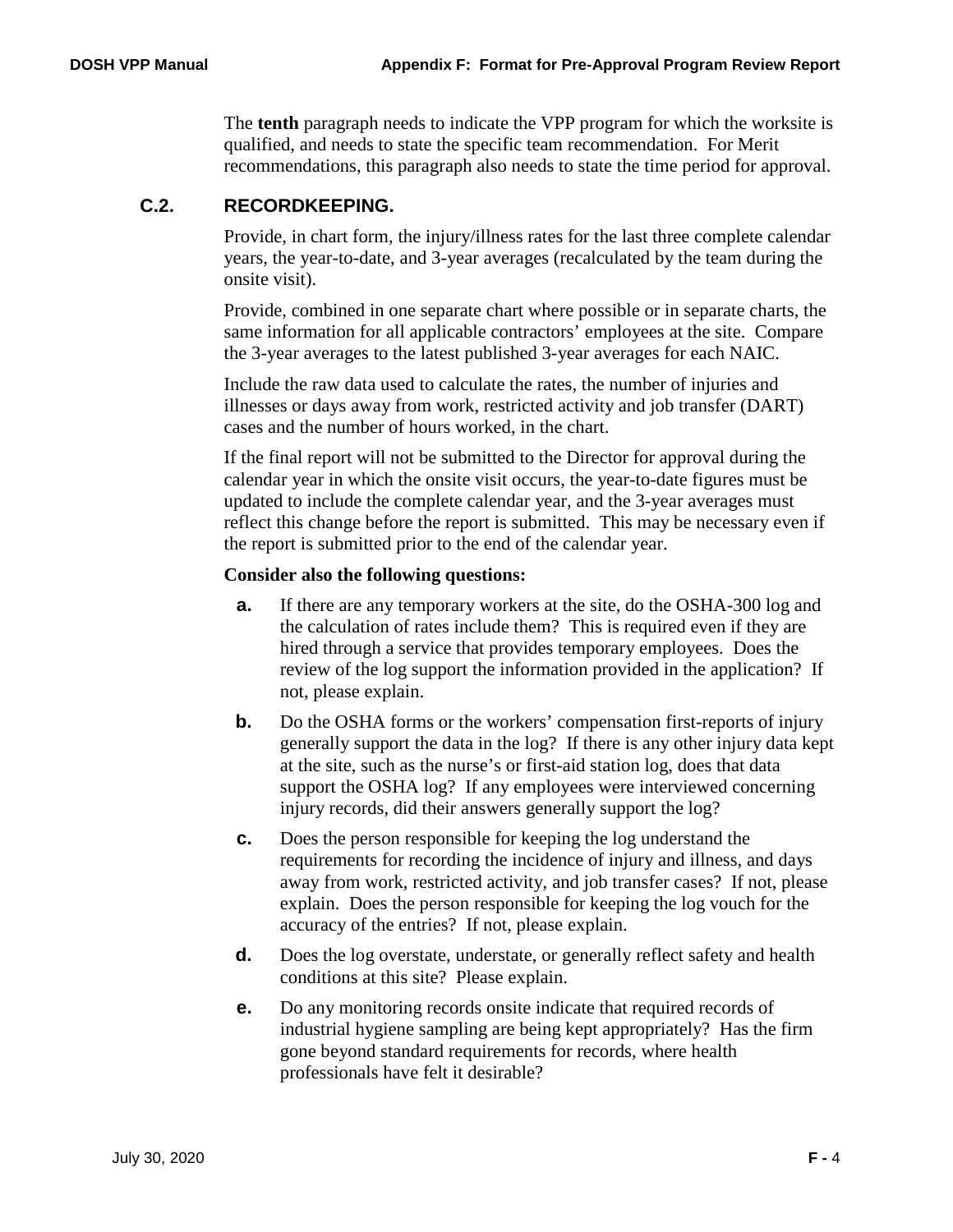**f.** Give a general summary of the quality of injury, industrial hygiene, and medical recordkeeping at this site, being sure to include strengths and weaknesses, objective facts, and subjective perceptions.

**NOTE:** If any patterns of safety or health problems are noticed in the log, address them in section C.3.c. (8) of this report.

# **C.3. SAFETY AND HEALTH PROGRAM.**

The following criteria cover Star and Merit sites.

## **a. Management Leadership and Employee Involvement.**

**(1) Management Commitment.** What management commitment to safety and health protection did you observe? Are authority and responsibility for safety and health integrated with the organization's management system?

What evidence did you see that established policies and resultsoriented objectives for worker safety have been communicated to all employees? What evidence did you see of an established goal for the safety and health program and objectives for meeting that goal?

Are the goal and objectives communicated effectively so that all members of the organization understand the results desired and the measures planned for achieving them?

- **(2) VPP Commitment.** Has management shown a clear commitment to meeting and maintaining the requirements of the VPP? How? Did this include management helpfulness in selecting employees for formal and informal interviews?
- **(3) Planning.** Are safety and health part of the planning process for changes in equipment, materials, or processes? If so, please describe.

At construction sites: Does this include pre-job planning and preparation for different phases of construction as the project progresses? (Where high-hazard chemicals are present, skip this item and address this question as part of C.3.c. (2) (c) under Hazard Prevention and Control.)

**(4) Written Safety and Health Program.** Are all critical elements (Management Leadership and Employee Involvement, Worksite Analysis, Hazard Prevention and Control, and Safety and Health Training) and sub-elements of a basic safety and health program part of the written program? Are all aspects of the safety and health program appropriate to the size of the worksite and type of industry?

**NOTE:** If some formal requirements are waived, explain here.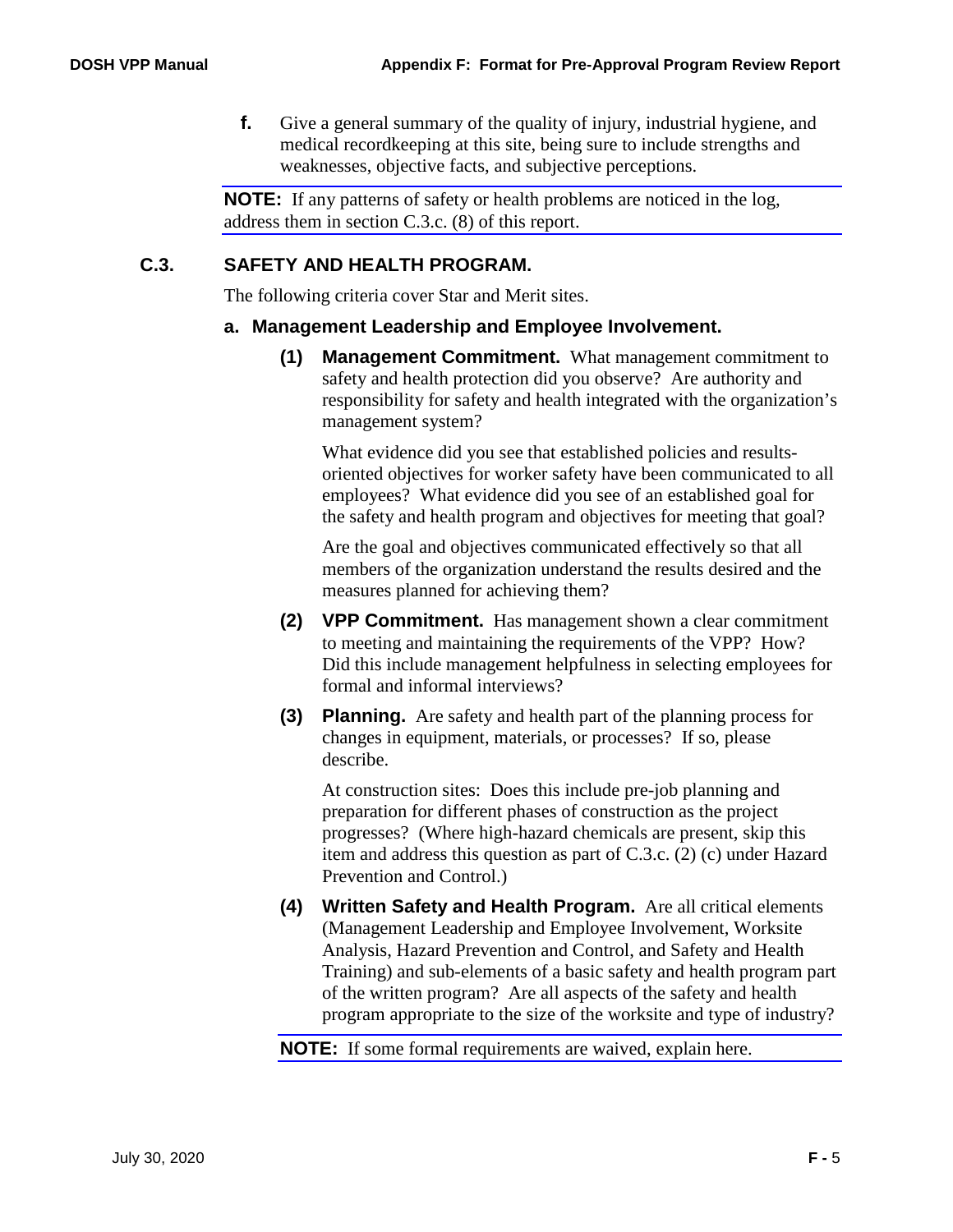**(5) Top Management Leadership.** What evidence have you seen of top management leadership in implementing the safety and health program?

Does this include the existence of clear lines of communication with employees? Setting an example of safe and healthful behavior? Ensuring that all workers at the site, including contract workers, are provided equal high-quality safety and health protection?

# **b. Employee Involvement.**

# **(1) Atmosphere.**

- How were selections made for random employee interviews?
- Were employees comfortable talking with you?
- Were there any factors in the relationship between employees and management that may have influenced their responses to you? (If none, a response is not necessary.)

# **(2) Awareness.**

- Were employees knowledgeable about the health and safety program? Did their overall assessment fit your impressions?
- Were employees knowledgeable about employee participation programs? Did their impression correspond with your overall assessment?

# **(3) Involvement.**

• Describe the method used to ensure meaningful employee involvement, the kind of impact on decision-making achieved by employee involvement, and the evidence seen by the team that the method has been in place at least one year.

# **c. The Safety Committee.**

Answer applicable questions.

- **(1)** How is membership of the safety committee divided between management and labor? Do any of the employee members have, or appear to have, managerial duties as regular work assignments?
- **(2)** Do all members work full-time at the site?
- **(3)** Describe the way employee members are selected, and support it with what you have seen or heard.
- **(4)** How frequently has the committee met? Have many regular meetings been missed by more than half the committee? How many meetings? How often have meetings been canceled, and for what reasons? What evidence have you seen of this?
- **(5)** How has the question of a quorum been handled?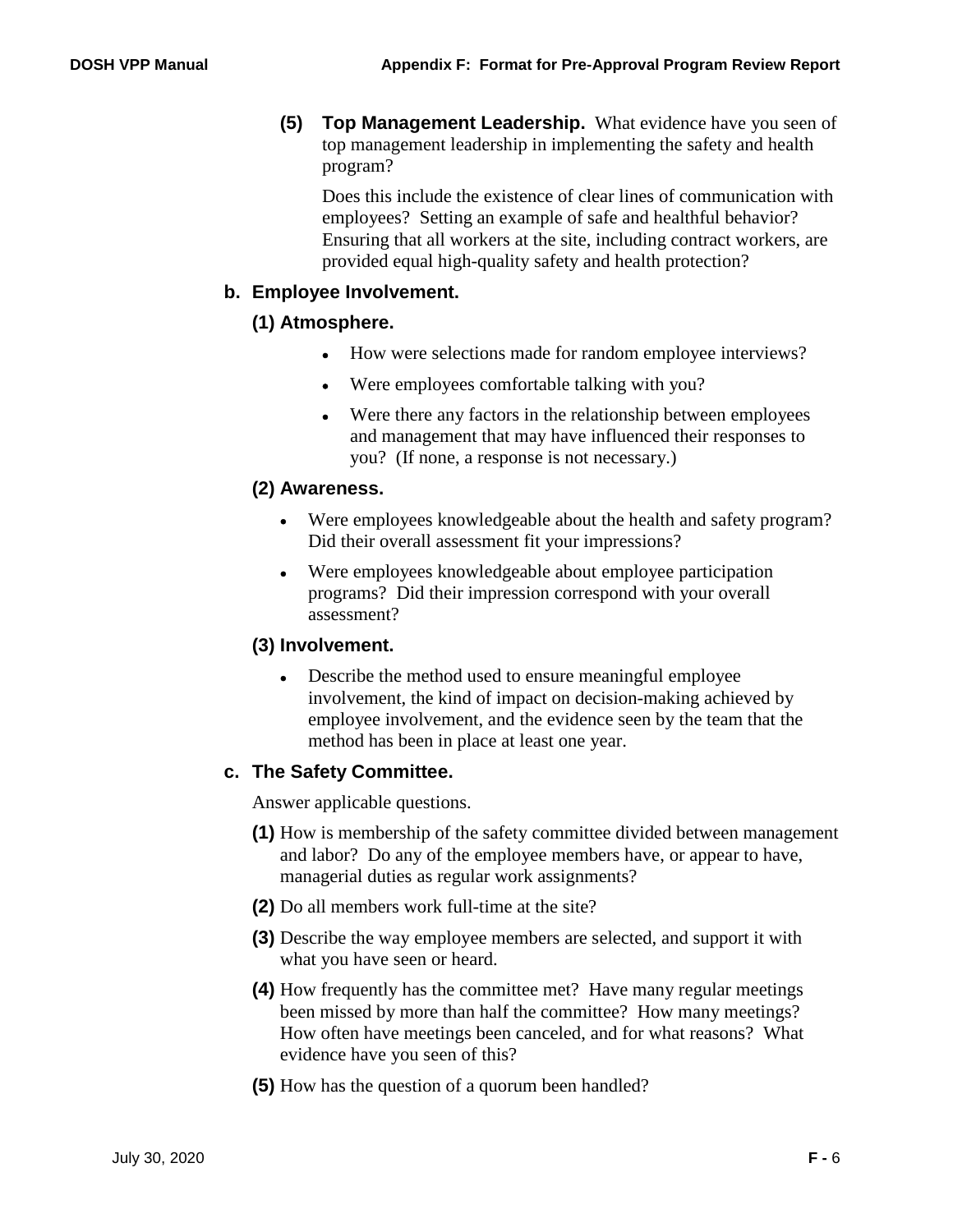- **(6)** Is the committee responsible for site inspections? If so, describe that responsibility. Have members had adequate hazard recognition training?
- **(7)** How often have inspections been conducted? Have inspections been canceled? If so, why? Have all inspections included at least one hourly employee member?
- **(8)** Are inspections planned in such a way that eventually all production areas are covered? How long does this take?
- **(9)** Does the committee have a role in accident investigations? If so, please describe, including any training in accident investigation.
- **(10)**Does the committee have other safety and health functions such as employee safety and health training; complaint response; review of new equipment, procedures, or substances before introduction; or other? If so, describe.
- **(11)**When was the committee formed? If the committee has been newly formed, do the committee members understand their role? Has any training been planned or given regarding their responsibility?
- **(12)**Please give a general summary of the committee efforts including both your own and employee perceptions of its effectiveness. Be sure to describe objective facts separately from subjective perceptions.

#### **d. Contract Workers.**

- **(1)** For General Industry: How does the written program cover protection of contract workers who are intermingled with the applicant's employees?
- **(2)** What evidence have you seen that safety and health programs and performance were considered during the process to select onsite contractors?
- **(3)** What evidence have you seen that all contractors and subcontractors at the site are contractually bound to maintain effective safety and health programs and to comply with all applicable safety and health rules and regulations?
- **(4)** Is authority for the oversight, coordination, and enforcement for those programs specified? What documentary evidence of the exercise of this authority did you see?
- **(5)** Do contract provisions provide for the prompt correction and control of hazards by the applicant in the event that the contractor fails to correct or control such hazards?
- **(6)** Do contract provisions require the submission of sufficient injury and lost workday data?
- **(7)** Do contract provisions specify the penalties, including dismissal from the worksite, for willful or repeated non-compliance by contractors, subcontractors, or individuals? What evidence have you seen that the contract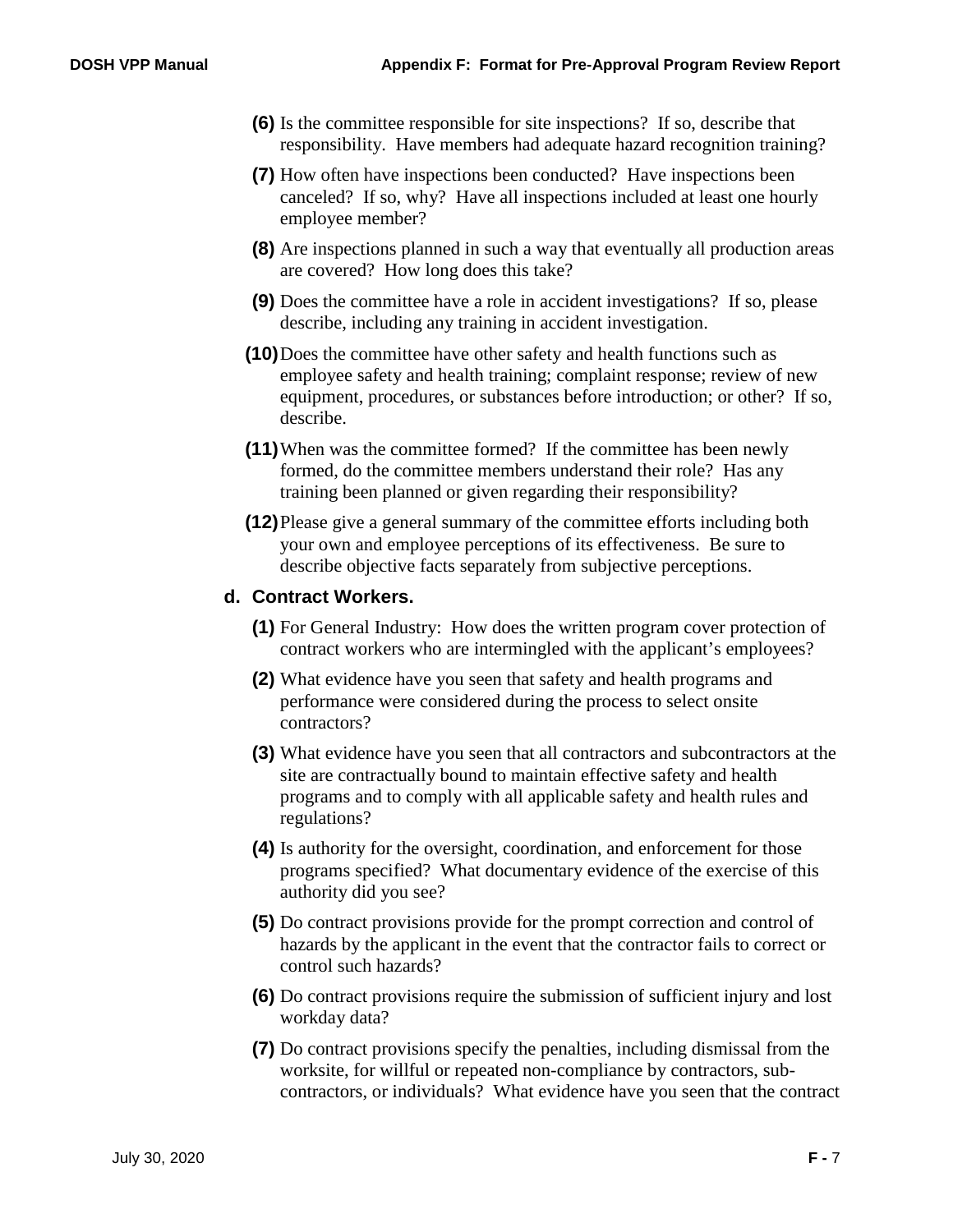provisions have been enforced, or will be enforced if a non-compliance situation occurs?

- **(8)** What evidence have you seen that all contract employees employed at the site are covered by the same quality safety and health protection?
- **(9)** Are there any construction contract workers on the site who are separated from the applicants' employees? If so, how does the applicant help ensure safe and healthful working conditions for these employees?
- **(10)** How does the site evaluate the quality of the safety and health protection of its contract employees?

## **e. Authority and Resources.**

Has proper authority been given so that assigned safety and health responsibilities can be met? Have adequate resources, including staff, equipment, and promotions, been committed to workplace safety and health? Give examples.

## **f. Line Accountability.**

- **(1)** How are managers, supervisors, and employees, held accountable for meeting their responsibilities for workplace safety and health? Is this adequate?
- **(2)** Are authority and responsibility for safety and health clearly defined in the written program? Has this been adequately implemented?
- **(3)** Describe the evidence you saw of how the evaluation of general industry line managers/supervisors holds them accountable for safety and health. In construction, describe the evidence you saw that contractors and subcontractors are held accountable.
- **(4)** What evidence did you see that the system has been in place for one year or more?

#### **g. Safety and Health Program Evaluation.**

- **(1)** Does the annual evaluation cover and assess the effectiveness of all aspects of the safety and health program?
- **(2)** Is there written guidance for annual self-evaluation of the whole safety and health program?
- **(3)** Is there a narrative, written report that includes written recommendations? What documentation have you seen that the recommendations were responded to? Was the response, if any, adequate?

#### **h. Worksite Analysis.**

**(1)** Does management understand the hazards and potential hazards of the site? Describe the method(s), such as initial or periodic comprehensive surveys or pre-job planning, that management used to determine these.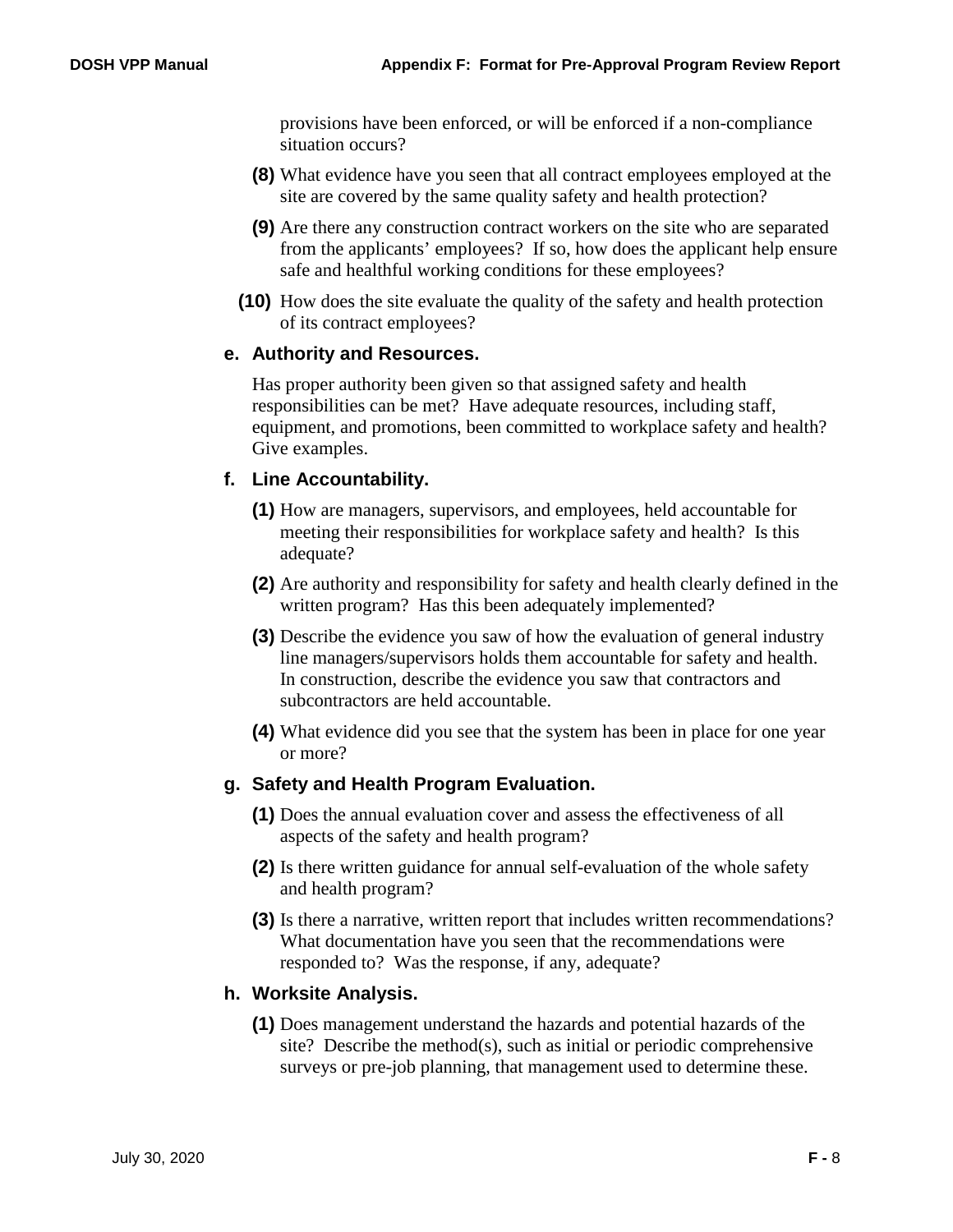- **(2)** If industrial hygiene monitoring is needed for the hazards or potential hazards, describe the sampling program. Is it carried out by someone who is adequately trained for the duty? Are sampling, testing, and analysis done following nationally recognized procedures? Are there written records of results? What evidence is there that these systems have been in place at least one year?
- **(3)** Are all new processes, materials, and/or equipment analyzed before use begins to determine potential hazards? Is planning conducted to ensure the prevention or control of any potential hazards identified?
- **(4)** How is routine hazard analysis accomplished? Is one or a combination of the following used: job safety analysis, phase hazard analysis, and/or process hazard review? If so, please describe.
- **(5)** Are employees involved? If so, how?
- **(6)** Are there written procedures for hazard review (job safety analyses, process or project reviews, phase analyses) that include occupational safety and health concerns? If so, describe.
- **(7)** Are procedures adequate? Is there evidence that changes to work procedures or employee training have resulted from hazard analysis performed during the past year?
- **(8)** Are routine management inspections conducted (monthly for general industry with the whole site covered at least quarterly, whole site weekly for construction)?
- **(9)** Are those conducting the inspections trained in hazard recognition? Is this frequent enough? Do the inspections cover the areas required, and are they finding what they need to?
- **(10)**Did the onsite team find hazards that needed to have been found with selfinspection?
- **(11)**Are there written procedures for inspections by management? If not, is there written guidance? In either case, please describe.
- **(12)**If inspections are performed by committee members (required at least monthly in construction), do they have specific procedures or written guidance? Are the procedures or guidance adequate?
- **(13)**Do the resulting written reports clearly indicate what needs to be corrected and who is responsible for the correction? Is each hazard tracked until it has been corrected? How is the tracking done?
- **(14)**What evidence is there that an adequate inspection system with written reports and correction tracking has been in place for at least one year?
- **(15)**Is there a formal, written system that allows all employees to bring their safety and health concerns to management's attention? Do employees feel they have a reliable system for reporting safety and health concerns?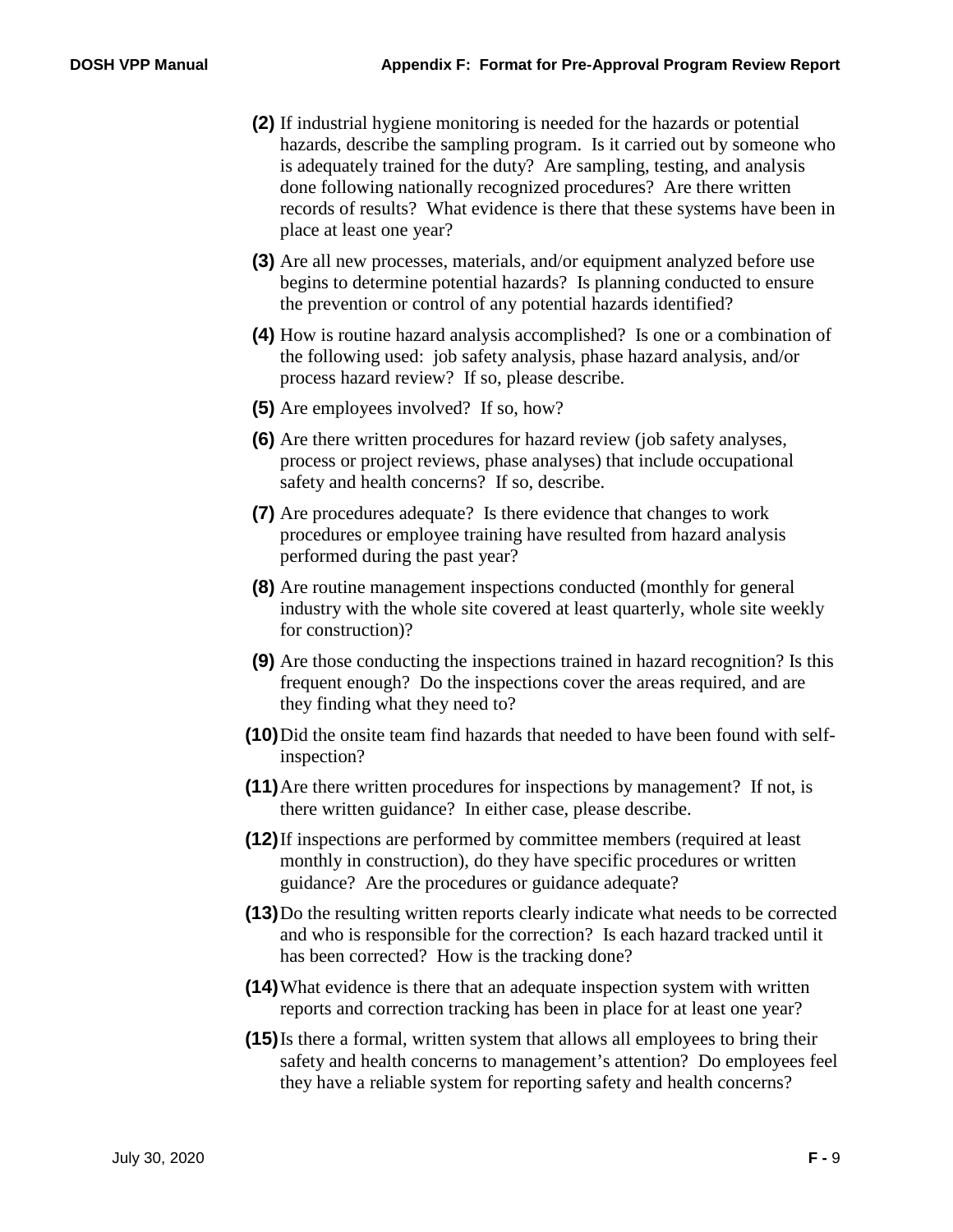- **(16)**Is the system timely in responding? Are the responses adequate? Are the corrections required by the hazards discovered this way tracked until completion?
- **(17)**What evidence is there that this system has been in place for at least one year?
- **(18)**Under what circumstances are accidents and major incidents investigated by someone other than the supervisor of the area where the accident/incident occurred?
- **(19)**Are there written procedures for accident investigation, with written reports of findings and hazard correction tracking to completion? If so, describe. Are they adequate?
- **(20)**Are investigations thorough? Is there a tendency to blame the accident on worker error? Is the accident investigation system helping to strengthen the prevention program?
- **(21)**Are those conducting the investigations trained in accident investigation techniques?
- **(22)**What evidence is there that an adequate system has been in place for one year?
- **(23)**Is there a system to analyze injury and illness trends over time through a review of injury/illness experience and hazards identified through inspections, employee reports, and accident investigations so that patterns with common causes can be identified and prevented? Is the system used?
- **(24)**Has the site taken adequate steps to reduce those injuries or illnesses identified?

# **i. Hazard Prevention and Control.**

- **(1)** Are Industrial Hygienists and Safety Professionals or Safety Engineers reasonably available to the site? If so, under what arrangements, and how often are they used? Is this use frequent enough for the hazards at the site?
- **(2)** What means, including engineering controls, use of PPE, administrative controls, and safety and health rules, are used to eliminate or control hazards?
- **(3)** Are there written safety rules? Were these in place one year ago or longer? Are they updated as needed by management and used by employees? Are there written safe work procedures? Do these include any PPE needed? Are they appropriate to the potential hazards at the site?
- **(4)** Where respirators are used, is there a written respirator program? If so, is it complete?
- **(5)** If highly hazardous chemicals are produced or used at the site, have appropriate process safety management analyses been accomplished?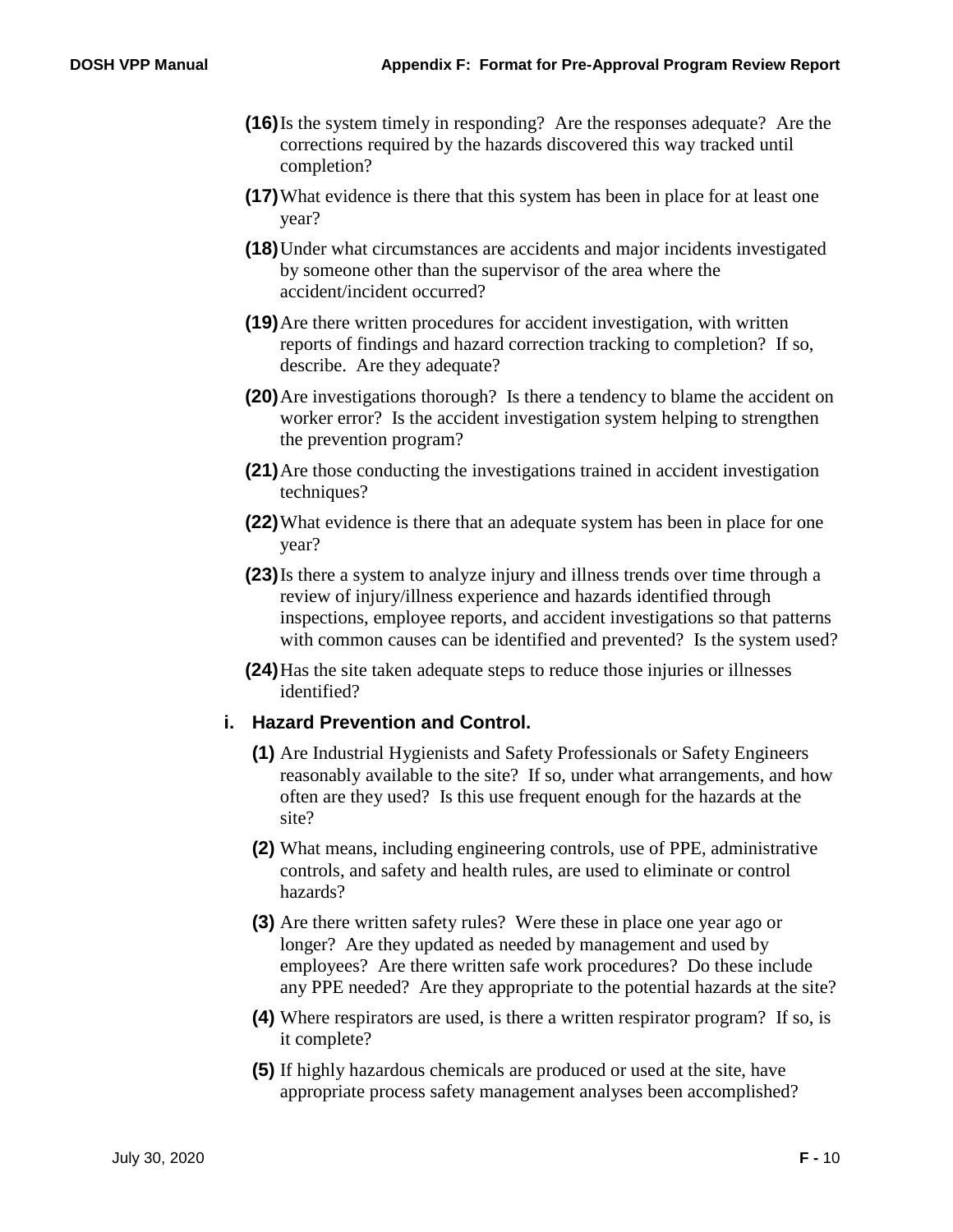Describe the system used to anticipate high-risk chemical hazards and to prevent or control them. To the best of your knowledge, is it adequate?

- **(6)** Has management developed and implemented a system that ensures that operational processes involving highly hazardous chemicals are within safe bounds during normal operations?
- **(7)** Has thorough analysis identified critical failure points and established redundant systems, particularly for hazardous processes that may have overlapping control systems? Do the systems possess adequate depth?
- **(8)** Is the emergency response system adequately designed, communicated to both employees and the community, and implemented?
- **(9)** Do emergency procedures include adequate procedures for emergency situation close-down, and start-up of normal operations?
- **(10)** Is the preventive maintenance system adequate for the "high-risk chemical" hazards?
- **(11)** Describe the system for ongoing monitoring and preventive maintenance of workplace equipment. What evidence is there that this system has been in place for at least one year? Did the walk-through indicate that the system is being implemented adequately?
- **(12)** Describe the system for initiating and tracking hazard correction in a timely manner. Is it adequate? What evidence is there that this system has been in place for one year?
- **(13)** Describe the occupational health program including the availability of physician services, first aid, CPR and AED, and special programs such as audiograms and other medical tests.
- **(14)** Are occupational health professionals appropriately used in the site's hazard analysis, in early recognition and treatment of illness and injury, and in limiting the severity of harm that might result from occupational illness or injury? Is the occupational health program adequate for the size, nature of hazards, and location of the site? What evidence is there that these programs have been in place at least one year?
- **(15)** Is there a written disciplinary system? Are employees aware of it? What evidence have you seen that the disciplinary system works as it is written? What evidence is there that the system has been in place at least one year?
- **(16)** Are employees aware of safety rules, safe work practices, and PPE requirements? What happens if an employee ignores one of these? Is it the same for management? If not, how are management infractions handled?
- **(17)** How frequently are drills run for emergency procedures? Are there written emergency procedures? If so, are they adequate? Briefly describe them. Do they include any necessary PPE, first aid and occupational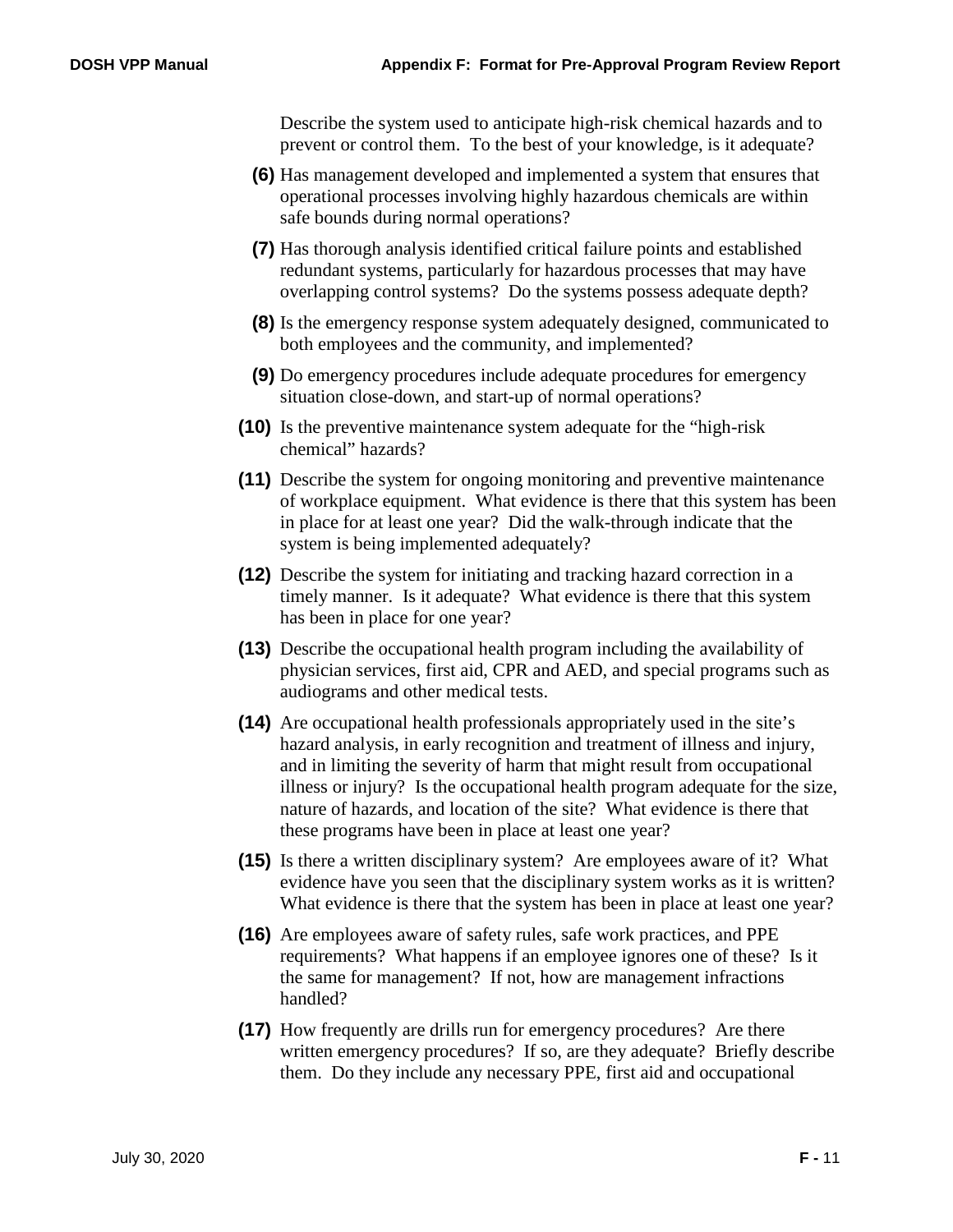health planning, emergency egress and evacuation, and emergency telephone numbers?

- **(18)** Is emergency preparation adequate for the possible emergency situations of the site?
- **(19)** What evidence is there that the system has been in place at least one year?

## **j. Safety and Health Training**

- **(1)** Describe safety and health training programs used at the site.
- **(2)** What evidence have you seen or heard:
	- **(a)** That supervisors carry out their safety and health responsibilities effectively,
	- **(b)** That they understand them and the reasons for them,
	- **(c)** That they know how to identify unrecognized potential hazards,
	- **(d)** That they understand the hazards associated with the job(s) performed by their employees and their role in ensuring that those employees understand and follow rules and practices designed to protect them?
- **(3)** What evidence have you heard that employees understand the hazards associated with their jobs, and the need to follow rules set to protect them?
- **(4)** What evidence have you seen or heard that supervisors, all employees, and visitors know what to do in emergency situations?
- **(5)** Where PPE is required, do employees understand why it is necessary? Do they understand its limitations and how to maintain it? Do they use it properly?
- **(6)** What training is conducted for managers so that they understand their safety and health responsibilities?

#### **k. General Review of Safety and Health Conditions**

- **(1)** Does housekeeping appear to be average or better for this type of industry?
- **(2)** Based on your tour, would you characterize the health and safety conditions of this site as above average, average, or below average for this type of industry?
- **(3)** Include both your own and, if relevant, employee perceptions. (See employee interview questions in *Appendix D*)
- **(4)** Describe objective facts separately from subjective perceptions.
- **(5)** If problem areas have been noted, discuss them in terms of improvements planned in management systems.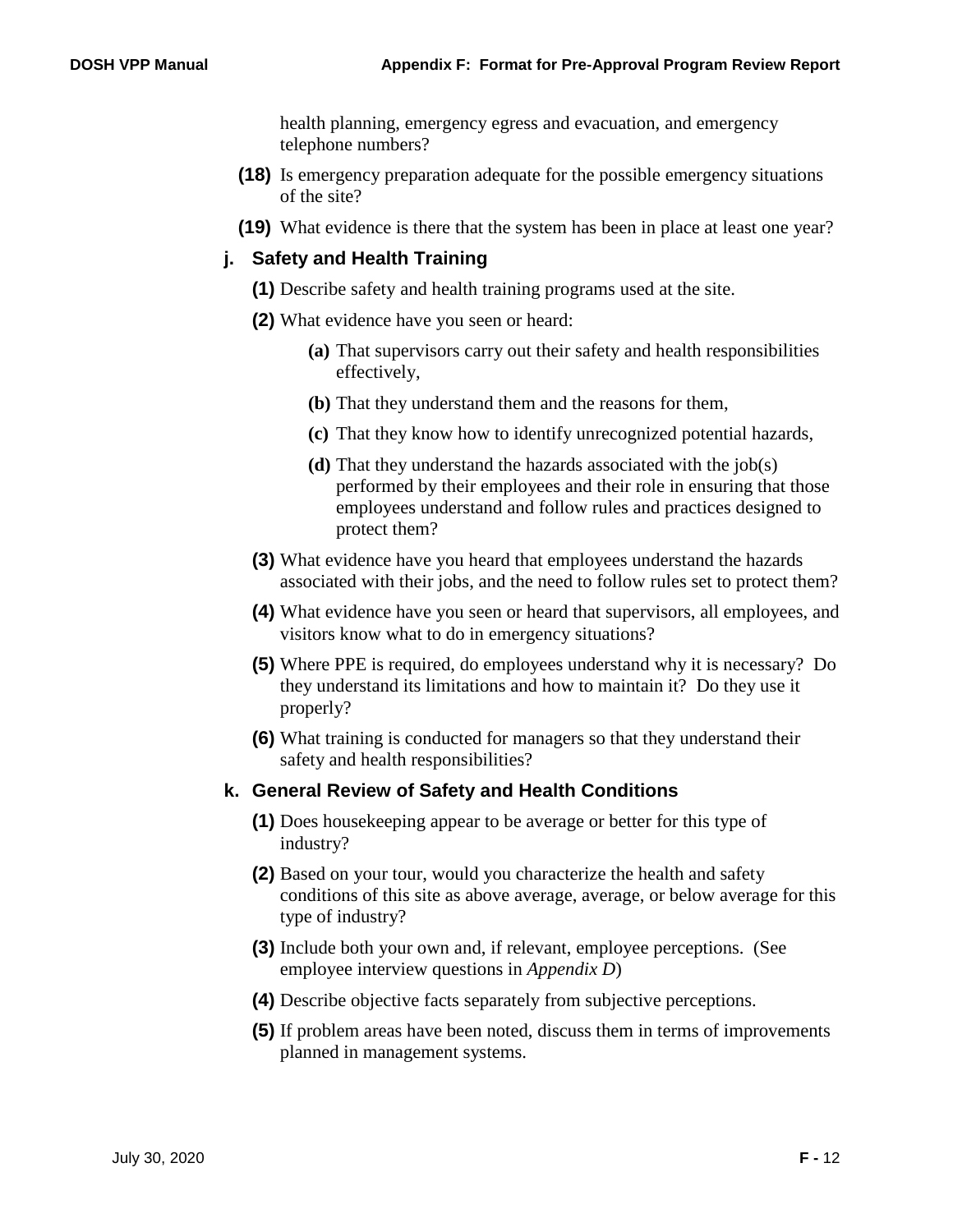# **l. Attachments Listed**

- **(1) Merit Goals.** When the report supports a recommendation for approval into the Merit Program, the agreed upon Merit Goals that, if successfully completed, will allow Star approval, need to be attached at the end of the report.
- **(2) Onsite Assistance.** Schedule onsite assistance visits where applicable.
- **(3) Remaining Requirements.** In the case of a 90-day contingency, list remaining requirements to be met before a recommendation can be made on program approval. (This attachment will be dropped upon completion and not forwarded with a recommendation for approval.)
- **(4) Recommendations Not Agreed To.** List here any recommendations not yet agreed to.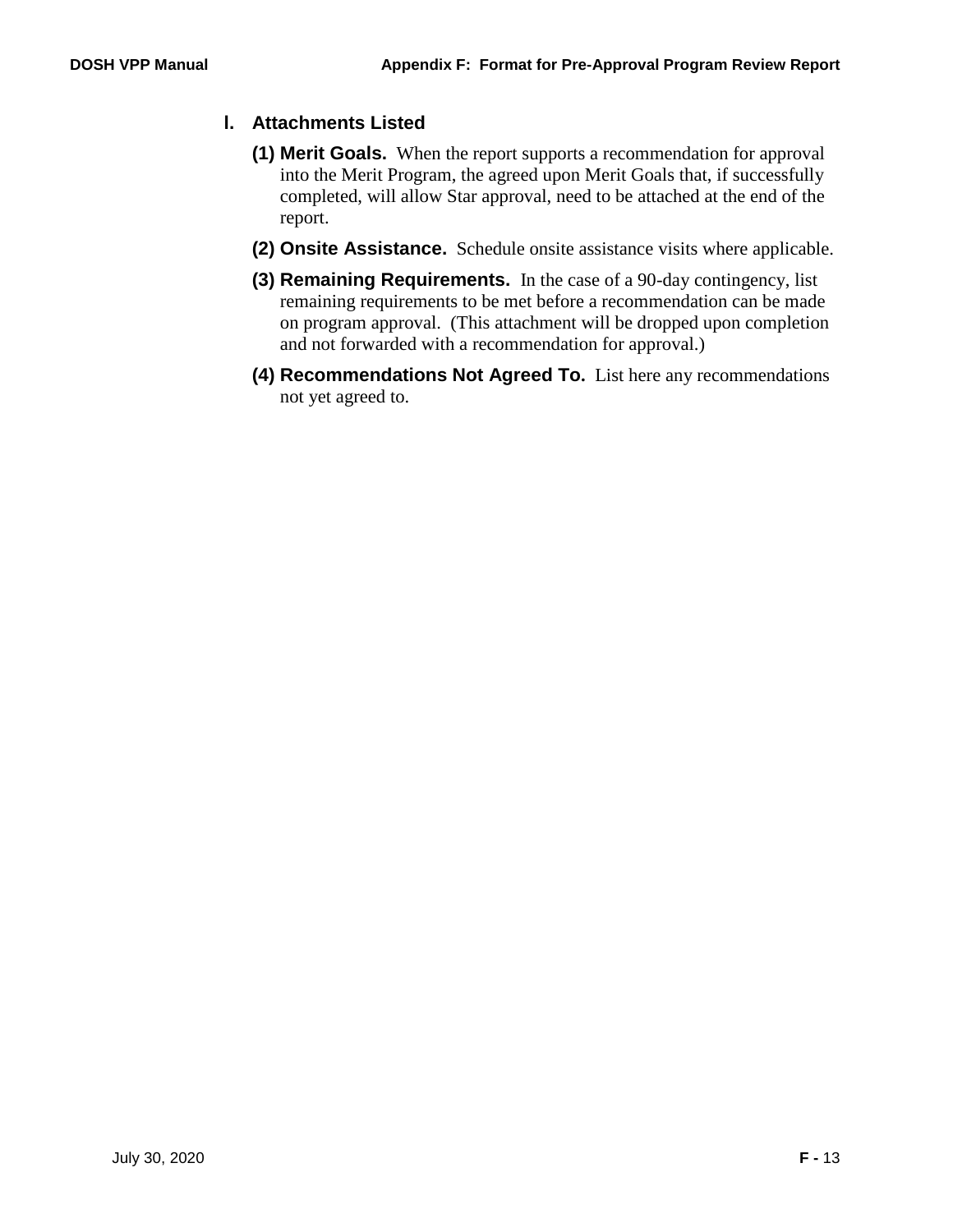# **ATTACHMENT F-1 VPP TEAM COMPOSITION DATA SHEET**

Company Name:

Site Name and Address:

Region:

Dates of Onsite:

Check one: Pre-approval \_\_\_\_\_\_\_ Evaluation Report \_\_\_\_\_\_\_\_

| <b>TEAM COMPOSITION</b> |       |             |  |
|-------------------------|-------|-------------|--|
| <b>LAST NAME</b>        | $ID*$ | <b>ROLE</b> |  |
|                         |       |             |  |
|                         |       |             |  |
|                         |       |             |  |
|                         |       |             |  |
|                         |       |             |  |
|                         |       |             |  |
|                         |       |             |  |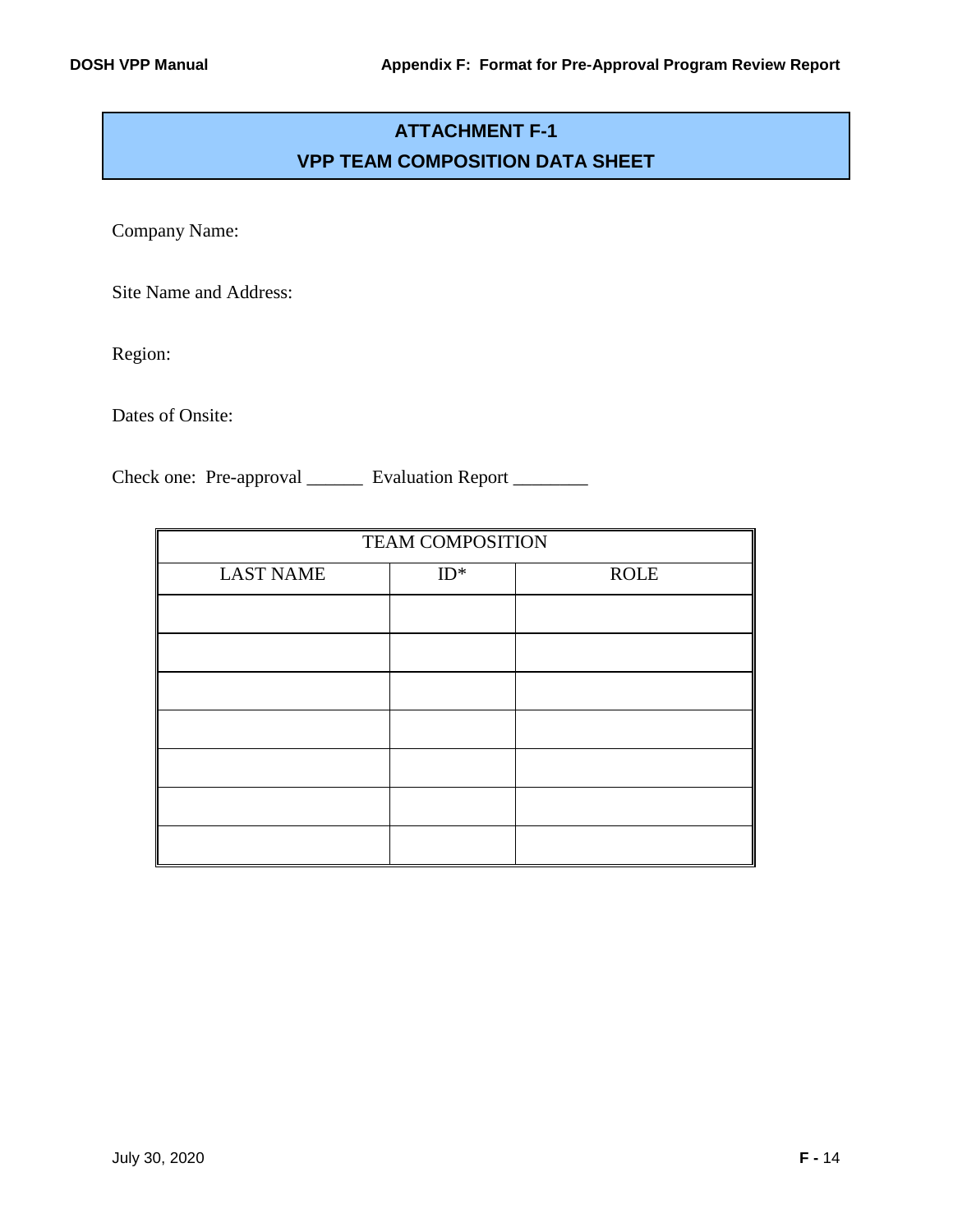| BEST PRACTICES CHECKLIST              |                                     |                                |  |
|---------------------------------------|-------------------------------------|--------------------------------|--|
|                                       |                                     |                                |  |
| <b>ERGO</b>                           |                                     | LOCKOUT/                       |  |
| <b>PROGRAM</b>                        | <b>CONFINED SPACE</b>               | <b>TAGOUT</b>                  |  |
| <b>PSM</b>                            | <b>HAZARD</b><br><b>ANALYSIS</b>    | <b>CONTRACTOR</b>              |  |
| <b>INSPECTIONS</b>                    | <b>ACCOUNTABILITY</b>               | <b>TRACKING</b>                |  |
| <b>EMPLOYEE</b><br><b>INVOLVEMENT</b> | <b>INDUSTRIAL</b><br><b>HYGIENE</b> | <b>MENTORED</b><br><b>SITE</b> |  |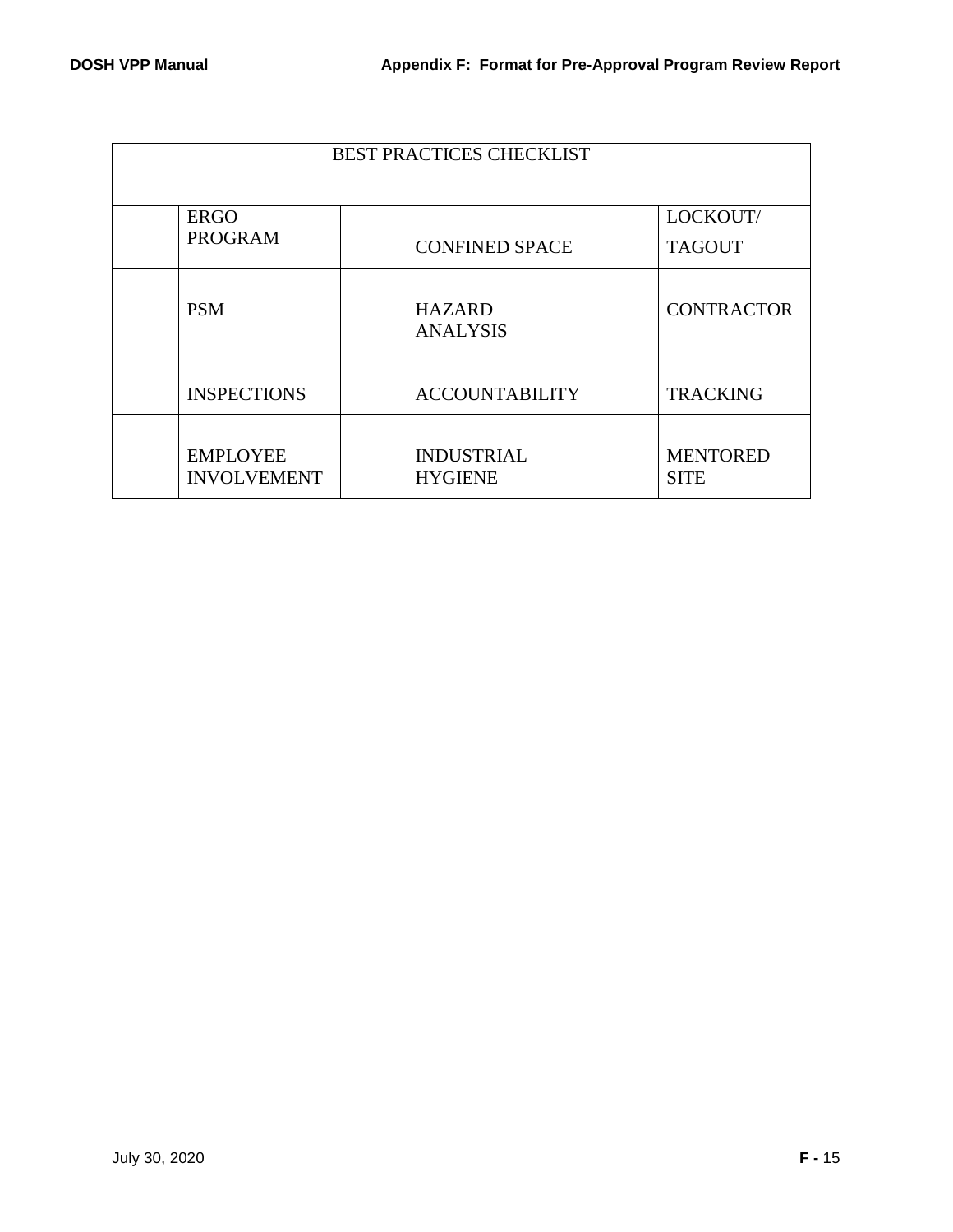# **ATTACHMENT F-2 MENTORING PROGRAM EVALUATION**

If the site has been mentored through the VPPPA Mentoring Program, please answer the following:

Name of Worksite:

Name of Mentor(s):

- **1.** What elements of the site's safety and health program did the mentor concentrate on?
- 2. How effective was mentoring in preparing the site for the pre-approval visit? Why?
- 3. Did the mentoring process make a real difference in the quality of this site's safety and health program?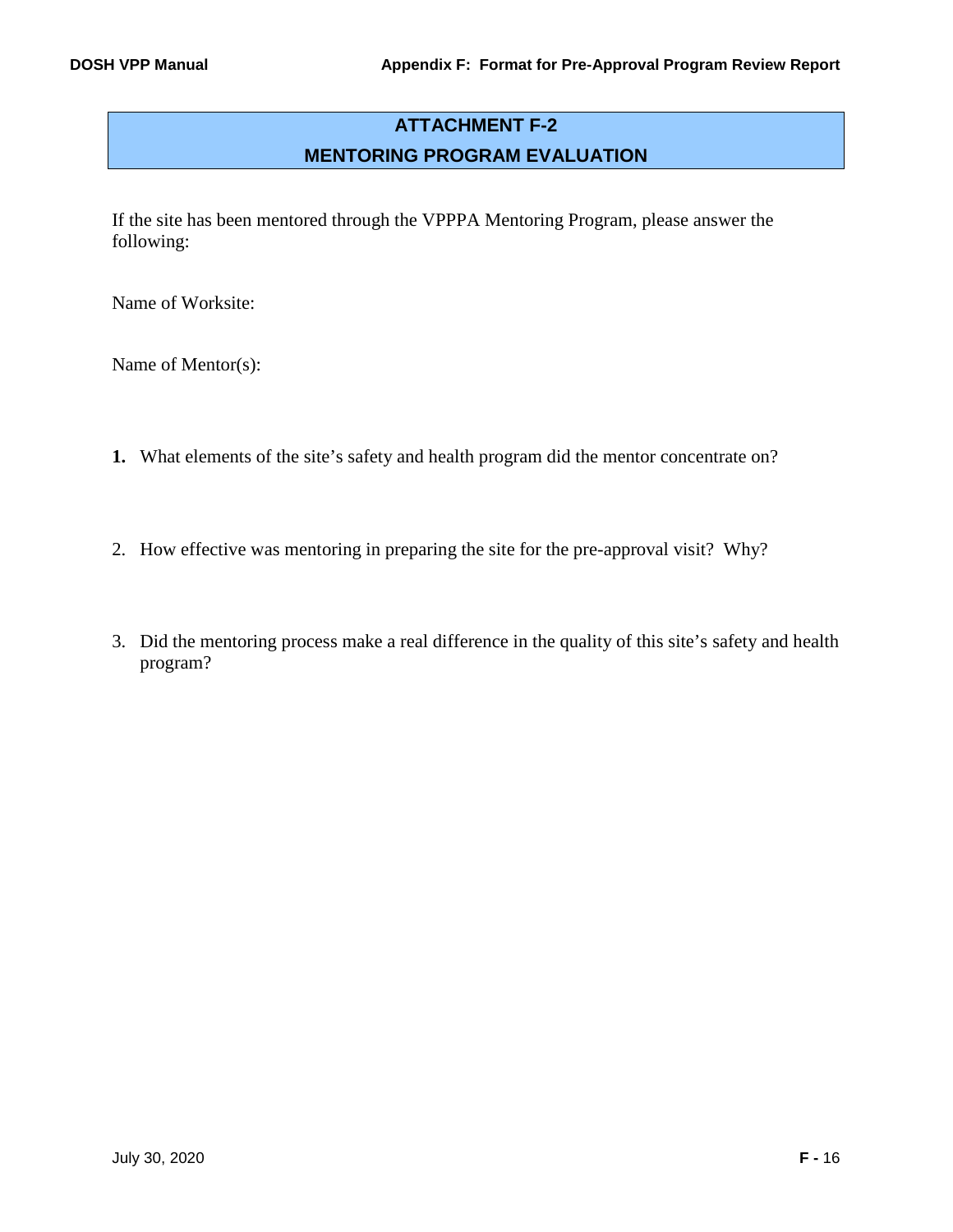# **ATTACHMENT F-3 REPORT SETUP**

The following instructions must be used for typing VPP onsite reports. Items 1, 2, and 3 below must be completed before beginning to type the report. The remaining items must be used when typing the report itself.

- **1.** The report needs to be printed in 12 point Times Roman or a similar font. The text of this manual is an example of 12 point Times Roman.
- **2.** All reports need to be formatted to be left justified, and all margins need to be set at 1".
- **3.** Page numbering needs to be set for the bottom, centered, and page numbering needs to begin at 1.
- **4.** The report heading needs to be in bold uppercase letters, and centered. The first line needs to indicate the type of report.

Examples:

# **STAR PRE-APPROVAL REPORT MERIT PRE-APPROVAL REPORT MERIT EVALUATION REPORT THREE-YEAR STAR EVALUATION REPORT SIX-YEAR STAR EVALUATION REPORT**

The second line needs to list the name of the company. The third line needs to list the name of the plant if not included on the second line. The last line needs to list the city and state in which the plant is located.

A complete example:

#### **STAR PRE-APPROVAL REPORT**

#### **ANY COMPANY**

#### **NUMBER ONE PLANT**

#### **ANY TOWN, TEXAS**

**5.** All headings within the report need to be in bold uppercase and begin at the left margin. They should not include numbers or letters. (Subheadings may be used.)

Example:

# **EXECUTIVE SUMMARY RECORDKEEPING**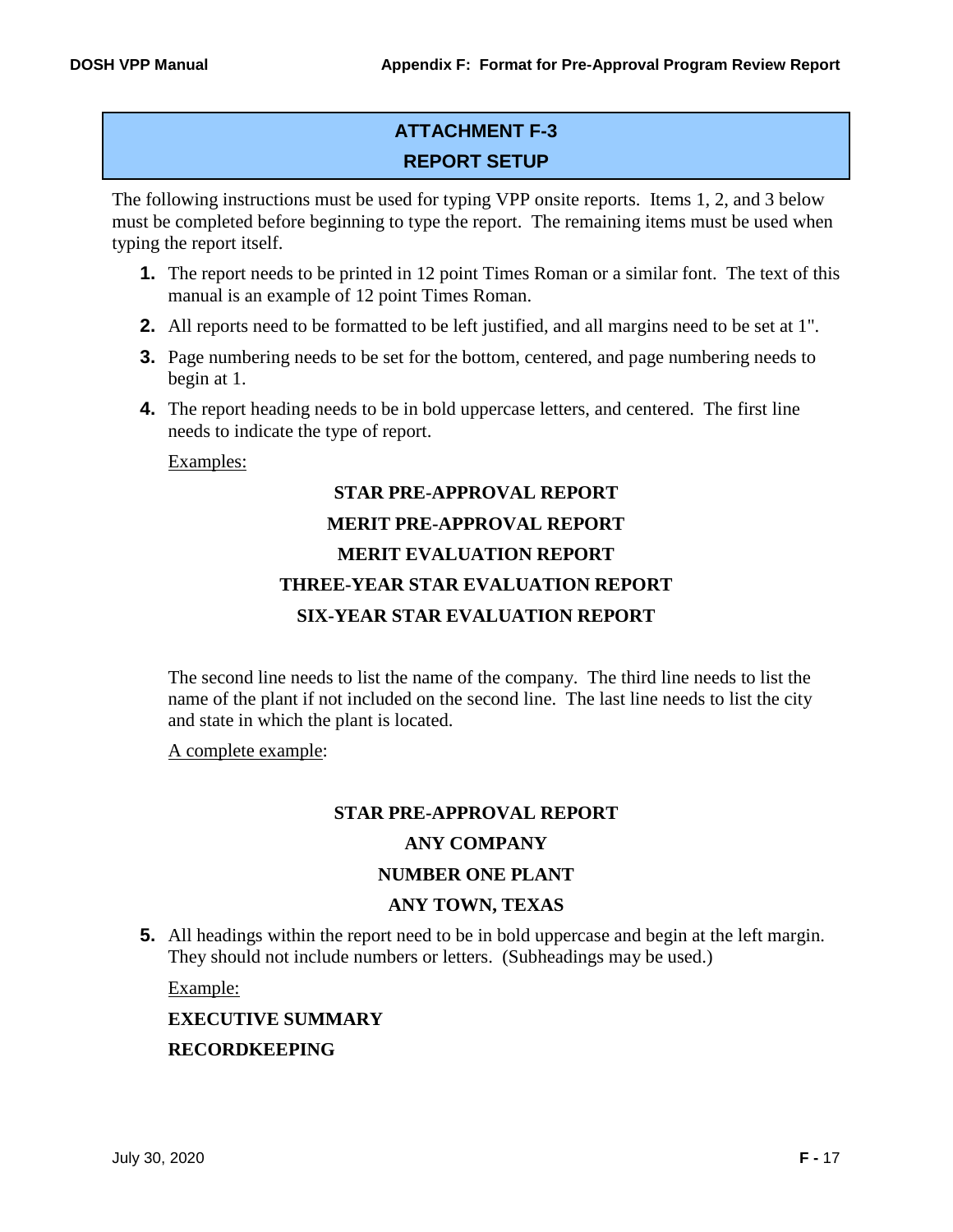**6.** If subheadings are used, they need to be in lowercase letters, except for the first letter in each word; they need to be underlined but not bolded; and they need to be numbered at the left margin, with the subheading indented.

Example:

# **SAFETY AND HEALTH PROGRAM**

- 1. Management Leadership and Employee Involvement
- 2. Worksite Analysis
- 3. Hazard Prevention and Control
- 4. Safety and Health Training
- 5. General Review of Safety and Health Conditions
- **7.** All narrative needs to begin at the left margin and needs to not normally be indented or tabbed. Small parts of the narrative may be indented if necessary.

Word processing software automatically "word wraps" to the next line when the end of a line is reached. Hit return (or enter) only when moving on to the next paragraph, for both regular typing and inset/indent typing. Do not tab each line when insetting/indenting. Typing the report with the automatic word wrap makes it easy to add or delete language without reformatting unnecessary line endings (hard returns).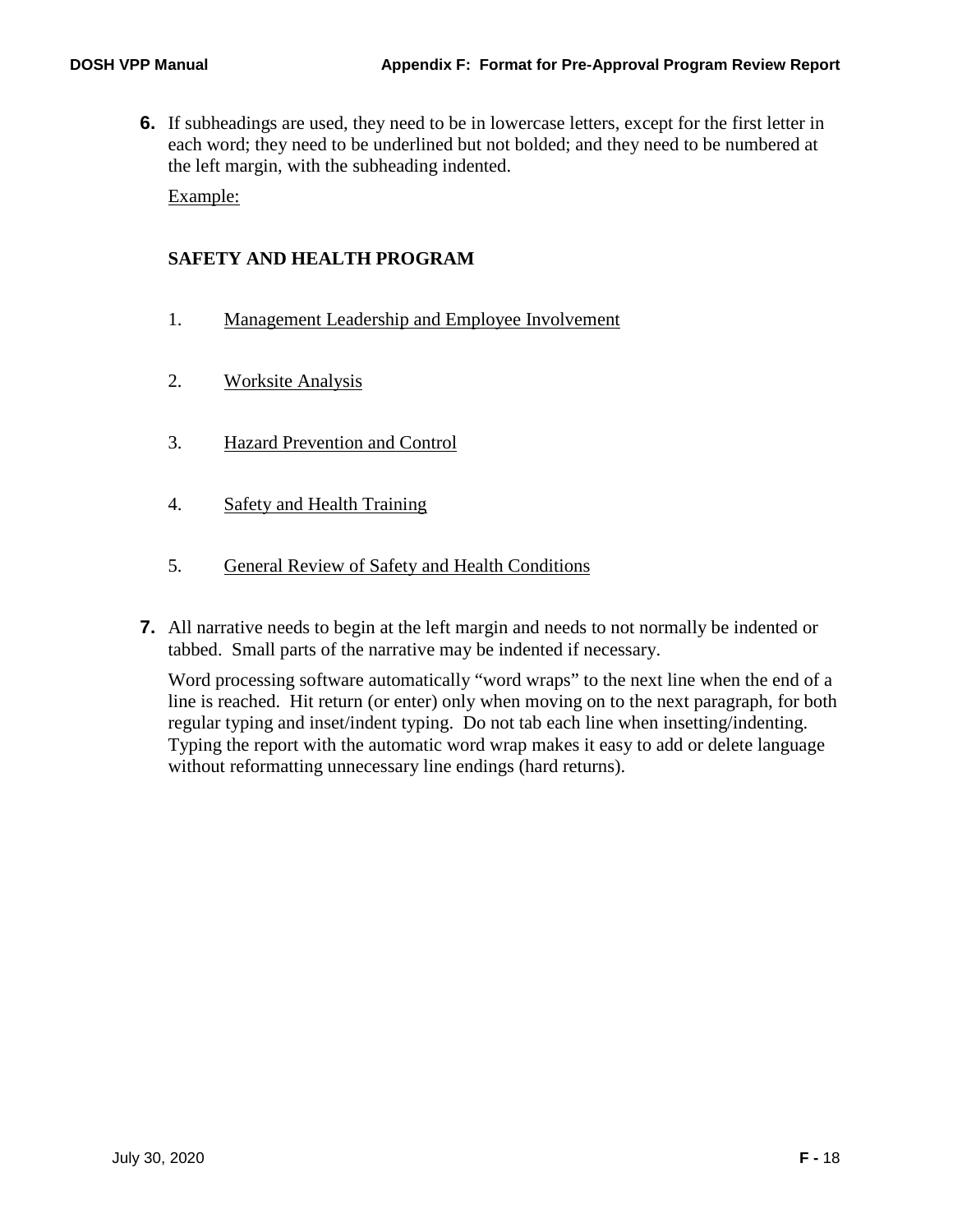# **APPENDIX G GUIDE TO DOCUMENT REVIEW FOR ONSITE ASSISTANCE VISITS**

# **A. INJURY RECORDS**

- **1.** Is the log current?
- **2.** Are log entries consistent?
- **3.** How does the rate compare with earlier periods and the average for the NAIC?
- **4.** Are there any trends in the nature of injuries or illnesses that suggest specific preventive measures are needed?

# **B. SELF-INSPECTIONS**

- **1.** Have they been conducted regularly?
- **2.** Are records maintained?
- **3.** Are hazards identified and abated in a timely manner? How often is the entire site covered?

# **C. ACCIDENT/NEAR-MISS INVESTIGATIONS**

- **1.** Have they been conducted when needed?
- **2.** Are the causes identified sufficiently?
- **3.** Are appropriate preventive measures taken?

# **D. HANDLING OF REPORTS OF SAFETY AND HEALTH CONCERNS**

- **1.** Is a log of reports or some other tracking mechanism maintained?
- **2.** Are reports investigated properly and resolved?
- **3.** Are employees notified of the results of investigations?
- **4.** Are employees satisfied with the outcomes of the investigations?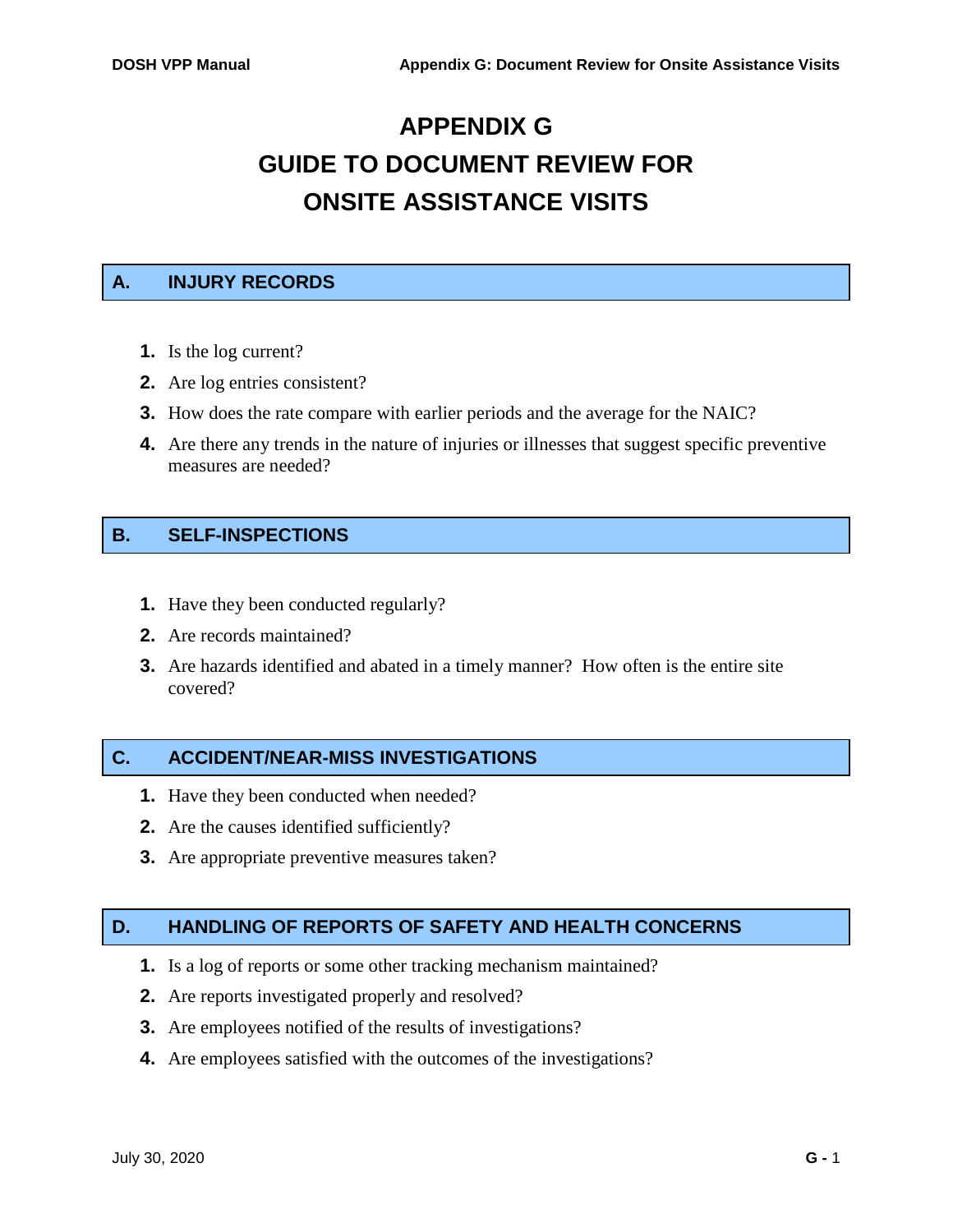## **E. EMPLOYEE TRAINING**

- **1.** Are safety/health orientations provided for new employees? Does this orientation include employee rights under the WISH Act?
- **2.** Is job hazard prevention training provided on a continuing basis?
- **3.** Is the level of safety and health training adequate to address the hazards in the workplace?

## **F. HAZARD REVIEW AND ANALYSIS**

- **1.** Are results being used in employee training?
- **2.** Is the company on schedule in conducting any additional planned reviews?
- **3.** Are the procedures for conducting reviews and analyses satisfactory?

#### **G. EMPLOYEE PARTICIPATION**

- **1.** How are employees involved in the safety and health program?
- **2.** Is the participation active and meaningful?

## **H. LINE ACCOUNTABILITY**

- **1.** Are supervisors aware of their safety and health responsibilities?
- **2.** Do they implement them appropriately?

# **I. SAFETY AND HEALTH PROGRAM EVALUATION**

- **1.** If not already in place, has an evaluation system been developed and a commitment made to complete it each year?
- **2.** Is it a system that will enable a full assessment of the strengths and weaknesses of the safety and health program?

# **J. HEALTH**

- **1.** Is the level of industrial hygiene sampling and/or health surveillance monitoring adequate to meet the potential hazards of the workplace?
- **2.** Are appropriate preventive measures being taken?
- **3.** Is appropriate personal protective equipment available and used by employees?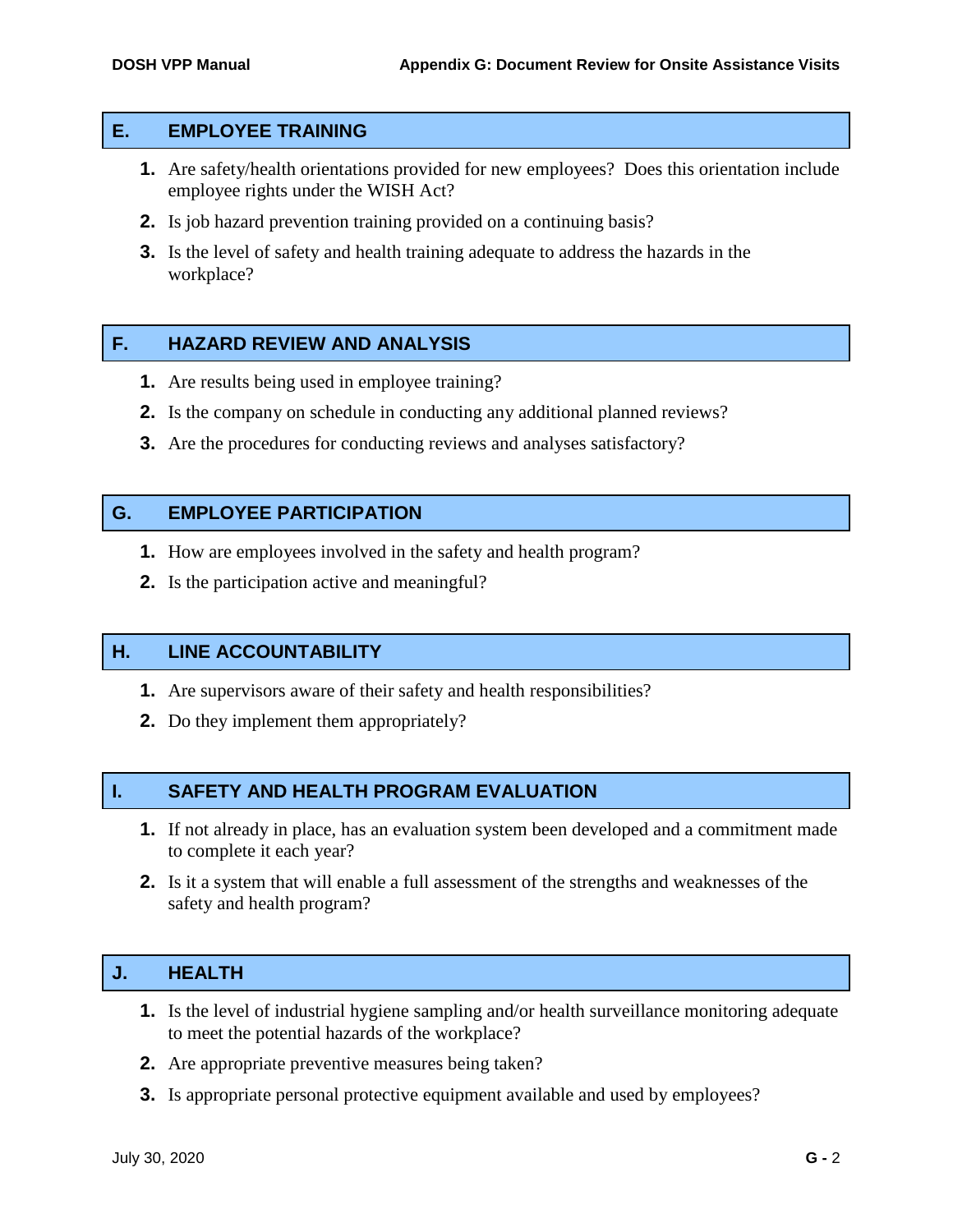# **K. SAFETY COMMITTEE FUNCTIONS (where applicable)**

- **1.** Has the committee been meeting regularly?
- **2.** Are minutes maintained? Are they detailed enough to indicate the issues discussed and their resolution?
- **3.** Have a quorum of employee and employer representatives been present?
- **4.** Do committee members participate in inspections?
- **5.** Do committee members participate in or review the findings of accident investigations?
- **6.** Does the committee review complaints and their resolutions?

# **L. SUBCONTRACTOR COVERAGE (where applicable)**

- **1.** Are subcontractors/employees aware of the general contractor/owner participation in the VPP?
- **2.** Do general contractor/owner inspections cover hazards created by subcontractor activities?
- **3.** Are these hazards corrected in a timely manner?
- **4.** Are appropriate preventive measures required of the subcontractors by the general contractor/owner?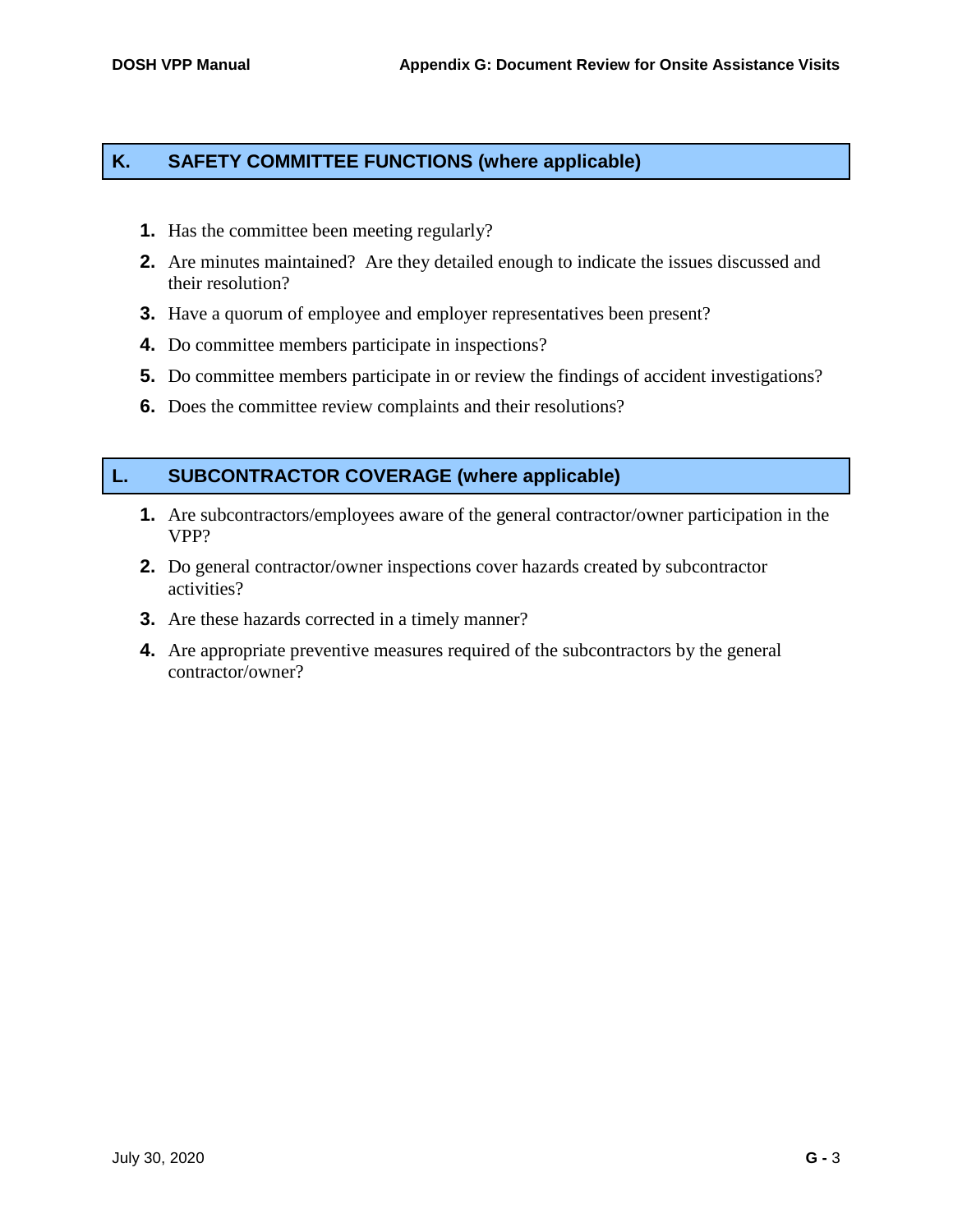# **APPENDIX H**

# **FORMAT FOR PROGRAM EVALUATION REPORT**

# **A. PURPOSE OF THE REPORT**

The evaluation report provides information on the current effectiveness of the site's safety and health program. It becomes part of the public information file and provides the basis for decisions regarding continued participation in the VPP.

Use this format for evaluations of all sites currently participating in a VPP program.

# **B. GUIDELINES**

- A sample report is available from the VPP Specialist via e-mail or on a CD.
- See *Attachment H-2* of this appendix for a guideline for conducting the evaluation and writing the report.
- Use headings only for sections, for example, Executive Summary, Recordkeeping, and Safety and Health Program Changes.
- You may use subheadings in the Safety and Health Program Changes section to identify the changed element, to discuss accomplishments toward meeting each Merit or Two-Year Conditional goal, and to identify the subsection "Remaining Program Elements."
- The narrative discussion needs to include evidence or examples to support the conclusions made in the report, regarding aspects of the safety and health program. Include onsite observations of documentation and conditions, and information from interviews.
- The report needs to address Star program improvements, progress in meeting Merit or Two-Year Conditional goals, and the maintenance of Star quality in all other program elements. It needs to include information that is relevant to the subject, especially any findings regarding the structural qualifications of the program.
- Avoid equivocal words and phrases such as "appears" or "seems to be."
- You may include recommendations for program improvement at appropriate points in the report, provided that these recommendations have been discussed with, and agreed upon by, the applicant. Reserve recommendations that have not yet been accepted by the applicant as a recommendation attachment at the end of the report.
- Focus on the current functioning of the safety and health program and changes since initial approval or the last evaluation.
- Be sure to complete and attach a copy of Attachment 1, VPP Team Composition Data Sheet, to the report. (This attachment is at the end of this Appendix.)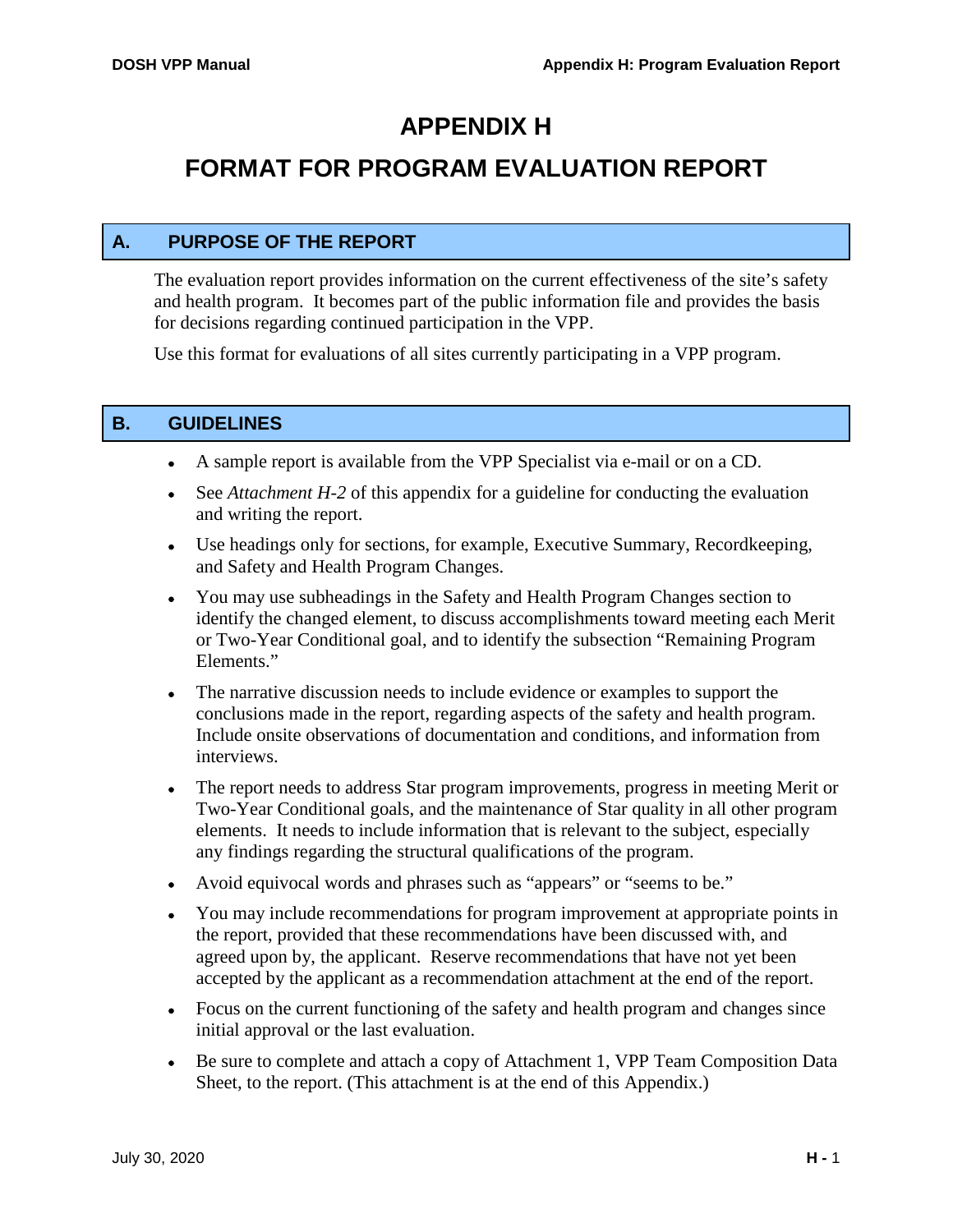# **C. THE REPORT FORMAT**

The following format outlines the headings and the subjects to be covered and uses questions (except in the Executive Summary) to elicit written discussions.

#### **C.1. REPORT OVERVIEW**

The report is divided into three major sections: Executive Summary, Recordkeeping, and Safety and Health Program Changes.

Major subsections within the Program Changes section are:

- Section 1: Program Changes
- Section 2: Progress Toward Reaching Merit (or One-Year Conditional) Goals
- Section 3: Remaining Program Elements

For Star evaluations, Section 2 needs to be "Remaining Program Elements."

The program elements within each subsection may be identified if you so choose.

**Although evaluation reports now only need to cover program changes, Merit or 1-year conditional goals, and a general discussion of remaining program elements, the team must evaluate all elements of the site's safety and health program following the format in Attachment H-2.** 

Organize the report heading lines as follows:

- **First line:** Type of pre-approval report (Star or Merit)
- **Second line:** Name of Company
- **Third line:** Name of worksite if different from company name
- **Fourth line:** Worksite city and state

Write the pre-approval report heading as shown in the example that follows:

# **STAR EVALUATION REPORT IMA CORPORATION WHIRLDCLAS MANUFACTURING SERVICE ANYPLACE, STATE**

The **first** paragraph needs to include the dates and place of the evaluation onsite, the reason for the onsite, and the names and positions of the team members.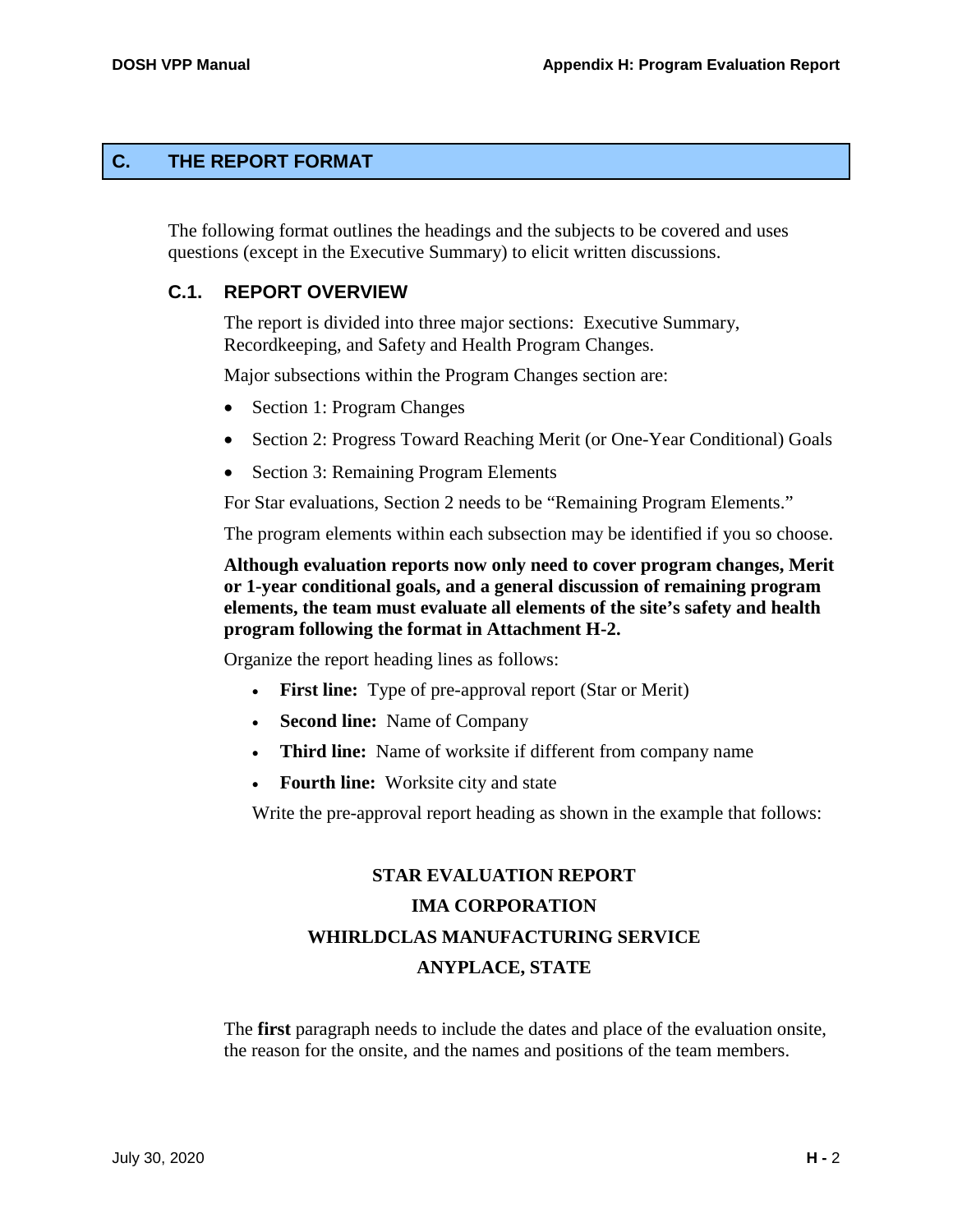The **second** paragraph needs to describe the sources of information for the report. These include information provided in the application and previous report(s), safety and health program documentation reviewed onsite, interviews with employees, and a tour of the worksite.

Also identify the work areas that were toured, if the whole plant was not toured.

The **third** paragraph needs to provide employee information (numbers of company, temporary, and contract workers), shifts worked, and collective bargaining representation. Briefly describe how employees are involved in the safety and health program.

The number of construction contract employees (excluding resident contractors) needs to be identified separately. Note any changes since the last onsite.

The end of the paragraph needs to indicate the numbers and types of employees (site, temporary, contract, etc.) interviewed formally.

The same information needs to be included for employees informally interviewed.

The **fourth** paragraph needs to state the North American Industry Classification (NAIC) code of the facility, identify the main products produced, and describe briefly the size of the facility, its production processes, and any changes that have occurred since the last onsite.

The **fifth** paragraph needs to describe briefly the potential hazards at the site, especially if they have changed since the last onsite.

The **sixth** paragraph needs to highlight the safety and health program changes to be discussed later in the report.

The **seventh** paragraph needs to summarize the 3-year total case incident rate (TCIR) and a 3-year day away, restricted, and/or transfer case incident rate (DART rate).

The 3-year TCIR and DART rates must be below the three year average published Bureau of Labor Statistics (BLS) national average for the 5- or 6-digit North American Industrial Classification System (NAICS) code for the industry in which the applicant is classified.

The BLS publishes NAICS industry averages 2 years after data is collected. (For example, in calendar year 2007, calendar year 2005 national averages will be available and used for comparison.)

The **eighth** paragraph needs to summarize the site's DOSH inspection activity since the last onsite, and the site's general history with DOSH.

The **ninth** paragraph needs to describe briefly management's attitude toward safety and health at the worksite. Has it changed? Is the change positive or negative?

The **tenth** paragraph needs to briefly summarize the overall quality of the site's safety and health program.

The **eleventh** paragraph needs to indicate the team's recommendation.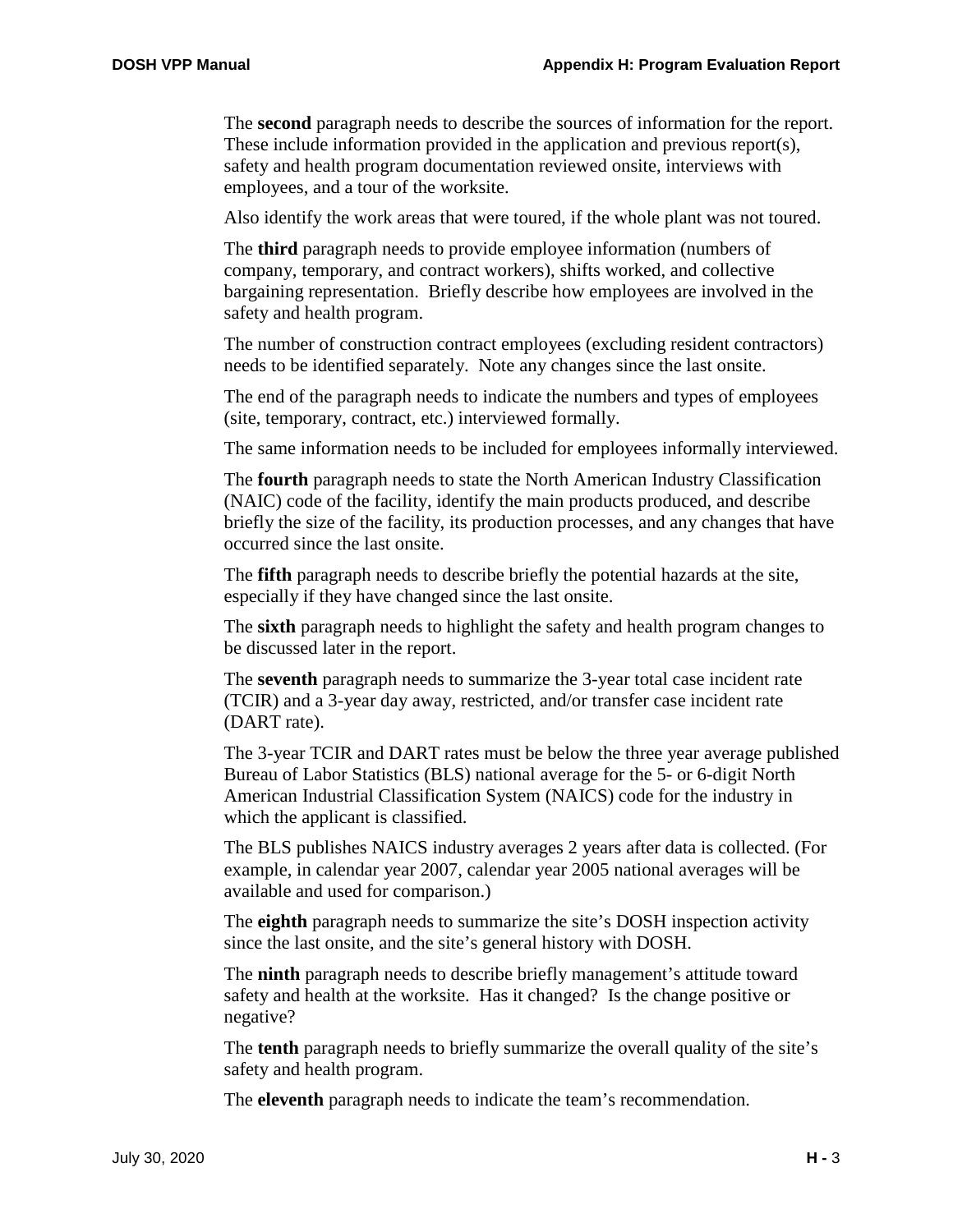# **C.2. RECORDKEEPING**

Provide, in chart form, the injury rates for the last three complete calendar years, the year-to-date, and 3-year averages (recalculated by the team during the onsite visit).

Provide, combined in a single chart where possible or in separate charts, the same information for all applicable contractors' employees at the site. Compare the 3 year averages to the latest published averages for each North American Industrial Classification System (NAICS) code.

Include the raw data used to calculate the rates, the number of injuries or lost workday cases and the number of hours worked in the chart. How do the rates compare with pre-approval and/or since the last evaluation?

Provide the percentage change in the rates since last evaluation (or pre-approval review). What factors influenced this result? If any, explain.

**NOTE:** If approval will not occur until the calendar year following the onsite, the 3-year averages must include data from the year of the onsite.

Consider also the following questions:

- **a.** Do you foresee any potential problems concerning the rates or the 3-year averages between now and the next evaluation? If so, explain. Please provide some explanation if the site's TCIR and/or its DART show an upward trend even if they remain well below their industry's average.
	- − If there are any temporary workers at the site, does the OSHA-300 log and the calculation of rates continue to include them? (This is required even if they are hired through a service that provides temporary employees.)
- **b.** If there is any other injury data kept at the site such as the nurse's or first-aid station log, does the data support the OSHA log? If any employees were interviewed concerning injury records, did their answers generally support the log?
- **c.** Does the person responsible for keeping the log continue to understand the requirements for recording incidence of injury and lost work day cases? If not, please explain.
	- − Does the person responsible for keeping the log vouch for the accuracy of the entries? If not, please explain.
	- − Does the log overstate, understate, or generally reflect safety and health conditions at this site? Please explain.
	- − Address any patterns of safety or health problems noticed in the log.
- **d.** Do any monitoring records onsite indicate that required records of industrial hygiene sampling are being kept appropriately? Has the firm gone beyond standard requirements for records where health professionals have felt it desirable?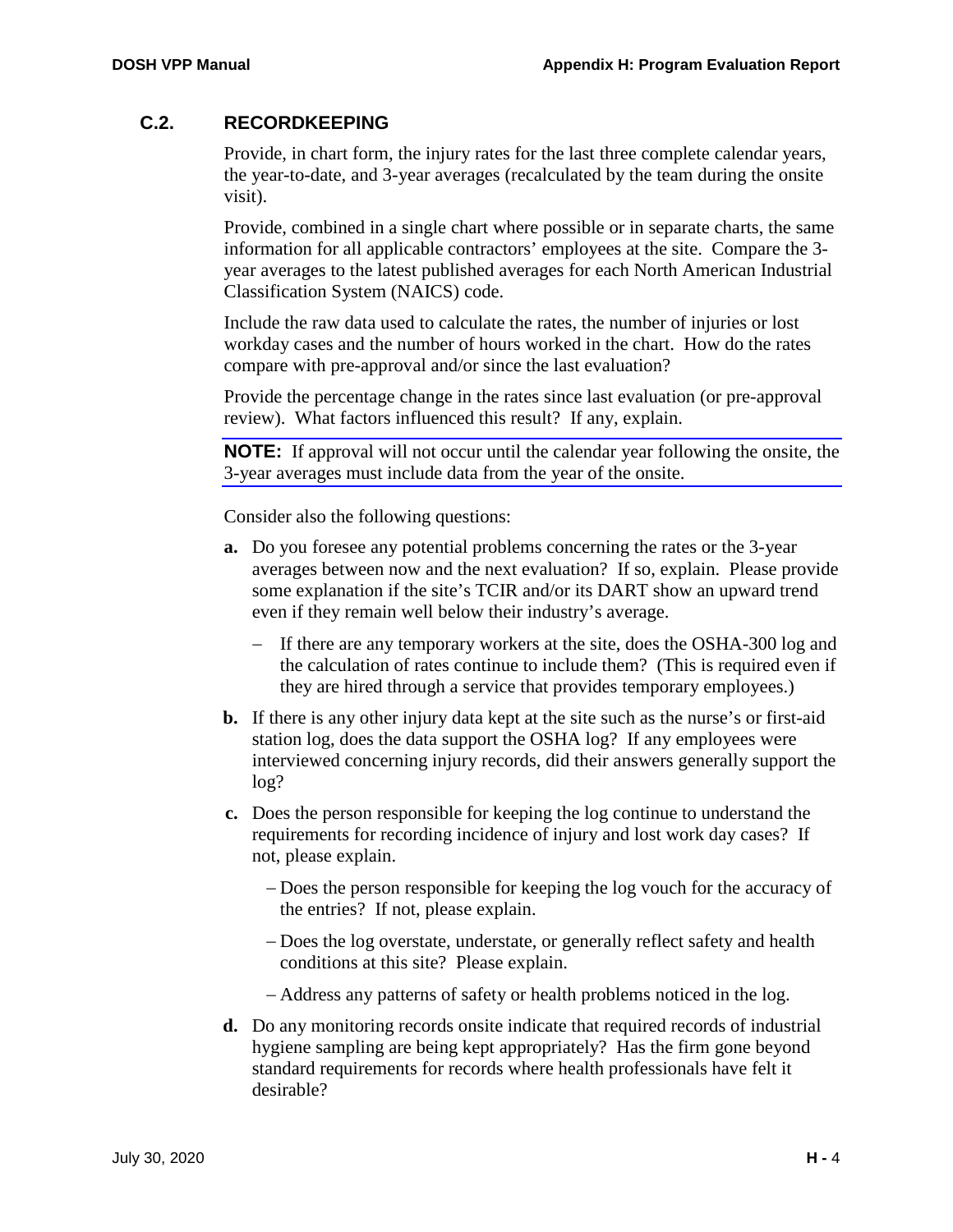**e.** Give a general summary of the quality of injury, industrial hygiene, and medical recordkeeping at this site, being sure to include strengths and weaknesses, objective facts, and subjective perceptions.

# **C.3. SAFETY AND HEALTH PROGRAM CHANGES**

Consider the following program aspects in assessing program changes.

#### **a. Program Changes**

Describe all major changes in the safety and health program since the last onsite visit. Indicate whether or not these changes have improved the program. (Address changes resulting from accomplishing Merit or 1-Year Conditional goals in the next section.)

#### **b. Progress toward Reaching Merit or 1-Year Conditional Goals**

For Merit Program or 1-Year Conditional Star evaluations, separately identify each goal, describe the progress the site has made toward each goal, and assess the impact of the progress on the site's safety and health program.

*For Star Program evaluations, skip this section.*

#### **c. Remaining Program Elements**

Provide a brief assessment of the program elements not discussed above. Are all the structural requirements of the VPP program that were in place at the time of approval or last evaluation still being met? Are the requirements that have been changed since the last onsite review or evaluation being met?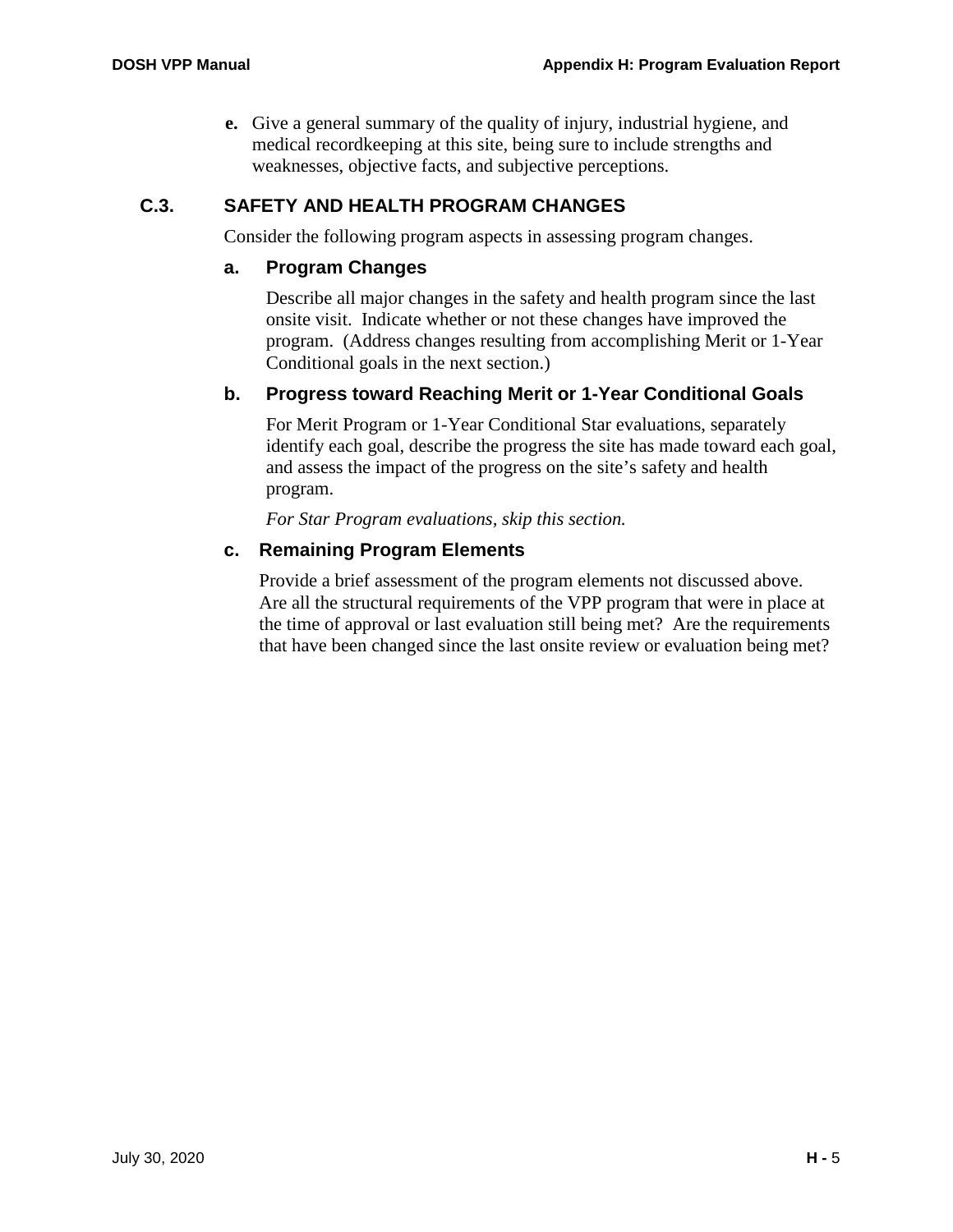# **ATTACHMENT H-1 VPP TEAM COMPOSITION DATA SHEET**

Company Name:

Site Name and Address:

Region:

Dates of Onsite:

Check one: Pre-approval \_\_\_\_\_\_ Evaluation Report drafted onsite: \_\_\_ Yes \_\_\_ No

| <b>TEAM COMPOSITION</b> |        |             |  |  |  |  |  |  |
|-------------------------|--------|-------------|--|--|--|--|--|--|
| <b>LAST NAME</b>        | $ID^*$ | <b>ROLE</b> |  |  |  |  |  |  |
|                         |        |             |  |  |  |  |  |  |
|                         |        |             |  |  |  |  |  |  |
|                         |        |             |  |  |  |  |  |  |
|                         |        |             |  |  |  |  |  |  |
|                         |        |             |  |  |  |  |  |  |
|                         |        |             |  |  |  |  |  |  |
|                         |        |             |  |  |  |  |  |  |
|                         |        |             |  |  |  |  |  |  |

| BEST PRACTICES CHECKLIST |                                       |  |                                     |                           |                   |  |  |  |  |
|--------------------------|---------------------------------------|--|-------------------------------------|---------------------------|-------------------|--|--|--|--|
|                          | <b>ERGO</b><br><b>PROGRAM</b>         |  | <b>CONFINED SPACE</b>               | LOCKOUT/<br><b>TAGOUT</b> |                   |  |  |  |  |
|                          | <b>PSM</b>                            |  | <b>HAZARD ANALYSIS</b>              |                           | <b>CONTRACTOR</b> |  |  |  |  |
|                          | <b>INSPECTIONS</b>                    |  | <b>ACCOUNTABILITY</b>               |                           | <b>TRACKING</b>   |  |  |  |  |
|                          | <b>EMPLOYEE</b><br><b>INVOLVEMENT</b> |  | <b>INDUSTRIAL</b><br><b>HYGIENE</b> |                           |                   |  |  |  |  |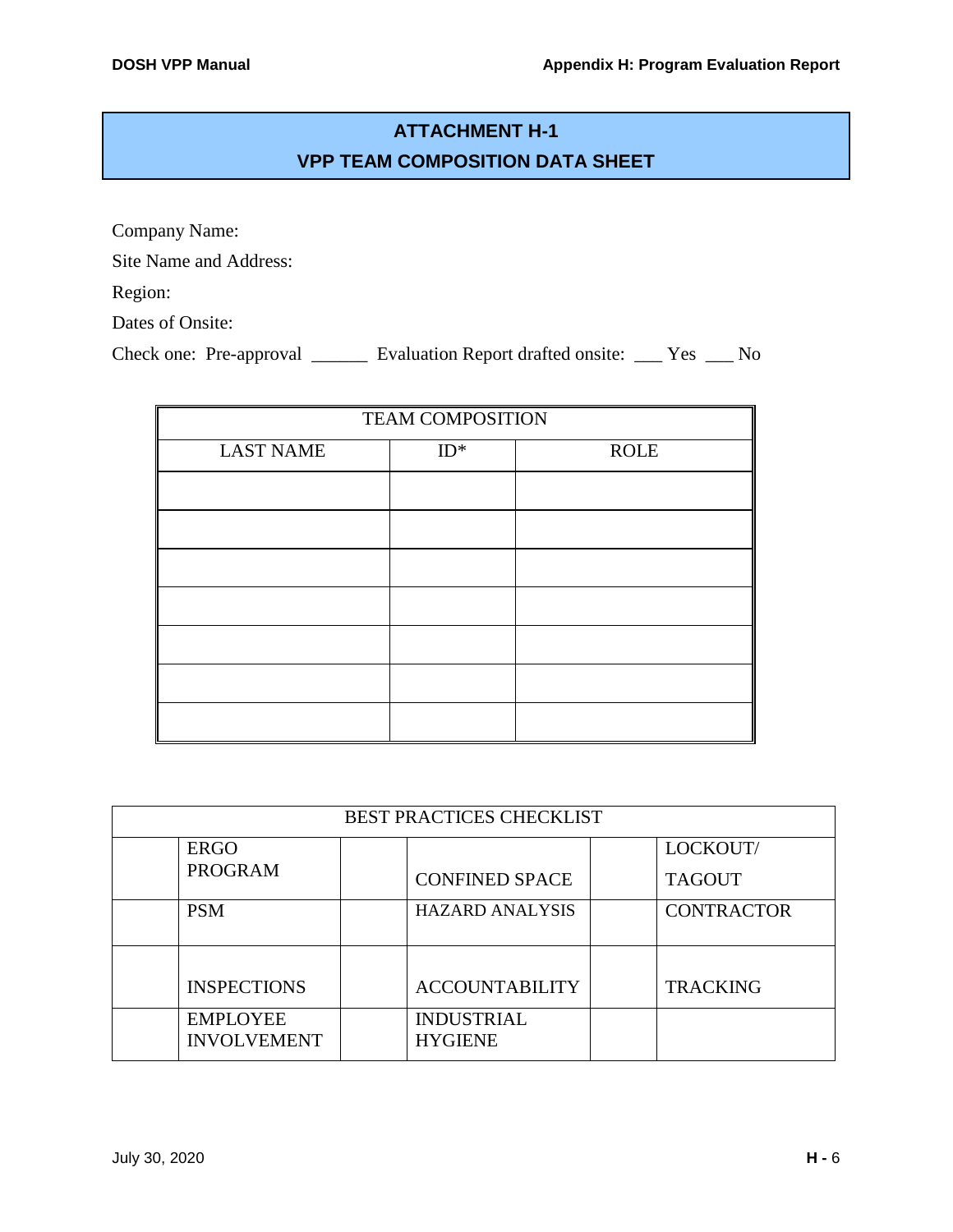# **ATTACHMENT H-2**

# **VPP ONSITE EVALUATION FORMAT FOR SAFETY AND HEALTH PROGRAMS**

The following criteria cover all participant VPP sites. Use this format to conduct the evaluation. It is important to identify and evaluate any major changes in the site's safety and health program and to evaluate the continuing effectiveness of all program elements.

# **A. MANAGEMENT LEADERSHIP AND EMPLOYEE INVOLVEMENT**

# **1. Management Commitment**

What management commitment to safety and health protection did you observe? What evidence did you see that established policies and results-oriented objectives for worker safety are still being communicated to all employees?

What evidence did you see of an established goal for the safety and health program and objectives for meeting that goal? Are the goal and objectives communicated effectively so that all members of the organization understand the results desired and the measures planned for achieving them?

Are authority and responsibility for safety and health integrated with the management system of the organization?

Has management shown a clear commitment to maintaining the requirements of the VPP? How?

# **2. Planning**

Have any equipment, processes, or materials changed since the last onsite? If so, how was safety and health included in the planning process for the change? If not, will safety and health continue to be a part of the planning process?

# **3. Written Safety and Health Program**

Are all critical elements (Management Leadership and Employee Involvement, Worksite Analysis, Hazard Prevention and Control, and Safety and Health Training) and sub-elements of a basic safety and health program still part of the written program? Do all aspects of the safety and health program continue to be appropriate to the size of the worksite and type of industry?

**NOTE:** If some formal requirements continue to be waived, explain here.

# **4. Leadership**

What evidence have you seen of continued top management leadership in implementing the safety and health program? Does this include the existence of clear lines of communication with employees? Setting an example of safe and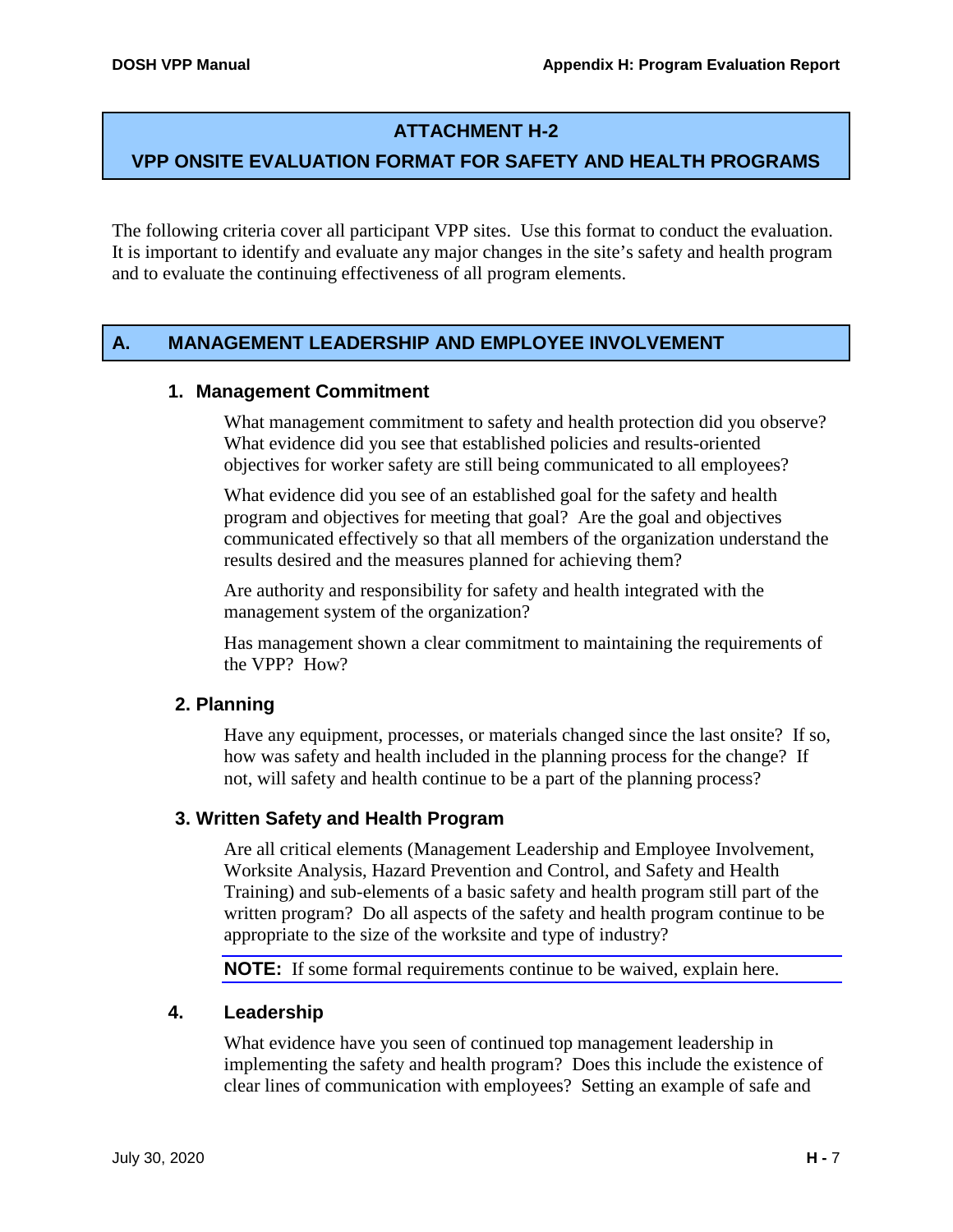healthful behavior? Ensuring that all workers at the site, including contract workers, continue to be provided equal high quality safety and health protection?

# **5. Employee Involvement.**

#### **a. Atmosphere.**

- **(1)** Was management helpful in providing access for random employee interviews?
- **(2)** How were employees selected?
- **(3)** Were employees comfortable talking with you?
- **(4)** Were there any factors in the relationship between employees and management that may have influenced their responses to you? (If none, a response is not necessary.)

#### **b. Awareness.**

- **(1)** Are employees knowledgeable about the health and safety program? Does their overall assessment fit your impressions?
- **(2)** Are employees knowledgeable about VPP participation? (Please note that employees in general industry needs to know their rights under the program including their right to request and receive reports of inspections and accident investigations, and the results.)
- **(3)** Do employees know they still have the right to lodge a formal complaint with DOSH?
- **(4)** Are they supportive of the company's participation in the program?
- **(5)** Have employees noticed changes in safety and health conditions since approval or the last evaluation? If so, what are they?
- **(6)** If a joint labor-management committee operates here, are employees knowledgeable about it? Do the employees think that the committee is effective in what it does? Do their impressions agree with your overall assessment?
- **(7)** Has there been any significant change in employee awareness of or involvement in the safety and health program since the last DOSH visit? If so, give examples and/or discuss.

#### **c. Involvement.**

Describe the method used to ensure meaningful employee involvement, the kind of impact on decision making achieved by employee involvement, and the evidence seen by the team that the method has been effective.

# **d. The Safety Committee.**

Answer the questions that apply: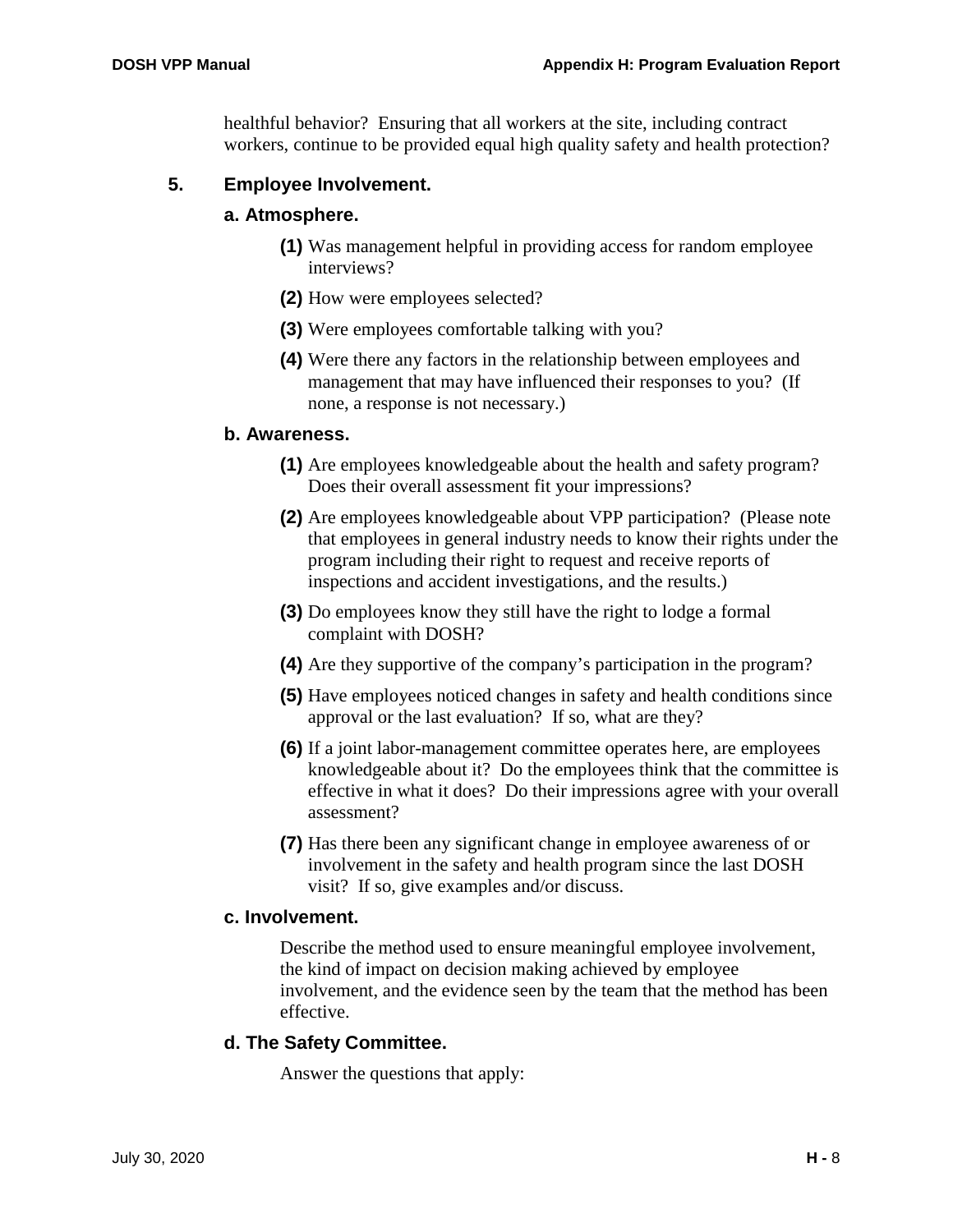- **(1)** Has the division of membership between management and labor on the committee changed? If so, describe this change.
	- − Do any of the employee members appear to have management duties as regular work assignments? If so, does this affect the functioning of the committee?
- **(2)** Do all committee members work full-time at the site?
- **(3)** Have employee member selection procedures changed? If so, do they still meet the VPP qualification requirements?
- **(4)** Do the committee members understand their roles? Has any training been given regarding their responsibility since approval or the last evaluation?
- **(5)** How frequently has the committee met? Have many regular meetings been missed by more than half the committee? How many meetings? How often have meetings been canceled and for what reasons?
- **(6)** If the committee conducts the principal site inspections, have members had adequate hazard recognition training?
	- − How often have inspections been conducted? Have inspections been canceled? If so, why?
	- − Have all inspections included at least equal employee participation?
	- − Are inspections planned in such a way that eventually all production areas are covered? How long does this take?
- **(7)** Has the committee's role, if any, in accident investigations changed? If so, please describe.
- **(8)** If the committee has other safety and health functions (such as employee safety and health training; notification of health and/or safety hazard response; review of new equipment, procedures or substances before introduction), have they changed? If so, please describe.
- **(9)** How do committee members feel about VPP participation?
- **(10)** Please give a general summary of the effectiveness of committee efforts, including both your own and employee perceptions. (See Appendix D, Section G.) Be sure to describe objective facts separately from subjective perceptions.

# **6. Contract Workers.**

#### **a. General Industry.**

**(1)** How does the written program cover contract workers who are intermingled with the applicant's employees?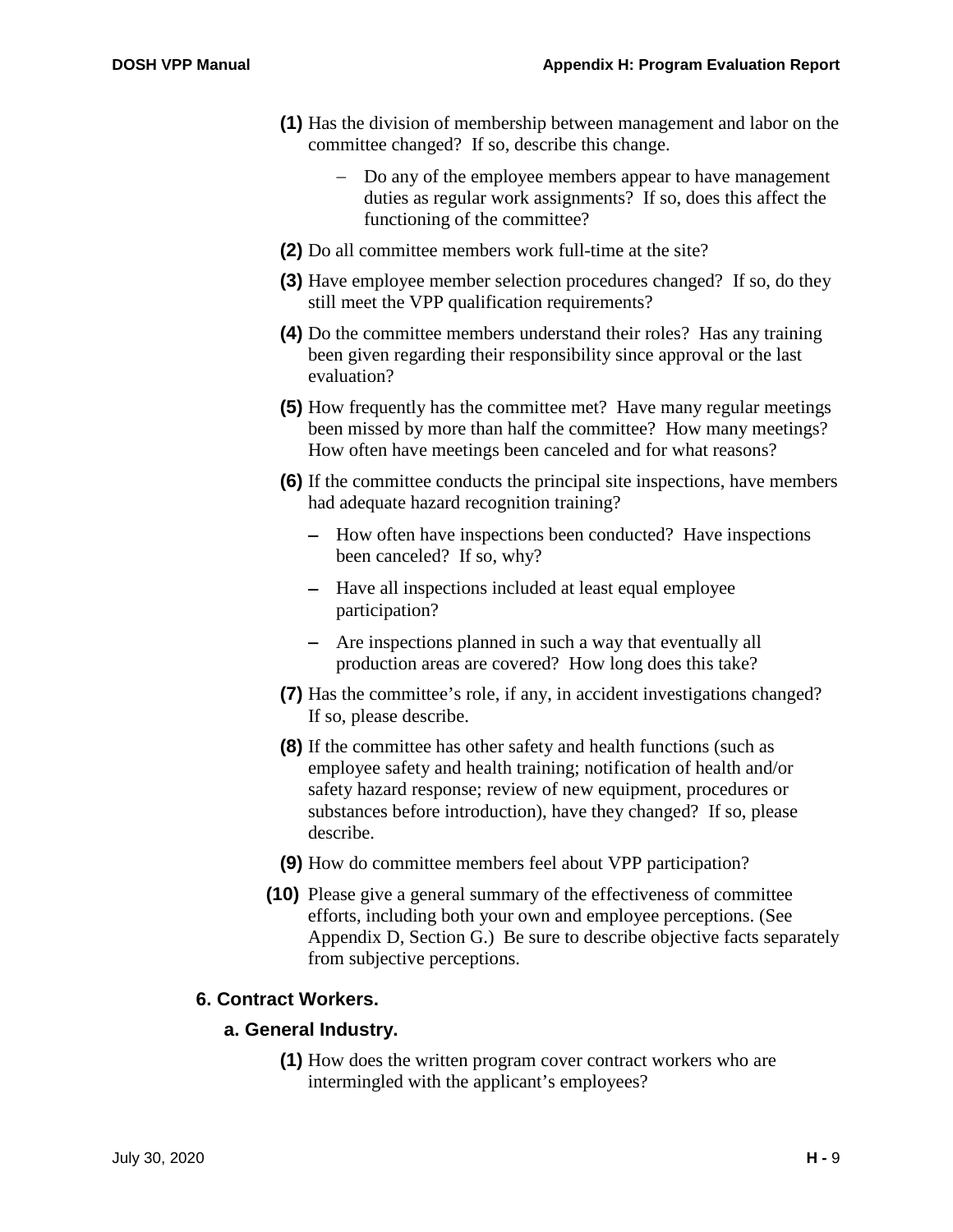- **(2)** What evidence have you seen that safety and health programs and performance continue to be included in the process to select onsite contractors? That contractor employees and/or contractors can be dismissed from the site for safety and/or health rules infractions?
- **(3)** What evidence have you seen that all contract employees employed at the site still are covered by the same quality safety and health protection? How does the site evaluate its contractor program to ensure this protection?

#### **b. Construction.**

Are there any construction contract workers on the site who are separated from the applicant's employees? If so, how does the applicant help ensure safe and healthful working conditions for these employees?

#### **7. Authority and Resources.**

Is proper authority still being given so that assigned safety and health responsibilities can be met? Are adequate resources, including staff, equipment, and promotions, still committed to workplace safety and health? Give examples.

#### **8. Line Accountability.**

Has the system for holding managers, supervisors, and employees accountable changed since the last onsite? If so, how? Is this as effective as it was at the last onsite?

Are authority and responsibility for safety and health still clearly defined in the written program? Has this been adequately implemented? Describe the evidence you saw of how the evaluation of general industry line managers/ supervisors continues to hold them accountable for safety and health.

In construction, describe the evidence you saw that contractors and subcontractors continue to be held accountable.

# **9. Safety and Health Program Evaluation.**

- **a.** Does the annual evaluation cover and assess the effectiveness of all aspects of the safety and health program?
- **b.** Are self-evaluations completed since the last onsite in narrative form? Do they include written recommendations? What evidence have you found that the recommendations were responded to? Was the response adequate?
- **c.** Are the reports helpful in understanding any changes made?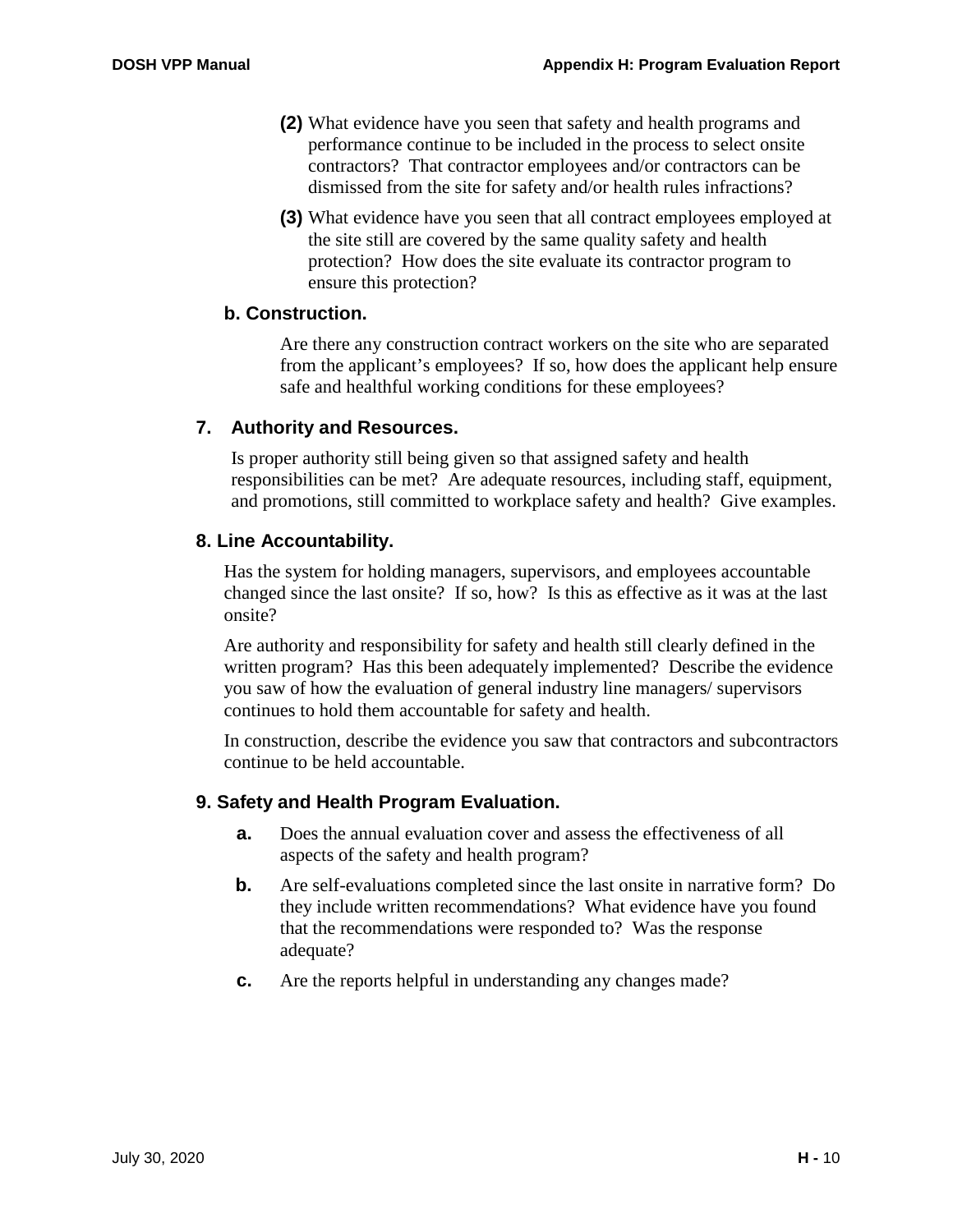# **B. WORKSITE ANALYSIS**

- **1.** Have any changes or new conditions resulted in hazards that exist because of a lack of management knowledge and understanding? If so, what system (initial or periodic comprehensive surveys, pre-job planning) needs improvement to correct the lack of understanding?
- **2.** If the need for industrial hygiene monitoring for the hazards or potential hazards has changed, describe the sampling program. Is it carried out by someone who is adequately trained for the duty? Are sampling, testing, and analysis done following nationally recognized procedures?
- **3.** Does the site continue to analyze all new processes, materials, and/or equipment before use begins, to determine potential hazards? Is planning conducted to ensure the prevention or control of any potential hazards identified?
- **4.** What hazard analysis (job, process, or phase) has been accomplished since the last onsite? How were the results used?
- **5.** Are site inspections covering and finding what they need to? Are they as frequent as they need to be? What kind of hazard recognition training, if any, has been provided?
	- − Did the onsite team find hazards that ought to have been found in selfinspections? If so, describe how the site is correcting its management system to prevent this from happening in the future.
	- − Is the documentation of tracking complete?
- **6.** Did your document review determine that the employee hazard reporting system is working efficiently? If not, describe any problems.
	- − What is the average number of employee hazard reports per year handled over the past year (Merit) or three years (Star)? How many were handled since approval or the last evaluation visit?
	- − What is the average length of time for an action response to a report? The range? Do these time periods and actions appear reasonable?
	- − If this information is not available, discuss the reason why it is not.
- **7.** Are employees aware of the hazard reporting system? Are they generally satisfied with the way that it works? Do their perceptions about this system generally match yours? Have these perceptions changed since approval or the last evaluation?
- **8.** Are written accident/incident investigation reports descriptive? Are preventive actions being taken? Have hazards discovered through accident/incident investigations been adequately tracked and corrected? Are those conducting investigations adequately trained in the process?
- **9.** Is there a system to analyze injury and illness trends over time through a review of injury/illness experience and hazards identified through inspections, employee reports, and accident investigations, so that patterns with common causes can be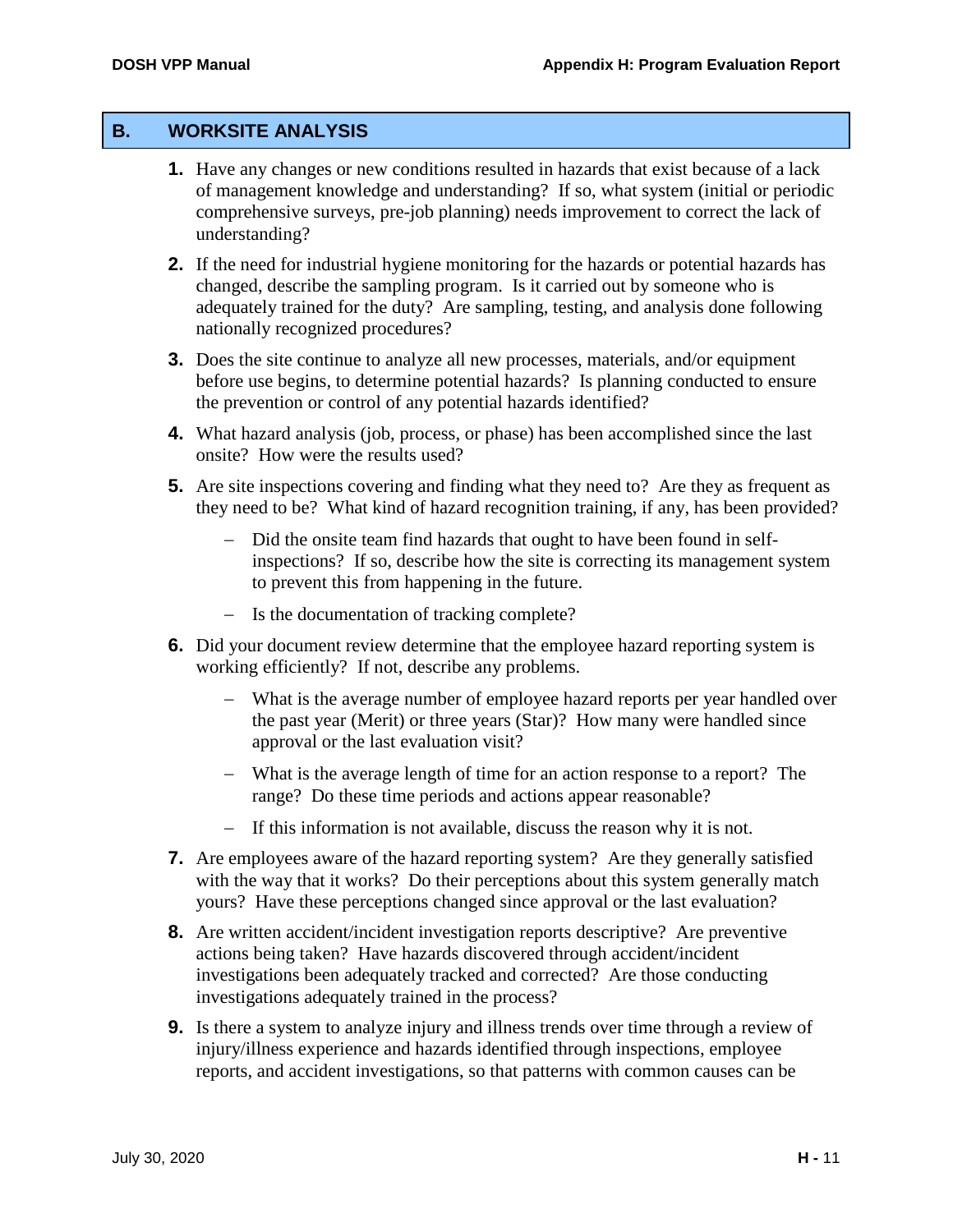identified and prevented? Is the system used? Has the site taken adequate steps to reduce those injuries or illnesses identified?

- **10.** Has DOSH conducted any complaint inspections or responded to informal complaints since the pre-approval visit or last evaluation? If so, what was the outcome?
	- What, if anything, does this tell us about the functioning of the participant's hazard reporting system? Did the complainant try the internal system first? Give examples, if possible.

# **C. HAZARD PREVENTION AND CONTROL**

- **1.** Are Industrial Hygienists, Safety Professionals, and/or Safety Engineers still reasonably available to the site? If so, under what arrangements, and how often are they used? Are they appropriately used?
- **2.** Are engineering controls, administrative controls, safety rules, safe work practices, and PPE requirements still adequate?
	- **a.** Have the written safety rules been updated as needed by management and are the rules followed by employees? Have the written safe work procedures been updated?
		- Do these include any needed PPE? Are they appropriate to the potential hazards at the site?
	- **b.** What happens if an employee disobeys one of the rules? Does the same disciplinary system apply to management? If not, how are management infractions handled? What evidence have you seen that the disciplinary system has been used since the last onsite?
	- **c.** Where respirators are used, is the written program still complete?
	- **d.** For plants producing or using highly hazardous chemicals, describe any changes to the process safety management systems:
		- The system that ensures that operational processes involving highly hazardous chemicals are kept within safe bounds during normal operations,
		- The system that identifies critical failure points and establishes redundant systems, and
		- The emergency response system or the emergency close down/start up systems.

Are the revised systems adequate?

- **e.** Has the system for monitoring and maintaining equipment changed? If so, how? Does it continue to be effective?
- **f.** Has the system for initiating and tracking hazard correction in a timely manner been changed? If so, how? Is it still effective?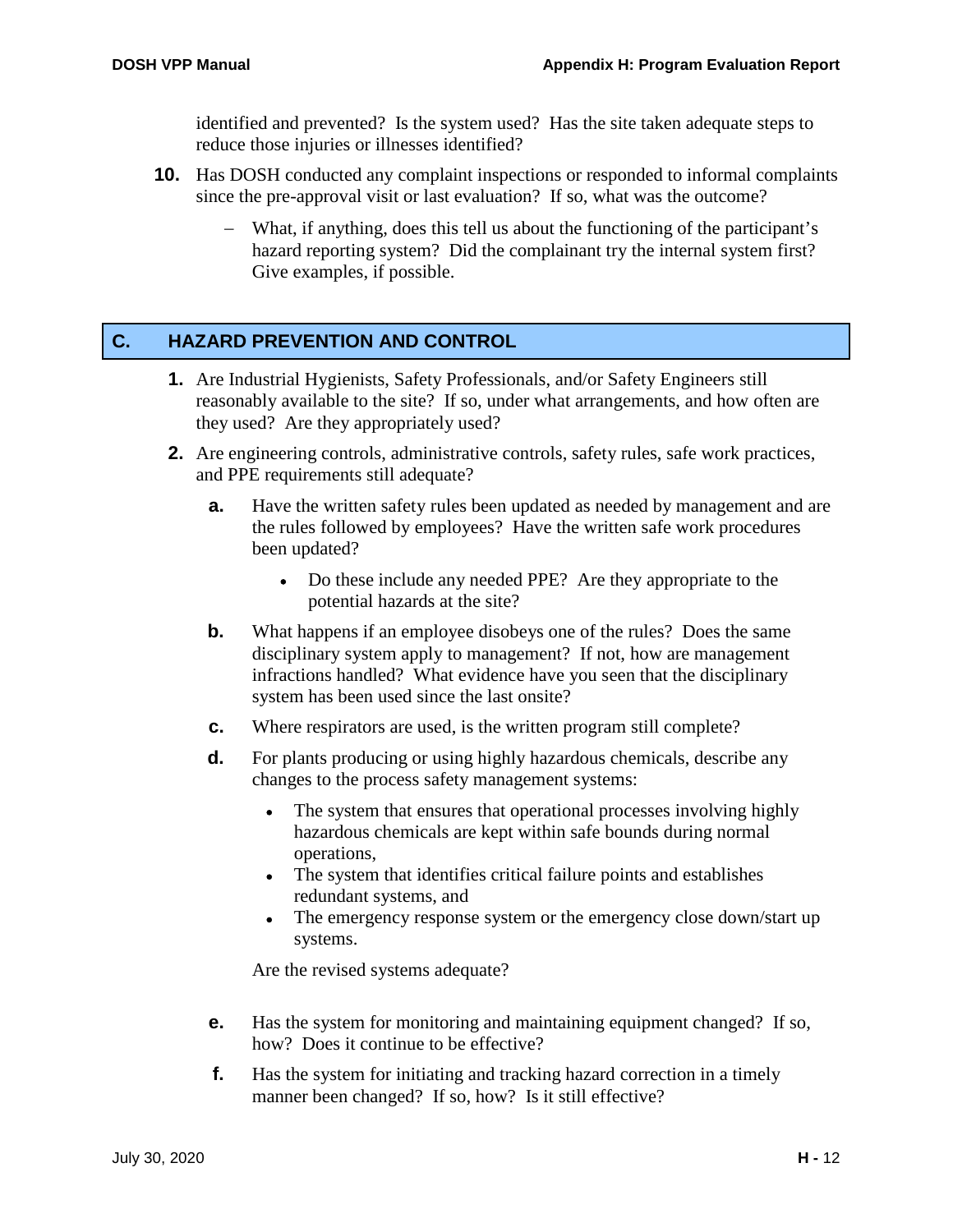- **g.** Describe any changes to the occupational health program including the availability of physician services, first aid, and CPR, and special programs such as audiograms and other medical tests. Are occupational health professionals appropriately used? Is this availability still adequate for the size and location of the site and nature of the hazards? What was the effect of those changes?
- **h.** How frequently have emergency drills been held since the last onsite visit? Describe them. Have emergency procedures changed? If so, describe the changes and their effects.

#### **D. SAFETY AND HEALTH TRAINING**

- **1.** Is appropriate training being provided? Have there been any changes to the safety and health training program? If so, please describe.
- **2.** Do employees understand hazards and their roles in protecting themselves? Do supervisors understand their role in assuring that employees understand and follow protective rules? Do managers understand their safety and health responsibilities?
- **3.** What recent evidence have you seen that supervisors and employees know what to do in emergency situations?

# **E. GENERAL REVIEW OF SAFETY AND HEALTH CONDITIONS**

**1.** Based on your tour of the worksite, would you characterize the health and safety conditions of this site, including housekeeping, as above, at, or below average for this type of industry? Are workers using personal protective equipment in areas where it is needed?

If possible, make a general comparison of present conditions and conditions during the pre-approval visit or last evaluation.

Include both your own and, if applicable, the employees' perceptions. (See Employee Interview Questions, *Appendix D*)

Describe objective facts separately from subjective perceptions.

**2.** If problem areas have been noted, they need to be discussed in general language in terms of planned management system improvements.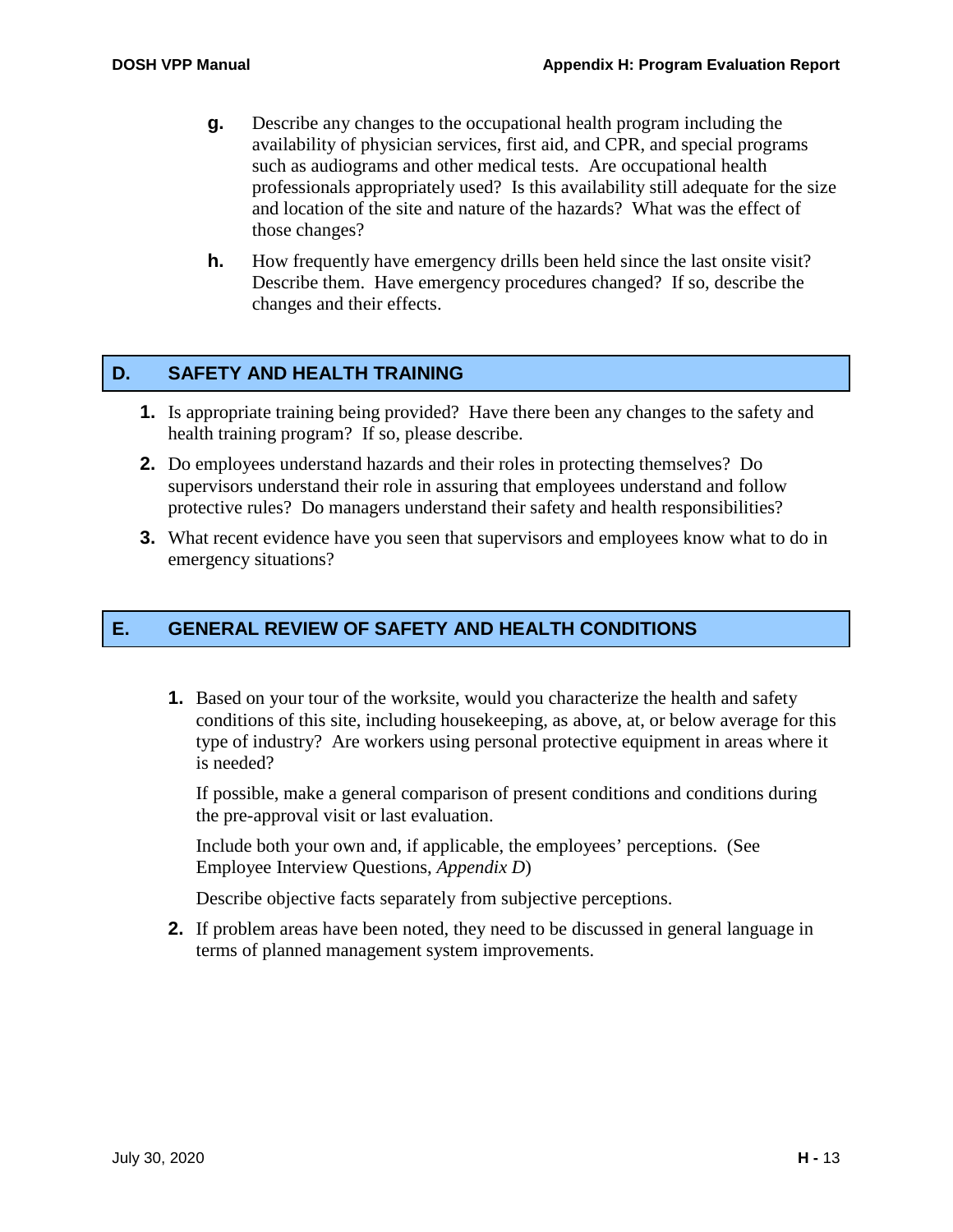# **APPENDIX I**

# **TEMPLATE FOR VPP SITE ANNUAL SELF-EVALUATIONS**

# **EVALUATING YOUR SAFETY AND HEALTH PROGRAM FOR THE VPP**

# **A. PURPOSE OF THE SELF-EVALUATION**

A VPP participant must have a system for evaluating the operation of its safety and health program annually to judge success in meeting the program goals and objectives. This allows those responsible to determine and implement changes needed to improve worker safety and health protection.

The system must provide for an annual written narrative report with

- Recommendations for timely improvements
- Assignment of responsibility for those improvements
- Documentation of timely follow-up action, or the reason no action was taken

The evaluation must assess the effectiveness of all VPP elements and sub-elements, and any other significant aspects of your site's safety and health program.

The evaluation may be conducted by competent corporate or site personnel, or by competent private sector third parties who are experienced in performing such evaluations.

The evaluation needs to be conducted annually at approximately the same time each year. It needs to follow the format outlined in the VPP requirements described below.

The effectiveness of each element and sub-element needs to be assessed briefly in narrative form. Where appropriate, recommendations for improvement need to follow the discussion of each element.

Assignments of responsibility for completing recommended improvements may be made after each recommendation or separately at the end of the evaluation.

Subsequent evaluations need to begin with a description of the previous year's recommendation(s) and the follow-up actions taken and needs to include, in the current narrative, an evaluation of the program changes that resulted from the recommendations.

Your evaluation needs to include a review of the written program, walking through your workplace, and interviewing employees. During this process, you need to be answering the following questions relating to each element and sub-element of your safety and health program:

- **1.** Is it comprehensive?
- **2.** Does it contribute all it could to achieving your overall safety and health program goal?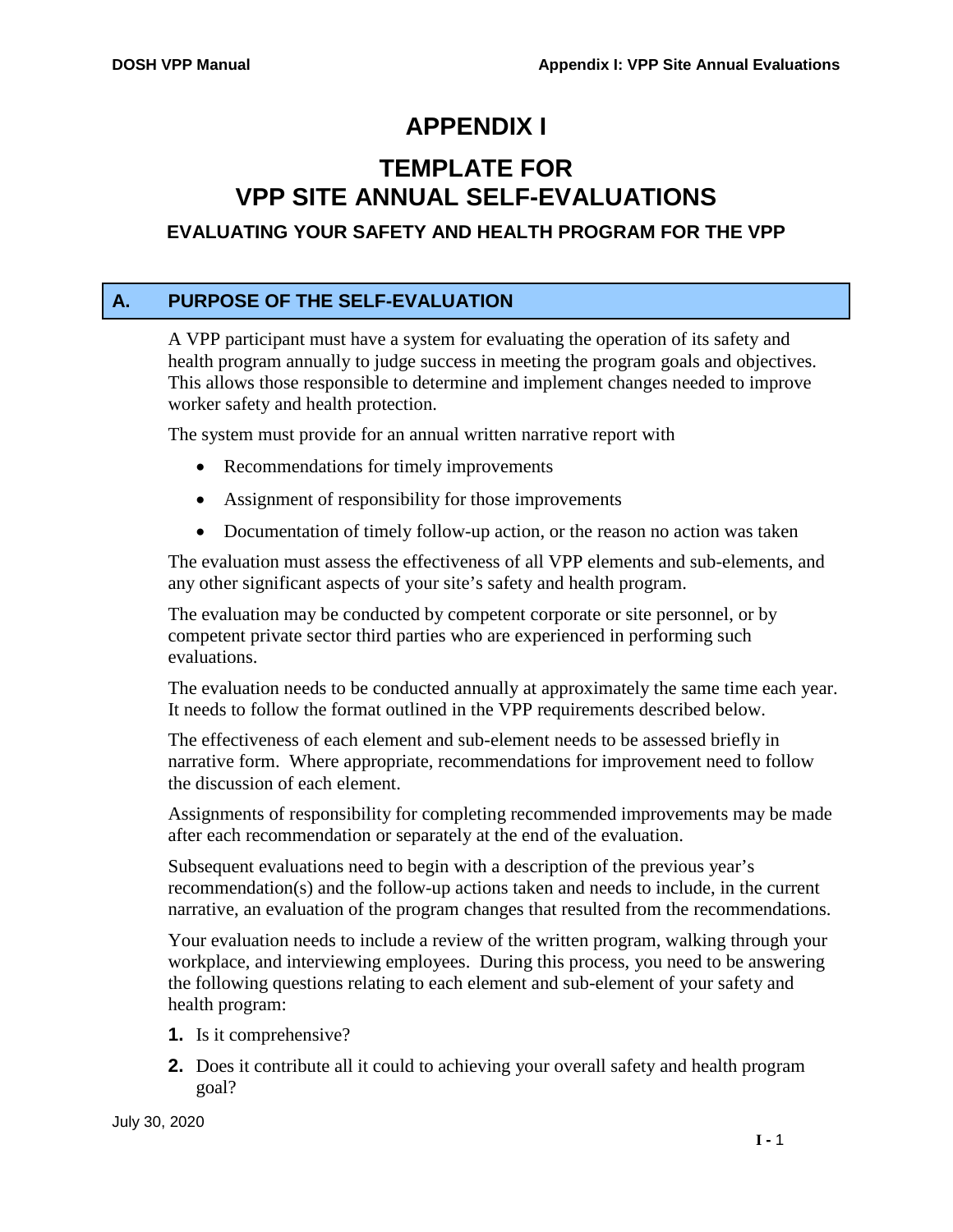- **3.** What improvements can be made to make it even more effective?
- **4.** What goal modifications need to be made for the upcoming year?

# **B. DEPTH OF THE SELF-EVALUATION**

A self-evaluation is not simply an inspection of the worksite; it is a critical review of all of the elements of the safety and health management system, including a review of the applicable contractor's injury and illness data, and progress towards Merit or 1-year Conditional goals (if applicable).

An evaluation that is merely a workplace inspection with a brief report pointing out hazards or saying that everything is okay is inadequate for purposes of VPP.

You need to be evaluating your program much like the DOSH VPP evaluation team does. A template form for you to use during your self-evaluation is provided below.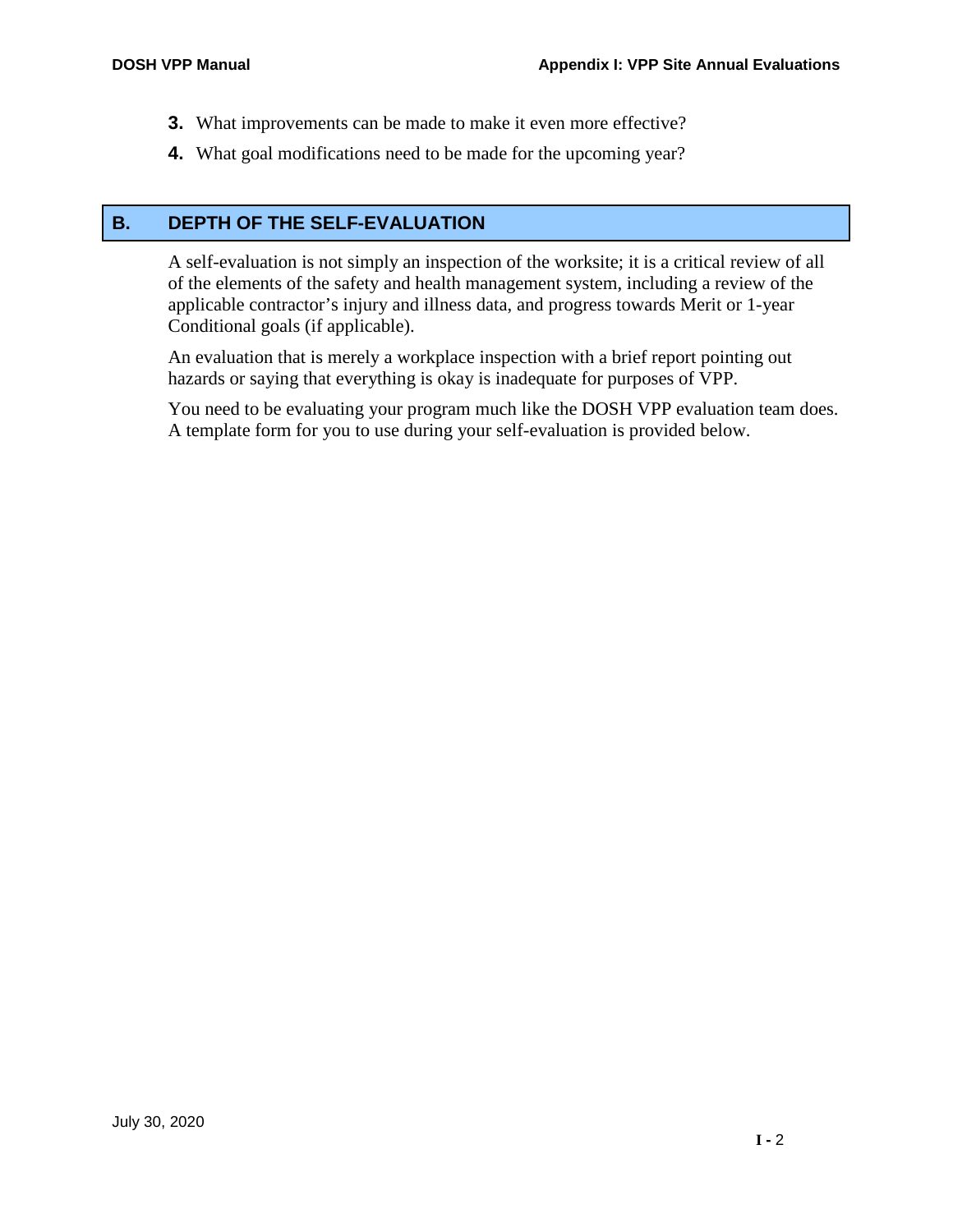# **Voluntary Protection Program**

Format for Annual Self-Evaluations

| <b>Company Information</b><br>1.   |                                                                                                                      |
|------------------------------------|----------------------------------------------------------------------------------------------------------------------|
|                                    |                                                                                                                      |
| Name of Company:                   |                                                                                                                      |
|                                    |                                                                                                                      |
| <b>Site Address:</b>               |                                                                                                                      |
|                                    |                                                                                                                      |
|                                    |                                                                                                                      |
|                                    |                                                                                                                      |
| Plant Manager:                     |                                                                                                                      |
| Site VPP Contact(s):               | <u> 2000 - Paris Paris II, martin amerikana amerikana di Indonesia dan menggunakan perbedapan dan perbedapan dan</u> |
| (salaried & hourly, if applicable) |                                                                                                                      |
| Telephone Number(s):               |                                                                                                                      |
|                                    |                                                                                                                      |
| Fax Number(s):                     |                                                                                                                      |
|                                    |                                                                                                                      |
| E-mail Address(es):                |                                                                                                                      |
| Corporate VPP Contact:             |                                                                                                                      |
| (if applicable)                    |                                                                                                                      |
| Telephone Number                   |                                                                                                                      |
|                                    |                                                                                                                      |
| Fax Number:                        |                                                                                                                      |
|                                    |                                                                                                                      |
| E-mail Address:                    |                                                                                                                      |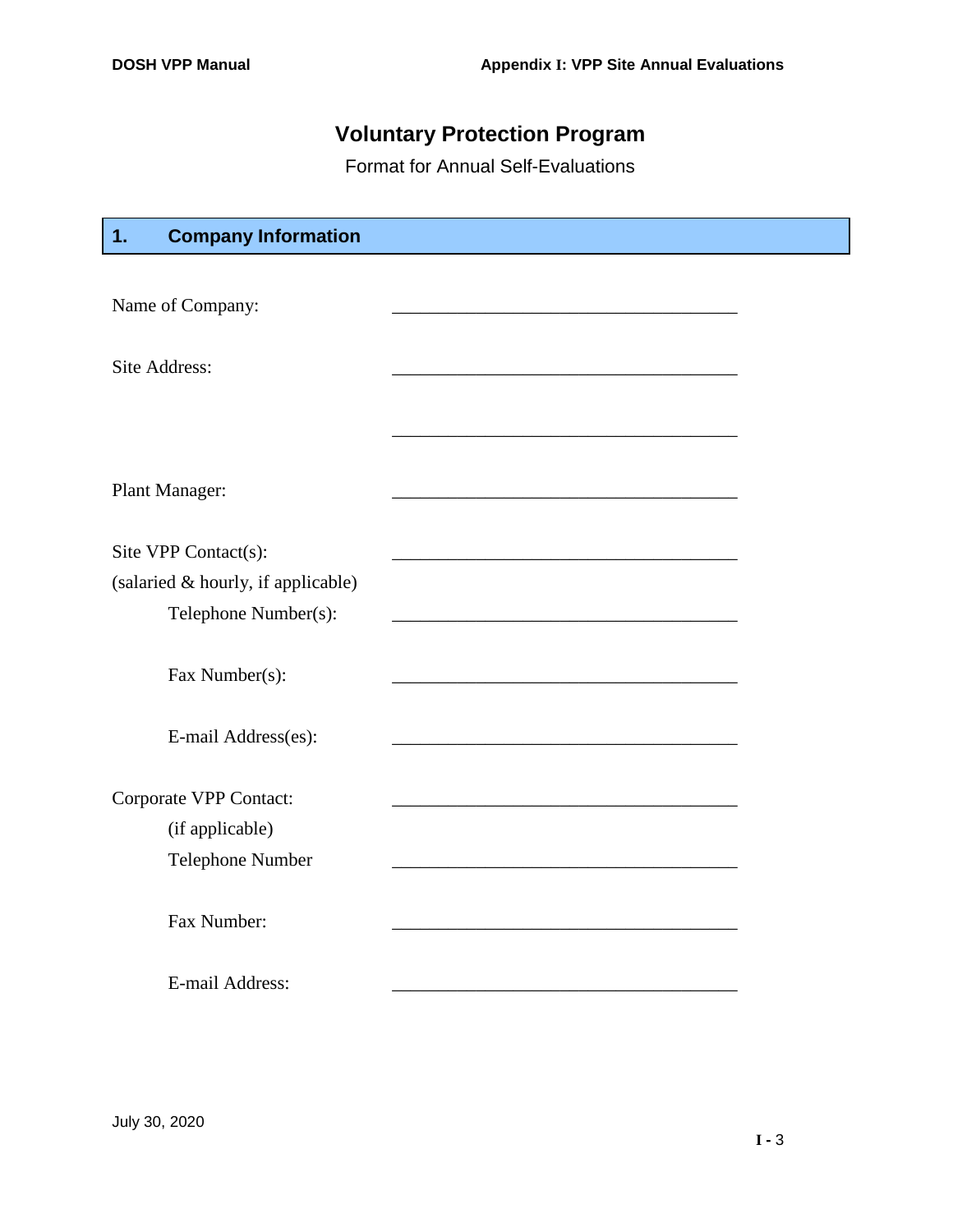| Union Name and Site representative |  |
|------------------------------------|--|
| Telephone Number                   |  |
| <b>Fax Number</b>                  |  |
| E-mail Address                     |  |

# **2. Previous Year Recommendations and Status Report**

Listed below are the 200X recommendations and their status.

A. Recommendation:

Status:

B. Recommendation:

Status:

C. Recommendation:

Status:

D. Recommendation:

Status: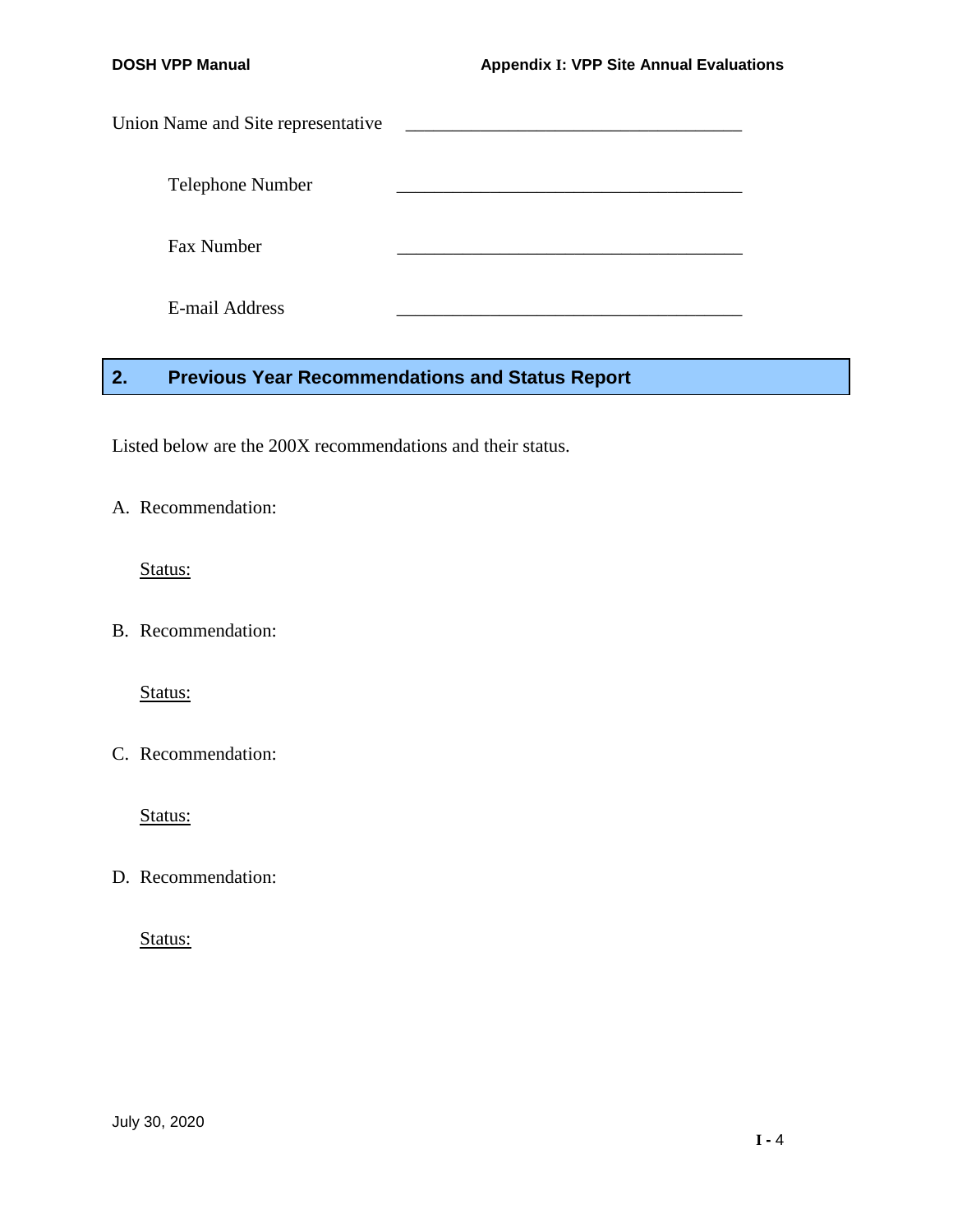# **3. Company Safety Performance Rates (Injury/illness Data)**

- **TCIR:** Total Case Incidence Rate: The total of recordable injury and illness cases, with or without lost workdays or restricted activity. (The combined columns (H), (I) and (J) from the OSHA 300 log for 2006, 2007 and 2008).
- **DART:** Days Away, Restricted, and/or Transfer Case Incidence Rate: The total recordable injuries and illnesses which resulted in days away from work, restricted work activity, and/or job transfer. (The total of columns (H) and (I) from the OSHA 300 log for 2006, 2007 and 2008). (Please do not send the total number of actual days away from work).

| Year                                         | <b>Total</b><br>Work<br><b>Hours</b>   | Average<br><b>Annual</b><br><b>Employment</b> | <b>Total</b><br><b>Recordable</b><br>Injury $\&$<br><b>Illness</b><br><b>Cases</b> | Days Away/<br><b>Restricted</b><br>/Transfer<br><b>Cases</b> | <b>Total</b><br>Case<br><b>Incidence</b><br>Rate<br>(TCIR) | Days Away/<br><b>Restricted and</b><br><b>Transfer</b><br><b>Incidence</b><br><b>Rate(DART)</b> |  |  |
|----------------------------------------------|----------------------------------------|-----------------------------------------------|------------------------------------------------------------------------------------|--------------------------------------------------------------|------------------------------------------------------------|-------------------------------------------------------------------------------------------------|--|--|
| 2006                                         |                                        |                                               |                                                                                    |                                                              |                                                            |                                                                                                 |  |  |
| 2007                                         |                                        |                                               |                                                                                    |                                                              |                                                            |                                                                                                 |  |  |
| 2008                                         |                                        |                                               |                                                                                    |                                                              |                                                            |                                                                                                 |  |  |
| 3 Year<br>Totals &<br>Rates<br>2006-<br>2008 |                                        |                                               |                                                                                    |                                                              |                                                            |                                                                                                 |  |  |
|                                              | 2006 -2008 Average BLS Rates for NAICS |                                               |                                                                                    |                                                              |                                                            |                                                                                                 |  |  |
| <b>Percent Above or Below BLS Rate</b>       |                                        |                                               |                                                                                    |                                                              |                                                            |                                                                                                 |  |  |

Please include an explanation for any increases in your rates.

If the 3-year rate is above your industry average, include a descriptive plan of action for rate reduction. Your evaluation must include assessments of the effectiveness of all elements of your safety and health program and documentation of recommendations completed.

Remember to address all of the elements under **Management Leadership, Employee Involvement, Worksite Analysis, Hazard Prevention and Control, and Safety and Health Training**.

July 30, 2020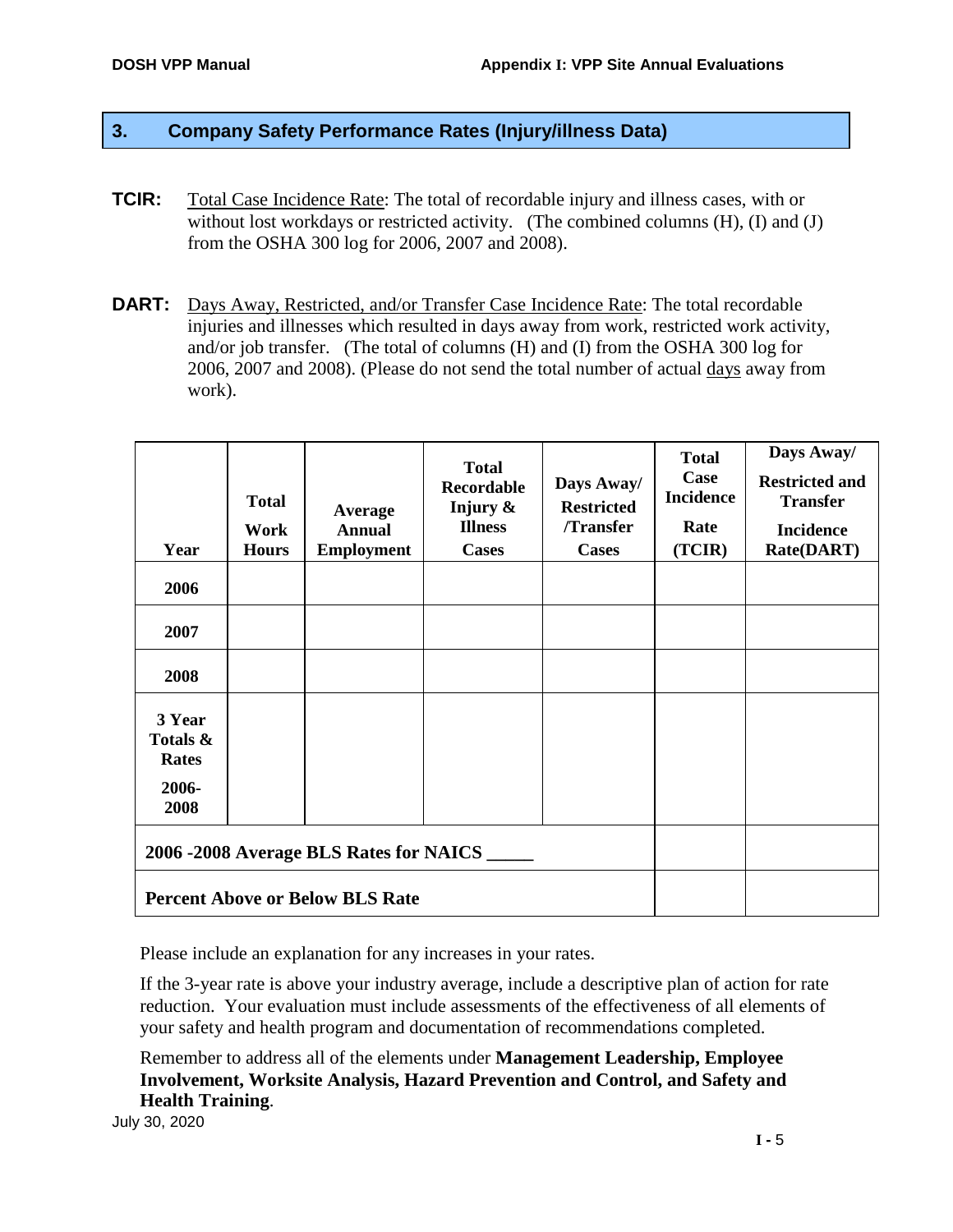Additional descriptive requirements are listed in the July 24, 2000 VPP Federal Register, Volume 65, No. 142, section III, paragraph F (8) Safety and Health Program Evaluation.

### **4. Contractors Safety Performance Rates**

Provide injury/illness data for EACH applicable contractor whose employees worked 1000 or more hours in any calendar quarter at the site.

Contractor(s) name:

| Year | Average<br>Annual<br><b>Employment</b> | <b>Total</b><br><b>Hours</b><br>Worked | <b>Total Recordable</b><br>Injury & Illness<br><b>Cases</b> | Days Away/<br><b>Restricted and</b><br><b>Transfer</b><br>Cases |
|------|----------------------------------------|----------------------------------------|-------------------------------------------------------------|-----------------------------------------------------------------|
| 2009 |                                        |                                        |                                                             |                                                                 |

# **5. Evaluation of Elements and Sub-elements**

In narrative form, assess the effectiveness of each of the elements and sub-elements listed below. Please indicate what information or data (e.g., # of incident investigation files examined) were reviewed in making your assessment.

Include in each element any needed recommendations for improvement.

Follow by the assignment of responsibility for completing each recommendation and a target date for completion.

#### **The following is an example of the format only. The actual content needs to contain greater detail.**

#### *Sample:*

*1. Element (i.e., Worksite Analysis).*

*Sub-element (i.e., Comprehensive Safety and Health Surveys-Industrial Hygiene)*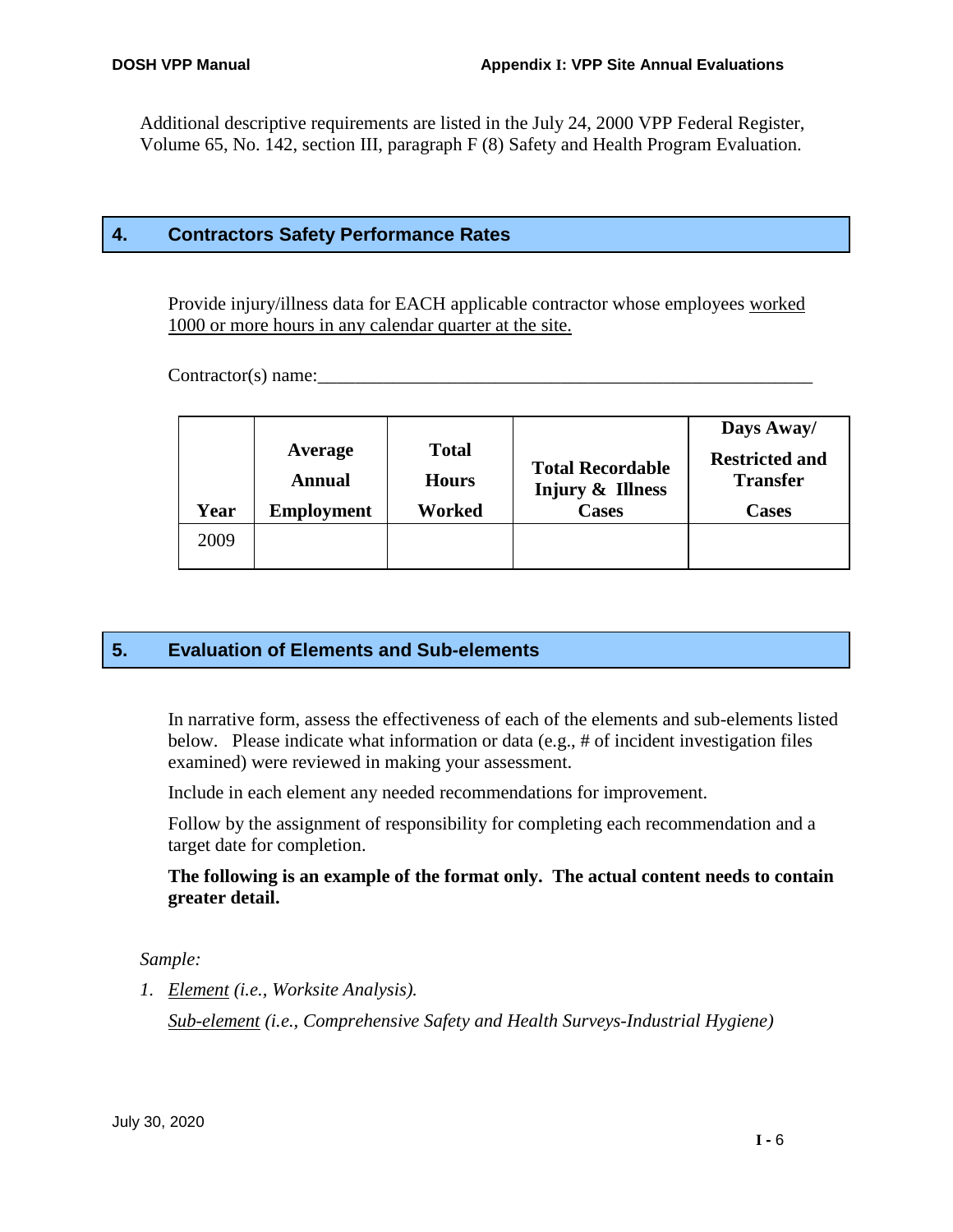- *A. 2008 Activities - During 2008 all IH services were contracted to outside firms. Quarterly surveys were conducted and the following items completed.*
	- *. Audiometric testing*
	- *. Noise survey*
	- *. Personnel exposure monitoring for lead, asbestos, formaldehyde, wood dust*
- *B. Evaluation - Narrative evaluation of effectiveness of the element and sub-elements.*
	- *Example: Recommendations from reports have been completed. The 2008 activities in this area are marginally effective. Additional monitoring and training will be required in 2009.*
- *C. Recommendation(s) for improvement - Hire or contract with a certified industrial hygienist to manage the IH program.*
- *D. Assignment of responsibility for completing recommendation - Safety Dave*
- *E. Target date for completion - 3/15/2008.*

# **6. Elements and Sub-elements**

- **a.** Management Leadership and Employee Involvement
	- Management Commitment to Safety and Health Protection and to VPP Participation
	- **Policy**
	- Goals, Objectives, and Planning
	- Visible Top Management Leadership
	- Responsibility and Authority
	- Line Accountability
	- **Resources**
	- Employee Involvement
	- Contract Worker Coverage
	- Worker Safety and Health Management System
	- Enforcement (i.e., rules, policies, procedures, disciplinary actions)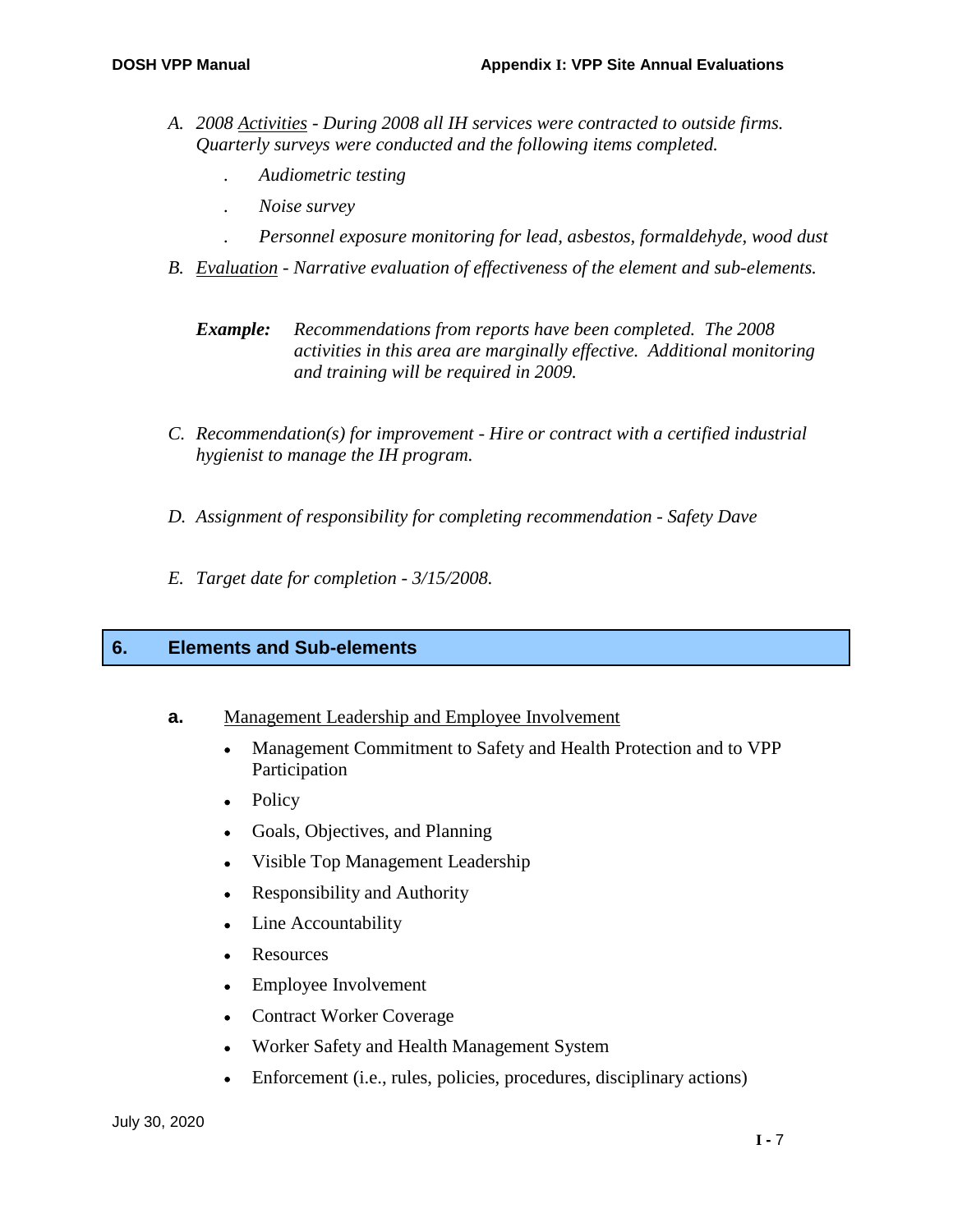#### **b.** Worksite Analysis

- Hazard Assessment of Routine Jobs, Tasks, and Processes
- Hazard Analysis of Significant Changes, New Processes, and Non-routine Tasks
- Routine Self-inspections
- Hazard Reporting System for Employees
- Investigation of Accidents and Near-misses
- Trend/Pattern Analysis [for injuries, hazards identified, etc.]

#### **c.** Hazard Prevention and Control

- Access to Certified Safety and Health Professionals
- Means for Eliminating or Controlling Hazards [This is the place to evaluate and provide a summary of any audit results on individual programs on the site such as PPE, Safety and Health Rules, Lockout/Tagout, Confined Space Entry, etc., as well as engineering and administrative controls].
- Preventive Maintenance Program
- Tracking of Hazard Correction
- Occupational Health Program
- Emergency Response Program and Procedures

Process Safety Management (if applicable) - VPP participants whose operations are covered by the Process Safety Management (PSM) Standard must also provide responses to each question in the VPP PSM Questionnaire (Supplement "B") that is applicable to their operations. Responses must cover all PSM-related operations and be of sufficient detail. The questionnaire may be found on the VPP site web page.

- **d.** Safety and Health Training
	- Managers
	- Supervisors
	- Employees
	- All others on the site [including what to do in emergency situations]
	- PPE Requirements [known and used effectively]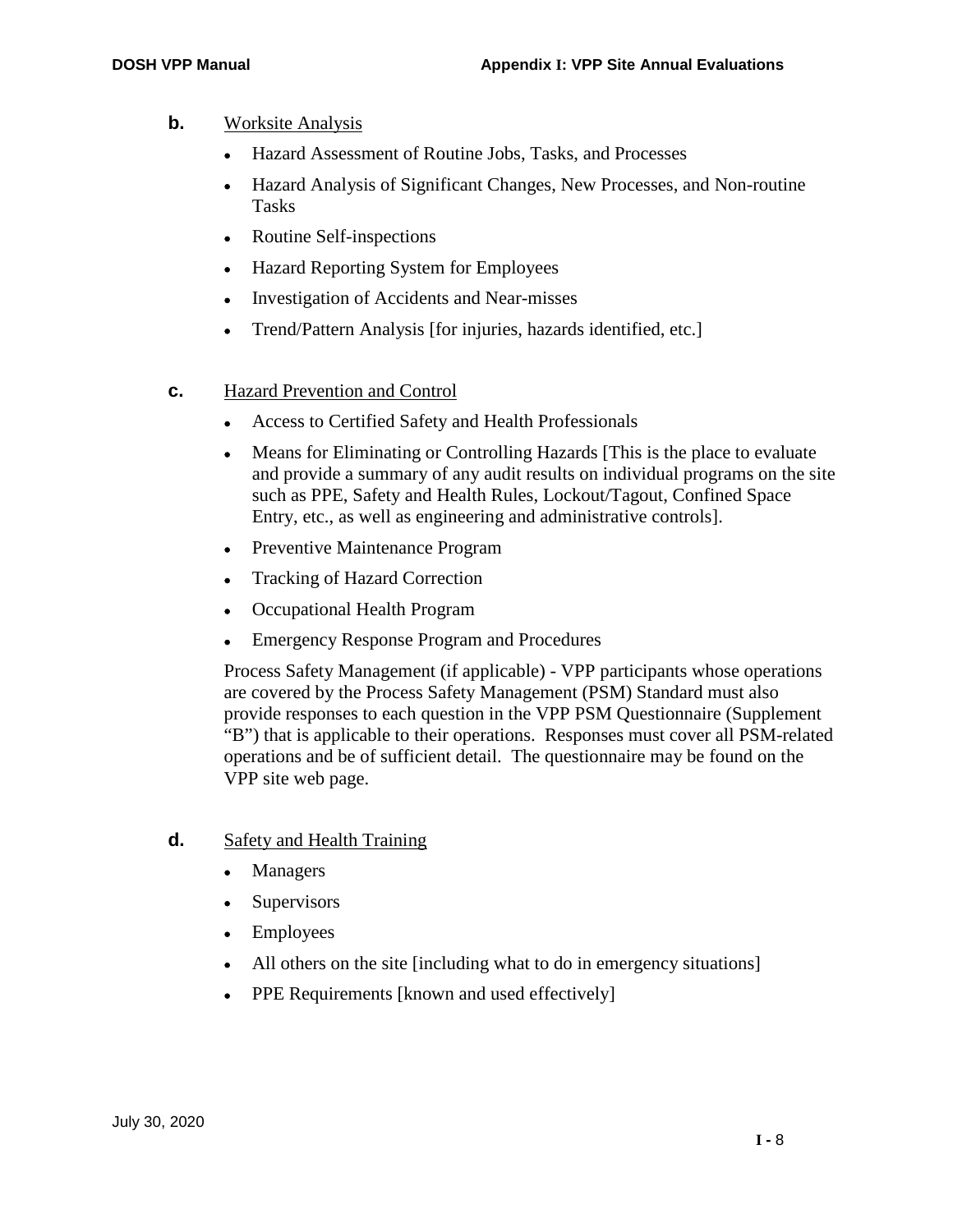#### **7. Summary**

Please provide a brief summary of the overall effectiveness of your safety and health program. Discuss safety performance in terms highlighting major accomplishments or deficiencies. List major plans in the upcoming year to improve the site safety and health program.

# **8. 200X [year] Outreach Activities**

Please describe any VPP outreach activities provided by facility staff during the past year.

# **9. 200X [year] Success Stories (Optional)**

Please describe any success stories related to implementing VPP requirements. Include anecdotal as well as statistical evidence of improvements, non-routine safety and health activities, etc.

# **10. Company/Industry Challenges (Optional)**

Describe challenges within your facility, company, and/or industry that significantly affected your safety and health program over the last year. Include challenges you are facing for the upcoming year.